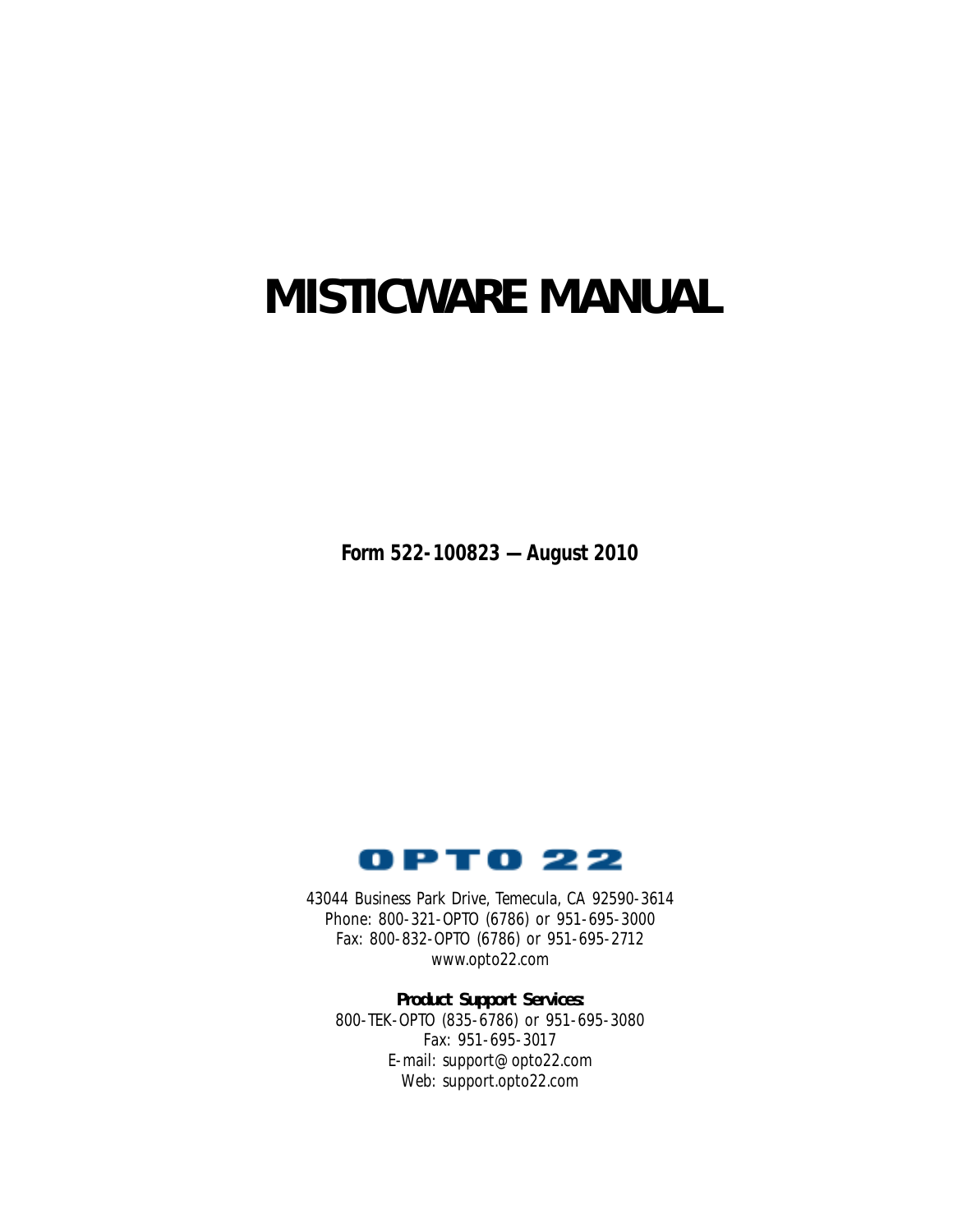#### **MisticWare Manual Form 522-100823—August 2010**

All rights reserved. Printed in the United States of America.

The information in this manual has been checked carefully and is believed to be accurate; however, Opto 22 assumes no responsibility for possible inaccuracies or omissions. Specifications are subject to change without notice.

Opto 22 warrants all of its products to be free from defects in material or workmanship for 30 months from the manufacturing date code. This warranty is limited to the original cost of the unit only and does not cover installation, labor, or any other contingent costs. Opto 22 I/O modules and solid-state relays with date codes of 1/96 or later are guaranteed for life. This lifetime warranty excludes reed relay, SNAP serial communication modules, SNAP PID modules, and modules that contain mechanical contacts or switches. Opto 22 does not warrant any product, components, or parts not manufactured by Opto 22; for these items, the warranty from the original manufacturer applies. These products include, but are not limited to, the OptoTerminal-G70, OptoTerminal-G75, and Sony Ericsson GT-48; see the product data sheet for specific warranty information. Refer to Opto 22 form number 1042 for complete warranty information.

Opto 22 FactoryFloor, Cyrano, Optomux, and Pamux are registered trademarks of Opto 22. Generation 4, ioControl, ioDisplay, ioManager, ioProject, ioUtilities, mistic, Nvio, Nvio.net Web Portal, OptoConnect, OptoControl, OptoDisplay, OptoENETSniff, OptoOPCServer, OptoScript, OptoServer, OptoTerminal, OptoUtilities, SNAP Ethernet I/O, SNAP I/O, SNAP OEM I/O, SNAP Simple I/O, SNAP Ultimate I/O, and SNAP Wireless LAN I/O are trademarks of Opto 22.

ActiveX, JScript, Microsoft, MS-DOS, VBScript, Visual Basic, Visual C++, and Windows are either registered trademarks or trademarks of Microsoft Corporation in the United States and other countries. Linux is a registered trademark of Linus Torvalds. Unicenter is a registered trademark of Computer Associates International, Inc. ARCNET is a registered trademark of Datapoint Corporation. Modbus is a registered trademark of Schneider Electric. Wiegand is a registered trademark of Sensor Engineering Corporation. Nokia, Nokia M2M Platform, Nokia M2M Gateway Software, and Nokia 31 GSM Connectivity Terminal are trademarks or registered trademarks of Nokia Corporation. Sony is a trademark of Sony Corporation. Ericsson is a trademark of Telefonaktiebolaget LM Ericsson.

All other brand or product names are trademarks or registered trademarks of their respective companies or organizations.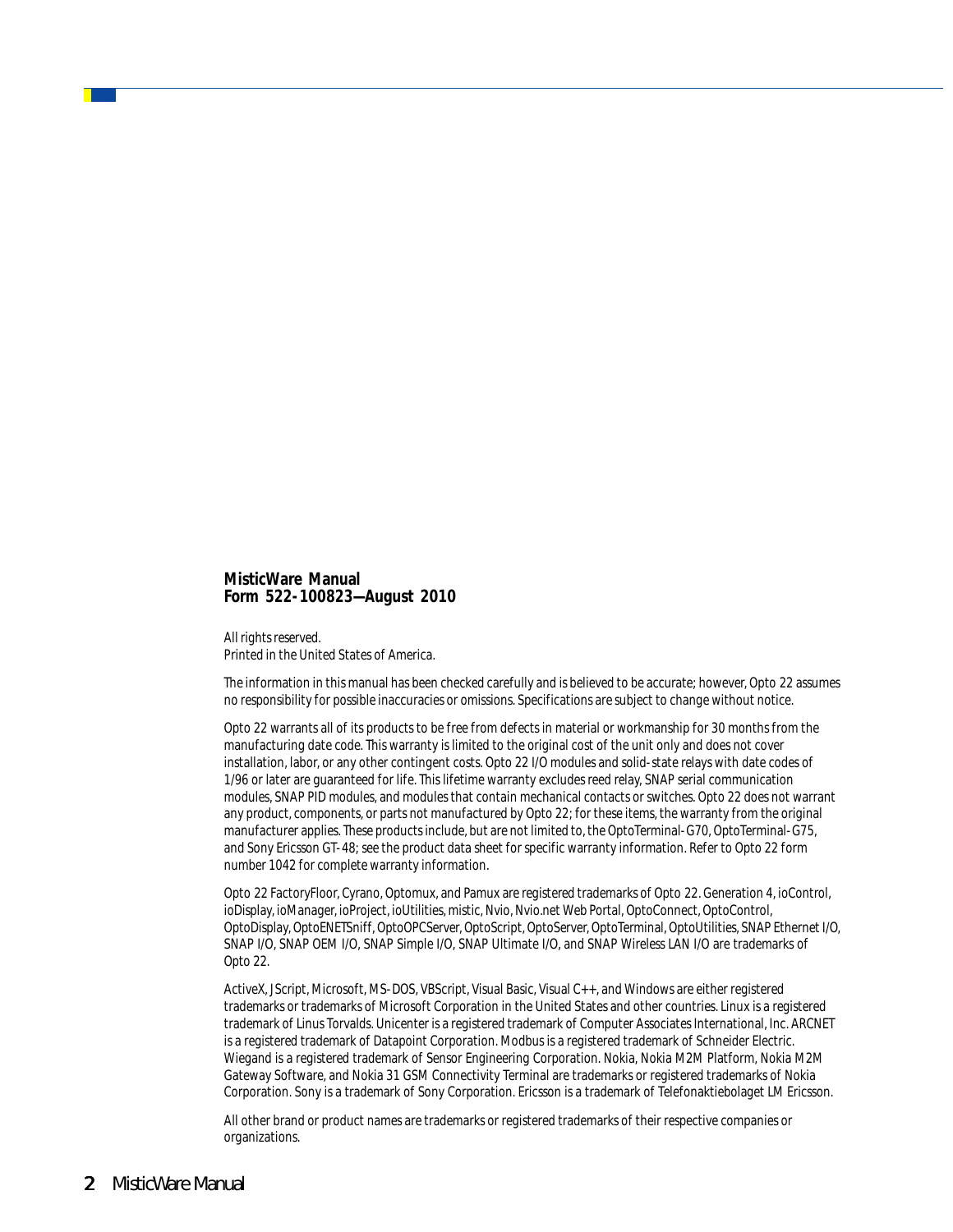# **Table of Contents**

| 23<br>24 |
|----------|
| 25<br>26 |
| 27<br>28 |
| 29       |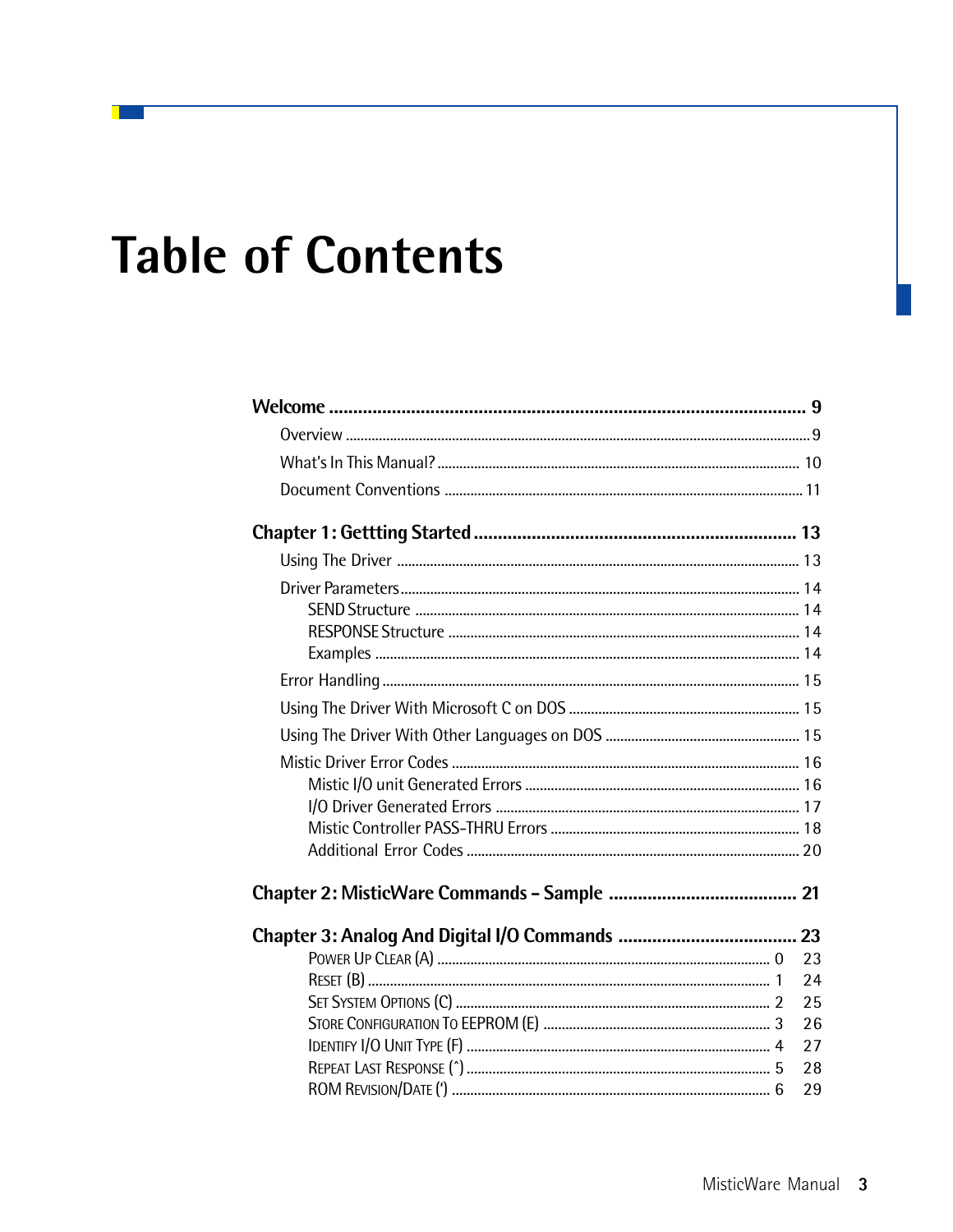|                                              | 30 |
|----------------------------------------------|----|
|                                              | 31 |
|                                              |    |
|                                              | 33 |
|                                              | 33 |
|                                              | 34 |
|                                              | 35 |
|                                              | 36 |
|                                              | 37 |
|                                              | 38 |
|                                              | 39 |
|                                              | 40 |
|                                              | 41 |
|                                              | 42 |
|                                              | 43 |
|                                              | 44 |
|                                              | 45 |
|                                              | 46 |
|                                              | 47 |
|                                              | 48 |
|                                              | 49 |
|                                              | 50 |
|                                              | 51 |
|                                              | 52 |
|                                              | 53 |
|                                              |    |
|                                              | 55 |
|                                              | 56 |
|                                              | 57 |
|                                              | 58 |
|                                              | 59 |
|                                              | 60 |
|                                              | 61 |
|                                              | 62 |
|                                              | 63 |
|                                              | 64 |
| <b>READ PULSE/PERIOD/TOTALIZER</b>           |    |
|                                              | 65 |
| <b>READ AND RESET PULSE/PERIOD/TOTALIZER</b> |    |
|                                              | 66 |
| <b>READ PULSE/PERIOD/TOTALIZER</b>           |    |
|                                              | 67 |

**T**he Co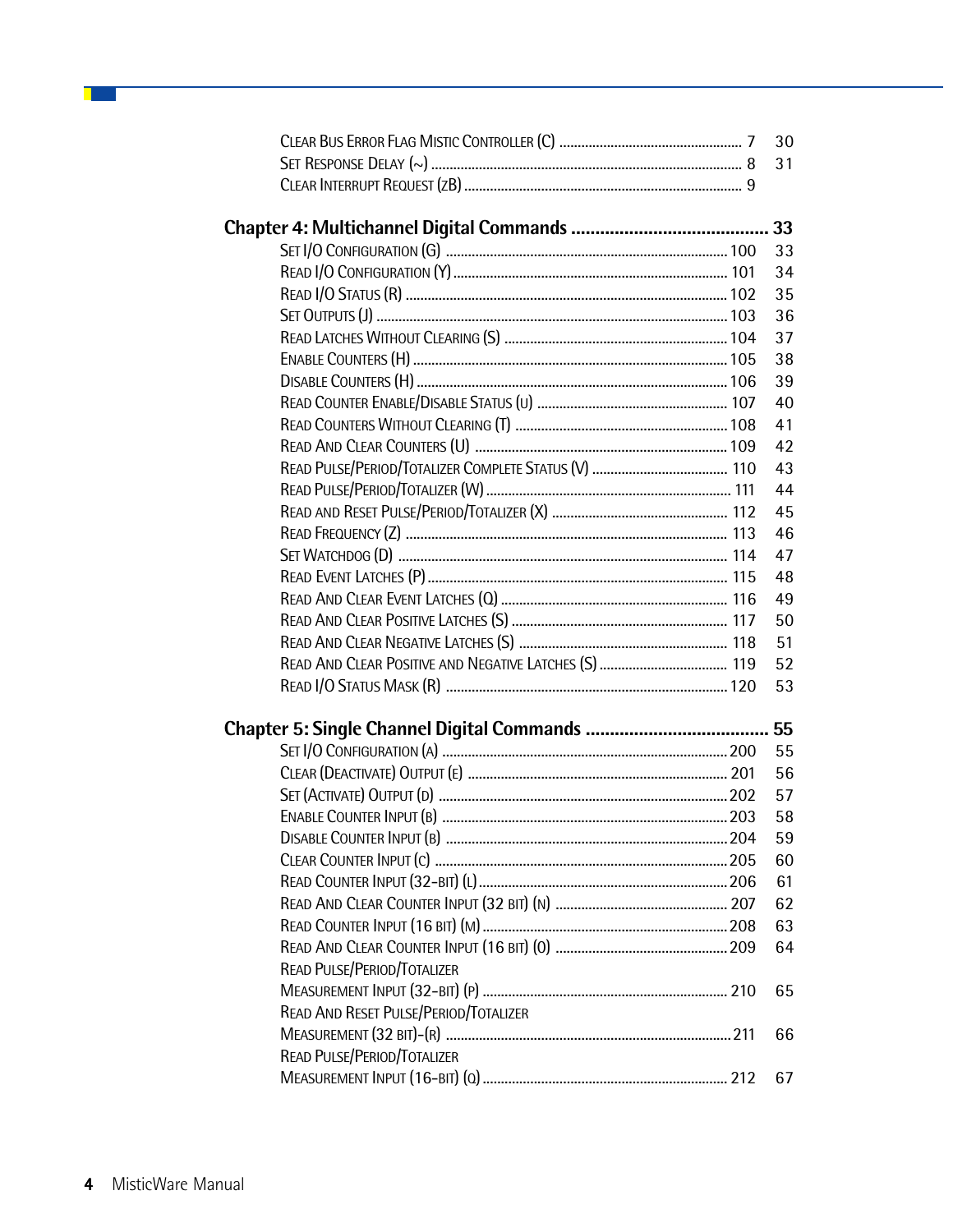| <b>READ AND RESET PULSE/PERIOD/TOTALIZER</b>                |     |
|-------------------------------------------------------------|-----|
|                                                             | 68  |
|                                                             | 69  |
|                                                             | 70  |
|                                                             | 71  |
|                                                             | 72  |
|                                                             | 73  |
|                                                             | 74  |
|                                                             | 75  |
|                                                             | 76  |
|                                                             | 77  |
|                                                             | 78  |
|                                                             | 79  |
|                                                             | 80  |
|                                                             |     |
|                                                             | 81  |
|                                                             | 82  |
|                                                             | 83  |
| READ I/O MODULE MAGNITUDES-ENGINEERING UNITS (R)  307-331   | 84  |
|                                                             | 85  |
| READ AND CLEAR MAGNITUDES-ENGINEERING UNITS (S)  317-341    | 86  |
|                                                             | 87  |
| SET I/O MODULE MAGNITUDES-ENGINEERING UNITS (W)  343        | 88  |
|                                                             | 89  |
|                                                             | 90  |
|                                                             |     |
|                                                             | 91  |
|                                                             | 92  |
|                                                             | 93  |
| READ I/O MODULE MAGNITUDE-ENGINEERING UNITS (R)  407-431    | 94  |
|                                                             | 95  |
| READ AND CLEAR I/O MAGNITUDE-ENGINEERING UNITS (S)  417-441 | 96  |
|                                                             | 97  |
|                                                             | 98  |
|                                                             | 99  |
|                                                             | 100 |
|                                                             | 101 |
|                                                             | 102 |
|                                                             | 103 |
|                                                             | 104 |
|                                                             | 105 |
|                                                             | 106 |
|                                                             | 107 |

**Tara**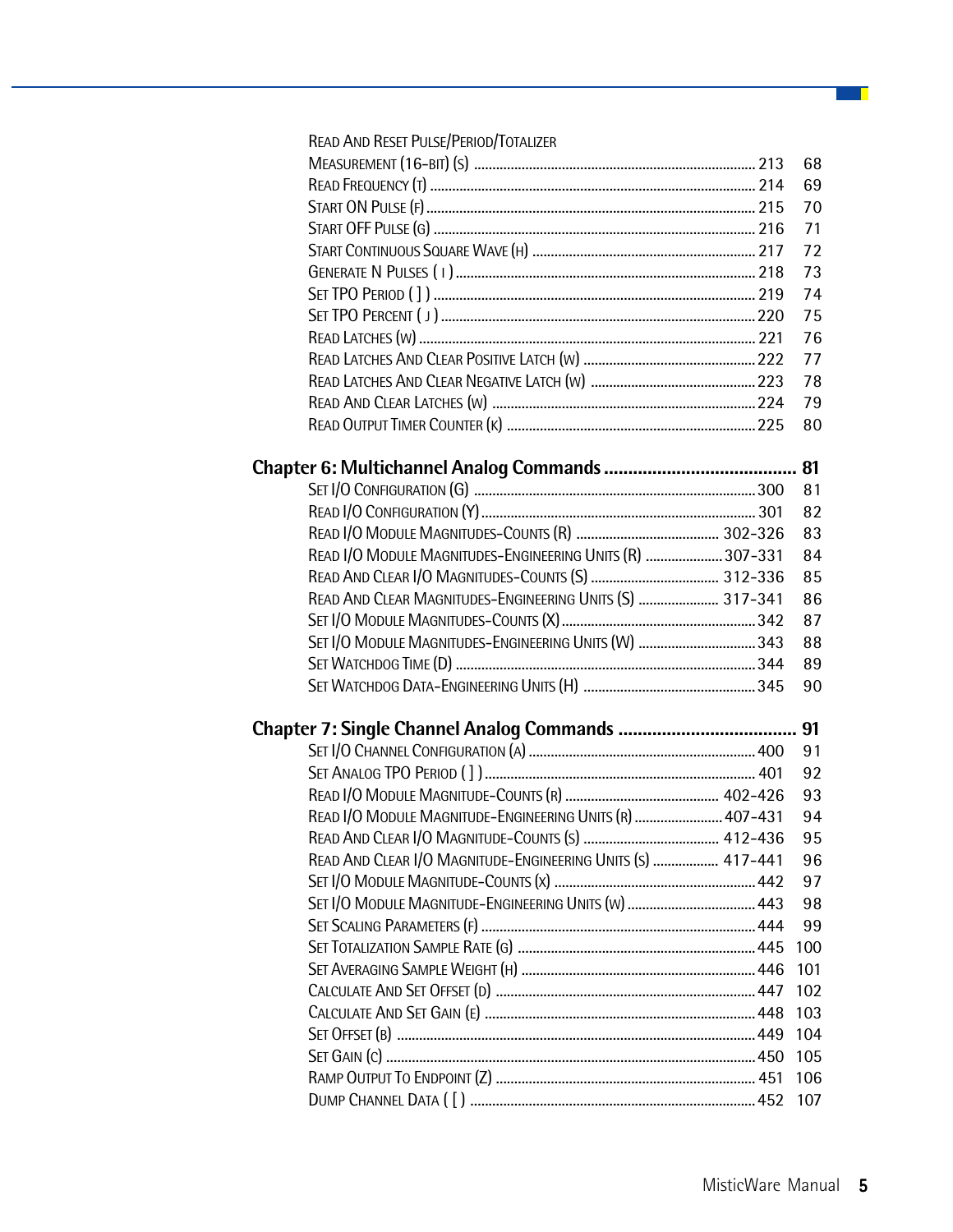| 110 |
|-----|
| 111 |
| 112 |
|     |
|     |
|     |
| 116 |
| 117 |
| 118 |
| 119 |
|     |
|     |
|     |
|     |
|     |
|     |
|     |
|     |
|     |
|     |
|     |
|     |
|     |
|     |
|     |
|     |
|     |
|     |
|     |
|     |
|     |
|     |
| 142 |
| 143 |
| 144 |
| 145 |
| 146 |
| 147 |
| 148 |
| 149 |
| 150 |
|     |

 $\mathbf{E}$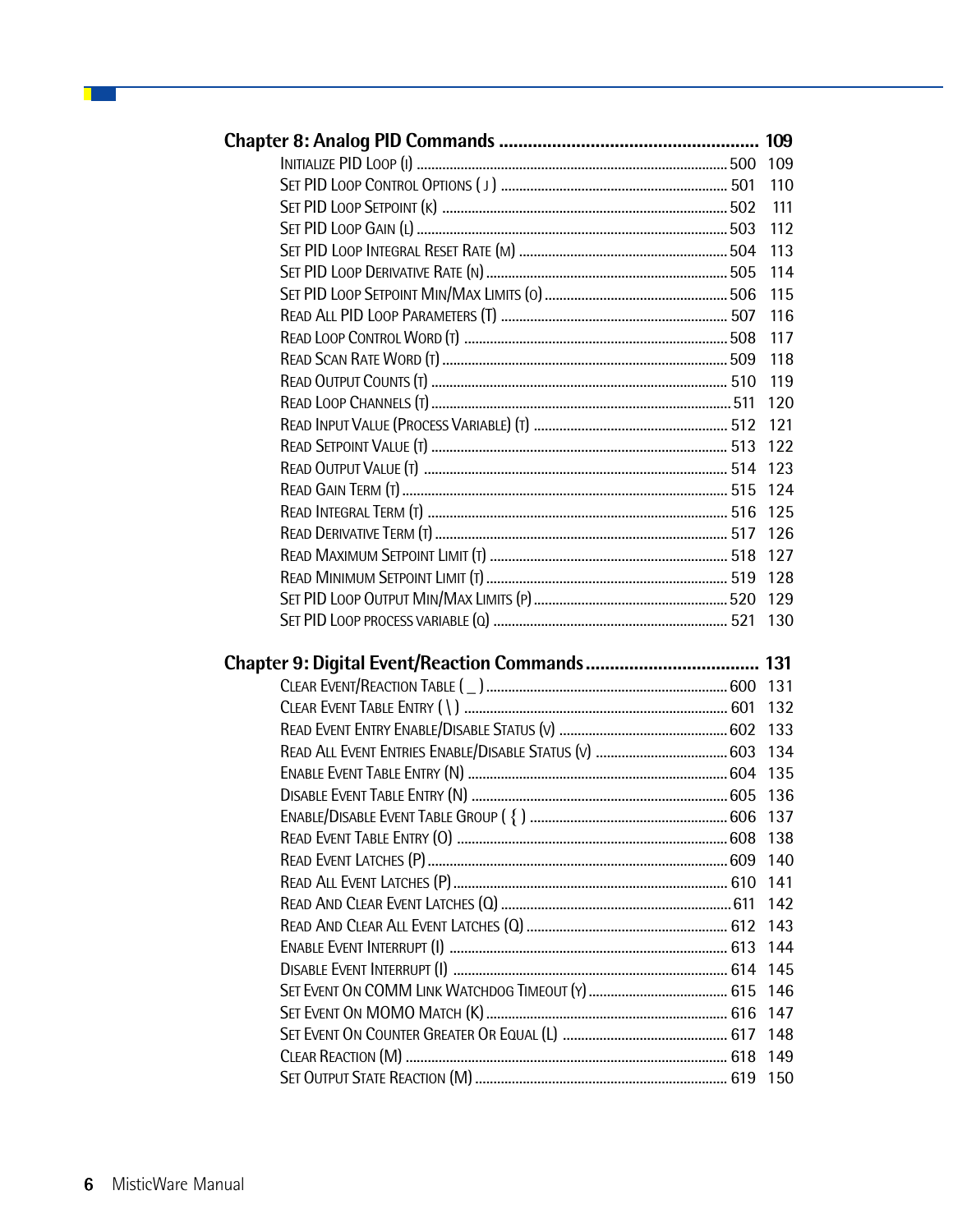|                                                       | 151 |
|-------------------------------------------------------|-----|
|                                                       | 152 |
|                                                       | 153 |
|                                                       | 154 |
|                                                       | 155 |
|                                                       | 156 |
|                                                       | 157 |
|                                                       | 158 |
|                                                       | 159 |
| READ AND CLEAR EVENT LATCH - SINGLE CHANNEL (ZA)  629 | 160 |
| Chapter 10: Analog Event/Reaction Commands  161       |     |
|                                                       | 161 |
|                                                       | 162 |
|                                                       | 163 |
|                                                       | 164 |
|                                                       | 165 |
|                                                       | 166 |
|                                                       | 167 |
|                                                       | 168 |
|                                                       | 170 |
|                                                       | 171 |
|                                                       | 172 |
|                                                       | 173 |
|                                                       | 174 |
|                                                       | 175 |
|                                                       | 176 |
|                                                       | 177 |
|                                                       | 178 |
|                                                       | 179 |
|                                                       | 180 |
|                                                       | 181 |
|                                                       | 182 |
|                                                       | 183 |
|                                                       | 184 |
|                                                       | 185 |
|                                                       | 186 |
|                                                       | 187 |
|                                                       | 188 |
|                                                       | 189 |
|                                                       | 190 |

**Tara**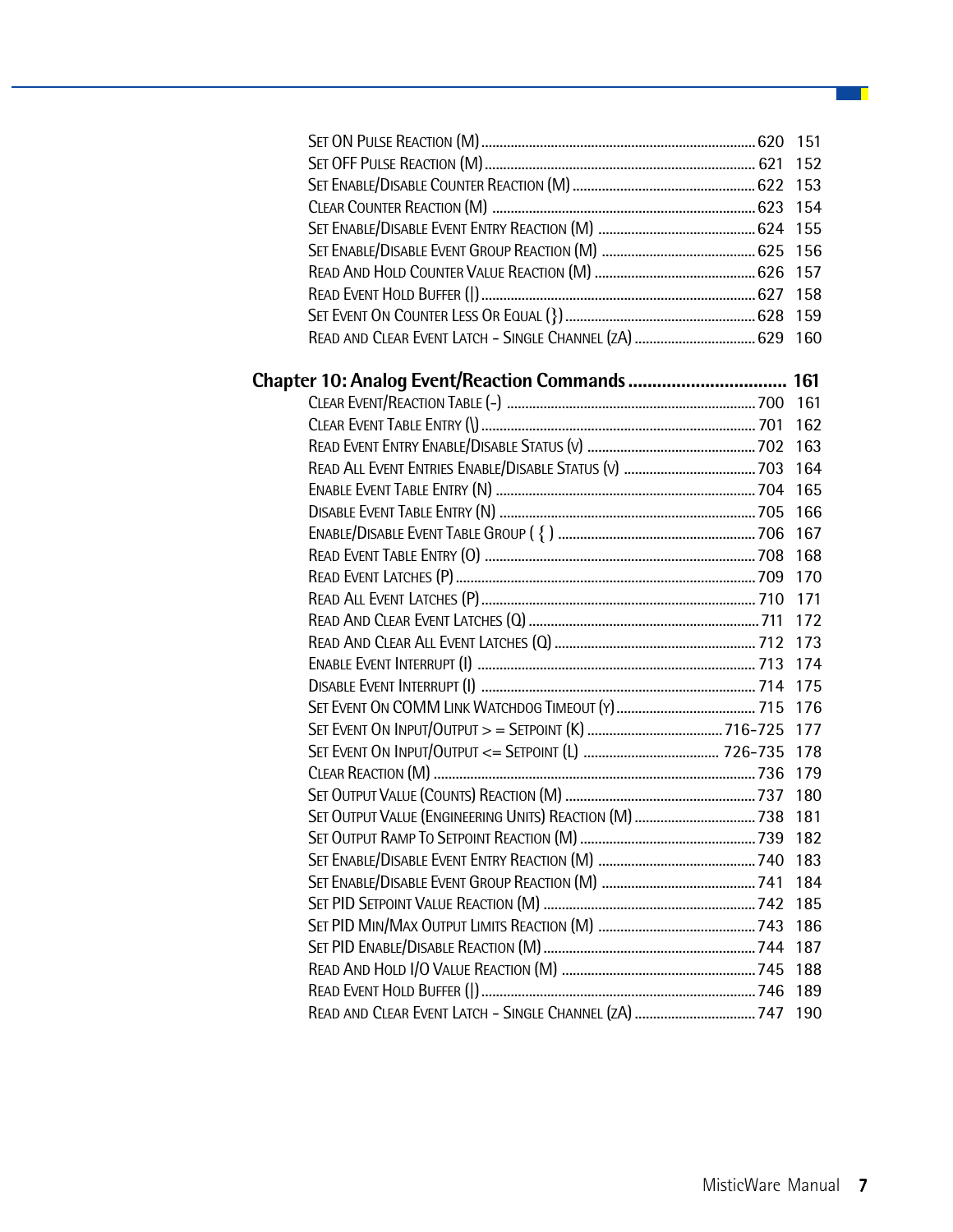| 192 |
|-----|
|     |
|     |
| 195 |
|     |
|     |
|     |
|     |
|     |
|     |
|     |
|     |
|     |
|     |
|     |
|     |
|     |
|     |
|     |
|     |
|     |
|     |
|     |
|     |
|     |
|     |
|     |
|     |
|     |
|     |
|     |
|     |

## Index

 $\mathcal{L}^{\text{max}}_{\text{max}}$ П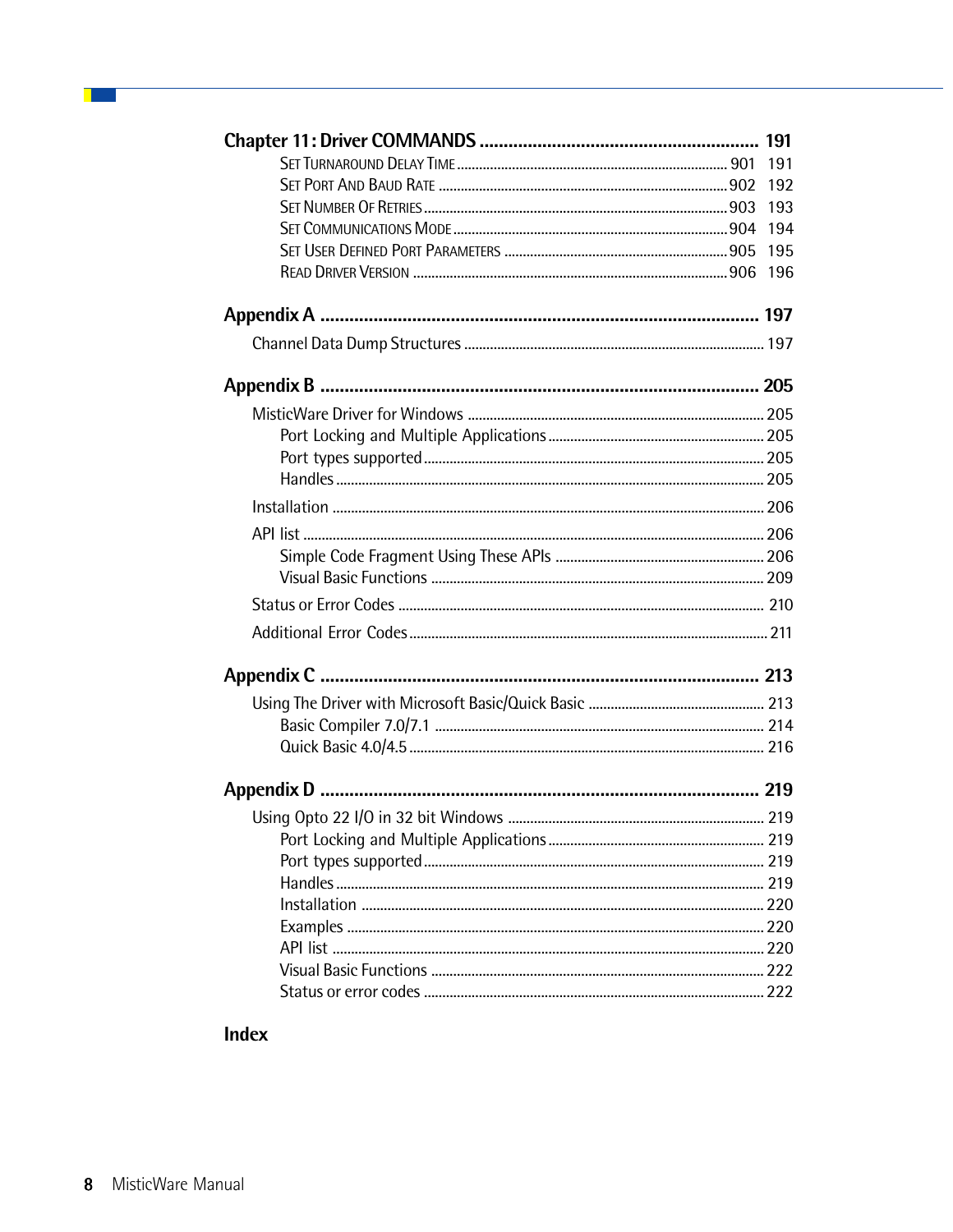# **Welcome**

# **Overview**

The MisticWare I/O driver is a software package designed to simplify communications with Mistic protocol I/O units.

The MisticWare driver provides the software interface between the Mistic I/O units and an application program written in a high-level language. The driver is a function call. Examples are provided to demonstrate how to use the driver from various languages.

The MisticWare driver was written for the IBM-PC family computers. Complete source code is included for your convenience.

The MisticWare I/O driver performs the following functions:

- Builds and transmits Mistic protocol I/O command messages
- Carries out all necessary handshaking and communications
- Converts the data returned by a Mistic I/O unit into a form that is easily manipulated by the application program
- Performs extensive error checking and returns diagnostic error codes.

This manual outlines the use and command structure of the driver.

For a complete description of each low-level Mistic protocol I/O command, please refer to Opto 22's Mistic Protocol Guide (Form 270).

This manual assumes you have read and understand Form 270.

To use the MisticWare I/O driver in an application program, you must know the following:

- How to call a "C" function from an application program
- How to use a linker to link a program
- How to tell the driver what command to send by assigning values to the proper parameters
- How to interpret the data passed back by the driver.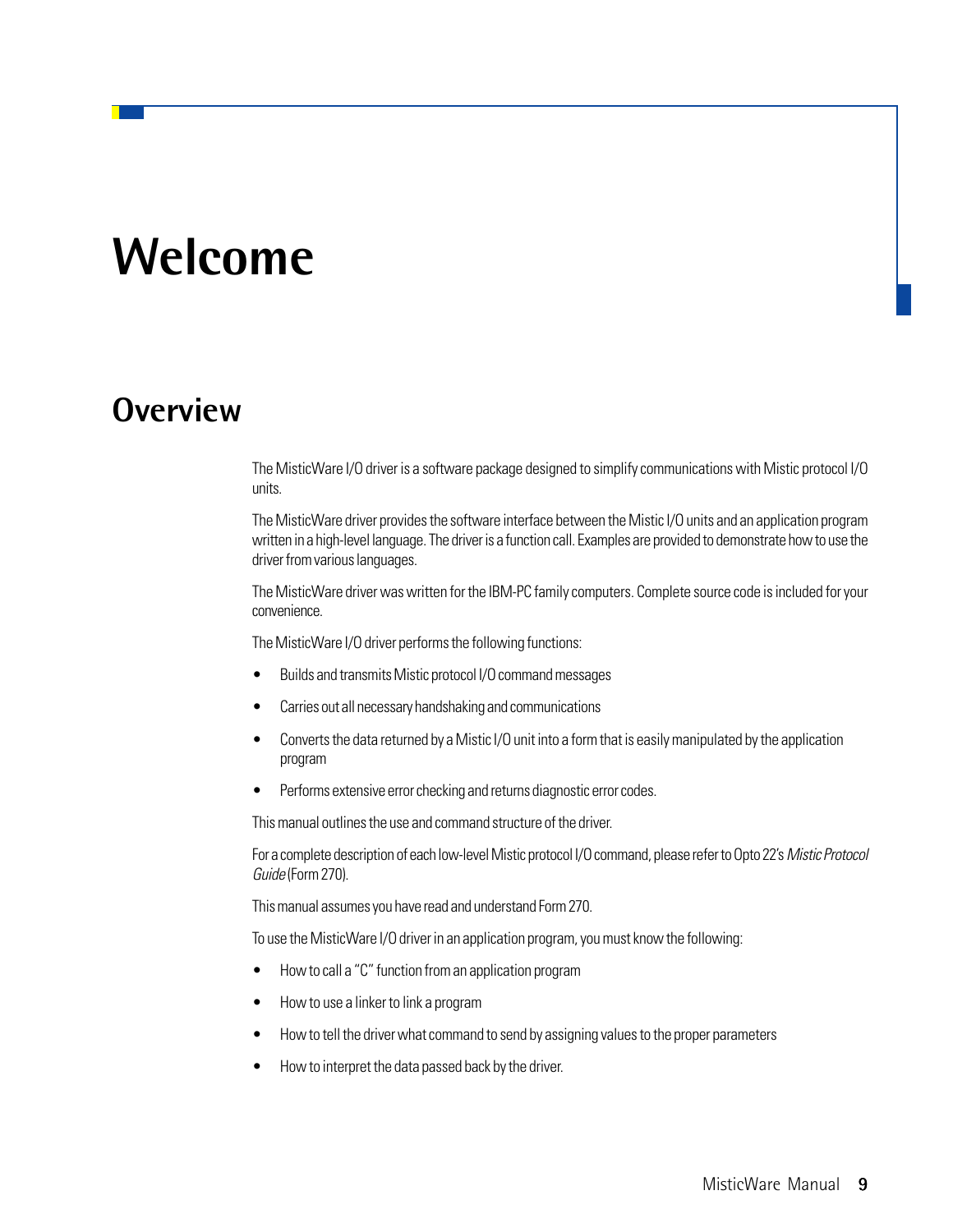# **What's In This Manual?**

This manual includes the following sections:

- **Chapter 1: "Getting Started"**—installing and using the driver.
- **Chapter 2: "MisticWare Commands"**—index listing all of the MisticWare commands and their page members.
- **Chapter 3: "Analog and Digital I/O Commands"**—commands common to both analog and digital I/O units or "brain boards".
- **Chapter 4: "Multichannel Digital Commands"**—commands used to access banks or groups of digital channels.
- **Chapter 5: "Single Channel Digital Commands"**—commands used to access individual digital channels.
- **Chapter 6: "Multichannel Analog Commands"**—commands used to access groups of analog channels.
- **Chapter 7: "Single Channel Analog Commands"**—commands used to access individual analog channels.
- **Chapter 8: "Analog PID Commands"**—commands used to access PIDs on analog units.
- **Chapter 9: "Digital Event/Reaction Commands"**—commands for configuring event reactions on digital units.
- **Chapter 10: "Analog Event/Reaction Commands"**—commands for configuring event reactions on analog units.
- **Chapter 11: "Driver Commands"**—driver configuration commands.
- **Appendix A: "Channel Data Dump Structures"**—supplemental information for command 452.
- **Appendix B: "MisticWare Driver for Windows"**—information for use with 16-bit Windows.
- **Appendix C: "Using the Driver with Microsoft Basic/Quick Basic"**—information for use with Basic on DOS.
- **Appendix D: "Using Opto in 32-Bit Windows"**—describes how to access Opto I/O in Win 32.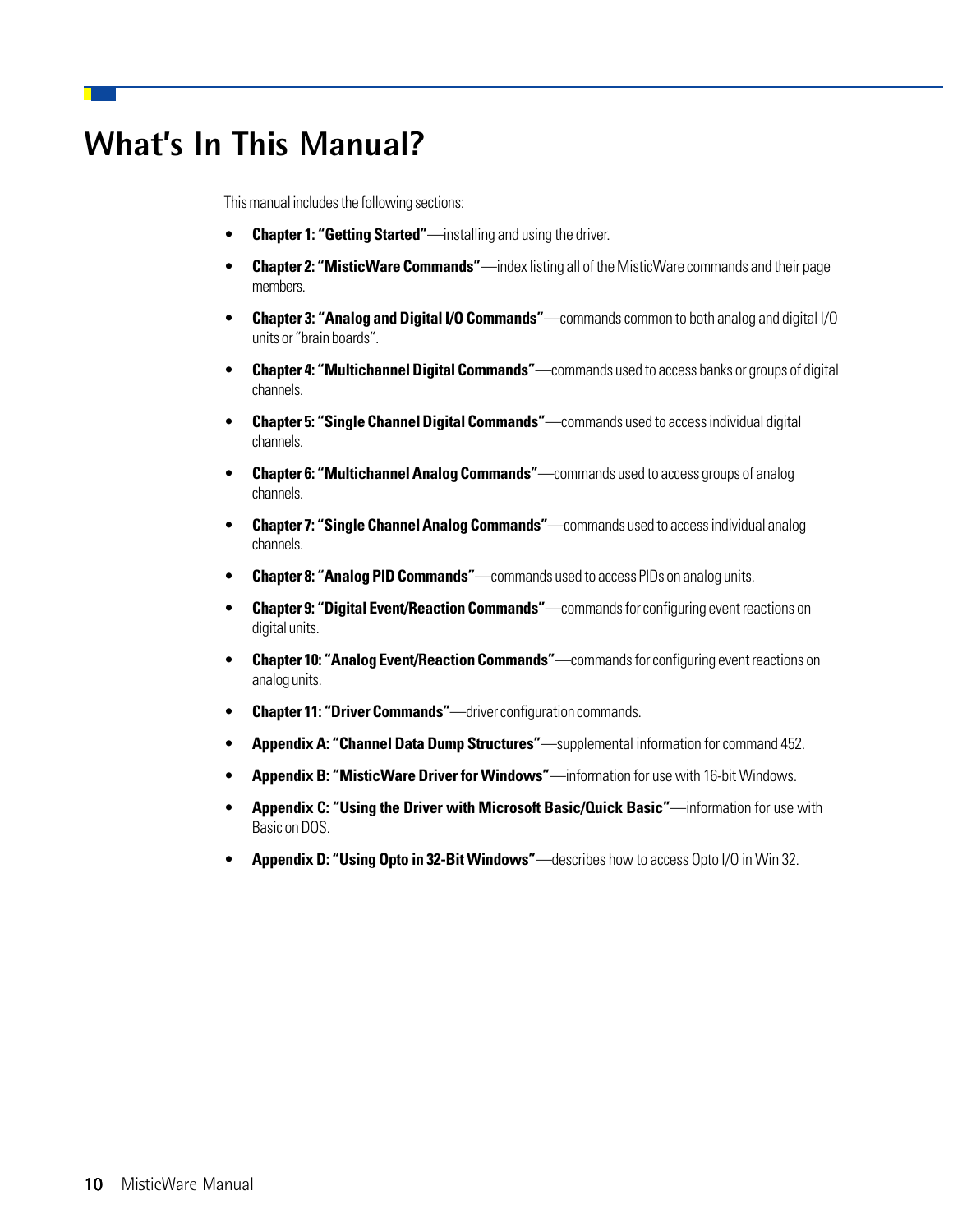# **Document Conventions**

- **Bold** typeface indicates text to be typed. Unless otherwise noted, such text may be entered in upper or lower case. (Example: "At the DOS prompt, type **cd \windows**.")
- Italic typeface indicates emphasis and is used for book titles. (Example: "See the OptoControl User's Guide for details.")
- File names appear in all capital letters. (Example: "Open the file TEST1.TXT.")
- Key names appear in small capital letters. (Example: "Press SHIFT.")
- Key press combinations are indicated by hyphens between two or more key names. For example, SHIFT F1 is the result of holding down the SHIFT key, then pressing and releasing the F1 key. Similarly, CTRL-ALT-DELETE is the result of pressing and holding the CTRL and ALT keys, then pressing and releasing the DELETE key.
- "Press" (or "click") means press and release when used in reference to a mouse button.
- Menu commands are sometimes referred to with the Menu $\rightarrow$ Command convention. For example, "Select File  $\rightarrow$  Run" means to select the Run command from the File menu.
- Numbered lists indicate procedures to be followed sequentially. Bulleted lists (such as this one) provide general information.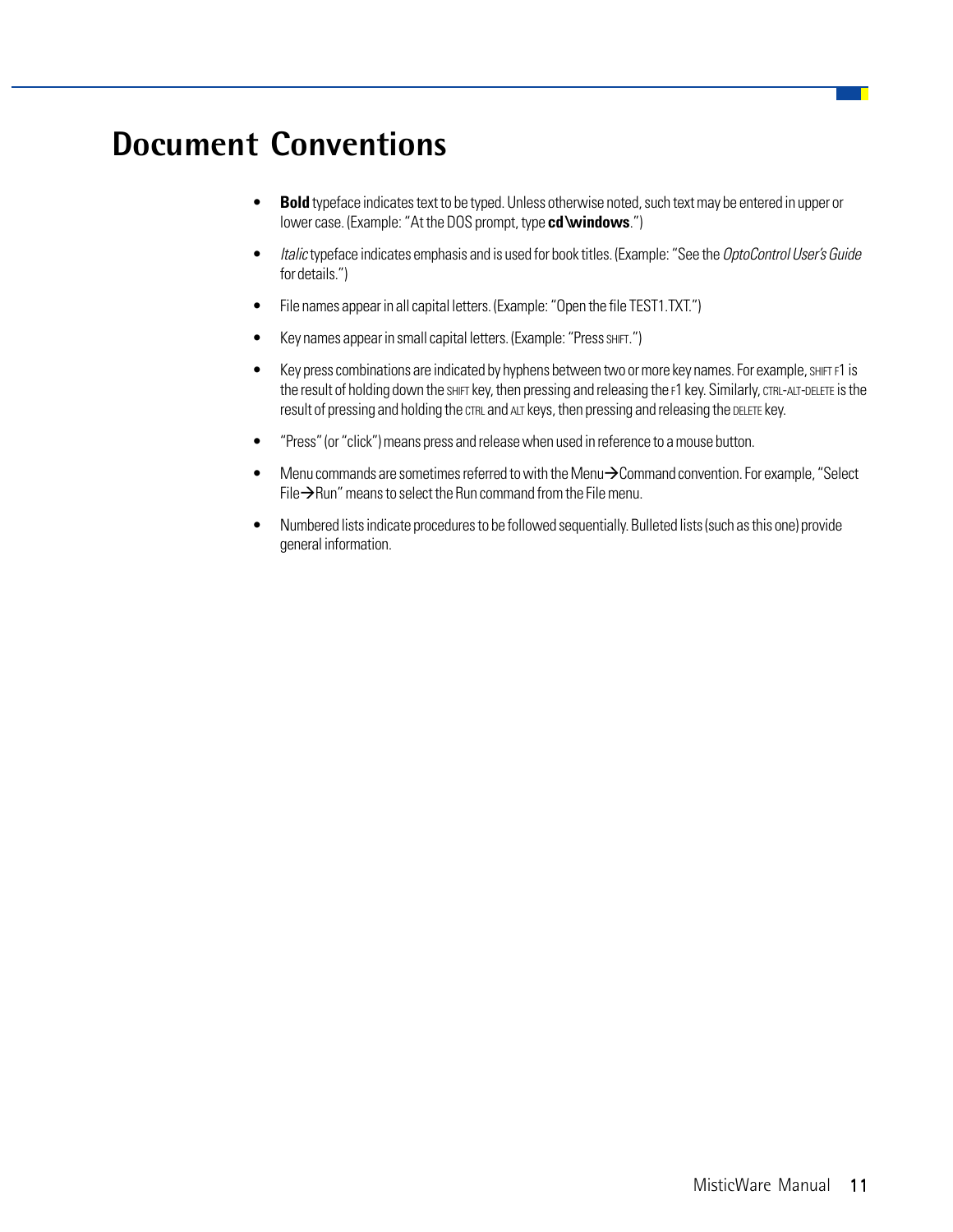12 MisticWare Manual

<mark>a</mark> sa T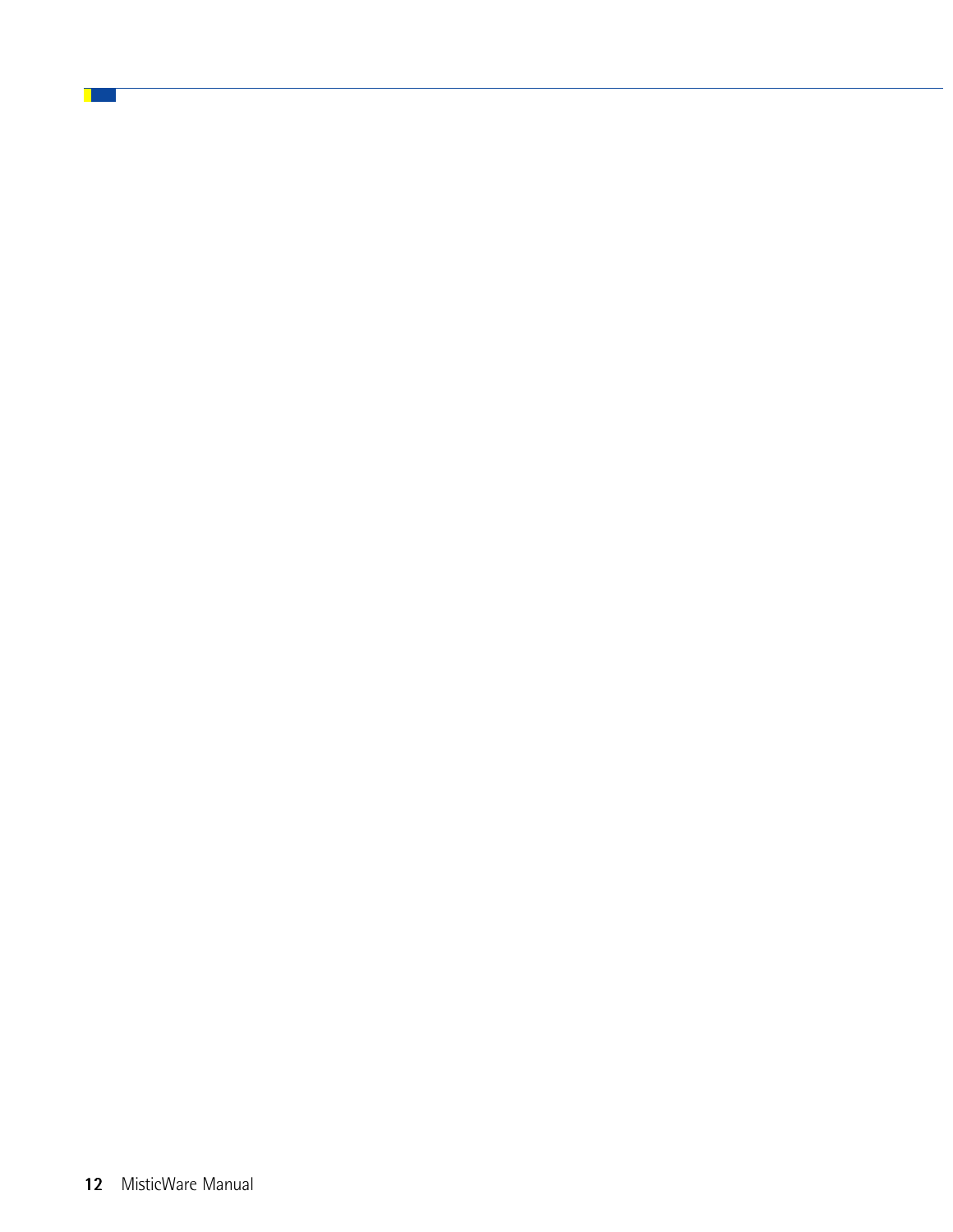**CHAPTER 1**

# **Getting Started**

Before proceeding with this section, please make backup copies of the driver diskettes. Refer to your DOS manual for instructions on copying diskettes.

# **Using The Driver**

The MisticWare I/O driver is a "C" function. Two structures are used for passing parameter information. The SEND structure passes data to the driver, and the RESP structure passes data back. An application program must declare variables of these types, then pass a pointer to those variables when calling the driver. The function then returns an integer which corresponds to an error value. The value is zero if no error has occurred, otherwise it is a negative number representing an error code.

```
Function: int g4driver(struct SEND_OBJ *send, struct RESP_OBJ name
*response)
Inputs: *send points to a structure of parameters to send
              struct SEND_OBJ
              {
                    unsigned int address; /*unit address */
                    unsigned int command; /*command number */
                    unsigned int position[2]; /*position masks */
                    long data[16]; /*data array */
              } ;
Outputs: *response points to a structure of where to put the data
              struct RESP_OBJ
              {
                    int error; /*return error */
                    long data[16]; /*return data */
              } ;
Return: 0 returned if no error, else error is returned.
```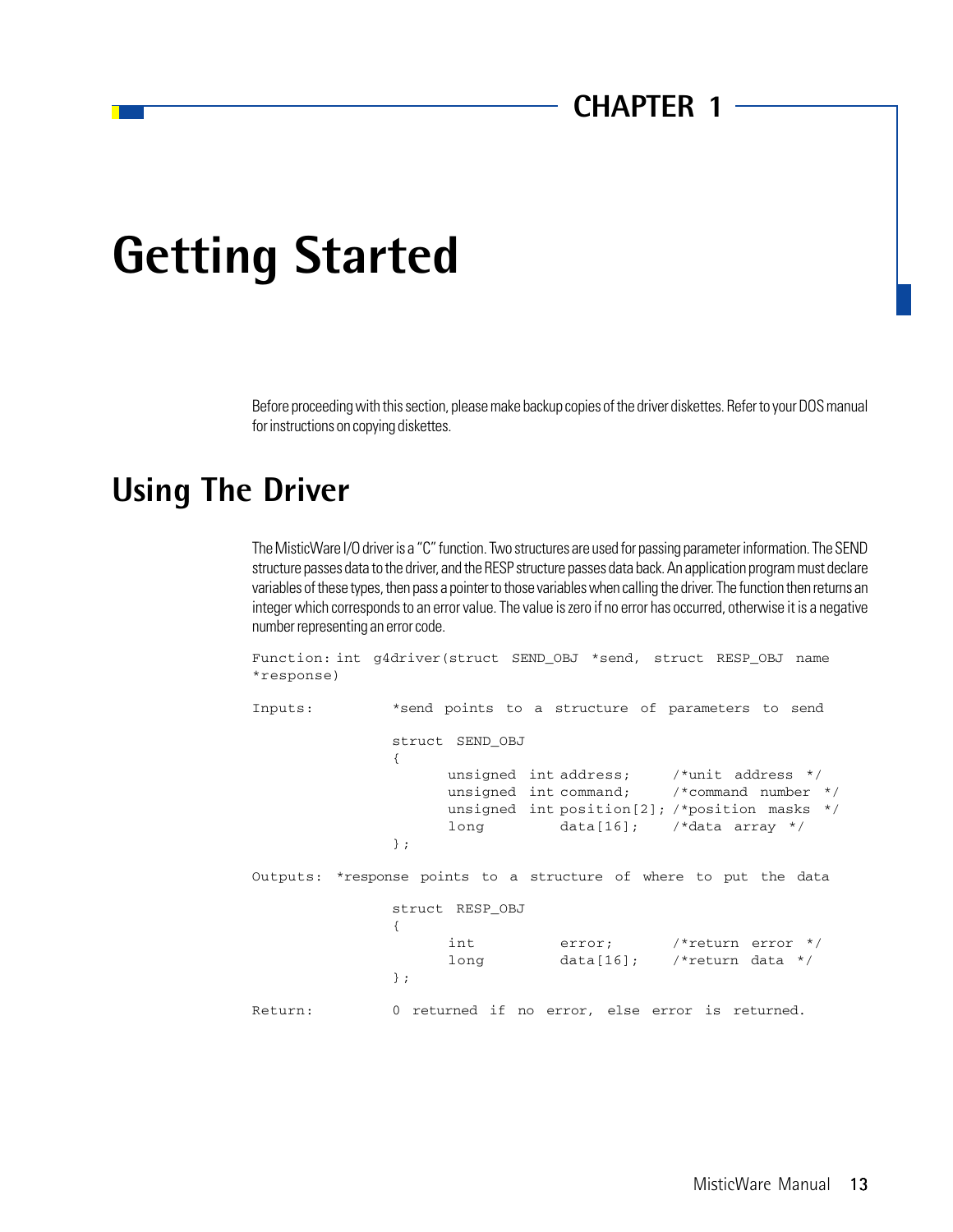# **Driver Parameters**

## **Send Structure**

#### **Address**

This field contains the address of the I/O unit. The field is an integer value ranging from 0 to 255 decimal.

#### **Command**

This parameter is an integer variable that contains the number of the desired driver command.

## **Positions[0],Positions[1]**

The POSITIONS array contains two integer parameters. For many of the multichannel commands, a positions mask (0000 to FFFF Hex) is placed in the POSITIONS array element specified by the command. For the single channel commands, a channel number (0 to 15 Decimal) is used. The majority of multichannel commands only use POSITIONS[0], although some commands use both POSITIONS[0] and POSITIONS[1].

### **Data[0]...Data[15]**

The DATA array parameter is made up of 16 long integer (4-byte) values. These are used to hold the data values necessary to execute the command.

## **Response Structure**

#### **Error**

The ERROR parameter is an integer field which will contain a value on return from the driver. If no error has occurred, a value of zero (0) will be returned, otherwise a specific negative error code is returned. For a list of error codes, refer to the section, "Mistic Driver Error Codes." An application program should always inspect this parameter after calling the driver to verify that communications were successful and that the data was received correctly.

### **Data[0]...Data[15]**

The DATA array parameter is made up of 16 long integer (4-byte) values. These are used to hold the data values that are returned by the I/O unit.

## **Examples**

Several examples are provided on the disk to illustrate the use of the driver. The examples attempt to cover the wide range of features of both the digital and the analog I/O units. The examples start with simple initialization and error handling and progress to more advanced examples of using the event-reaction and PID commands.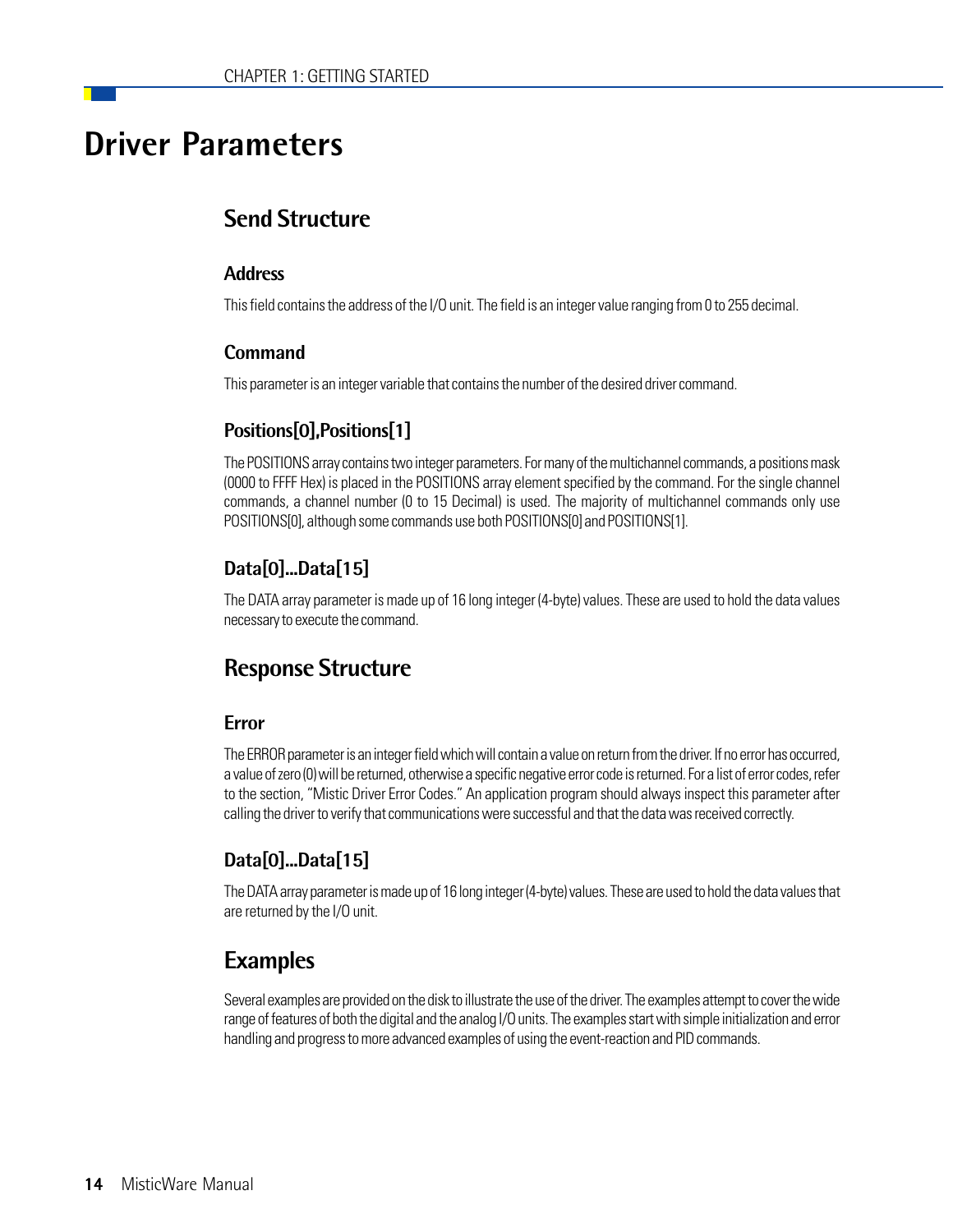# **Error Handling**

See the DOS example EXAMPLE2.C, which shows one method of processing errors that are detected by the I/O unit or the driver. This example uses the routine for driver initialization shown in the previous example, and also shows a typical method of initializing the I/O units.

The important concept to remember in error handling is to re-configure the I/O units after a power-up or watchdog condition. The extent of the re-configuration depends on what features were used and whether the configurations were stored in EEPROM.

# **Using The Driver With Microsoft C on DOS**

To use the Microsoft C version of the driver, you will need to change the define statement MSC to a true (1) in the file G4DRIVER.H before compilation. This statement changes certain function names to those recognized by the Microsoft C compiler. A simple example called G4MSC.C is provided on the disk to show how to interface to the driver. The make file for the project is also provided and is called GMSC.MAK.

# **Using The Driver With Other Languages on DOS**

Previous versions of the MisticWare driver provided a method for using the driver with the Microsoft BASIC compiler. This method, however, required the existence of the Microsoft "C" libraries during the linking process. In order to simplify the interface to the BASIC language (as well as other languages such as Turbo PASCAL), an alternate method is now used.

A program named LOADMD.EXE is provided and allows the MisticWare driver to function as a Terminate-Stay-Resident (TSR) program. The program is written in "C" and the source code is contained in the file LOADMD.C. Running this program prior to running the application loads the driver into memory where it becomes accessible using software interrupt 61 hex. Prior to an application issuing the interrupt, the CPU AX, BX, CX, and DX registers are setup with the addresses to the send and receive structures used by the application.

The language used must be able to support the following; structures (records) that contain the driver parameters, a method of deriving segment and offset addresses of those structures, a method of setting the CPU registers and issuing a software interrupt.

Sample programs are provided on the disk which have been tested with Microsoft QuickBASIC 4.0/4.5, the Microsoft BASIC Compiler 7.1, and Turbo PASCAL 4.0-6.0. Appendices in the back of this manual explain the details specific to each language.

If changes are made to the driver source code, LOADMD.EXE will need to be re-created by linking LOADMD.OBJ, G4DRIVER.OBJ, and G4COMM.OBJ together.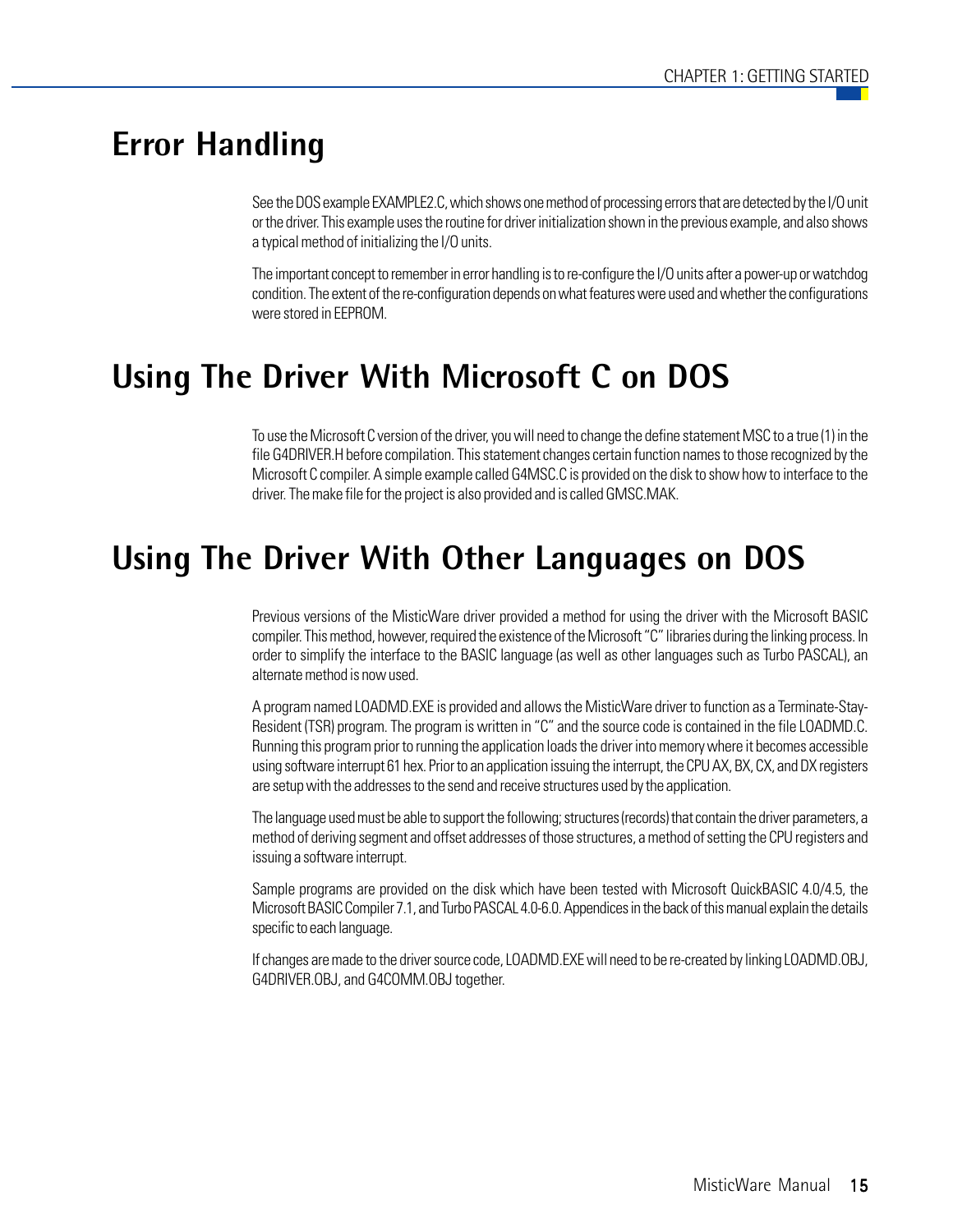# **Mistic Driver Error Codes**

## **Mistic I/O unit Generated Errors**

#### **-1 Undefined Command Error**

This error code indicates that the Mistic I/O unit received a command letter that it did not understand. This may indicate that a new command that was added to the driver is not supported by an older I/O unit or that a command for one type of I/O unit was actually sent to an I/O unit of a different type (analog command sent to a digital board).

#### **-2 Mistic Protocol I/O Unit Detected A Checksum Error**

This error code indicates a problem with the communications link that caused a checksum error when a message from the host was sent to the I/O unit. Checksum errors often occur when the Local Bus or RS-485 network is not wired, terminated, or biased properly. Make sure of the following:

- 1. Twisted-pair cable with at least two twists per inch is used for remote I/O units.
- 2. The link is routed in a daisy-chain fashion, NOT a "star" type distribution.
- 3. The link is terminated at the end points and NOT in the middle.
- 4. The length of the cable does not exceed the length defined in the I/O unit specifications.

#### **-3 Mistic I/O Unit's Buffer Was Overrun**

This error indicates that the I/O unit received more characters than were expected. This may occur because of improper biasing of remote links combined with an electrically noisy environment. See recommendations described for a -2 error.

#### **-4 Device Lost Power Since Last Message**

This error indicates that a power failure occurred and the I/O unit went through a reset cycle. Configuration parameters may have been lost unless they were stored in the I/O units' EEPROM. This error can only be cleared by issuing a "Power Up Clear" (0) command. Remember to re-configure the unit and download PID parameters and Event/Reaction commands where necessary.

#### **-5 Error In A Data Field**

This error occurs when the I/O unit receives a message that does not contain enough data characters for that command. This may be due to sending a digital command to an analog I/O unit or vice-versa. It also may indicate a driver version that does not match the firmware of an I/O unit because of a change to the command structure.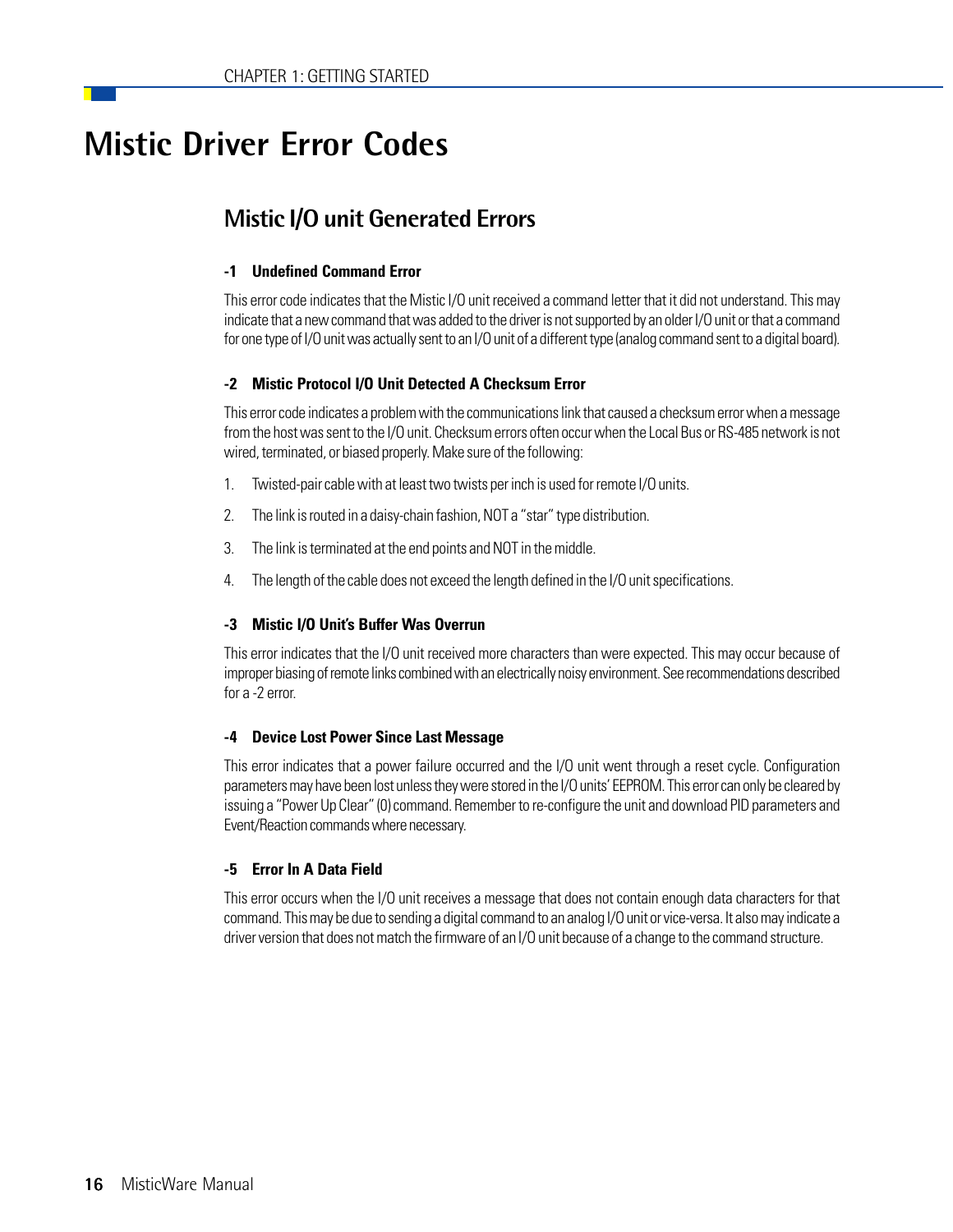#### **-6 A Serial Watchdog Occurred Since Last Message**

This is a flag that indicates that the I/O unit went to a watchdog state because of inactivity on the communications link (local or remote) for a specified length of time. The command that was sent which received this response is not executed. Since the watchdog state may be different than what the host had previously setup, it may be necessary to rewrite those outputs. If you receive this error often, you may wish to change the timeout period using the watchdog command. Under normal operations, this error should only occur after a recovery from a disconnection to the host or the communications link.

#### **-7 Invalid Data-Limits Sent Are Out Of Range**

This error indicates that at least one of the data fields in the command message contains an illegal value. Make sure that the values sent are within the range allowed by the configuration for that channel or loop.

#### **-8 Reserved**

#### **-9 Invalid Module Type Was Specified**

This error occurs when a command is sent that requires a channel to be configured differently than it is presently. For example; a command to turn on an output on a channel that is configured as an input.

#### **-10 Invalid Event Type Was Specified**

This error occurs when an attempt is made to enable an event entry or define a reaction before the event has been defined (NULL entry).

#### **-11 Invalid Delay Specified**

This error occurs with digital I/O units when an attempt is made to start a square wave or generate N pulses, or a TPO, with a delay time less than 10 mS on more than eight output positions.

## **I/O Driver Generated Errors**

#### **-20 Invalid Command Error**

This error occurs when the command variable contains a value that is not supported by the driver.

#### **-22 Data Range Error**

This error indicates that an invalid data value was used with a 900 series driver command. Examples include invalid port numbers, baud rates, and timeout ranges.

#### **-25 Invalid Address Error**

This error occurs when the address variable contains a value that is less than 0 or greater than 255.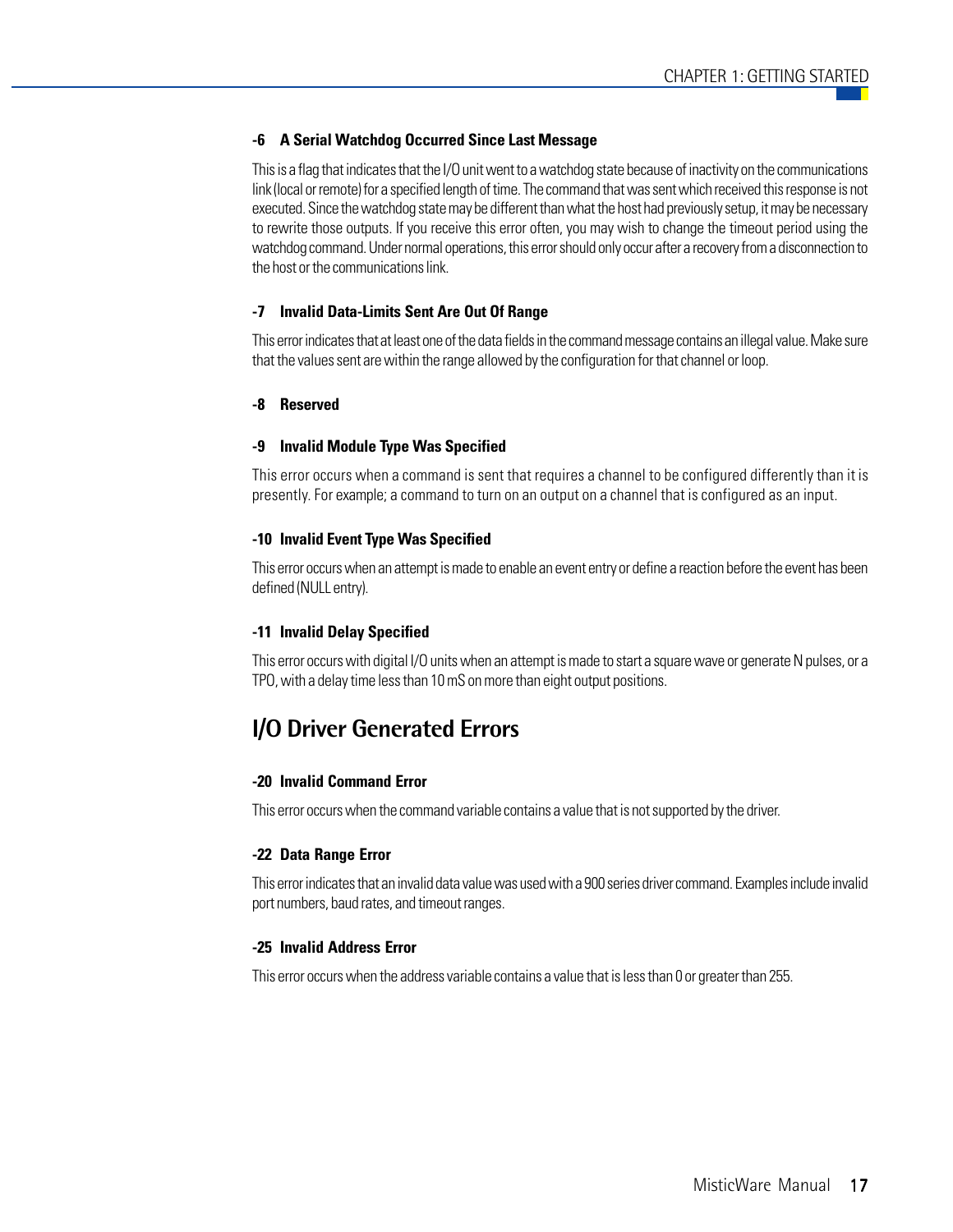#### **-29 Driver Timeout Error**

This error indicates that a command was sent to an I/O unit and a response was NOT received within the delay period used by the driver. A -29 error may occur because of the following:

- 1. The address variable contains an address of an I/O unit that doesn't exist. Check variable and verify address jumpers on I/O unit.
- 2. No power or bad power to the I/O unit.
- 3. A problem with the communications cables. Check continuity and polarity. Make sure you use correct cable types with the proper termination and bias.
- 4. If both the transmit and receive LEDs flash on the I/O unit, then check for the following: Incorrect communications interrupt line selected or another adapter card using the same address/interrupt line.
- 5. Turn-Around Delay may be set too short for the baud rate and command selected. A Reset command (1) and a "Store Configuration To EEPROM" command (3) may take up to two seconds to execute.

#### **-31 Driver Detected A Checksum Error In The Response**

This error code indicates that a problem with the communications link caused a checksum error when a response from the I/O unit was received. See recommendations described for a -2 error.

#### **-33 Driver Send Error**

The driver had a problem transmitting a message. This may occur when there is a problem with the serial or local adpater card. Check the address and interrupt line for the adapter card and make sure it does not conflict with any other adapter in the PC.

#### **-36 General Mistic Controller Error**

This error code indicates that the Controller received a message it did not understand. Make sure that you are in pass-thru mode when sending commands to the I/O units through the Mistic Controller.

## **Mistic Controller PASS-THRU Errors**

#### **-41 Bad Port Number**

The Mistic Controller reports that the specified port number is illegal in the PASS-THRU preamble. This error should never occur, because driver command 904 checks for valid numbers.

#### **-42 Mistic Controller Detected A CRC Error**

This error code indicates that a problem with the communications link caused a CRC error when a message from the host was sent to the Controller. Checksum errors often occur when the RS-485 network is not wired, terminated, or biased properly. Make sure of the following: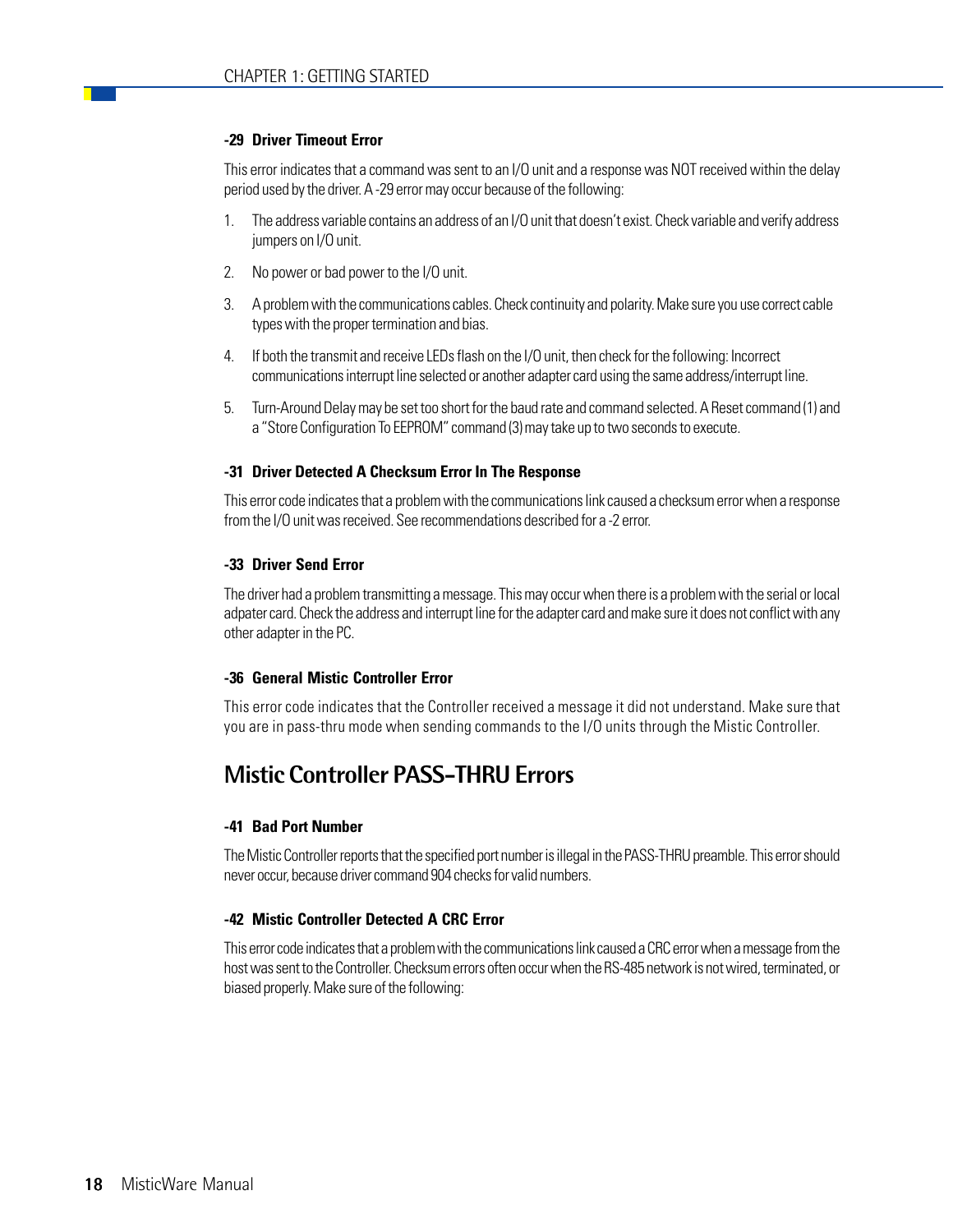- 1. Twisted-pair cable with at least two twists per inch is used for Mistic Controller RS-485 serial ports.
- 2. The link is routed in a daisy-chain fashion, NOT a "star" type distribution.
- 3. The link is terminated at the endpoints and NOT in the middle.
- 4. The length of the cable does not exceed the length defined in the G4LC specifications.

#### **-43 Mistic Controller Buffer Overrun-From I/O unit**

This error indicates that the Mistic Controller received more characters from the I/O unit than were expected. This may occur because of improper biasing of remote links combined with an electrically noisy environment. See recommendations described for a -42 error.

#### **-44 Mistic Controller Lost Power Since Last Message**

This error indicates that a power failure occurred and the Mistic Controller went through a reset cycle. This error can only be cleared by issuing a "Power Up Clear" (0) command to the Mistic Controller. **Remember to send this command in the binary mode, NOT in the PASS-THRU mode.**

#### **-45 Bad CRC Length Error**

This error indicates that the Mistic Controller received more or less characters than were expected when doing the CRC calculations. This may occur because of improper jumper settings for mode.

CDR/checksum on the Mistic I/O units. Verify that mode 2 (Command 904) is used with multifunction I/O units and mode 3 is used with local, simple I/O units.

#### **-46 Mistic Controller Buffer Overrun - From Host Computer**

This error indicates that the Mistic Controller received more characters from the host than were expected. This may occur because of improper biasing of remote links combined with an electrically noisy environment. See recommendations described for a -42 error.

#### **-47 Reserved**

#### **-48 Bus Error Occurred in Mistic Controller**

This error indicates that a BUS ERROR condition occurred in the Mistic controller. It is usually caused by a failure in the Mistic controller's hardware. The failure may be due to a bad memory or port device. The error flag can only be cleared by issuing a "Bus Error Clear" (7) command to the Mistic Controller. **Remember to send this command in the binary mode, NOT in the PASS-THRU mode.** This error is a warning that there is something wrong with the Mistic Controller, and clearing the bus error flag will not solve the problem. If it occurs, make sure that all the cards in the controller are properly seated.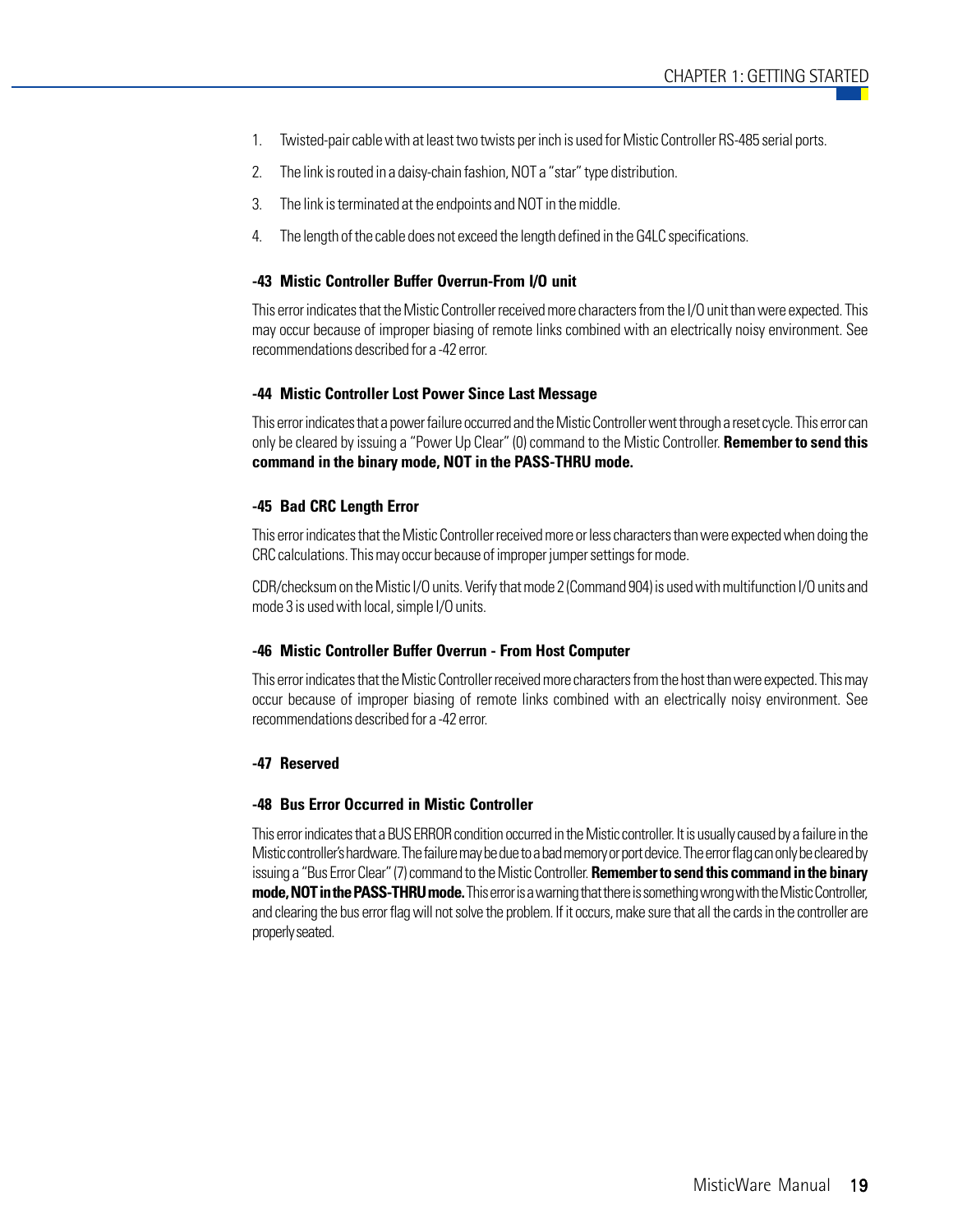## **Additional Error Codes**

#### **-100 Invalid Port Error**

This error occurs when a handle number for a port is specified and that port has not been assigned a driver or adapter type.

#### **-102 Initialize Error**

This error occurs if the proper AC37 or AC39 adapter could not be found at the location specified in the ConfigureAC37 or ConfigureAC39 functions.

#### **-104 Port Lock Error**

This error occurs when a call to the SendMIO() function is made while another command is being processed. The DLL allows multiple applications to share a port. If a port is in use and is accessed by a second application, the second application will wait a limited amount of time for the port to become available. If, after waiting, the port is still unavailable this error is returned.

#### **-105 Driver Configuration Error**

This error occurs when the SendMIO() function is called prior to configuring a port with the AssignPortDriver() and Configure functions.

For other errors, see Error.H in Win 16 or OptoErr.RH in Win 32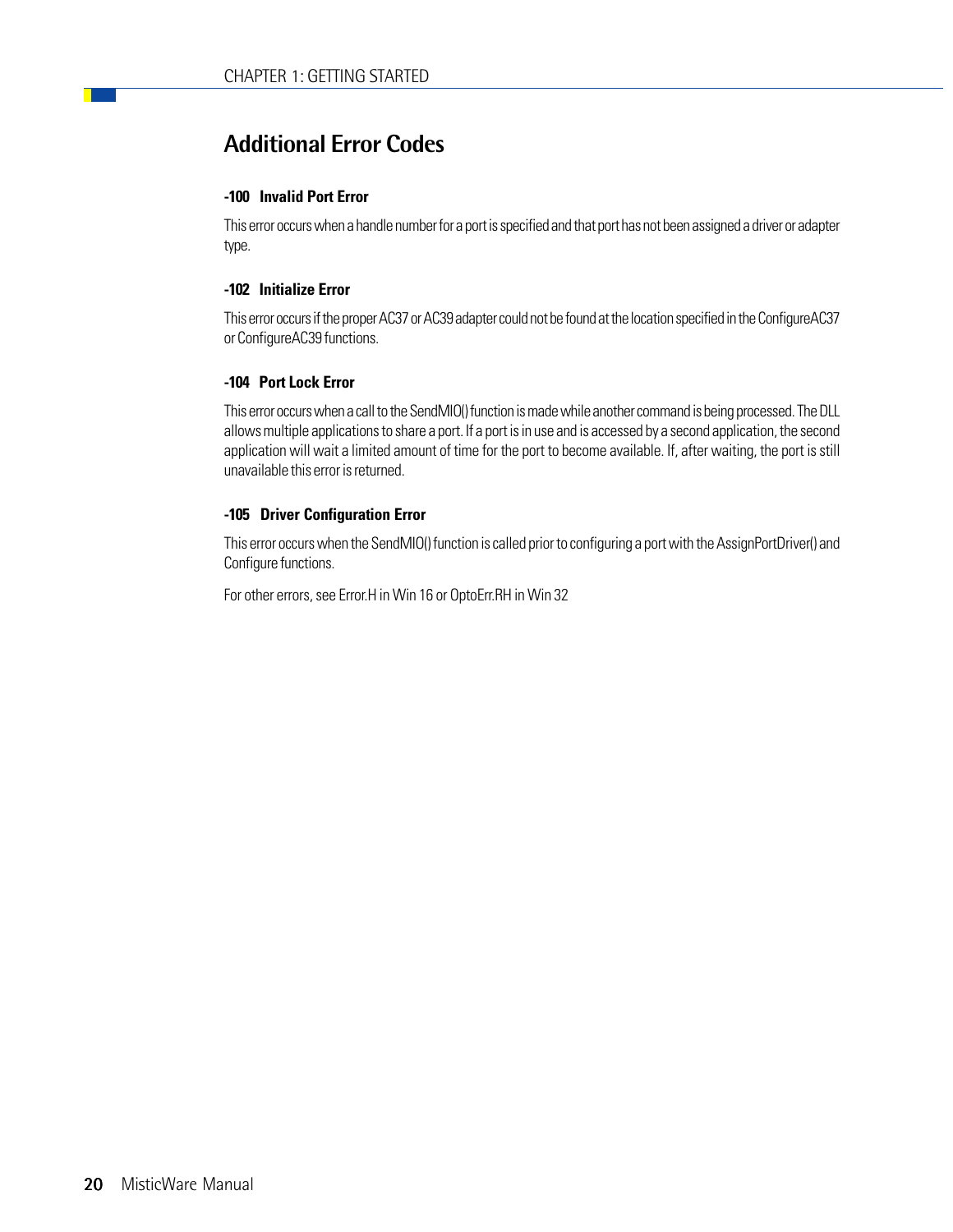**CHAPTER 2**

# **MisticWare Commands**

# **Mistic Driver Commands Sample**

### **SAMPLE COMMAND (LETTER REFERS TO MISTIC PROTOCOL GUIDE) COMMAND #**

#### **DESCRIPTION:**

**SEND PARAMETERS:**

| <i>ADDRESS:</i>            | Address of I/O Unit       |
|----------------------------|---------------------------|
| COMMAND:                   | #                         |
| POSITION[0]:               | Bitmask or Channel Number |
| <i>POSITION[1]:</i>        | Bitmask or Channel Number |
| DATA[0]DATA[15]:           | Send Data Fields          |
| <b>RECEIVE PARAMETERS:</b> |                           |

| <i>ERROR:</i> | Driver or I/O Error |
|---------------|---------------------|
|               |                     |

DATA[0]...DATA[15]: Return Data Fields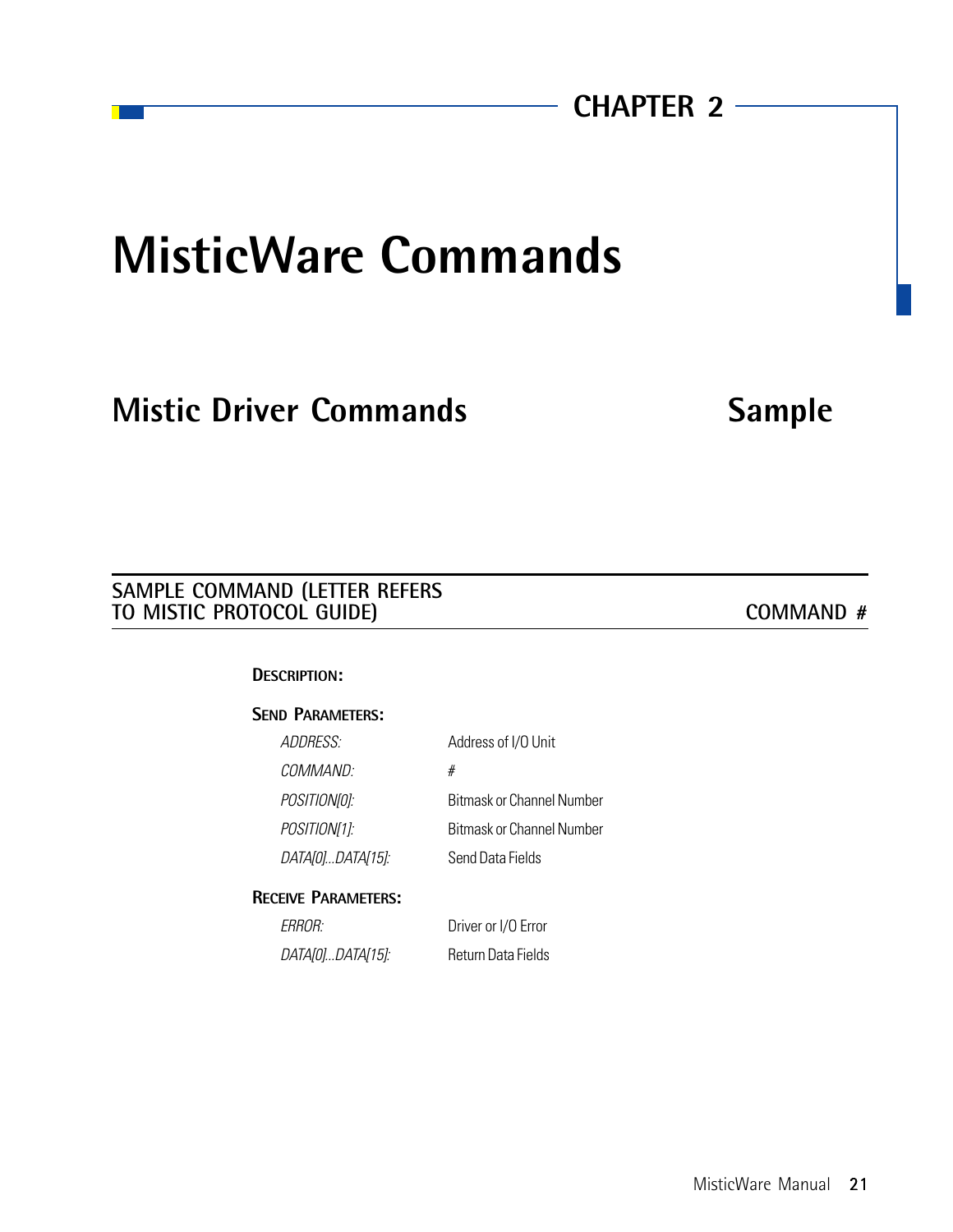П  $\mathcal{L}(\mathcal{A})$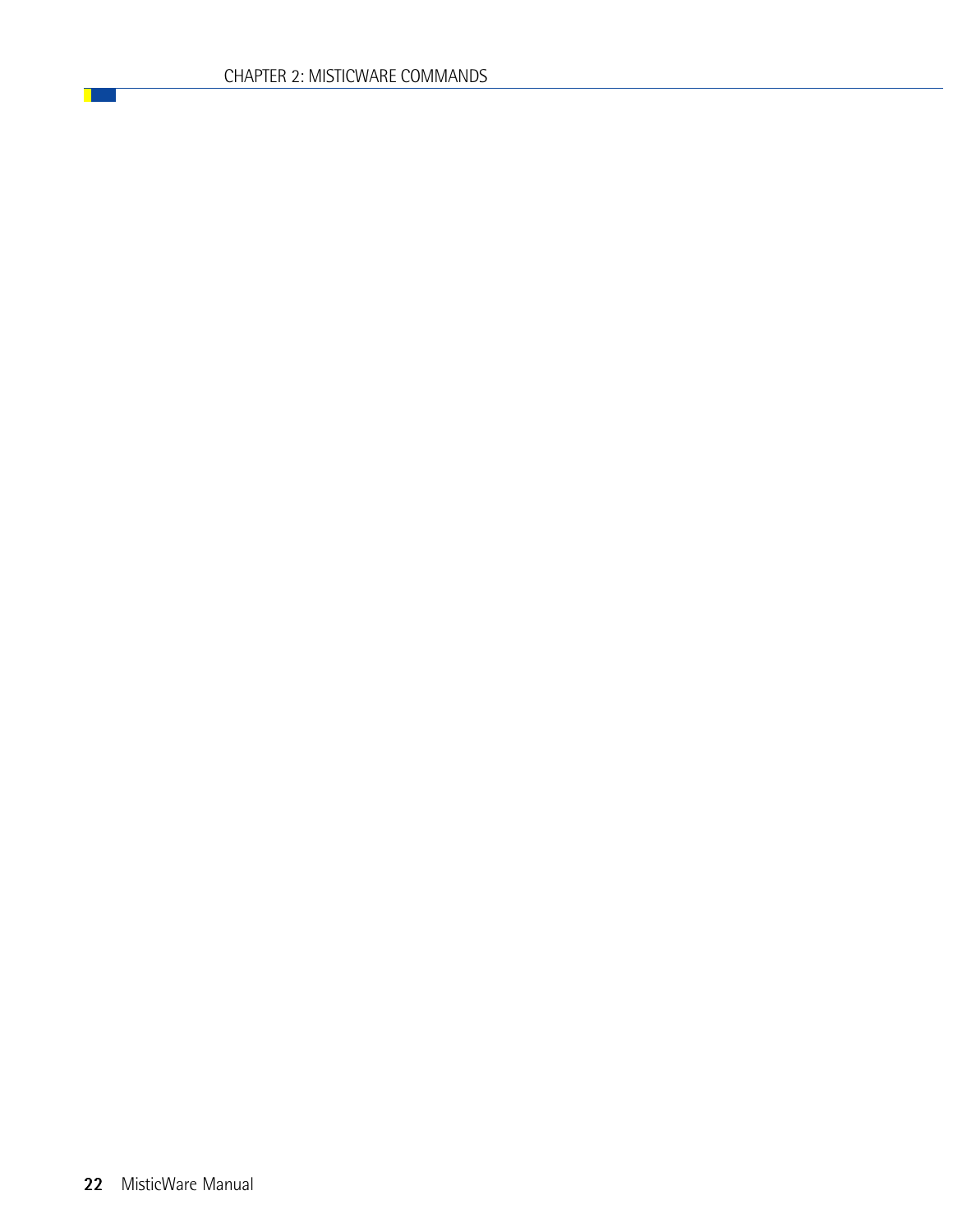# **CHAPTER 3**

# **Analog And Digital I/O Commands**

### **POWER UP CLEAR (A)** 0

#### **DESCRIPTION:**

Prevents I/O Unit from returning a"Power Up Clear expected" error message in response to instructions following application of power or a RESET command.

#### **SEND PARAMETERS:**

| ADDRESS:        | Address of I/O Unit |
|-----------------|---------------------|
| <i>COMMAND:</i> | n                   |

#### **RECEIVE PARAMETERS:**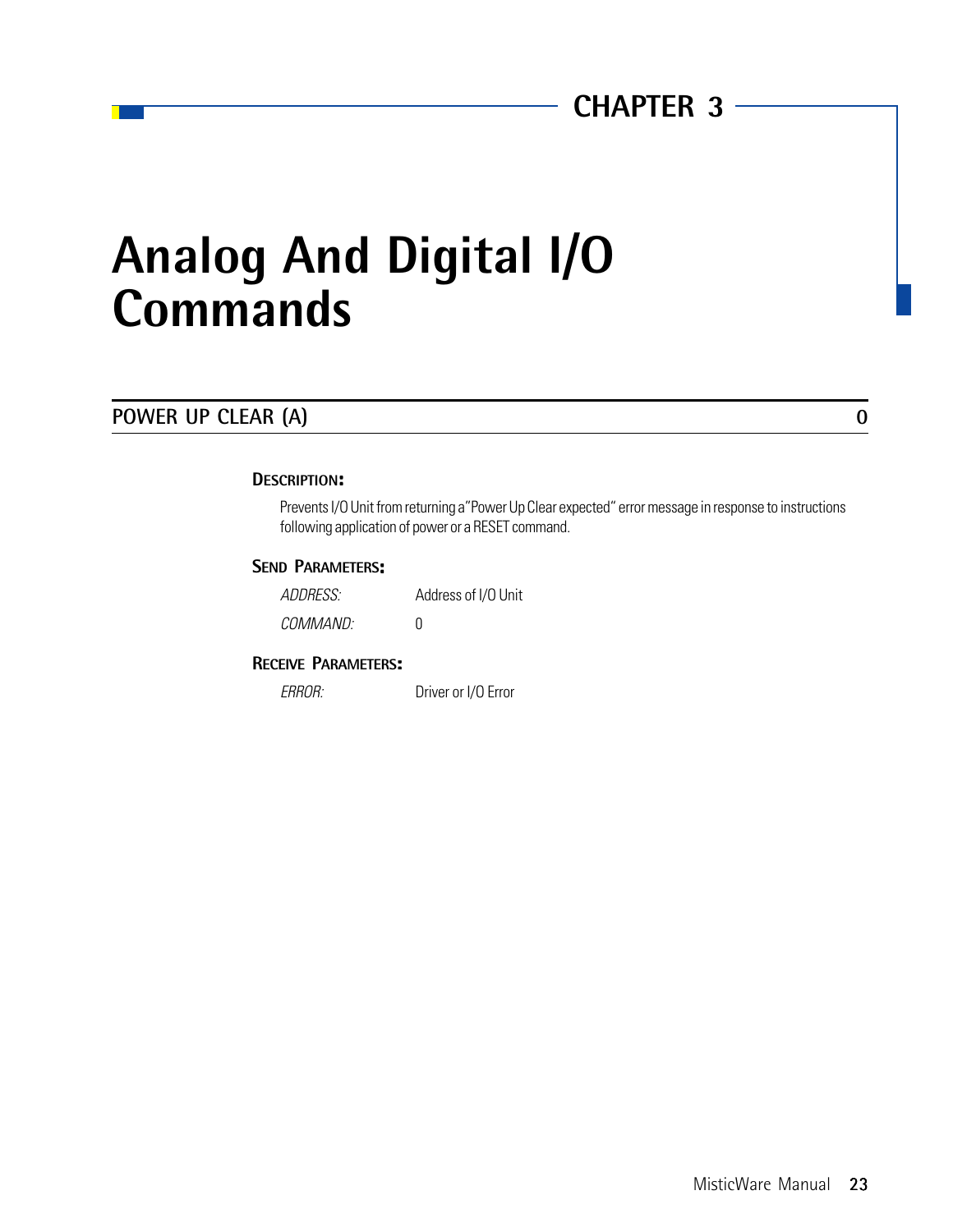## **RESET (B)** 1

 $\sim 10^{11}$ П

#### **DESCRIPTION:**

This command forces a hardware reset. The I/O unit is restored to the configuration stored in EEPROM. The factory default is used if nothing was previously saved to EEPROM.

#### **SEND PARAMETERS:**

| <i>ADDRESS:</i> | Address of I/O Unit |
|-----------------|---------------------|
| <i>COMMAND:</i> |                     |

#### **RECEIVE PARAMETERS:**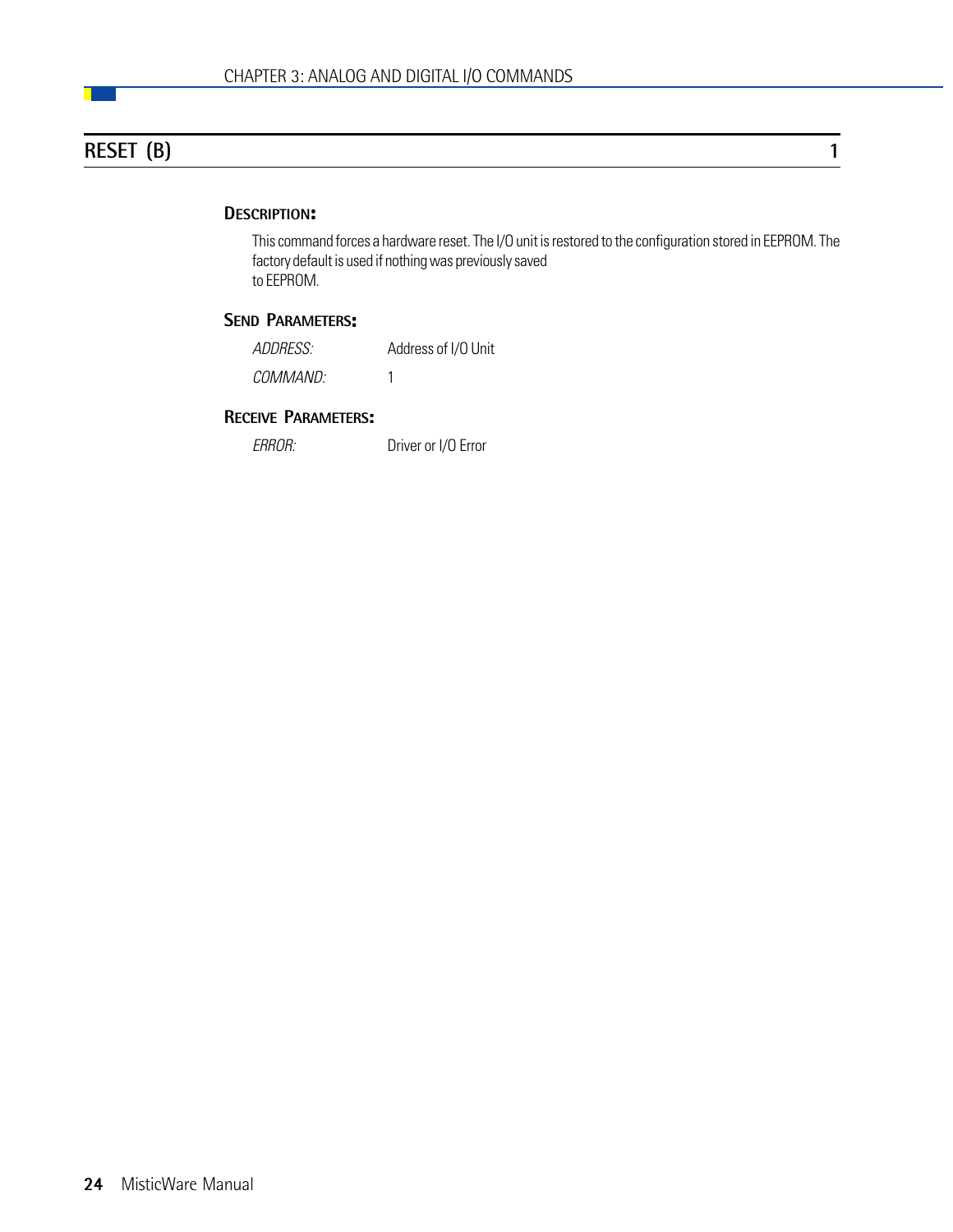# **SET SYSTEM OPTIONS (C)** 2

#### **DESCRIPTION:**

This command is used to set or clear the bits in the Option Control Byte (OCB) of the I/O unit.

#### **SEND PARAMETERS:**

| <i>ADDRESS:</i> | Address of I/O Unit                                                                                                                                                                                                                                                                                                                                                                                                                                                                                |
|-----------------|----------------------------------------------------------------------------------------------------------------------------------------------------------------------------------------------------------------------------------------------------------------------------------------------------------------------------------------------------------------------------------------------------------------------------------------------------------------------------------------------------|
| COMMAND:        | 2                                                                                                                                                                                                                                                                                                                                                                                                                                                                                                  |
| DATA[0]:        | Byte indicating bits to set (0-255)                                                                                                                                                                                                                                                                                                                                                                                                                                                                |
| DATA[1]:        | Byte indicating bits to clear (0-255)<br>The system options and controlling bits are:<br>bit 0: Frequency Range; $0 = 1$ sec., $1 = .1$ sec (Digital)<br>bit $0:0 =$ Degrees C, 1 = Degrees F (Analog)<br>bit 1: Not Used<br>bit 2 : Not Used<br>hit 3: Not Used<br>bit 4 : CRC init value; $0 = 0000$ , $1 =$ FFFF<br>bit 5: CRC Method; $0 =$ reverse, $1 =$ classical<br>bit 6 : CRC Polynomial; $0 = CRC16$ , $1 = CCIT$<br>bit 7 : Global Event Interrupt Enable; $0 =$ disabled, 1 = enabled |
|                 | Factory default is 00                                                                                                                                                                                                                                                                                                                                                                                                                                                                              |

#### **RECEIVE PARAMETERS:**

| <i>ERROR:</i> | Driver or I/O Error |
|---------------|---------------------|
| DATA[0]:      | OCB Value (0-255)   |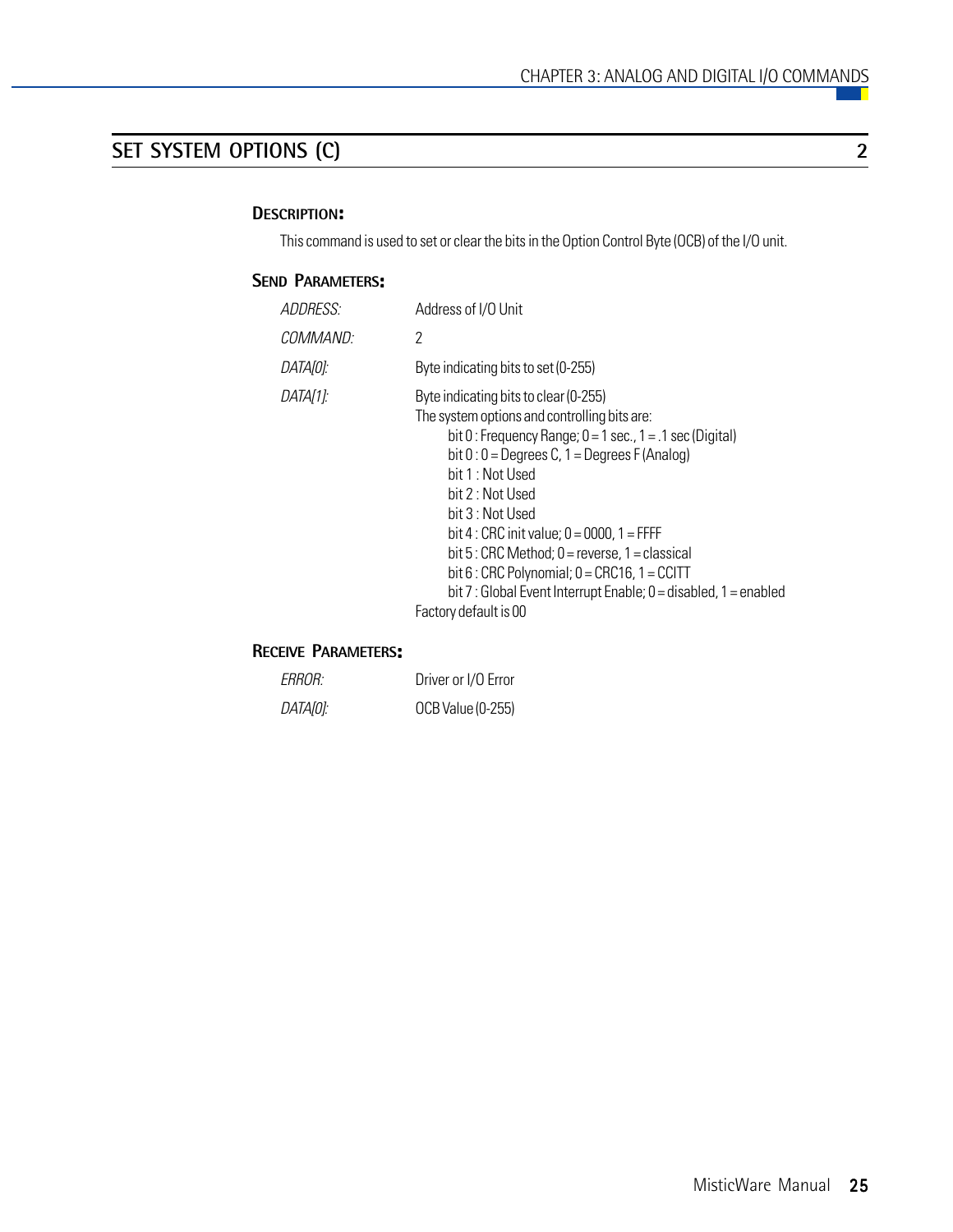# **STORE CONFIGURATION TO EEPROM (E)** 3

#### **DESCRIPTION:**

This command saves the current system parameters to EEPROM.

#### **SEND PARAMETERS:**

| <i>ADDRESS:</i> | Address of I/O Unit |
|-----------------|---------------------|
| <i>COMMAND:</i> |                     |

#### **RECEIVE PARAMETERS:**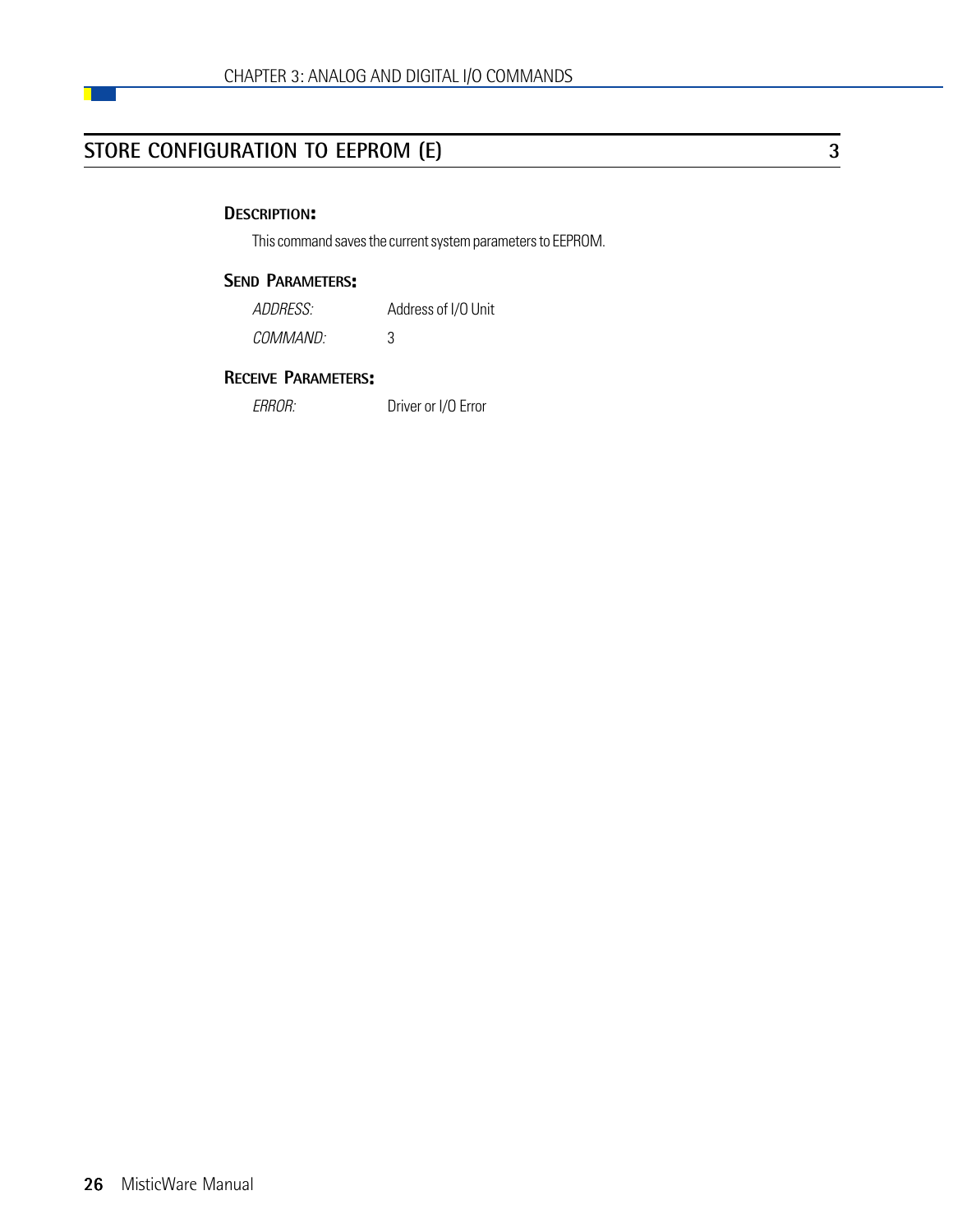a ka

# **IDENTIFY I/O UNIT TYPE (F) 4**

#### **DESCRIPTION:**

This command causes the I/O unit to send back a response that identifies the type of I/O Unit.

#### **SEND PARAMETERS:**

| <i>ADDRESS:</i> | Address of I/O Unit |
|-----------------|---------------------|
| <i>COMMAND:</i> |                     |

**RECEIVE PARAMETERS:**

| ULIVL I AIVAIVILILIVJ. |                                                                                                                                                                                                                                                                                                                                                                                                                                                                                                                                                                                                                                                                                                                                                                                                                                                                                                                                                                                                       |
|------------------------|-------------------------------------------------------------------------------------------------------------------------------------------------------------------------------------------------------------------------------------------------------------------------------------------------------------------------------------------------------------------------------------------------------------------------------------------------------------------------------------------------------------------------------------------------------------------------------------------------------------------------------------------------------------------------------------------------------------------------------------------------------------------------------------------------------------------------------------------------------------------------------------------------------------------------------------------------------------------------------------------------------|
| <i>ERROR:</i>          | Driver or I/O Error                                                                                                                                                                                                                                                                                                                                                                                                                                                                                                                                                                                                                                                                                                                                                                                                                                                                                                                                                                                   |
| DATA[0]:               | 16 = G4D16R - 16-channel remote multifunction digital I/O unit<br>17 = G4D32RS - 16-channel remote simple digital I/O unit<br>18 = G4A8R w/G4RAX - B200 16-channel remote analog I/O unit<br>19 = G4A8R - 8-channel remote analog I/O unit<br>$22 = G4HDAR$ (no interface card)<br>$23 = G4HDAR W/G4AITM$<br>$24 = G4HDAR W/G4AIVA$<br>25 = G4HDAR w/G4AIRTD<br>$26 = G4HDAR$ w/G4AOV<br>27 = G4HDAR w/G4AOA<br>32 = G4D16L - 16-channel local multifunction digital I/O unit<br>33 = G4D16LS — 16-channel local simple digital I/O unit<br>34 = G4A8L w/G4LAX - 16-channel local analog I/O unit<br>35 = G4A8L - 8-channel local analog I/O unit<br>38 = G4HDAL (no interface card)<br>39 = G4HDAL w/G4AITM<br>40 = G4HDAL w/G4AIVA<br>41 = G4HDAL w/G4AIRTD<br>42 = G4HDAL w/G4AOV<br>43 = G4HDAL w/G4AOA<br>72 = B3000 (digital address) multifunction I/O unit<br>80 = B3000 (analog address) multifunction I/O unit<br>288 = G4D16L (M4RTU local I/O unit)<br>291 = G4A8L (M4RTU local I/O unit) |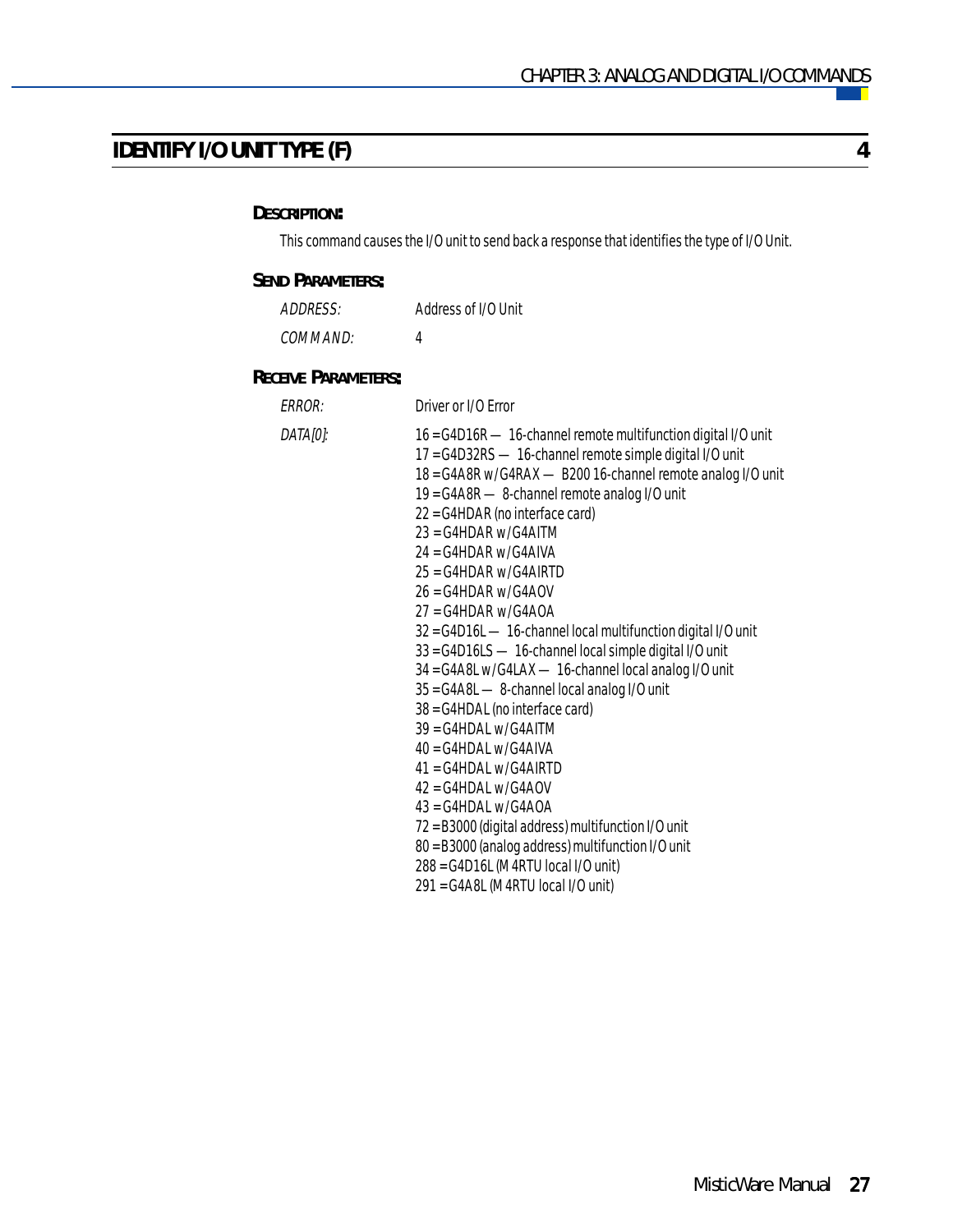# **REPEAT LAST RESPONSE (^)** 5

#### **DESCRIPTION:**

This command causes the I/O Unit to repeat the response to the previous command.

#### **SEND PARAMETERS:**

| <i>ADDRESS:</i> | Address of I/O Unit |
|-----------------|---------------------|
| <i>COMMAND:</i> | 5                   |

#### **RECEIVE PARAMETERS:**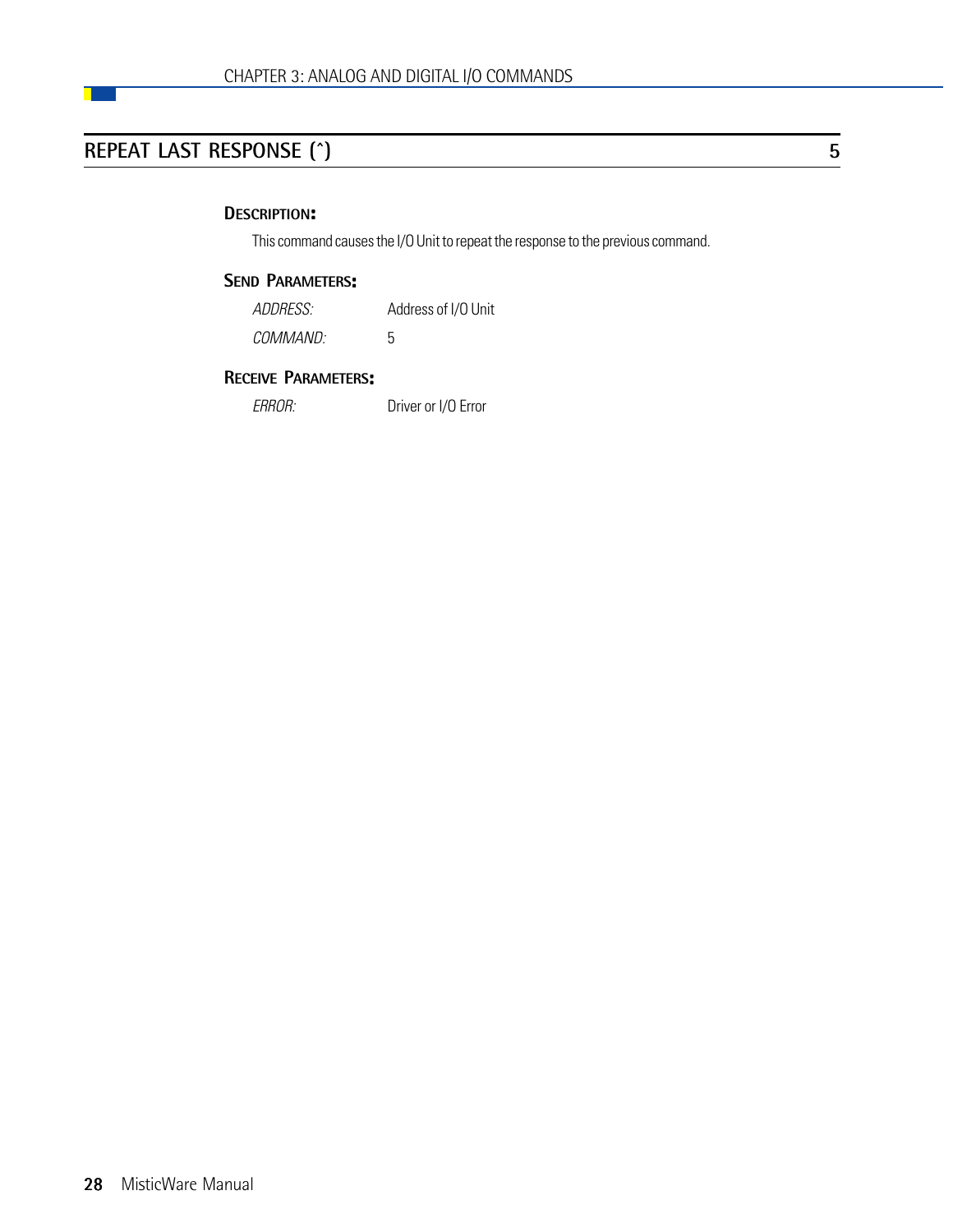# **ROM REVISION/DATE (') 6**

#### **DESCRIPTION:**

This command returns the revision level and date of the I/O Unit's EPROM Firmware. The values returned must be converted to hex to have meaning.

#### **SEND PARAMETERS:**

| <i>ADDRESS:</i> | Address of I/O Unit |
|-----------------|---------------------|
| <i>COMMAND:</i> | հ                   |

#### **RECEIVE PARAMETERS:**

| <i>ERROR:</i> | Driver or I/O Error         |
|---------------|-----------------------------|
| DATA[0]:      | Low Byte of Checksum (Hex)  |
| DATA[1]:      | High Byte of Checksum (Hex) |
| DATA[2]:      | Year (Hex)                  |
| DATA[3]:      | Day (Hex)                   |
| DATA[4]:      | Month (Hex)                 |
| DATA[5]:      | Revision Level Minor (Hex)  |
| DATA[6]:      | Revision Level Major (Hex)  |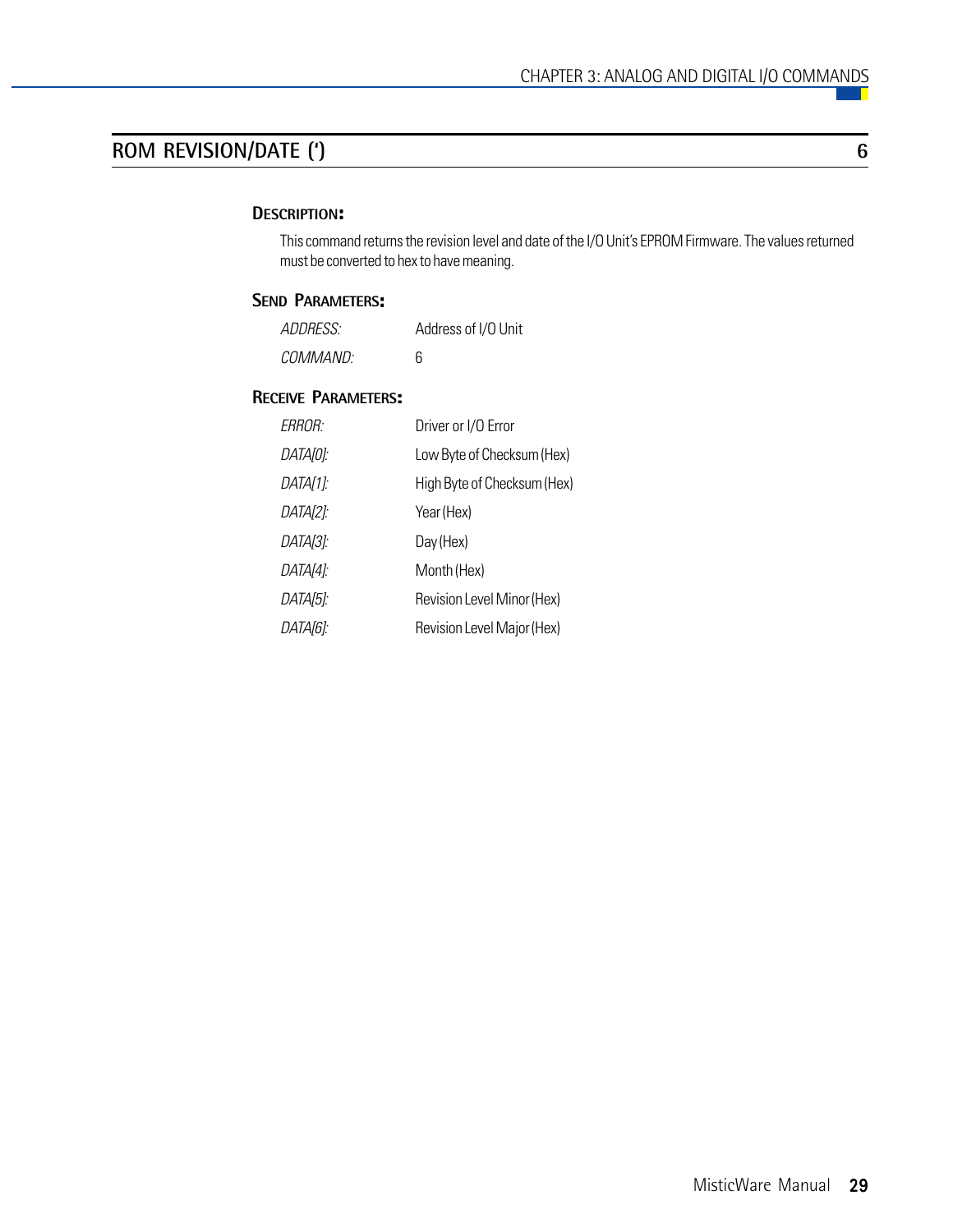### **CLEAR BUS ERROR FLAG MISTIC CONTROLLER (C) 7**

#### **DESCRIPTION:**

Clears an existing BUS ERROR flag which will stop the Mistic controller from sending a BUS ERROR CLEAR EXPECTED ERROR (-48) message in response to instructions following a bus error occurrence. Make sure this instruction is sent directly to the Mistic Controller (in BINARY mode) and NOT while in PASS-THRU mode.

#### **SEND PARAMETERS:**

| <i>ADDRESS:</i> | Address of Mistic Controller |
|-----------------|------------------------------|
| <i>COMMAND:</i> |                              |

#### **RECEIVE PARAMETERS:**

ERROR: Driver or Mistic Controller Error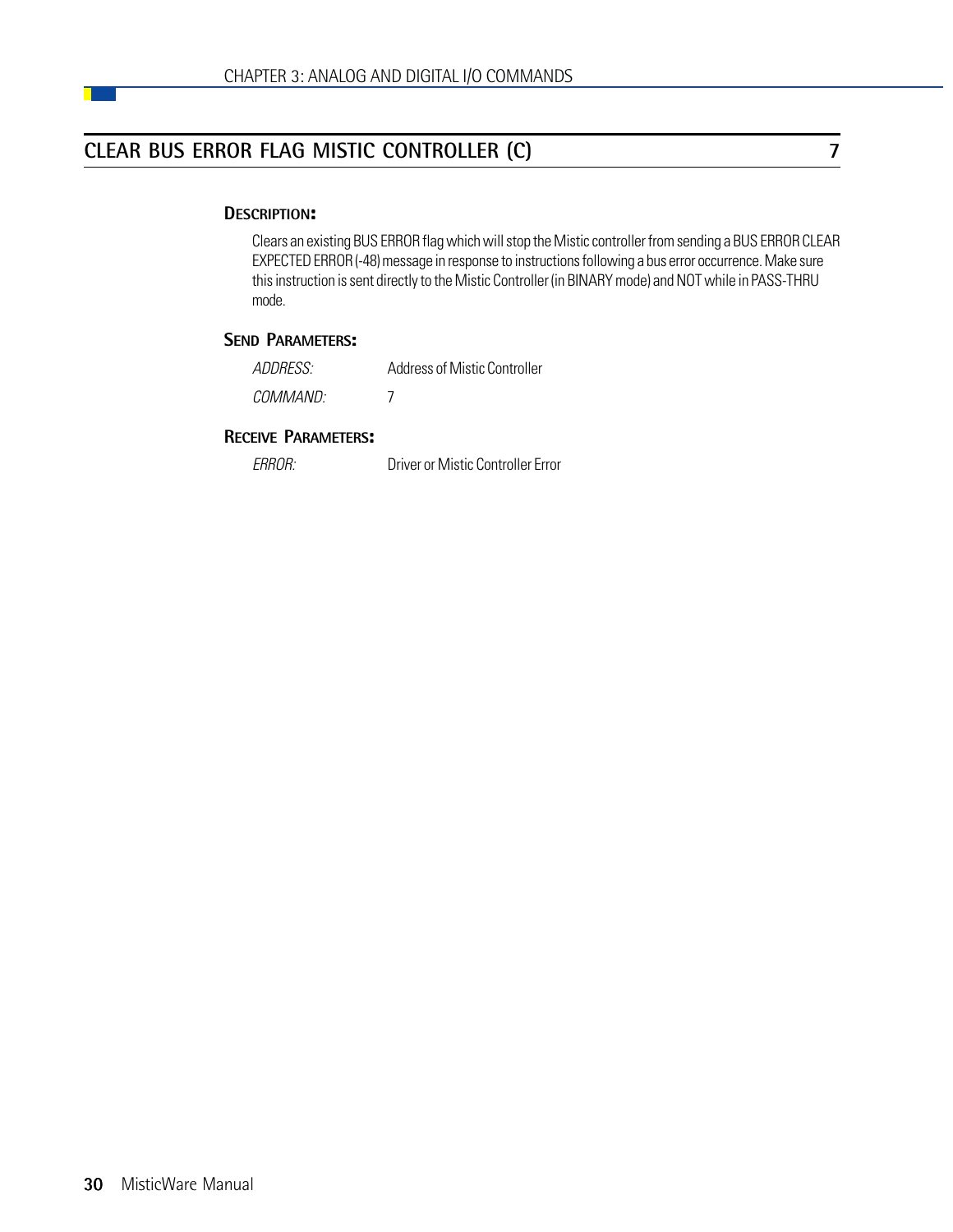# **SET RESPONSE DELAY (~)** 8

#### **DESCRIPTION:**

This command is used to set a delay time for command responses.

#### **SEND PARAMETERS:**

| <i>ADDRESS:</i> | Address of I/O Unit                                         |
|-----------------|-------------------------------------------------------------|
| <i>COMMAND:</i> | Χ                                                           |
| DATA[0]:        | Delay Value in units of 10 mSec. Range 8-bit value (0-255). |

#### **RECEIVE PARAMETERS:**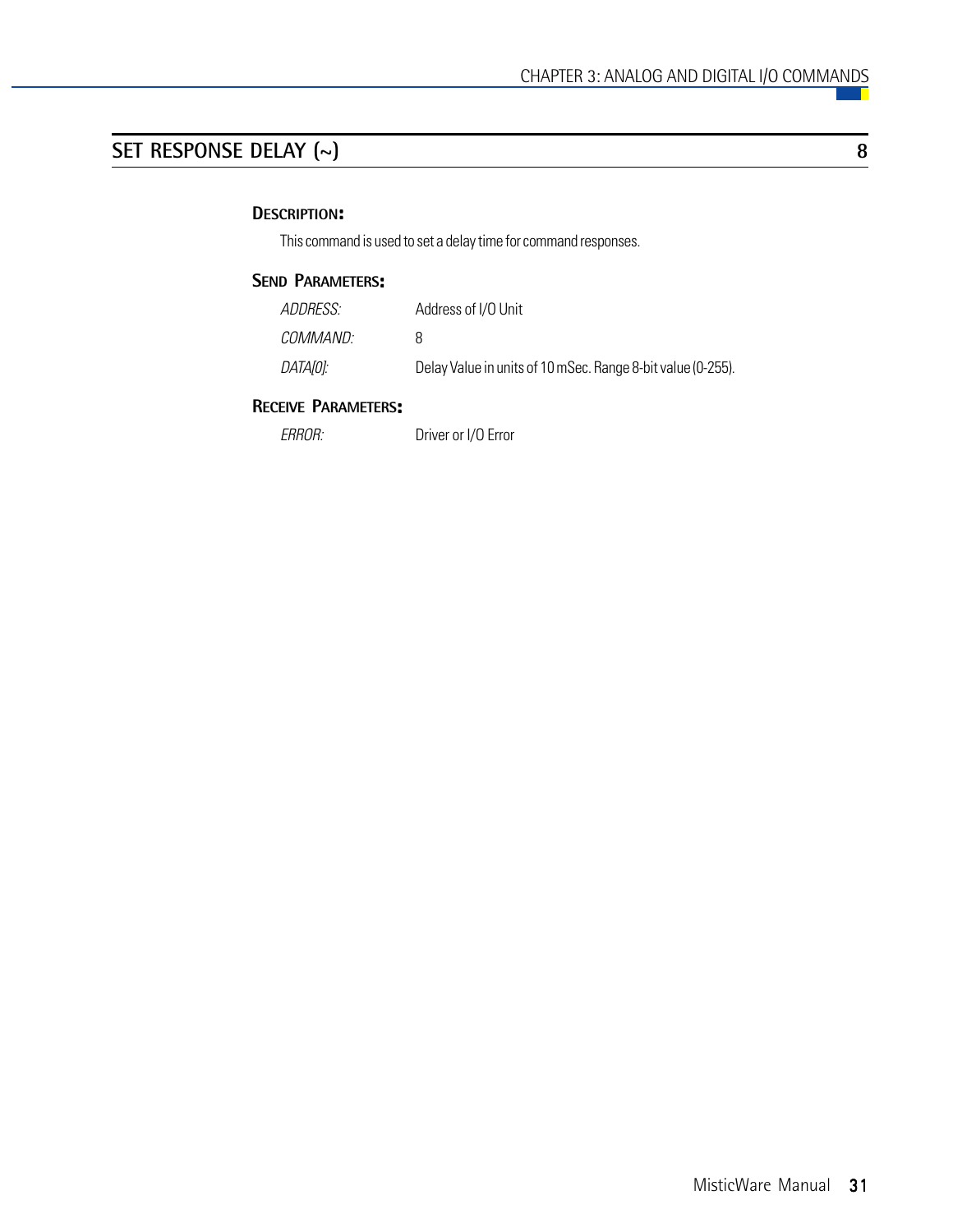## **CLEAR INTERRUPT REQUEST (ZB) 9**

#### **DESCRIPTION:**

This command clears the interrupt line if the IRQ line is active.

#### **SEND PARAMETERS:**

| <i>ADDRESS:</i> | Address of I/O Unit |
|-----------------|---------------------|
| <i>COMMAND:</i> | g                   |

#### **RECEIVE PARAMETERS:**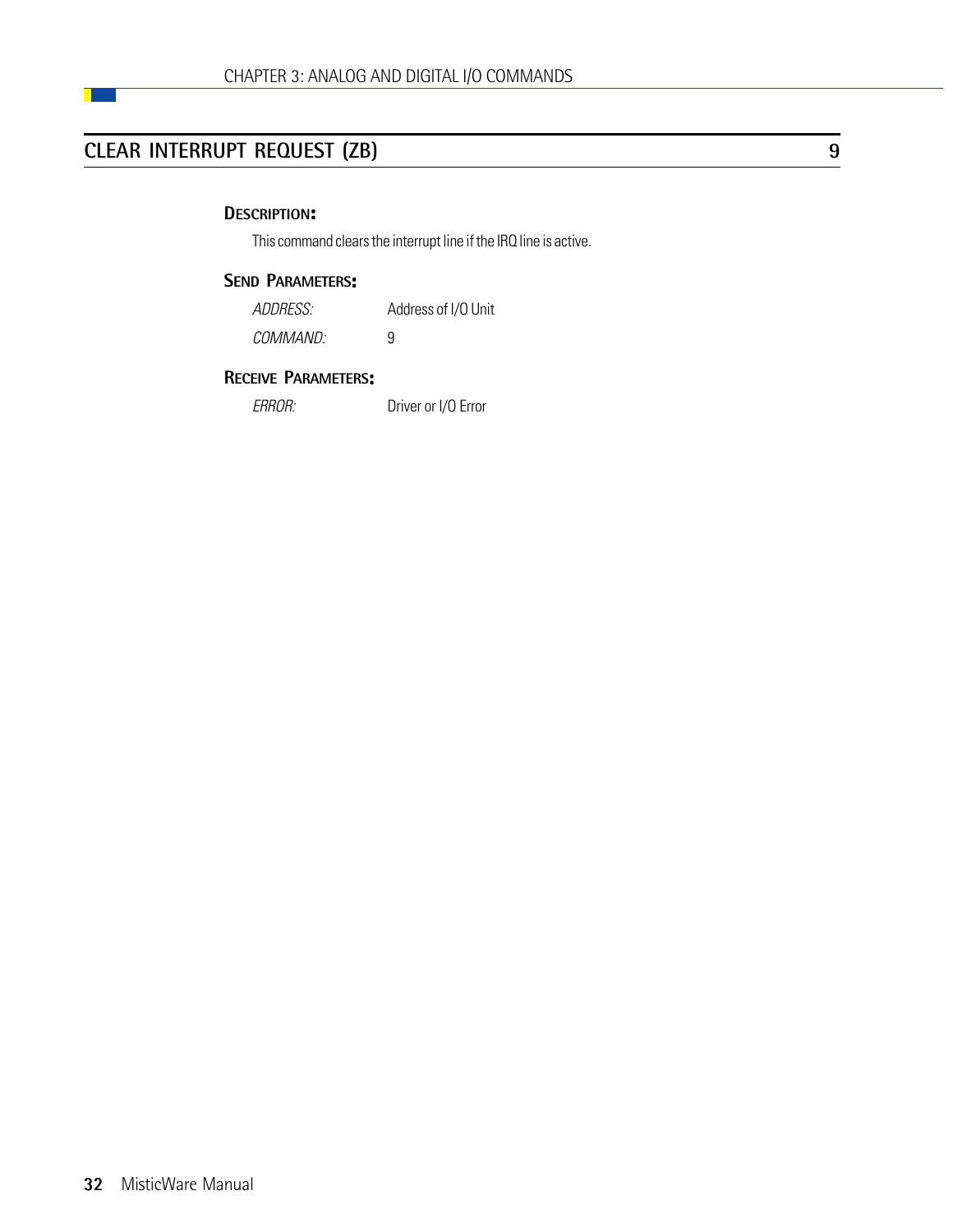# **CHAPTER 4**

# **Multichannel Digital Commands**

## **SET I/O CONFIGURATION (G)** 100

#### **DESCRIPTION:**

This command configures the channels on an I/O unit.

#### **SEND PARAMETERS:**

| <i>ADDRESS:</i>  | Address of I/O Unit                                                                                                                                                                                                                                                               |
|------------------|-----------------------------------------------------------------------------------------------------------------------------------------------------------------------------------------------------------------------------------------------------------------------------------|
| COMMAND:         | 100                                                                                                                                                                                                                                                                               |
| POSITION[0]:     | Group Mask (0000 to FFFF Hex)                                                                                                                                                                                                                                                     |
| DATA[0]DATA[15]: | Configure Type. If bit n is set in <i>POSITION[0]</i> ; type must be in<br>Data[n]. eg. $POSITION[0]$ : = 32, Data[6] = Type.                                                                                                                                                     |
| <b>Types</b>     | Counter (default input) = $0$<br>Positive Pulse Measurement = 1<br>Negative Pulse Measurement = $2$<br>Period Measurement = $3$<br>Frequency Measurement = $4$<br>Quadrature Counter Input = 5<br>On Time Totalizer Input = $6$<br>Off Time Totalizer Input = $7$<br>Output = 128 |

#### **RECEIVE PARAMETERS:**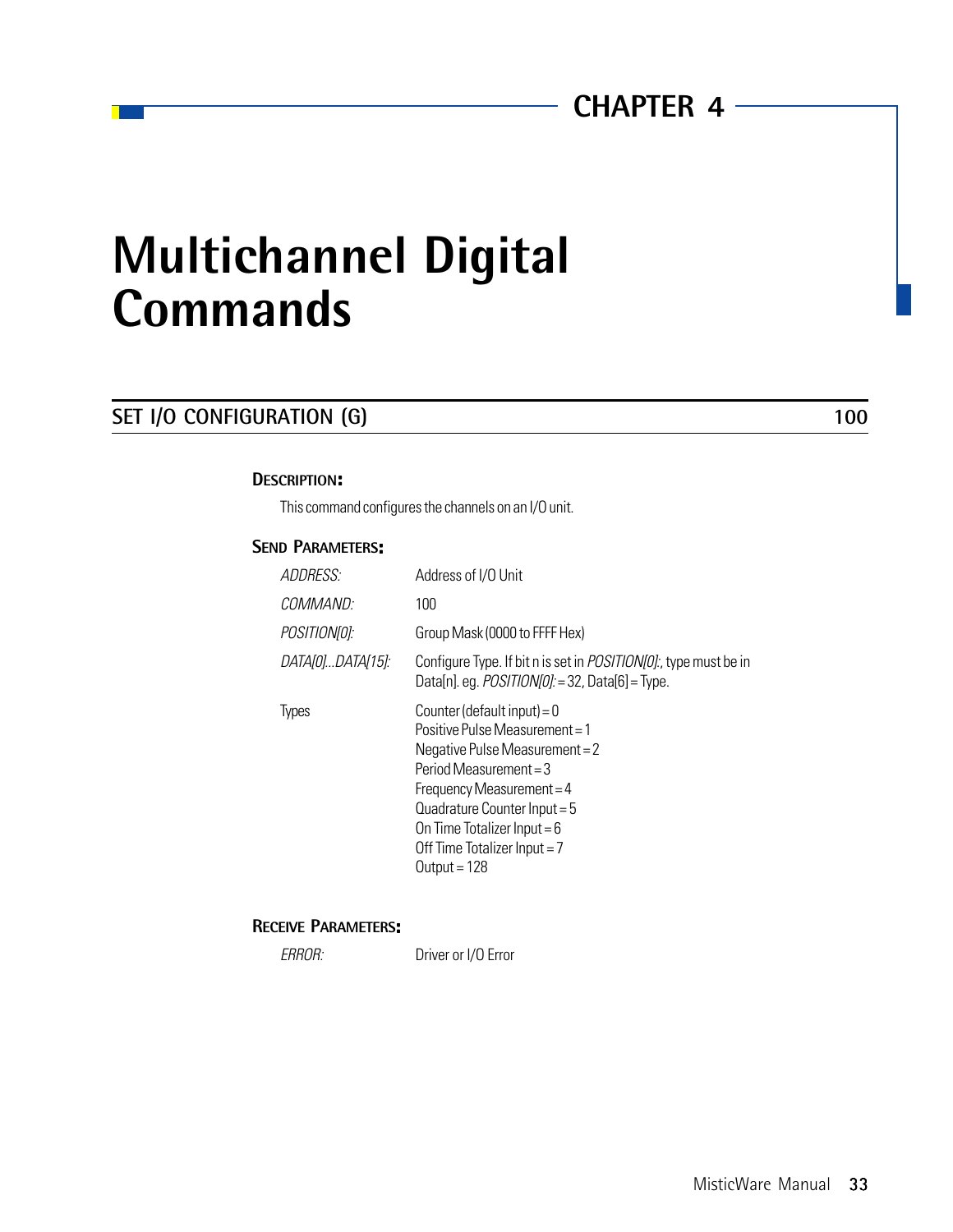# **READ I/O CONFIGURATION (Y)** 101

**T**he Co

#### **DESCRIPTION:**

This command reads the I/O configuration of the I/O unit.

#### **SEND PARAMETERS:**

| <i>ADDRESS:</i> | Address of I/O Unit |
|-----------------|---------------------|
| <i>COMMAND:</i> | 101                 |

#### **RECEIVE PARAMETERS:**

| ΊR·              | Driver or I/O Error                                                                                                                                                                                                                                                     |
|------------------|-------------------------------------------------------------------------------------------------------------------------------------------------------------------------------------------------------------------------------------------------------------------------|
| DATA[0]DATA[15]: | Configuration type.<br>$Data[0] = type for channel 0.$<br>Data[15] = type for channel 15.                                                                                                                                                                               |
| Types            | $0 =$ Counter (default)<br>1 = Positive Pulse Measurement<br>2 = Negative Pulse Measurement<br>$3 = Period$ Measurement<br>4 = Frequency Measurement<br>5 = Quadrature Counter Input<br>$6 =$ On Time Totalizer Input<br>7 = Off Time Totalizer Input<br>$128 =$ Output |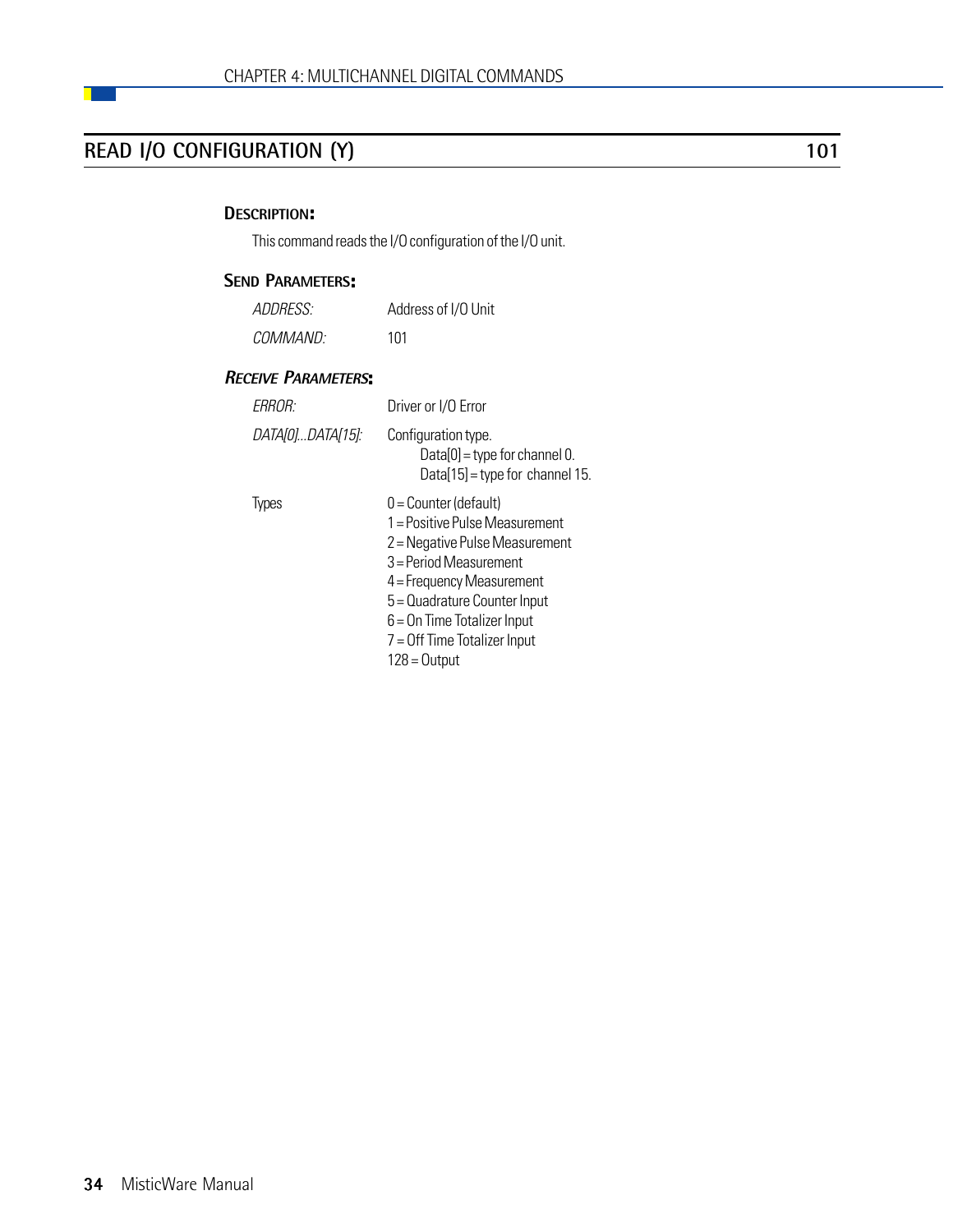# READ I/O STATUS (R) 102

a ka

#### **DESCRIPTION:**

This command reads the status of all the digital channels (input or output).

Data[15] = status of channel 15.

#### **SEND PARAMETERS:**

| <i>ADDRESS:</i> | Address of I/O Unit |
|-----------------|---------------------|
| <i>COMMAND:</i> | 102                 |

#### **RECEIVE PARAMETERS:**

ERROR: Driver or I/O Error DATA[0]...DATA[15]: 0 if channel is in OFF state. 1 if channel is in ON state. Data[0] = status of channel 0.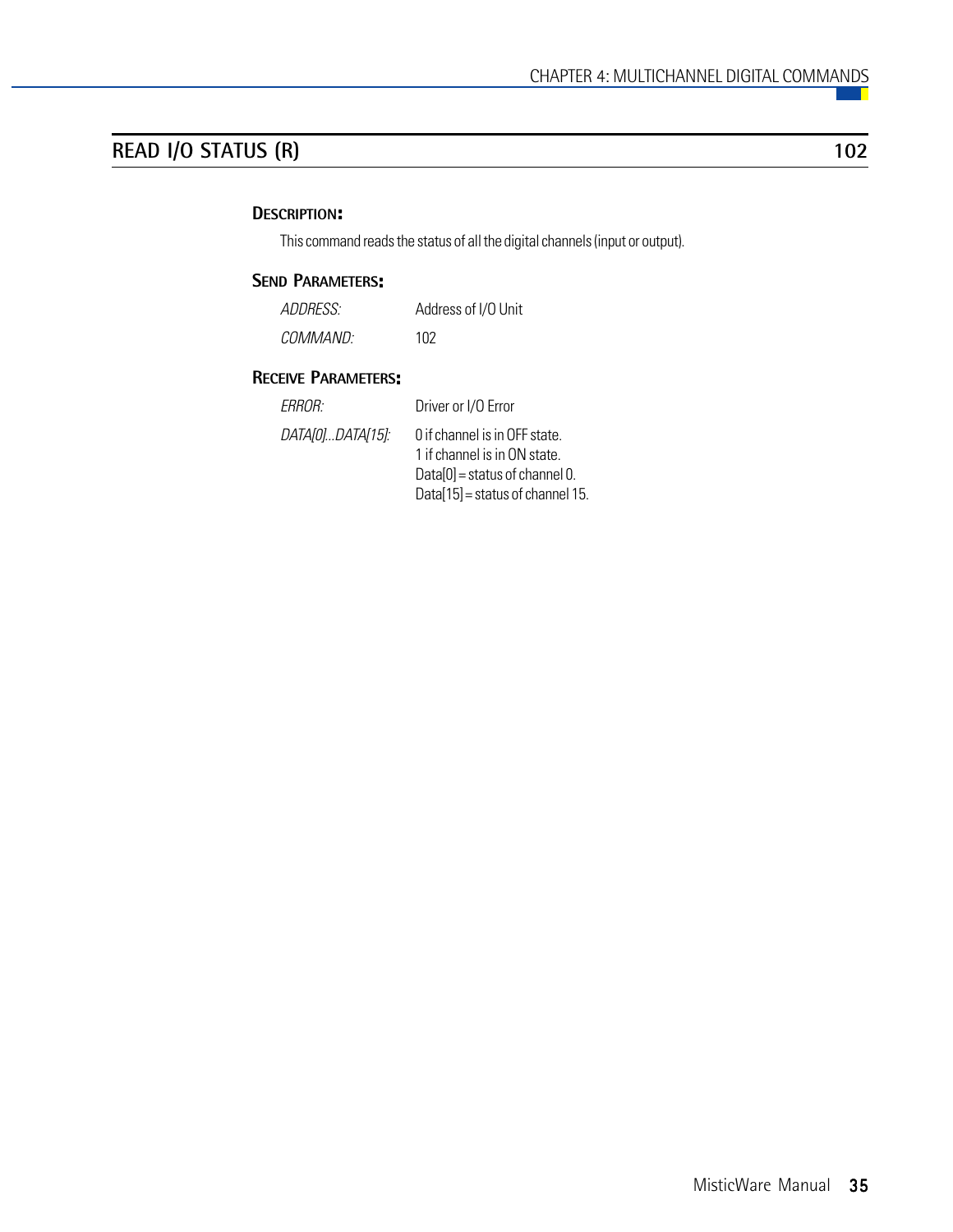# **SET OUTPUTS (J)** 103

П

#### **DESCRIPTION:**

This command sets a group of output channels on an I/O Unit to an ON or an OFF state.

#### **SEND PARAMETERS:**

| <i>ADDRESS:</i>     | Address of I/O Unit                                                   |
|---------------------|-----------------------------------------------------------------------|
| <i>COMMAND:</i>     | 103                                                                   |
| <i>POSITIONIOI:</i> | Bitmask of Modules to turn ON.                                        |
| <i>POSITION[1]:</i> | Bitmask of Modules to turn OFF.<br>Bitmask range is 0000 to FFFF Hex. |

#### **RECEIVE PARAMETERS:**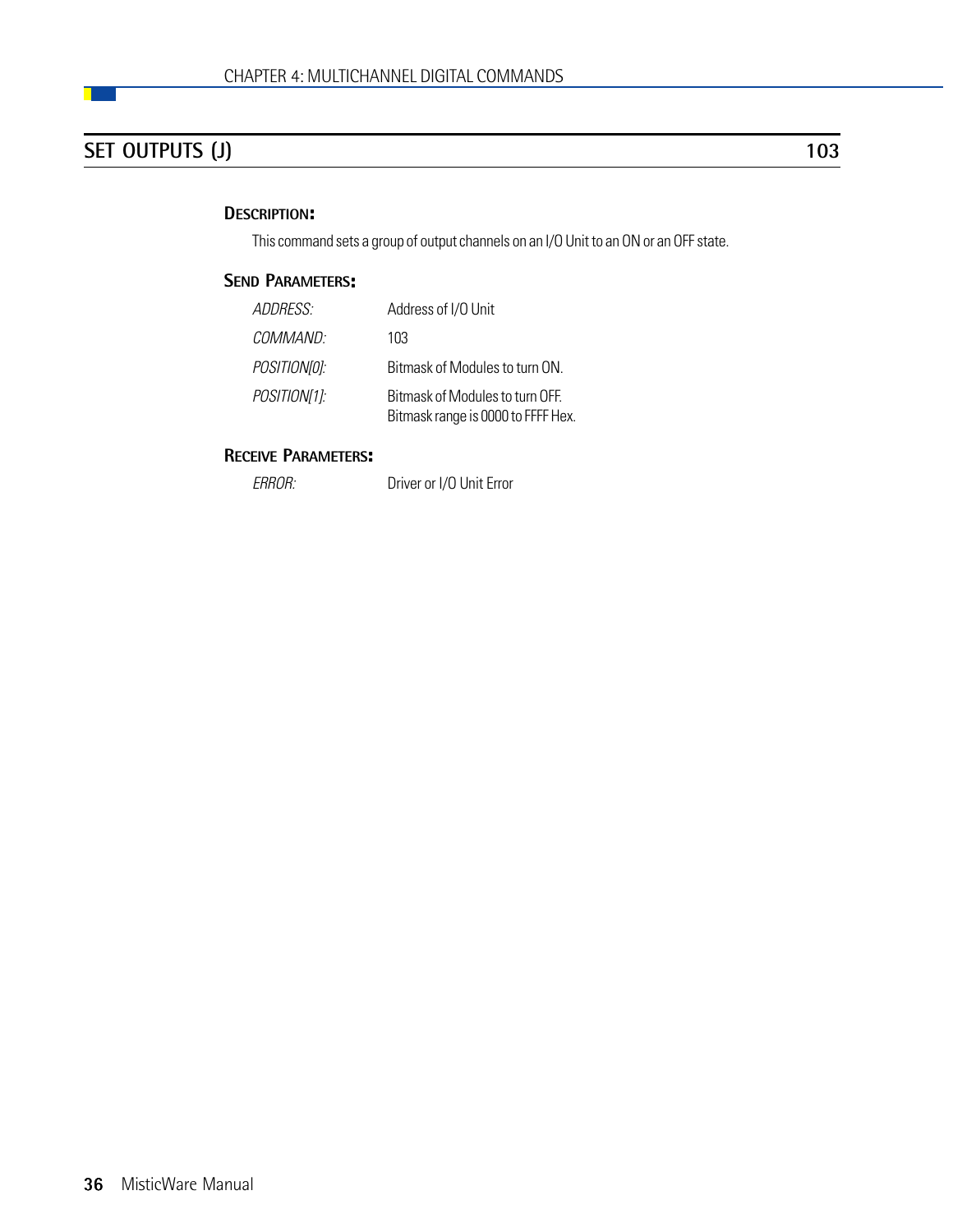## **READ LATCHES WITHOUT CLEARING (S)** 104

#### **DESCRIPTION:**

This command returns the state of the positive and negative latches but does not clear the latches.

#### **SEND PARAMETERS:**

| <i>ADDRESS:</i> | Address of I/O Unit |
|-----------------|---------------------|
| <i>COMMAND:</i> | 104                 |

| <i>ERROR:</i> | Driver or I/O Unit Error                                                                       |
|---------------|------------------------------------------------------------------------------------------------|
| DATA[0]:      | Bitmask of positive latches; bit set indicates latch set                                       |
| DATA[1]       | Bitmask of negative latches; bit set indicates latch set<br>Bitmask range is 0000 to FFFF Hex. |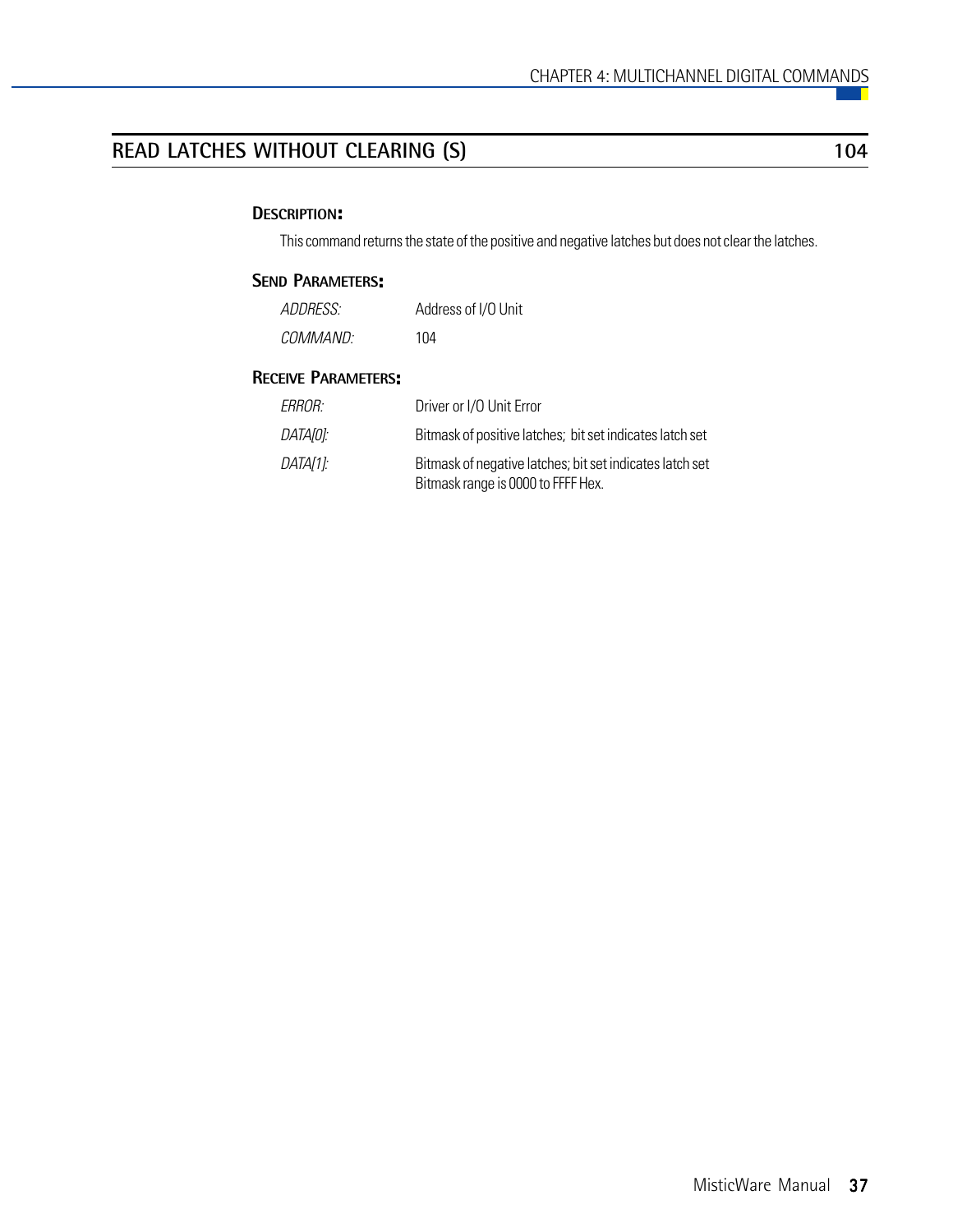## **ENABLE COUNTERS (H)** 105

 $\mathcal{L}(\mathcal{A})$ П

#### **DESCRIPTION:**

This command enables a group of counters (standard or quadrature) on an I/O Unit.

#### **SEND PARAMETERS:**

| <i>ADDRESS:</i> | Address of I/O Unit                                                                                               |
|-----------------|-------------------------------------------------------------------------------------------------------------------|
| <i>COMMAND:</i> | 105                                                                                                               |
| POSITIONIOI:    | Bitmask of counters to enable.<br>A bit set enables that channel's counter.<br>Bitmask range is 0000 to FFFF Hex. |

### **RECEIVE PARAMETERS:**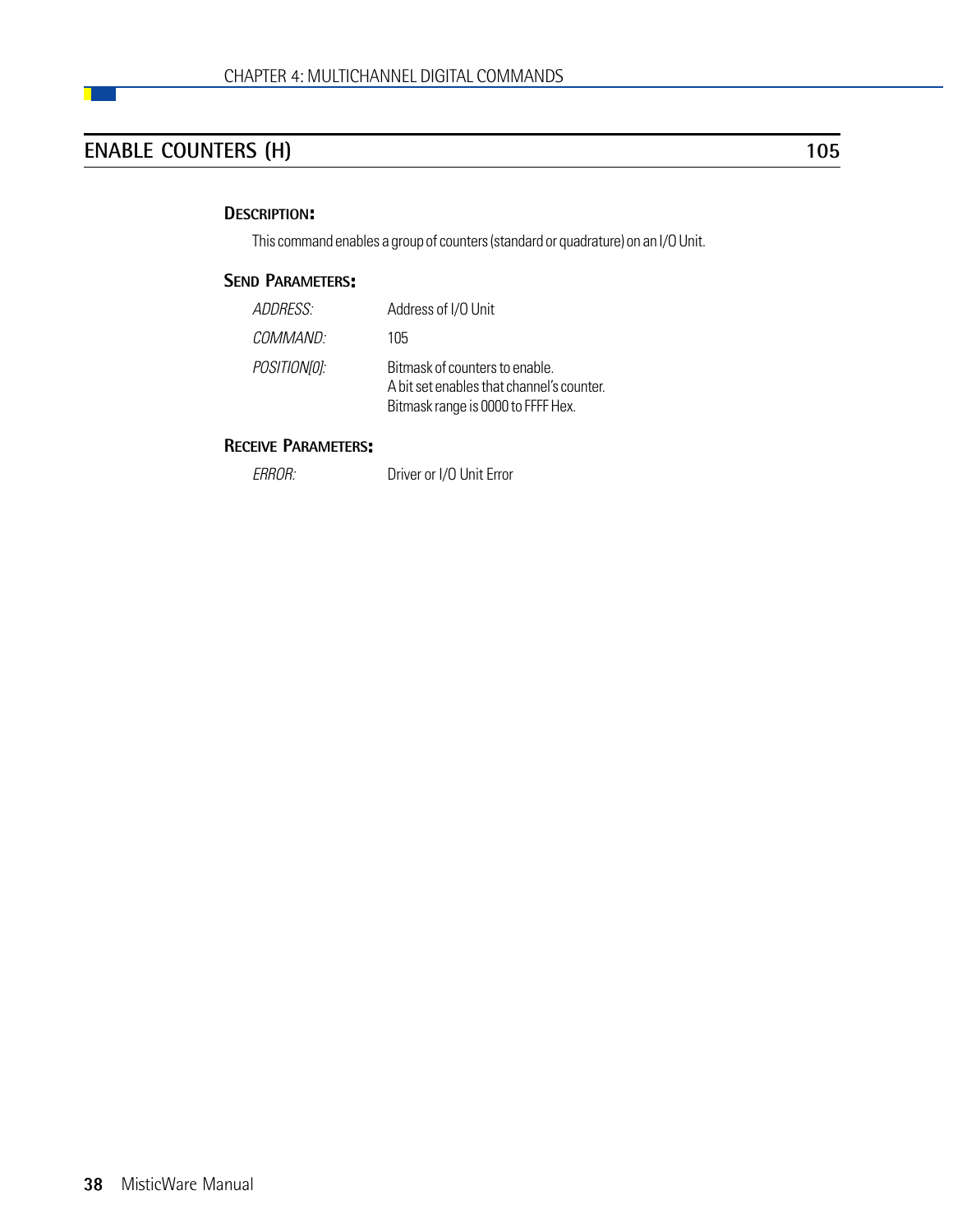## **DISABLE COUNTERS (H)** 106

#### **DESCRIPTION:**

This command disables a group of counters (standard or quadrature) on an I/O Unit.

#### **SEND PARAMETERS:**

| <i>ADDRESS:</i> | Address of I/O Unit                                                                                                 |
|-----------------|---------------------------------------------------------------------------------------------------------------------|
| <i>COMMAND:</i> | 106                                                                                                                 |
| POSITION[0]:    | Bitmask of counters to disable.<br>A bit set disables that channel's counter.<br>Bitmask range is 0000 to FFFF Hex. |

### **RECEIVE PARAMETERS:**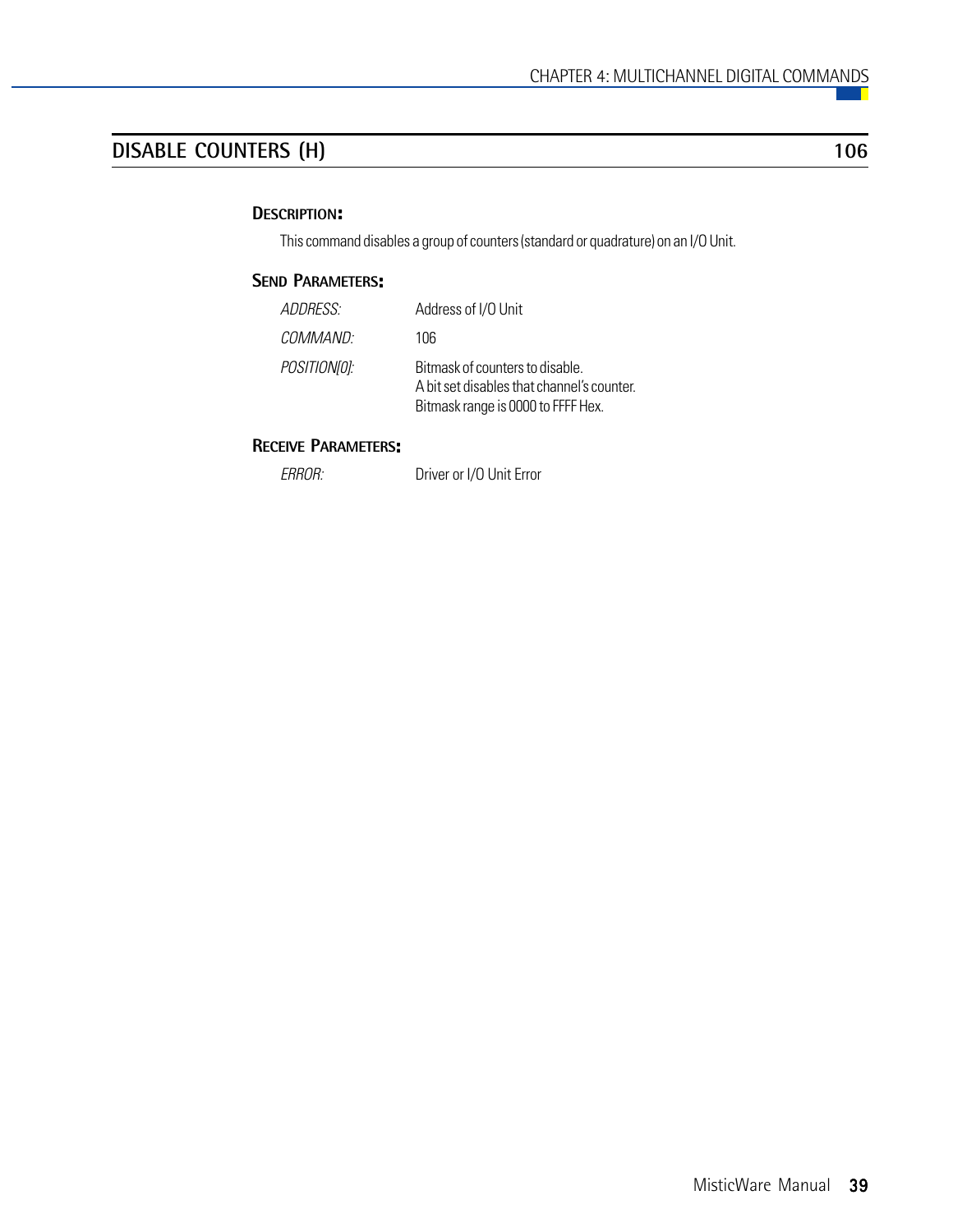## READ COUNTER ENABLE/DISABLE STATUS (u) 107

#### **DESCRIPTION:**

**T**he C

This command reads the enable/disable status of counters (standard or quadrature) on an I/O Unit.

#### **SEND PARAMETERS:**

| <i>ADDRESS:</i> | Address of I/O Unit |
|-----------------|---------------------|
| <i>COMMAND:</i> | 107                 |

| <i>ERROR:</i>    | Driver or I/O Unit Error                                                                                                   |
|------------------|----------------------------------------------------------------------------------------------------------------------------|
| DATA[0]DATA[15]: | 0 if counter is disabled, 1 if counter is enabled.<br>$Data[0] = status of counter 0.$<br>Data[15] = status of counter 15. |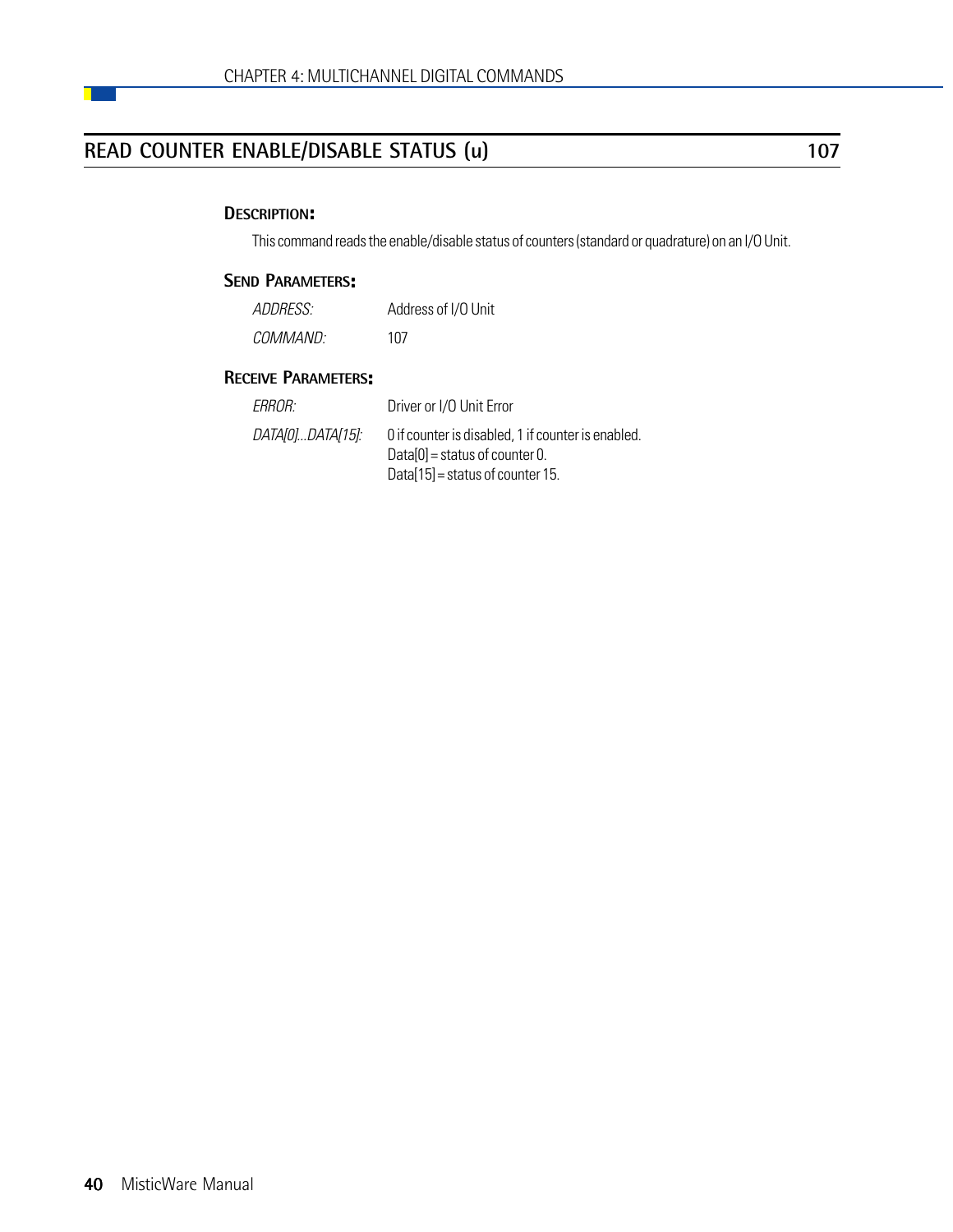## READ COUNTERS WITHOUT CLEARING (T) 108

a a <mark>i I</mark>

#### **DESCRIPTION:**

This command reads a group of counters (standard or quadrature) on an I/O Unit. The counter values are not cleared.

#### **SEND PARAMETERS:**

| <i>ADDRESS:</i> | Address of I/O Unit                                                                                           |
|-----------------|---------------------------------------------------------------------------------------------------------------|
| <i>COMMAND:</i> | 108                                                                                                           |
| POSITION[0]:    | Bitmask of counters to read.<br>A bit set reads that channel's counter.<br>Bitmask range is 0000 to FFFF Hex. |

| ERROR:           | Driver or I/O Unit Error                                                                                                   |
|------------------|----------------------------------------------------------------------------------------------------------------------------|
| DATA[0]DATA[15]: | Counter Values. Range is 0 to 4,294,967,295 counts.<br>Data $[0]$ = Value of counter 0.<br>Data[15] = Value of counter 15. |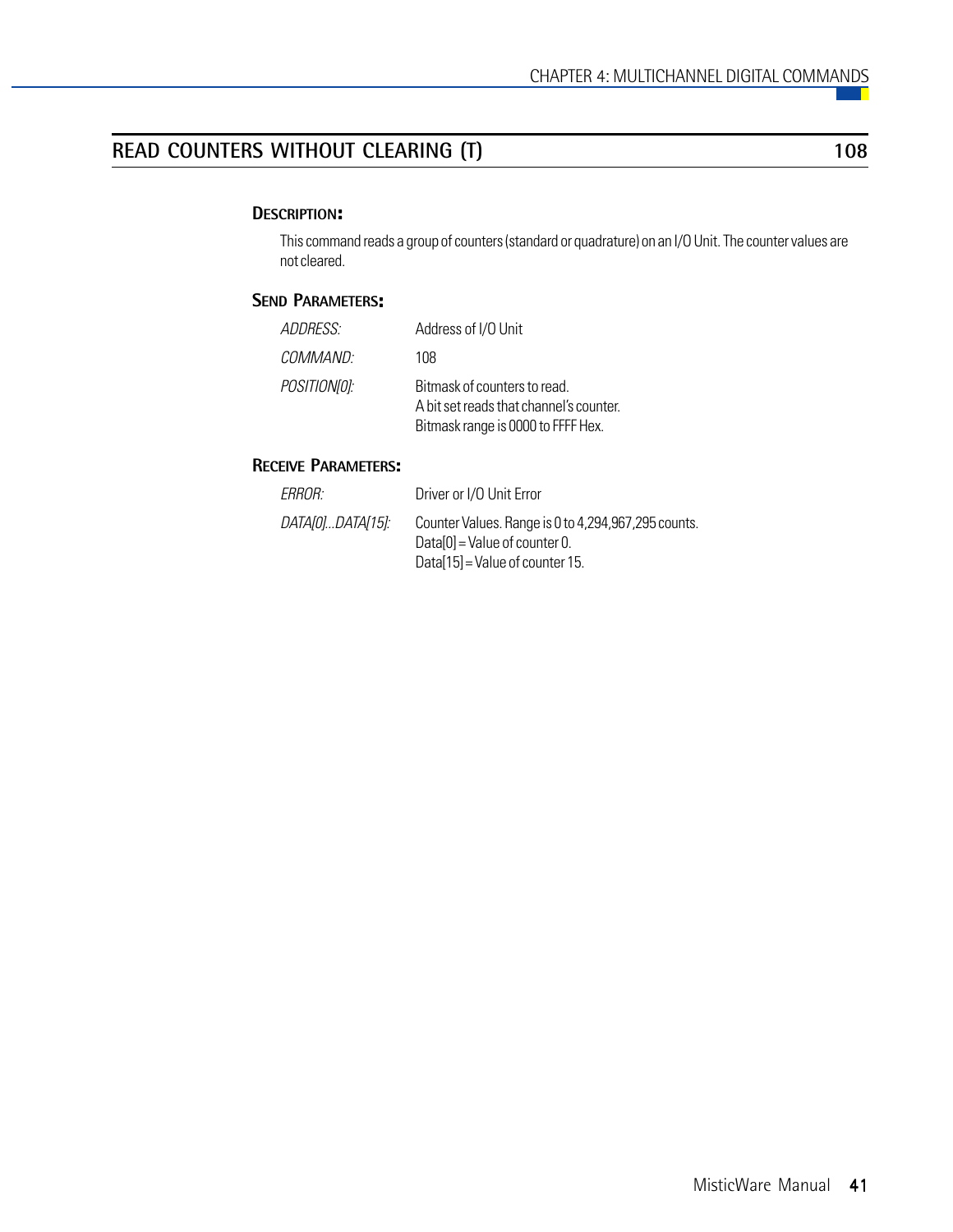## **READ AND CLEAR COUNTERS (U)** 109

Ш

#### **DESCRIPTION:**

This command reads a group of counters (standard or quadrature) on an I/O Unit. The counter values are cleared after they are read.

#### **SEND PARAMETERS:**

| <i>ADDRESS:</i> | Address of I/O Unit                                                                                                      |
|-----------------|--------------------------------------------------------------------------------------------------------------------------|
| <i>COMMAND:</i> | 109                                                                                                                      |
| POSITION[0]:    | Bitmask of counters to read.<br>A bit set reads and clears that channel's counter.<br>Bitmask range is 0000 to FFFF Hex. |

| <i>ERROR:</i>    | Driver or I/O Unit Error                                                                                                     |
|------------------|------------------------------------------------------------------------------------------------------------------------------|
| DATA[0]DATA[15]: | Counter Values.<br>Range is 0 to 4,294,967,295 counts.<br>$Data[0] = Value of counter 0.$<br>Data[15] = Value of counter 15. |
|                  |                                                                                                                              |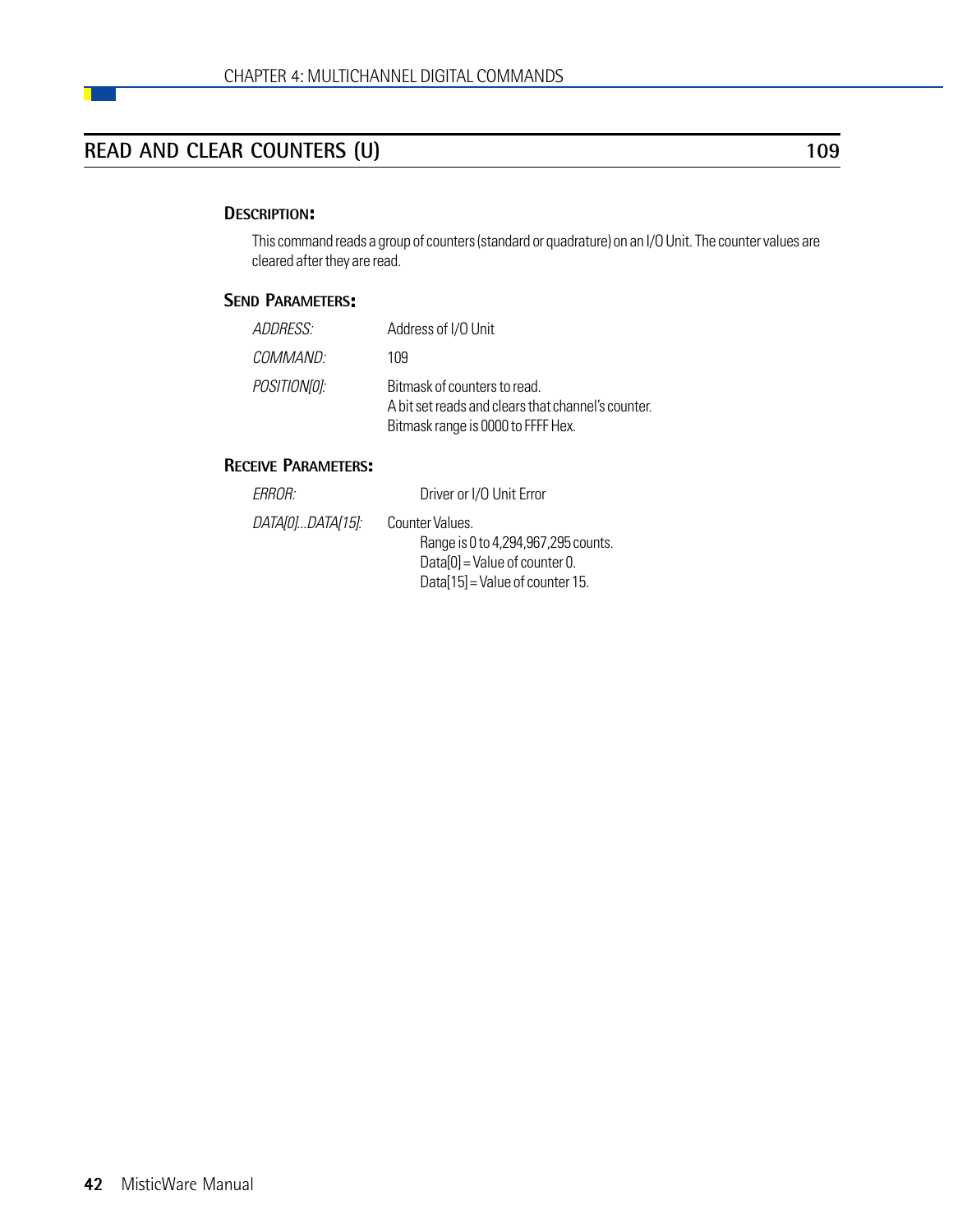## READ PULSE/PERIOD/TOTALIZER COMPLETE STATUS (V) 110

a sa <mark>tal</mark>

#### **DESCRIPTION:**

This command reads the status of channels to indicate the channels which have measured one complete pulse, period, or totalizer.

#### **SEND PARAMETERS:**

COMMAND: 110

| <i>ERROR:</i> | Driver or I/O Unit Error                                                       |
|---------------|--------------------------------------------------------------------------------|
| DATA[0]:      | Status Mask. Range: 0000 to FFFF Hex.                                          |
|               | A bit set in the status mask indicates that channel's measurement is complete. |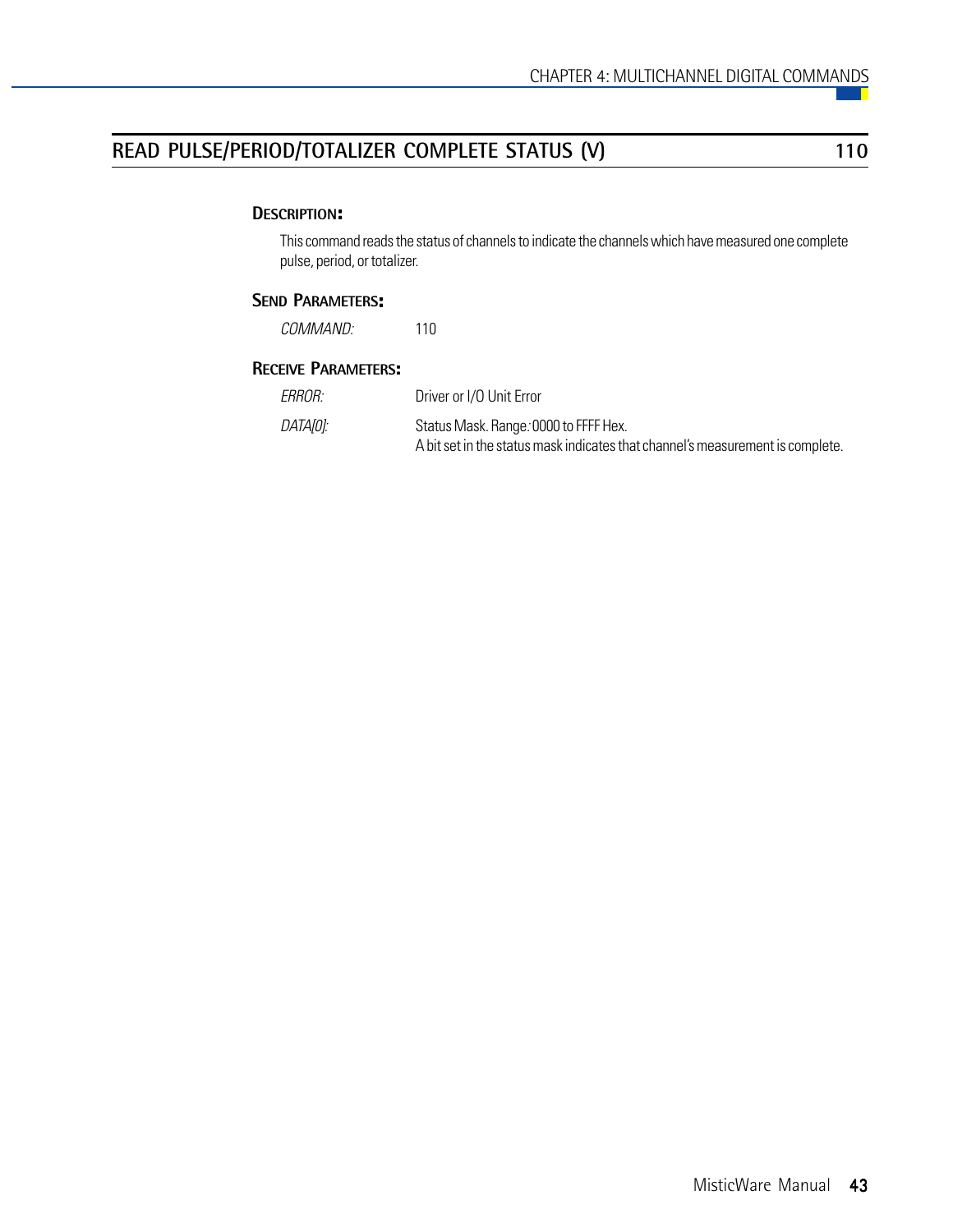## **READ PULSE/PERIOD/TOTALIZER (W)** 111

■

#### **DESCRIPTION:**

This command reads the pulse or period measurement values from channels that have been configured as pulse, period, or totalizer measurement inputs.

#### **SEND PARAMETERS:**

| <i>ADDRESS:</i> | Address of I/O Unit                                                                                                         |
|-----------------|-----------------------------------------------------------------------------------------------------------------------------|
| <i>COMMAND:</i> | 111                                                                                                                         |
| POSITIONIOI:    | Bitmask of pulse/period channels to read. A bit set reads that channel's<br>measurement. Bitmask range is 0000 to FFFF Hex. |

| <i>FRROR:</i>    | Driver or I/O Unit Error                                                                                                                                                         |
|------------------|----------------------------------------------------------------------------------------------------------------------------------------------------------------------------------|
| DATA[0]DATA[15]: | Pulse/Period Measurement Values.<br>Range is 0 to 4,294,967,295 units.<br>Units are 100 microseconds each.<br>$Data[0] = Value of channel 0.$<br>Data[15] = Value of channel 15. |
|                  |                                                                                                                                                                                  |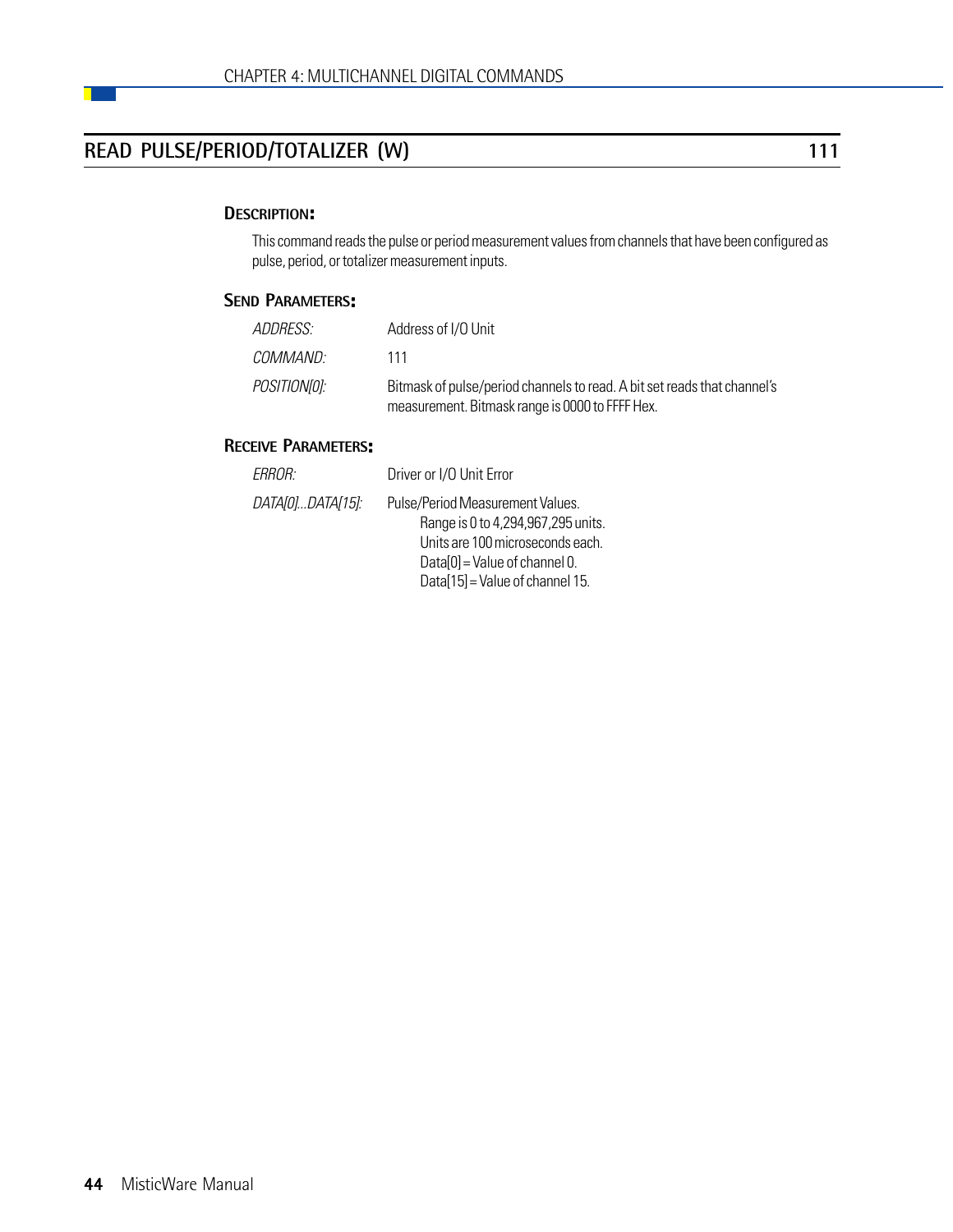## READ AND RESET PULSE/PERIOD/TOTALIZER (X) 112

#### **DESCRIPTION:**

This command reads the pulse or period measurement values from channels that have been configured as pulse, period, or totalizer measurement inputs. The channels are then reset to 0 on the I/O Unit.

#### **SEND PARAMETERS:**

| ADDRESS:        | Address of I/O Unit                                                                                                                   |
|-----------------|---------------------------------------------------------------------------------------------------------------------------------------|
| <i>COMMAND:</i> | 112                                                                                                                                   |
| POSITIONIOI : . | Bitmask of pulse/period channels to read and reset. A bit set reads that channel's<br>measurement. Bitmask range is 0000 to FFFF Hex. |

### **RECEIVE PARAMETERS:**

ERROR: Driver or I/O Unit Error DATA[0]...DATA[15]: Pulse/Period Measurement Values. Range is 0 to 4,294,967,295 units. Units are 100 microseconds each. Data[0] = Value of channel 0. Data[15] = Value of channel 15.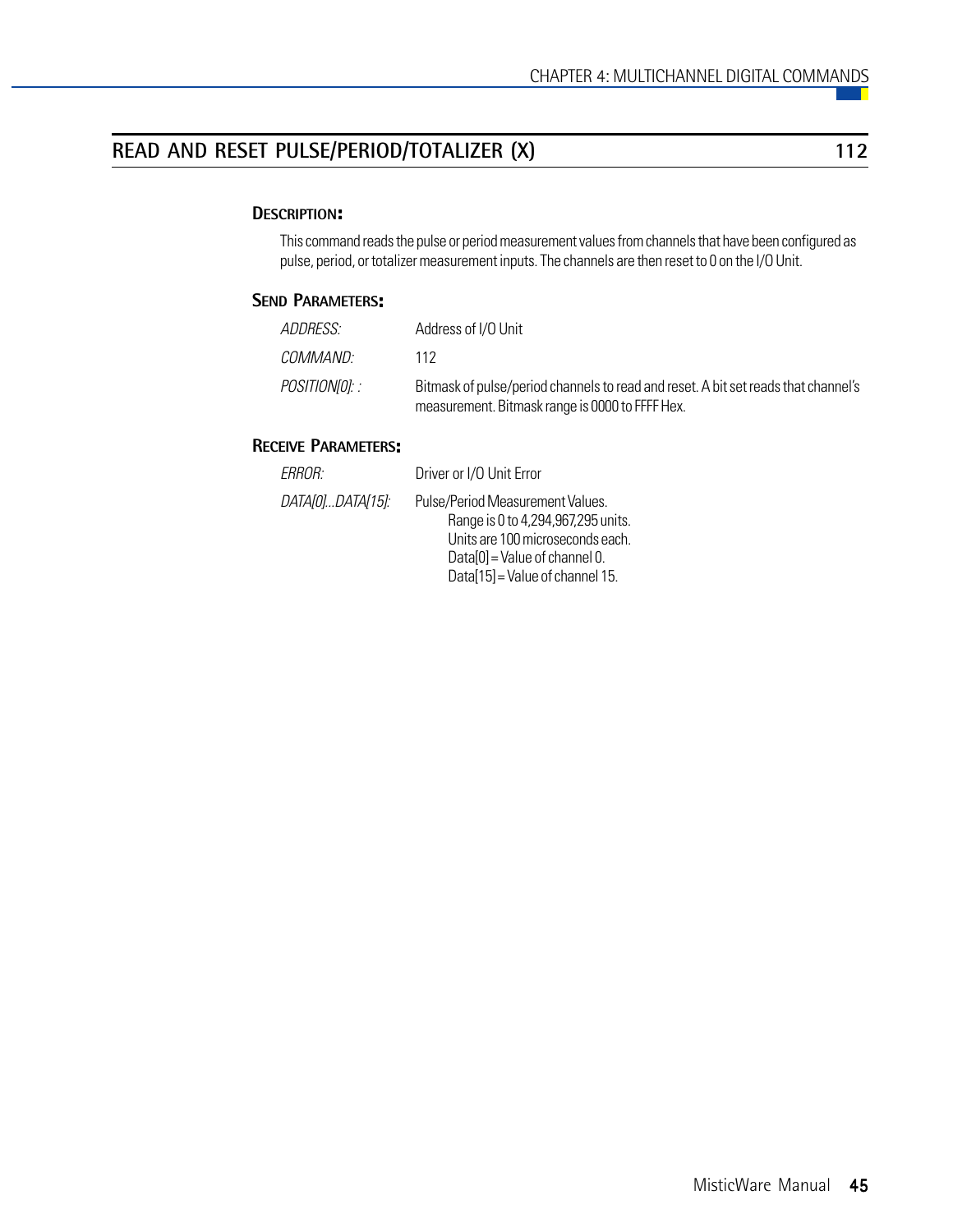## **READ FREQUENCY (Z)** 113

#### **DESCRIPTION:**

This command reads the frequency values from channels that have been configured for frequency measurement.

#### **SEND PARAMETERS:**

| <i>ADDRESS:</i> | Address of I/O Unit                                                                                                      |
|-----------------|--------------------------------------------------------------------------------------------------------------------------|
| <i>COMMAND:</i> | 113                                                                                                                      |
| POSITIONIOI:    | Bitmask of frequency channels to read. A bit set reads that channel's<br>measurement. Bitmask range is 0000 to FFFF Hex. |

| <i>ERROR:</i>    | Driver or I/O Unit Error                                                                                                                                                                                                        |
|------------------|---------------------------------------------------------------------------------------------------------------------------------------------------------------------------------------------------------------------------------|
| DATA[0]DATA[15]: | Frequency Measurement Values.<br>Range is 0 to 65535 units, 1 or 10 Hz units depending on the<br>SystemOptions Byte.<br>Maximum frequency input is 25KHz.<br>$Data[0] = Value of channel 0.$<br>Data[15] = Value of channel 15. |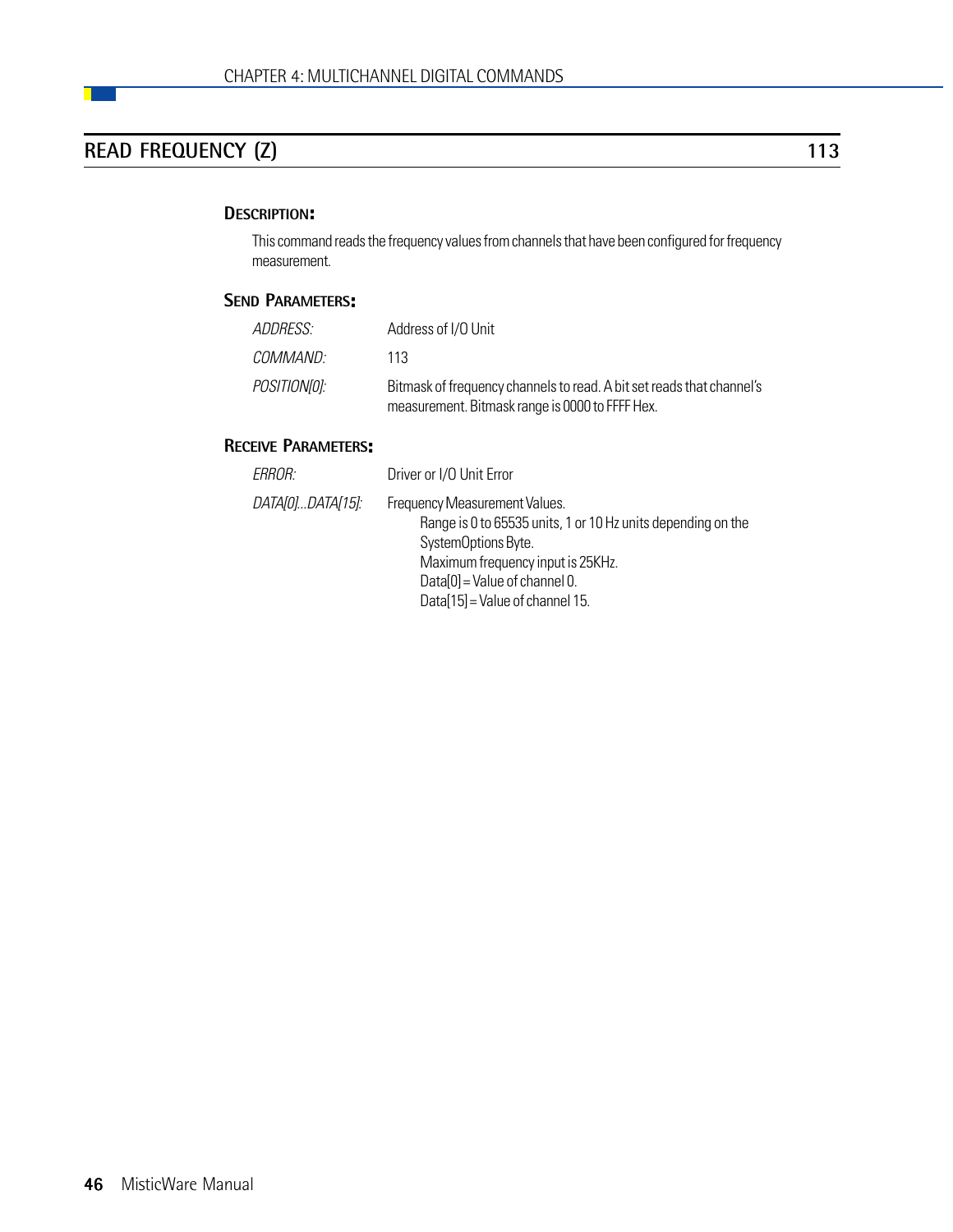## **SET WATCHDOG (D)** 114

### **DESCRIPTION:**

This command sets a group of output channels on an I/O Unit to go to an ON or an OFF state when a watchdog condition occurs. A watchdog condition occurs when a message is not received within the specified delay time.

### **SEND PARAMETERS:**

| <i>ADDRESS:</i> | Address of I/O Unit                                                |
|-----------------|--------------------------------------------------------------------|
| <i>COMMAND:</i> | 114                                                                |
| POSITION[0]:    | Bitmask of Modules to turn ON.                                     |
| POSITION[1]:    | Bitmask of Modules to turn OFF. Bitmask range is 0000 to FFFF Hex. |
| DATA[0]:        | Delay time in 10ms units. Range is 0 to 65535 units.               |

#### **RECEIVE PARAMETERS:**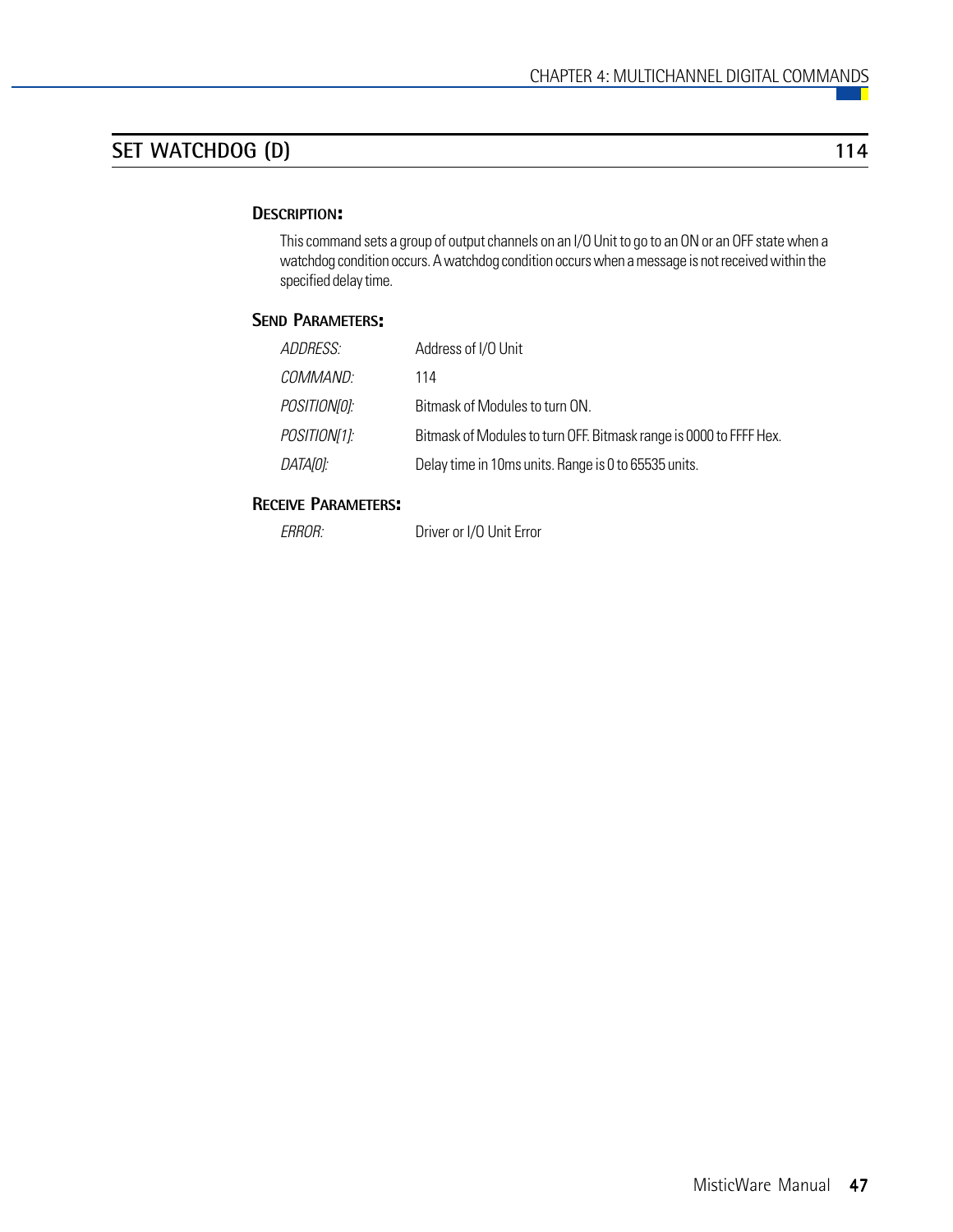## **READ EVENT LATCHES (P)** 115

#### **DESCRIPTION:**

This command reads the event latches of a group of 16 events out of a total of 256. Latches are set every time an event changes from a non-matching condition to a matching condition.

### **SEND PARAMETERS:**

| <i>ADDRESS:</i>     | Address of I/O Unit                                               |
|---------------------|-------------------------------------------------------------------|
| <i>COMMAND:</i>     | 115                                                               |
| <i>POSITION[0]:</i> | A group number ranging from 0 to 240 (F0 Hex) in multiples of 16. |

| <i>ERROR:</i> | Driver or I/O Unit Error                                    |
|---------------|-------------------------------------------------------------|
| DATA[0]:      | Status Mask. Range: 0000 to FFFF Hex.                       |
|               | A bit set in the bitmask indicates that event latch is set. |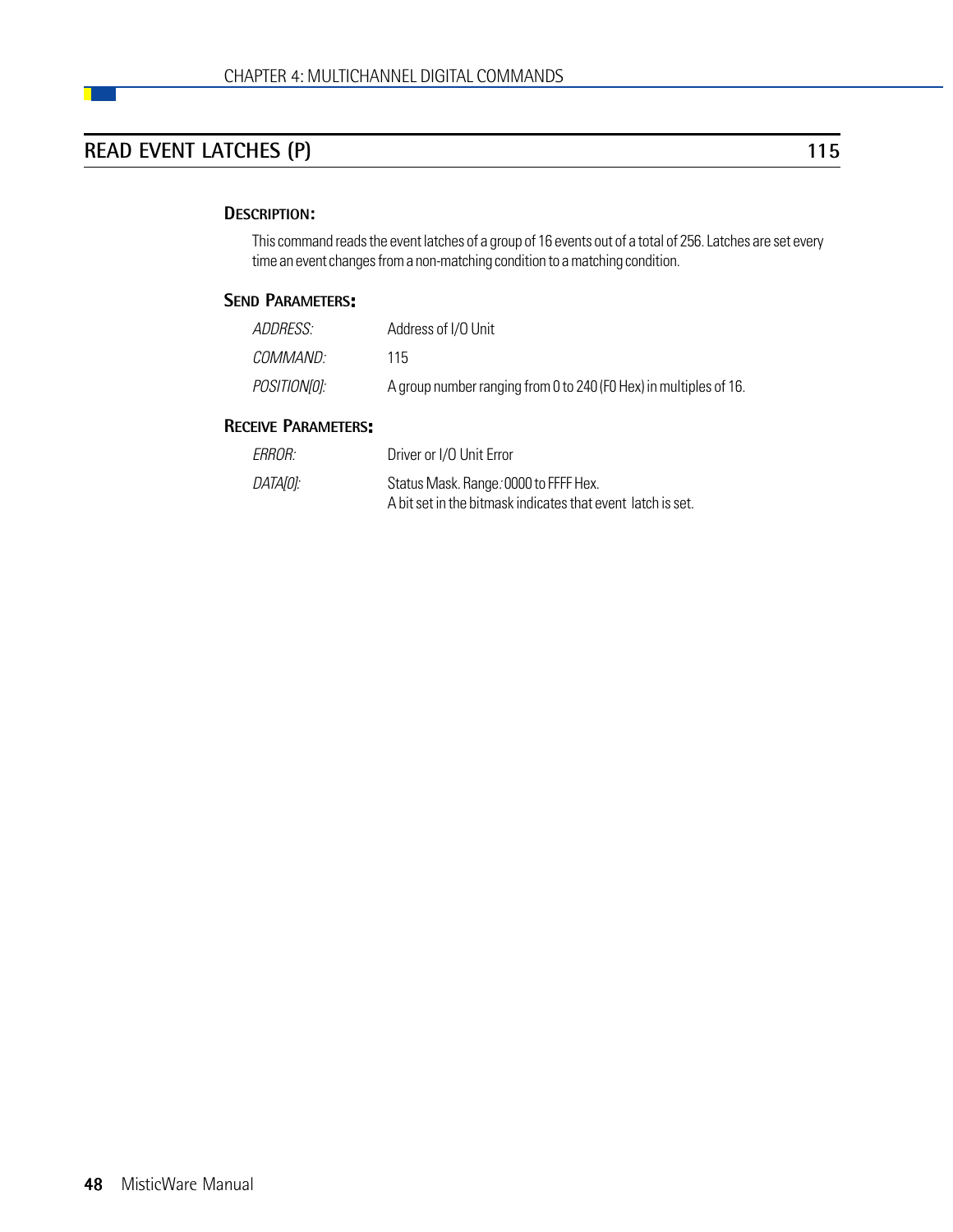## **READ AND CLEAR EVENT LATCHES (Q)** 116

a a <mark>i I</mark>

#### **DESCRIPTION:**

This command reads and then clears the event latches of a group of 16 events out of a total of 256. Latches are set every time an event changes from a non-matching condition to a matching condition.

#### **SEND PARAMETERS:**

| ADDRESS:        | Address of I/O Unit                                                  |
|-----------------|----------------------------------------------------------------------|
| <i>COMMAND:</i> | 116                                                                  |
| POSITION[0]:    | A group number in the range of 0 to 240 (F0 Hex) in multiples of 16. |

| <i>ERROR:</i> | Driver or I/O Unit Error                                     |
|---------------|--------------------------------------------------------------|
| DATA[0]:      | Status Mask. Range: 0000 to FFFF Hex.                        |
|               | A bit set in the bitmask indicates that event latch was set. |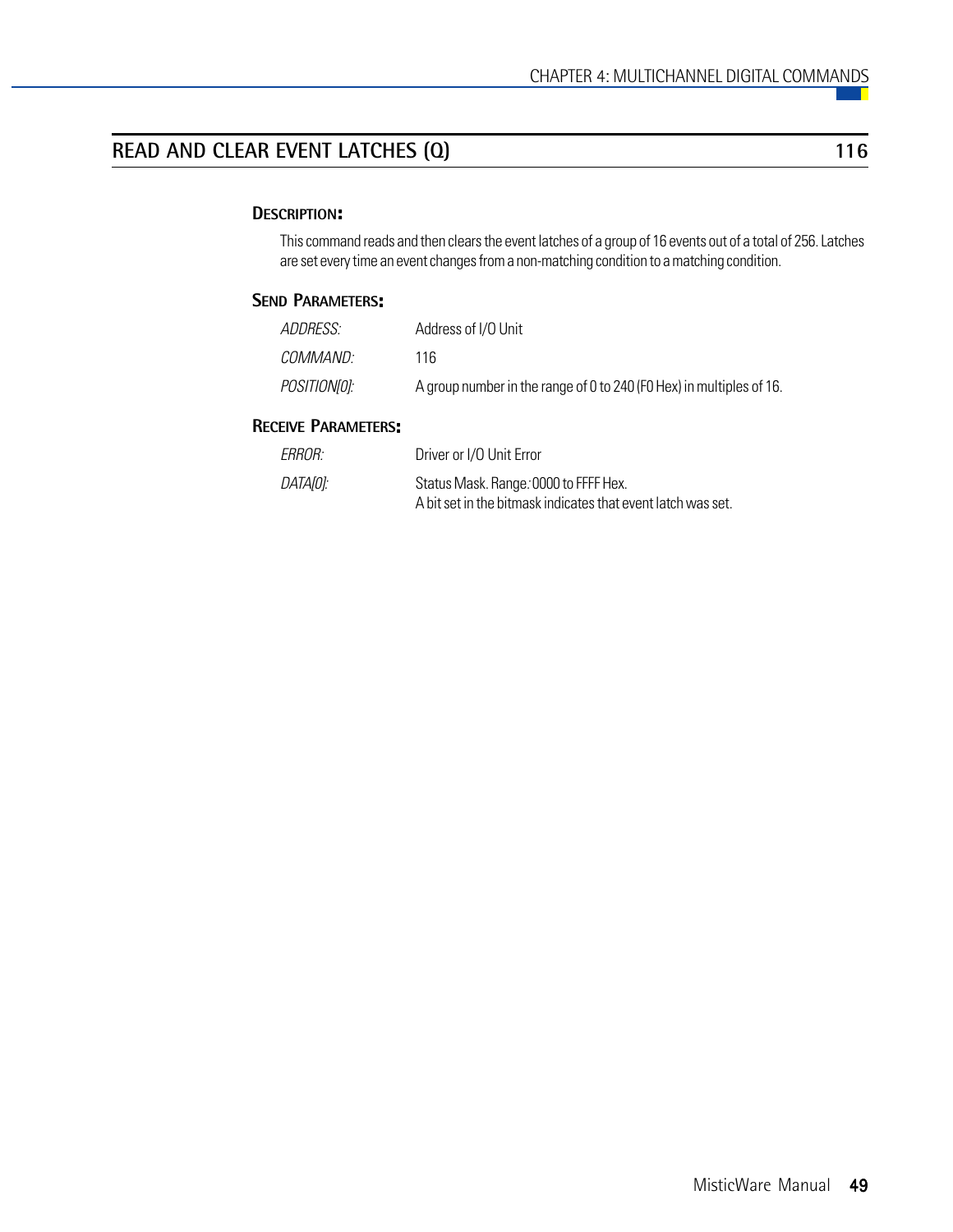## **READ AND CLEAR POSITIVE LATCHES (S)** 117

П

#### **DESCRIPTION:**

This command returns the state of the positive and negative latches, then clears the positive latches in the I/O Unit.

#### **SEND PARAMETERS:**

| <i>ADDRESS:</i> | Address of I/O Unit |
|-----------------|---------------------|
| <i>COMMAND:</i> | 117                 |

| <i>ERROR:</i> | Driver or I/O Unit Error                                                                        |
|---------------|-------------------------------------------------------------------------------------------------|
| DATA[0]:      | Bitmask of positive latches; bit set indicates latch set.                                       |
| DATA[1]       | Bitmask of negative latches; bit set indicates latch set.<br>Bitmask range is 0000 to FFFF Hex. |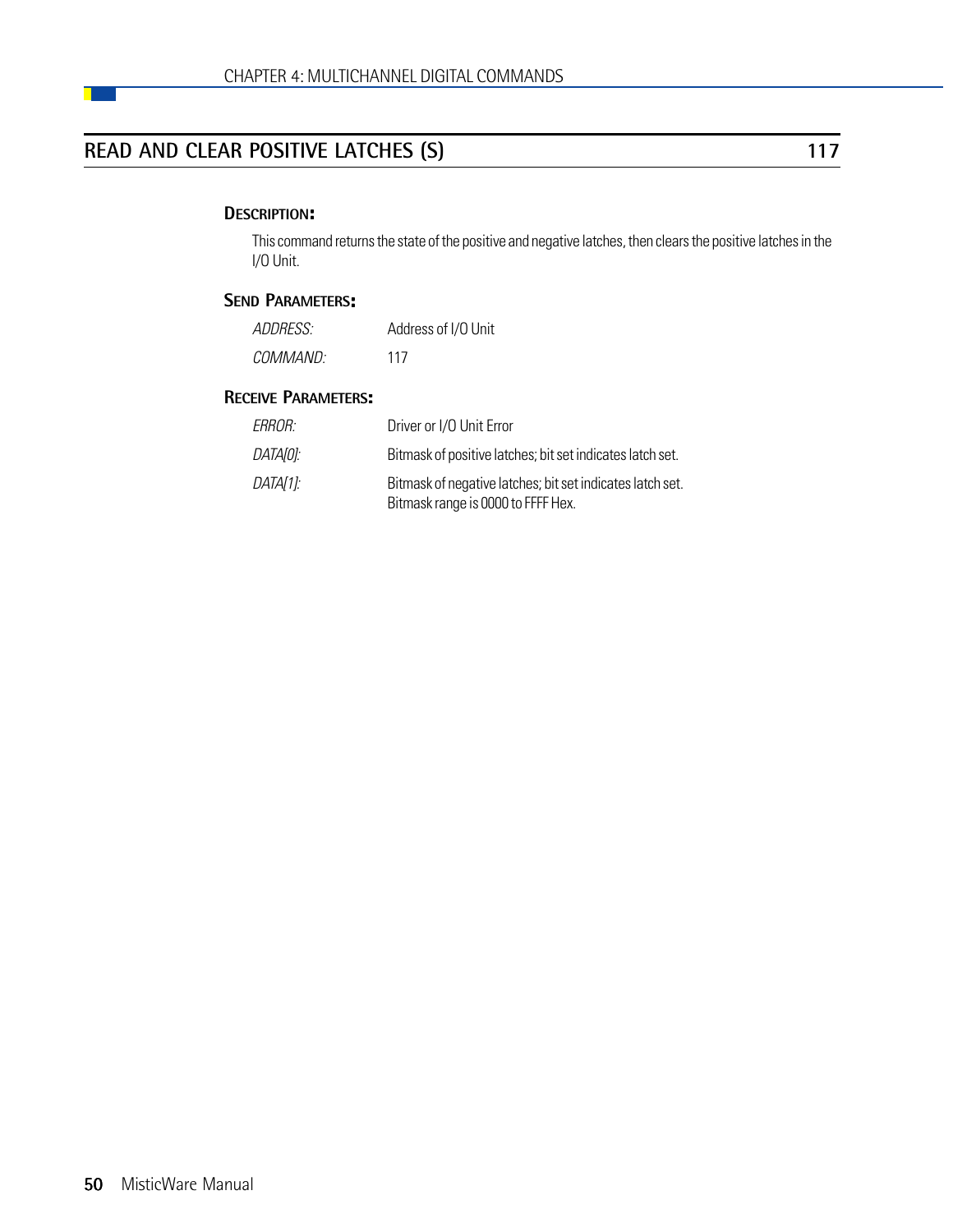## **READ AND CLEAR NEGATIVE LATCHES (S)** 118

a a <mark>i I</mark>

#### **DESCRIPTION:**

This command returns the state of the positive and negative latches, then clears the negative latches in the I/O Unit.

#### **SEND PARAMETERS:**

COMMAND: 118

| <i>ERROR:</i> | Driver or I/O Unit Error                                                                        |
|---------------|-------------------------------------------------------------------------------------------------|
| DATA[0]:      | Bitmask of positive latches; bit set indicates latch set.                                       |
| DATA[1]:      | Bitmask of negative latches; bit set indicates latch set.<br>Bitmask range is 0000 to FFFF Hex. |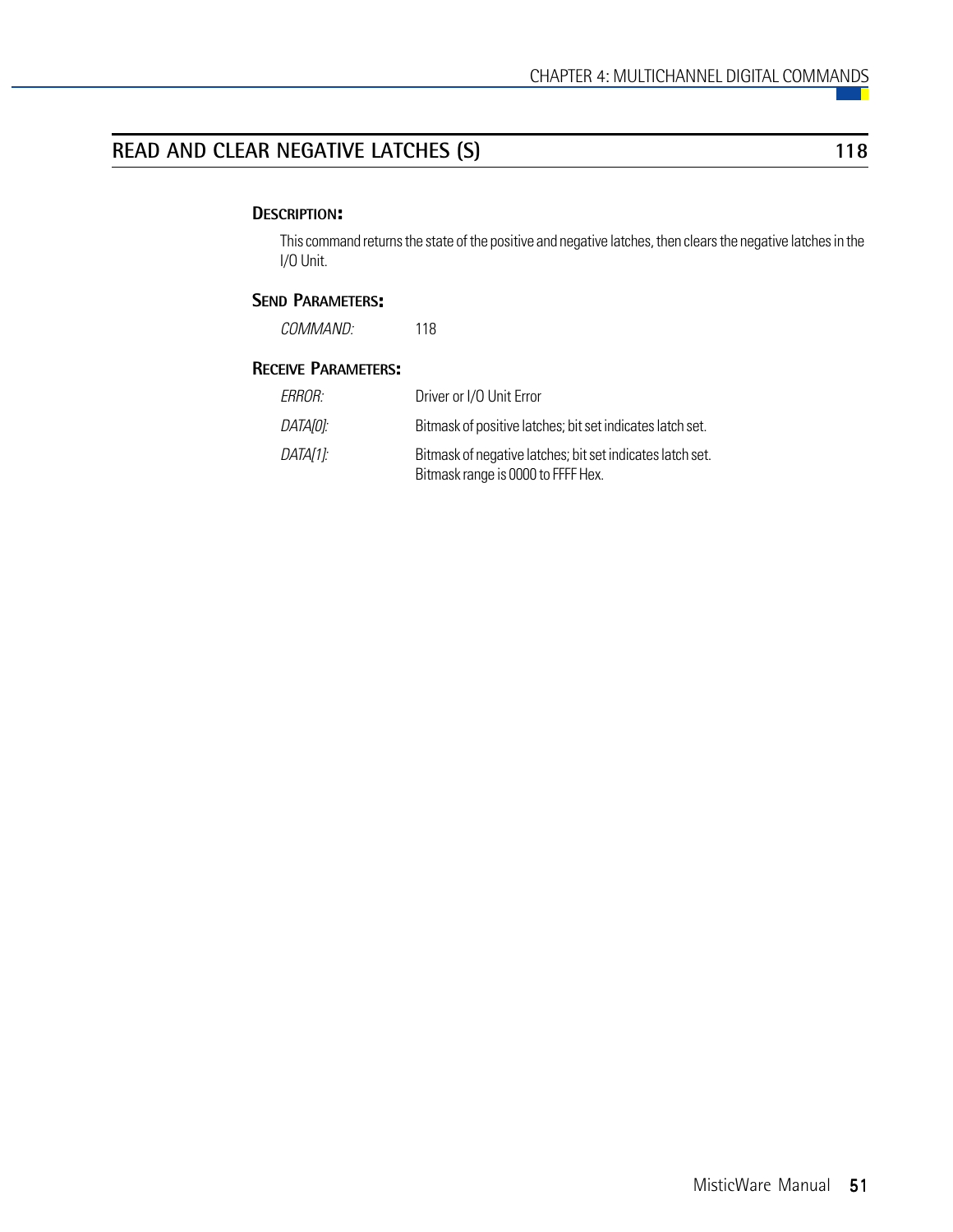## READ AND CLEAR POSITIVE AND NEGATIVE LATCHES (S) 119

#### **DESCRIPTION:**

This command returns the state of the positive and negative latches, then clears all the latches in the I/O Unit.

### **SEND PARAMETERS:**

| <i>ADDRESS:</i> | Address of I/O Unit |
|-----------------|---------------------|
| <i>COMMAND:</i> | 119                 |

| <i>ERROR:</i> | Driver or I/O Unit Error                                                                        |
|---------------|-------------------------------------------------------------------------------------------------|
| DATA[0]:      | Bitmask of positive latches; bit set indicates latch set.                                       |
| DATA[1]:      | Bitmask of negative latches; bit set indicates latch set.<br>Bitmask range is 0000 to FFFF Hex. |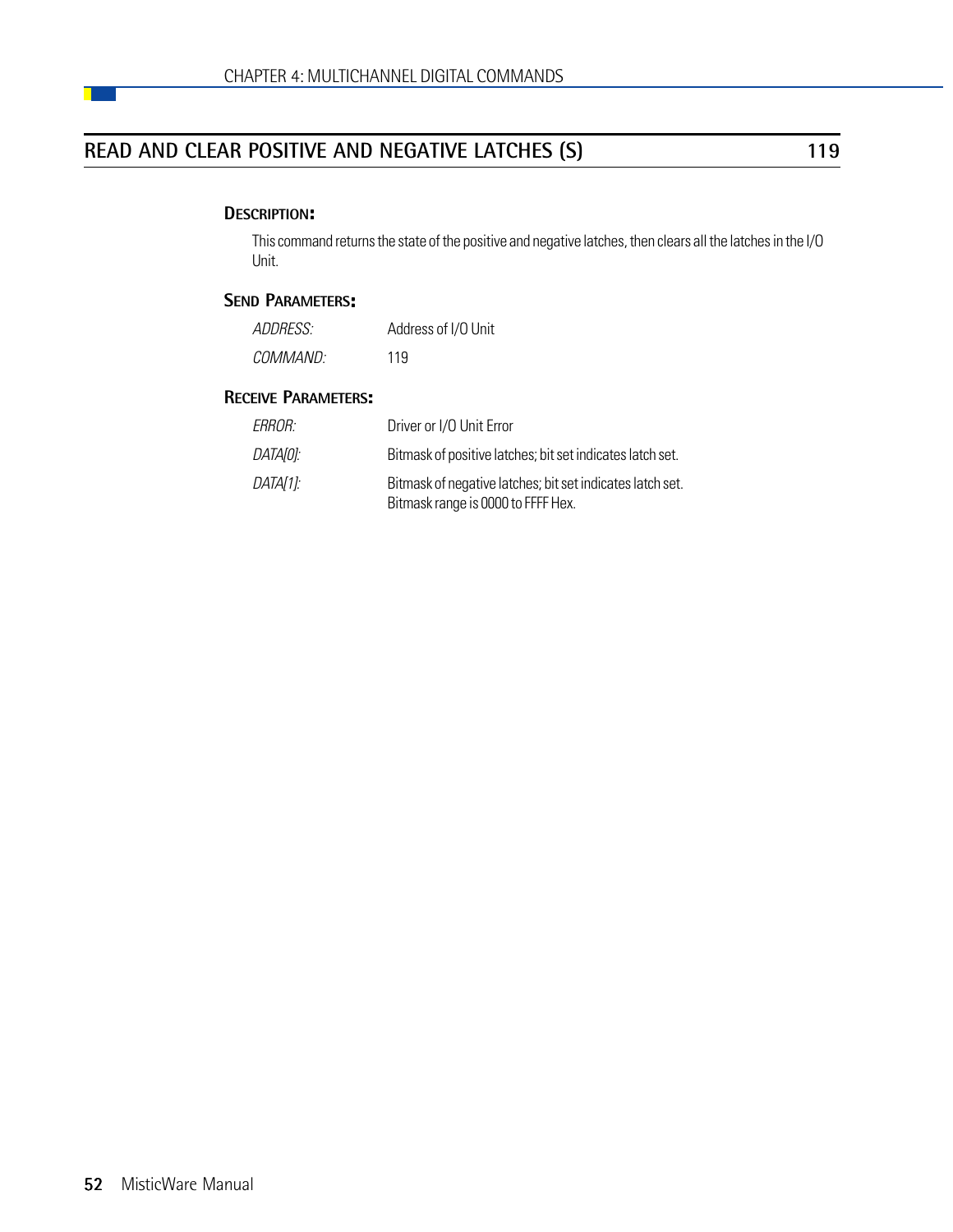## **READ I/O STATUS MASK (R)** 120

#### **DESCRIPTION:**

This command reads the status of all the digital channels (input or output). The value is returned as a bit mask.

#### **SEND PARAMETERS:**

| <i>ADDRESS:</i> | Address of I/O Unit |
|-----------------|---------------------|
| <i>COMMAND:</i> | 12N                 |

| <i>ERROR:</i> | Driver or I/O Error                                          |
|---------------|--------------------------------------------------------------|
| DATA[0]:      | Bitmask of status; bit set indicates channel is in ON state. |
|               | Bitmask range is 0000 to FFFF Hex.                           |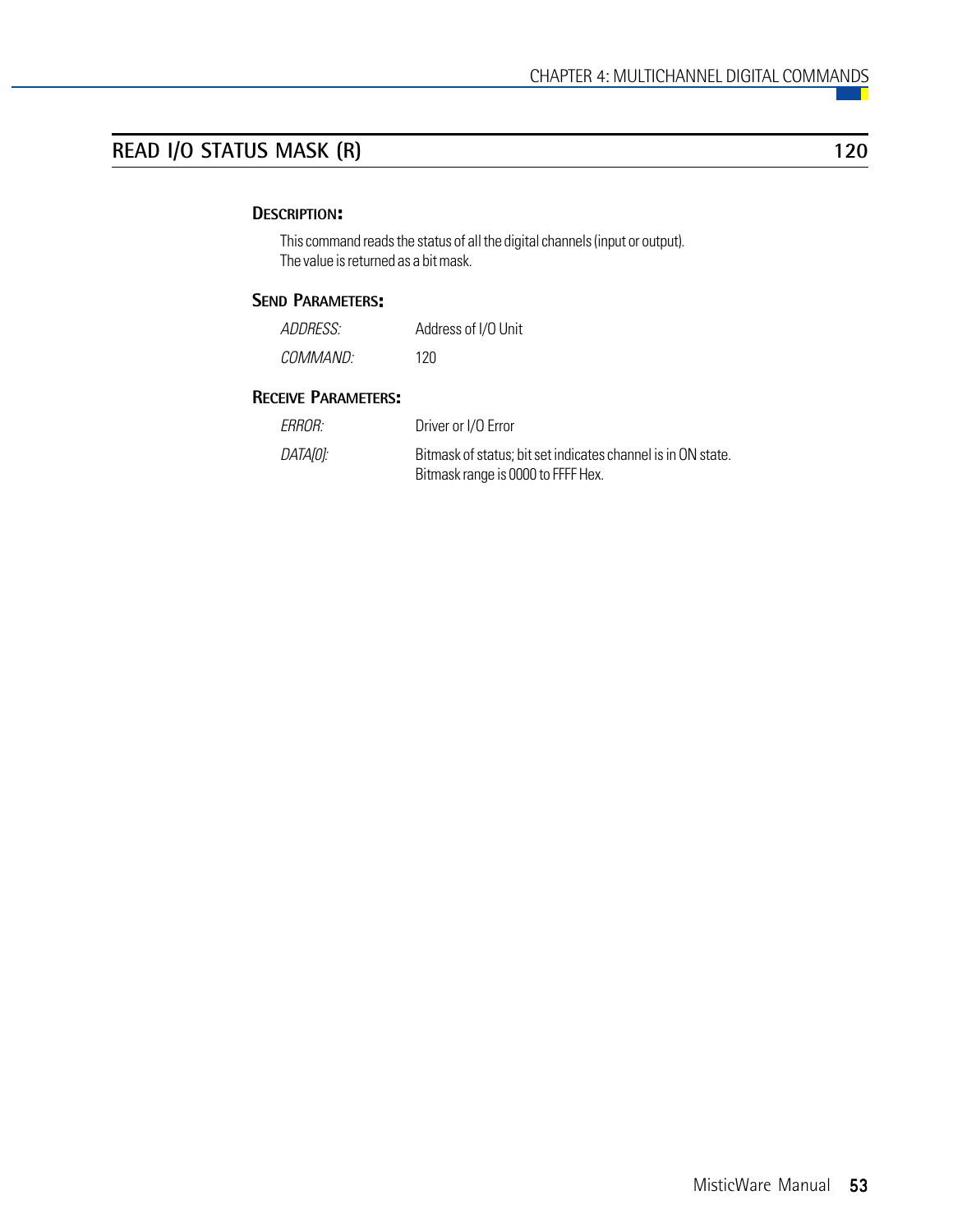П  $\sim$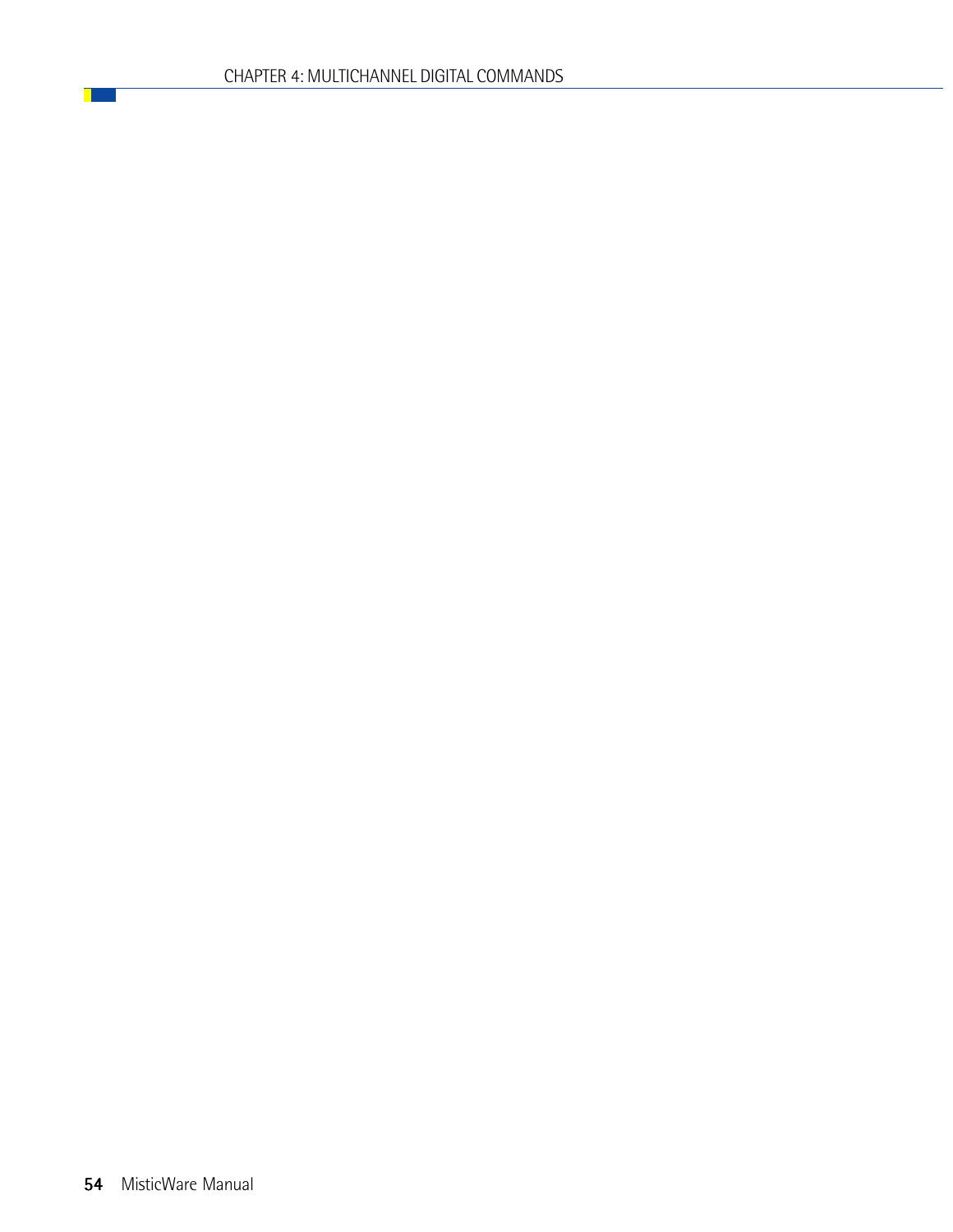## **CHAPTER 5**

# **Single Channel Digital Commands**

## **SET I/O CONFIGURATION (a) 200**

#### **DESCRIPTION:**

This command configures a channel on an I/O unit.

#### **SEND PARAMETERS:**

| <i>ADDRESS:</i> | Address of I/O Unit                                                                                                                                                                                                                                                                                  |
|-----------------|------------------------------------------------------------------------------------------------------------------------------------------------------------------------------------------------------------------------------------------------------------------------------------------------------|
| COMMAND:        | 200                                                                                                                                                                                                                                                                                                  |
| POSITION[0]:    | Channel Number 0-15 (00-0F Hex).                                                                                                                                                                                                                                                                     |
| DATA[0]:        | Configure                                                                                                                                                                                                                                                                                            |
| Types           | Counter (default) = $0$<br>Positive Pulse Measurement = 1<br>Negative Pulse Measurement = $2$<br>Period Measurement = 3<br>Frequency Measurement = 4<br>Quadrature Counter Input = 5<br>On Time Totalizer Input = $6$<br>Off Time Totalizer Input = 7<br>Output = $128$<br>0522_MisticWare_Manual.ps |

#### **RECEIVE PARAMETERS:**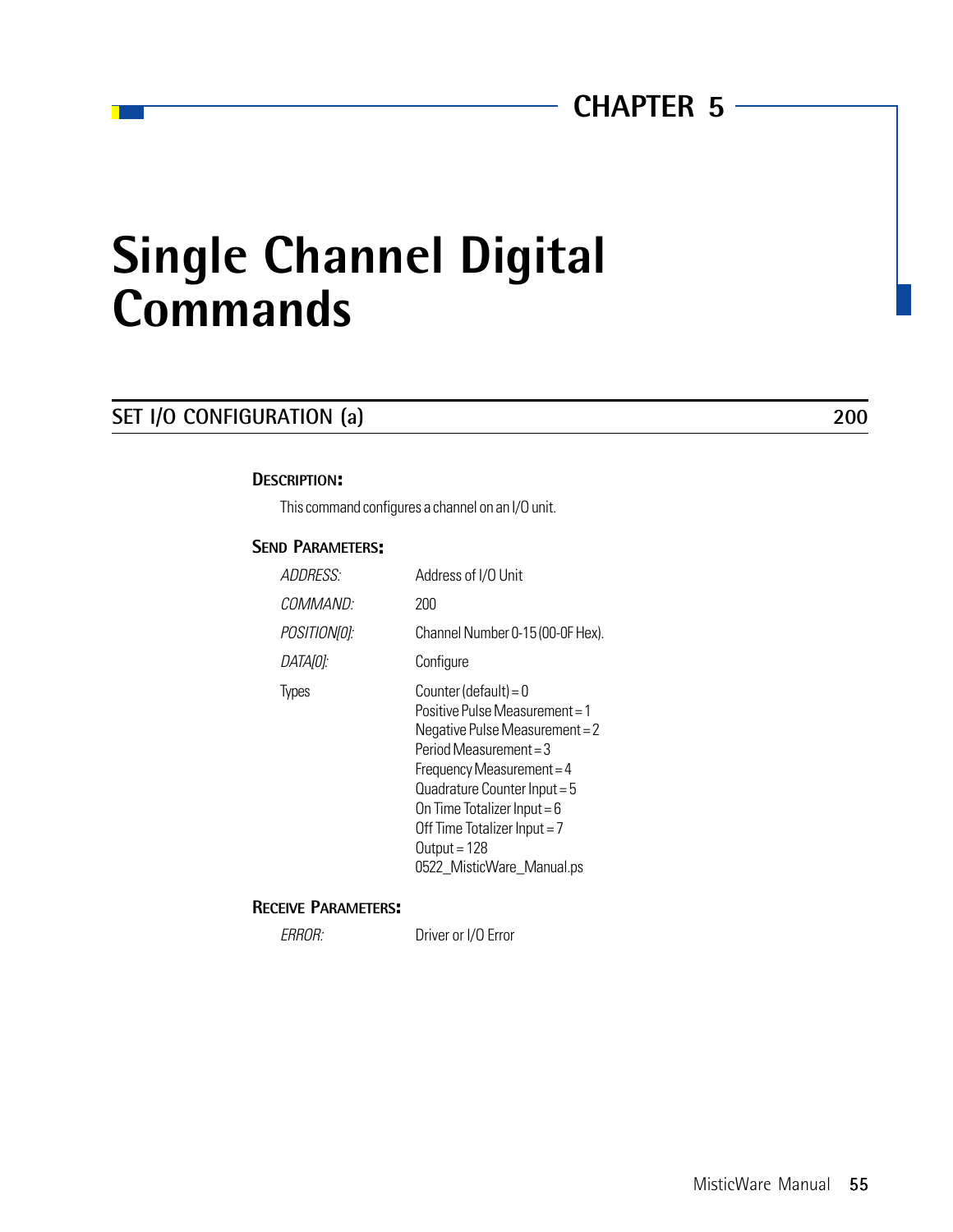## **CLEAR (DEACTIVATE) OUTPUT (e) 201**

**T**he Co

#### **DESCRIPTION:**

This command turns OFF a channel on an I/O unit.

#### **SEND PARAMETERS:**

| <i>ADDRESS:</i>     | Address of I/O Unit              |
|---------------------|----------------------------------|
| <i>COMMAND:</i>     | 201                              |
| <i>POSITIONIOI:</i> | Channel Number 0-15 (00-0F Hex). |

### **RECEIVE PARAMETERS:**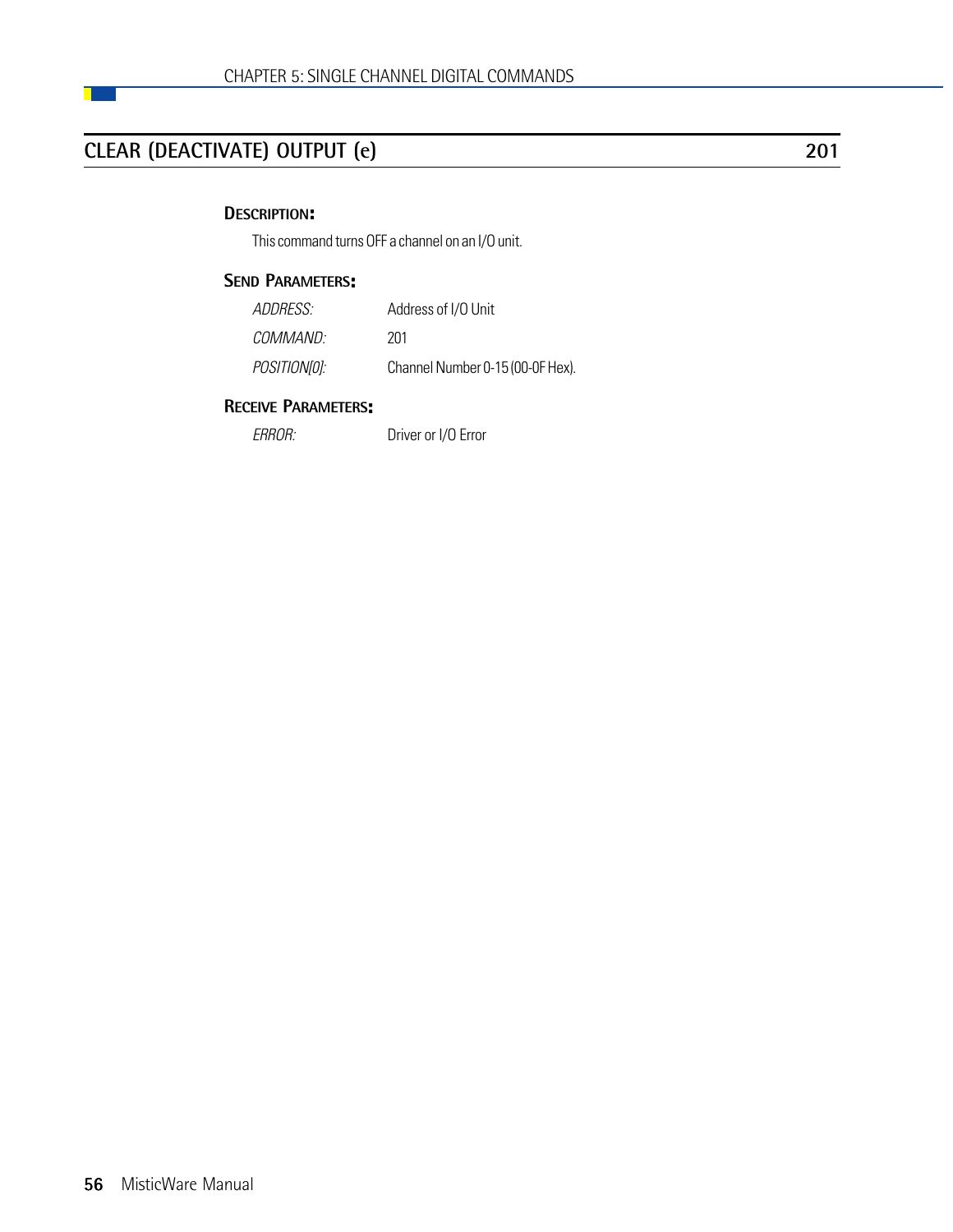## **SET (ACTIVATE) OUTPUT (d) 202**

a a <mark>i I</mark>

#### **DESCRIPTION:**

This command turns ON a channel on an I/O unit.

#### **SEND PARAMETERS:**

| <i>ADDRESS:</i>     | Address of I/O Unit              |
|---------------------|----------------------------------|
| <i>COMMAND:</i>     | 202                              |
| <i>POSITION[0]:</i> | Channel Number 0-15 (00-0F Hex). |

### **RECEIVE PARAMETERS:**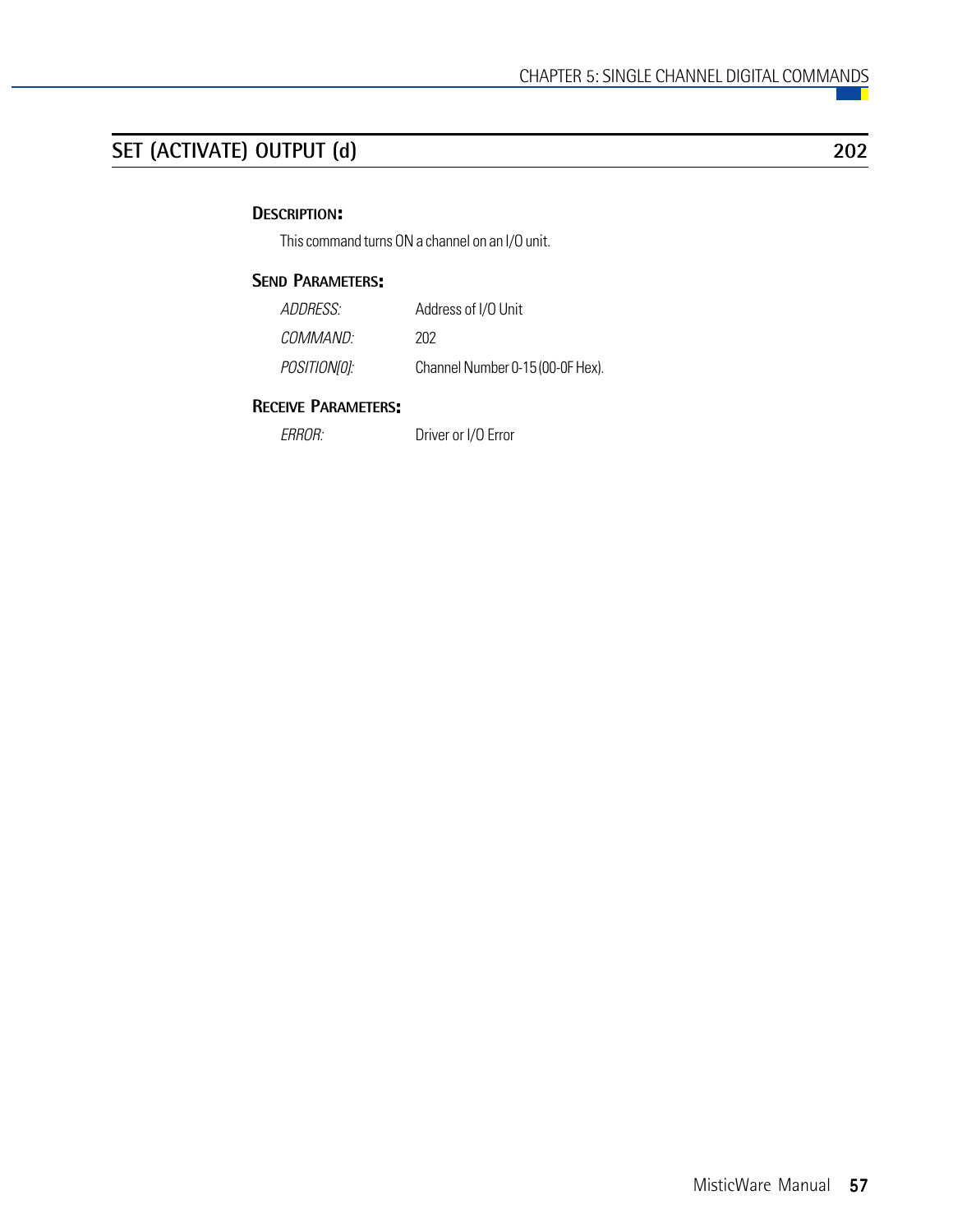## **ENABLE COUNTER INPUT (b)** 203

#### **DESCRIPTION:**

This command enables a channel that has been configured as a counter.

#### **SEND PARAMETERS:**

| <i>ADDRESS:</i> | Address of I/O Unit              |
|-----------------|----------------------------------|
| <i>COMMAND:</i> | 203                              |
| POSITIONIOI:    | Channel Number 0-15 (00-0F Hex). |

### **RECEIVE PARAMETERS:**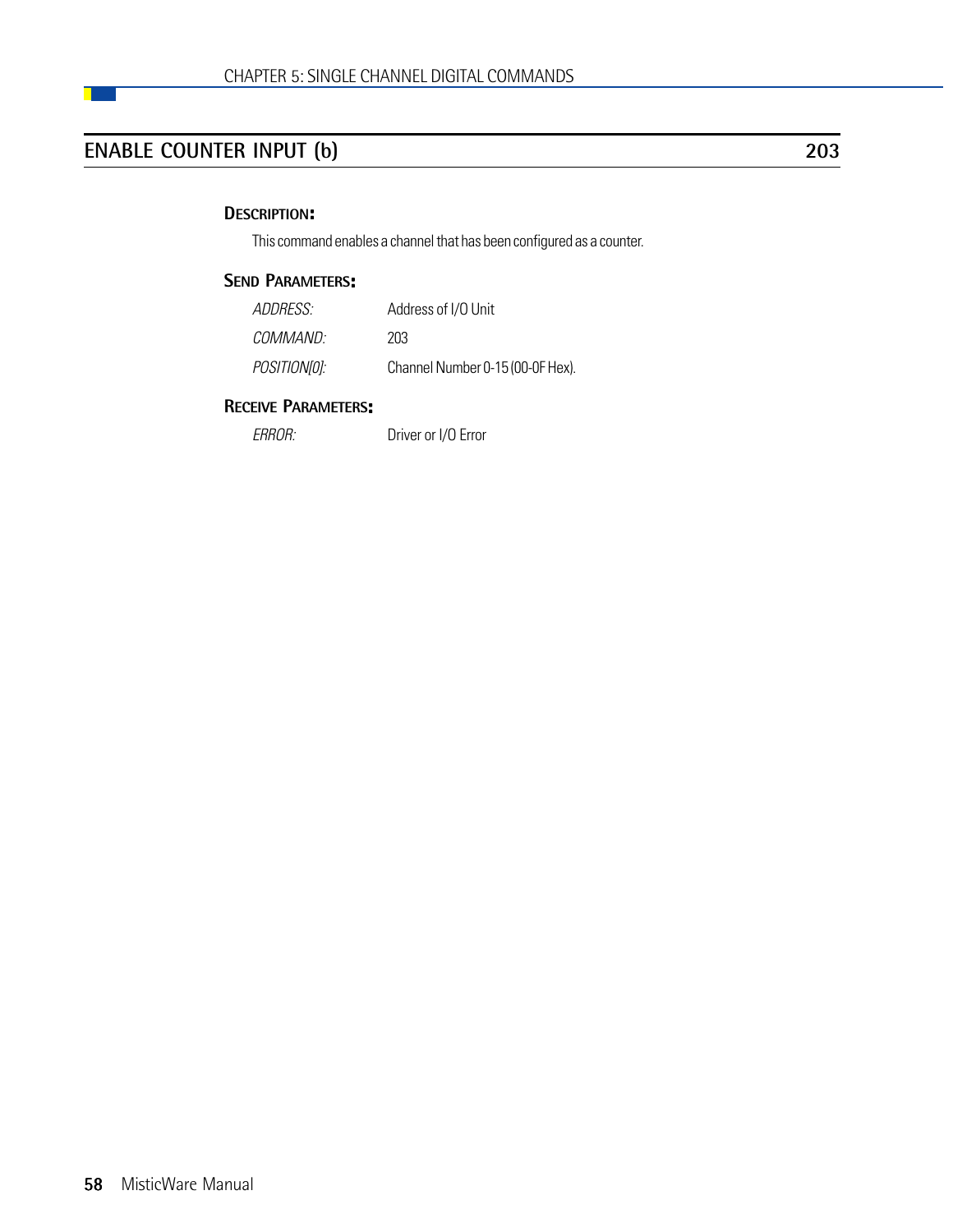## **DISABLE COUNTER INPUT (b) 204**

#### **DESCRIPTION:**

This command disables a channel that has been configured as a standard counter or quadrature counter.

#### **SEND PARAMETERS:**

| <i>ADDRESS:</i>     | Address of I/O Unit              |
|---------------------|----------------------------------|
| <i>COMMAND:</i>     | 204                              |
| <i>POSITIONIOI:</i> | Channel Number 0-15 (00-0F Hex). |

### **RECEIVE PARAMETERS:**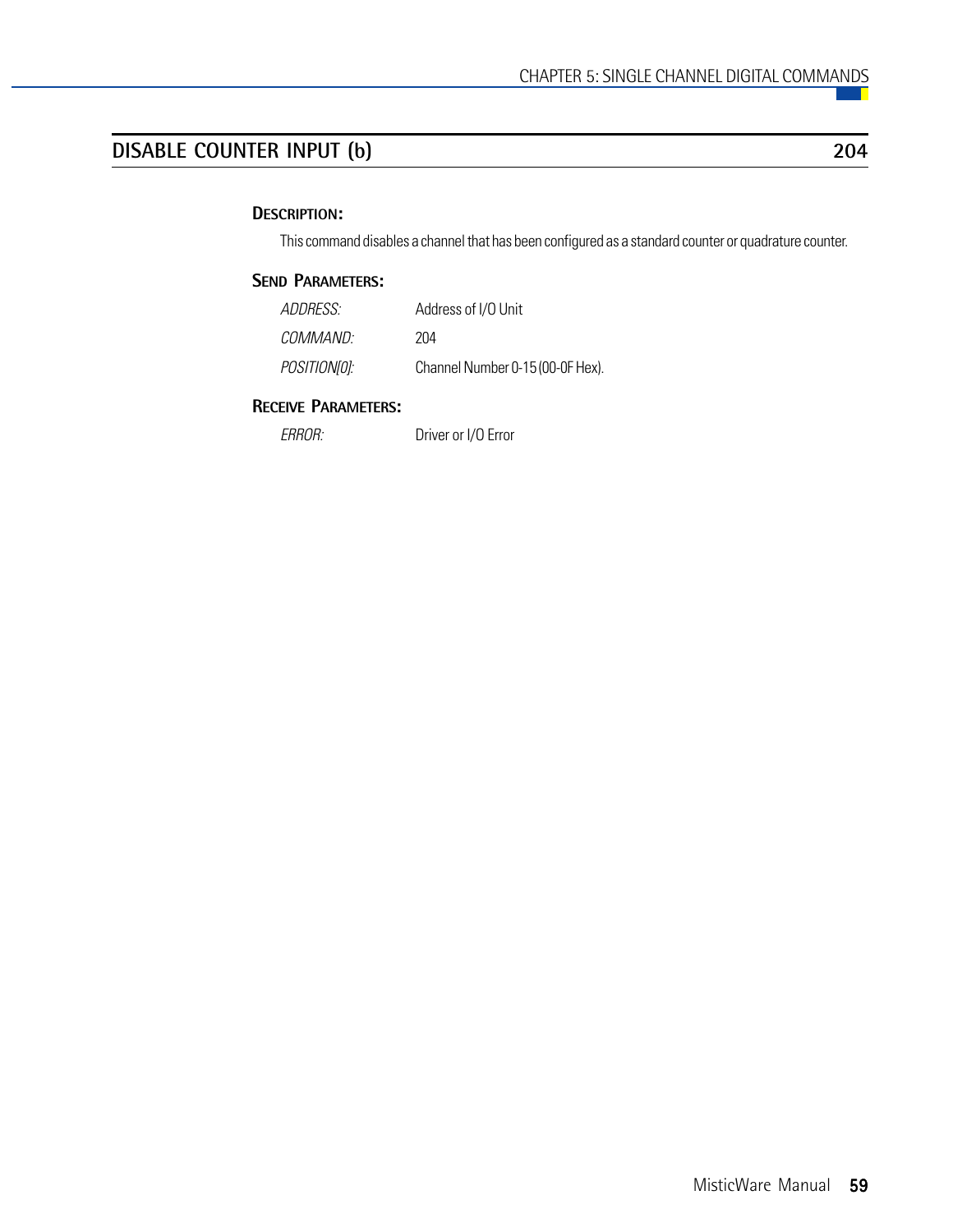## **CLEAR COUNTER INPUT (c) 205**

#### **DESCRIPTION:**

This command clears the counter value of a channel that has been configured as a standard counter or a quadrature counter to 0.

#### **SEND PARAMETERS:**

| <i>ADDRESS:</i> | Address of I/O Unit              |
|-----------------|----------------------------------|
| <i>COMMAND:</i> | 205                              |
| POSITIONIOI:    | Channel Number 0-15 (00-0F Hex). |

#### **RECEIVE PARAMETERS:**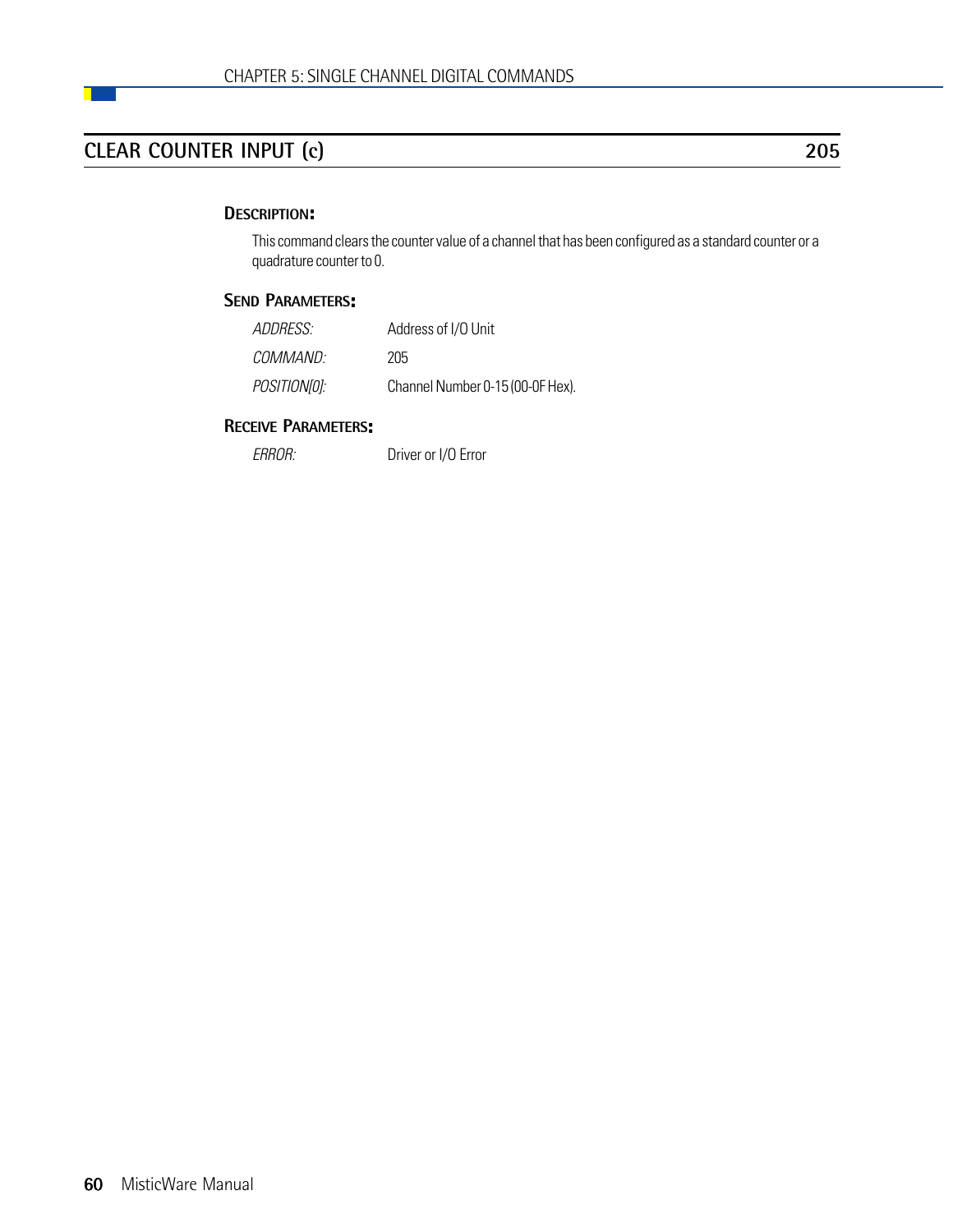## **READ COUNTER INPUT (32-BIT) (l) 206**

#### **DESCRIPTION:**

This command reads the counter (standard or quadrature) value of a channel and returns a 32-bit value.

#### **SEND PARAMETERS:**

| <i>ADDRESS:</i> | Address of I/O Unit              |
|-----------------|----------------------------------|
| <i>COMMAND:</i> | 206                              |
| POSITIONIOI:    | Channel Number 0-15 (00-0F Hex). |

| ERROR:     | Driver or I/O Error                                                                                                |
|------------|--------------------------------------------------------------------------------------------------------------------|
| DATA[N]: I | Counter Value; n is the value specified in POSITION[0]: for channel number. Range<br>is 0 to 4.294.967.295 counts. |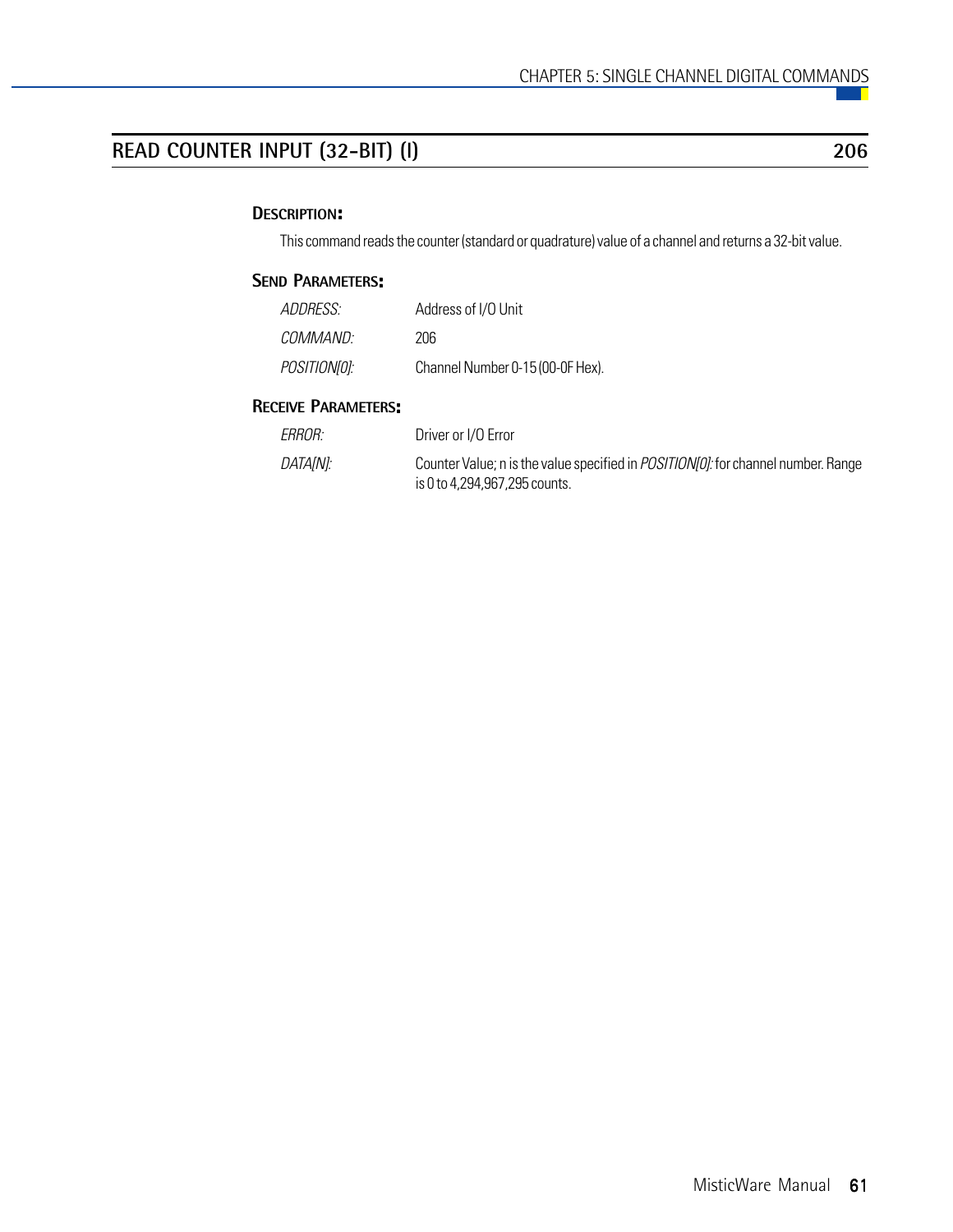## **READ AND CLEAR COUNTER INPUT (32 BIT) (n) 207**

#### **DESCRIPTION:**

Ш

This command reads the counter (standard or quadrature) value of a channel, returns a 32-bit value, then clears the counter to 0.

#### **SEND PARAMETERS:**

| <i>ADDRESS:</i>     | Address of I/O Unit              |
|---------------------|----------------------------------|
| <i>COMMAND:</i>     | 207                              |
| <i>POSITIONIOI:</i> | Channel Number 0-15 (00-0F Hex). |

| ERROR:     | Driver or I/O Error                                                                                                       |
|------------|---------------------------------------------------------------------------------------------------------------------------|
| DATA[N]: I | Counter Value; n is the value specified in <i>POSITION[0]</i> : or channel number. Range<br>is 0 to 4.294.967.295 counts. |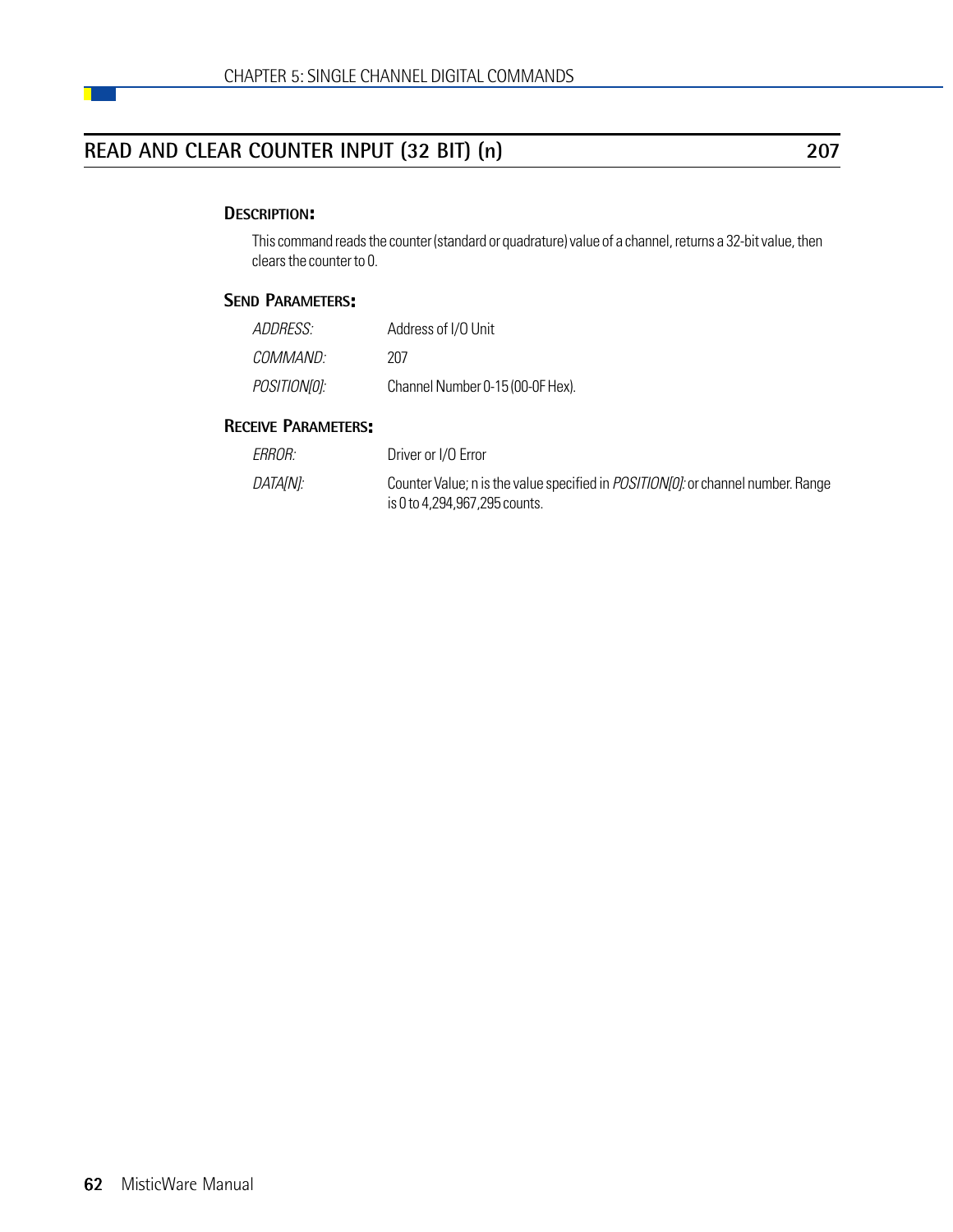## **READ COUNTER INPUT (16 BIT) (m) 208**

#### **DESCRIPTION:**

This command reads the counter (standard or quadrature) value of a channel and returns a 16-bit value.

#### **SEND PARAMETERS:**

| <i>ADDRESS:</i> | Address of I/O Unit              |
|-----------------|----------------------------------|
| <i>COMMAND:</i> | 208                              |
| POSITIONIOI:    | Channel Number 0-15 (00-0F Hex). |

| ERROR:     | Driver or I/O Error                                                                                         |
|------------|-------------------------------------------------------------------------------------------------------------|
| DATA[N]: I | Counter Value; n is the value specified in POSITION[0]: for channel number. Range<br>is 0 to 65.535 counts. |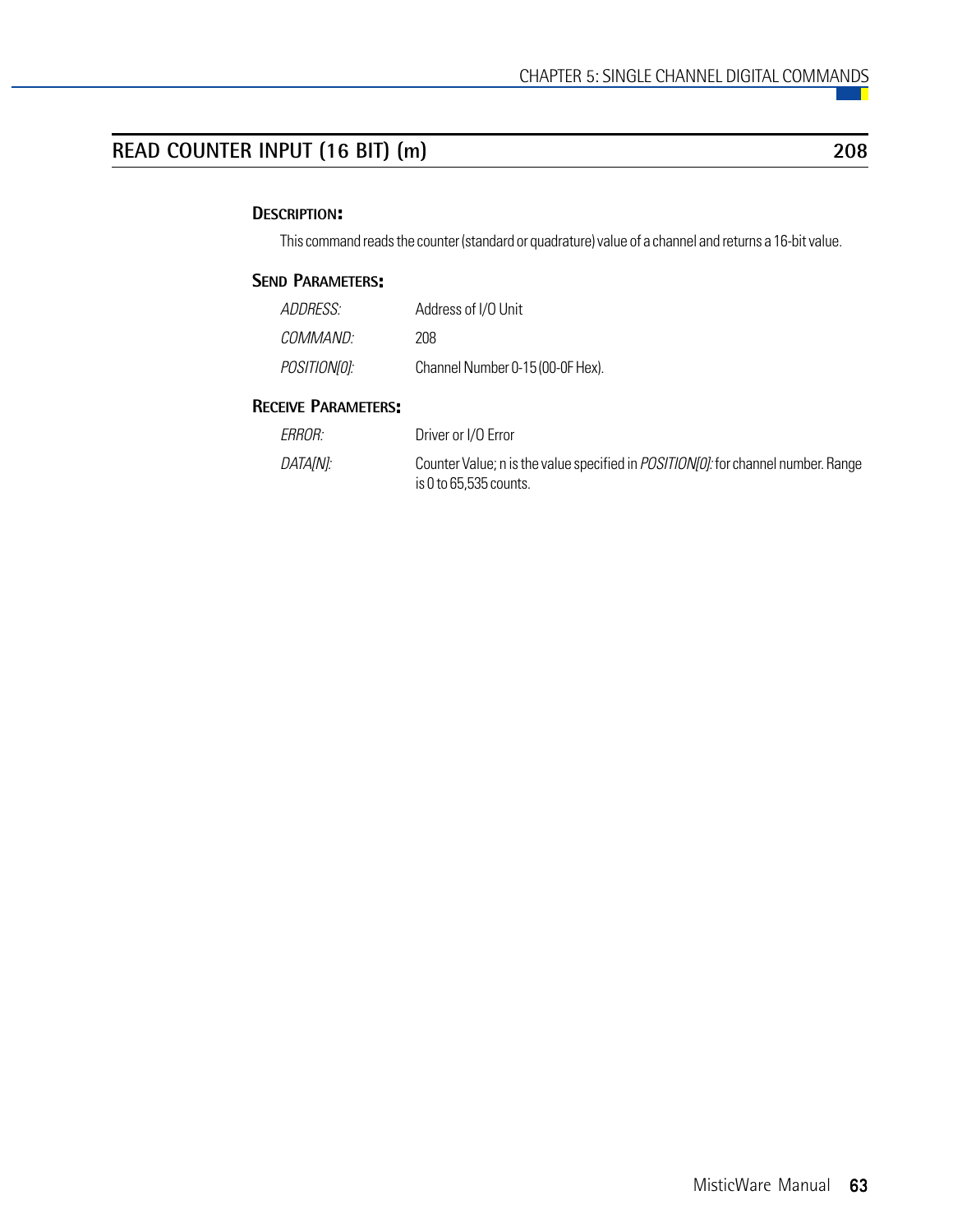## **READ AND CLEAR COUNTER INPUT (16 BIT) (0) 209**

#### **DESCRIPTION:**

This command reads the counter (standard or quadrature) value of a channel, returns a 16-bit value, then clears the counter to 0.

#### **SEND PARAMETERS:**

| <i>ADDRESS:</i>     | Address of I/O Unit              |
|---------------------|----------------------------------|
| <i>COMMAND:</i>     | 209                              |
| <i>POSITIONIOI:</i> | Channel Number 0-15 (00-0F Hex). |

| ERROR:   | Driver or I/O Error                                                                                                 |
|----------|---------------------------------------------------------------------------------------------------------------------|
| DATA[N]: | Counter Value; n is the value specified in <i>POSITION[0]</i> : for channel number.<br>Range is 0 to 65,535 counts. |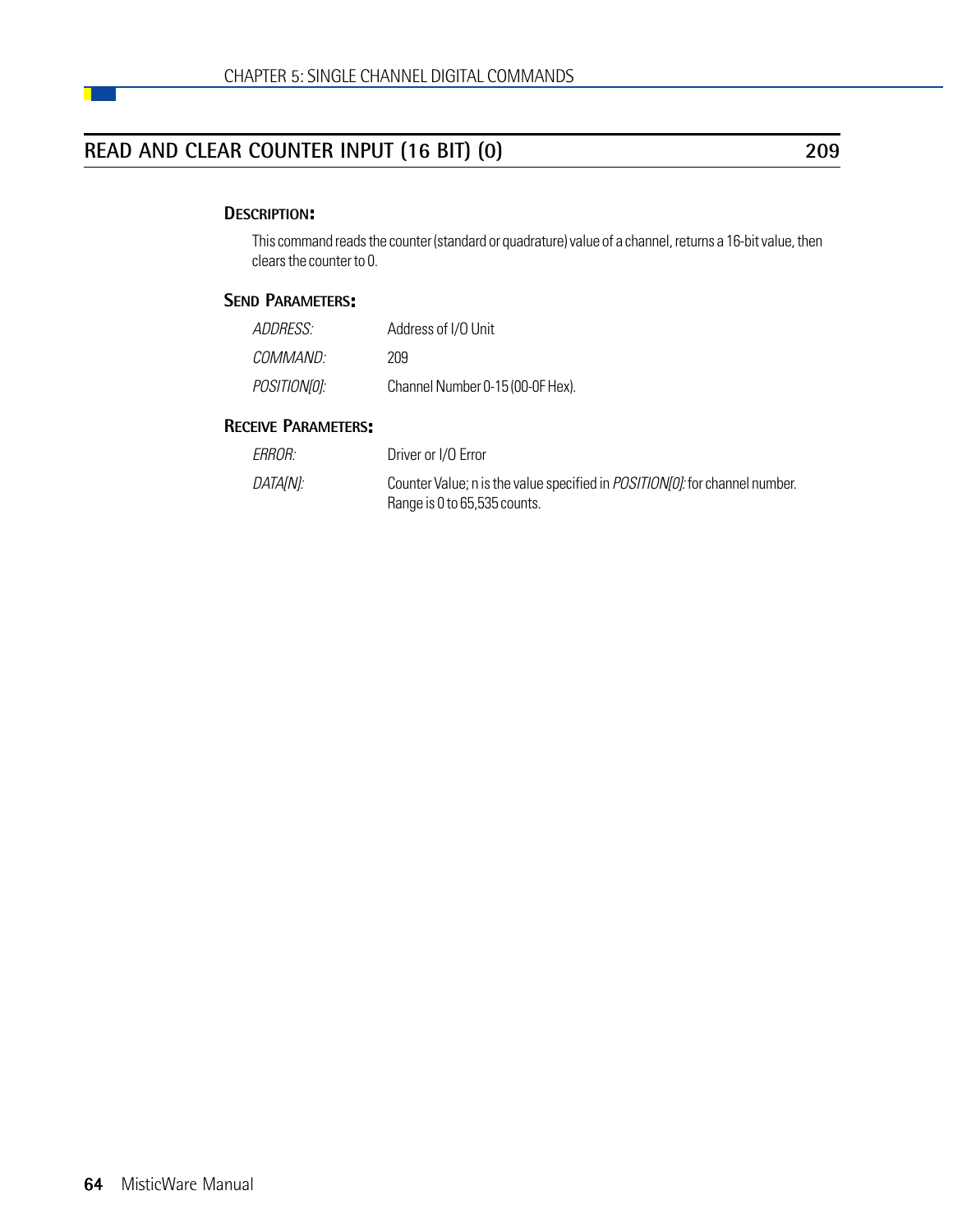## **READ PULSE/PERIOD/TOTALIZER MEASUREMENT INPUT (32-BIT) (p) 210**

a a <mark>i I</mark>

#### **DESCRIPTION:**

This command reads the pulse, period, or totalizer measurement value of a channel and returns a 32-bit value.

#### **SEND PARAMETERS:**

| ADDRESS:        | Address of I/O Unit              |
|-----------------|----------------------------------|
| <i>COMMAND:</i> | 21N                              |
| POSITION[0]:    | Channel Number 0-15 (00-0F Hex). |

| <i>ERROR:</i> | Driver or I/O Error                                                                                                                                                              |
|---------------|----------------------------------------------------------------------------------------------------------------------------------------------------------------------------------|
| DATA[N]:      | Pulse/Period Measurement Value; n is the value specified in <i>POSITION[0]:</i> for<br>channel number. Range is 0 to 4,294,967,295 units, where one unit is 100<br>microseconds. |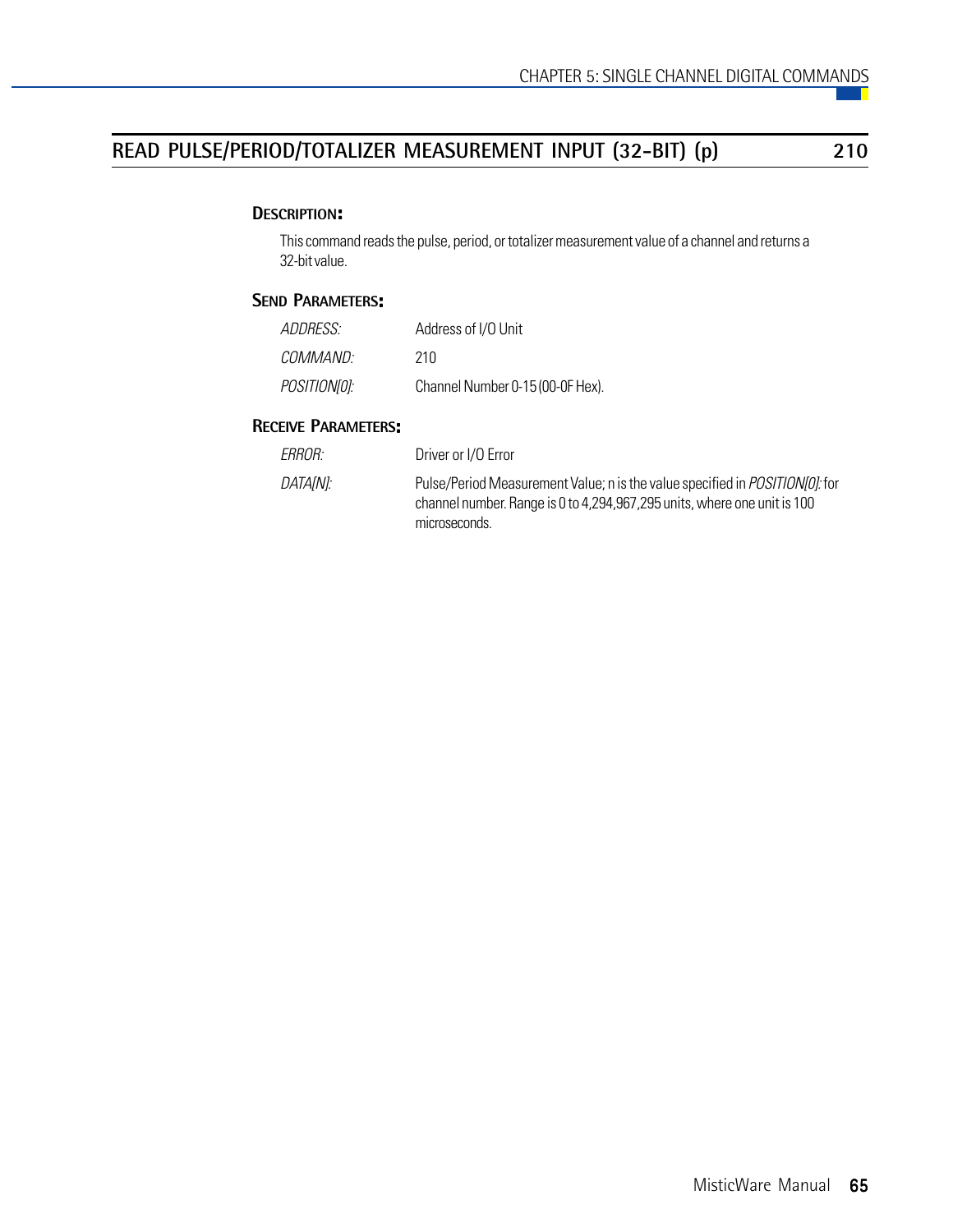## **READ AND RESET PULSE/PERIOD/TOTALIZER MEASUREMENT (32 BIT) (r) 211**

#### **DESCRIPTION:**

Ш

This command reads the pulse, period, or totalizer measurement value, returns a 32-bit value, then resets the I/O Unit's value to 0.

#### **SEND PARAMETERS;**

| <i>ADDRESS:</i>     | Address of I/O Unit              |
|---------------------|----------------------------------|
| <i>COMMAND:</i>     | 211                              |
| <i>POSITIONIOI:</i> | Channel Number 0-15 (00-0F Hex). |

| <i>ERROR:</i> | Driver or I/O Error                                                                                                                                                              |
|---------------|----------------------------------------------------------------------------------------------------------------------------------------------------------------------------------|
| DATA[N]:      | Pulse/Period Measurement Value; n is the value specified in <i>POSITION[0]:</i> for<br>channel number. Range is 0 to 4,294,967,295 units, where one unit is 100<br>microseconds. |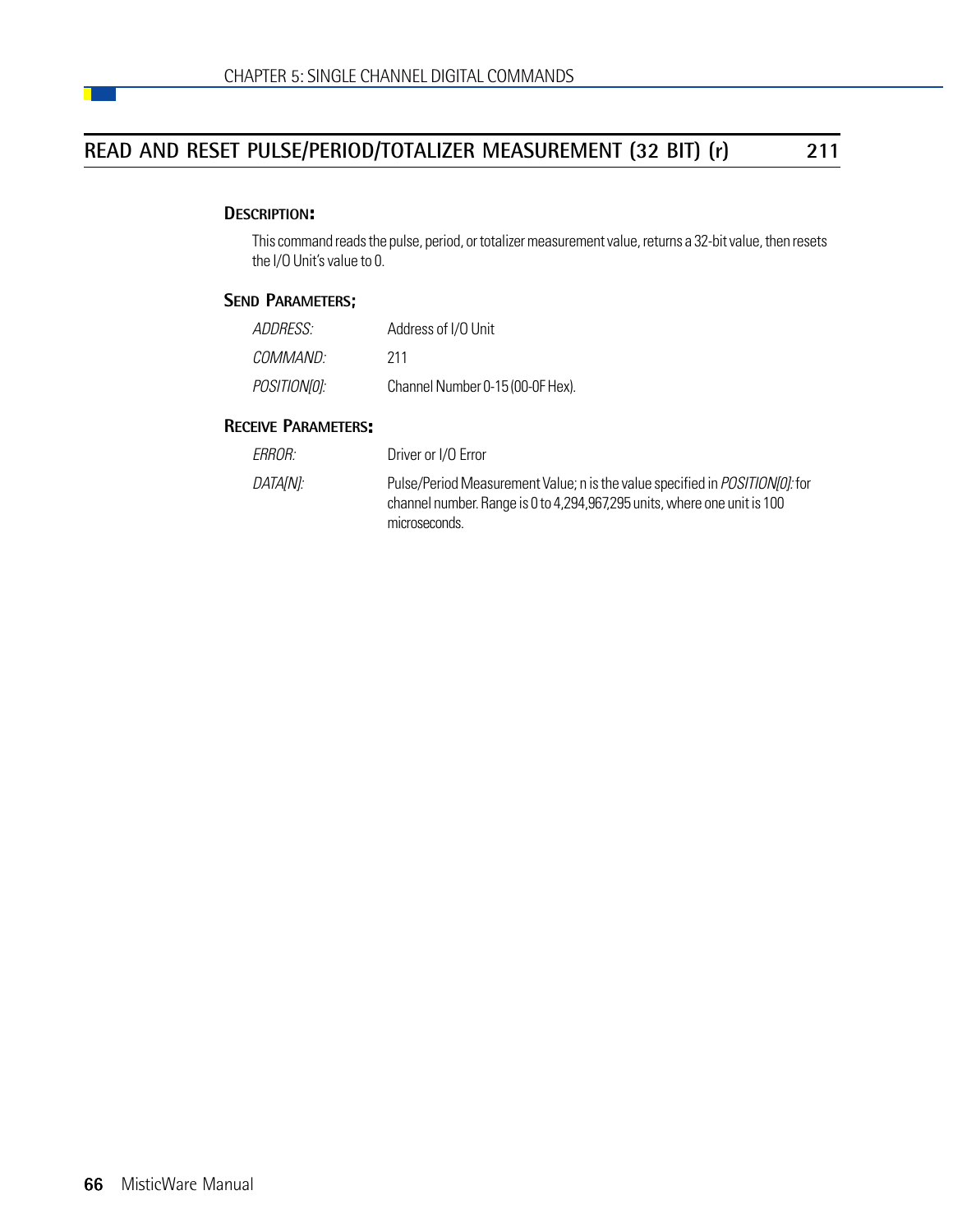## **READ PULSE/PERIOD/TOTALIZER MEASUREMENT INPUT (16-BIT) (q) 212**

a a <mark>i I</mark>

#### **DESCRIPTION:**

This command reads the pulse, period, or totalizer measurement value of a channel and returns a 16-bit value.

#### **SEND PARAMETERS:**

| <i>ADDRESS:</i> | Address of I/O Unit              |
|-----------------|----------------------------------|
| <i>COMMAND:</i> | 212                              |
| POSITION[0]:    | Channel Number 0-15 (00-0F Hex). |

| <i>ERROR:</i> | Driver or I/O Error                                                                                                                                             |
|---------------|-----------------------------------------------------------------------------------------------------------------------------------------------------------------|
| DATA[N]:      | Pulse/Period Measurement Value; n is the value specified in POSITION[0]: for<br>channel number. Range is 0 to 65,535 units, where one unit is 100 microseconds. |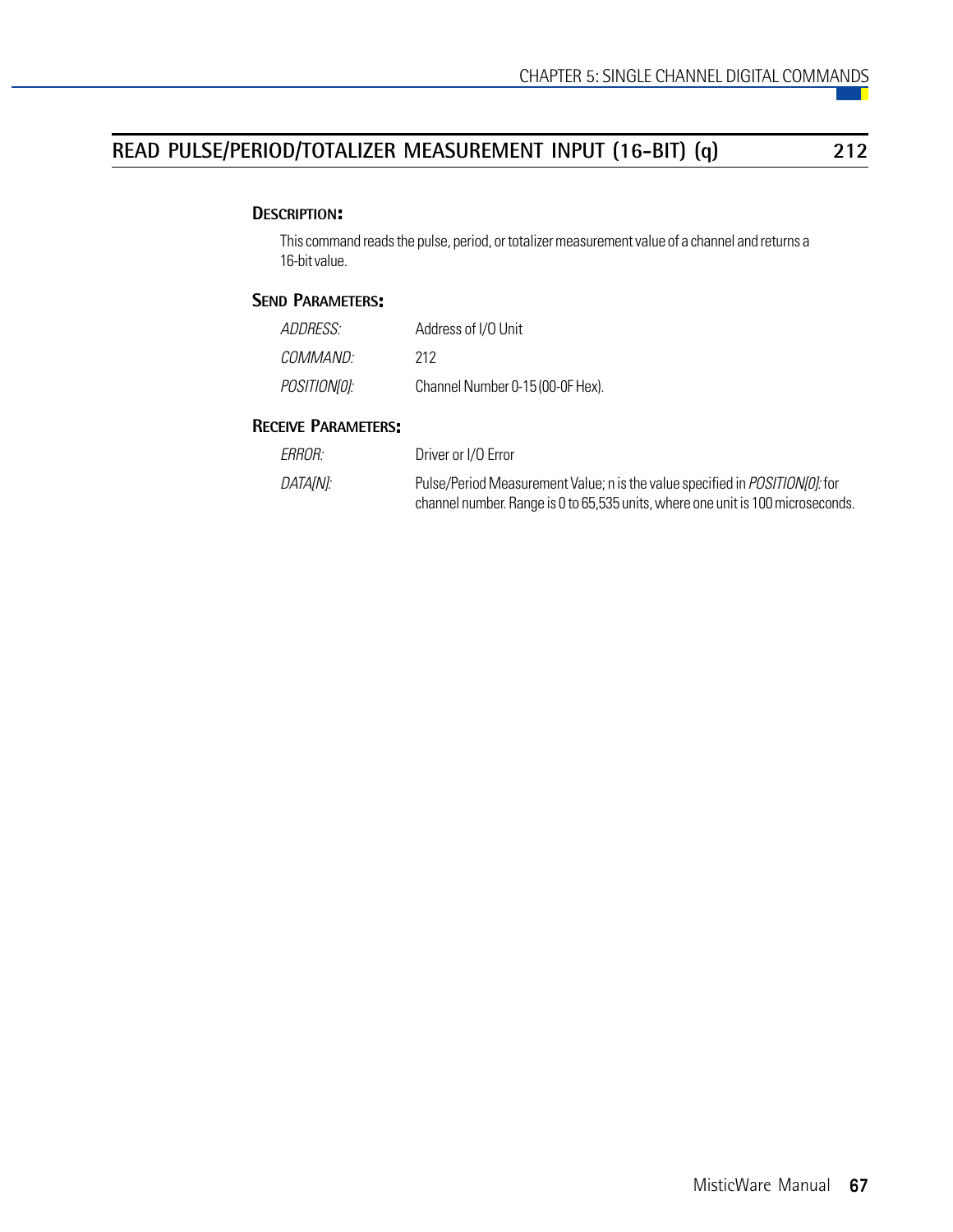## **READ AND RESET PULSE/PERIOD/TOTALIZER MEASUREMENT (16-BIT) (s) 213**

#### **DESCRIPTION:**

Ш

This command reads the pulse, period, or totalizer measurement value, returns a 16-bit value, then resets the I/O Unit's value to 0.

#### **SEND PARAMETERS:**

| <i>ADDRESS:</i>     | Address of I/O Unit              |
|---------------------|----------------------------------|
| <i>COMMAND:</i>     | 213                              |
| <i>POSITIONIOI:</i> | Channel Number 0-15 (00-0F Hex). |

| <i>ERROR:</i> | Driver or I/O Error                                                                                                                                             |
|---------------|-----------------------------------------------------------------------------------------------------------------------------------------------------------------|
| DATA[N]:      | Pulse/Period Measurement Value; n is the value specified in POSITION[0]: for<br>channel number. Range is 0 to 65,535 units, where one unit is 100 microseconds. |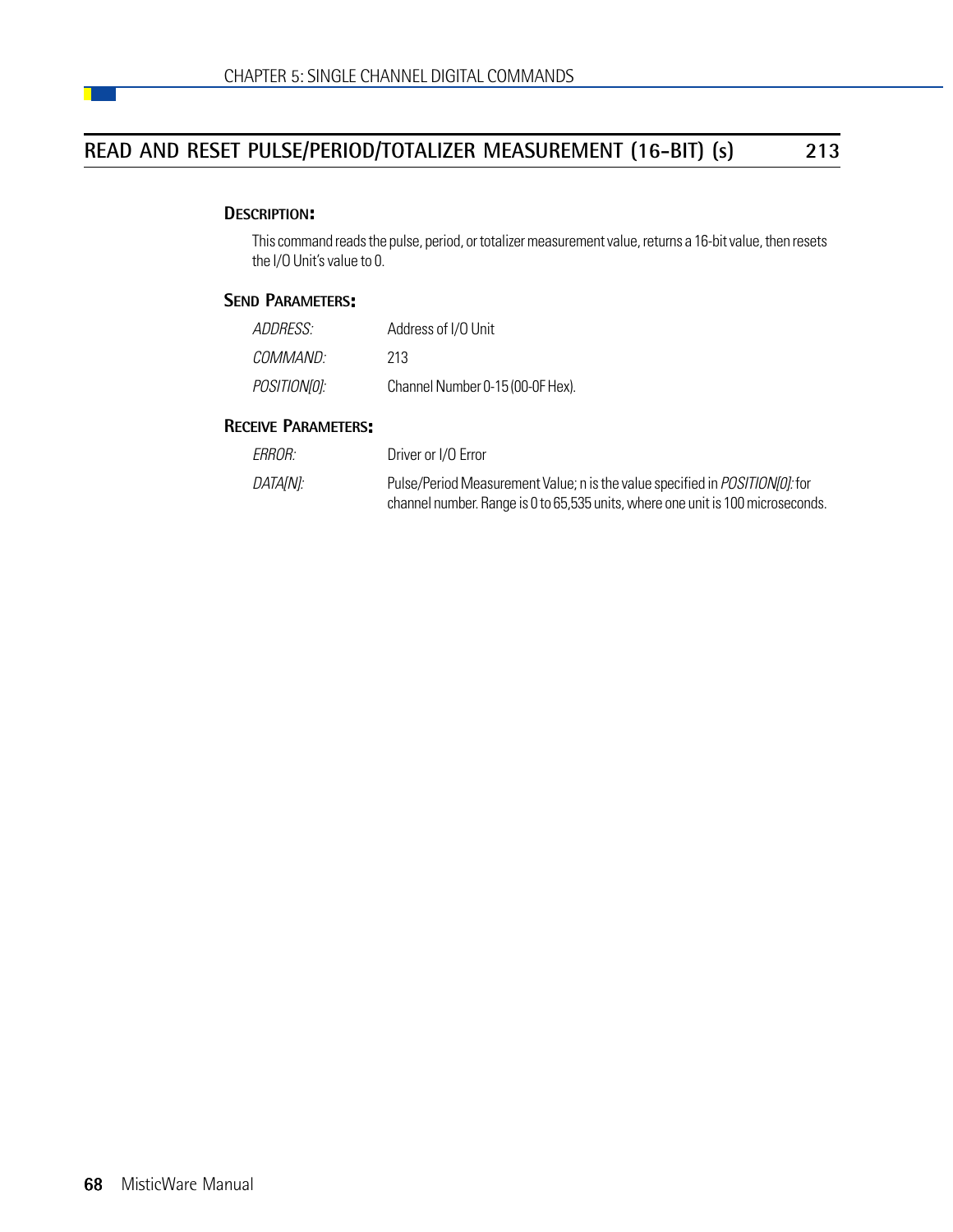## **READ FREQUENCY (t)** 214

#### **DESCRIPTION:**

This command reads the frequency value of a channel that has been configured for frequency measurement.

#### **SEND PARAMETERS:**

| ADDRESS:        | Address of I/O Unit              |
|-----------------|----------------------------------|
| <i>COMMAND:</i> | 214                              |
| POSITION[0]:    | Channel Number 0-15 (00-0F Hex). |

| <i>ERROR:</i> | Driver or I/O Unit Error                                                                                                                                                                                                          |
|---------------|-----------------------------------------------------------------------------------------------------------------------------------------------------------------------------------------------------------------------------------|
| DATA[N]:      | Frequency Measurement Value; n is the value specified in POSITION[0]: for<br>channel number. Range is 0 to 65,535 units. One unit represents 1 Hz or 10 Hz<br>depending on System Options Byte. Maximum frequency input is 25KHz. |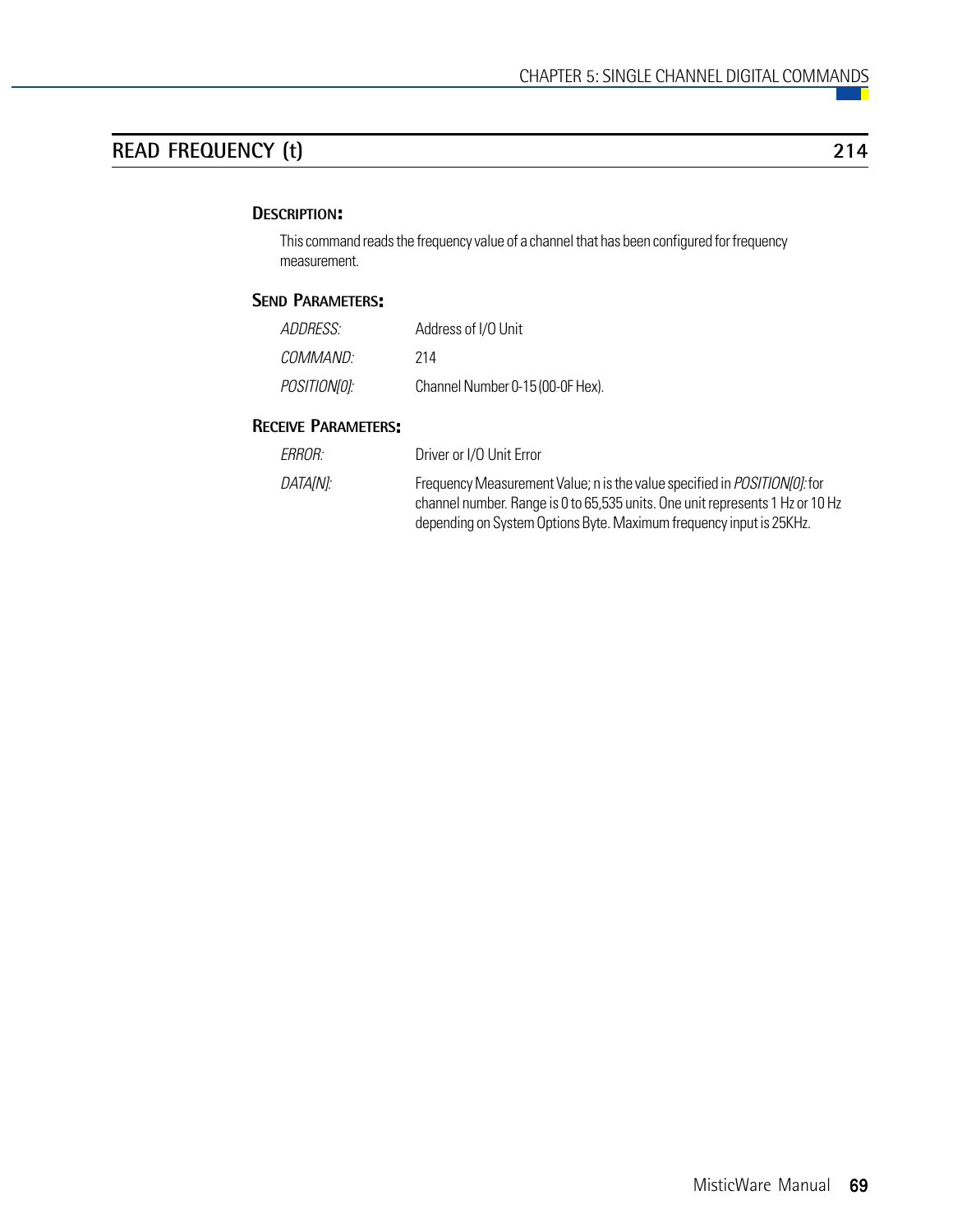## **START ON PULSE (f)** 215

#### **DESCRIPTION:**

This command starts a retriggerable ON pulse with a specified duration for the specified output channel.

#### **SEND PARAMETERS:**

| ADDRESS:        | Address of I/O Unit                                                             |
|-----------------|---------------------------------------------------------------------------------|
| <i>COMMAND:</i> | 215                                                                             |
| POSITION[0]:    | Channel Number 0-15 (00-0F Hex).                                                |
| DATA[0]:        | Pulse duration in units of 100 microseconds. Range is 5 to 4,294,967,295 units. |

#### **RECEIVE PARAMETERS:**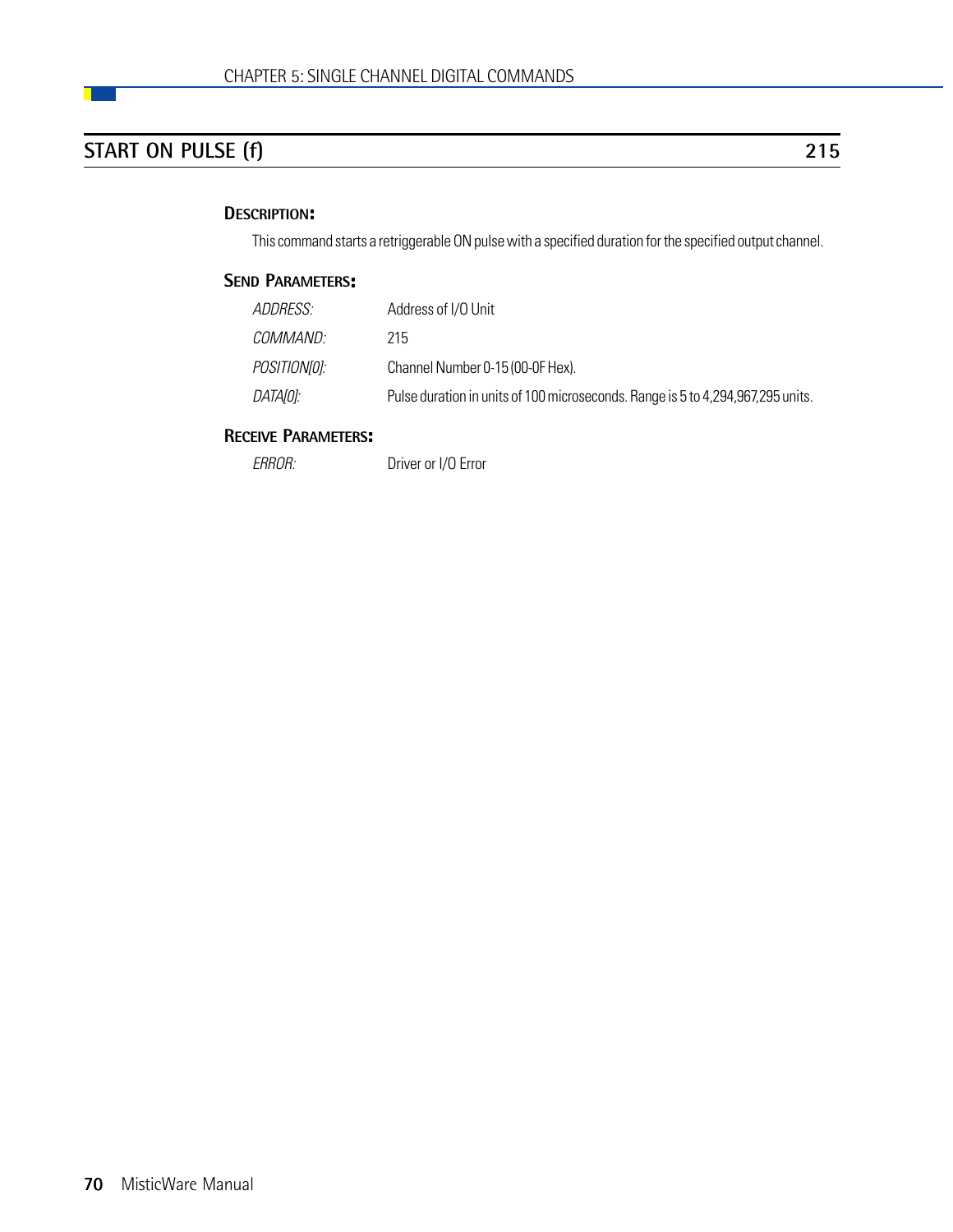a a <mark>i I</mark>

## **START OFF PULSE (g)** 216

#### **DESCRIPTION:**

This command starts a retriggerable OFF pulse with a specified duration for the specified output channel.

#### **SEND PARAMETERS:**

| ADDRESS:        | Address of I/O Unit                                                             |
|-----------------|---------------------------------------------------------------------------------|
| <i>COMMAND:</i> | 216                                                                             |
| POSITIONIOI:    | Channel Number 0-15 (00-0F Hex).                                                |
| DATA[0]:        | Pulse duration in units of 100 microseconds. Range is 5 to 4,294,967,295 units. |

### **RECEIVE PARAMETERS:**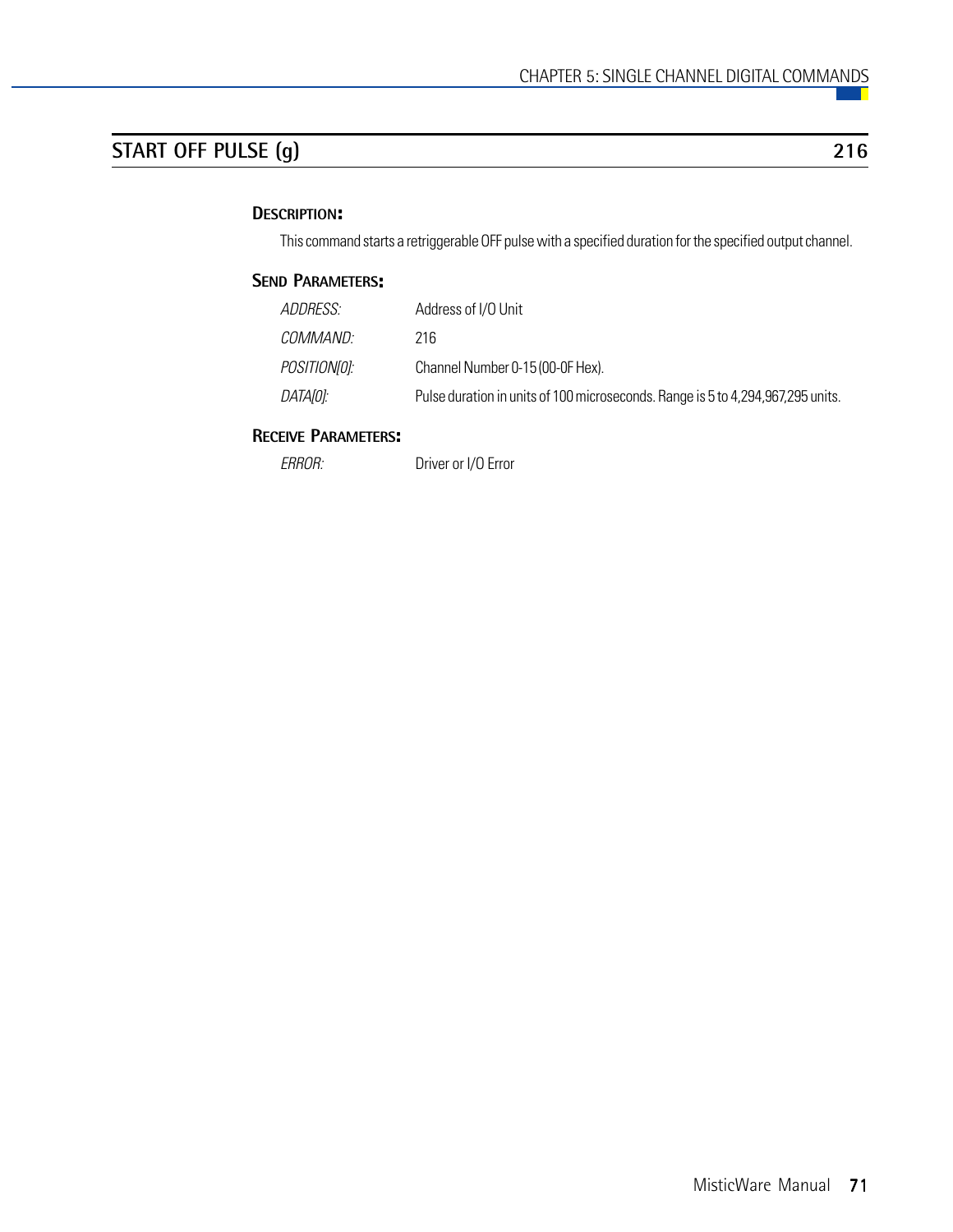## **START CONTINUOUS SQUARE WAVE (h)** 217

#### **DESCRIPTION:**

This command is used to start a continuous square wave with specified ON and OFF times for the specified output channel.

### **SEND PARAMETERS:**

| <i>ADDRESS:</i> | Address of I/O Unit                                                                     |
|-----------------|-----------------------------------------------------------------------------------------|
| <i>COMMAND:</i> | 217                                                                                     |
| POSITION[0]:    | Channel Number 0-15 (00-0F Hex).                                                        |
| DATA[0]:        | ON Pulse Duration in units of 100 microseconds. Range is 10 to 4,294,967,295<br>units.  |
| DATA[1]:        | OFF Pulse Duration in units of 100 microseconds. Range is 10 to 4,294,967,295<br>units. |

### **RECEIVE PARAMETERS:**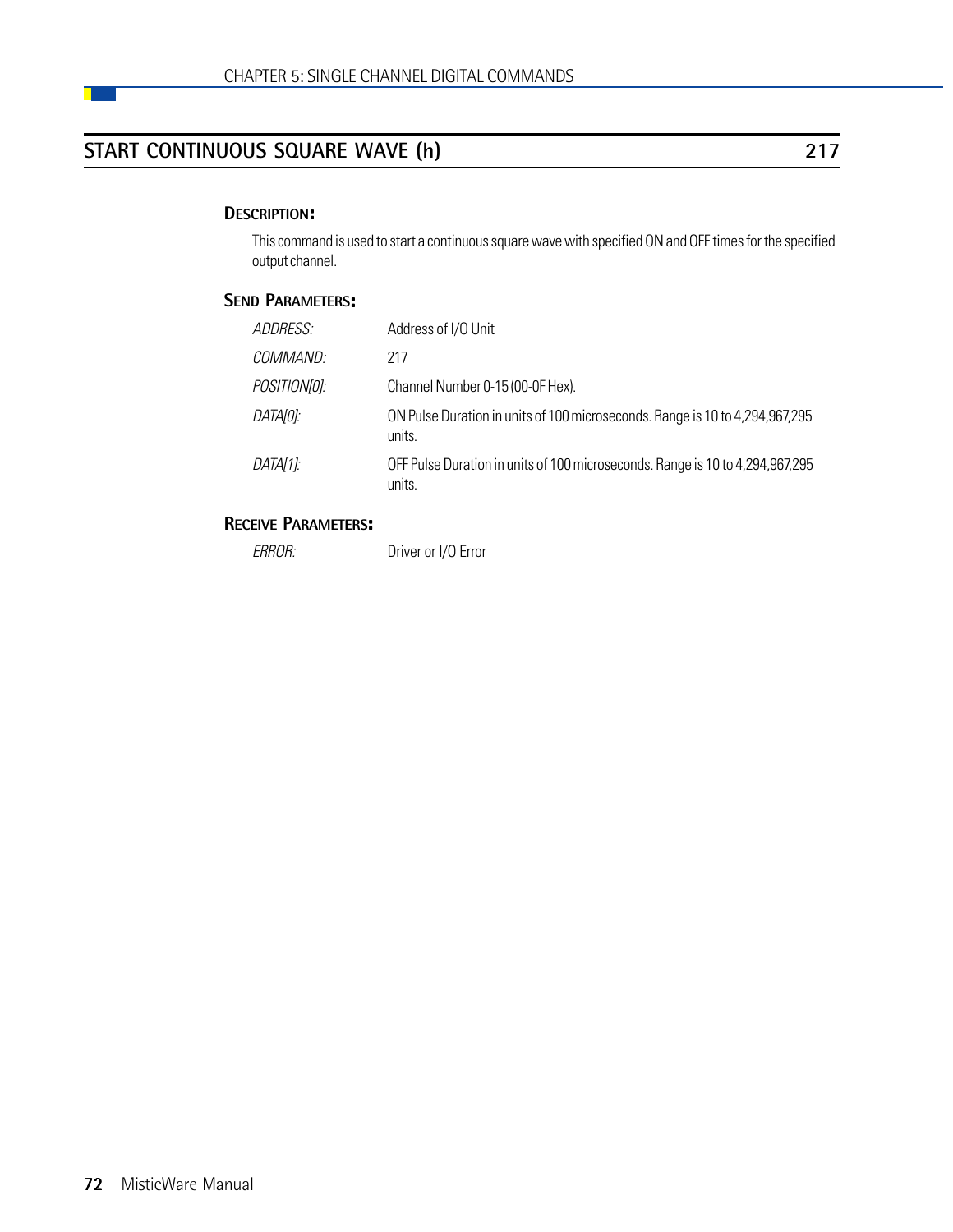a a <mark>i I</mark>

## **GENERATE N PULSES ( i )** 218

#### **DESCRIPTION:**

This command is used to generate an output pulse stream with specified ON• and OFF pulse duration and a specified number of pulses for the specified output channel.

#### **SEND PARAMETERS:**

| <i>ADDRESS:</i> | Address of I/O Unit                                                                     |
|-----------------|-----------------------------------------------------------------------------------------|
| <i>COMMAND:</i> | 218                                                                                     |
| POSITION[0]:    | Channel Number 0-15 (00-0F Hex).                                                        |
| DATA[0]:        | ON Pulse Duration in units of 100 microseconds.<br>Range is 10 to 4,294,967,295 units.  |
| DATA[1]:        | OFF Pulse Duration in units of 100 microseconds.<br>Range is 10 to 4,294,967,295 units. |
| DATA[2]:        | Number of pulses. Range is 10 to 4,294,967,295 pulses.                                  |

### **RECEIVE PARAMETERS:**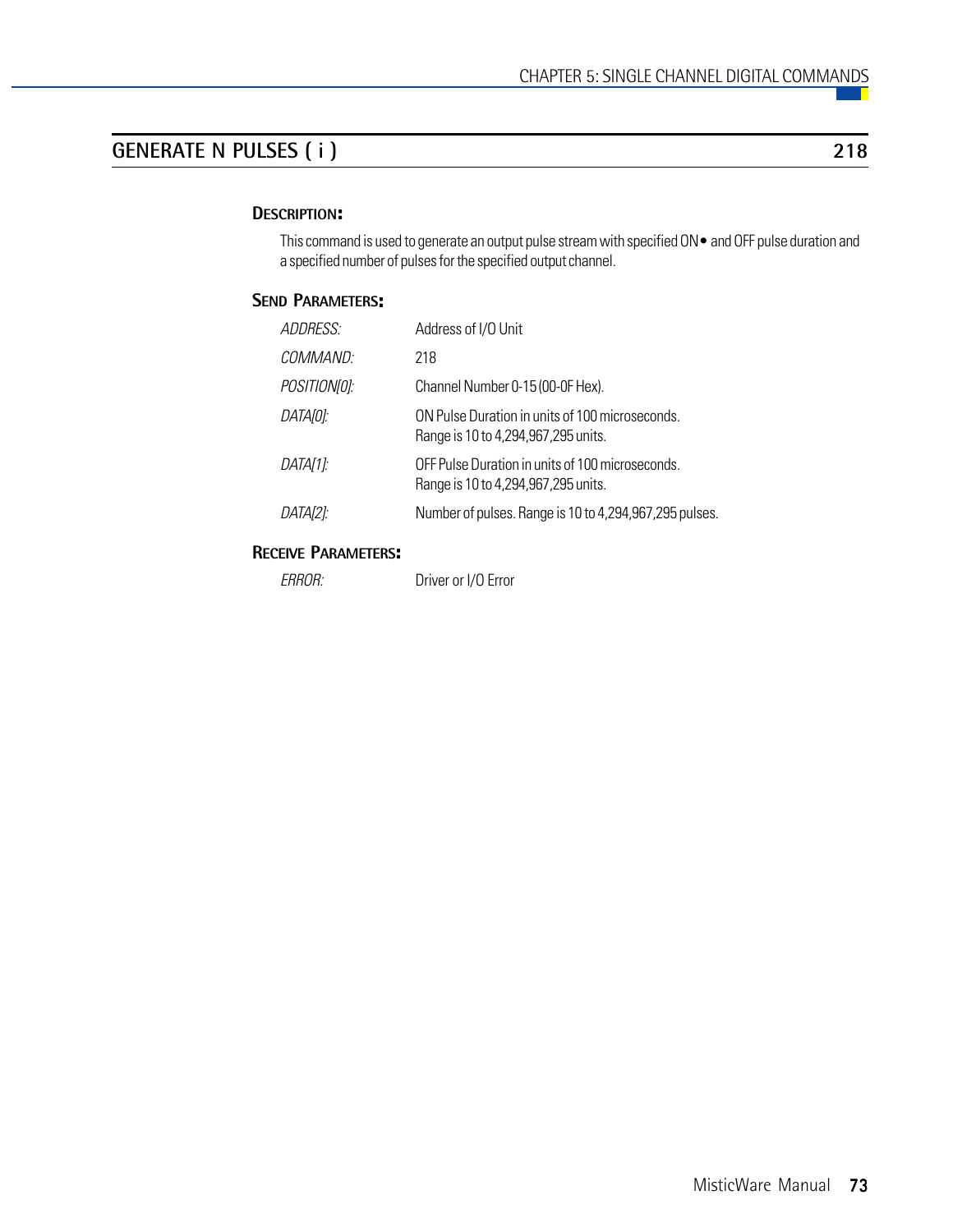## **SET TPO PERIOD ( ] )** 219

#### **DESCRIPTION:**

This command is used to set the period of a time proportional output. This command must be executed before the "SET TPO PERCENT" command (220).

#### **SEND PARAMETERS:**

| ADDRESS:        | Address of I/O Unit                                                              |
|-----------------|----------------------------------------------------------------------------------|
| <i>COMMAND:</i> | 219                                                                              |
| POSITIONIOI:    | Channel Number 0-15 (00-0F Hex).                                                 |
| DATA[0]:        | Period Value in units of 100 microseconds. Range is 1000 to 4,294,967,295 units. |
|                 |                                                                                  |

#### **RECEIVE PARAMETERS:**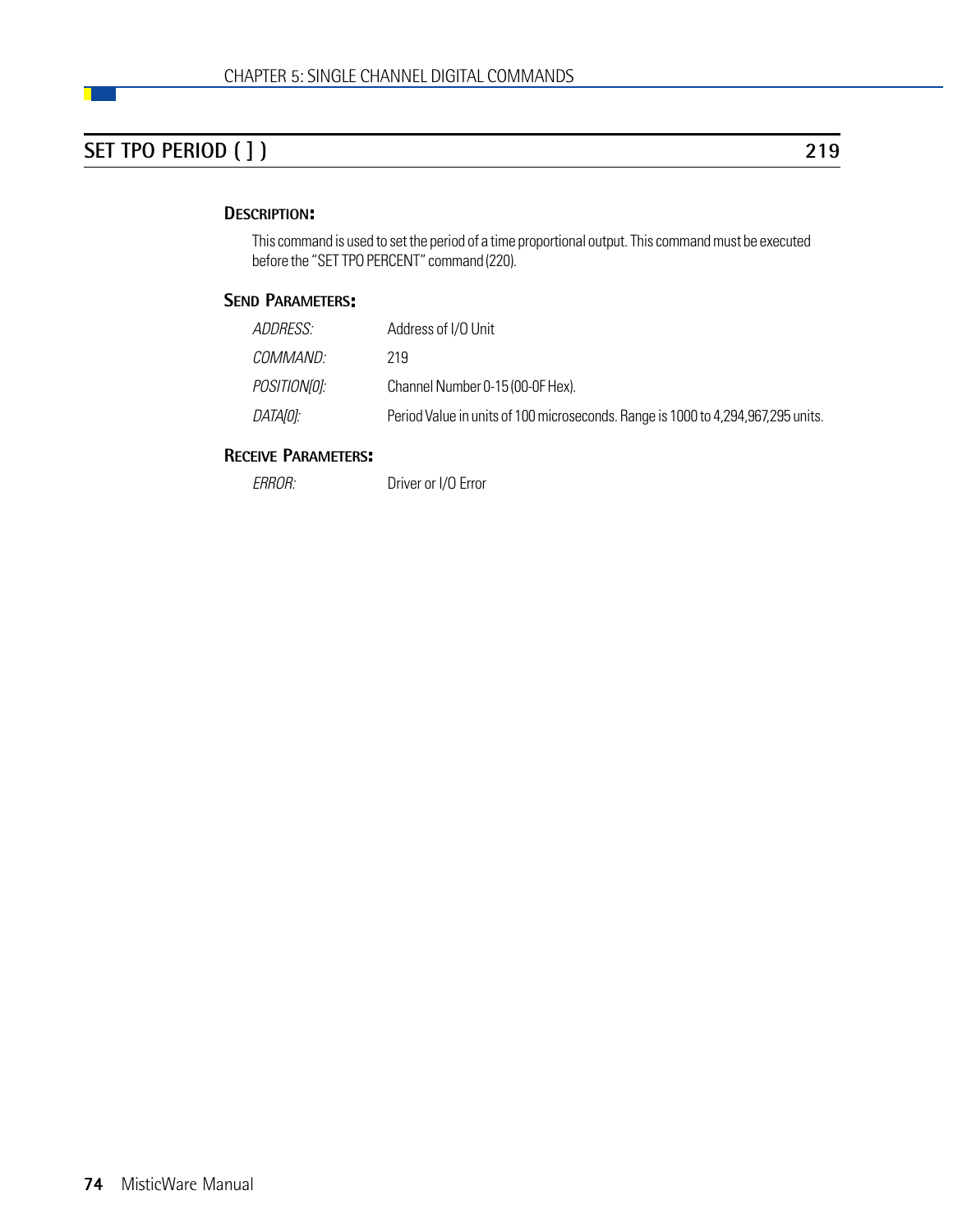a a <mark>i I</mark>

## **SET TPO PERCENT ( j )** 220

#### **DESCRIPTION:**

This command is used to set the percent ON time of a time proportional output. The "SET TPO PERIOD" (219) command must have been previously sent at least once before this command can be executed.

#### **SEND PARAMETERS:**

| ADDRESS:        | Address of I/O Unit                                                                                                                                                                                                      |
|-----------------|--------------------------------------------------------------------------------------------------------------------------------------------------------------------------------------------------------------------------|
| <i>COMMAND:</i> | 220                                                                                                                                                                                                                      |
| POSITION[0]:    | Channel Number 0-15 (00-0F Hex).                                                                                                                                                                                         |
| DATA[0]:        | Percent Value in units of 1/65,536 of a percent. Range is 0 to 4,294,967,295 units.<br>A value of 0 (0%) will turn the channel OFF, and a value of 6,553,600 (100%) or<br>greater will turn the channel ON continuously. |

### **RECEIVE PARAMETERS:**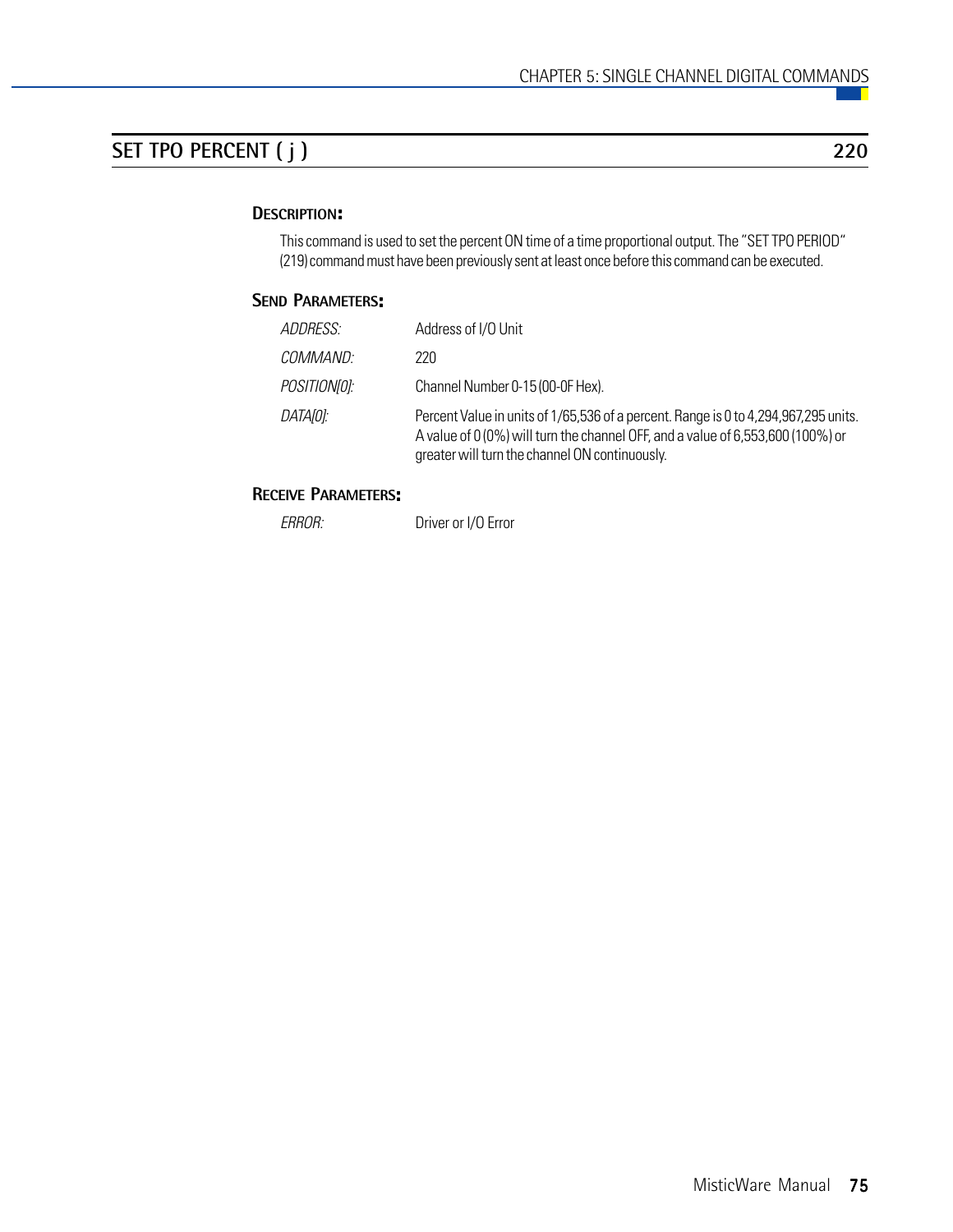## **READ LATCHES (w)** 221

**T**he Co

#### **DESCRIPTION:**

This command reads the latch values for a channel. It does not clear the latches.

#### **SEND PARAMETERS:**

| <i>ADDRESS:</i>     | Address of I/O Unit              |
|---------------------|----------------------------------|
| <i>COMMAND:</i>     | 221                              |
| <i>POSITION[0]:</i> | Channel Number 0-15 (00-0F Hex). |

| <i>ERROR:</i> | Driver or I/O Unit Error                                                                                                                                                                                                                                                                                       |
|---------------|----------------------------------------------------------------------------------------------------------------------------------------------------------------------------------------------------------------------------------------------------------------------------------------------------------------|
| DATA[N]: I    | Latch Values; n is the value specified in POSITION[0]: for channel number. Range is<br>0 to 255 (FF Hex), with the following bits set.<br>bit 0. State of Positive Latch<br>bit 1: State of Negative Latch<br>bit 2. State of Module<br>bits 3-7 are reserved.<br>If bit is set, latch is set or module is On. |
|               |                                                                                                                                                                                                                                                                                                                |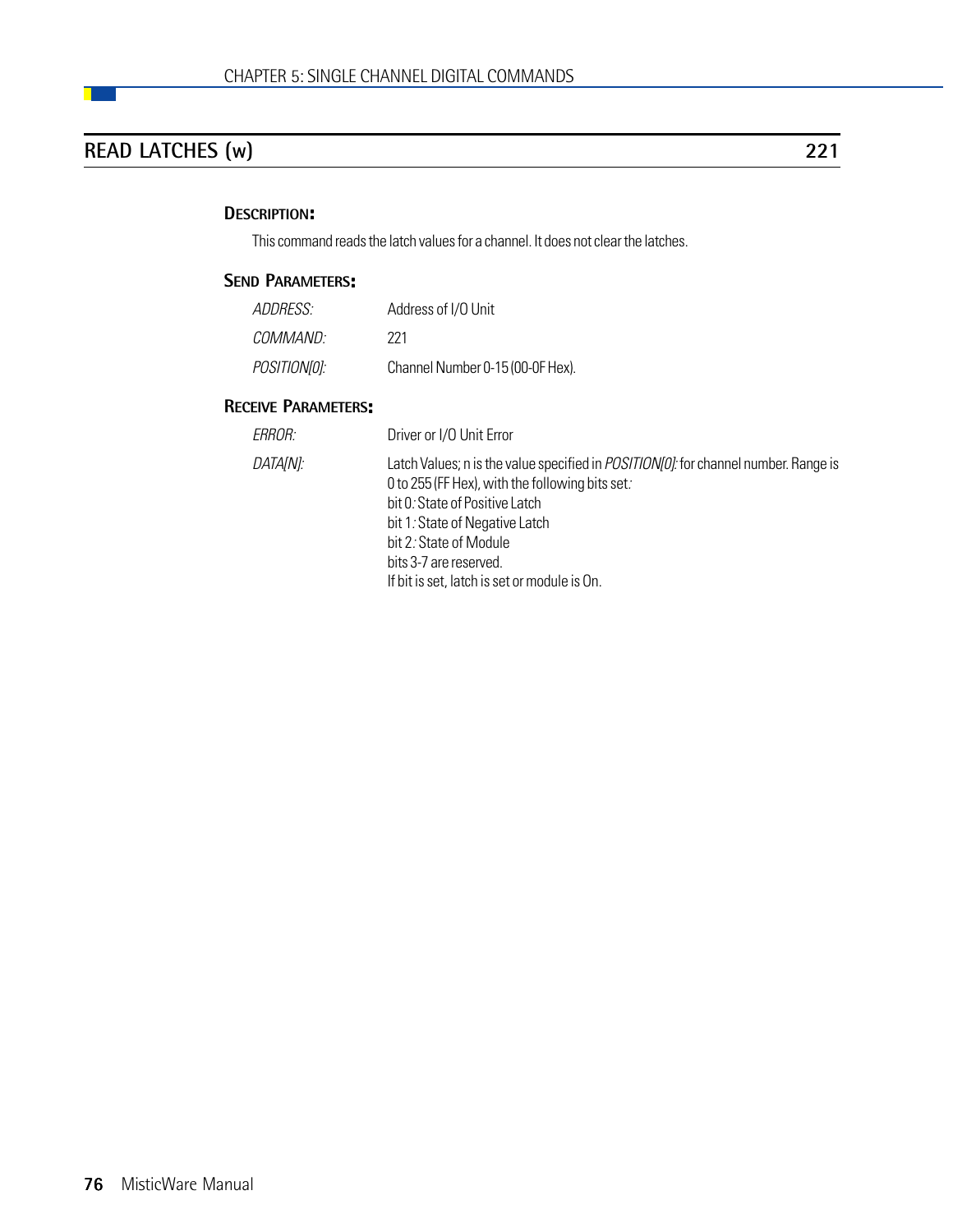## **READ LATCHES AND CLEAR POSITIVE LATCH (w) 222**

a a <mark>i I</mark>

### **DESCRIPTION:**

This command reads the latch values for a channel, and clears the positive latch value.

#### **SEND PARAMETERS:**

| <i>ADDRESS:</i> | Address of I/O Unit              |
|-----------------|----------------------------------|
| <i>COMMAND:</i> | 222                              |
| POSITIONIOI:    | Channel Number 0-15 (00-0F Hex). |

| ERROR:     | Driver or I/O Unit Error                                                                                                                                                                                                                                       |
|------------|----------------------------------------------------------------------------------------------------------------------------------------------------------------------------------------------------------------------------------------------------------------|
| DATA[N]: I | Latch Values; n is the value specified in POSITION[0]: for channel number. Range is<br>0 to 255 (FF Hex), with the following bits set.<br>bit 0. State of Positive Latch<br>bit 1: State of Negative Latch<br>bit 2. State of Module<br>bits 3-7 are reserved. |
|            | If bit is set, latch is set or module is On                                                                                                                                                                                                                    |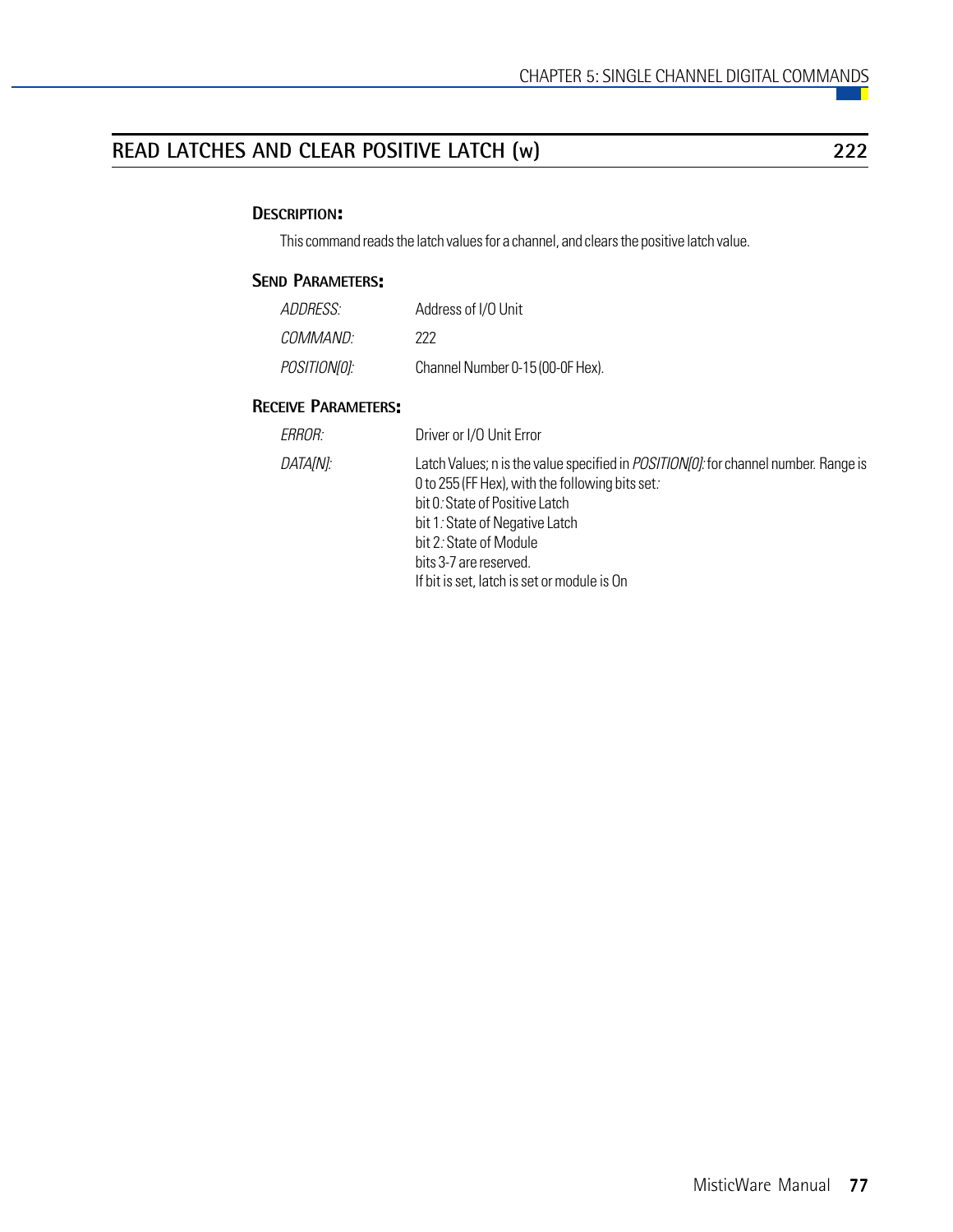## **READ LATCHES AND CLEAR NEGATIVE LATCH (w) 223**

### **DESCRIPTION:**

This command reads the latch values for a channel, and clears the negative latch value.

#### **SEND PARAMETERS:**

| <i>ADDRESS:</i> | Address of I/O Unit              |
|-----------------|----------------------------------|
| <i>COMMAND:</i> | 223                              |
| POSITION[0]:    | Channel Number 0-15 (00-0F Hex). |

| <i>ERROR:</i> | Driver or I/O Unit Error                                                                                                                                                                                                                             |
|---------------|------------------------------------------------------------------------------------------------------------------------------------------------------------------------------------------------------------------------------------------------------|
| DATA[N]: I    | Latch Values; n is the value specified in POSITION[0]: for channel number. Rabit 0:<br>State of Positive Latch<br>bit 1: State of Negative Latch<br>bit 2: State of Module<br>bits 3-7 are reserved.<br>If bit is set, latch is set or module is On. |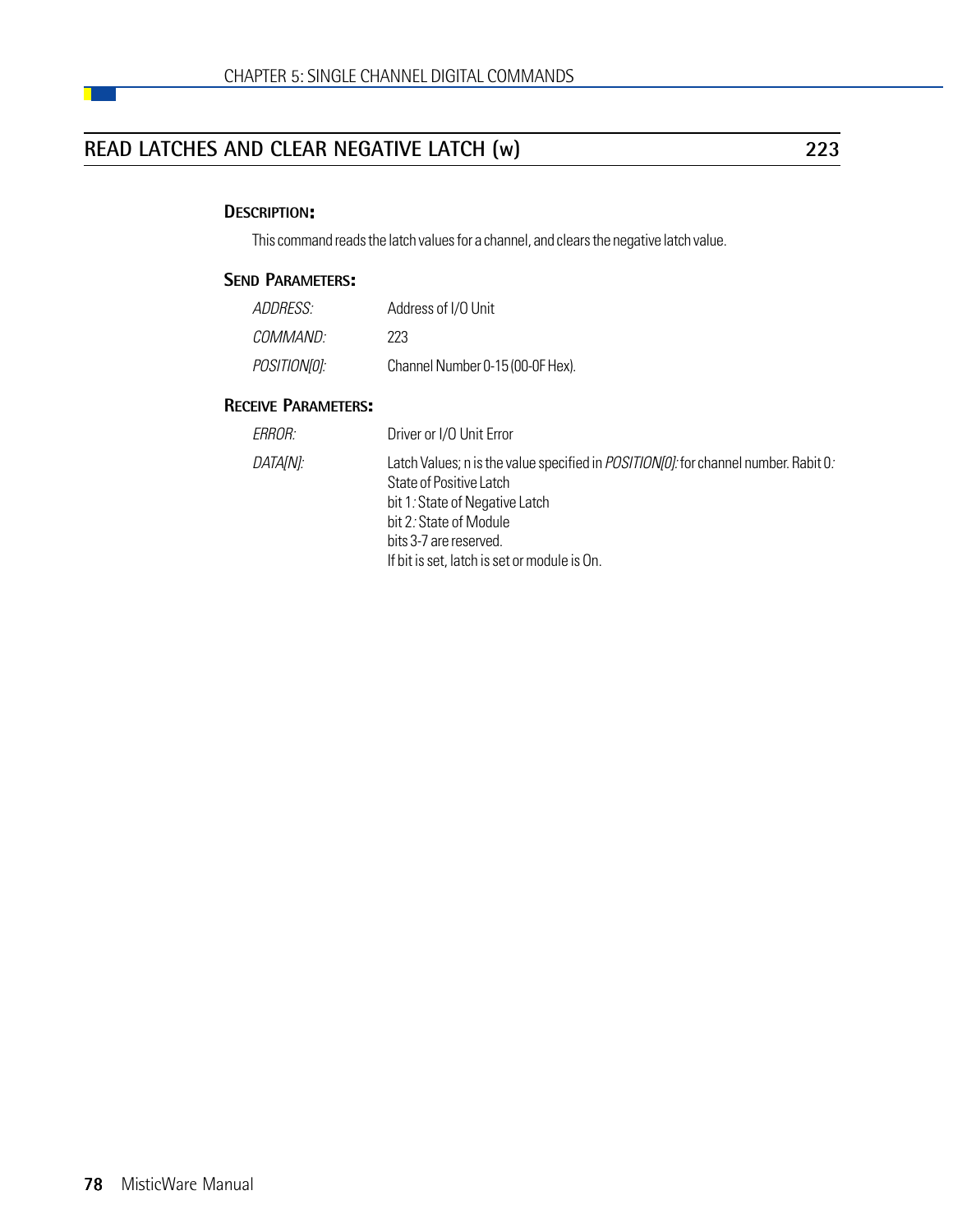## **READ AND CLEAR LATCHES (w)** 224

#### **DESCRIPTION:**

This command reads the latch values for a channel, and clears both the negative and positive latch values.

#### **SEND PARAMETERS:**

| <i>ADDRESS:</i> | Address of I/O Unit              |
|-----------------|----------------------------------|
| <i>COMMAND:</i> | 224                              |
| POSITIONIOI:    | Channel Number 0-15 (00-0F Hex). |

| <i>ERROR:</i> | Driver or I/O Unit Error                                                                                                                                                                                                                                                                                              |
|---------------|-----------------------------------------------------------------------------------------------------------------------------------------------------------------------------------------------------------------------------------------------------------------------------------------------------------------------|
| DATA[N]:      | Latch Values; n is the value specified in <i>POSITION[0]</i> : for channel number.<br>Range is 0 to 255 (FF Hex), with the following bits set.<br>bit 0. State Of Positive Latch<br>bit 1: State Of Negative Latch<br>bit 2: State Of Module<br>bits 3-7 are reserved<br>If bit is set, latch is set or module is On. |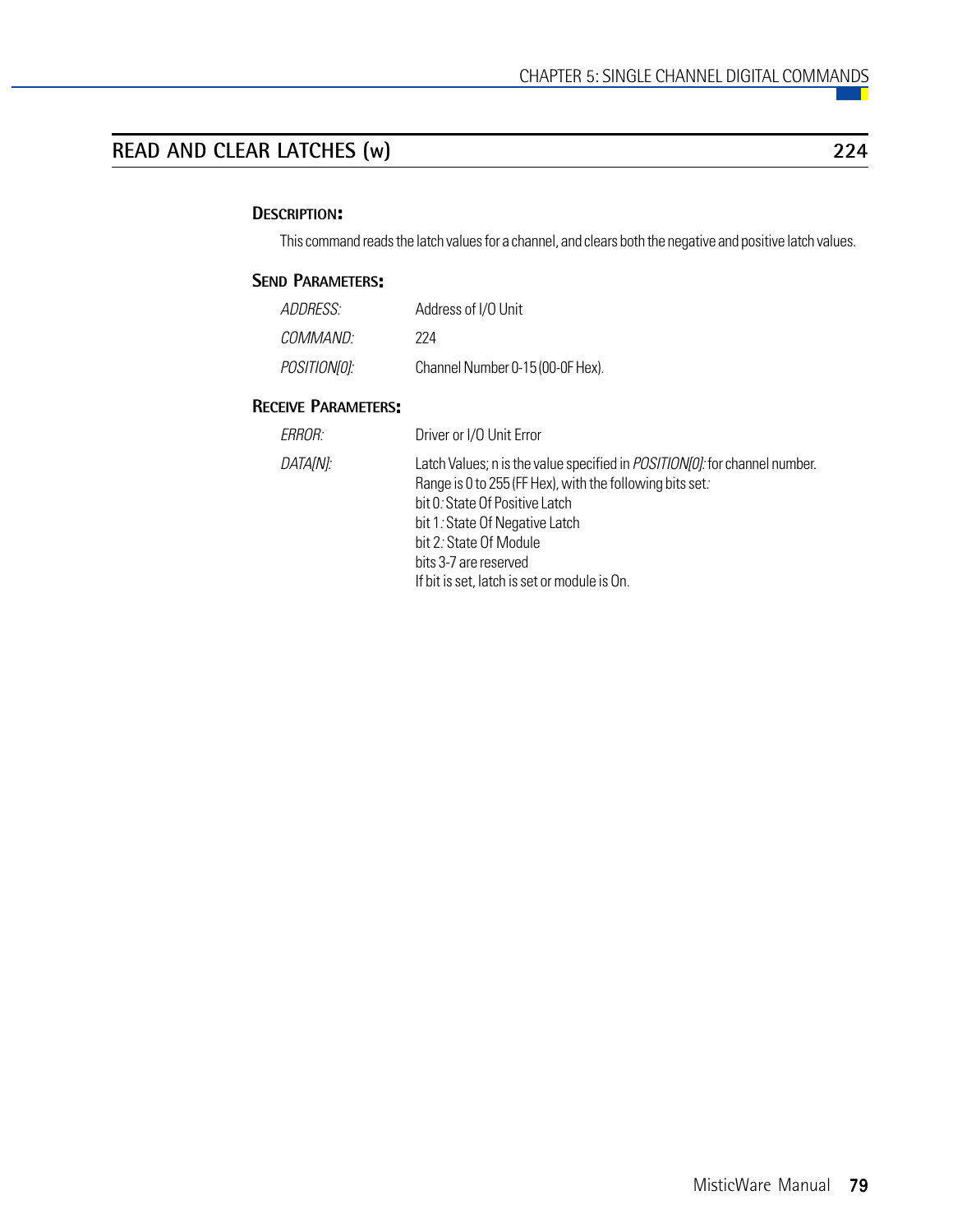## **READ OUTPUT TIMER COUNTER (k) 225**

#### **DESCRIPTION:**

This command reads the current time delay value of an output channel which may have a delay in progress. The value returned is the time remaining for the delay.

#### **SEND PARAMETERS:**

| <i>ADDRESS:</i>     | Address of I/O Unit              |
|---------------------|----------------------------------|
| <i>COMMAND:</i>     | 225                              |
| <i>POSITIONIOI:</i> | Channel Number 0-15 (00-0F Hex). |

| <i>ERROR:</i> | Driver or I/O Error                                                                                                                                         |
|---------------|-------------------------------------------------------------------------------------------------------------------------------------------------------------|
| DATA[N]:      | Time Delay Value in units of 100 microseconds; n is the value specified in<br><i>POSITION[0]:</i> for channel number.<br>Range is 0 to 4,294,967,295 units. |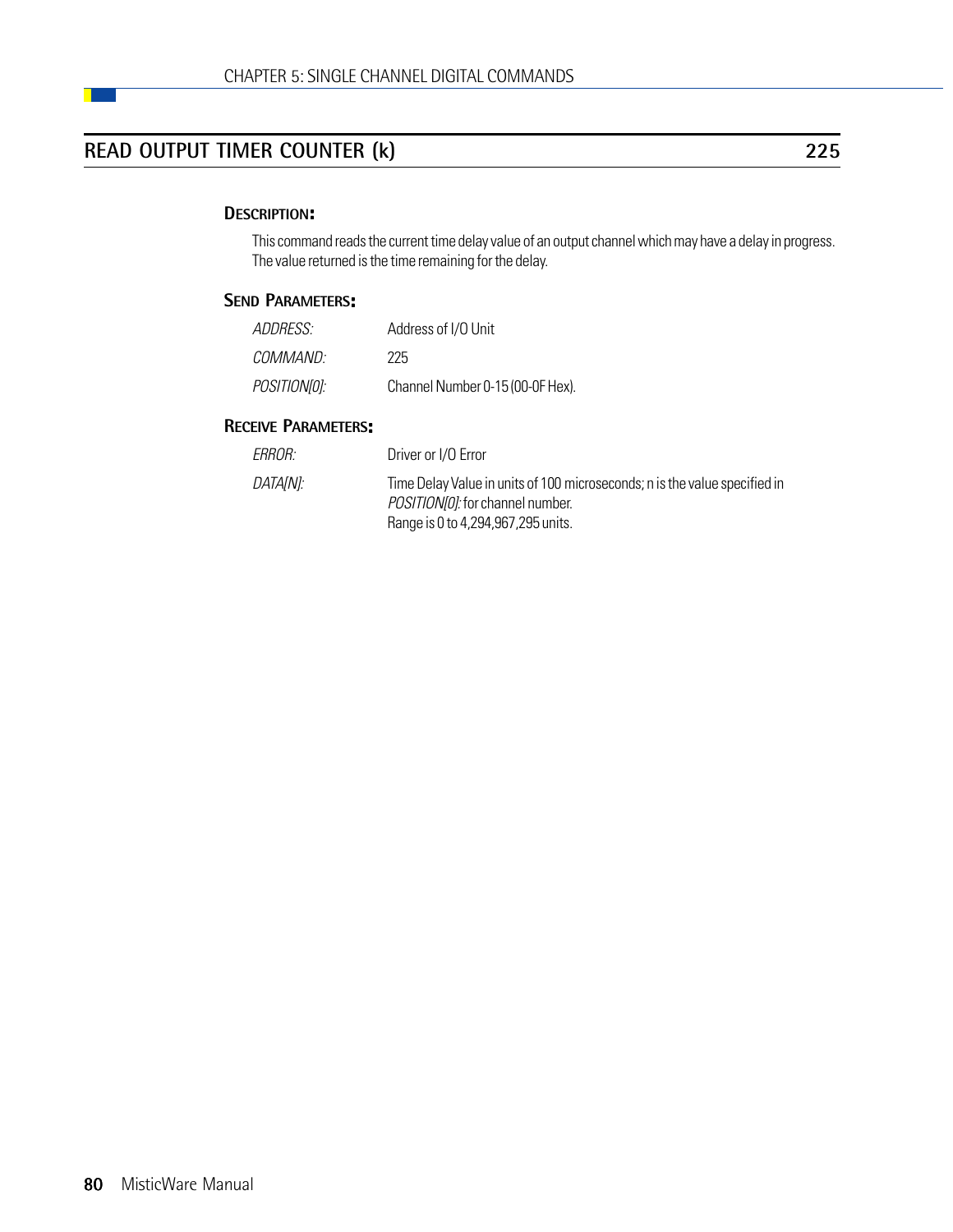## **CHAPTER 6**

# **Multichannel Analog Commands**

### **SET I/O CONFIGURATION (G)** 300

#### **DESCRIPTION:**

This command configures the channels on an analog I/O unit.

### **SEND PARAMETERS:**

| <b>ADDRESS:</b> | Address of I/O Unit                                                                                                                                                                                                                                                                                                                           |                                                                                                                                                                                                                                                                                                                                                                                                                                                                                                                                                                                                   |                                                                                                                                                                                                                                                                                                                               |
|-----------------|-----------------------------------------------------------------------------------------------------------------------------------------------------------------------------------------------------------------------------------------------------------------------------------------------------------------------------------------------|---------------------------------------------------------------------------------------------------------------------------------------------------------------------------------------------------------------------------------------------------------------------------------------------------------------------------------------------------------------------------------------------------------------------------------------------------------------------------------------------------------------------------------------------------------------------------------------------------|-------------------------------------------------------------------------------------------------------------------------------------------------------------------------------------------------------------------------------------------------------------------------------------------------------------------------------|
|                 | 300                                                                                                                                                                                                                                                                                                                                           |                                                                                                                                                                                                                                                                                                                                                                                                                                                                                                                                                                                                   |                                                                                                                                                                                                                                                                                                                               |
|                 |                                                                                                                                                                                                                                                                                                                                               |                                                                                                                                                                                                                                                                                                                                                                                                                                                                                                                                                                                                   |                                                                                                                                                                                                                                                                                                                               |
|                 |                                                                                                                                                                                                                                                                                                                                               |                                                                                                                                                                                                                                                                                                                                                                                                                                                                                                                                                                                                   |                                                                                                                                                                                                                                                                                                                               |
|                 |                                                                                                                                                                                                                                                                                                                                               | $-10$ to $+10$ VDC Input = 0C<br>0 to 250 V RMS Input = $46$<br>$ICTD Input = 04$<br>100 Ohm (-200 $^{\circ}$ to 850 $^{\circ}$ C) RTD = 0A<br>100 Ohm (-60 $^{\circ}$ to 250 $^{\circ}$ C) RTD = 2E<br>120 Ohm (-80 $^{\circ}$ to 260 $^{\circ}$ C) RTD = 30<br>Type E Therm. $= 13$<br>Type J Therm. $= 05$<br>Type K Therm. $= 08$<br>Type B Therm. $= 18$<br>Type C Therm. $= 20$<br>Type D Therm. $= 21$<br>Type G Therm. $= 1F$<br>Type N Therm. $= 1E$<br>Type R Therm. $= 11$<br>Type $S$ Therm. = 17<br>Type T. Therm. $= 12$<br>0 to 25, 000 Hz Input = $45$<br>$4 - 20$ mA Output = A3 |                                                                                                                                                                                                                                                                                                                               |
|                 | <i>COMMAND:</i><br>POSITION[0]:<br>DATA[0]<br>DATA[15]:<br>G4AD10 100 Ohm RTD = 10<br>G4AD11 - 5 to $+5$ VDC = 11<br>G4AD12 - 10 to + 10 VDC = 12<br>G4AD16 0 - 5 Amps, $AC/DC = 16$<br>G4AD17 Type R Therm. $= 17$<br>G4AD18 Type T Therm. $=$ 18<br>G4AD19 Type E Therm. = 19<br>G4AD23 Type S Therm. $= 23$<br>G4AD24 Type B Therm. $= 24$ | Generic Output = 28<br>G4DA3 4 - 20 mA = 131<br>$G4DA40 - 5 VDC = 132$<br>$G4DA50 - 10 VDC = 133$<br>$G4DA6 - 5$ to $+ 5$ VDC = 134<br>G4DA8 $0 - 20$ mA = 136<br>G4DA9 TPO = 137<br>$0-20$ m $A$ Input = 02<br>$4 - 20$ mA Input = 03<br>-20 $mA$ to +20 $mA$ lnput = 40<br>0 to 10 Amps RMS Input = $47$<br>$-25$ mV to $+25$ mV Input = 43<br>$-50$ mV to $+50$ mV lnput = 09<br>$-75$ mV to $+75$ mV Input = 44<br>$0 - 5$ VDC Input = 06<br>$0 - 10$ VDC Input = 07<br>$5$ to $+5$ VDC Input = 0B                                                                                            | Group Mask (0000 to FFFF Hex)<br>Configure Type. If bit n is set in <i>POSITION[0]:</i> , type must be in Data[n]. eg.<br>$POSITION[0]:=32 Data[6] = Type$<br>$G4AD250 - 100$ VAC/VDC = 25<br>G4DA7 - 10 to + 10 VDC = 135<br>$-150$ mV to $+150$ mV Input = 42<br>$0 - 10$ VDC Output = A5<br>$-10$ to $+10$ VDC Output = A7 |

#### **RECEIVE PARAMETERS:**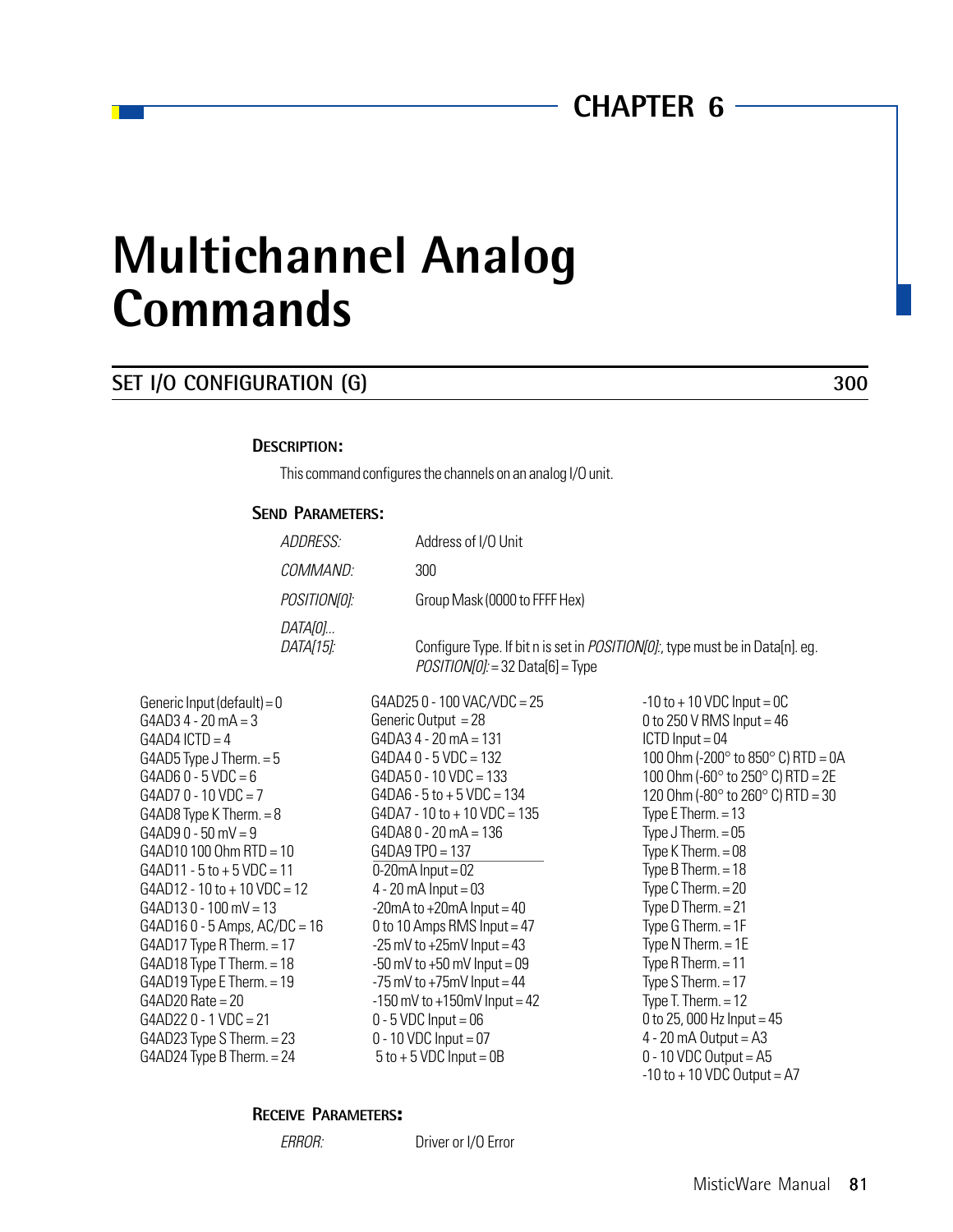## **READ I/O CONFIGURATION (Y)** 301

#### **DESCRIPTION:**

This command reads the I/O configuration of an analog I/O unit.

#### **SEND PARAMETERS:**

| <i>ADDRESS:</i> | Address of I/O Unit |
|-----------------|---------------------|
| <i>COMMAND:</i> | 301.                |

### **RECEIVE PARAMETERS:**

ERROR: Driver or I/O Error

DATA[0]...

DATA[15]: Configuration type. Data[0] = type for channel 0. Data[15] = type for channel 15. See command 300 for type descriptions.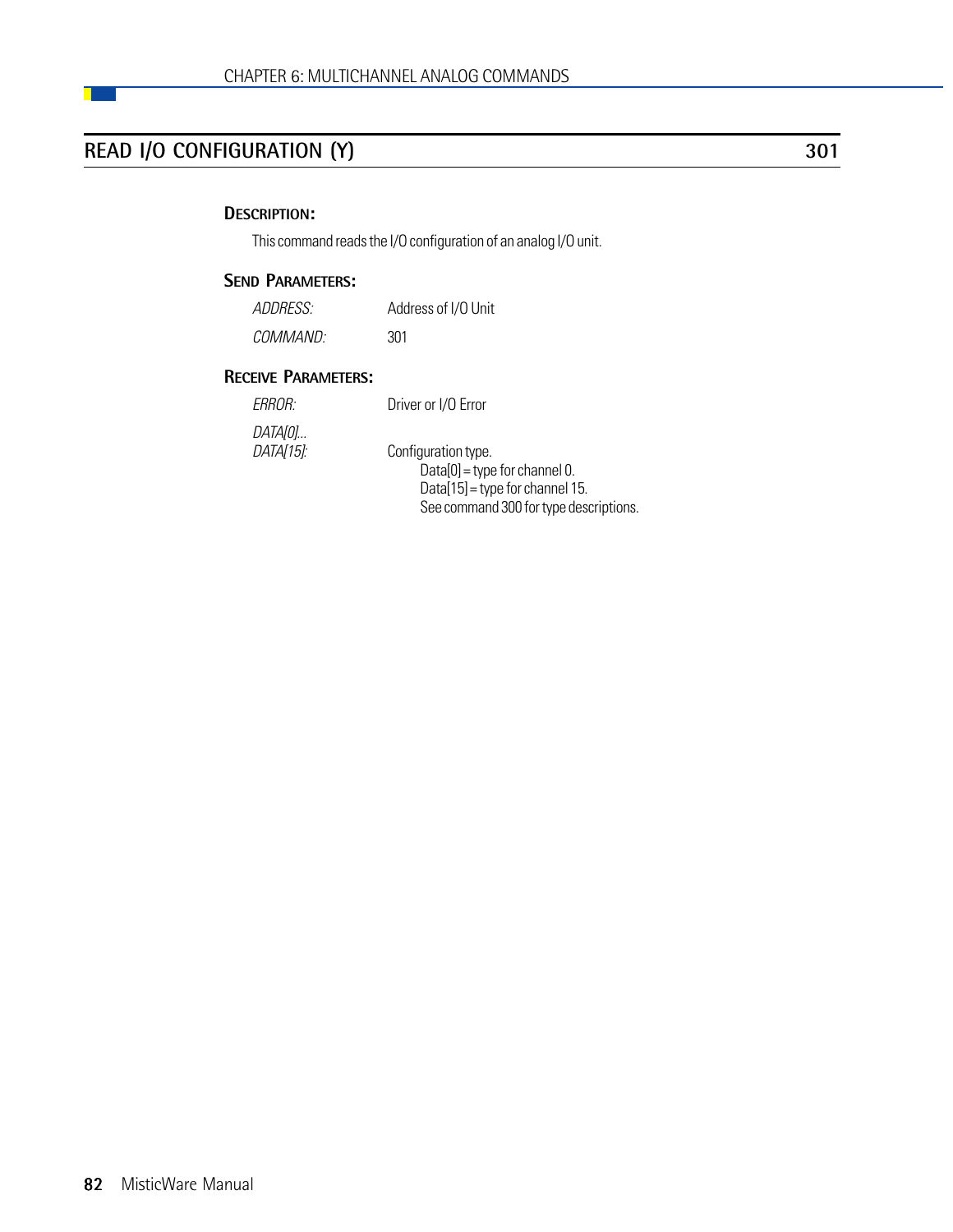## **READ I/O MODULE MAGNITUDES-COUNTS (R) 302-326**

### **DESCRIPTION:**

This command reads the magnitudes of analog channels and returns the values in accordance with the command used.

#### **SEND PARAMETERS:**

| <i>ADDRESS:</i> | Address of I/O Unit                                                                                                                                                                                                                                                                                  |
|-----------------|------------------------------------------------------------------------------------------------------------------------------------------------------------------------------------------------------------------------------------------------------------------------------------------------------|
| <i>COMMAND:</i> | $302$ = Raw Counts<br>303 = Average Count<br>$304$ = Peak Counts<br>305 = Low Counts<br>306 = Totalized Counts<br>322 = Square Root Of Raw Counts<br>323 = Square Root Of Average Counts<br>324 = Square Root Of Peak Counts<br>325 = Square Root Of Low Counts<br>326 = Square Root Of Total Counts |
| Positions[0]:   | Bitmask of channels to read.<br>A bit set reads that channel's value.<br>Bitmask range is 0000 to FFFF Hex.                                                                                                                                                                                          |

| <i>ERROR:</i>               | Driver or I/O Error                                                                                                                                                                               |
|-----------------------------|---------------------------------------------------------------------------------------------------------------------------------------------------------------------------------------------------|
| <i>DATA[0]</i><br>DATA[15]: | Channel Values from the channels specified in the Positions array.<br>If $POSITION[0] = 8001$ Hex (Chan. 0 and 15)<br>Then Data $[0]$ = Value of channel 0 and<br>Data[15] = Value of channel 15. |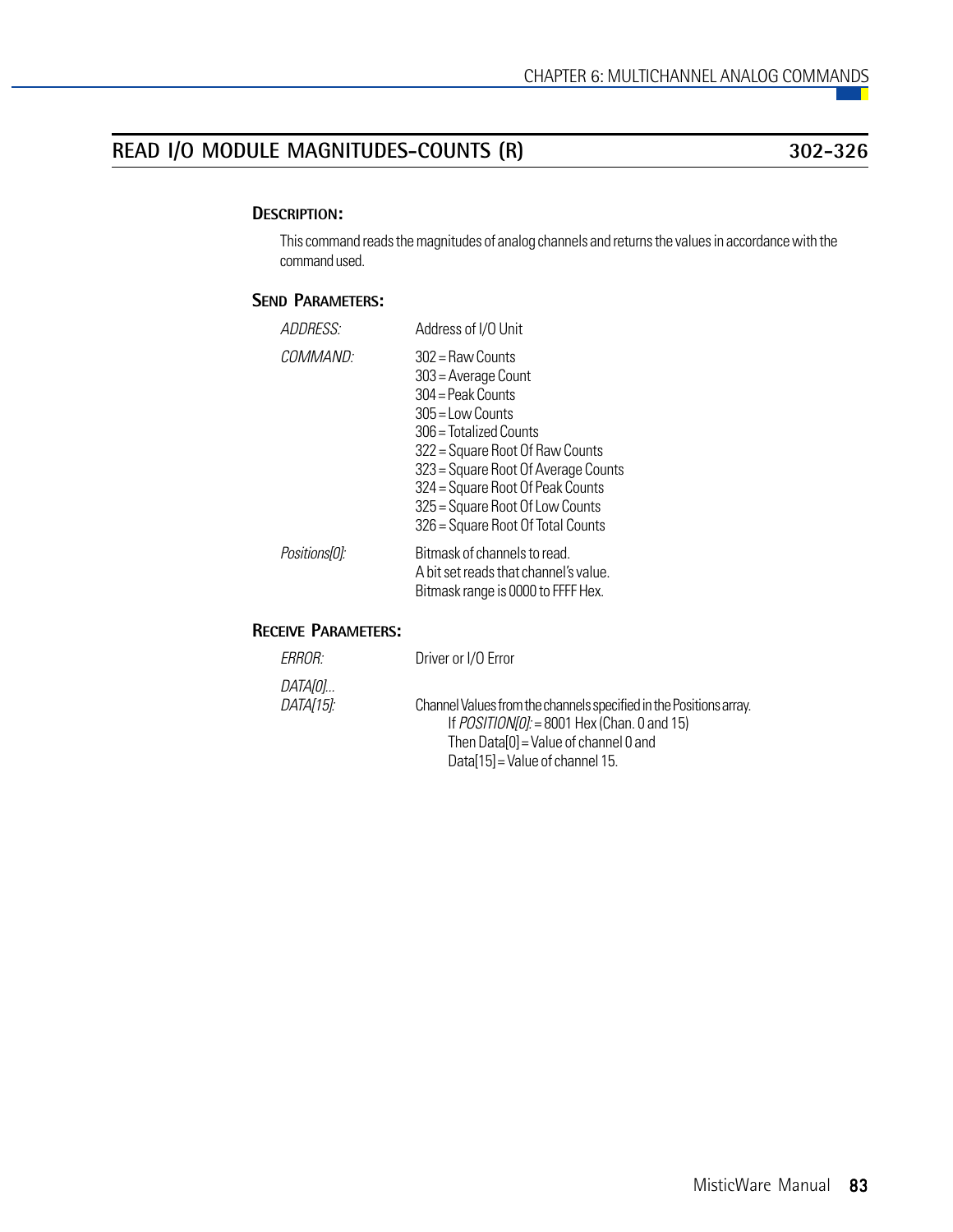## **READ I/O MODULE MAGNITUDES-ENGINEERING UNITS (R) 307-331**

#### **DESCRIPTION:**

This command reads the magnitude of analog channels and returns values in engineering units in accordance with the command used and each channel's scaling parameters.

#### **SEND PARAMETERS:**

| <i>ADDRESS:</i> | Address of I/O Unit                                                                                                                                                                                                                                                                                        |
|-----------------|------------------------------------------------------------------------------------------------------------------------------------------------------------------------------------------------------------------------------------------------------------------------------------------------------------|
| COMMAND:        | 307 = Scaled Value<br>308 = Average Value<br>309 = Peak Value<br>310 = Low Value<br>$311 = \text{Totalized Value}$<br>327 = Square Root Of Scaled Value<br>328 = Square Root Of Average Value<br>329 = Square Root Of Peak Value<br>330 = Square Root Of Low Value<br>331 = Square Root Of Totalized Value |
| Positions[0]:   | Bitmask of channels to read.<br>A bit set reads that channel's value.<br>Bitmask range is 0000 to FFFF Hex.                                                                                                                                                                                                |

| <i>ERROR:</i>  | Driver or I/O Error                                                |
|----------------|--------------------------------------------------------------------|
| <i>DATA[0]</i> |                                                                    |
| DATA[15]:      | Channel Values from the channels specified in the Positions array. |
|                | If $POSITION[0]$ : = 8001 Hex (Chan. 0 and 15)                     |
|                | Then Data $[0]$ = Value of channel 0, and                          |
|                | Data[15] = Value of channel 15.                                    |
|                | 32-bit values in increments of 1/65,536 of the engineering units.  |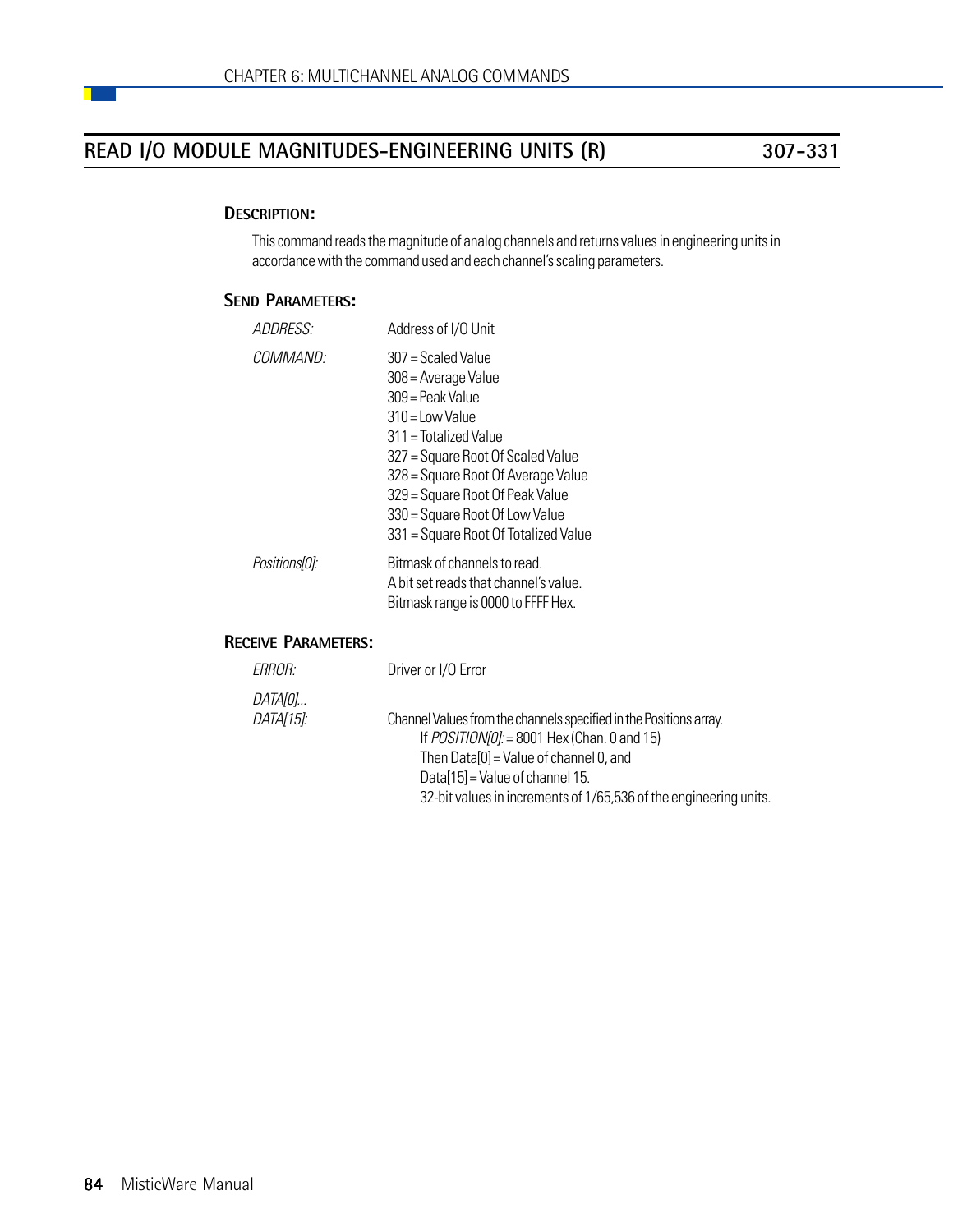## **READ AND CLEAR I/O MAGNITUDES-COUNTS (S) 312-336**

#### **DESCRIPTION:**

This command reads the magnitudes of analog channels, returns the count values in accordance with the command used, then clears the channels.

#### **SEND PARAMETERS:**

| <i>ADDRESS:</i>     | Address of I/O Unit                                                                                                                                                                                                                                                                                     |
|---------------------|---------------------------------------------------------------------------------------------------------------------------------------------------------------------------------------------------------------------------------------------------------------------------------------------------------|
| COMMAND:            | $312$ = Raw Counts<br>313 = Average Count<br>$314 =$ Peak Count<br>315 = Low Count<br>$316 = \text{Totalized Count}$<br>332 = Square Root Of Raw Count<br>333 = Square Root Of Average Count<br>334 = Square Root Of Peak Count<br>335 = Square Root Of Low Counts<br>336 = Square Root Of Total Counts |
| <i>POSITIONIOI:</i> | Bitmask of channels to read.<br>A bit set reads that channel's value.<br>Bitmask range is 0000 to FFFF Hex.                                                                                                                                                                                             |

| <i>ERROR:</i> | Driver or I/O Error                                                |
|---------------|--------------------------------------------------------------------|
| DATA[0]       |                                                                    |
| DATA[15]:     | Channel Values from the channels specified in the Positions Array. |
|               | If <i>POSITION[0]</i> : = 8001 Hex (Chan. 0 & 15)                  |
|               | Then Data $[0]$ = Value of channel 0, and                          |
|               | Data[15] = Value of channel 15.                                    |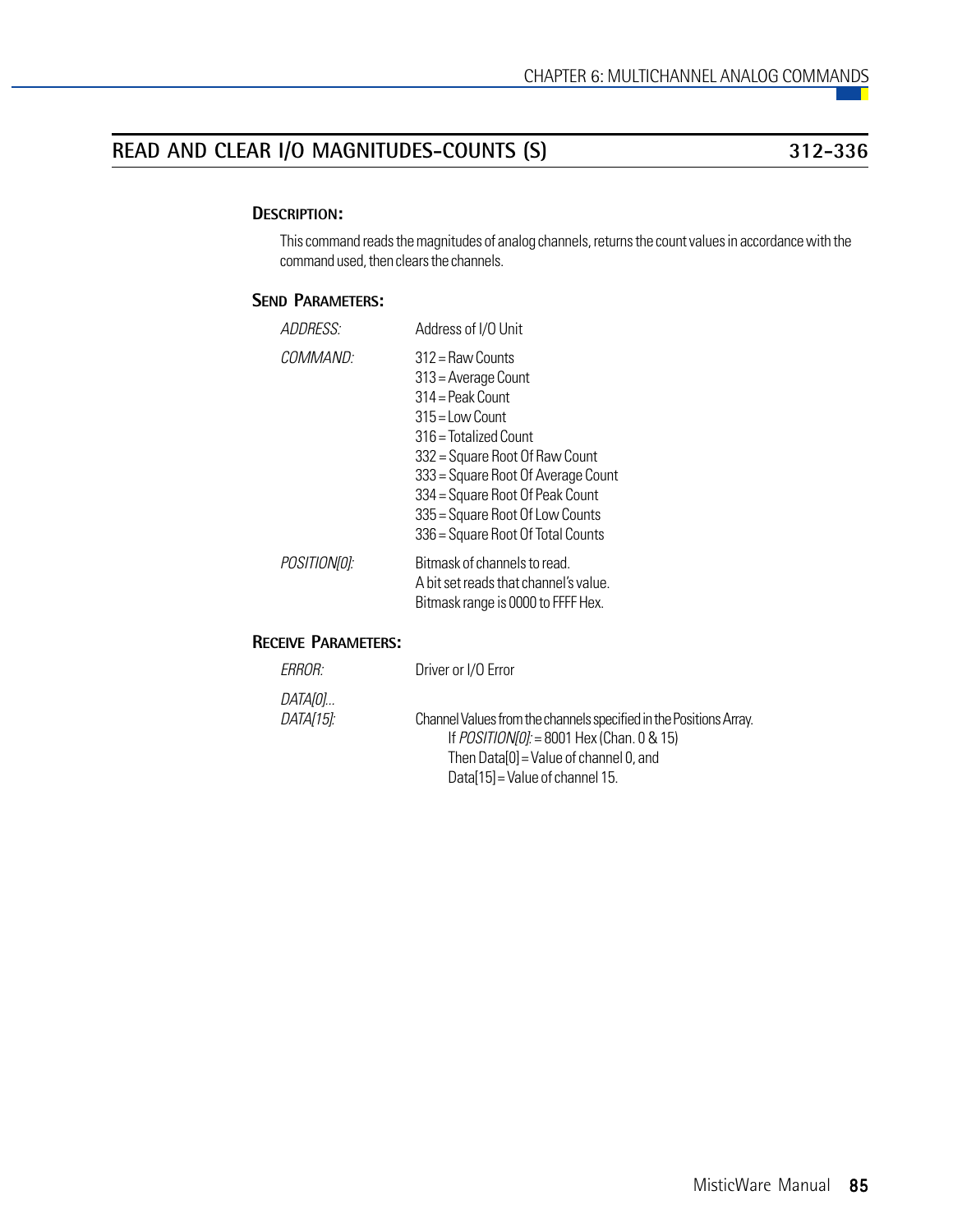## **READ AND CLEAR MAGNITUDES-ENGINEERING UNITS (S) 317-341**

#### **DESCRIPTION:**

This command reads the magnitudes of analog channels, returns values in engineering units in accordance with the command used and the channel's scaling parameters, then clears the channels.

### **SEND PARAMETERS:**

| <i>ADDRESS:</i> | Address of I/O Unit                                                                                                                                                                                                                                                                                   |
|-----------------|-------------------------------------------------------------------------------------------------------------------------------------------------------------------------------------------------------------------------------------------------------------------------------------------------------|
| COMMAND:        | $317 =$ Scaled Value<br>318 = Average Value<br>319 = Peak Value<br>320 = Low Value<br>$321 =$ Totalized Value<br>337 = Square Root Of Scaled Value<br>338 = Square Root Of Average Value<br>339 = Square Root Of Peak Value<br>340 = Square Root Of Low Value<br>341 = Square Root Of Totalized Value |
| Positions[0]:   | Bitmask of channels to read.<br>A bit set reads that channel's value.<br>Bitmask range is 0000 to FFFF Hex.                                                                                                                                                                                           |

| <b>ERROR:</b>  | Driver or I/O Error                                                |
|----------------|--------------------------------------------------------------------|
| <i>DATA[0]</i> |                                                                    |
| DATA[15]:      | Channel Values from the channels specified in the Positions array. |
|                | If <i>POSITION[0]</i> : = 8001 Hex (Chan. 0 & 15)                  |
|                | Then Data $[0]$ = Value of channel 0, and                          |
|                | Data[15] = Value of channel 15.                                    |
|                | 32-bit values in increments of 1/65,536 of the engineering units.  |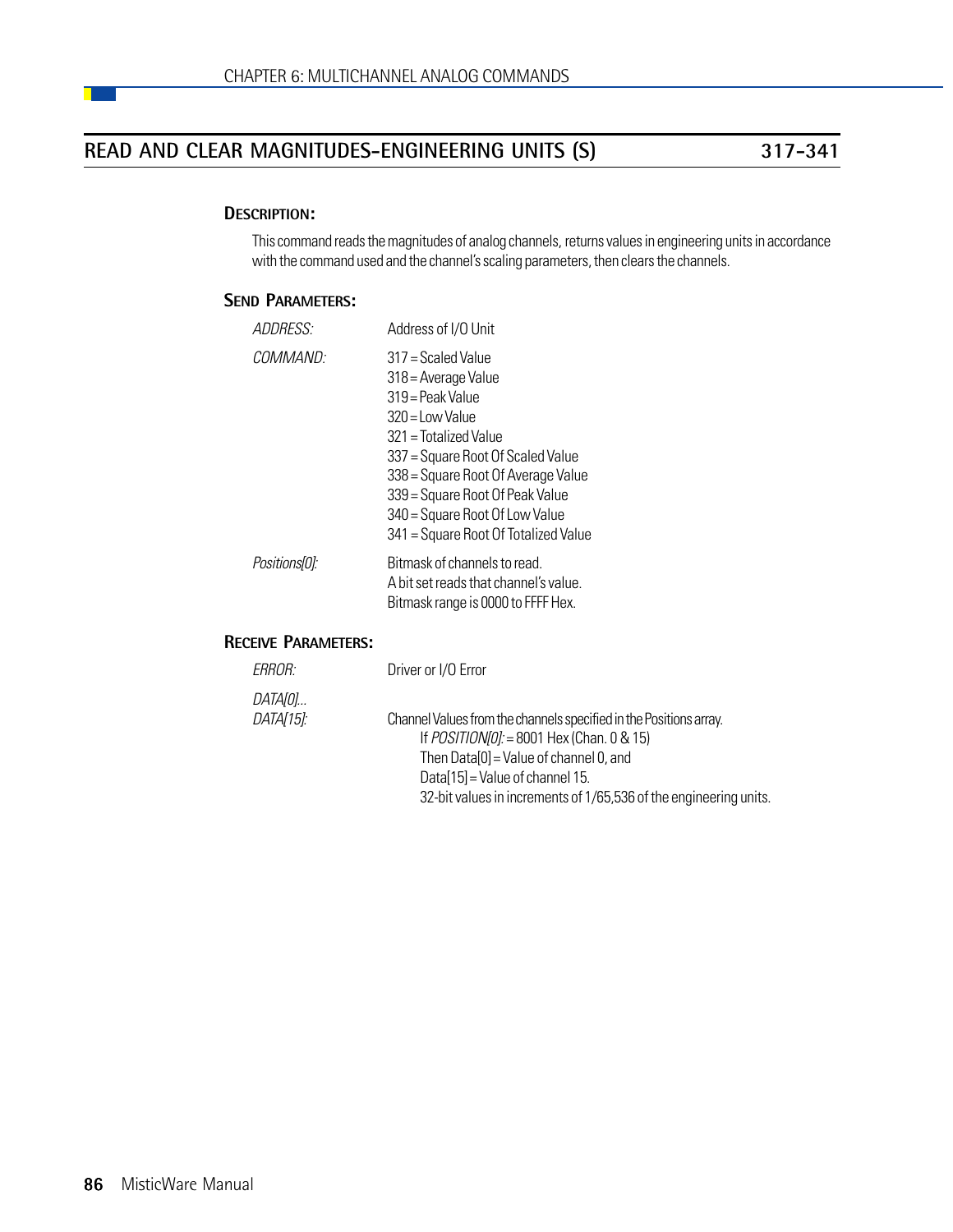## **SET I/O MODULE MAGNITUDES-COUNTS (X)** 342

#### **DESCRIPTION:**

This command sets the magnitudes of analog channels configured as outputs.

#### **SEND PARAMETERS:**

| <i>ADDRESS:</i>      | Address of I/O Unit                                                                                                                                                                                                                |
|----------------------|------------------------------------------------------------------------------------------------------------------------------------------------------------------------------------------------------------------------------------|
| COMMAND:             | 342                                                                                                                                                                                                                                |
| POSITION[0]:         | Bitmask of channels to set.<br>A bit set sets that channel's value.<br>Bitmask range is 0000 to FFFF Hex.                                                                                                                          |
| DATA[0]<br>DATA[15]: | Channel Values to set for the channels specified in the<br>Positions Array.<br>Range: 0 to 4095.<br>If $POSITION[0] = 8001$ Hex (Chan. 0 and 15)<br>Then Data $[0]$ = Value for channel 0, and<br>Data[15] = Value for channel 15. |

#### **RECEIVE PARAMETERS:**

ERROR: Driver or I/O Error

a a <mark>i I</mark>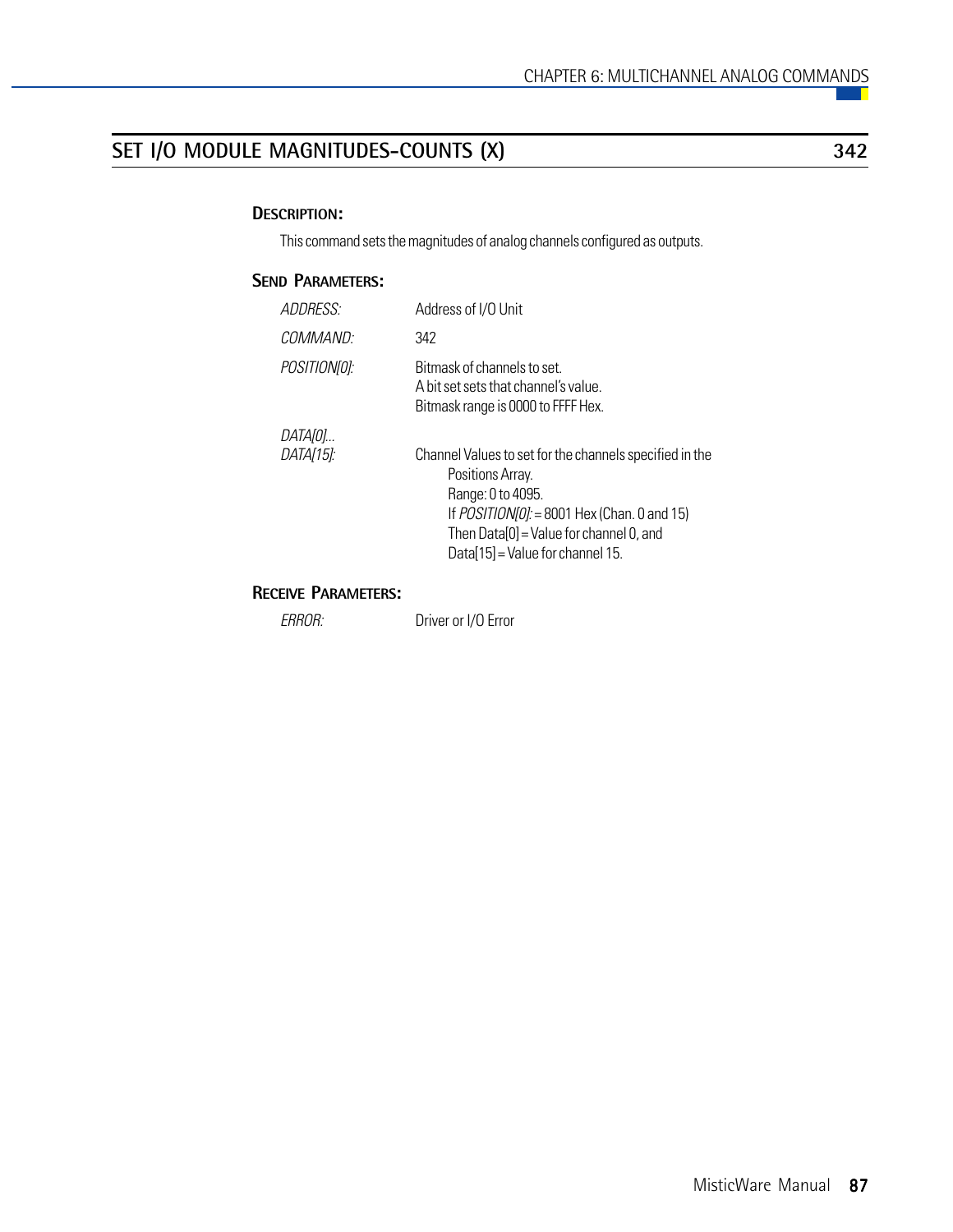## **SET I/O MODULE MAGNITUDES-ENGINEERING UNITS (W) 343**

#### **DESCRIPTION:**

П

This command sets the magnitudes of analog channels configured as outputs using scaled engineering units.

### **SEND PARAMETERS:**

| <i>ADDRESS:</i> | Address of I/O Unit                                                                                                                                                                                                                                                                                                       |
|-----------------|---------------------------------------------------------------------------------------------------------------------------------------------------------------------------------------------------------------------------------------------------------------------------------------------------------------------------|
| COMMAND:        | 343                                                                                                                                                                                                                                                                                                                       |
| POSITION[0]:    | Bitmask of channels to set. A bit set sets that channel's value.<br>Bitmask range is 0000 to FFFF Hex.                                                                                                                                                                                                                    |
| DATA[0]         |                                                                                                                                                                                                                                                                                                                           |
| DATA[15]:       | Channel values to set for the channels specified in the Positions Array.<br>Range: 32-bit values (-2,147,483,648 to +2,147,483,647)<br>in increments of 1/65,536 of the engineering units.<br>If $POSITION[0] = 8001$ Hex (Chan. 0 and 15)<br>Then Data[0] = Value for channel 0, and<br>Data[15] = Value for channel 15. |

### **RECEIVE PARAMETERS:**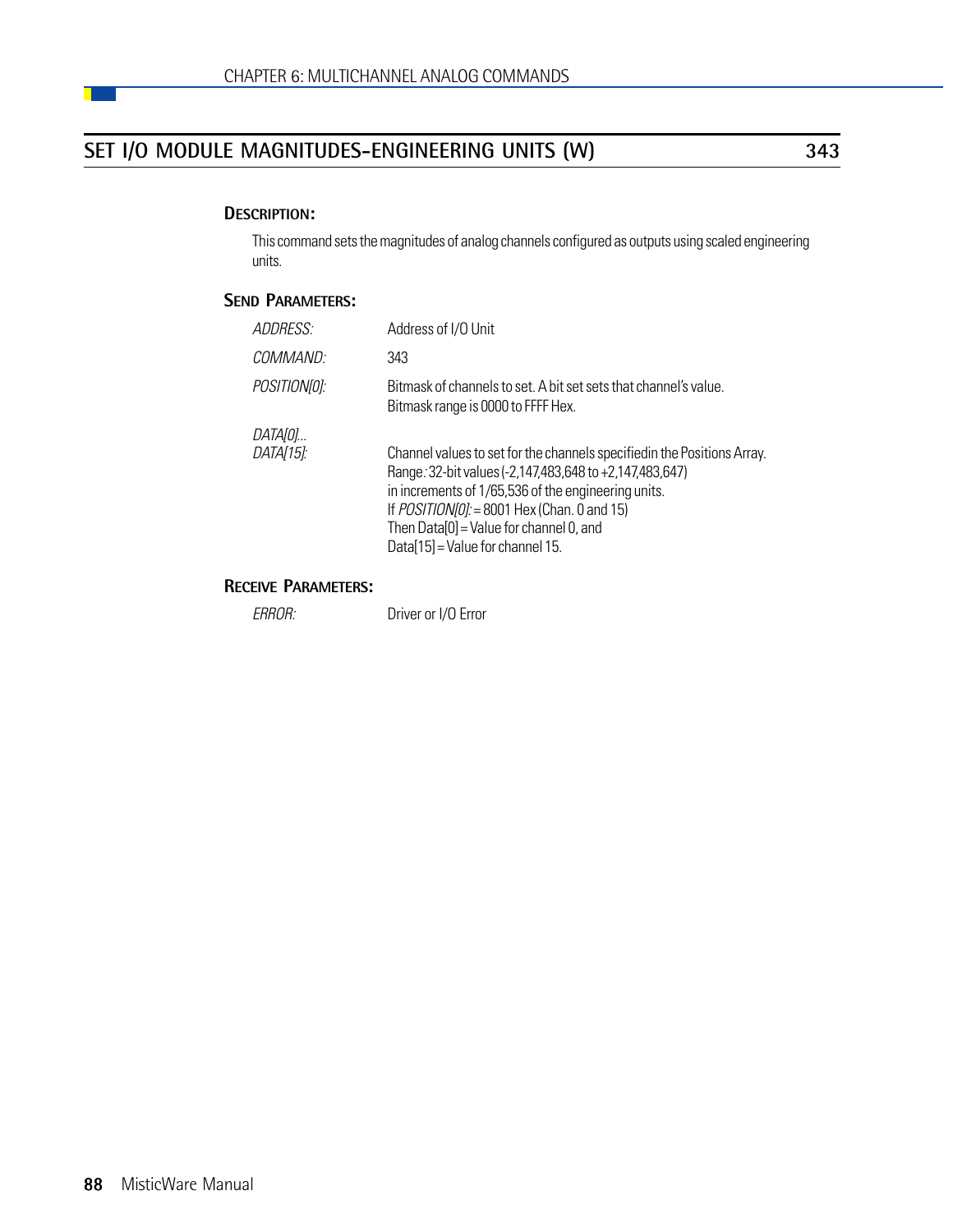## **SET WATCHDOG TIME (D)** 344

a a <mark>i I</mark>

#### **DESCRIPTION:**

This command sets the communications line watchdog timeout period for the addressed I/O unit.

#### **SEND PARAMETERS:**

| <i>ADDRESS:</i> | Address of I/O Unit                                                                                   |
|-----------------|-------------------------------------------------------------------------------------------------------|
| <i>COMMAND:</i> | 344                                                                                                   |
| DATA[0]:        | Delay Value in units of 10 mS.<br>Range: 20 to 4095 (200mS-40.95 Sec)<br>Value of 0 Disables Watchdog |

### **RECEIVE PARAMETERS:**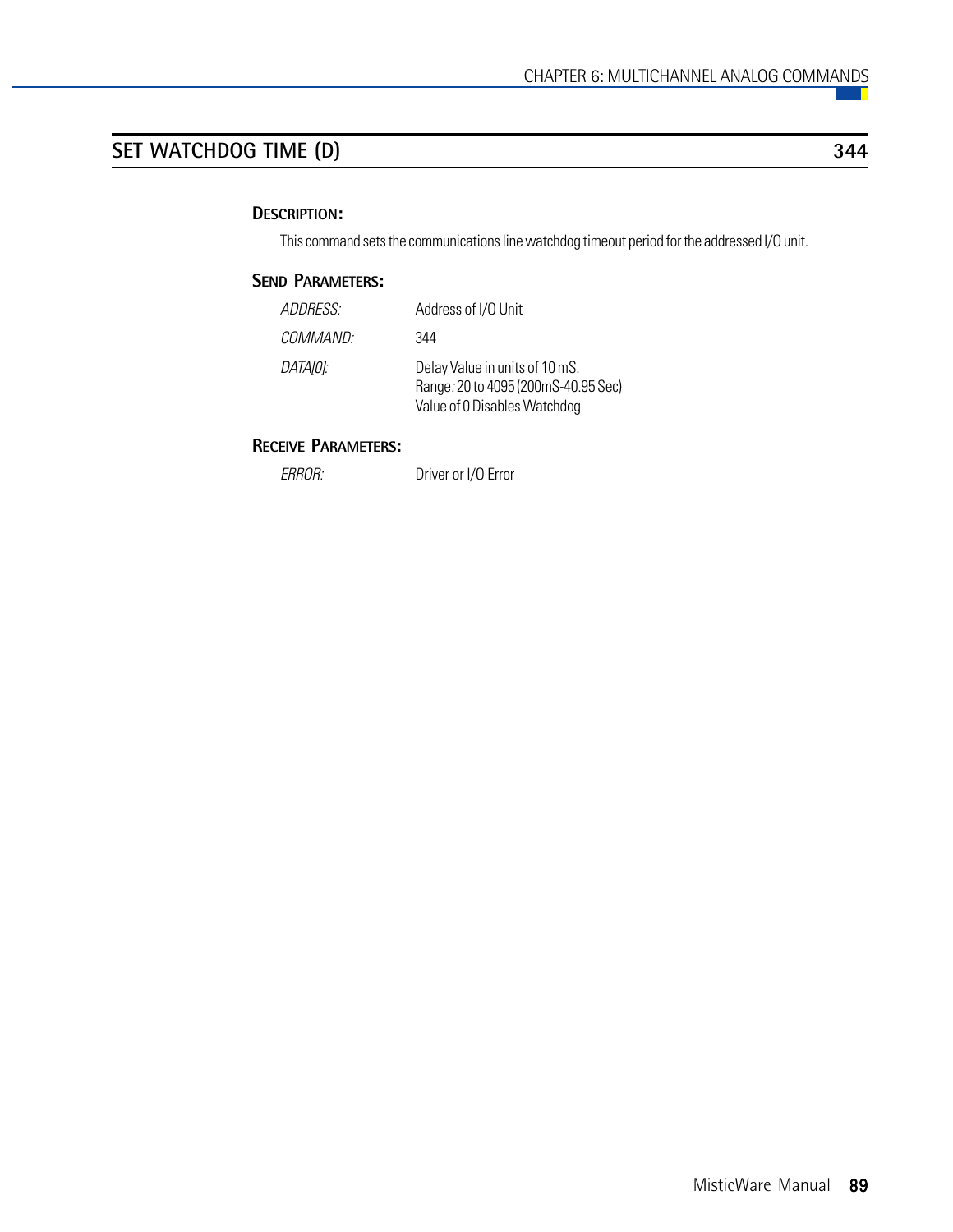## **SET WATCHDOG DATA-ENGINEERING UNITS (H) 345**

#### **DESCRIPTION:**

This command sets the desired output values for the specified analog modules upon a communications link watchdog timeout condition.

#### **SEND PARAMETERS:**

| <i>ADDRESS:</i> | Address of I/O Unit                                                                                                                                                                                                                                                                                                         |
|-----------------|-----------------------------------------------------------------------------------------------------------------------------------------------------------------------------------------------------------------------------------------------------------------------------------------------------------------------------|
| <i>COMMAND:</i> | 345                                                                                                                                                                                                                                                                                                                         |
| POSITION[0]:    | Bitmask of channels to set. A bit set sets that channel's value. Bitmask range is<br>0000 to FFFF Hex.                                                                                                                                                                                                                      |
| DATA[0]         |                                                                                                                                                                                                                                                                                                                             |
| DATA[15]:       | Channel Values to set for the channels specified in the Positions Array.<br>Range: 32-bit values (-2,147,483,648 to +2,147,483,647)<br>in increments of 1/65,536 of the engineering units.<br>If $POSITION[0]$ : = 8001 Hex (Chan. 0 and 15)<br>Then Data[0] = Value for channel 0, and<br>Data[15] = Value for channel 15. |

#### **RECEIVE PARAMETERS:**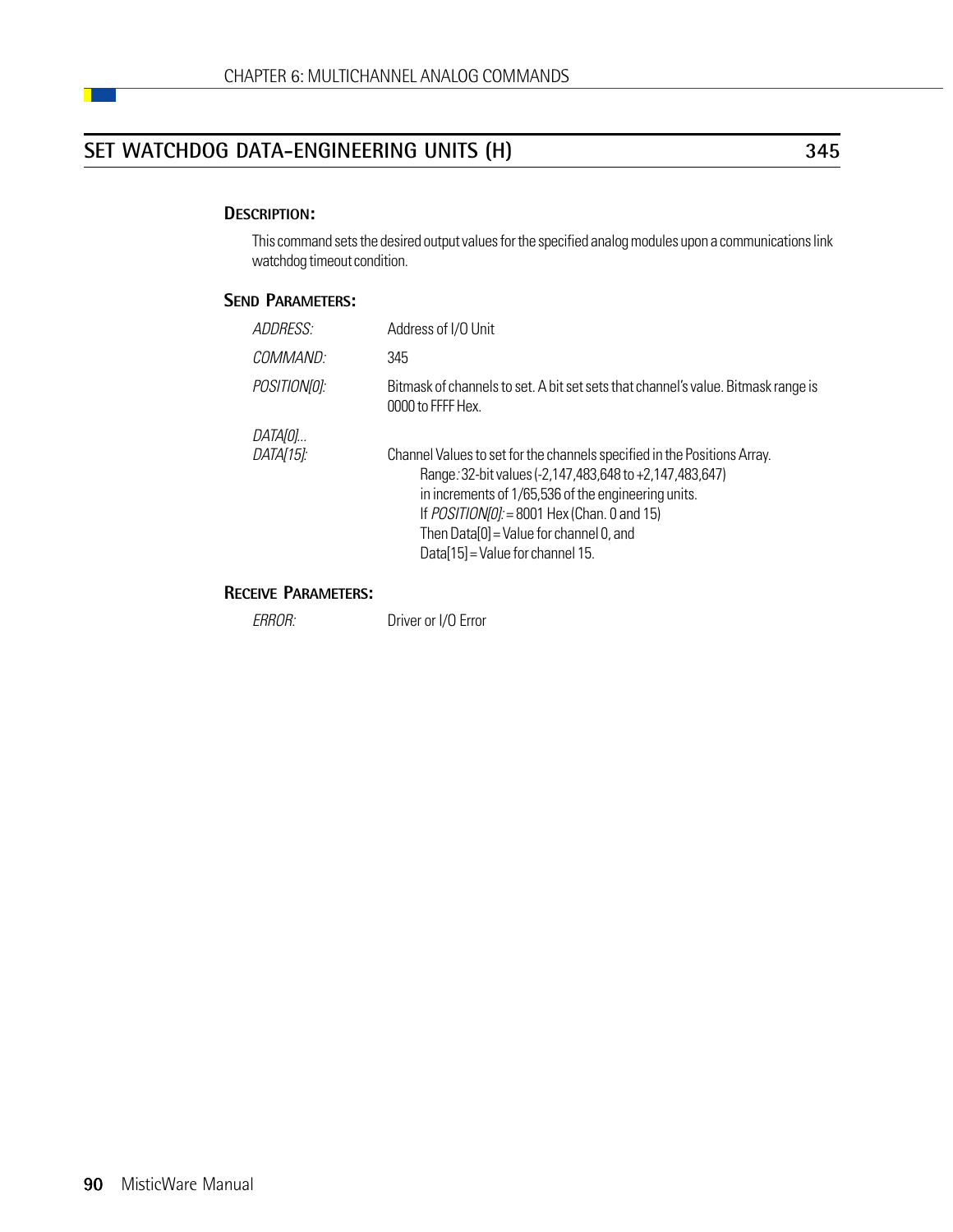## **CHAPTER 7**

# **Single Channel Analog Commands**

## **SET I/O CHANNEL CONFIGURATION (a)** 400

#### **DESCRIPTION:**

This command configures a channel on an analog I/O unit.

### **SEND PARAMETERS:**

| <i>ADDRESS:</i> | Address of I/O Unit              |
|-----------------|----------------------------------|
| <i>COMMAND:</i> | 400                              |
| POSITION[0]:    | Channel Number 0-15 (00-0F Hex). |
| DATA[0]:-       | Configure Type.                  |

| [Decimal]                                 | $G4AD250 - 100$ VAC/VDC = 25               | $-10$ to $+10$ VDC Input = 0C                          |
|-------------------------------------------|--------------------------------------------|--------------------------------------------------------|
| Generic Input (default or scalable) = $0$ | Generic Output = (default or scalable) 128 | 0 to 250 V RMS Input = $46$                            |
| $G4AD34 - 20 mA = 3$                      | G4DA3 4 - 20 mA = 131                      | $ICTD$ Input = 04                                      |
| $GAAD4$ ICTD = 4                          | $G4DA40 - 5 VDC = 132$                     | 100 Ohm (-200 $^{\circ}$ to 850 $^{\circ}$ C) RTD = 0A |
| G4AD5 Type J Therm. $=5$                  | $G4DA50 - 10 VDC = 133$                    | 100 Ohm (-60 $^{\circ}$ to 250 $^{\circ}$ C) RTD = 2E  |
| $G4AD60 - 5 VDC = 6$                      | $G4DAB - 5$ to $+ 5$ VDC = 134             | 120 Ohm (-80 $^{\circ}$ to 260 $^{\circ}$ C) RTD = 30  |
| $G4AD70 - 10 VDC = 7$                     | G4DA7 - 10 to + 10 VDC = 135               | Type E Therm. $= 13$                                   |
| G4AD8 Type K Therm. $= 8$                 | $G4DAB 0 - 20 mA = 136$                    | Type J Therm. $= 05$                                   |
| $G4AD90 - 50$ mV = 9                      | G4DA9 TPO = 137                            | Type K Therm. $= 08$                                   |
| G4AD10 100 Ohm RTD = 10                   | [Hex]                                      | Type B Therm. $= 18$                                   |
| $G4AD11 - 5$ to $+ 5$ VDC = 11            | $0-20$ m $A$ Input = 02                    | Type C Therm. $= 20$                                   |
| G4AD12 - 10 to + 10 VDC = 12              | $4 - 20$ mA Input = 03                     | Type D Therm. $= 21$                                   |
| $GAAD130 - 100$ mV = 13                   | -20 $mA$ to +20 $mA$ lnput = 40            | Type G Therm. $= 1F$                                   |
| G4AD16 0 - 5 Amps, $AC/DC = 16$           | 0 to 10 Amps RMS Input $=$ 47              | Type N Therm. $= 1E$                                   |
| G4AD17 Type R Therm. $= 17$               | $-25$ mV to $+25$ mV Input = 43            | Type R Therm. $= 11$                                   |
| G4AD18 Type T Therm. $= 18$               | $-50$ mV to $+50$ mV lnput = 09            | Type $S$ Therm. = 17                                   |
| G4AD19 Type E Therm. $= 19$               | $-75$ mV to $+75$ mV Input = 44            | Type T. Therm. $= 12$                                  |
| $G4AD20$ Rate = 20                        | $-150$ mV to $+150$ mV Input = 42          | 0 to 25, 000 Hz Input = $45$                           |
| $GAAD220 - 1 VDC = 21$                    | $0 - 5$ VDC Input = 06                     | $4 - 20$ mA Output = A3                                |
| G4AD23 Type S Therm. $= 23$               | $0 - 10$ VDC Input = 07                    | $0 - 10$ VDC Output = A5                               |
| G4AD24 Type B Therm. $= 24$               | $5$ to $+5$ VDC Input = 0B                 | $-10$ to $+10$ VDC Output = A7                         |

#### **RECEIVE PARAMETERS:**

ERROR: Driver or I/O Error

MisticWare Manual 91

 $SNAP-AOD-29 = A9$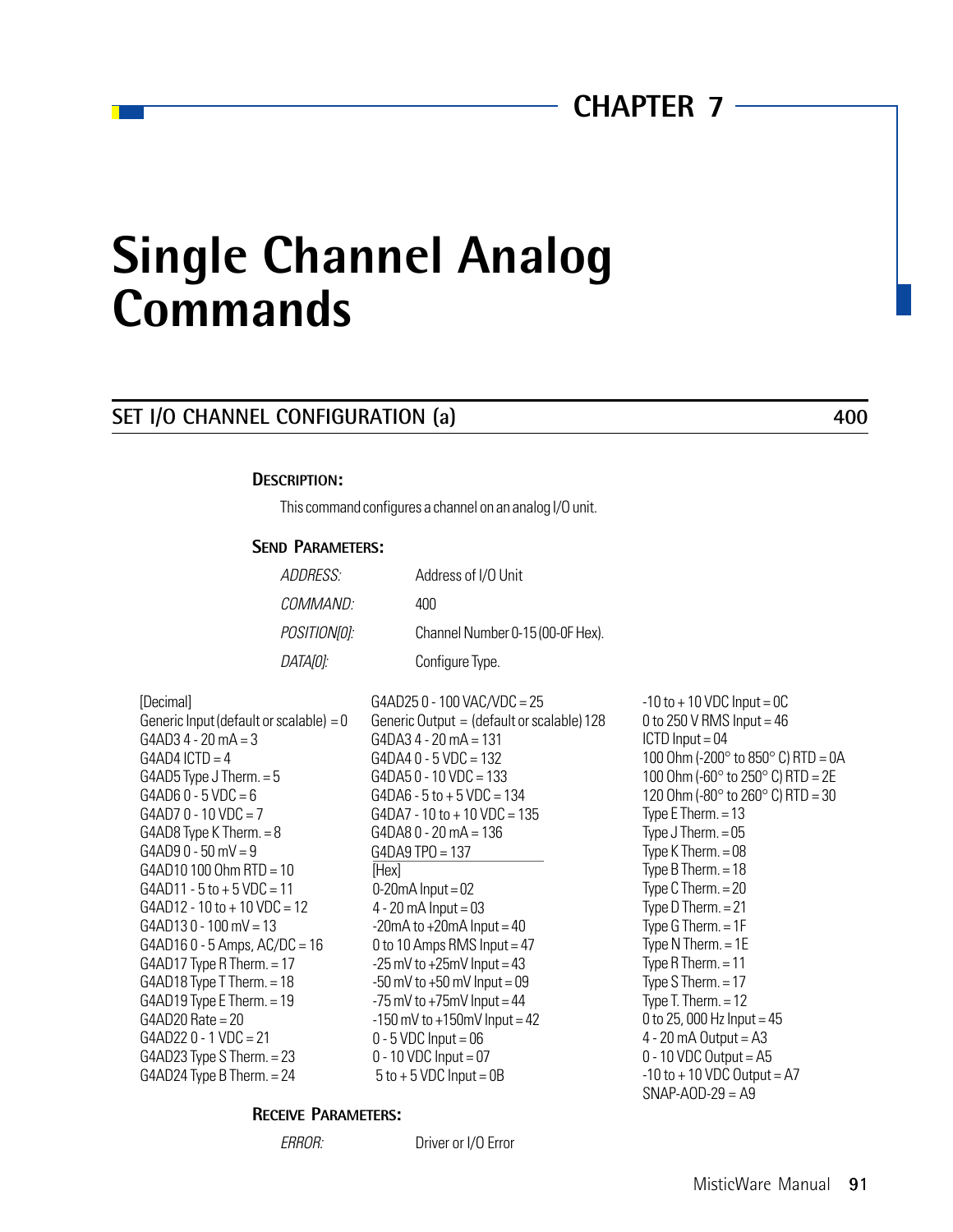## **SET ANALOG TPO PERIOD ( ] ) 401**

#### **DESCRIPTION:**

This command sets the period prescale value for the G4DA9 or the SNAP-AOD-29 analog TPO module.

#### **SEND PARAMETERS:**

| ADDRESS:        | Address of I/O Unit                                                                                                                                                                                                                               |
|-----------------|---------------------------------------------------------------------------------------------------------------------------------------------------------------------------------------------------------------------------------------------------|
| <i>COMMAND:</i> | 401                                                                                                                                                                                                                                               |
| POSITION[0]:    | Channel Number 0-15 (00-0F Hex)                                                                                                                                                                                                                   |
| Data [0]:       | Resolution Setting. Range: 8-bit value (1-255).                                                                                                                                                                                                   |
|                 | <b>For the G4DA9</b> , it equals the resolution in 500us units. The period of the TPO<br>module is calculated as follows:                                                                                                                         |
|                 | TPO Period = Resolution Setting * 500 microseconds * 4,096.<br>The default Resolution Setting is 2, yielding a resolution of 1 millisecond and a<br>TPO period of 4.096 second.                                                                   |
|                 | For the SNAP-AOD-29, calculate the period as follows:                                                                                                                                                                                             |
|                 | TPO Period = (Resolution Setting + 1) $*$ 251 ms                                                                                                                                                                                                  |
|                 | For example, a setting of zero yields 251 ms; a setting of one yields 502 ms, etc.                                                                                                                                                                |
|                 | IMPORTANT: After using this command, set the TPO percentage using the<br>command Set I/O Mode Magnitude - Engineering Units (443). For example, set a<br>percentage such as 50%, where the actual value for Data[0] is<br>$50(65536) = 3,276,800$ |
|                 |                                                                                                                                                                                                                                                   |

### **RECEIVE PARAMETERS:**

ERROR: Driver or I/O Error

92 MisticWare Manual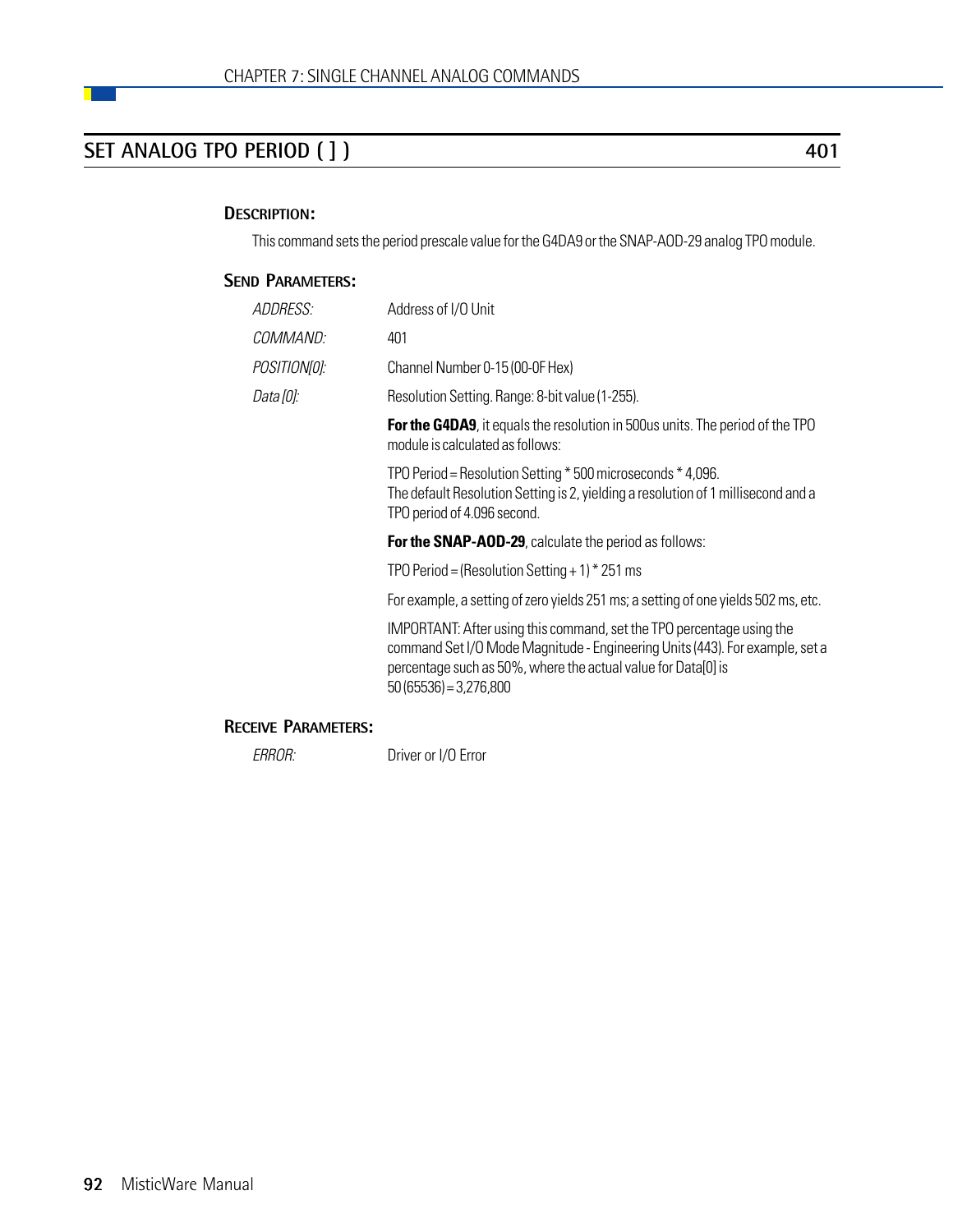## READ I/O MODULE MAGNITUDE-COUNTS (r) 402-426

#### **DESCRIPTION:**

This command reads the magnitude of an analog channel and returns a value in accordance with the command used.

#### **SEND PARAMETERS:**

| <i>ADDRESS:</i> | Address of I/O Unit                                                                                                                                                                                                                                                                               |
|-----------------|---------------------------------------------------------------------------------------------------------------------------------------------------------------------------------------------------------------------------------------------------------------------------------------------------|
| <i>COMMAND:</i> | 402 = Raw Counts<br>403 = Average Counts<br>404 = Peak Counts<br>405 = Low Counts<br>406 = Totalized Counts<br>422 = Square Root Of Raw Counts<br>423 = Square Root Of Average Counts<br>424 = Square Root Of Peak Counts<br>425 = Square Root Of Low Counts<br>426 = Square Root Of Total Counts |
| DOCUTIONIIOI.   | $O_{\text{beam}}$ Muschau $O$ 4F (00 OF Haut                                                                                                                                                                                                                                                      |

POSITION[0]: Channel Number 0-15 (00-0F Hex).

| <i>ERROR:</i> | Driver or I/O Error |
|---------------|---------------------|
| DATA[0]:      | Channel Value       |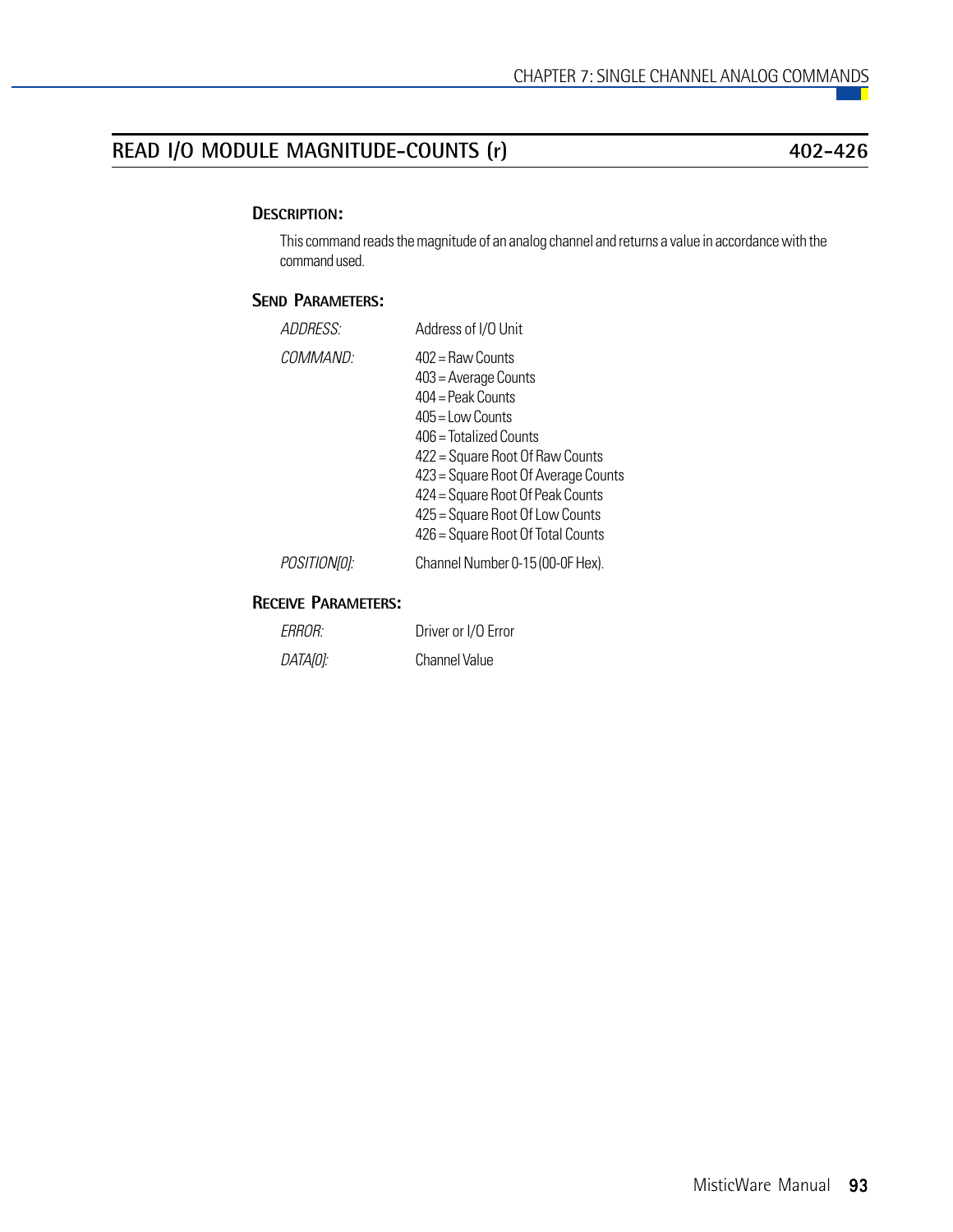## READ I/O MODULE MAGNITUDE-ENGINEERING UNITS (r) 407-431

#### **DESCRIPTION:**

This command reads the magnitude of an analog channel and returns a value in engineering units in accordance with the command used and the channel's scaling parameters.

#### **SEND PARAMETERS:**

| <b>ADDRESS:</b> | Address of I/O Unit                                                                                                                                                                                                                                                                               |
|-----------------|---------------------------------------------------------------------------------------------------------------------------------------------------------------------------------------------------------------------------------------------------------------------------------------------------|
| <i>COMMAND:</i> | 407 = Scaled Value<br>408 = Average Value<br>409 = Peak Value<br>410 = Low Value<br>411 = Totalized Value<br>427 = Square Root Of Scaled Value<br>428 = Square Root Of Average Value<br>429 = Square Root Of Peak Value<br>430 = Square Root Of Low Value<br>431 = Square Root Of Totalized Value |
| POSITION[0]:    | Channel Number 0-15 (00-0F Hex).                                                                                                                                                                                                                                                                  |

| <i>ERROR:</i> | Driver or I/O Error                                                             |
|---------------|---------------------------------------------------------------------------------|
| DATA[0]:      | Channel Value. 32-bit value in increments of 1/65,536 of the engineering units. |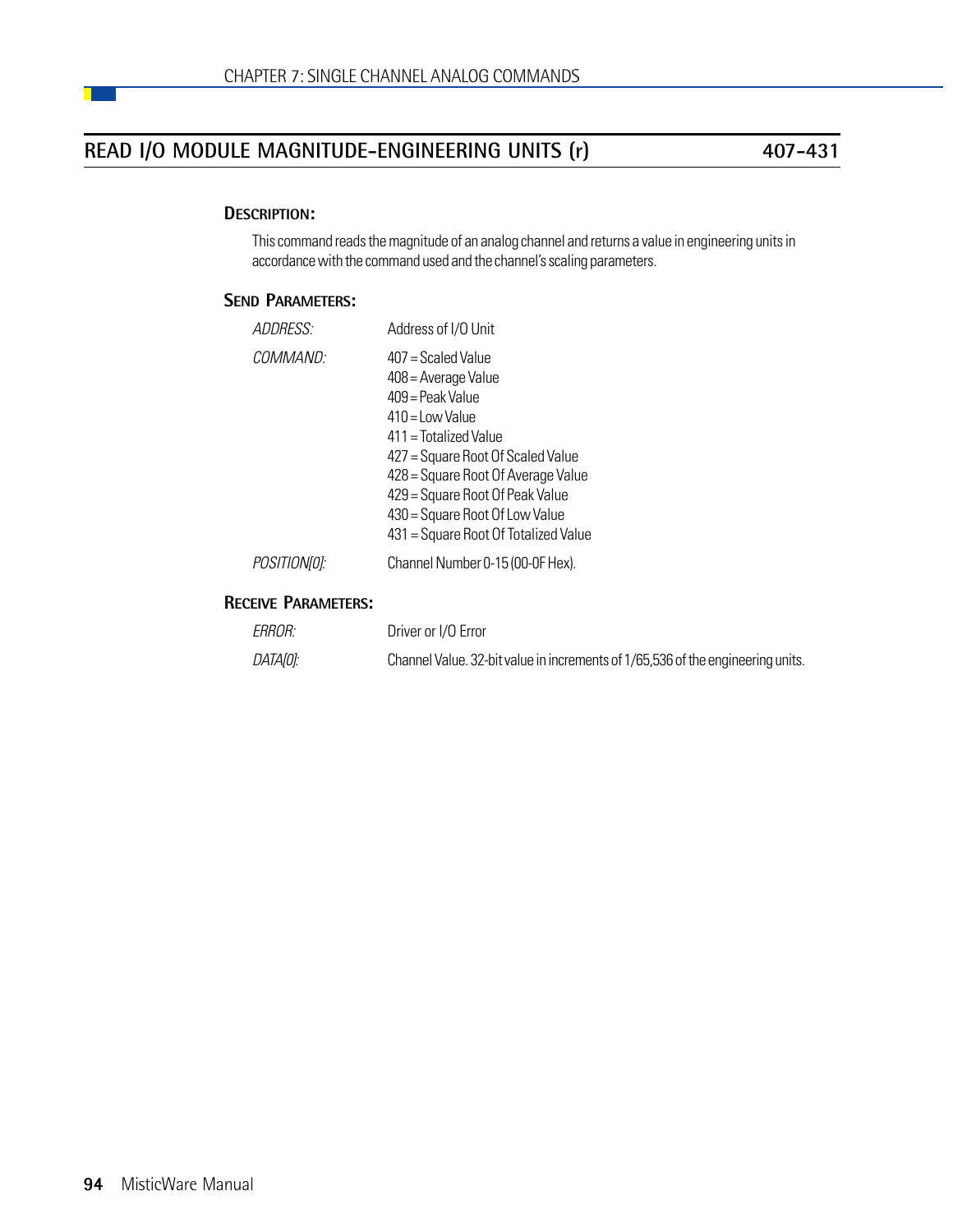## **READ AND CLEAR I/O MAGNITUDE-COUNTS (s) 412-436**

#### **DESCRIPTION:**

This command reads the magnitudes of an analog channel, returns the counts value in accordance with the command used, then clears the channel.

#### **SEND PARAMETERS:**

| <i>ADDRESS:</i> | Address of I/O Unit                                                                                                                                                                                                                                                                                 |
|-----------------|-----------------------------------------------------------------------------------------------------------------------------------------------------------------------------------------------------------------------------------------------------------------------------------------------------|
| COMMAND:        | 412 = Raw Counts<br>413 = Average Counts<br>$414 =$ Peak Counts<br>415 = Low Counts<br>416 = Totalized Counts<br>432 = Square Root Of Raw Counts<br>433 = Square Root Of Average Counts<br>434 = Square Root Of Peak Counts<br>435 = Square Root Of Low Counts<br>436 = Square Root Of Total Counts |
| POSITION[0]:    | Channel Number 0-15 (00-0F Hex).<br>Receive Parameters:                                                                                                                                                                                                                                             |
| <i>ERROR:</i>   | Driver or I/O Error                                                                                                                                                                                                                                                                                 |
| DATAIUI:        | Channel Value                                                                                                                                                                                                                                                                                       |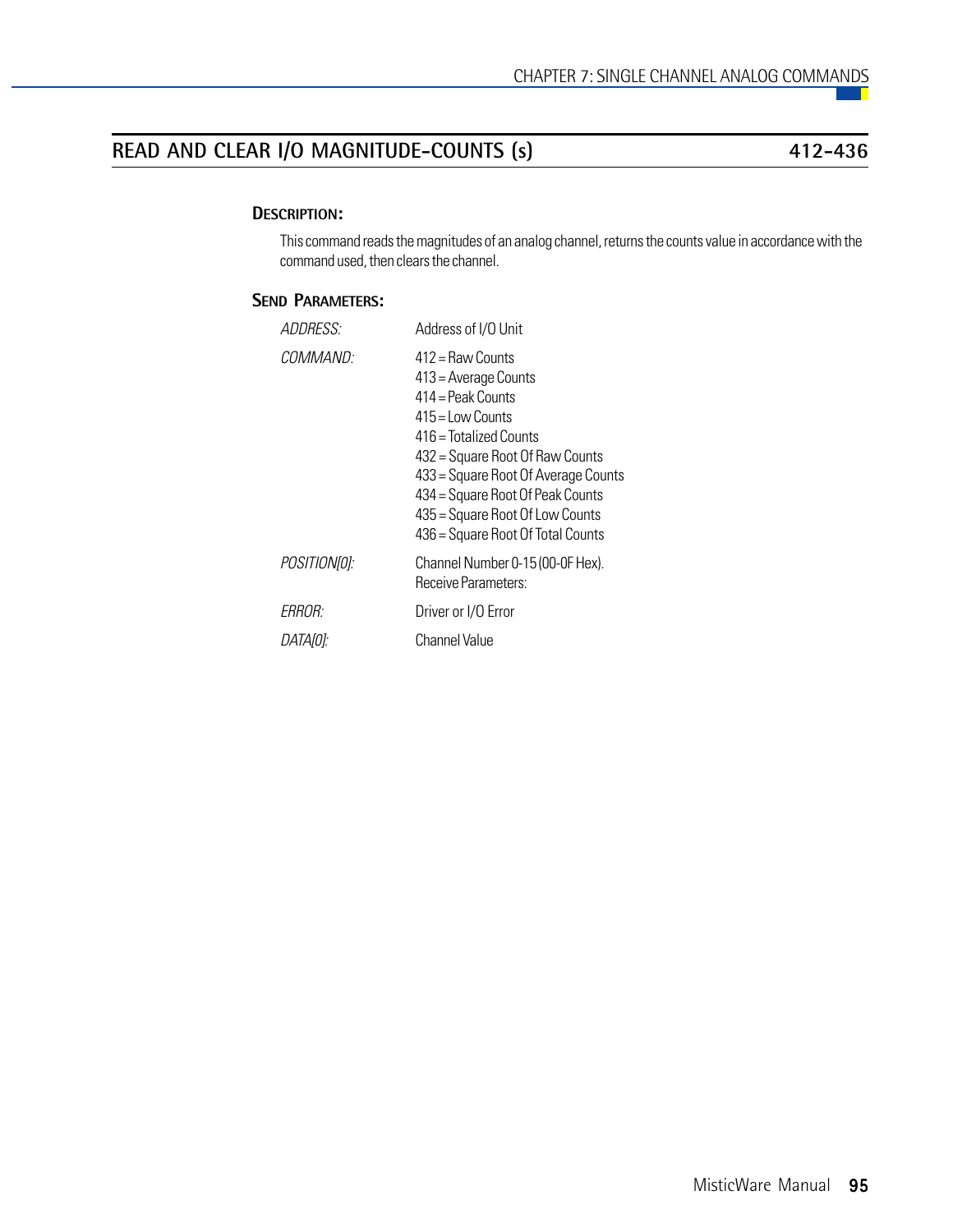## **READ AND CLEAR I/O MAGNITUDE-ENGINEERING UNITS (s) 417-441**

#### **DESCRIPTION:**

This command reads the magnitude of an analog channel, returns the value in engineering units in accordance with the command used and the channel's scaling parameters, then clears the channel.

#### **SEND PARAMETERS:**

| <i>ADDRESS:</i> | Address of I/O Unit                                                                                                                                                                                                                                                                               |
|-----------------|---------------------------------------------------------------------------------------------------------------------------------------------------------------------------------------------------------------------------------------------------------------------------------------------------|
| <i>COMMAND:</i> | 417 = Scaled Value<br>418 = Average Value<br>419 = Peak Value<br>420 = Low Value<br>421 = Totalized Value<br>437 = Square Root Of Scaled Value<br>438 = Square Root Of Average Value<br>439 = Square Root Of Peak Value<br>440 = Square Root Of Low Value<br>441 = Square Root Of Totalized Value |
| POSITION[0]:    | Channel Number 0-15 (00-0F Hex).                                                                                                                                                                                                                                                                  |

| <i>ERROR:</i> | Driver or I/O Error                                                                |
|---------------|------------------------------------------------------------------------------------|
| DATA[0]:      | Channel Value.<br>32-bit value in increments of 1/65,536 of the engineering units. |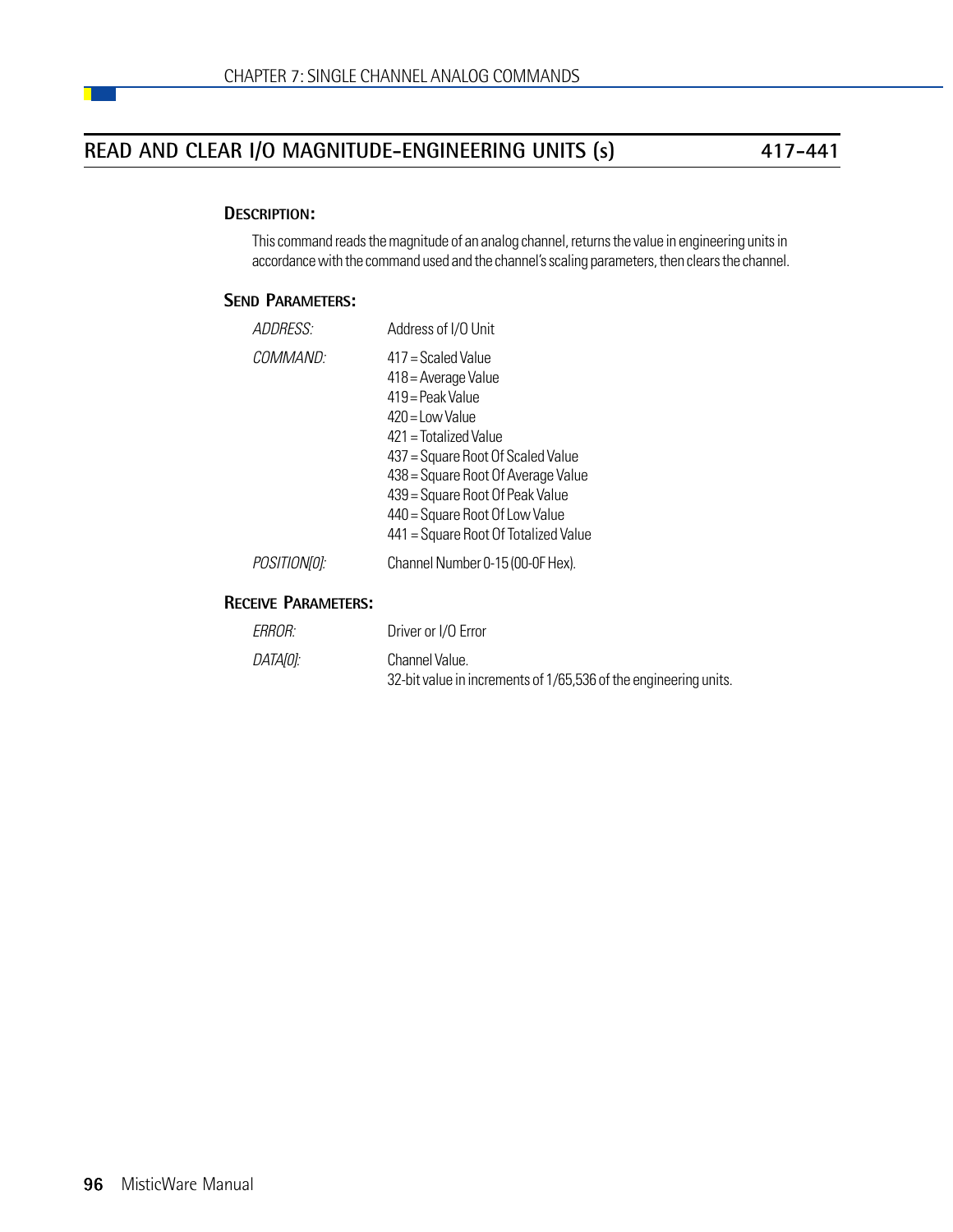## **SET I/O MODULE MAGNITUDE-COUNTS (x)** 442

a sa <mark>tal</mark>

### **DESCRIPTION:**

This command sets the magnitude of an analog channel configured as an output.

### **SEND PARAMETERS:**

| <i>ADDRESS:</i>     | Address of I/O Unit                  |
|---------------------|--------------------------------------|
| <i>COMMAND:</i>     | 442                                  |
| <i>POSITIONIOI:</i> | Channel Number 0-15 (00-0F Hex).     |
| DATA[0]:            | Channel Value.<br>Range: 0 to 4,095. |

### **RECEIVE PARAMETERS:**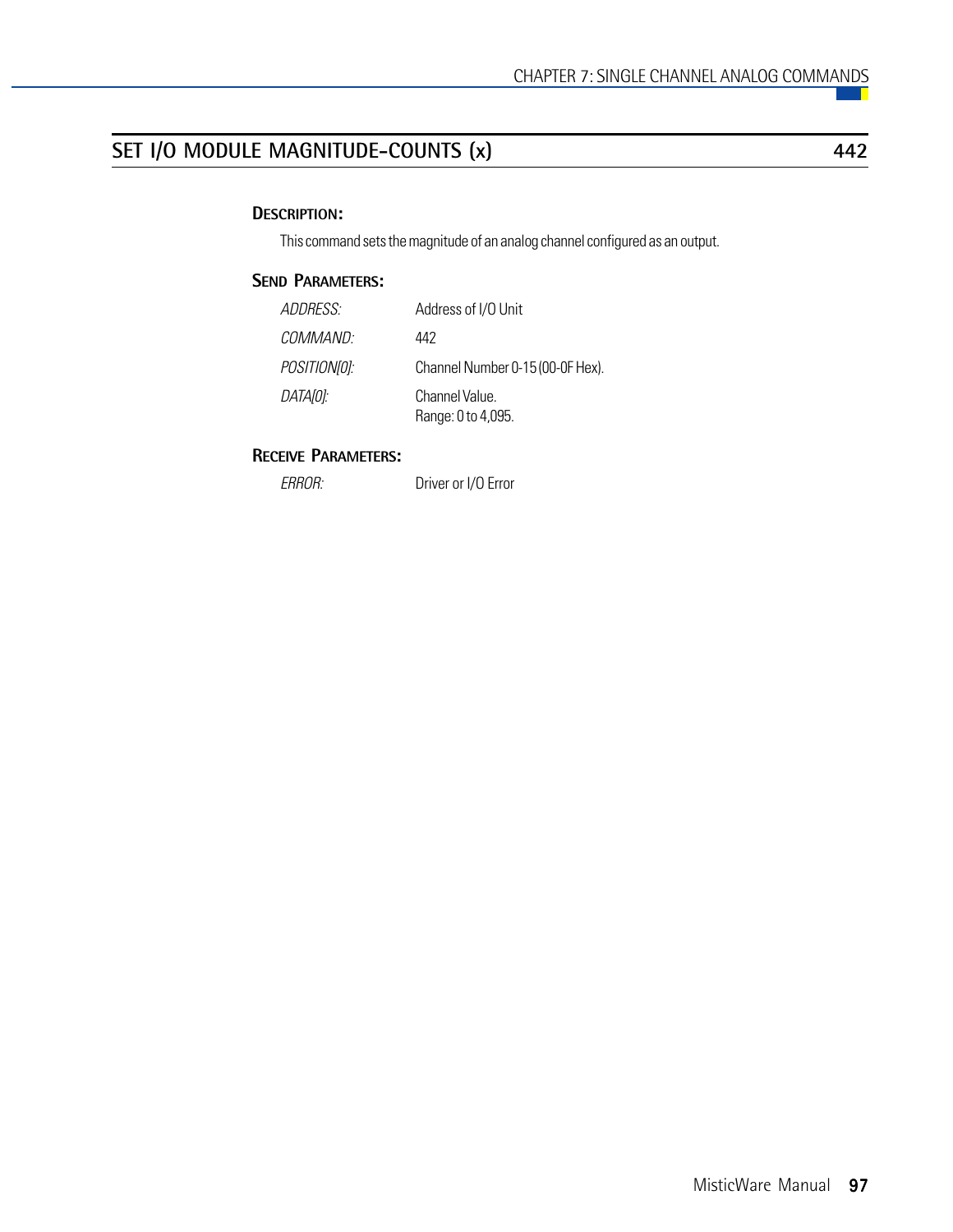## **SET I/O MODULE MAGNITUDE-ENGINEERING UNITS (w) 443**

#### **DESCRIPTION:**

П

This command sets the magnitude of an analog channel configured as an output using scaled engineering units.

### **SEND PARAMETERS:**

| <i>ADDRESS:</i> | Address of I/O Unit                                                                                                             |
|-----------------|---------------------------------------------------------------------------------------------------------------------------------|
| <i>COMMAND:</i> | 443                                                                                                                             |
| POSITION[0]:    | Channel Number 0-15 (00-0F Hex).                                                                                                |
| DATA[0]:        | Channel Value.<br>Range: 32-bit value (-2,147,483,648 to +2,147,483,647) in increments of<br>1/65,536 of the engineering units. |

#### **RECEIVE PARAMETERS:**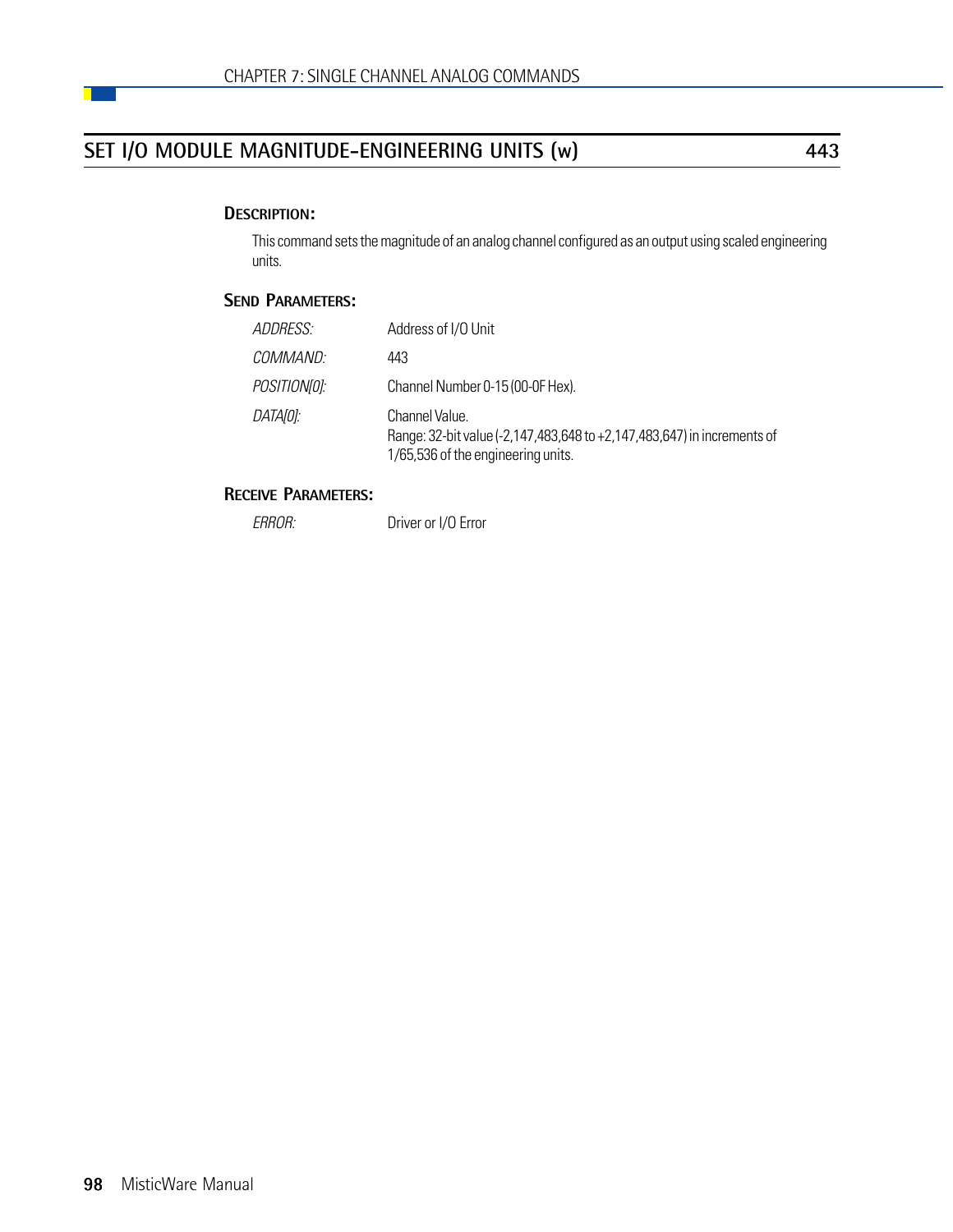a a <mark>i I</mark>

## **SET SCALING PARAMETERS (f)** 444

#### **DESCRIPTION:**

This command sets the zero scale and full scale parameters of an analog channel (input or output).

#### **SEND PARAMETERS:**

| <i>ADDRESS:</i> | Address of I/O Unit                                                                                                                |
|-----------------|------------------------------------------------------------------------------------------------------------------------------------|
| <i>COMMAND:</i> | 444                                                                                                                                |
| POSITION[0]:    | Channel Number 0-15 (00-0F Hex).                                                                                                   |
| DATA [0]:       | Full Scale Value.<br>Range: 32-bit value (-2,147,483,648 to +2,147,483,647)<br>in increments of 1/65,536 of the engineering units. |
| DATA [1]:       | Zero Scale Value.<br>Range: 32-bit value (-2,147,483,648 to +2,147,483,647)<br>in increments of 1/65,536 of the engineering units. |

### **RECEIVE PARAMETERS:**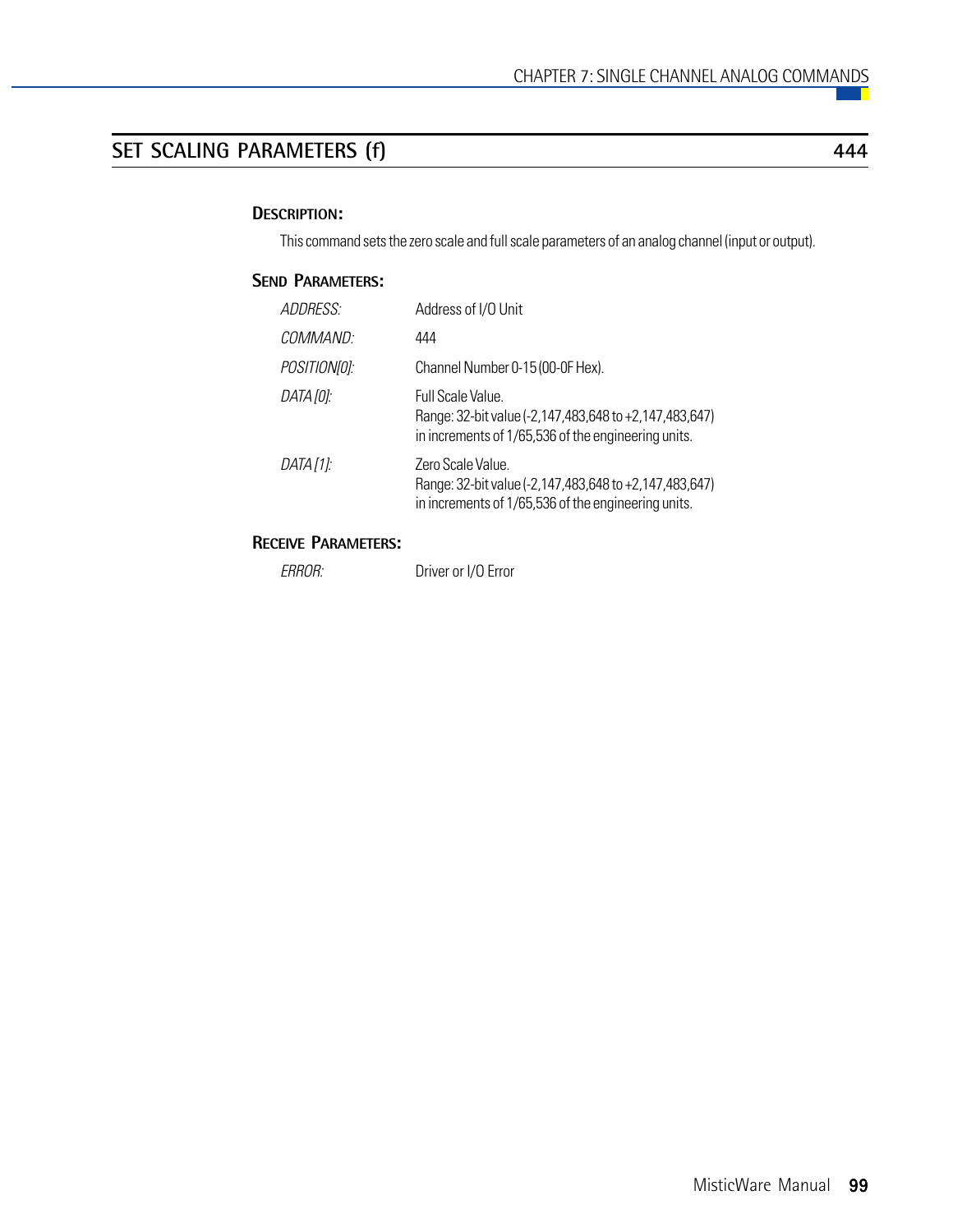## **SET TOTALIZATION SAMPLE RATE (g)** 445

#### **DESCRIPTION:**

This command initiates totalization on an input or output channel by setting the sample rate in 100 mSec units.

#### **SEND PARAMETERS:**

| <i>ADDRESS:</i> | Address of I/O Unit                                                        |
|-----------------|----------------------------------------------------------------------------|
| <i>COMMAND:</i> | 445                                                                        |
| POSITION[0]:    | Channel Number 0-15 (00-OF Hex).                                           |
| DATA[0]:        | Sample Rate.<br>Range: 0 to 65,535 in units of 100 mSec (0 - 6,553.5 Sec.) |

### **RECEIVE PARAMETERS:**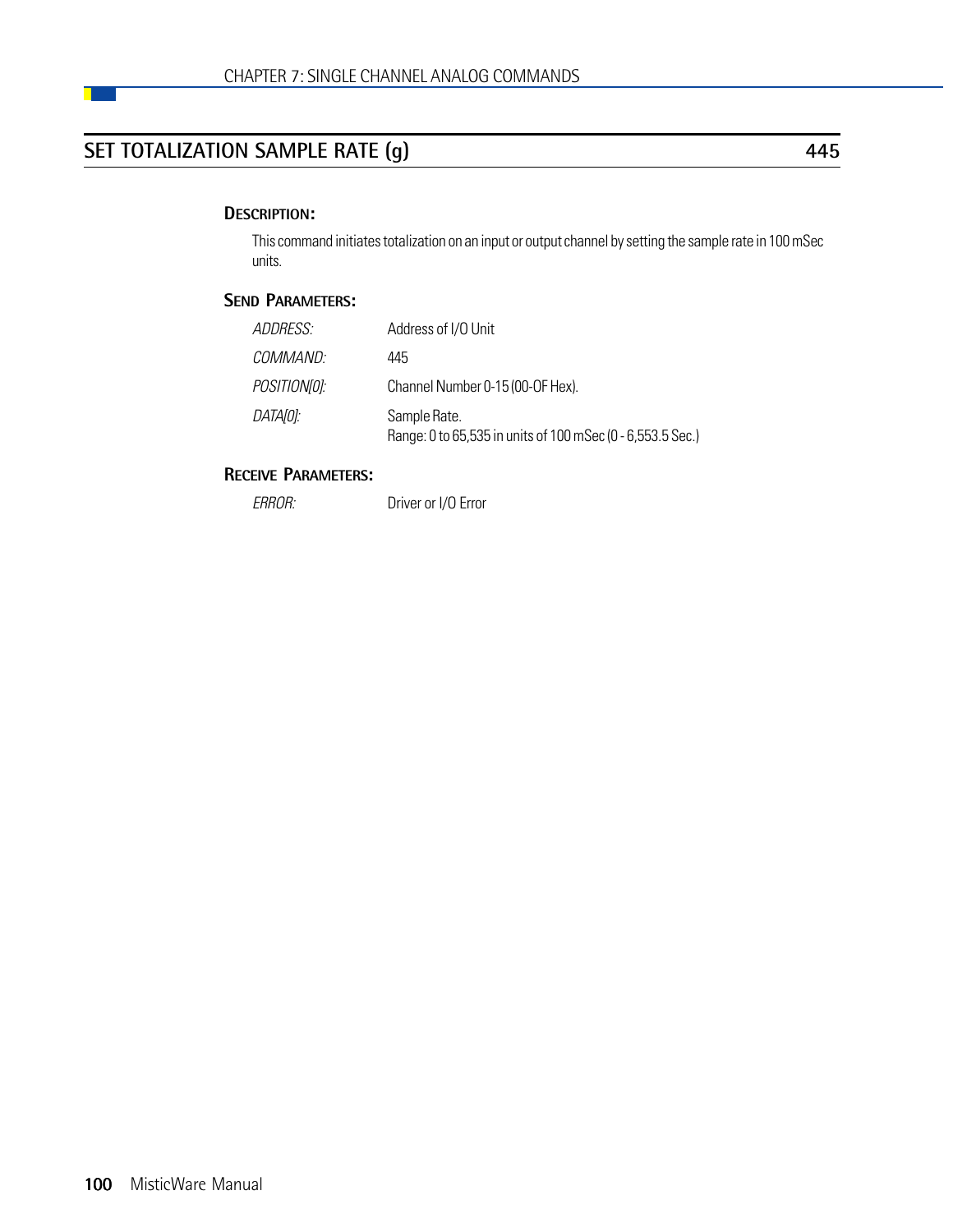## **SET AVERAGING SAMPLE WEIGHT (h) 446**

### **DESCRIPTION:**

This command initiates averaging (digital filtering) on an input channel by setting the sample weight using the following formulas:

New Average = (Current-Old)/Sample Weight)+Old Sample Weight = (100mSec + TC)/100mSec

Where TC is the desired filter time constant.

#### **SEND PARAMETERS:**

| ADDRESS:     | Address of I/O Unit                   |
|--------------|---------------------------------------|
| COMMAND:     | 446                                   |
| POSITION[0]: | Channel Number 0-15 (00-OF-Hex)       |
| DATA[0]:     | Sample Weight.<br>Range: 0 to 65,535. |

### **RECEIVE PARAMETERS:**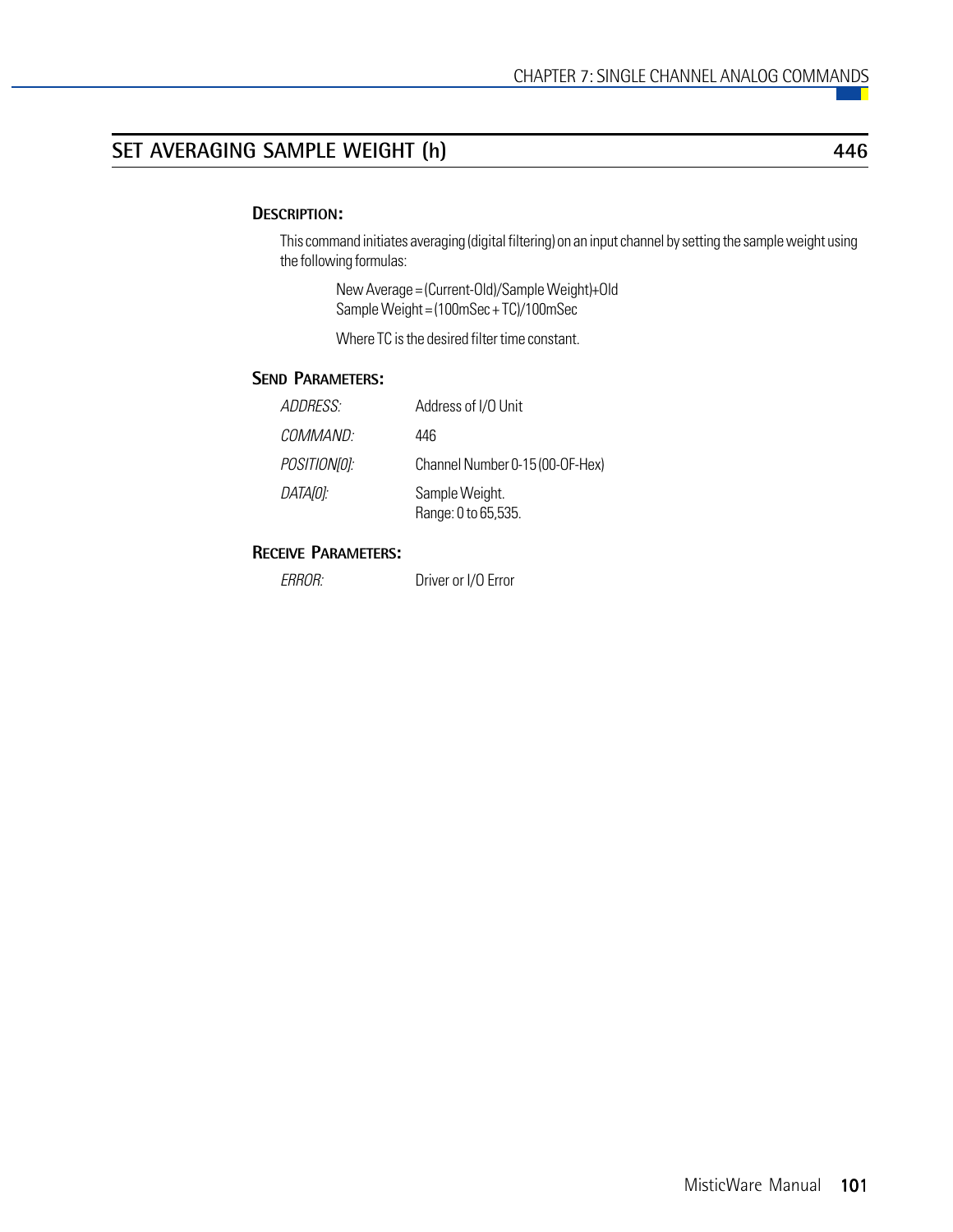## **CALCULATE AND SET OFFSET (d) 447**

#### **DESCRIPTION:**

This command instructs the addressed I/O unit to use the current value of the specified input channel as the zero scale value. This reading is multiplied by -1 and is used as an offset. The offset value is returned.

#### **SEND PARAMETERS:**

| <i>ADDRESS:</i>     | Address of I/O Unit             |
|---------------------|---------------------------------|
| <i>COMMAND:</i>     | 447                             |
| <i>POSITIONIOI:</i> | Channel Number 0-15 (00-OF-Hex) |

#### **RECEIVE PARAMETERS:**

| <i>FRROR:</i> | Driver or I/O Error                   |
|---------------|---------------------------------------|
| DATA[0]:      | Offset Counts.<br>Range: 0 to 65,535. |

**Note:** The input must be at a zero or minimum value when this command is issued.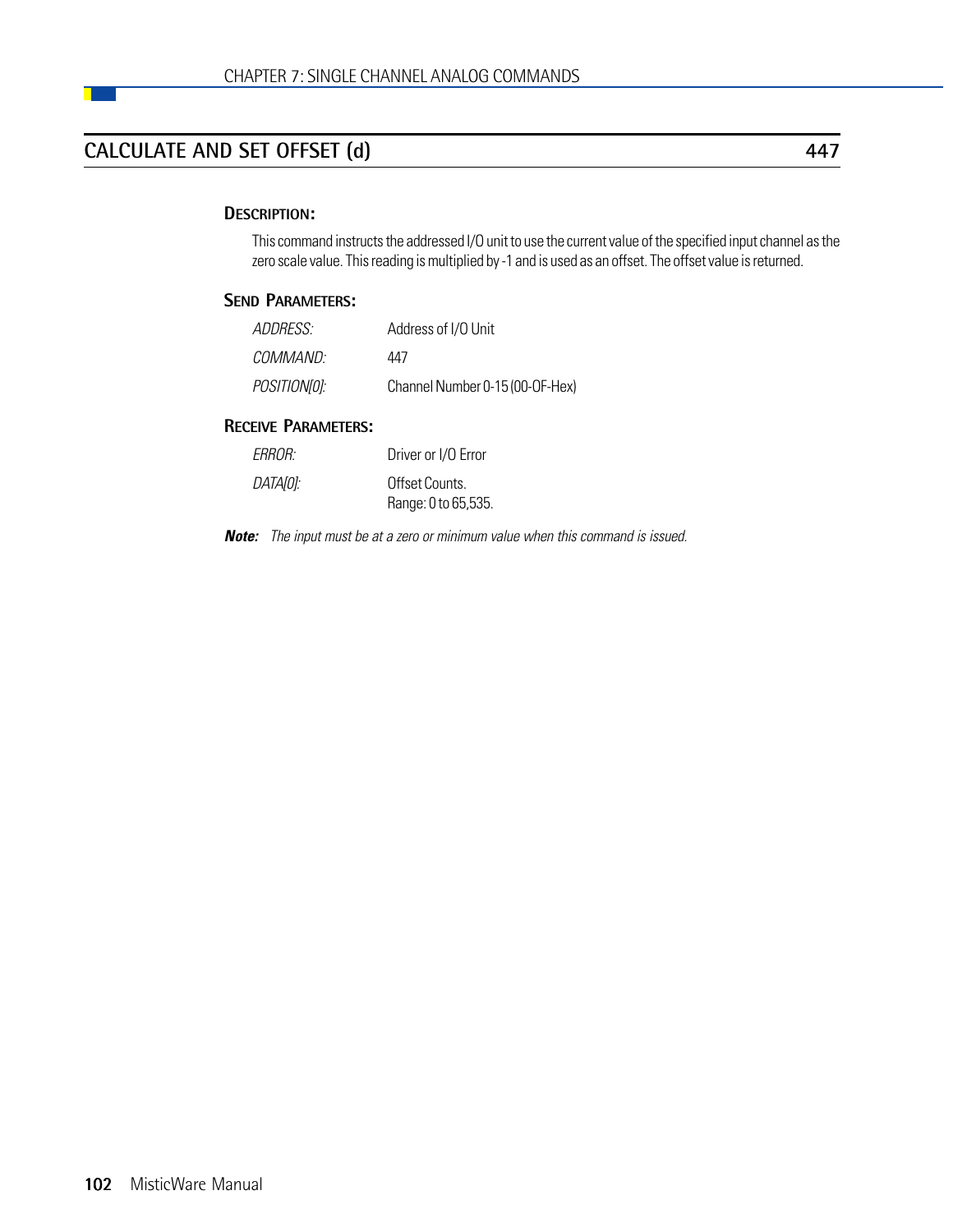### **DESCRIPTION:**

This command instructs the addressed I/O unit to use the current value of the specified input channel as the full scale value. This reading is divided by 4,096 and is used as a gain coefficient. The input reading value is returned.

### **SEND PARAMETERS:**

| ADDRESS:        | Address of I/O Unit             |
|-----------------|---------------------------------|
| <i>COMMAND:</i> | 448                             |
| POSITION[0]:    | Channel Number 0-15 (00-OF-Hex) |

### **RECEIVE PARAMETERS:**

| <i>ERROR:</i> | Driver or I/O Error                 |
|---------------|-------------------------------------|
| DATA[0]:      | Gain Counts.<br>Range: 0 to 65,535. |

**Note:** This command adjusts the gain so that the value applied to the input when the command is issued becomes a full-scale reading.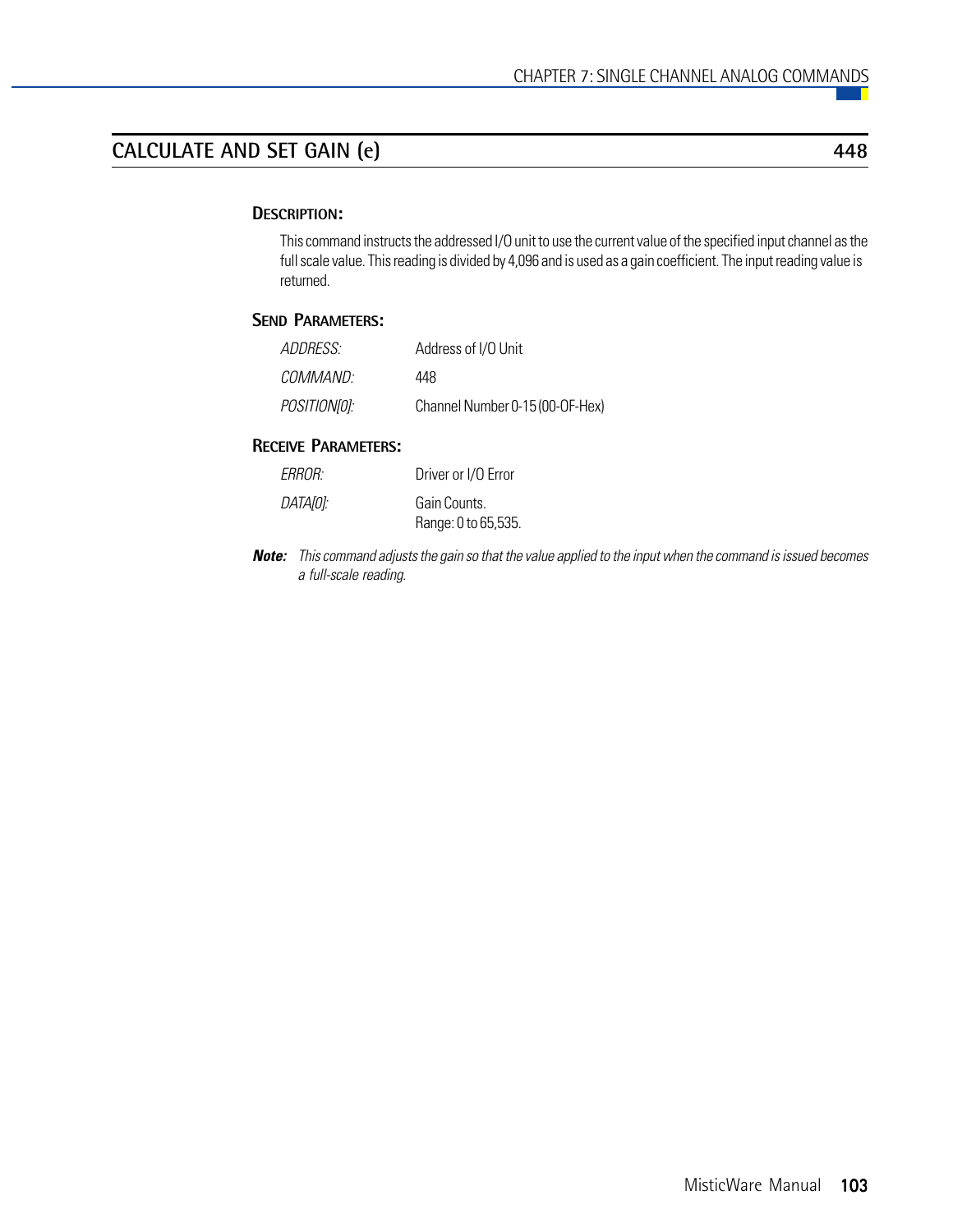## **SET OFFSET (b) 449**

#### **DESCRIPTION:**

This command sets an offset for an analog input channel. The offset is added to the raw count data before any engineering unit scaling is done.

#### **SEND PARAMETERS:**

| <i>ADDRESS:</i> | Address of I/O Unit                   |
|-----------------|---------------------------------------|
| <i>COMMAND:</i> | 449                                   |
| POSITION[0]:    | Channel Number 0-15 (00-OF-Hex)       |
| DATA[0]:        | Offset Counts.<br>Range: 0 to 65,535. |

### **RECEIVE PARAMETERS:**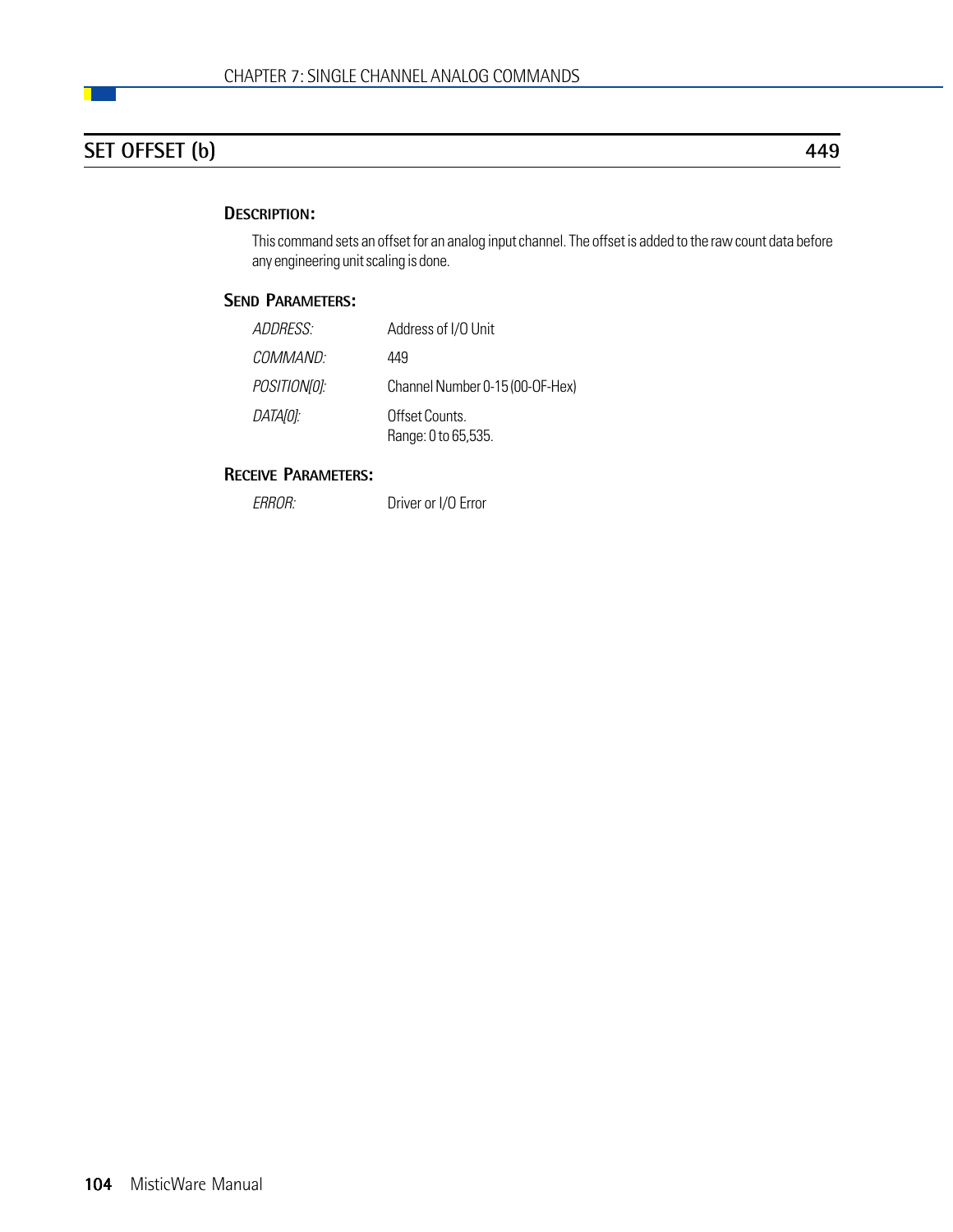## **SET GAIN (c)** 450

a a <mark>i I</mark>

### **DESCRIPTION:**

This command is used to set the gain coefficient for the an analog input channel. The gain coefficient must be scaled by 4,096.

#### **SEND PARAMETERS:**

| <i>ADDRESS:</i> | Address of I/O Unit                                                                                         |
|-----------------|-------------------------------------------------------------------------------------------------------------|
| <i>COMMAND:</i> | 450                                                                                                         |
| POSITION[0]:    | Channel Number 0-15 (00-OF-Hex)                                                                             |
| DATA[0]:        | Gain Counts.<br>Range: 0 to 65,535.<br>Example: For a gain of .96,<br>Gain Counts = $.96 * 4,096 = 3,932$ . |

### **RECEIVE PARAMETERS:**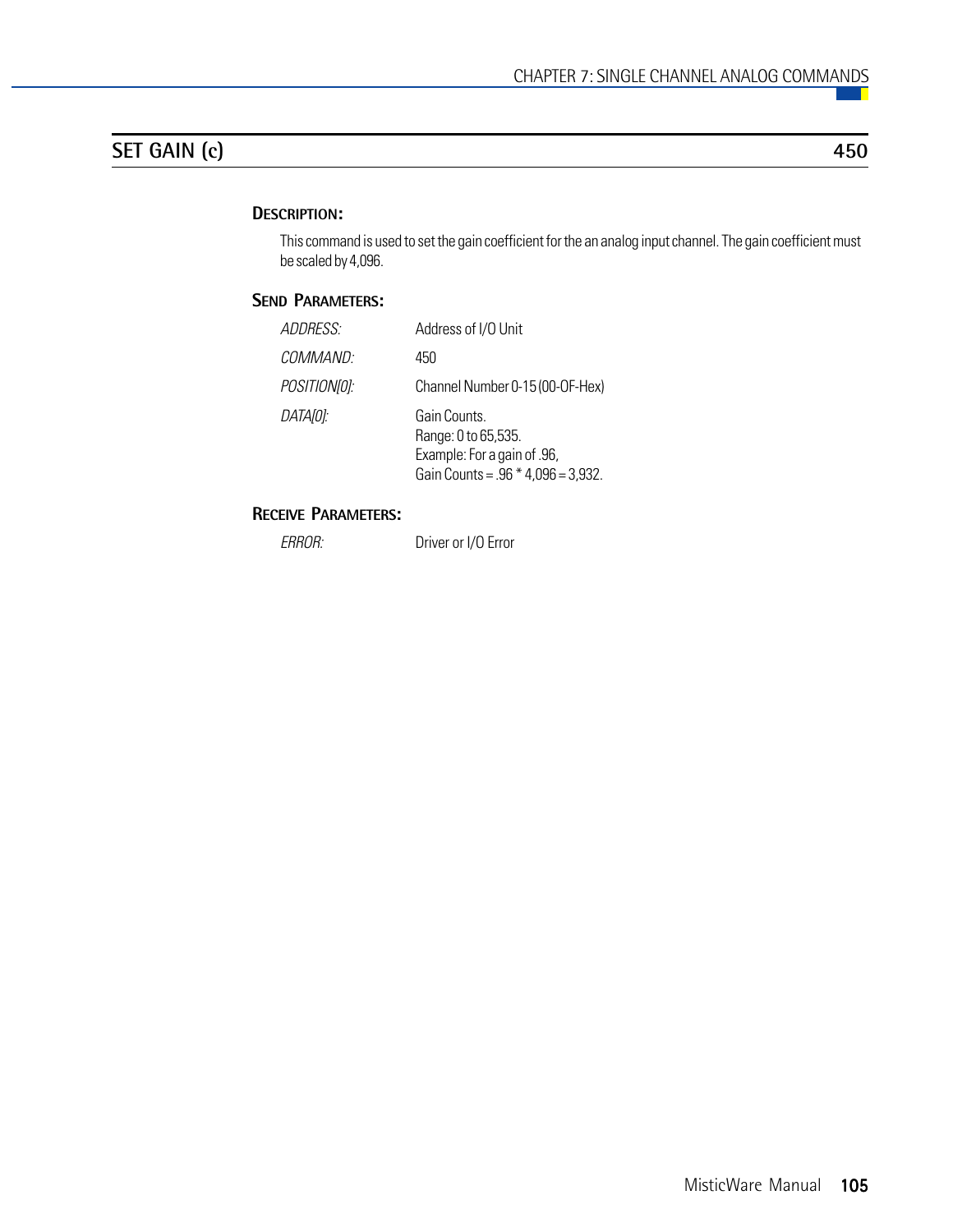## **RAMP OUTPUT TO ENDPOINT (Z)** 451

#### **DESCRIPTION:**

This command is used to ramp an analog output from its current setting to a specified endpoint at a specified ramp rate.

#### **SEND PARAMETERS:**

| ADDRESS:     | Address of I/O Unit                                                                                                                                                                  |
|--------------|--------------------------------------------------------------------------------------------------------------------------------------------------------------------------------------|
| COMMAND:     | 451                                                                                                                                                                                  |
| POSITION[0]: | Channel Number 0-15 (00-OF-Hex)                                                                                                                                                      |
| DATA[0]:     | Ramp Endpoint.<br>Range: 32-bit value (-2,147,483,648 to +2,147,483,647)<br>in increments of 1/65,536 of an engineering unit.                                                        |
| DATA[1]:     | Ramp Slope (Engineering Units per Sec).<br>Range: 32-bit value (-2,147,483,648 to +2,147,483,647)<br>in increments of 1/65,536 of an engineering unit.<br>Slope of 0 is not allowed. |

### **RECEIVE PARAMETERS:**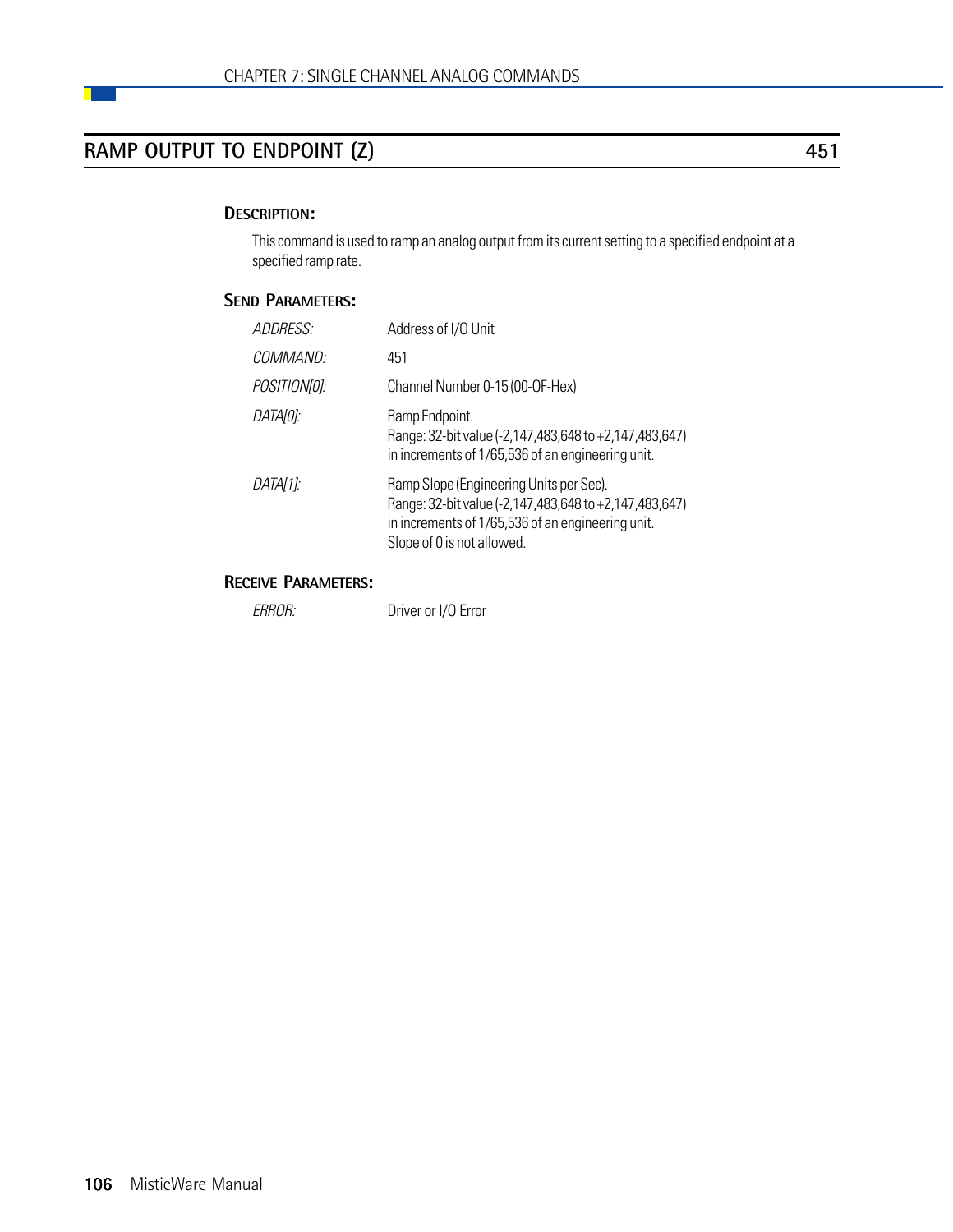| DUMP CHANNEL DATA ([) |  |
|-----------------------|--|
|-----------------------|--|

#### **DESCRIPTION:**

This command is a reserved command used to obtain a raw dump of the I/O unit's channel database for a specified channel. The structure of this data is included in appendix B.

#### **SEND PARAMETERS:**

| <i>ADDRESS:</i> | Address of I/O Unit             |
|-----------------|---------------------------------|
| <i>COMMAND:</i> | 452                             |
| POSITION[0]:    | Channel Number 0-15 (00-OF-Hex) |

| <i>ERROR:</i> | Driver or I/O Error |
|---------------|---------------------|
| DATA[0]       |                     |
| DATA[15]:     | 64 bytes of data.   |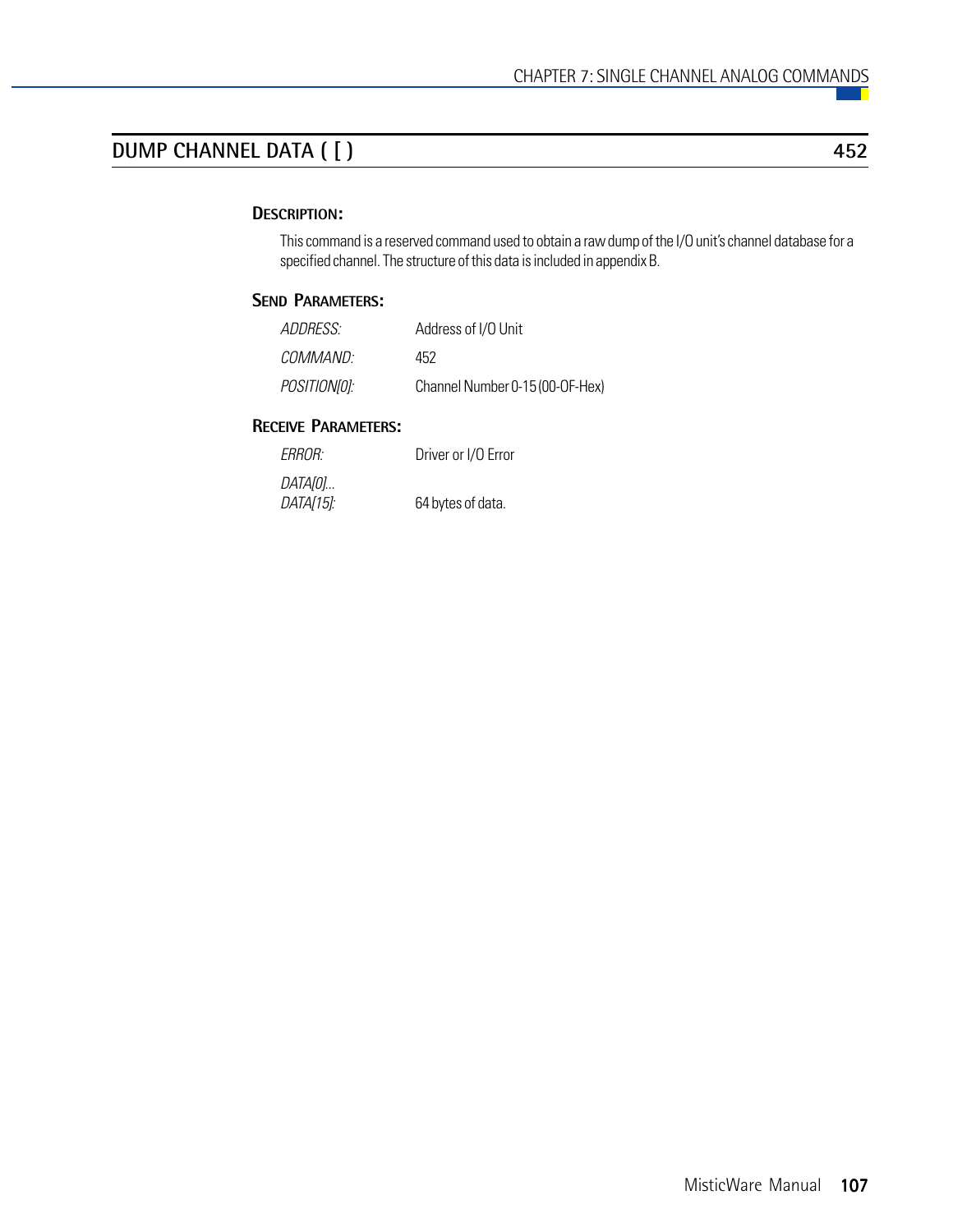**T**erry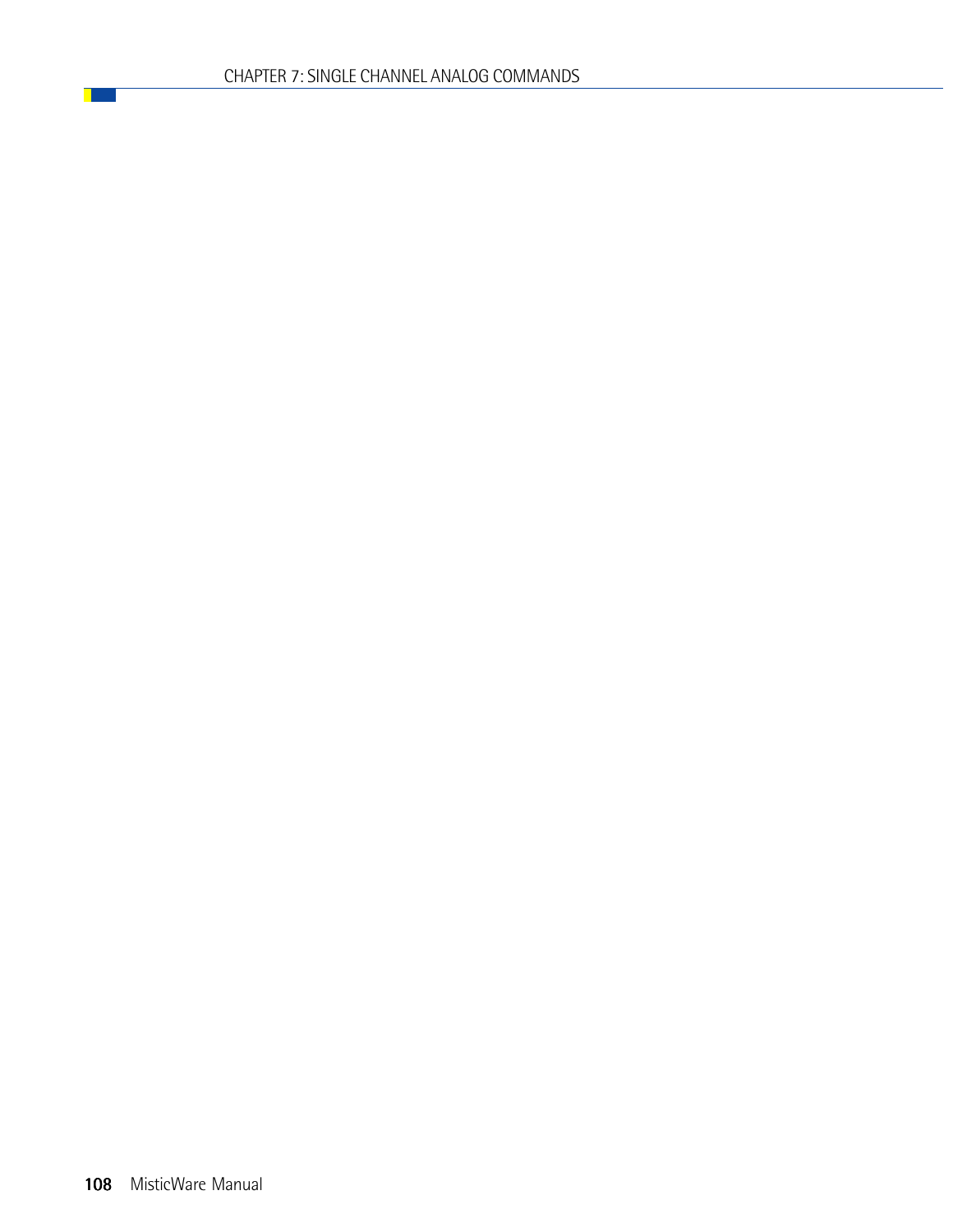## **CHAPTER 8**

# **Analog PID Commands**

## **INITIALIZE PID LOOP (i)** 500

#### **DESCRIPTION:**

This command initializes a PID loop by defining the input and output channels, and the scan rate.

#### **SEND PARAMETERS:**

| <i>ADDRESS:</i> | Address of I/O Unit                                                      |
|-----------------|--------------------------------------------------------------------------|
| <i>COMMAND:</i> | 500                                                                      |
| POSITION[0]:    | Loop Number 0-7.                                                         |
| DATA[0]:        | Input Channel Number 0-15.                                               |
| DATA[1]:        | Setpoint Channel Number 0-15.                                            |
| DATA[2]:        | Output Channel Number 0-15.                                              |
| DATA[3]:        | Scan Rate.<br>Range: 0 to 65,535 in units of 100 mSec (0 - 6,553.5 Sec.) |

#### **RECEIVE PARAMETERS:**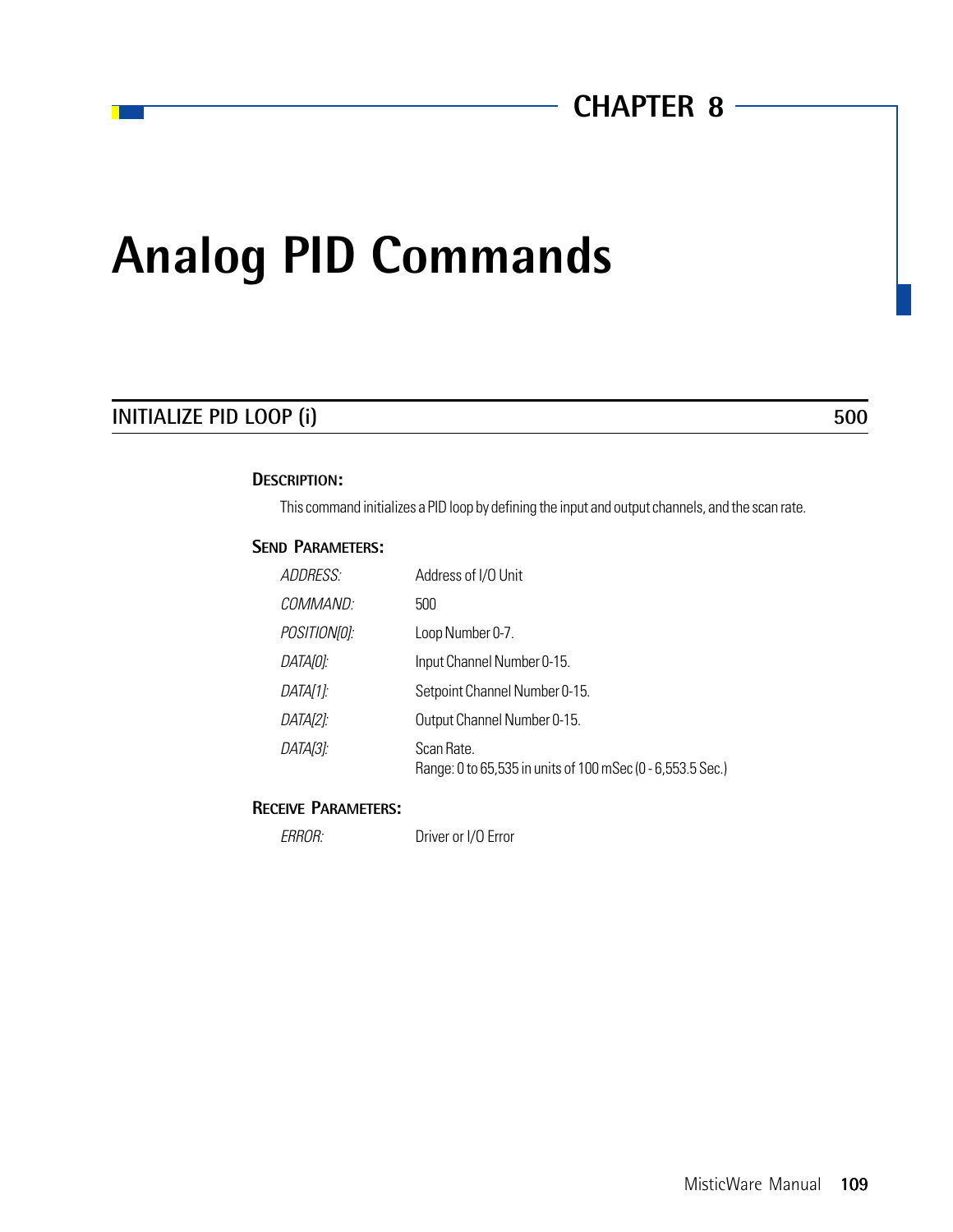## **SET PID LOOP CONTROL OPTIONS ( j )** 501

#### **DESCRIPTION:**

This command is used to set the operating options in the loop control word. The Loop Control Word is structured as follows:

Least Significant Byte (LSB) - Control Byte

| bit 0          | $\sim$                      | 0              | $=$ | <b>Current Reading</b>                   |
|----------------|-----------------------------|----------------|-----|------------------------------------------|
|                |                             | 1              | $=$ | Average Reading                          |
| bit 1          | $\mathcal{L}_{\mathcal{L}}$ | 0              | $=$ | Setpoint From Host                       |
|                |                             | 1              | $=$ | Setpoint From Channel                    |
| bit 2          | $\sim 10^{-1}$              | 0              | $=$ | Process Variable From Channel            |
|                |                             | 1              | $=$ | Process Variable From Host               |
| bit 3          | - 10                        | 0              | $=$ | Setpoint Track Input In Manual Disabled  |
|                |                             | 1              | $=$ | Setpoint Track Input In Manual Enabled   |
| bit 4          | $\sim$                      | 0              | $=$ | Output Track Input In Manual Disabled    |
|                |                             | 1              | $=$ | Output Track Input In Manual Enabled     |
| bit 5          | - 10                        | 0              | $=$ | Output Disabled                          |
|                |                             | 1              | $=$ | Output Enabled                           |
| bit 6          | $\sim$                      | 0              | $=$ | PID In Manual Mode                       |
|                |                             | 1              |     | $=$ PID In Auto Mode                     |
| $bit7$ :       |                             | 0              |     | $=$ PID In Reset Mode                    |
|                |                             | 1              | $=$ | PID In Active Mode                       |
|                |                             |                |     | Most Significant Byte (MSB) - Flags Byte |
| hit 0          |                             | $\therefore$ 0 | $=$ | No Error                                 |
|                |                             | 1              | $=$ | Input Under Range Error                  |
| bit 1 : 0      |                             |                | $=$ | No Error                                 |
|                |                             | 1              | $=$ | Minimum Setpoint Exceeded Error          |
| bit $2 \div 0$ |                             |                | $=$ | No Error                                 |
|                |                             | 1              | $=$ | Maximum Setpoint Exceeded Error          |
| hits 3-7       |                             |                |     | Reserved                                 |
|                |                             |                |     |                                          |

#### **SEND PARAMETERS:**

| <i>ADDRESS:</i> | Address of I/O Unit                                           |
|-----------------|---------------------------------------------------------------|
| COMMAND:        | 501                                                           |
| POSITION[0]:    | Loop Number 0-7.                                              |
| DATA[0]:        | Mask Of Control Bits To Set.<br>0000 to FFFF Hex (0-65,535)   |
| DATA[1]:        | Mask Of Control Bits To Clear.<br>0000 to FFFF Hex (0-65,535) |

#### **RECEIVE PARAMETERS:**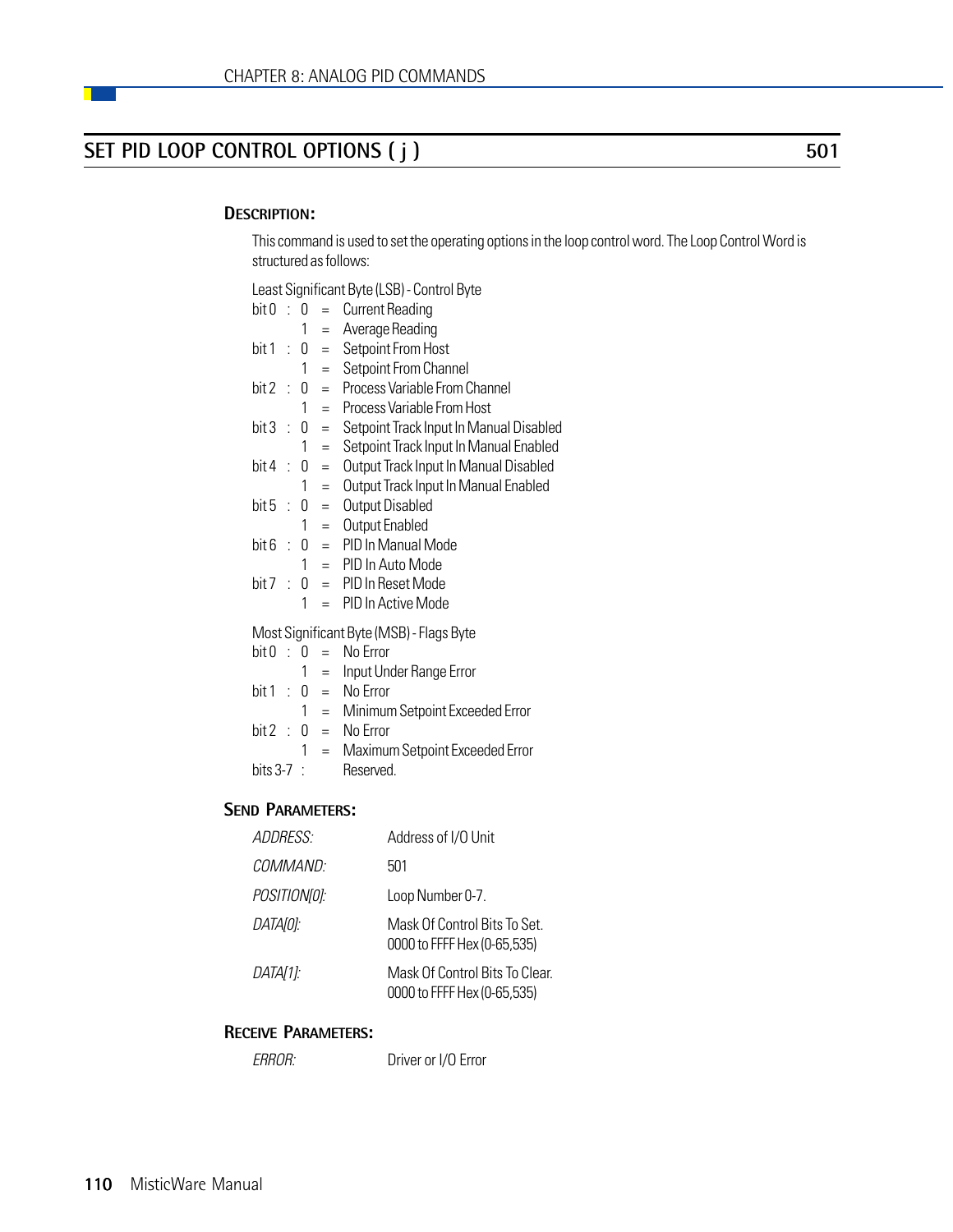## **SET PID LOOP SETPOINT (k)** 502

#### **DESCRIPTION:**

This command sets the magnitude of a PID loop's setpoint using scaled engineering units.

#### **SEND PARAMETERS:**

| <i>ADDRESS:</i> | Address of I/O Unit                                                                                                                                                                                             |
|-----------------|-----------------------------------------------------------------------------------------------------------------------------------------------------------------------------------------------------------------|
| COMMAND:        | 502                                                                                                                                                                                                             |
| POSITION[0]:    | Loop Number 0-7.                                                                                                                                                                                                |
| DATA[0]:        | Setpoint Value.<br>Range: 32-bit value (-2,147,483,648 to +2,147,483,647)<br>in increments of 1/65,536 of the engineering units.<br>The range of values must be the same as the range for<br>the input channel. |

#### **RECEIVE PARAMETERS:**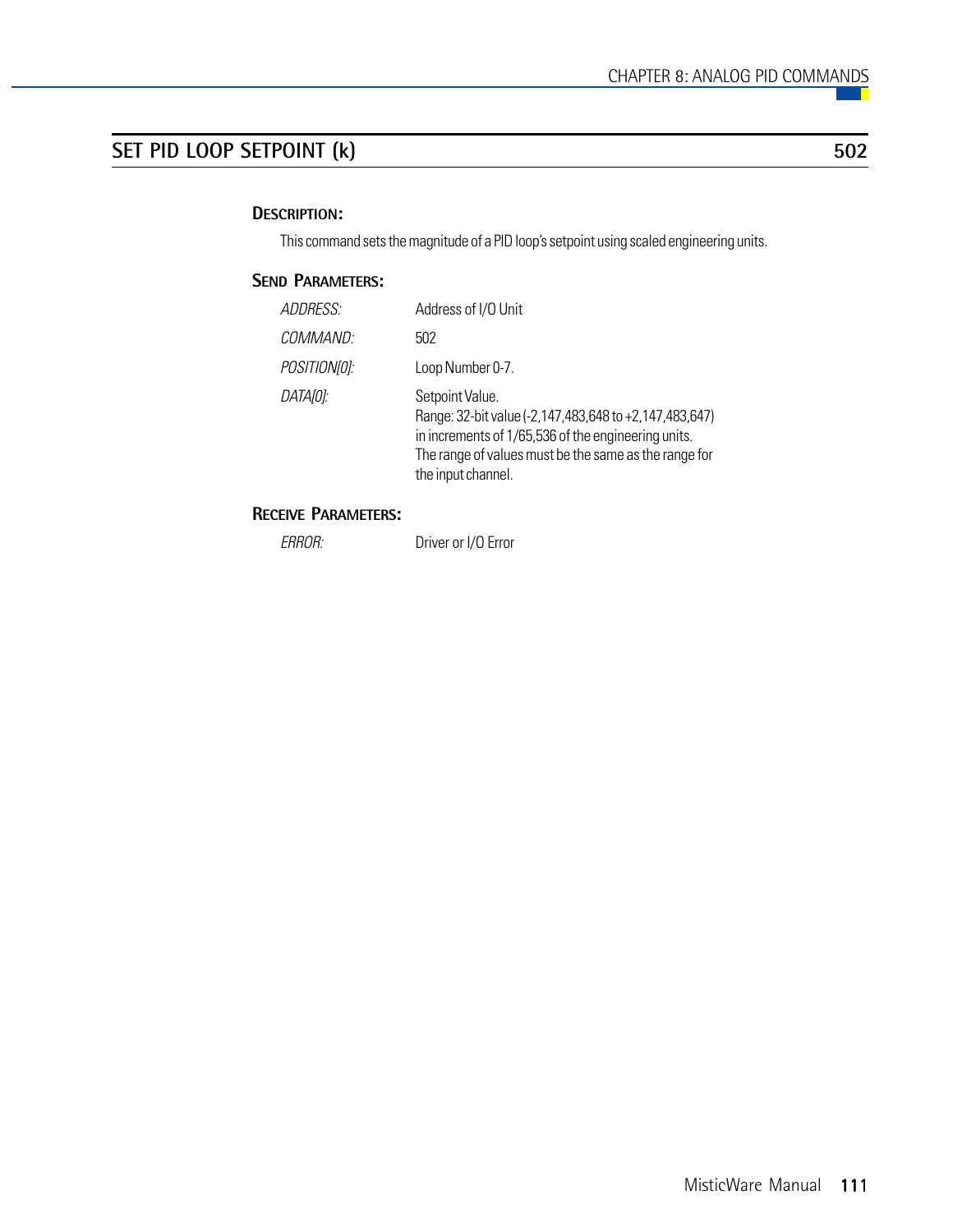## **SET PID LOOP GAIN (I)** 503

#### **DESCRIPTION:**

This command sets the PID loop's gain value. A negative loop gain is used to effect a reverse control action.

#### **SEND PARAMETERS:**

| ADDRESS:        | Address of I/O Unit                                                                                                                                                              |
|-----------------|----------------------------------------------------------------------------------------------------------------------------------------------------------------------------------|
| <i>COMMAND:</i> | 503                                                                                                                                                                              |
| POSITION[0]:    | Loop Number 0-7.                                                                                                                                                                 |
| DATA[0]:        | Gain Value.<br>Range: 32-bit value (-2,147,483,648 to +2,147,483,647) scaled<br>in increments of 1/65,536.<br>Example: For a gain of 2,<br>Gain Value = $2 * 65,536 = 131,072$ . |

### **RECEIVE PARAMETERS:**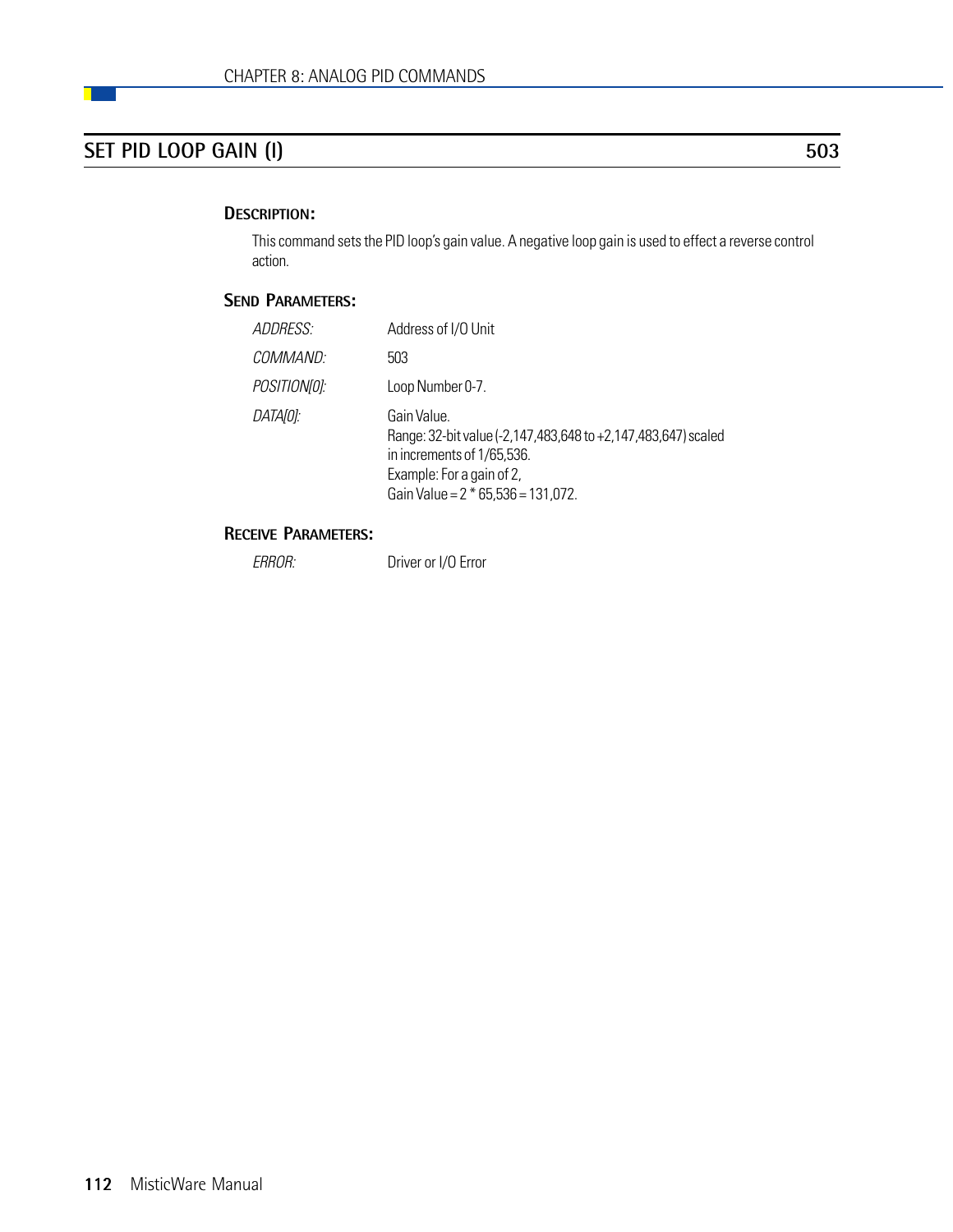## **SET PID LOOP INTEGRAL RESET RATE (m)** 504

## **DESCRIPTION:**

This command sets the PID loop's integral value in repeats per minute.

#### **SEND PARAMETERS:**

| ADDRESS:        | Address of I/O Unit                                                                                                                                                                            |
|-----------------|------------------------------------------------------------------------------------------------------------------------------------------------------------------------------------------------|
| <i>COMMAND:</i> | 504                                                                                                                                                                                            |
| POSITION[0]:    | Loop Number 0-7.                                                                                                                                                                               |
| DATA[0]:        | Integral Value. Range: 32-bit value (-2,147,483,648 to +2,147,483,647) scaled in<br>increments of 1/65,536.<br>Example: For an integral of 7.5,<br>Integral Value = $7.5 * 65,536 = 491,520$ . |

#### **RECEIVE PARAMETERS:**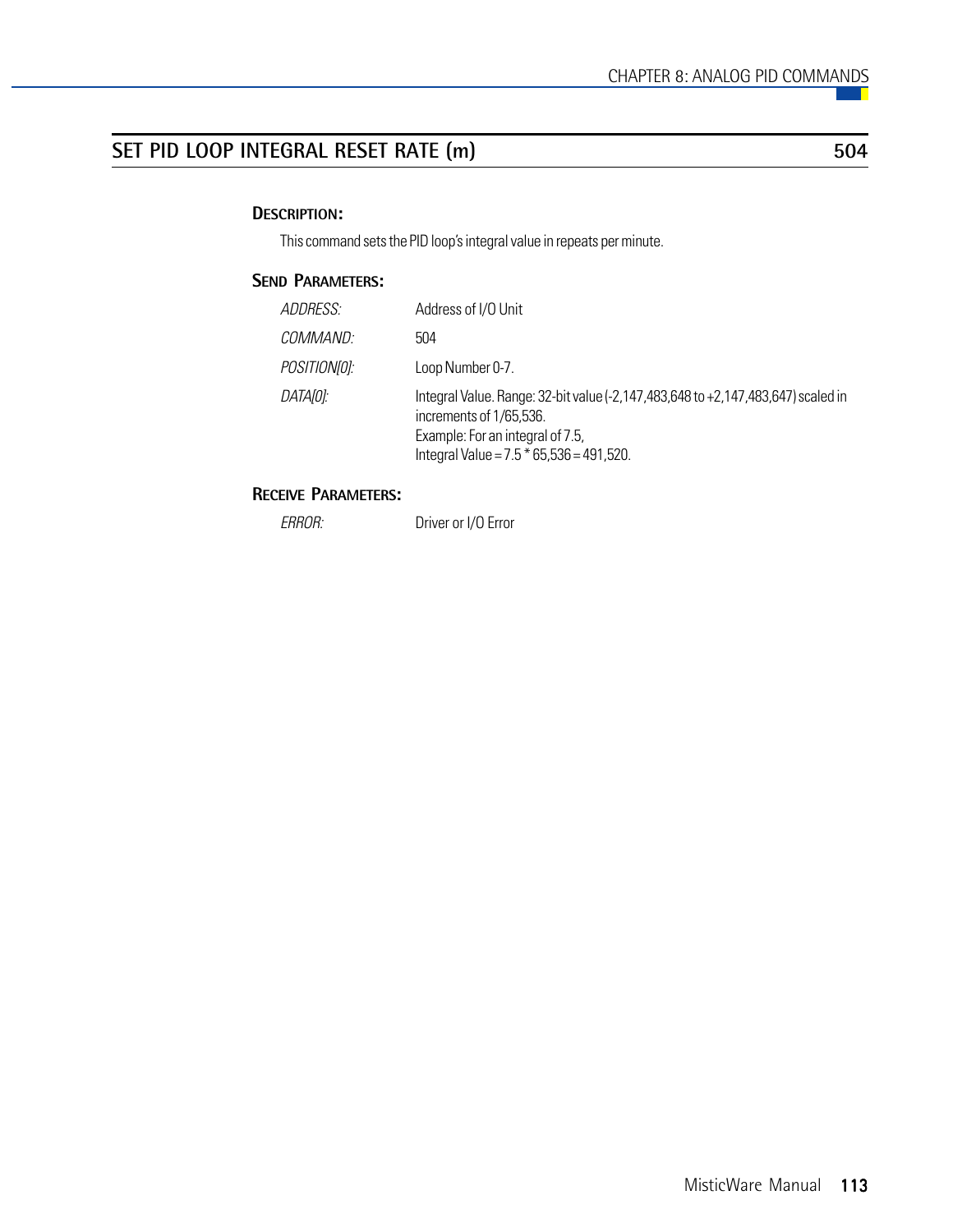## **SET PID LOOP DERIVATIVE RATE (n)** 505

П

#### **DESCRIPTION:**

This command sets the PID loop's derivative value in minutes.

#### **SEND PARAMETERS:**

| <i>ADDRESS:</i> | Address of I/O Unit                                                                                                                                                                             |
|-----------------|-------------------------------------------------------------------------------------------------------------------------------------------------------------------------------------------------|
| <i>COMMAND:</i> | 505                                                                                                                                                                                             |
| POSITION[0]:    | Loop Number 0-7.                                                                                                                                                                                |
| DATA[0]:        | Deriv. Value.<br>Range: 32-bit value (-2,147,483,648 to +2,147,483,647) scaled<br>in increments of 1/65,536.<br>Example: For a derivative of .03,<br>Derivative Value = $.03 * 65,536 = 1966$ . |

#### **RECEIVE PARAMETERS:**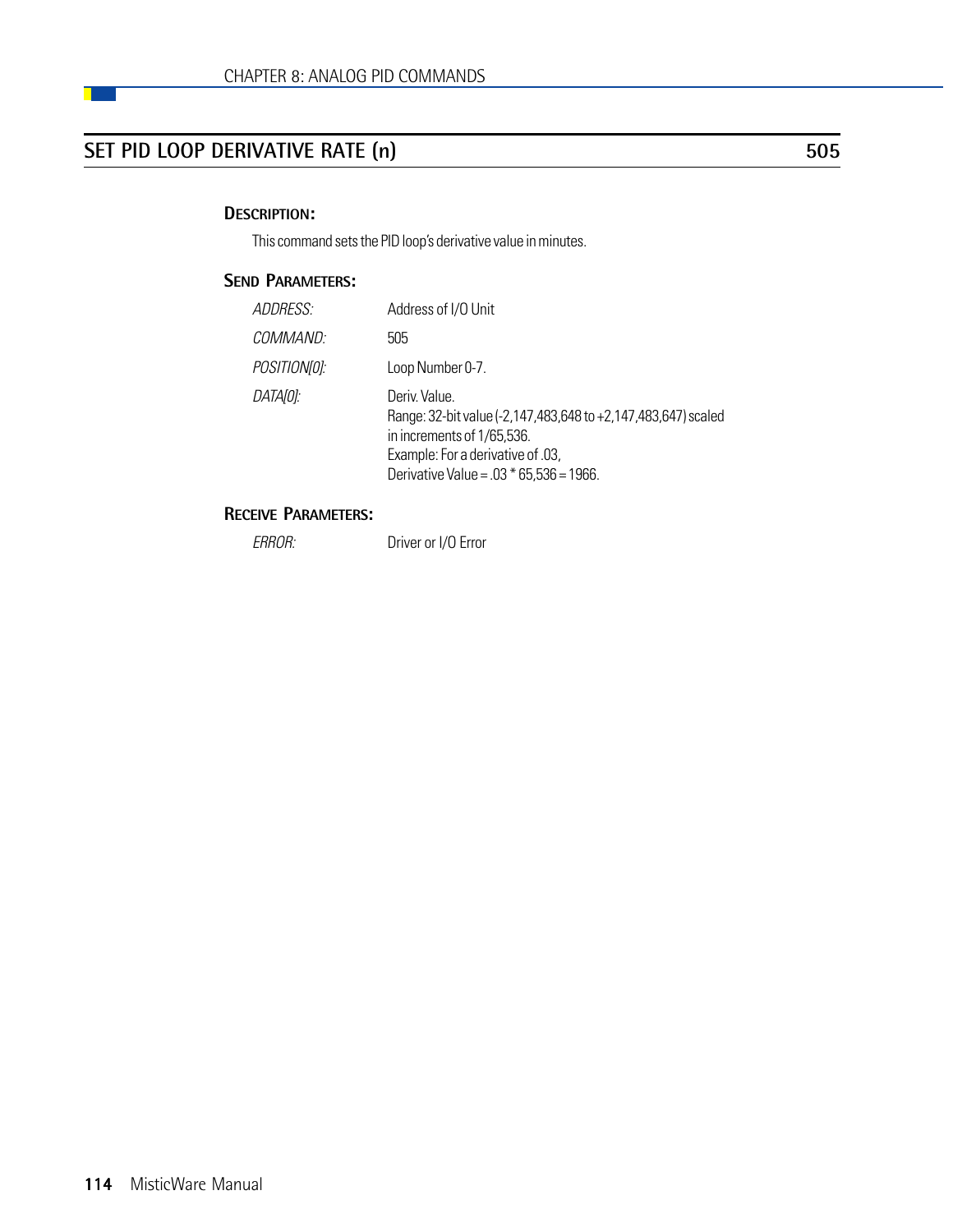## **SET PID LOOP SETPOINT MIN/MAX LIMITS (o) 506**

#### **DESCRIPTION:**

This command is used to set the minimum and maximum allowable setpoints for the PID Loop. The units must be the same as those specified for the input.

#### **SEND PARAMETERS:**

| <b>ADDRESS:</b> | Address of I/O Unit                                                                                                              |
|-----------------|----------------------------------------------------------------------------------------------------------------------------------|
| <i>COMMAND:</i> | 506                                                                                                                              |
| POSITION[0]:    | Loop Number 0-7                                                                                                                  |
| DATA[0]:        | Maximum Setpoint.<br>Range: 32-bit value (-2,147,483,648 to +2,147,483,647)<br>in increments of 1/65,536 of an engineering unit. |
| DATA[1]:        | Minimum Setpoint.<br>Range: 32-bit value (-2,147,483,648 to +2,147,483,647)<br>in increments of 1/65,536 of an engineering unit. |

#### **RECEIVE PARAMETERS:**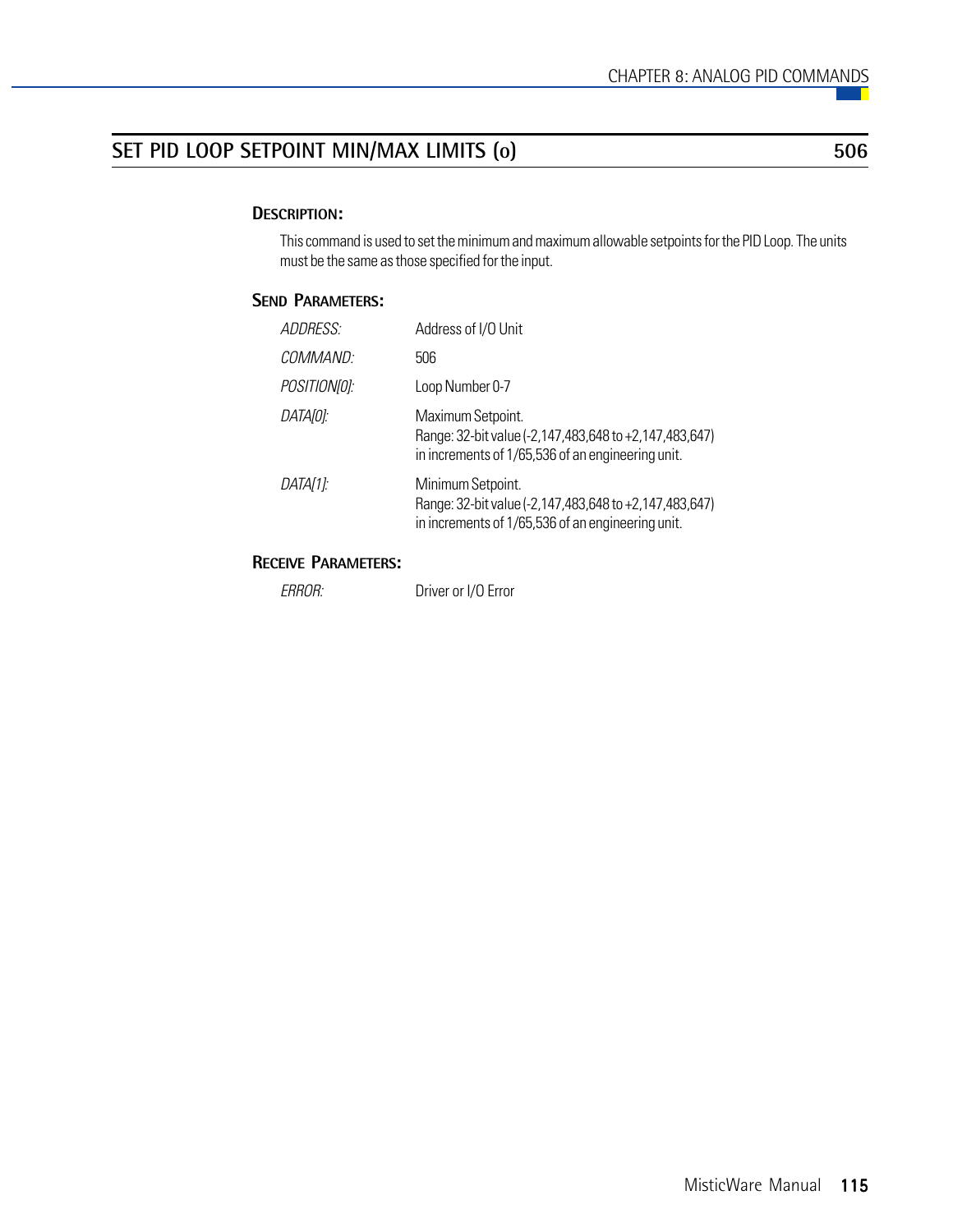## **READ ALL PID LOOP PARAMETERS (T)** 507

**T**he Co

#### **DESCRIPTION:**

This command reads all PID loop parameters.

### **SEND PARAMETERS:**

| <b>ADDRESS:</b>            | Address of I/O Unit                                                                                                                                            |
|----------------------------|----------------------------------------------------------------------------------------------------------------------------------------------------------------|
| COMMAND:                   | 507                                                                                                                                                            |
| POSITION[0]:               | Loop Number 0-7                                                                                                                                                |
| <b>RECEIVE PARAMETERS:</b> |                                                                                                                                                                |
| <b>ERROR:</b>              | Driver or I/O Error                                                                                                                                            |
| DATA[0]:                   | Output Value.<br>Range: 32-bit value (-2,147,483,648 to +2,147,483,647)<br>in increments of 1/65,536 of an engineering unit.                                   |
| DATA[1]:                   | Output Value Counts.<br>Range: 16-bit value (0-4095 counts).                                                                                                   |
| DATA[2]:                   | Min. Setpoint Limit.<br>Range: 32-bit value (-2,147,483,648 to +2,147,483,647)<br>in increments of 1/65,536 of an engineering unit.                            |
| DATA[3]:                   | Max. Setpoint Limit.<br>Range: 32-bit value (-2,147,483,648 to +2,147,483,647)<br>in increments of 1/65,536 of a engineering unit.                             |
| DATA[4]:                   | Loop Derivative Rate (Minutes).<br>Range: 32-bit value (-2,147,483,648 to +2,147,483,647)<br>in increments of 1/65,536 of an engineering unit.                 |
| DATA[5]:                   | Loop Integral Reset Rate (Repeats per Minutes).<br>Range: 32-bit value (-2,147,483,648 to +2,147,483,647)<br>in increments of 1/65,536 of an engineering unit. |
| DATA[6]:                   | Loop Gain Value.<br>Range: 32-bit value (-2,147,483,648 to +2,147,483,647)<br>in increments of 1/65,536 of an engineering unit.                                |
| DATA[7]:                   | Setpoint Value.<br>Range: 32-bit value (-2,147,483,648 to +2,147,483,647)<br>in increments of 1/65,536 of an engineering unit.                                 |
| DATA[8]:                   | Input Value.<br>Range: 32-bit value (-2,147,483,648 to +2,147,483,647)<br>in increments of 1/65,536 of an engineering unit.                                    |
| DATA[9]:                   | Input, Output, Setpoint Channel Numbers.                                                                                                                       |
| DATA[10]:                  | Loop Control Word and Scan Rate.                                                                                                                               |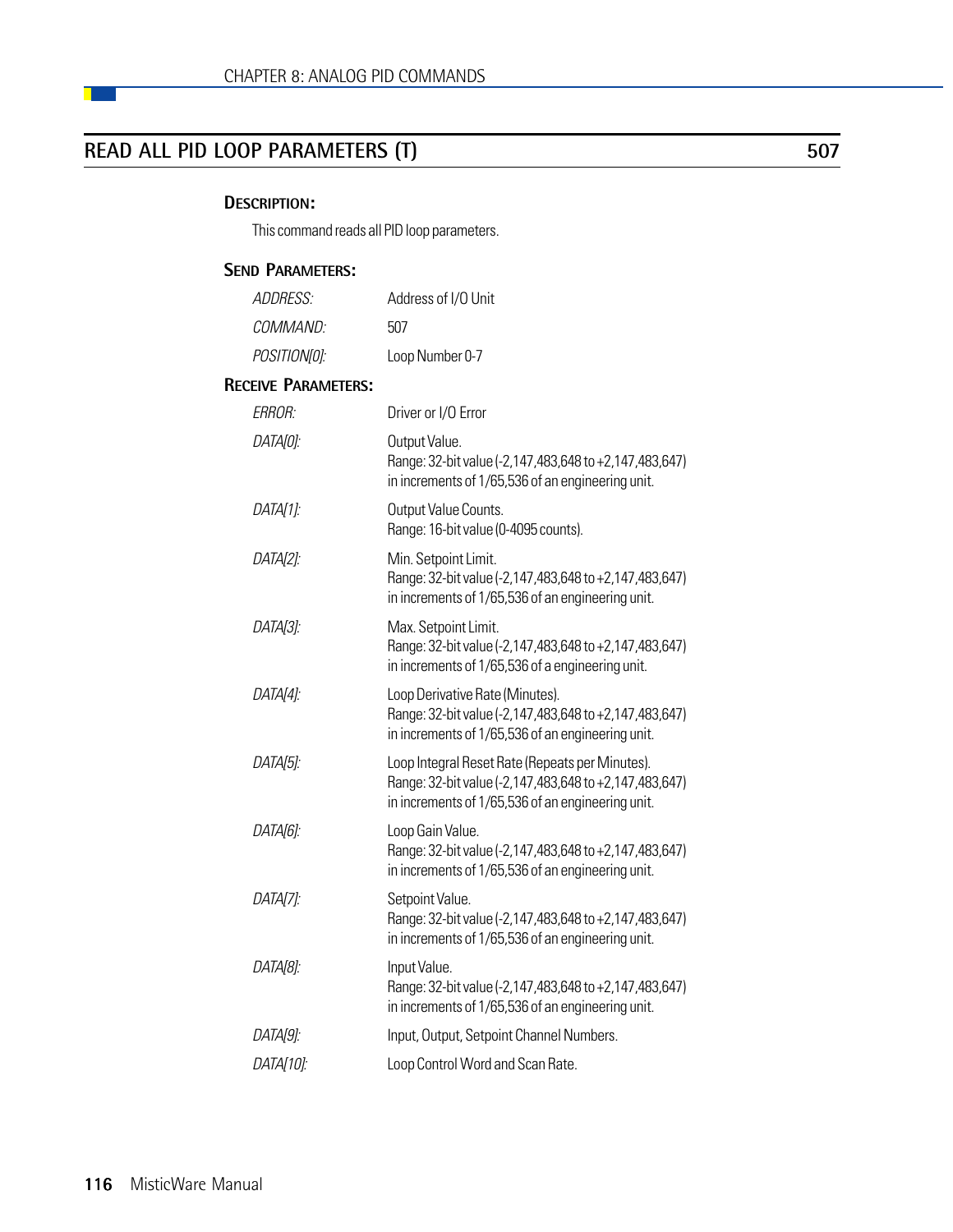## **READ LOOP CONTROL WORD (t)** 508

a a <mark>i I</mark>

#### **DESCRIPTION:**

This command reads the PID loop Control Word. See command 501 for a definition of the Control Word and each bit it contains.

#### **SEND PARAMETERS:**

| <i>ADDRESS:</i> | Address of I/O Unit |
|-----------------|---------------------|
| <i>COMMAND:</i> | 508                 |
| POSITION[0]:    | Loop Number 0-7     |

| <i>ERROR:</i> | Driver or I/O Error                                                    |
|---------------|------------------------------------------------------------------------|
| DATA[0]:      | Loop Control Word.<br>Range: 16-bit value, (0-65,535 or 0000-FFFF Hex) |
|               |                                                                        |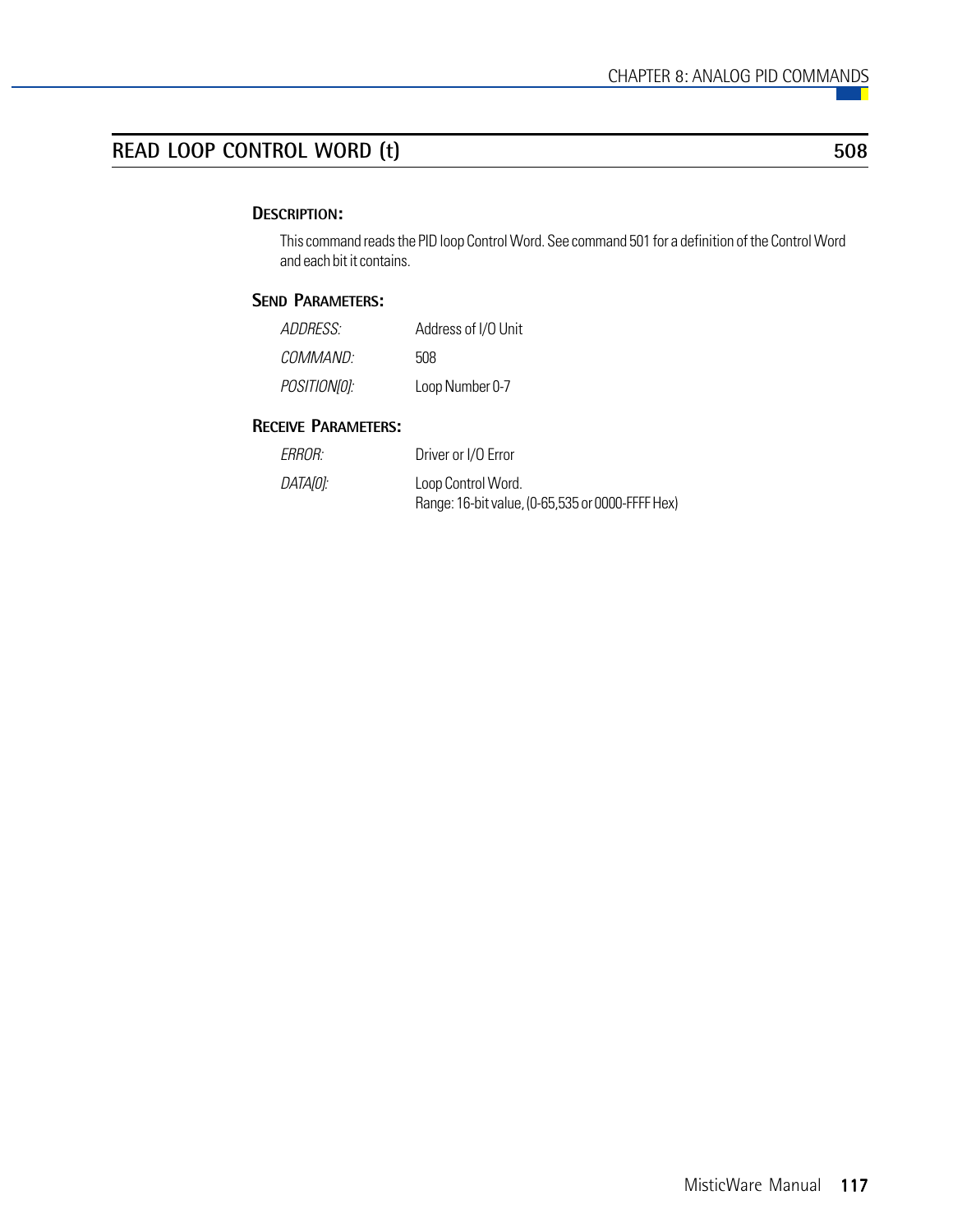## **READ SCAN RATE WORD (t)** 509

П

#### **DESCRIPTION:**

This command reads the PID loop scan rate value. The value is in units of 100 mSec.

#### **SEND PARAMETERS:**

| <i>ADDRESS:</i>     | Address of I/O Unit |
|---------------------|---------------------|
| COMMAND:            | 509                 |
| <i>POSITIONIOI:</i> | Loop Number 0-7     |

| ERROR:   | Driver or I/O Error                                                      |
|----------|--------------------------------------------------------------------------|
| DATA[0]: | Scan Rate Word.<br>Range: 16-bit value (0-65,535), in units of 100 mSec. |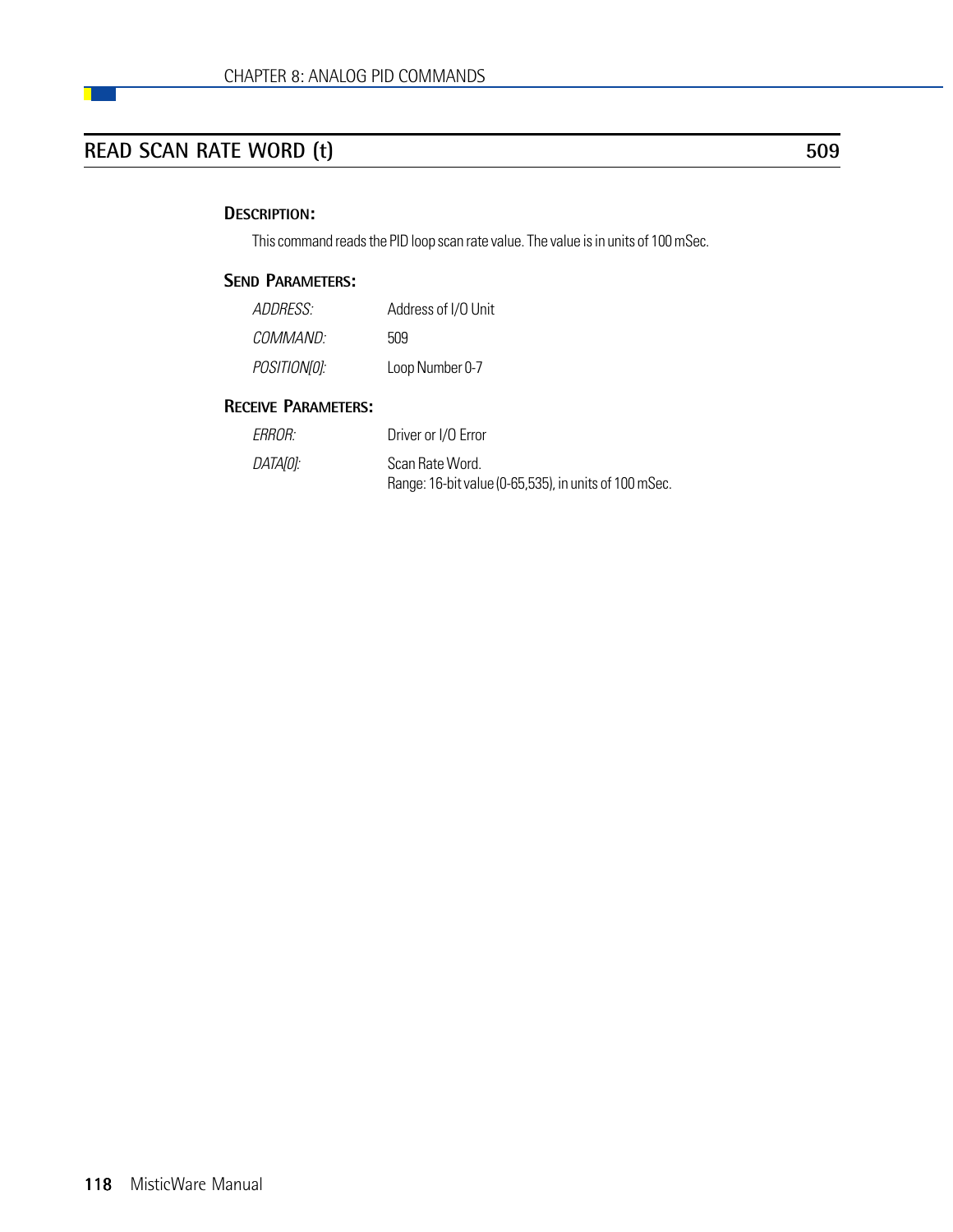## **READ OUTPUT COUNTS (t)** 510

#### **DESCRIPTION:**

This command reads the value of the PID loop output in counts.

#### **SEND PARAMETERS:**

| <i>ADDRESS:</i>     | Address of I/O Unit |
|---------------------|---------------------|
| COMMAND:            | 510                 |
| <i>POSITIONIOI:</i> | Loop Number 0-7     |

| <i>ERROR:</i> | Driver or I/O Error                              |
|---------------|--------------------------------------------------|
| DATA[0]:      | Output Counts.<br>Range: 16-bit value (0-4,095). |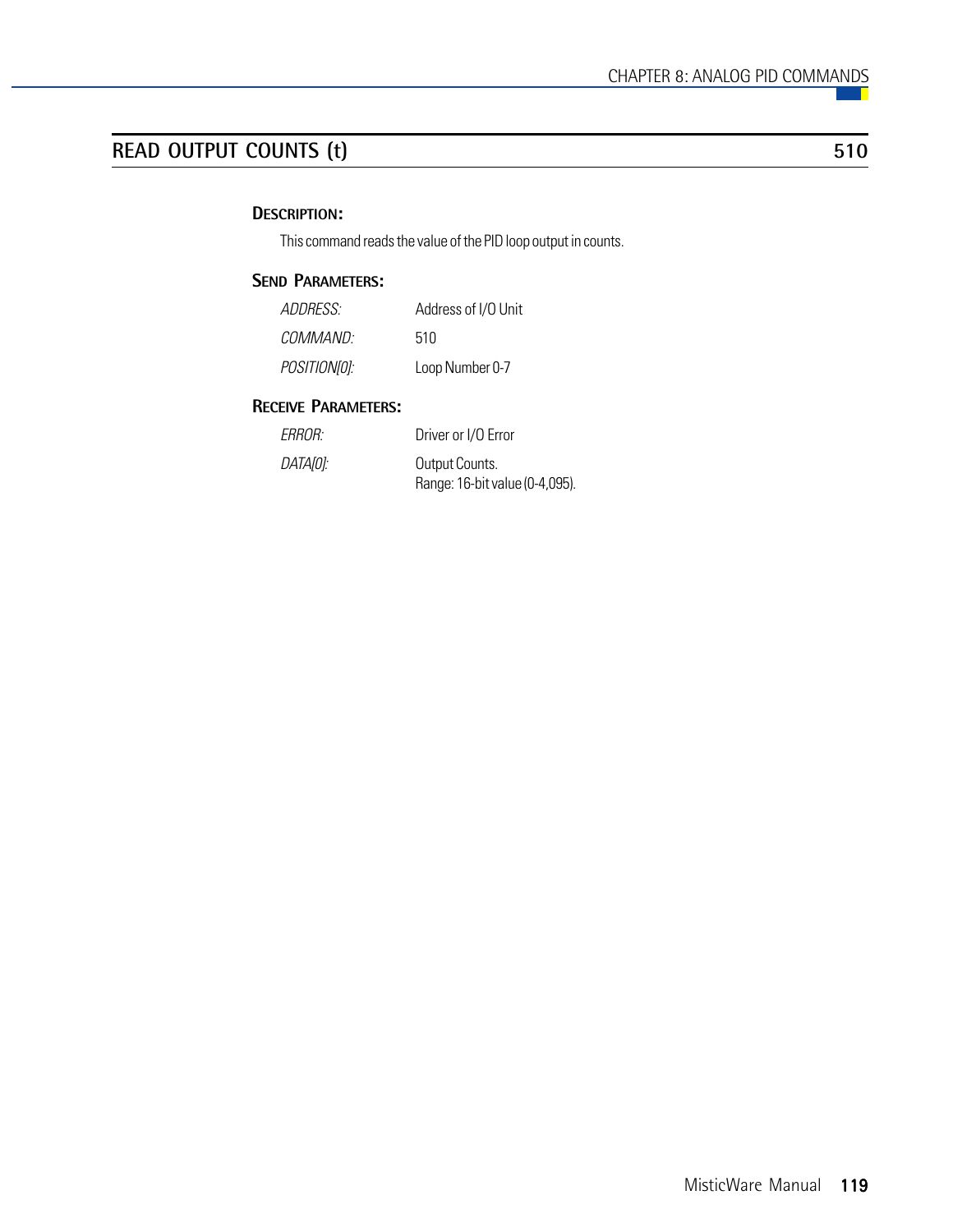## **READ LOOP CHANNELS (t)** 511

**T**he Co

#### **DESCRIPTION:**

This command reads the channel numbers for the PID loop's input, setpoint, and output.

#### **SEND PARAMETERS:**

| <i>ADDRESS:</i> | Address of I/O Unit |
|-----------------|---------------------|
| <i>COMMAND:</i> | 511                 |
| POSITIONIOI:    | Loop Number 0-7     |

| ERROR:   | Driver or I/O Error      |
|----------|--------------------------|
| DATA[0]: | Output Channel (0-15).   |
| DATA[1]: | Reserved.                |
| DATA[2]: | Setpoint Channel (0-15). |
| DATA[3]: | Input Channel (0-15).    |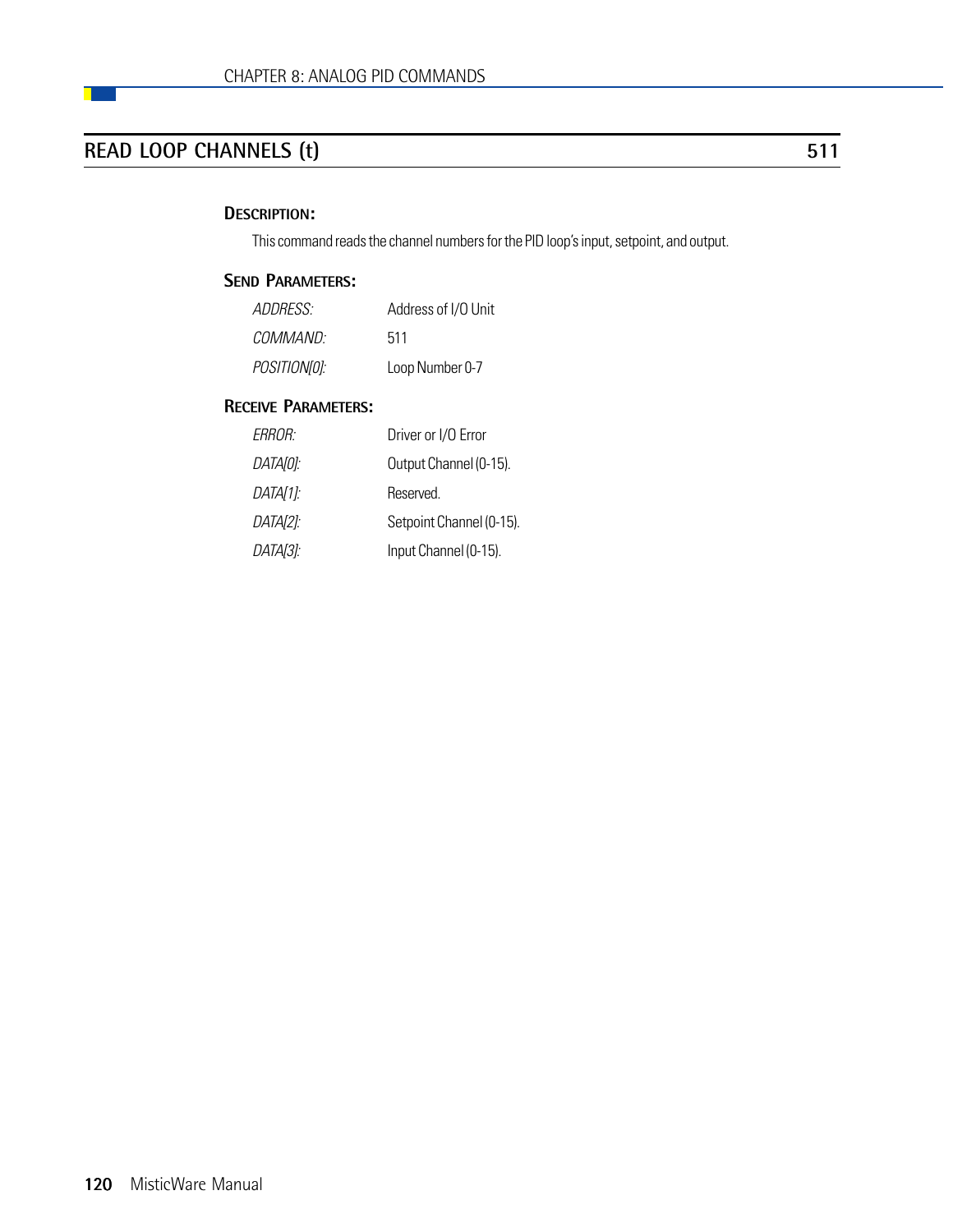## **READ INPUT VALUE (PROCESS VARIABLE) (t) 512**

#### **DESCRIPTION:**

This command reads the value for the PID loop's input channel.

#### **SEND PARAMETERS:**

| <i>ADDRESS:</i> | Address of I/O Unit |
|-----------------|---------------------|
| COMMAND:        | 512                 |
| POSITIONIOI:    | Loop Number 0-7     |

| ERROR:   | Driver or I/O Error                                                    |
|----------|------------------------------------------------------------------------|
| DATA[0]: | Input Value.<br>Range: 32-bit value (-2,147,483,648 to +2,147,483,647) |
|          | in increments of 1/65,536 of an engineering unit.                      |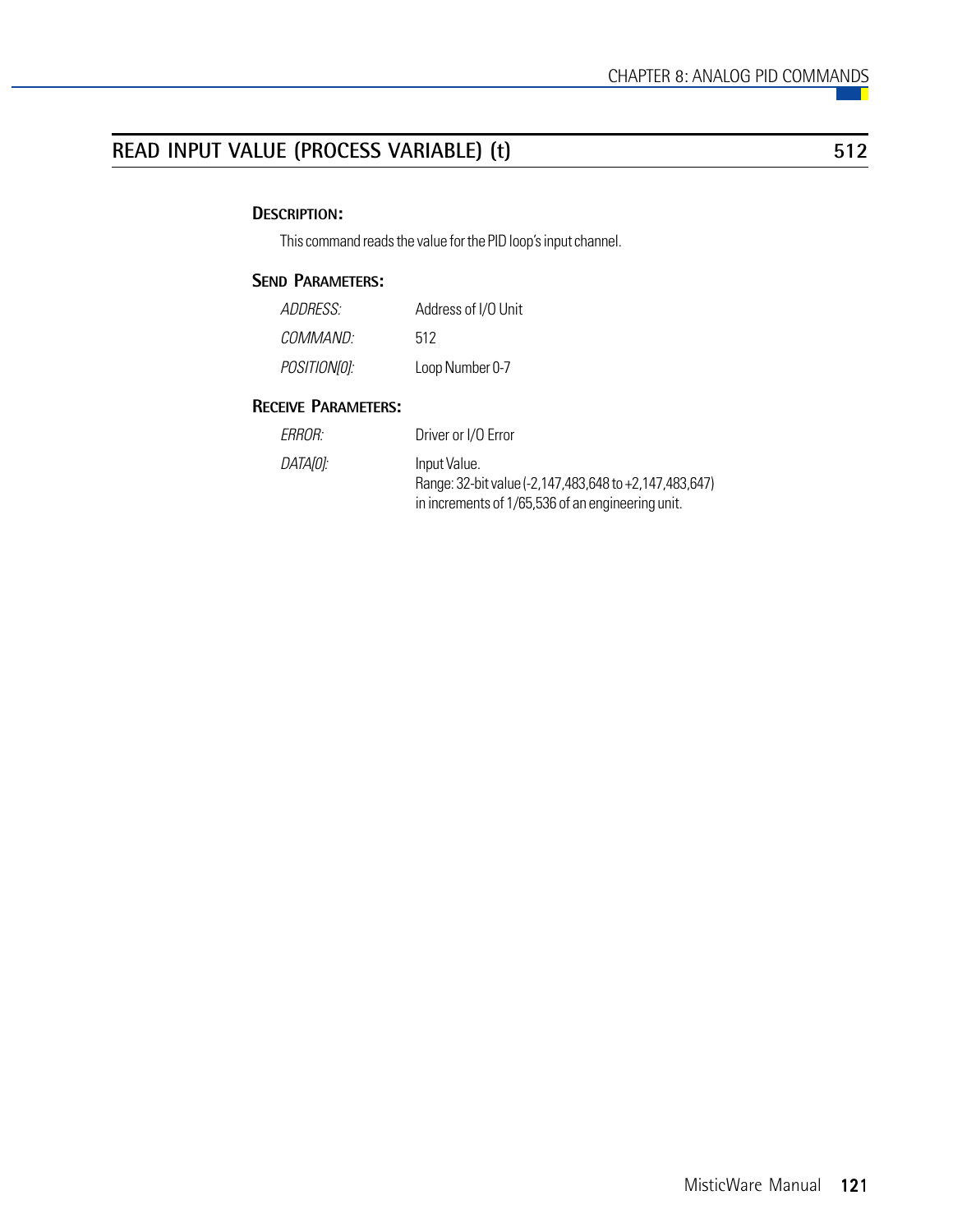## **READ SETPOINT VALUE (t)** 513

**T**he Co

#### **DESCRIPTION:**

This command reads the PID loop's setpoint value.

#### **SEND PARAMETERS:**

| <i>ADDRESS:</i>     | Address of I/O Unit |
|---------------------|---------------------|
| COMMAND:            | 513                 |
| <i>POSITIONIOI:</i> | Loop Number 0-7     |

| ERROR:   | Driver or I/O Error                                                                                                            |
|----------|--------------------------------------------------------------------------------------------------------------------------------|
| DATA[0]: | Setpoint Value.<br>Range: 32-bit value (-2,147,483,648 to +2,147,483,647)<br>in increments of 1/65,536 of an engineering unit. |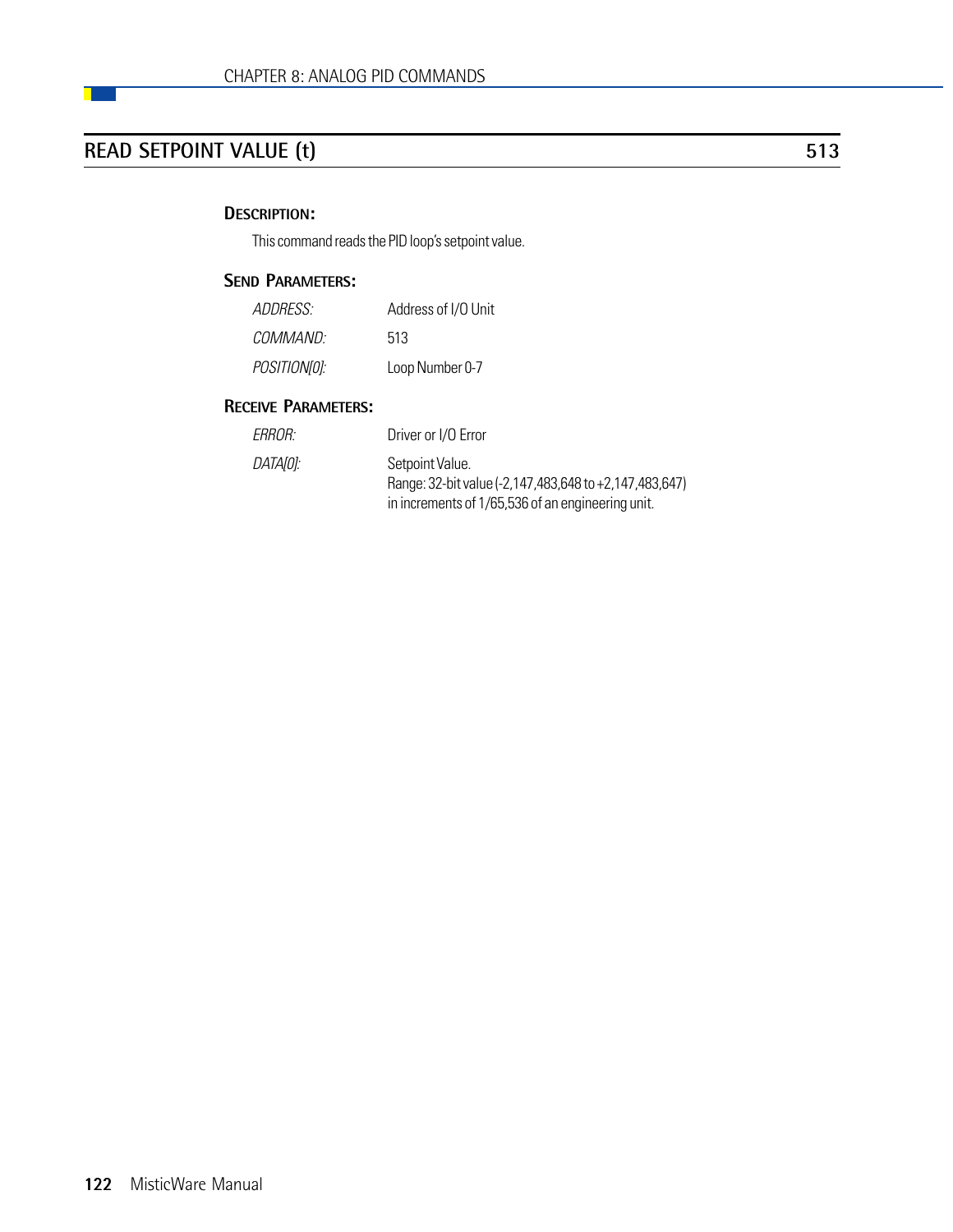## **READ OUTPUT VALUE (t)** 514

#### **DESCRIPTION:**

This command reads the PID loop's output value.

#### **SEND PARAMETERS:**

| <i>ADDRESS:</i>     | Address of I/O Unit |
|---------------------|---------------------|
| COMMAND:            | 514                 |
| <i>POSITIONIOI:</i> | Loop Number 0-7     |

| ERROR:   | Driver or I/O Error                                                                                                          |
|----------|------------------------------------------------------------------------------------------------------------------------------|
| DATA[0]: | Output Value.<br>Range: 32-bit value (-2,147,483,648 to +2,147,483,647)<br>in increments of 1/65,536 of an engineering unit. |
|          |                                                                                                                              |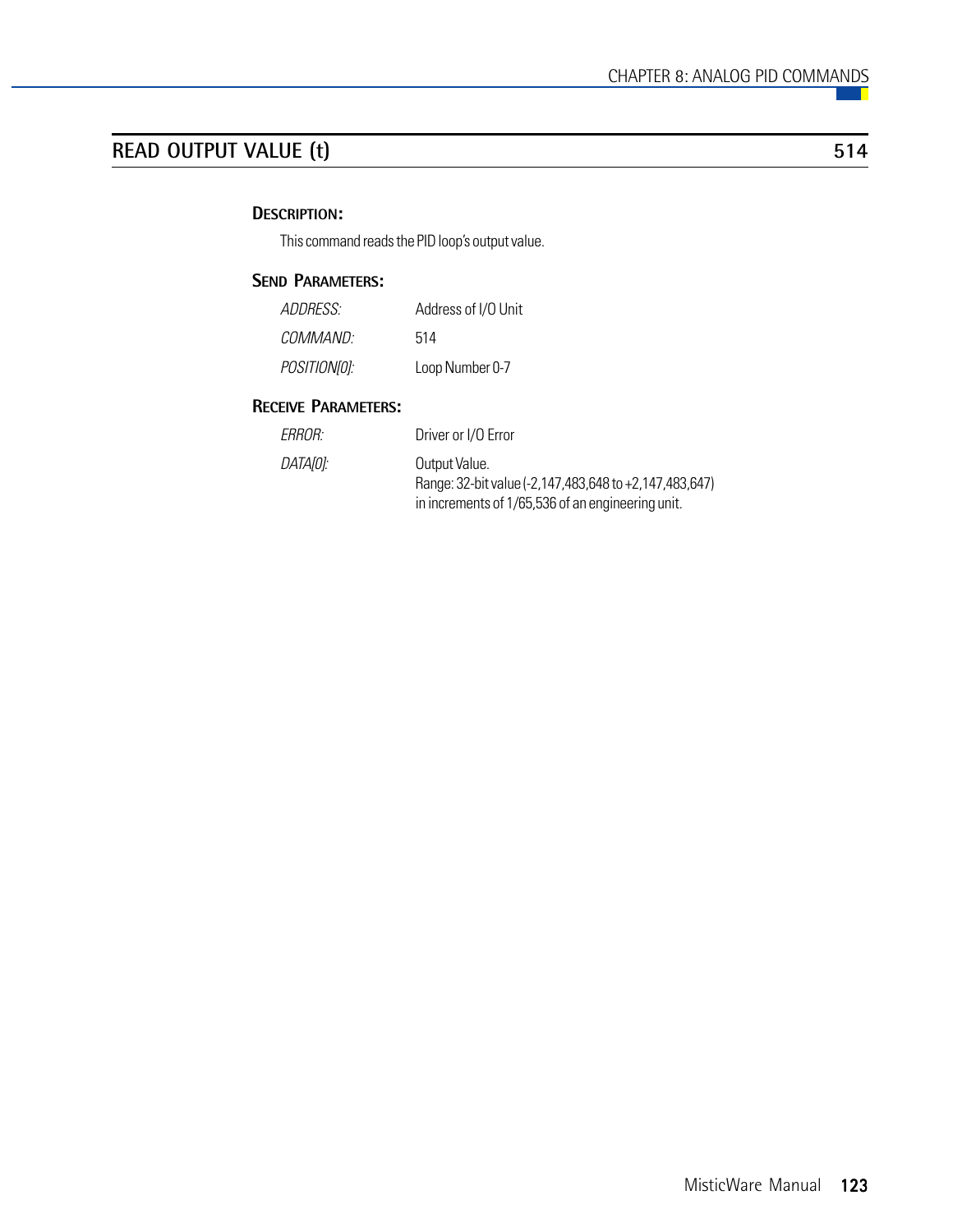## **READ GAIN TERM (t)** 515

**T**he Co

#### **DESCRIPTION:**

This command reads the PID loop's Gain Term.

#### **SEND PARAMETERS:**

| <i>ADDRESS:</i> | Address of I/O Unit |
|-----------------|---------------------|
| COMMAND:        | 515                 |
| POSITIONIOI:    | Loop Number 0-7     |

| ERROR:   | Driver or I/O Error                                                                                                       |
|----------|---------------------------------------------------------------------------------------------------------------------------|
| DATA[0]: | Gain Term.<br>Range: 32-bit value (-2,147,483,648 to +2,147,483,647)<br>in increments of 1/65,536 of an engineering unit. |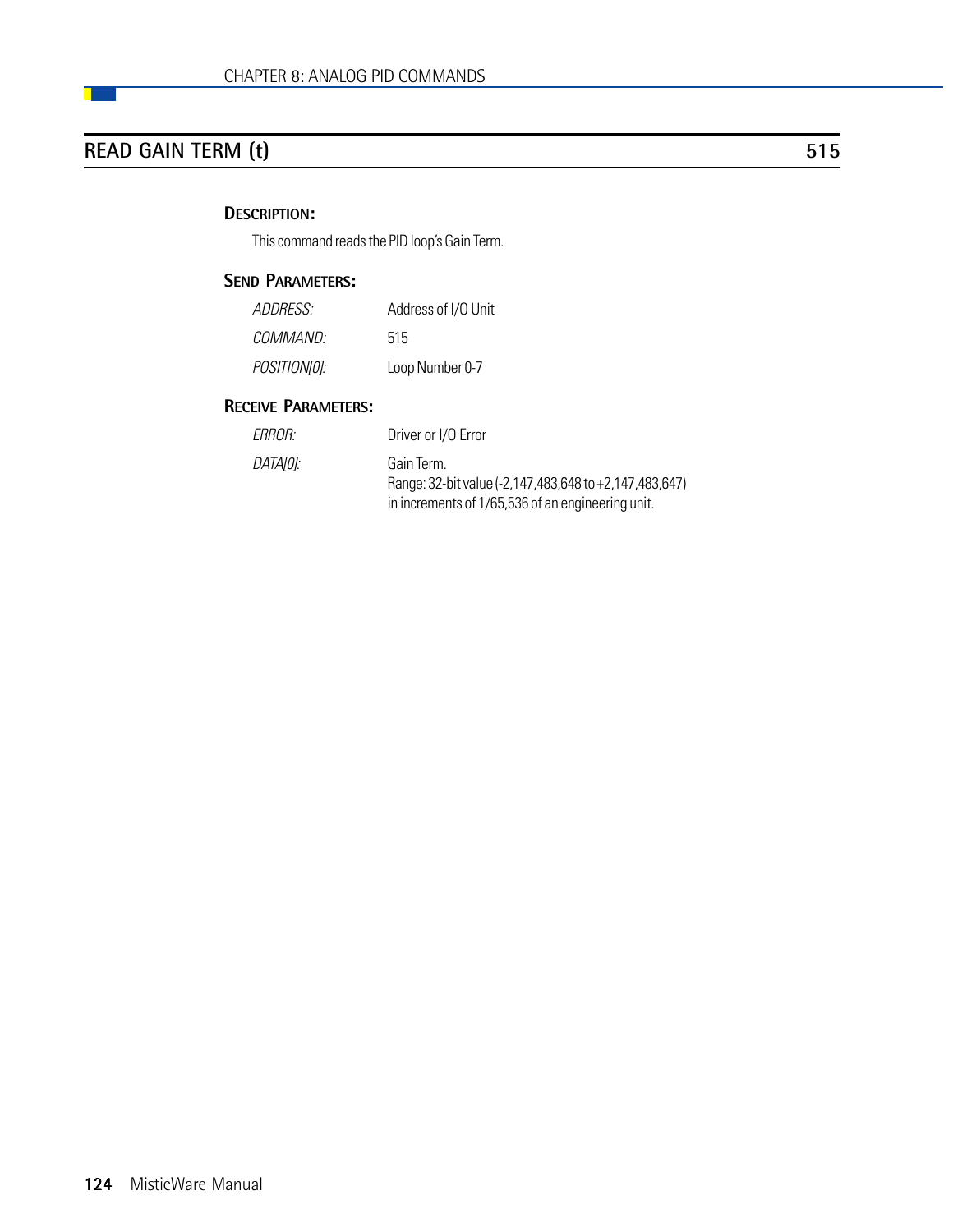## READ INTEGRAL TERM (t) 516

#### **DESCRIPTION:**

This command reads the PID loop's Integral Term. This value is in repeats per minute.

#### **SEND PARAMETERS:**

| <i>ADDRESS:</i>     | Address of I/O Unit |
|---------------------|---------------------|
| <i>COMMAND:</i>     | 516                 |
| <i>POSITIONIOI:</i> | Loop Number 0-7     |

| ERROR:   | Driver or I/O Error                                    |
|----------|--------------------------------------------------------|
| DATA[0]: | Integral Term (Repeats per Min.).                      |
|          | Range: 32-bit value (-2,147,483,648 to +2,147,483,647) |
|          | in increments of 1/65,536 of an engineering unit.      |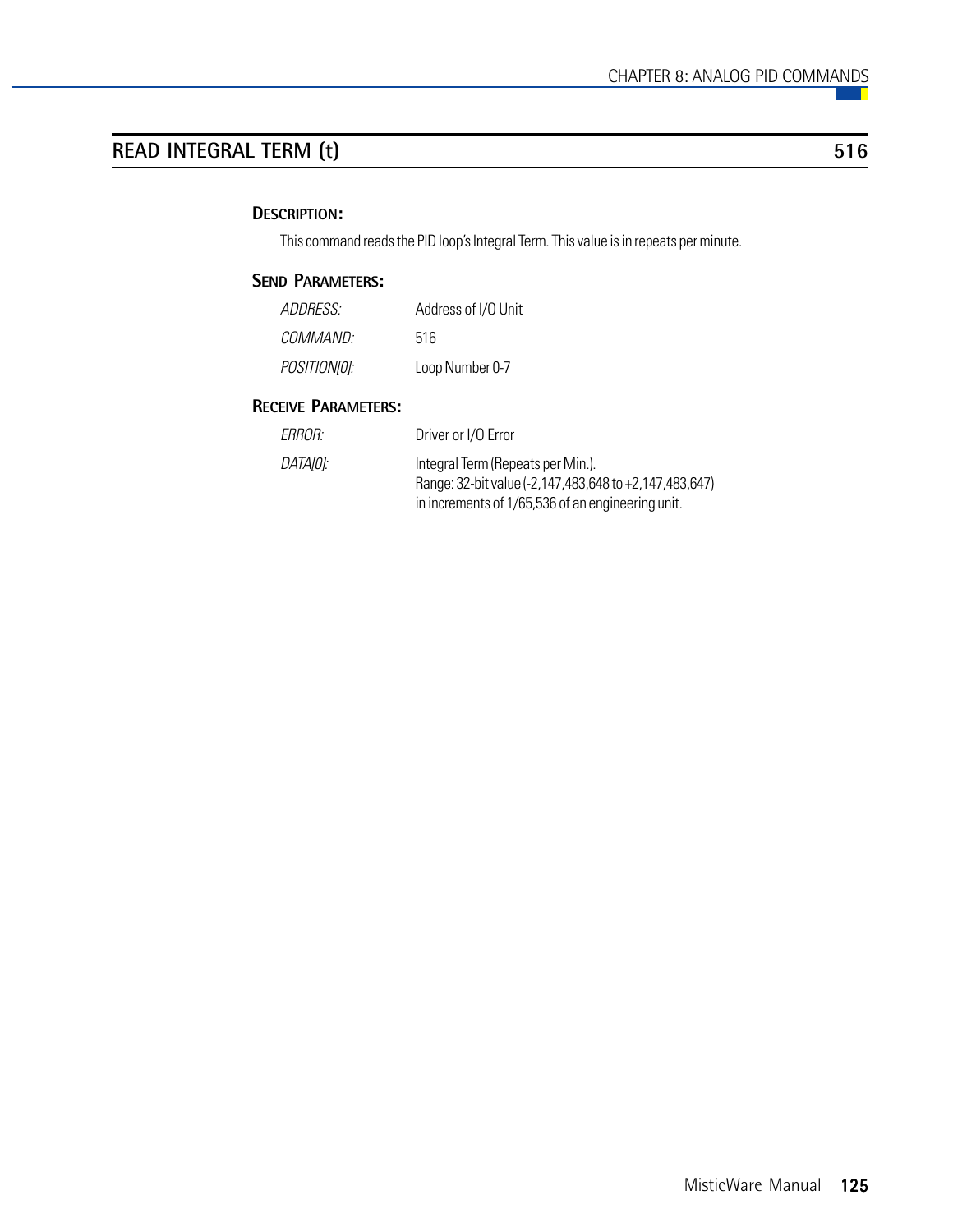## **READ DERIVATIVE TERM (t)** 517

**T**he C

#### **DESCRIPTION:**

This command reads the PID loop's Derivative Term. This value is in minutes.

#### **SEND PARAMETERS:**

| <i>ADDRESS:</i> | Address of I/O Unit |
|-----------------|---------------------|
| COMMAND:        | 517                 |
| POSITIONIOI:    | Loop Number 0-7     |

| <i>ERROR:</i> | Driver or I/O Error                                                                                                                       |
|---------------|-------------------------------------------------------------------------------------------------------------------------------------------|
| DATA[0]:      | Derivative Term (Minutes).<br>Range: 32-bit value (-2,147,483,648 to +2,147,483,647)<br>in increments of 1/65,536 of an engineering unit. |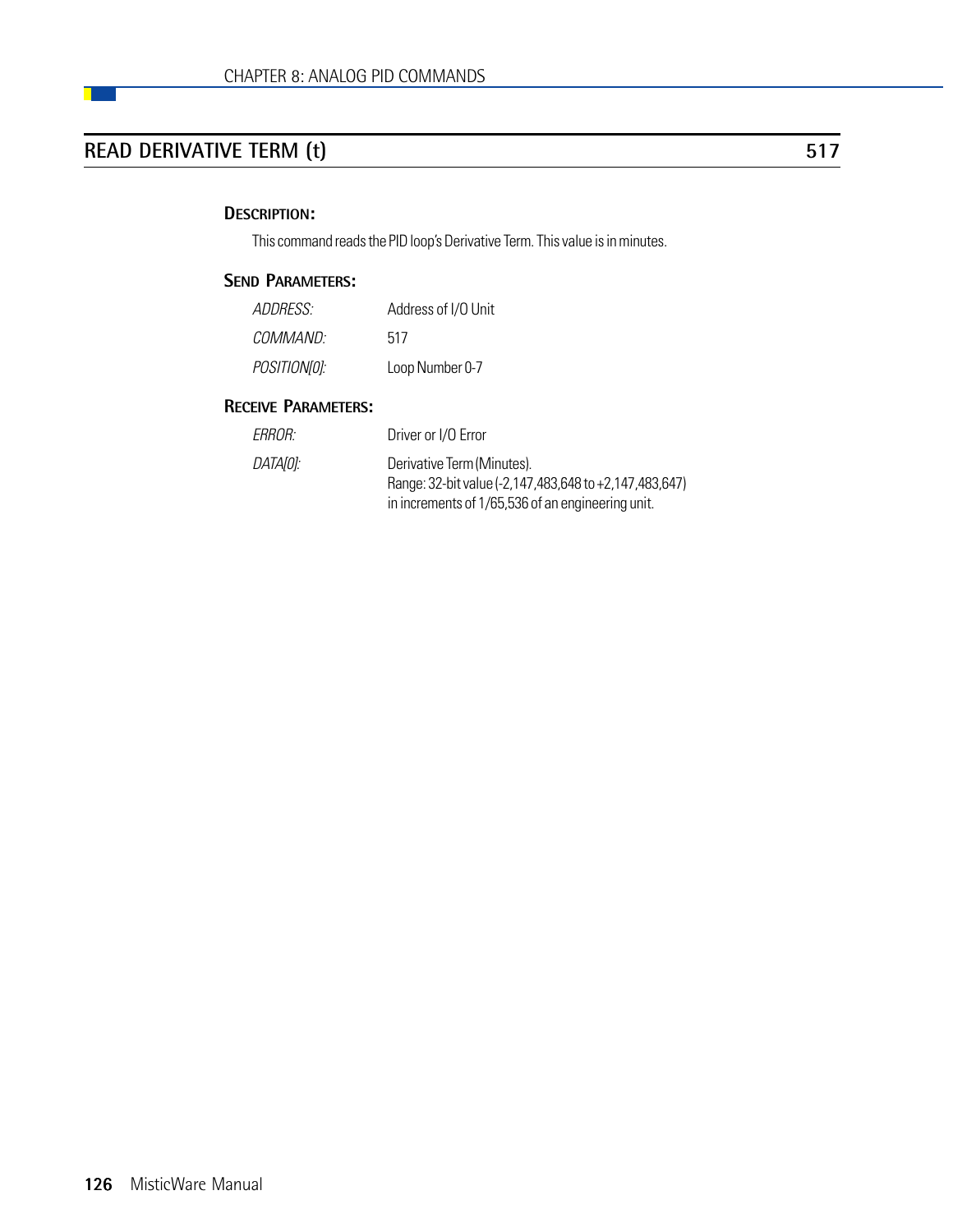## **READ MAXIMUM SETPOINT LIMIT (t)** 518

#### **DESCRIPTION:**

This command reads the Maximum Setpoint Limit of the PID loop.

#### **SEND PARAMETERS:**

| <i>ADDRESS:</i> | Address of I/O Unit |
|-----------------|---------------------|
| COMMAND:        | 518                 |
| POSITIONIOI:    | Loop Number 0-7     |

| <i>ERROR:</i> | Driver or I/O Error                                                                                                                 |
|---------------|-------------------------------------------------------------------------------------------------------------------------------------|
| DATA[0]:      | Max. Setpoint Limit.<br>Range: 32-bit value (-2,147,483,648 to +2,147,483,647)<br>in increments of 1/65,536 of an engineering unit. |
|               |                                                                                                                                     |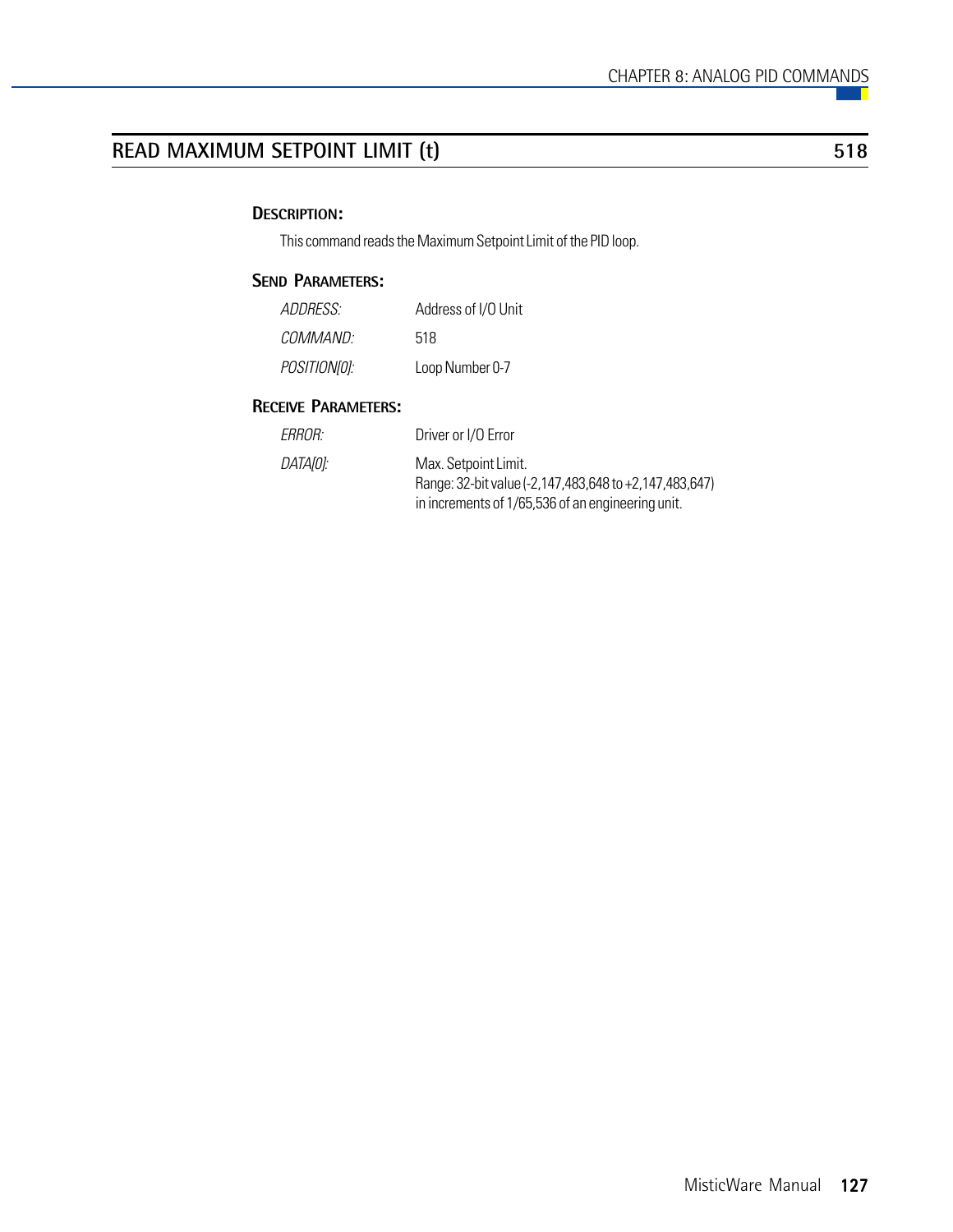## **READ MINIMUM SETPOINT LIMIT (t)** 519

**T**he Co

#### **DESCRIPTION:**

This command reads the Minimum Setpoint Limit of the PID loop.

#### **SEND PARAMETERS:**

| <i>ADDRESS:</i> | Address of I/O Unit |
|-----------------|---------------------|
| <i>COMMAND:</i> | 519                 |
| POSITIONIOI:    | Loop Number 0-7     |

| <i>ERROR:</i> | Driver or I/O Error                                                                                                                   |
|---------------|---------------------------------------------------------------------------------------------------------------------------------------|
| DATA[0]:      | Minute Setpoint Limit.<br>Range: 32-bit value (-2,147,483,648 to +2,147,483,647)<br>in increments of 1/65,536 of an engineering unit. |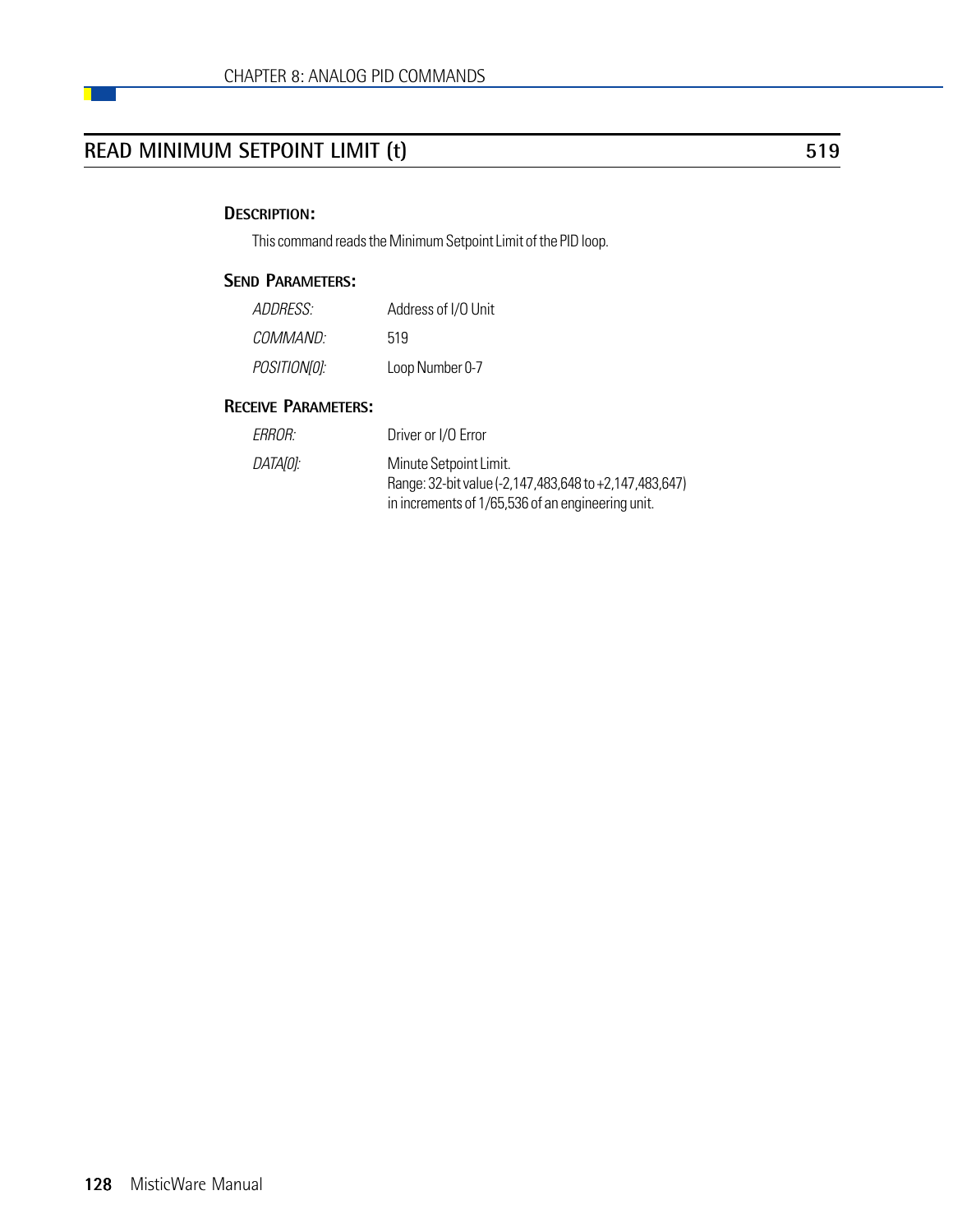## **SET PID LOOP OUTPUT MIN/MAX LIMITS (p)** 520

#### **DESCRIPTION:**

This command is used to set the minimum and maximum allowable output of the PID Loop.

#### **SEND PARAMETERS:**

| <b>ADDRESS:</b> | Address of I/O Unit                                                                                                            |
|-----------------|--------------------------------------------------------------------------------------------------------------------------------|
| <i>COMMAND:</i> | 520                                                                                                                            |
| POSITION[0]:    | Loop Number 0-7                                                                                                                |
| DATA[0]:        | Maximum Output.<br>Range: 32-bit value (-2,147,483,648 to +2,147,483,647)<br>in increments of 1/65,536 of an engineering unit. |
| DATA[1]:        | Minimum Output.<br>Range: 32-bit value (-2,147,483,648 to +2,147,483,647)<br>in increments of 1/65,536 of an engineering unit. |

#### **RECEIVE PARAMETERS:**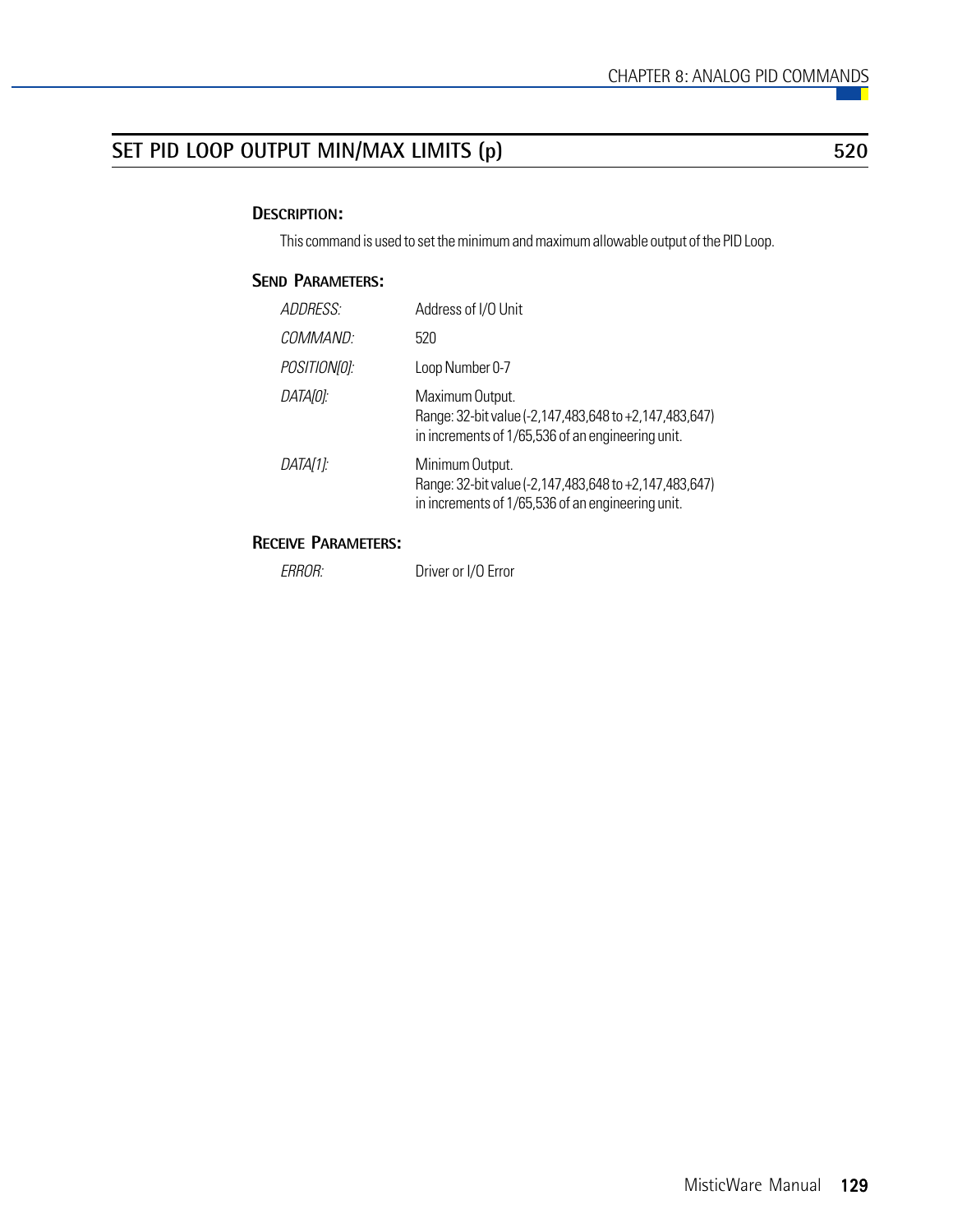## **SET PID LOOP PROCESS VARIABLE (q)** 521

#### **DESCRIPTION:**

This command sets the PID loop's process variable.

#### **SEND PARAMETERS:**

| <i>ADDRESS:</i> | Address of I/O Unit                                                                                                                                                                             |
|-----------------|-------------------------------------------------------------------------------------------------------------------------------------------------------------------------------------------------|
| <i>COMMAND:</i> | 521                                                                                                                                                                                             |
| POSITION[0]:    | Loop Number 0-7                                                                                                                                                                                 |
| DATA[0]:        | Process variable. Range: 32-bit value (-2,147,483,648 to<br>+2,147,483,647) scaled in increments of 1/65,536.<br>Example: For an integral of 7.5, Integral Value = $7.5*$<br>$65,536 = 491,520$ |

#### **RECEIVE PARAMETERS:**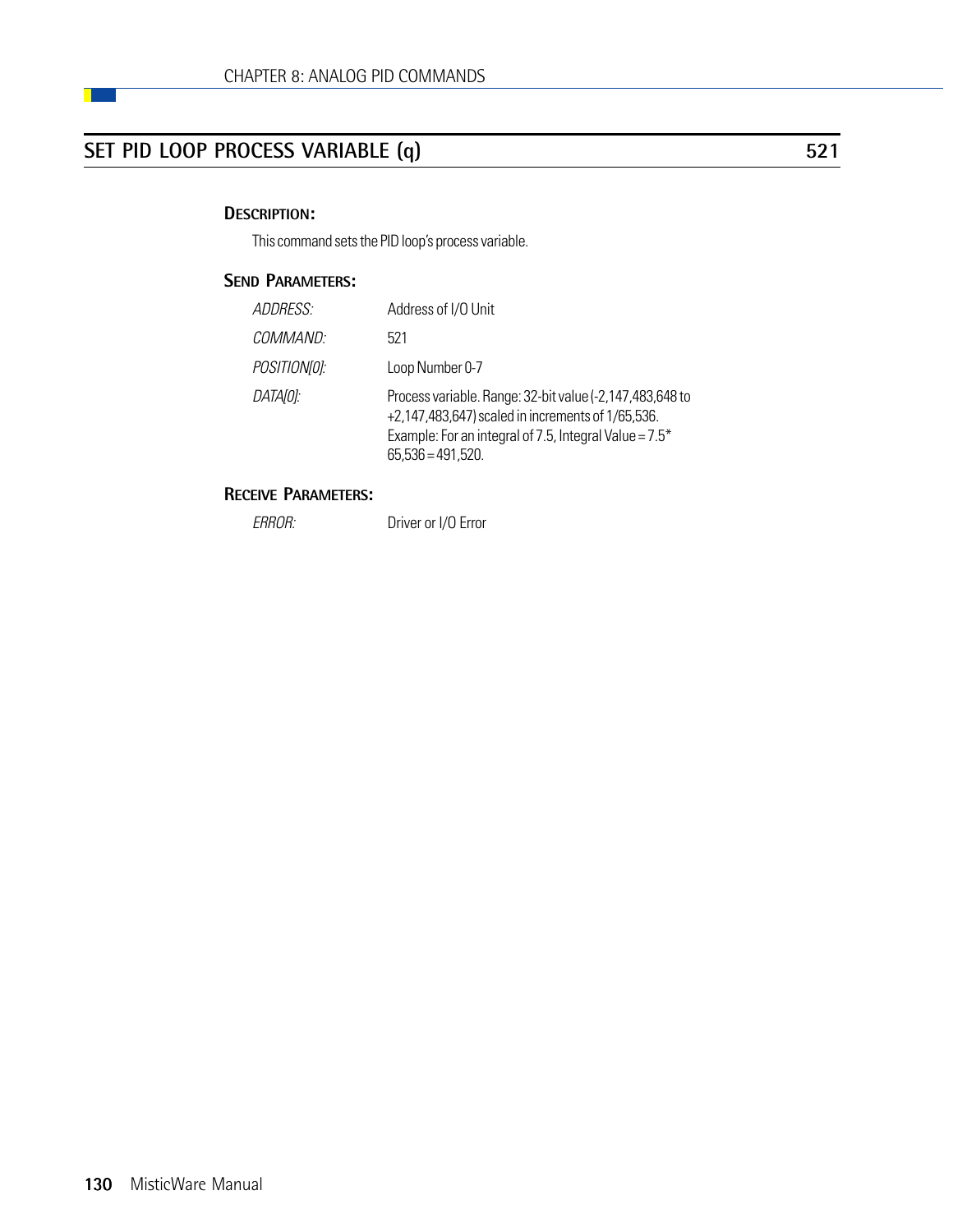**CHAPTER 9**

# **Digital Event/Reaction Commands**

## **CLEAR EVENT/REACTION TABLE ( \_ )** 600

**DESCRIPTION:**

This command is used to clear the entire Event/Reaction table. All event latches and interrupts are also cleared.

### **SEND PARAMETERS:**

ADDRESS: Address of I/O Unit COMMAND: 600

### **RECEIVE PARAMETERS:**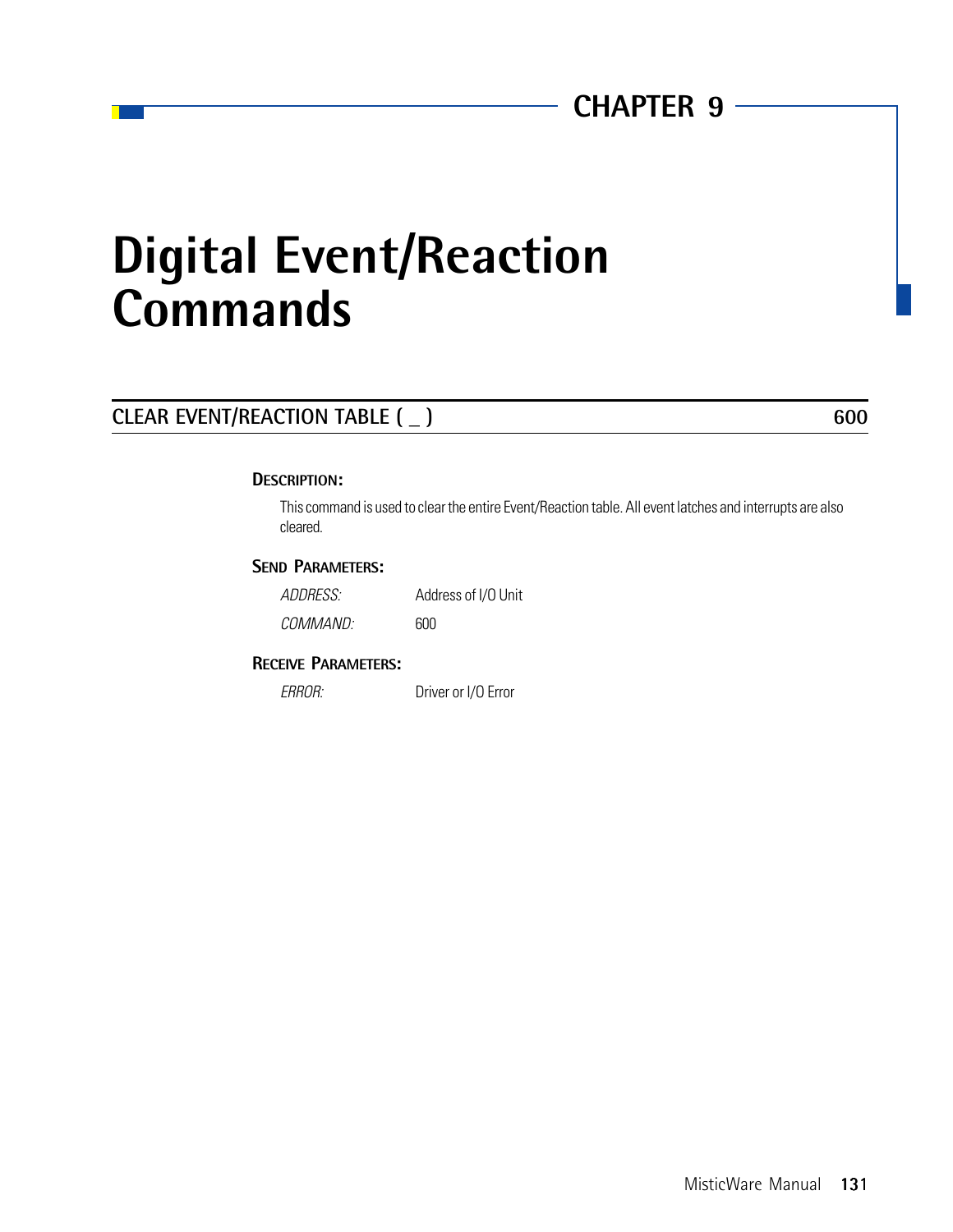## **CLEAR EVENT TABLE ENTRY ( \ )** 601

#### **DESCRIPTION:**

This command is used to clear a single entry in the Event/Reaction table.

#### **SEND PARAMETERS:**

| <i>ADDRESS:</i>     | Address of I/O Unit                  |
|---------------------|--------------------------------------|
| <i>COMMAND:</i>     | 601                                  |
| <i>POSITION[0]:</i> | Event Table Entry Number (00-FF-Hex) |

#### **RECEIVE PARAMETERS:**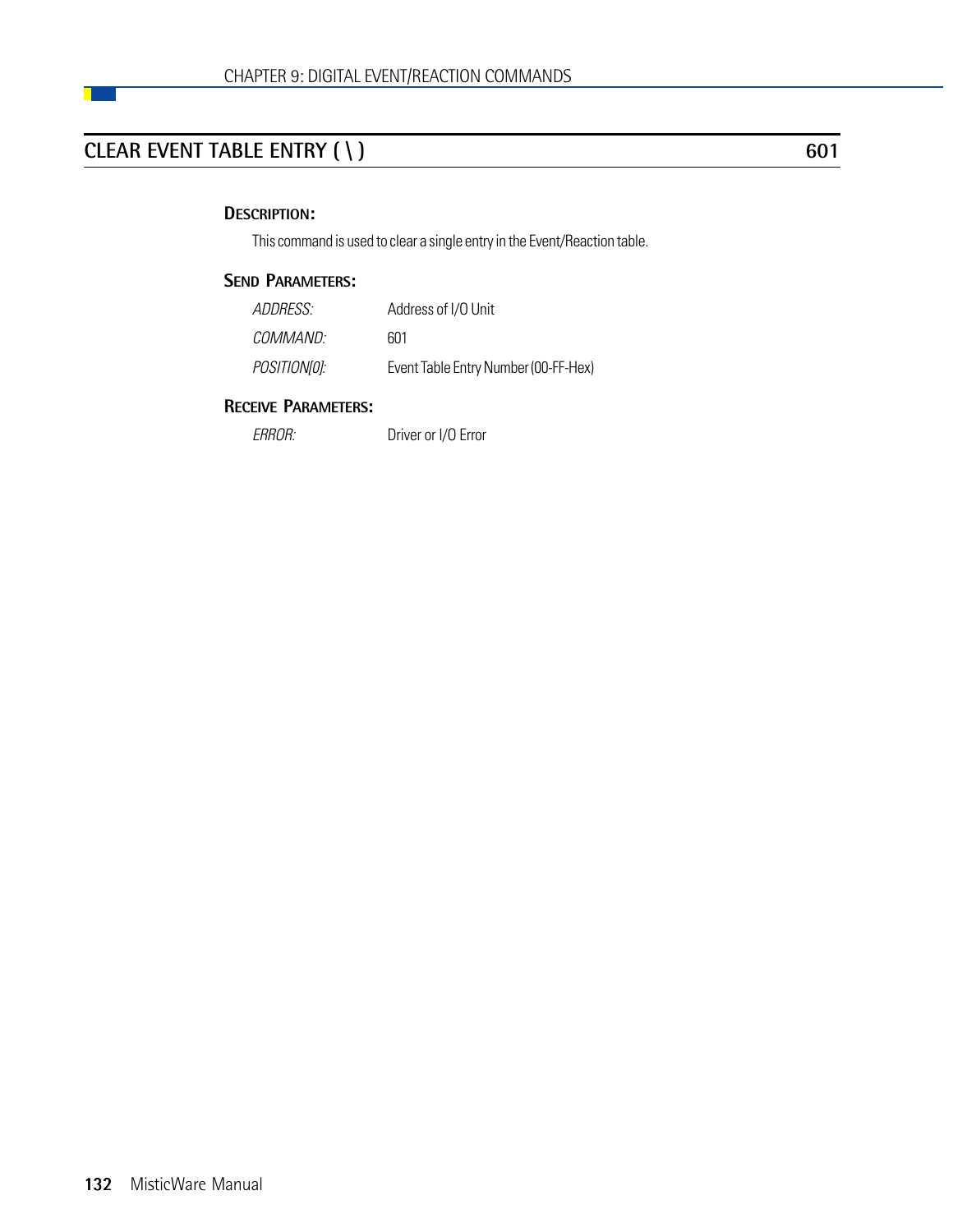#### **DESCRIPTION:**

This command returns 16 status bits representing the status of 16 events starting with the specified event number. Each bit corresponds to the status of one event. If the bit is 1, the event is enabled; if the bit is 0, the event is disabled.

#### **SEND PARAMETERS:**

| <i>ADDRESS:</i> | Address of I/O Unit                                                |
|-----------------|--------------------------------------------------------------------|
| <i>COMMAND:</i> | 602                                                                |
| POSITION[0]:    | Event Table Entry Number (00-FF-Hex).                              |
| DATA[0]:        | Status of 16 events.<br>Range: 16-bit (0-65,535 or 0000-FFFF Hex). |

#### **RECEIVE PARAMETERS:**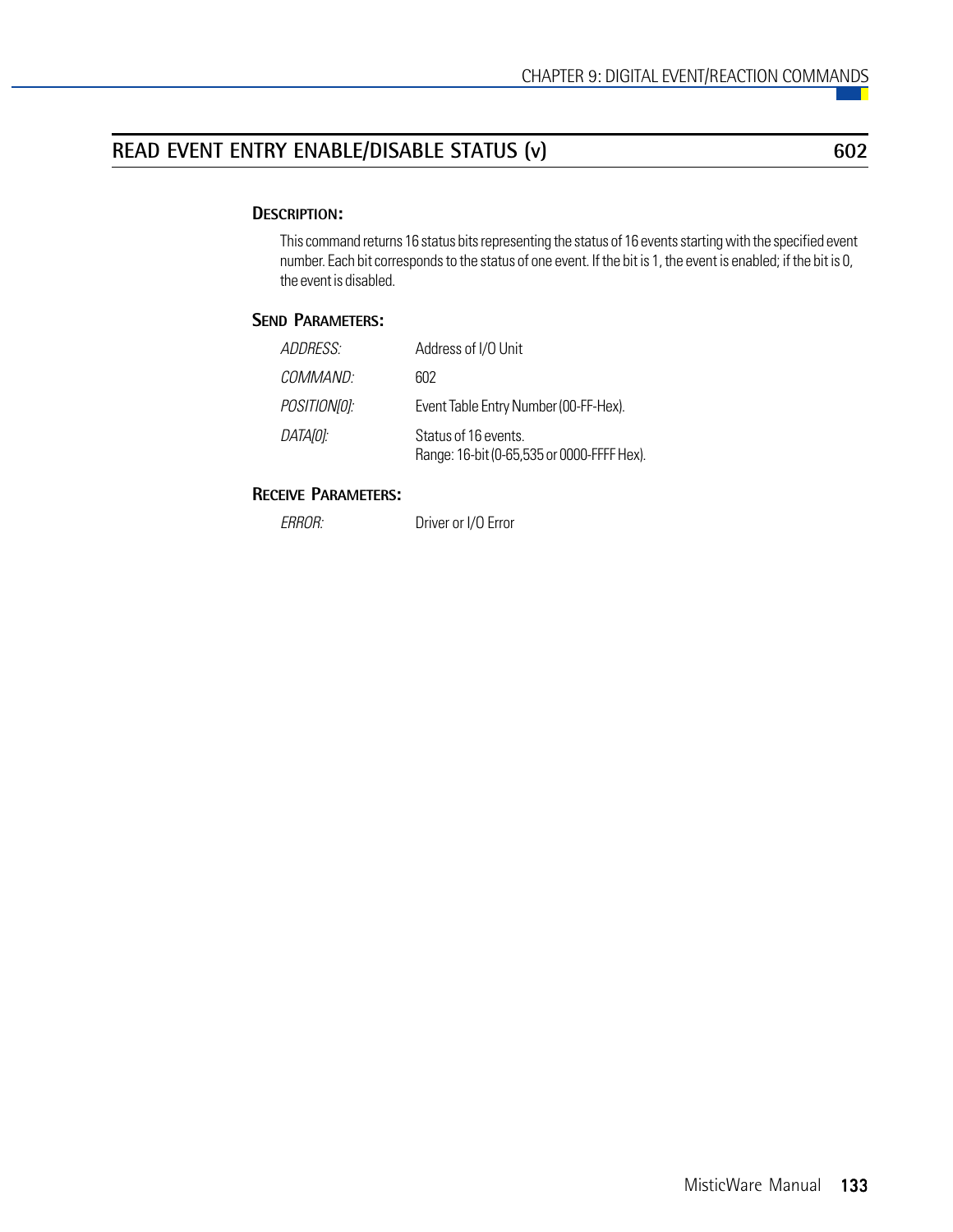## READ ALL EVENT ENTRIES ENABLE/DISABLE STATUS (v) 603

#### **DESCRIPTION:**

This command returns 255 status bits representing the status of all events in the Event/Reaction Table. Each bit corresponds to the status of one event. If the bit is 1, the event is enabled; if the bit is 0, the event is disabled.

#### **SEND PARAMETERS:**

| <i>ADDRESS:</i> | Address of I/O Unit |
|-----------------|---------------------|
| <i>COMMAND:</i> | 603                 |

| ERROR:               | Driver or I/O Error                        |
|----------------------|--------------------------------------------|
| DATA[0]<br>DATA[15]: | Status of 16 events.                       |
|                      | Range: 16-bit (0-65,535 or 0000-FFFF-Hex). |
|                      | Data $[0]$ = Events 0-15, and              |
|                      | Data[15] = Events 240-255.                 |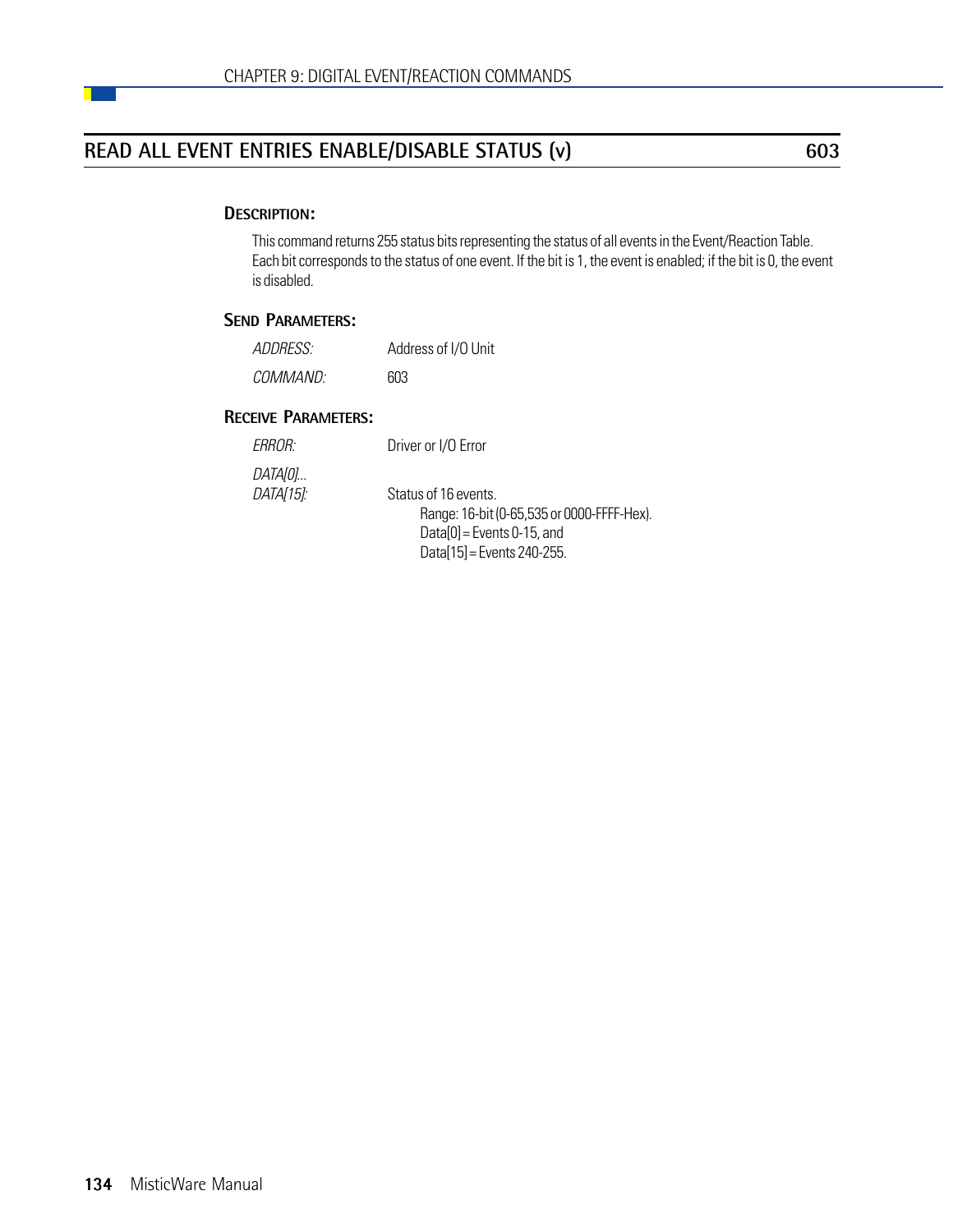## **ENABLE EVENT TABLE ENTRY (N)** 604

#### **DESCRIPTION:**

This command is used to enable an event table entry.

#### **SEND PARAMETERS:**

| <i>ADDRESS:</i>     | Address of I/O Unit                   |
|---------------------|---------------------------------------|
| <i>COMMAND:</i>     | 604                                   |
| <i>POSITIONIOI:</i> | Event Table Entry Number (00-FF-Hex). |

### **RECEIVE PARAMETERS:**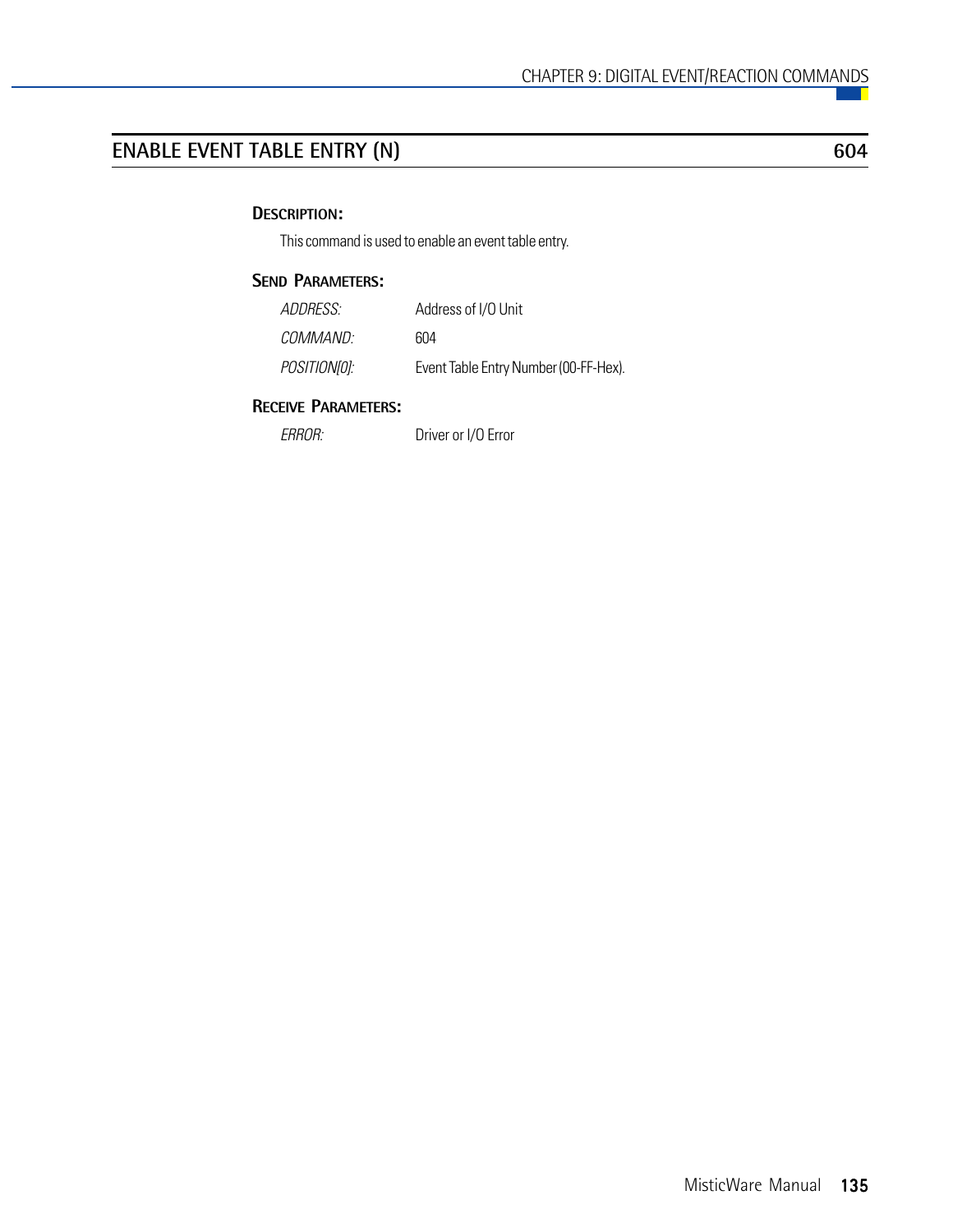## **DISABLE EVENT TABLE ENTRY (N)** 605

 $\mathcal{L}(\mathcal{A})$ Ш

#### **DESCRIPTION:**

This command is used to disable an event table entry.

#### **SEND PARAMETERS:**

| <i>ADDRESS:</i> | Address of I/O Unit                   |
|-----------------|---------------------------------------|
| <i>COMMAND:</i> | 605                                   |
| POSITIONIOI:    | Event Table Entry Number (00-FF-Hex). |

#### **RECEIVE PARAMETERS:**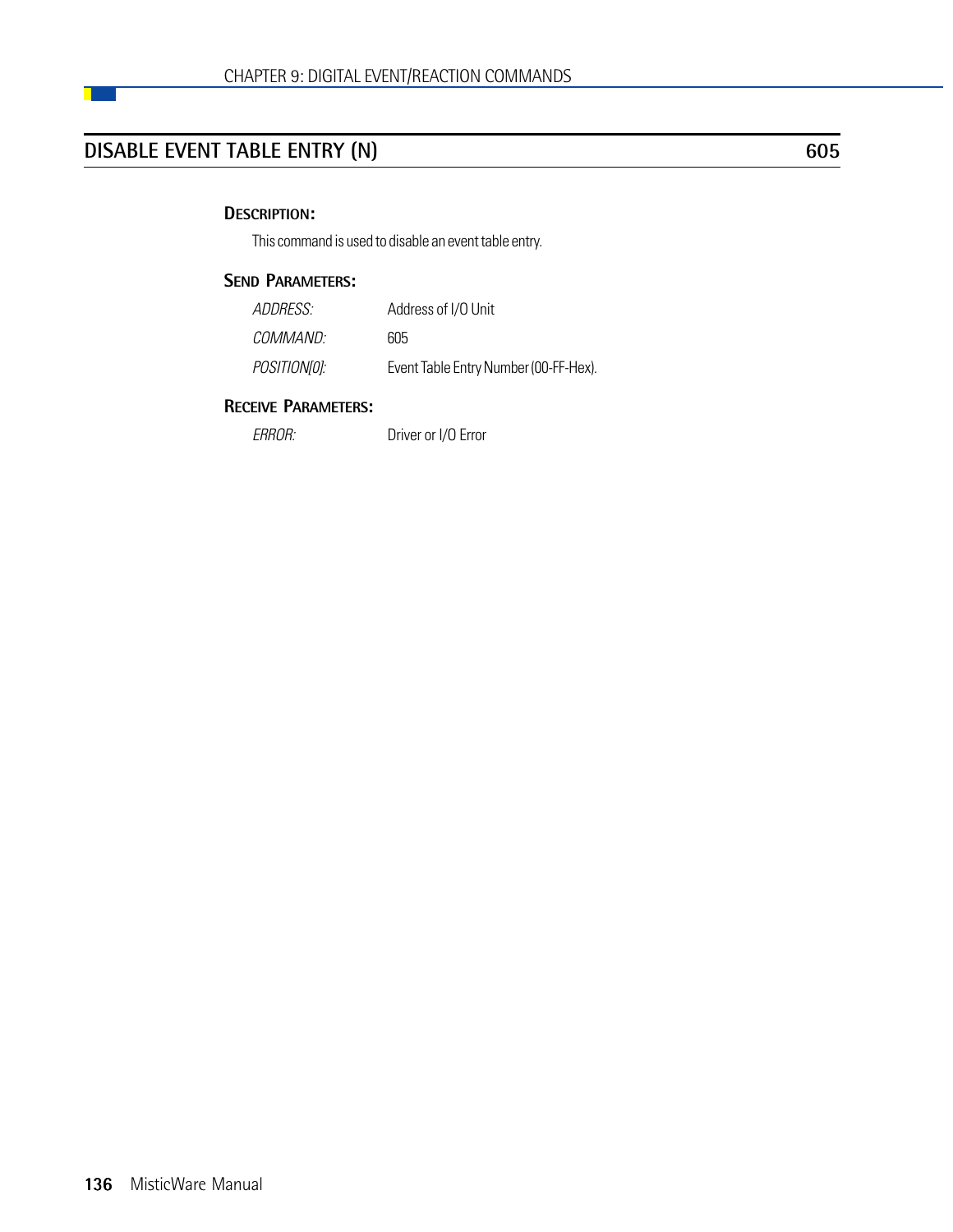## **ENABLE/DISABLE EVENT TABLE GROUP ( { ) 606**

#### **DESCRIPTION:**

This command is used to set the enable/disable status of an entire event table group of 16 entries.

#### **SEND PARAMETERS:**

| <i>ADDRESS:</i> | Address of I/O Unit                                                               |
|-----------------|-----------------------------------------------------------------------------------|
| <i>COMMAND:</i> | 606                                                                               |
| POSITION[0]:    | Event Table Group Number (00-FF-Hex).                                             |
| DATA[0]:        | 16-bit Mask of events within group to enable.<br>If bit is 1, event is enabled.   |
| DATA[1]:        | 16-bit Mask of events within group to disable.<br>If bit is 1, event is disabled. |

#### **RECEIVE PARAMETERS:**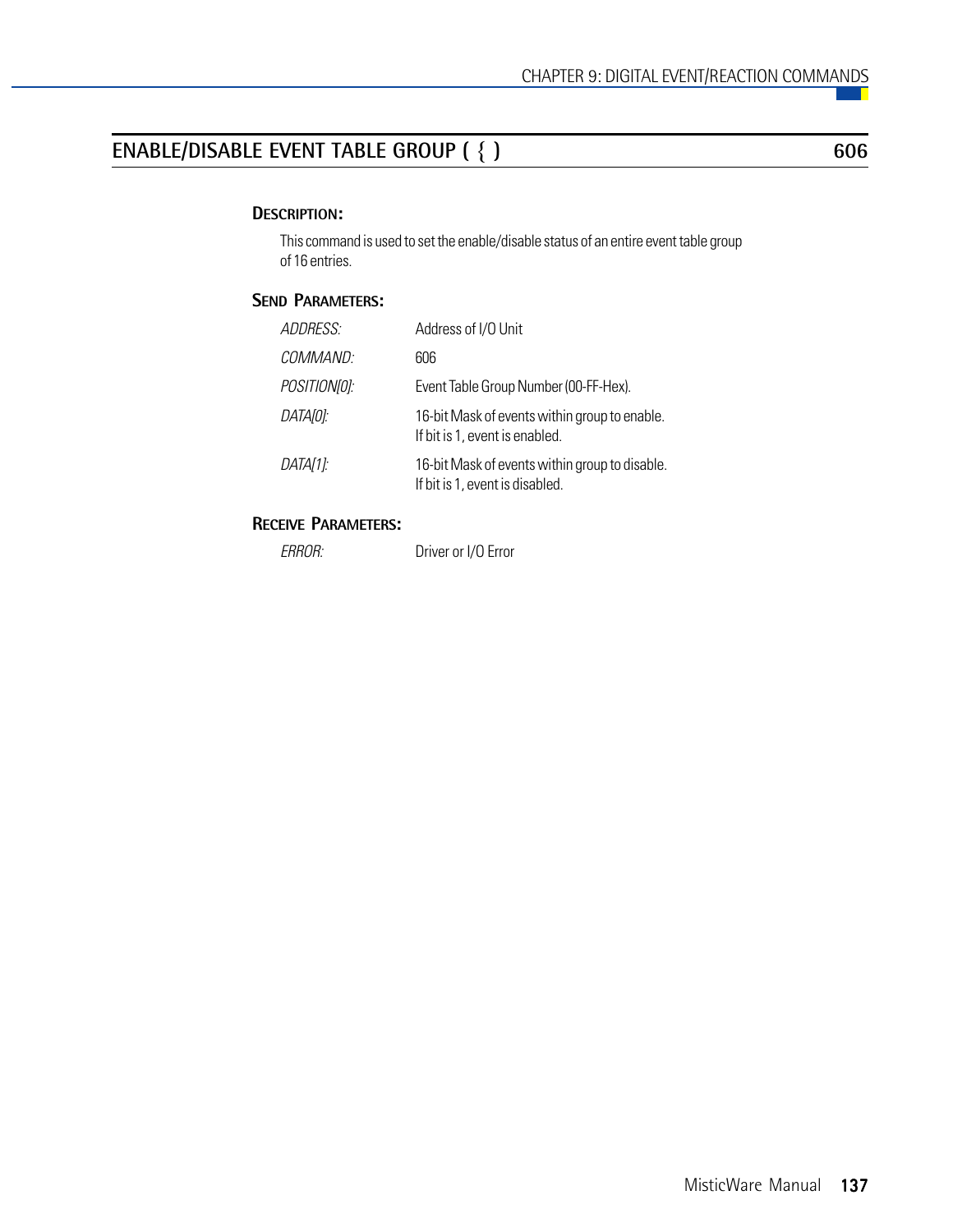## READ EVENT TABLE ENTRY (0) 608

#### **DESCRIPTION:**

This command is used to read the contents of an event table entry. The Reaction Command can have the following value:

| NULL REACTION (DO NOTHING)              | NU             |
|-----------------------------------------|----------------|
| SET OUTPUT MODULE STATE                 | Ω1             |
| START ON PULSE                          | በ2             |
| START OFF PULSE                         | O3             |
| <b>ENABLE/DISABLE COUNTER</b>           | N <sub>4</sub> |
| <b>CLEAR COUNTER</b>                    | 05             |
| <b>ENABLE/DISABLE EVENT TABLE ENTRY</b> | 0ĥ             |
| <b>ENABLE/DISABLE EVENT ENTRY GROUP</b> | በ7             |
| READ AND HOLD COUNTER VALUE             | N8             |

The control byte contains the following information:

| Control Byte |  |  |  |                                                        |
|--------------|--|--|--|--------------------------------------------------------|
|              |  |  |  | $\mathsf{hit} \, 0$ : $\, 0 \,$ = Fvent Latch-No Match |
|              |  |  |  | $1 =$ Fyent Latch-Match                                |
|              |  |  |  | $bit 1 \cdot 0 = Match$ Latch-No Match                 |
|              |  |  |  | $1 = \text{Match}$ atch-Match                          |
|              |  |  |  | $bit 2 : 0 = Null Entry-Not Scanned$                   |
|              |  |  |  | $1 =$ Valid Entry-Scan Active                          |
|              |  |  |  | bit $3 : 0 =$ Watchdog Monitoring Disabled             |
|              |  |  |  | 1 = Watchdog Monitoring Enabled                        |
|              |  |  |  | bit 4 : $0 =$ Counter/MOMO Compare-No Match            |
|              |  |  |  | 1 = Counter/MOMO Compare-Match                         |
|              |  |  |  | bit $5 : 0 = \text{Not The Last Entry}$                |
|              |  |  |  | $1 =$ Last Entry                                       |
|              |  |  |  | $bit 6 : 0 = Internet Disabled$                        |
|              |  |  |  | $1 =$ Interrupt Enabled                                |
|              |  |  |  | $bit7 : 0 = Event Scanning Disabled$                   |
|              |  |  |  | $1 =$ Event Scanning Enabled                           |
|              |  |  |  |                                                        |

#### **SEND PARAMETERS:**

| <i>ADDRESS:</i> | Address of I/O Unit                  |
|-----------------|--------------------------------------|
| <i>COMMAND:</i> | 608                                  |
| POSITION[0]:    | Event Table Entry Number (0-FF-Hex). |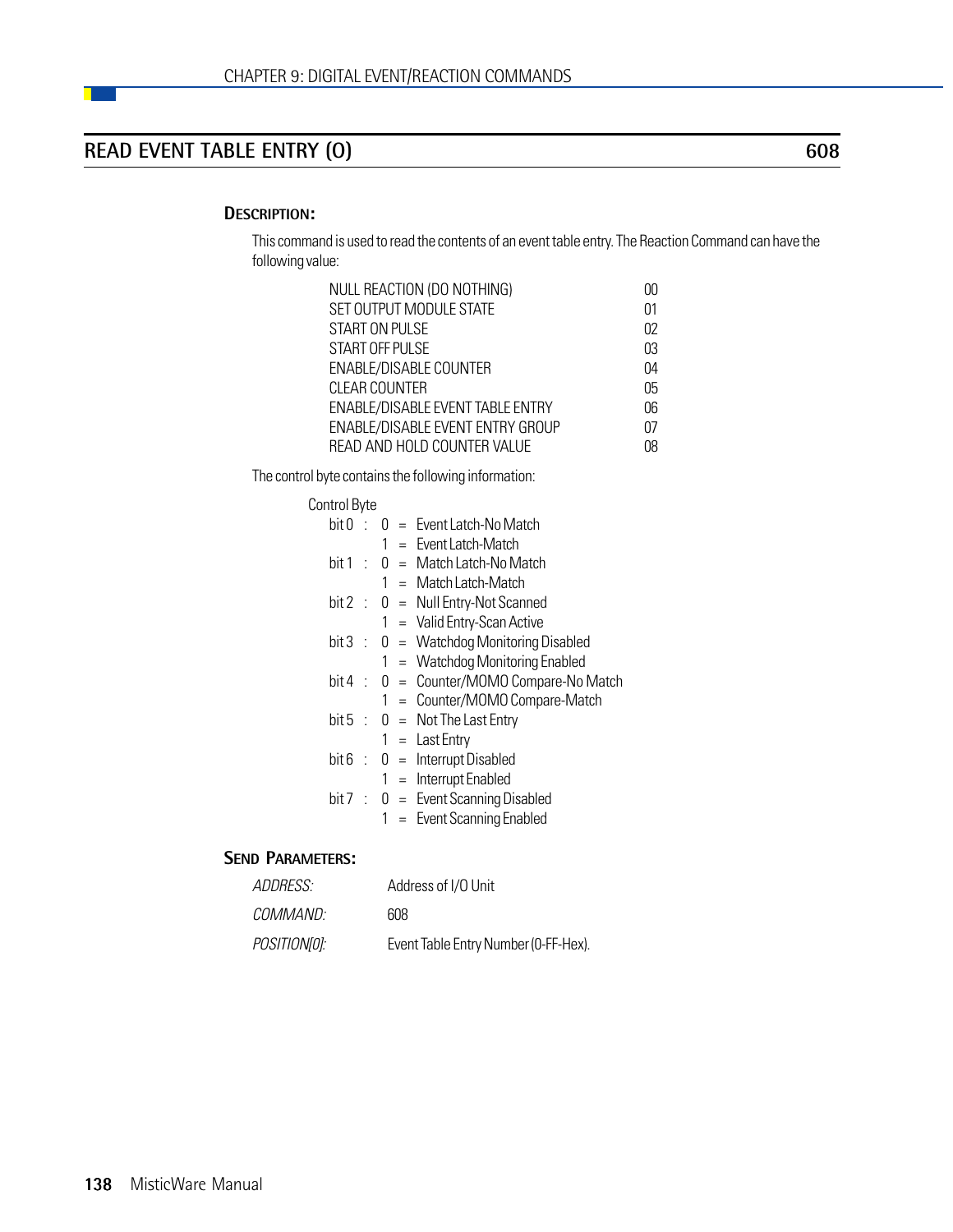| <i>FRROR:</i> | Driver or I/O Error                                            |
|---------------|----------------------------------------------------------------|
| DATA[0]:      | Low Word Reaction MOMO/Delay                                   |
| DATA[1]:      | <b>High Word Reaction MOMO/Delay</b>                           |
| DATA[2]:      | Low Word Compare MOMO/Counter                                  |
| DATA[3]:      | High Word Compare MOMO/Counter                                 |
| DATA[4]:      | High Byte Bit $0 =$ Enable/Disable Flag<br>Low Byte = Reserved |
| DATA[5]:      | High Byte = Reaction Command<br>Low Byte = Reaction Channel    |
| DATA[6]:      | High Byte = Control Byte<br>Low Byte = Compare Channel         |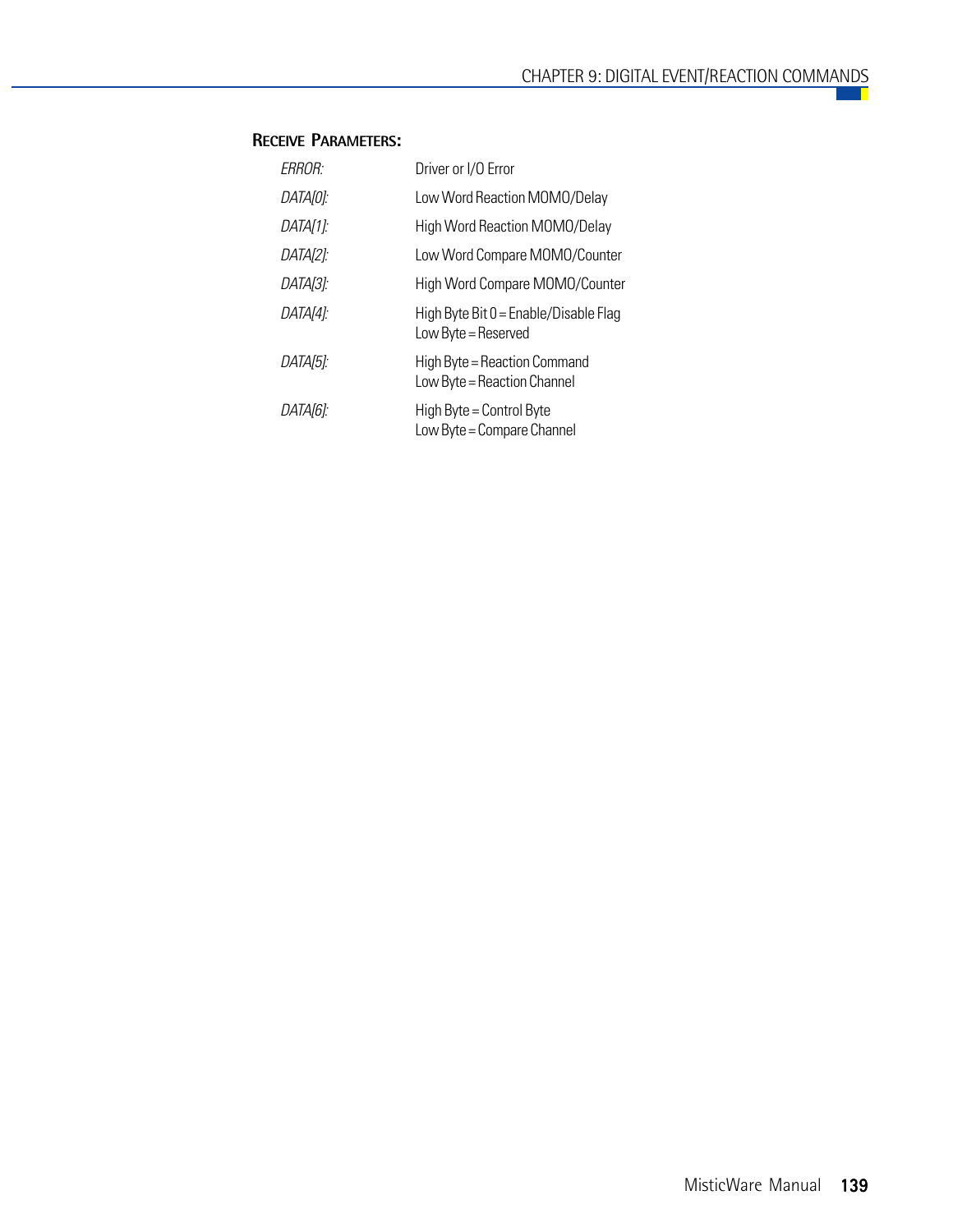## READ EVENT LATCHES (P) 609

#### **DESCRIPTION:**

This command returns 16 status bits representing the status of 16 event latches starting with the specified event number. Each bit corresponds to the status of one event latch. If the bit is 1, the event latch is set; if the bit is 0, the event latch is cleared.

#### **SEND PARAMETERS:**

| <i>ADDRESS:</i> | Address of I/O Unit                   |
|-----------------|---------------------------------------|
| <i>COMMAND:</i> | 609                                   |
| Positions[0]:   | Event Table Entry Number (00-FF-Hex). |

| ERROR:   | Driver or I/O Error                        |
|----------|--------------------------------------------|
| DATA[0]: | Status of 16 event latches.                |
|          | Range: 16-bit (0-65,535 or 0000-FFFF-Hex). |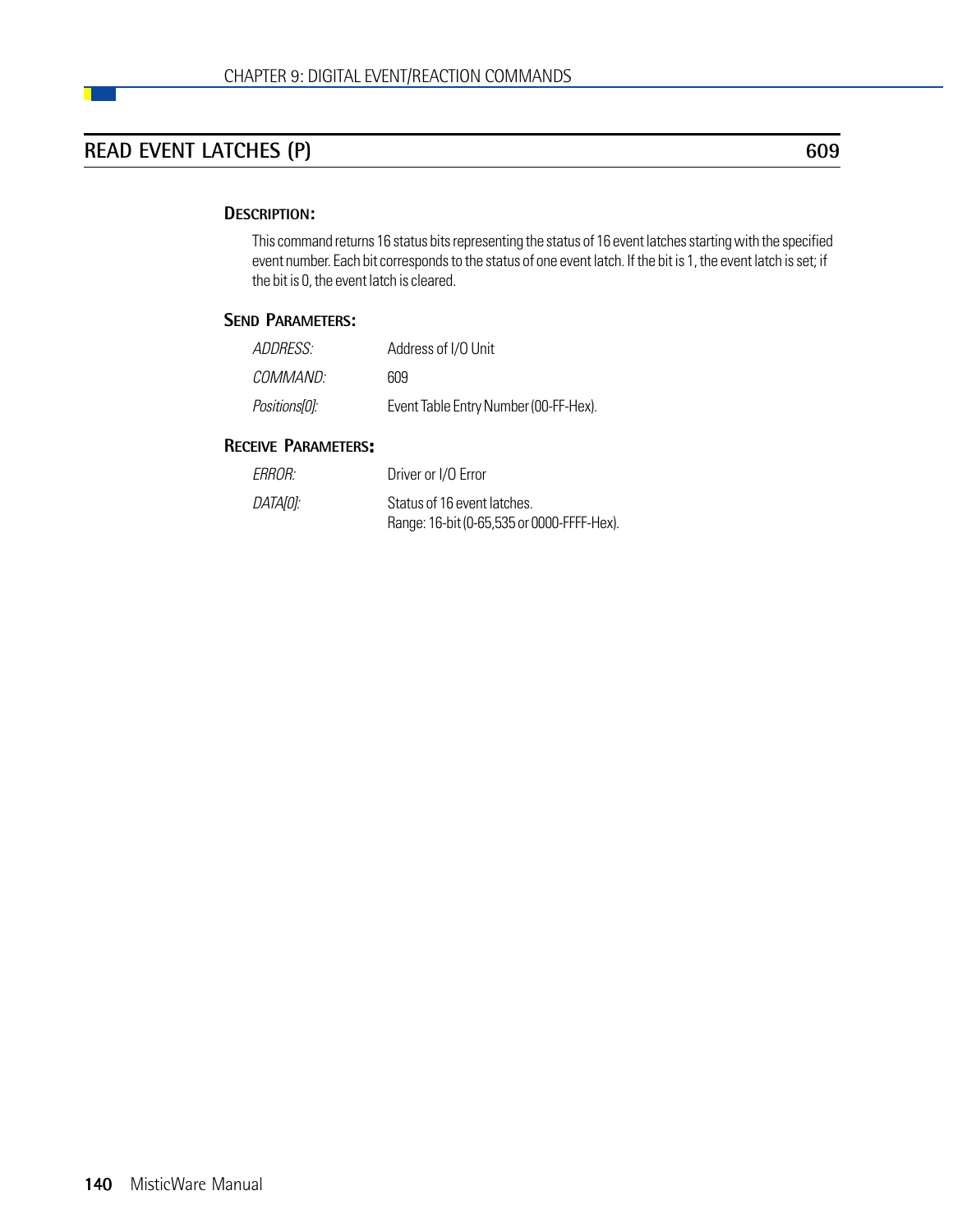#### **DESCRIPTION:**

This command returns 255 status bits representing the status of all event latches in the Event/Reaction Table. Each bit corresponds to the status of one event latch. If the bit is 1, the latch is set; if the bit is 0, the latch is cleared.

#### **SEND PARAMETERS:**

| <i>ADDRESS:</i> | Address of I/O Unit |
|-----------------|---------------------|
| <i>COMMAND:</i> | 610                 |

| ERROR:               | Driver or I/O Error                        |
|----------------------|--------------------------------------------|
| DATA[0]<br>DATA[15]: | Status of 16 latches.                      |
|                      |                                            |
|                      | Range: 16-bit (0-65,535 or 0000-FFFF-Hex). |
|                      | Data $[0]$ = Event Latches 0-15, and       |
|                      | Data $[15]$ = Event Latches 240-255.       |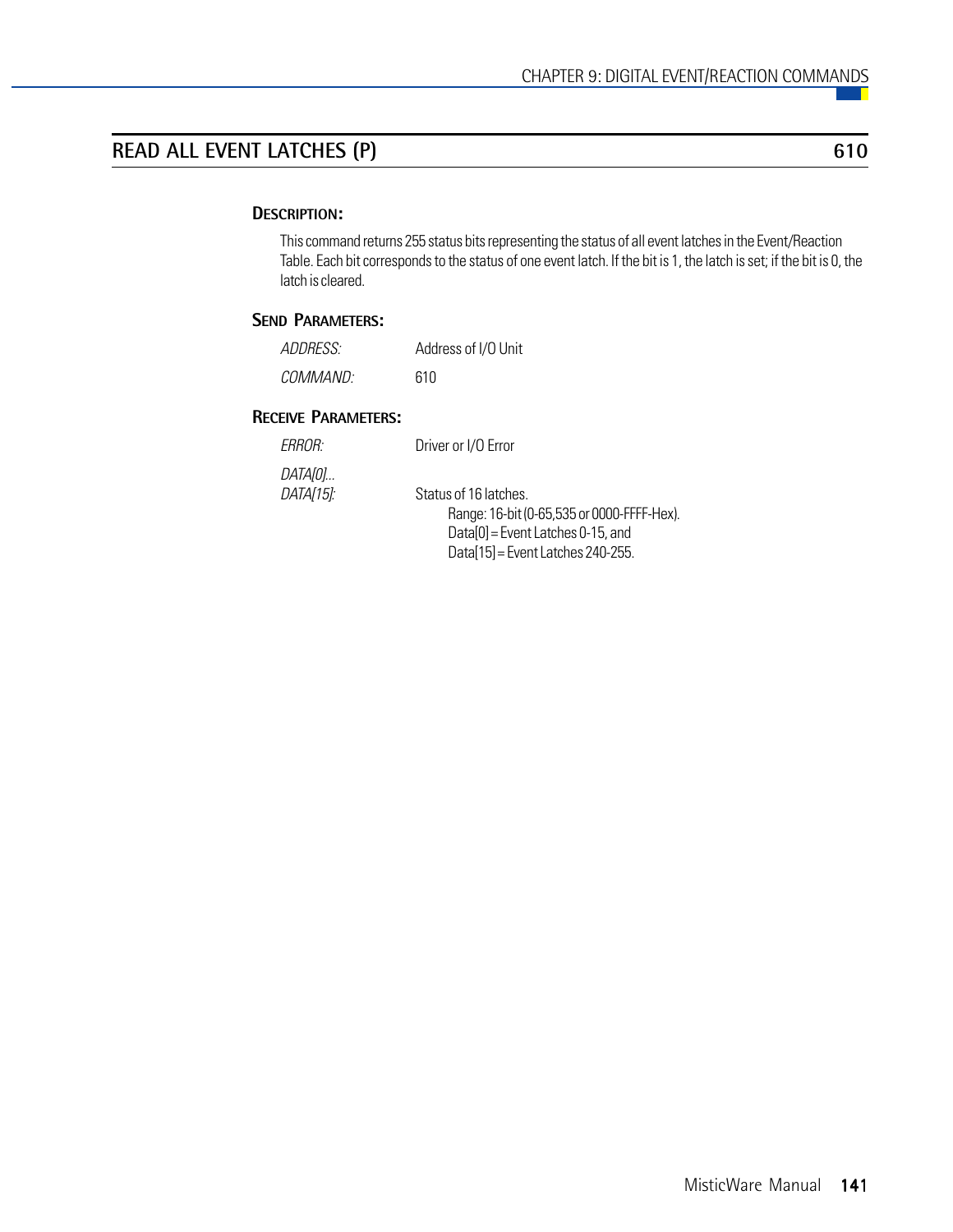## **READ AND CLEAR EVENT LATCHES (Q)** 611

#### **DESCRIPTION:**

This command returns 16 status bits representing the status of 16 event latches starting with the specified event number. Each bit corresponds to the status of one event latch. If the bit is 1, the event latch is set; if the bit is 0, the latch is cleared. The latch is cleared after it is read.

#### **SEND PARAMETERS:**

| <i>ADDRESS:</i> | Address of I/O Unit                   |
|-----------------|---------------------------------------|
| <i>COMMAND:</i> | 611                                   |
| Positions[0]:   | Event Table Entry Number (00-FF-Hex). |

| <i>ERROR:</i> | Driver or I/O Error                        |
|---------------|--------------------------------------------|
| DATA[0]:      | Status of 16 event latches.                |
|               | Range: 16-bit (0-65,535 or 0000-FFFF Hex). |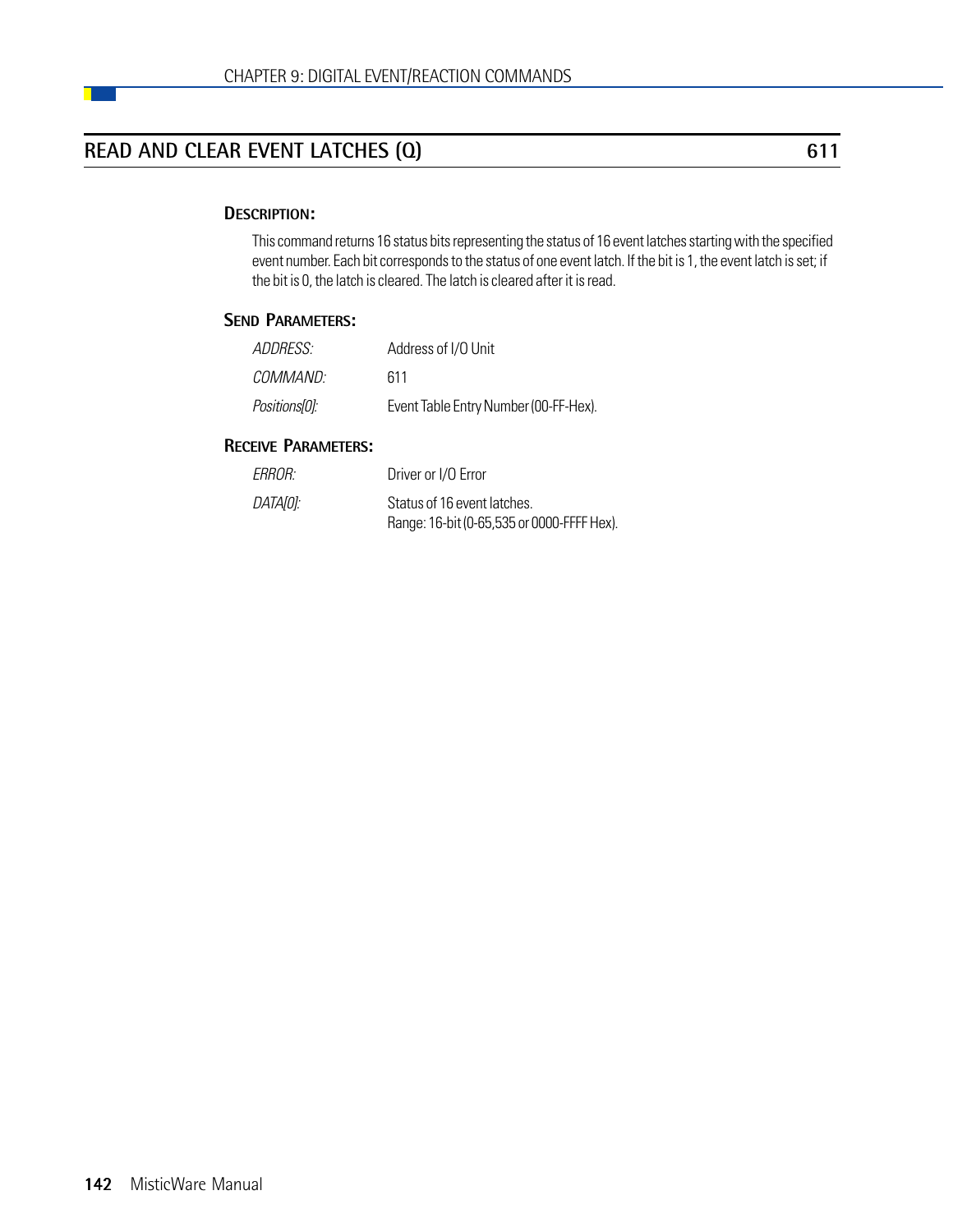## **READ AND CLEAR ALL EVENT LATCHES (Q)** 612

#### **DESCRIPTION:**

This command returns 255 status bits representing the status of all event latches in the Event/Reaction Table. Each bit corresponds to the status of one event latch. If the bit is 1, the latch is set; if the bit is 0, the latch is cleared. The latches are all cleared after they are read.

#### **SEND PARAMETERS:**

| <i>ADDRESS:</i> | Address of I/O Unit |
|-----------------|---------------------|
| <i>COMMAND:</i> | 612                 |

| <i>ERROR:</i>        | Driver or I/O Error                        |
|----------------------|--------------------------------------------|
| DATA[0]<br>DATA[15]: | Status of 16 latches.                      |
|                      |                                            |
|                      | Range: 16-bit (0-65,535 or 0000-FFFF-Hex). |
|                      | Data $[0]$ = Event Latches 0-15, and       |
|                      | Data $[15]$ = Event Latches 240-255.       |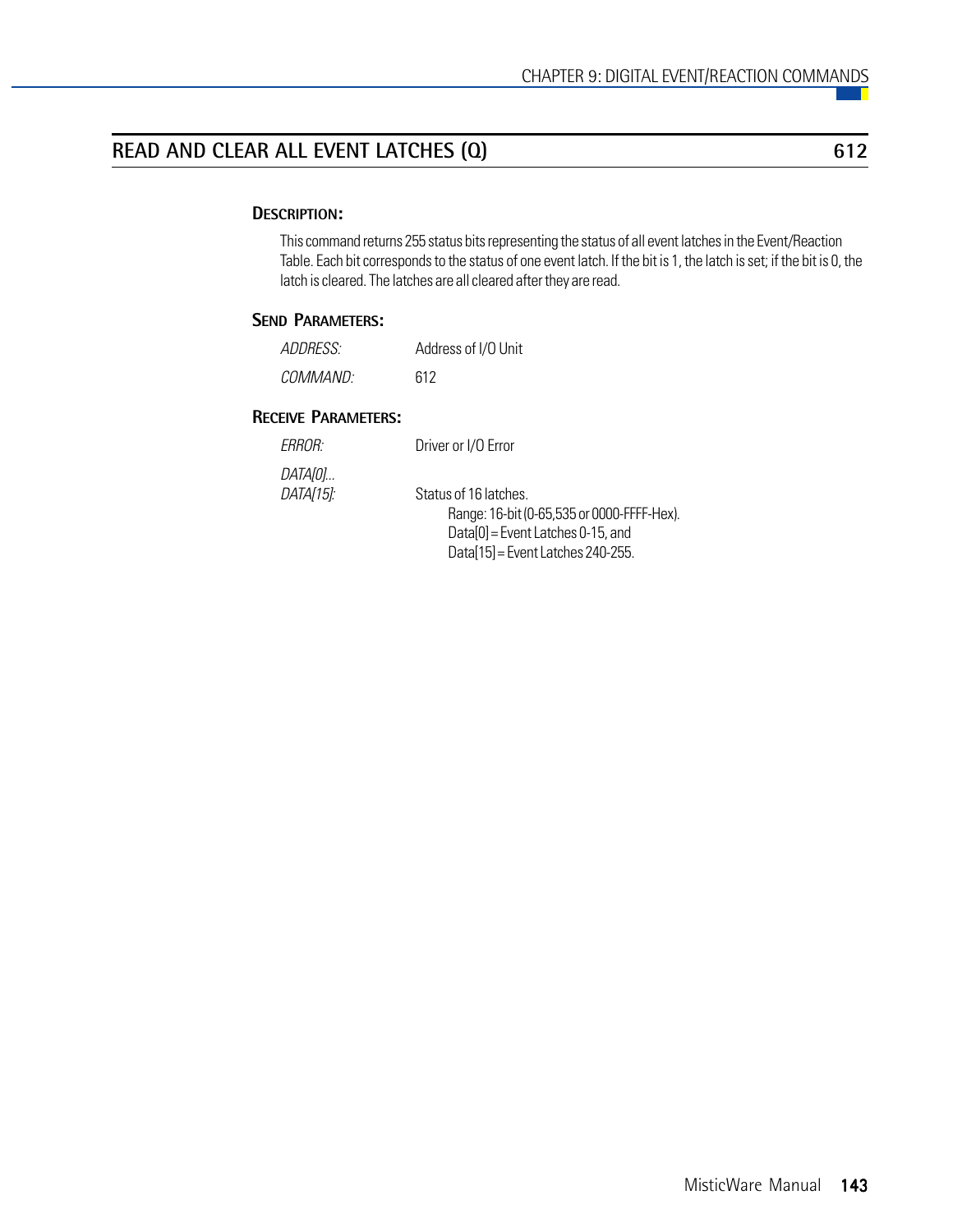## **ENABLE EVENT INTERRUPT (I)** 613

#### **DESCRIPTION:**

This command is used to enable the interrupt output function of an event table entry.

#### **SEND PARAMETERS:**

| <i>ADDRESS:</i> | Address of I/O Unit                   |
|-----------------|---------------------------------------|
| <i>COMMAND:</i> | 613                                   |
| POSITIONS[0]:   | Event Table Entry Number (00-FF-Hex). |

#### **RECEIVE PARAMETERS:**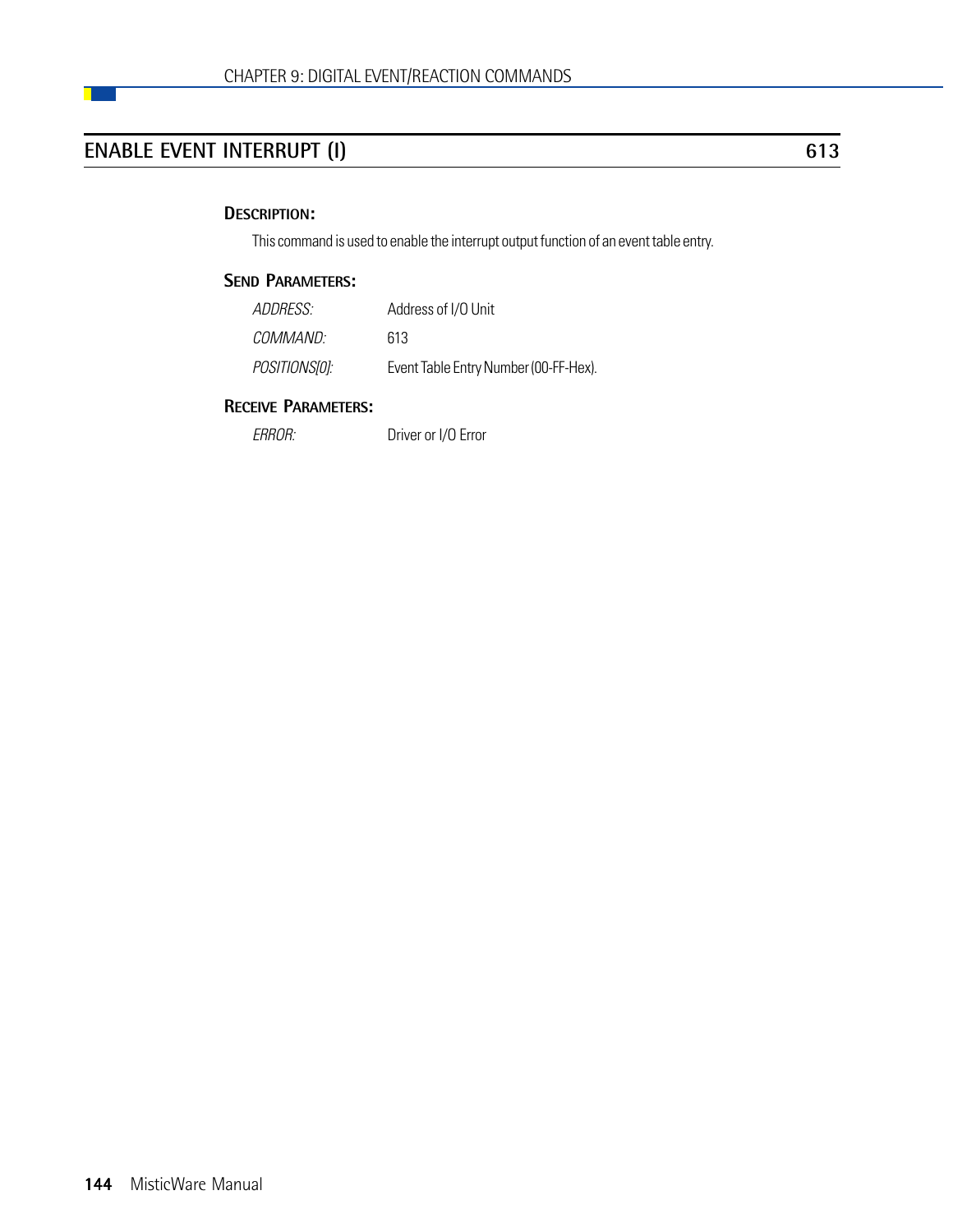## **DISABLE EVENT INTERRUPT (I)** 614

#### **DESCRIPTION:**

This command is used to disable the interrupt output function of an event table entry.

#### **SEND PARAMETERS:**

| <i>ADDRESS:</i>     | Address of I/O Unit                   |
|---------------------|---------------------------------------|
| <i>COMMAND:</i>     | 614                                   |
| <i>POSITIONIOI:</i> | Event Table Entry Number (00-FF-Hex). |

### **RECEIVE PARAMETERS:**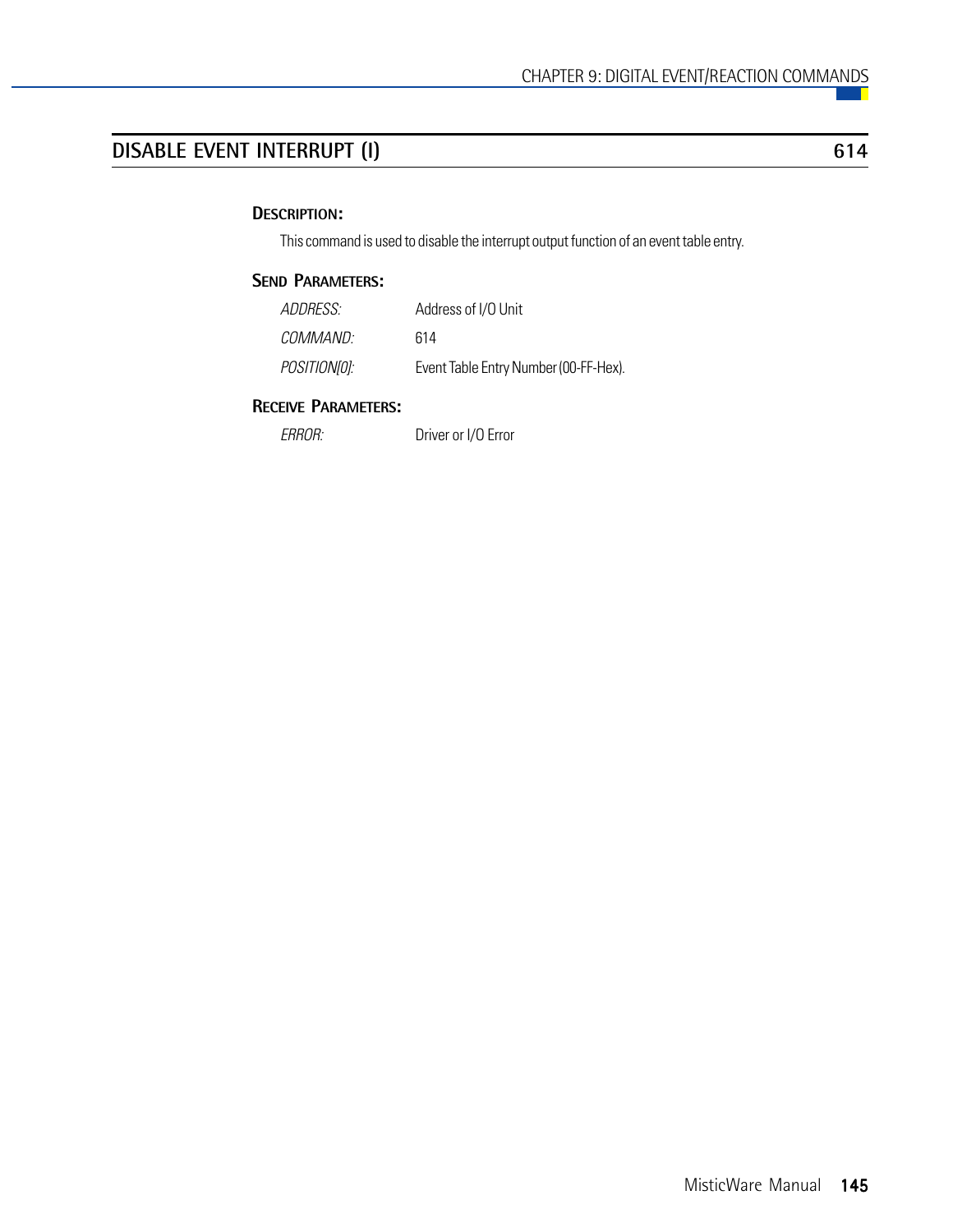## **SET EVENT ON COMM LINK WATCHDOG TIMEOUT (y)** 615

#### **DESCRIPTION:**

This command is used to add an event entry to the table that monitors a watchdog timeout condition.

#### **SEND PARAMETERS:**

| <i>ADDRESS:</i>     | Address of I/O Unit                   |
|---------------------|---------------------------------------|
| <i>COMMAND:</i>     | 615                                   |
| <i>POSITION[0]:</i> | Event Table Entry Number (00-FF-Hex). |

#### **RECEIVE PARAMETERS:**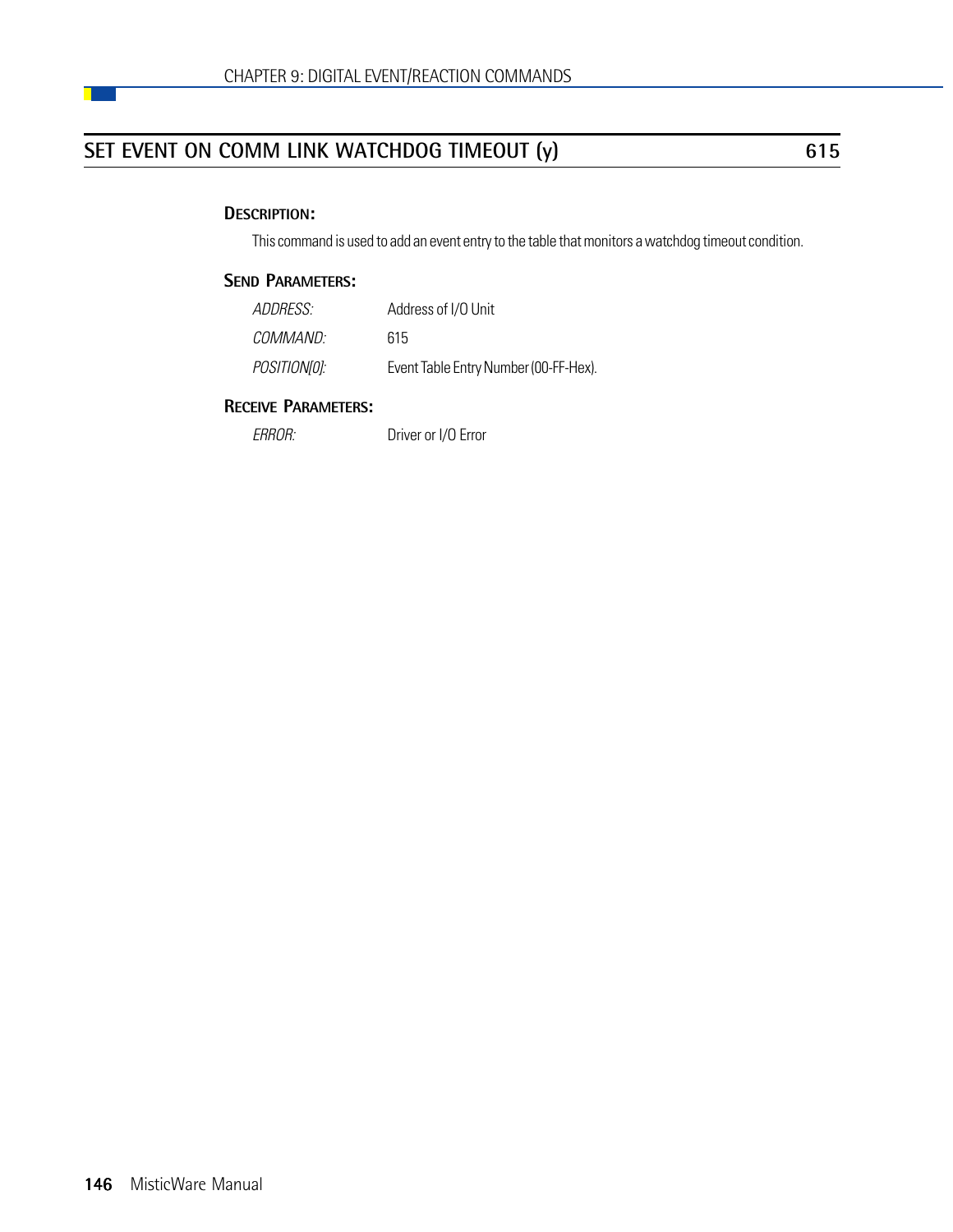## **SET EVENT ON MOMO MATCH (K)** 616

### **DESCRIPTION:**

This command is used to add an event entry to the table that looks for a match of specified patterns of modules which must be on and which must be off.

#### **SEND PARAMETERS:**

| <i>ADDRESS:</i> | Address of I/O Unit                                                      |
|-----------------|--------------------------------------------------------------------------|
| <i>COMMAND:</i> | 616                                                                      |
| POSITION[0]:    | Event Table Entry Number (00-FF-Hex).                                    |
| DATA[0]:        | Bitmask of Modules which must be ON.<br>Bitmask range is 0000-FFFF-Hex.  |
| DATA[1]:        | Bitmask of Modules which must be OFF.<br>Bitmask range is 0000-FFFF-Hex. |

### **RECEIVE PARAMETERS:**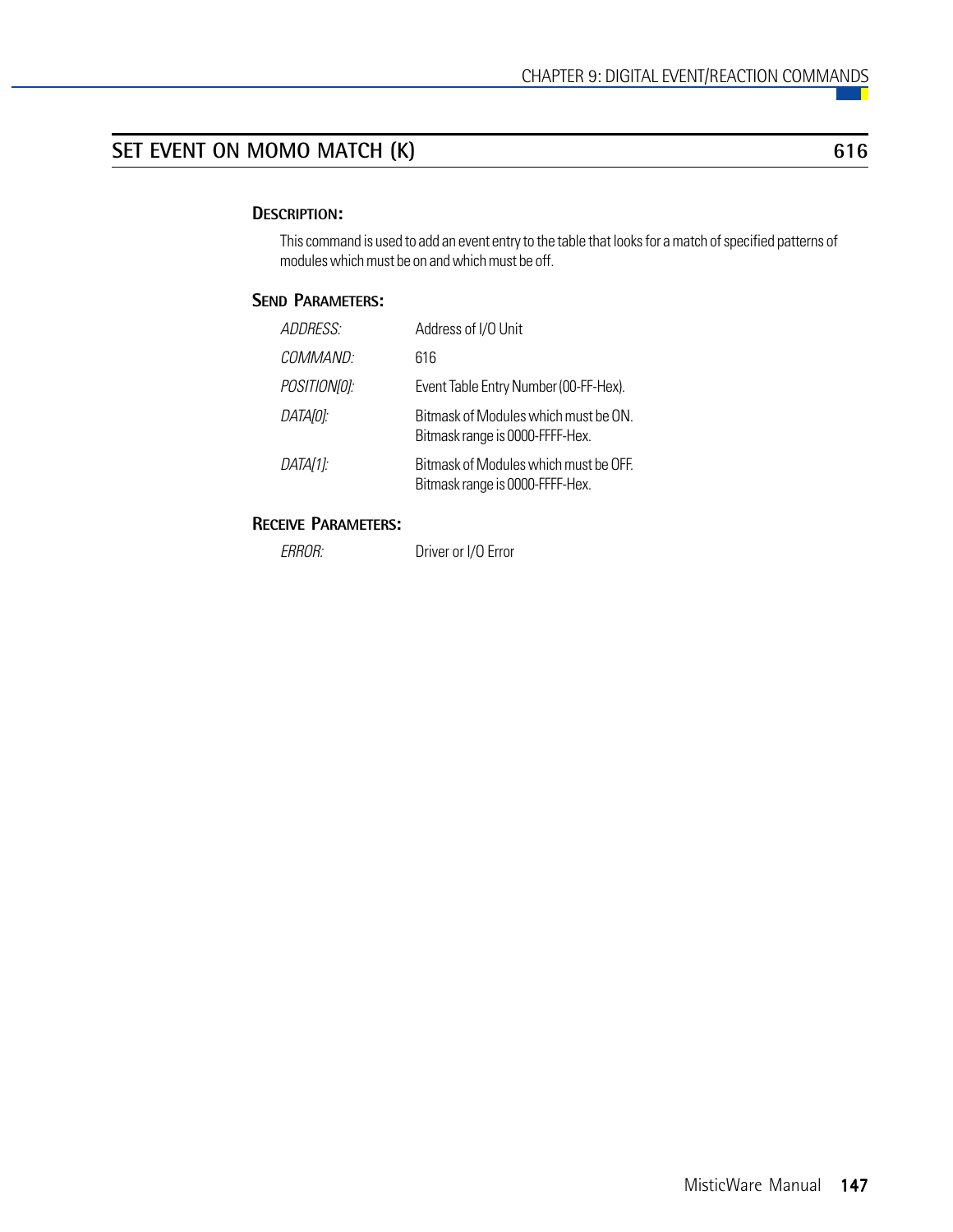## **SET EVENT ON COUNTER GREATER OR EQUAL (L)** 617

#### **DESCRIPTION:**

This command is used to add an event entry to the table that looks for a counter value to be greater than or equal to the specified value.

#### **SEND PARAMETERS:**

| <i>ADDRESS:</i> | Address of I/O Unit                                           |
|-----------------|---------------------------------------------------------------|
| COMMAND:        | 617                                                           |
| POSITION[0]:    | Event Table Entry Number (00-FF-Hex).                         |
| POSITION[1]:    | Counter Channel 0-15 (00-0F-Hex).                             |
| DATA[0]:        | Counter Compare Value;<br>Range is 0 to 4,294,967,295 counts. |

#### **RECEIVE PARAMETERS:**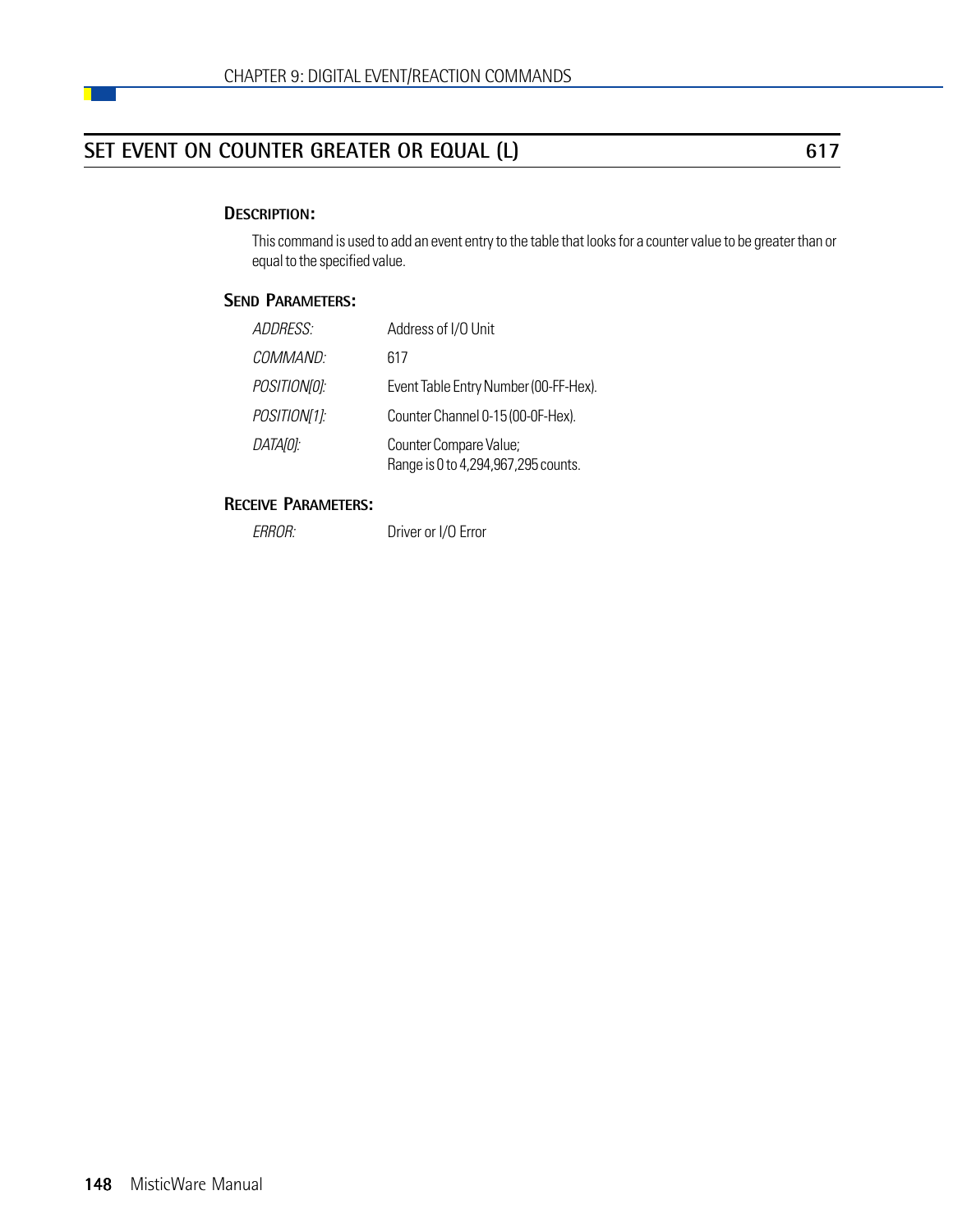## **CLEAR REACTION (M)** 618

#### **DESCRIPTION:**

This command is used to clear an existing reaction from an event/reaction table entry.

#### **SEND PARAMETERS:**

| <i>ADDRESS:</i>     | Address of I/O Unit                   |
|---------------------|---------------------------------------|
| <i>COMMAND:</i>     | 618                                   |
| <i>POSITIONIOI:</i> | Event Table Entry Number (00-FF-Hex). |

### **RECEIVE PARAMETERS:**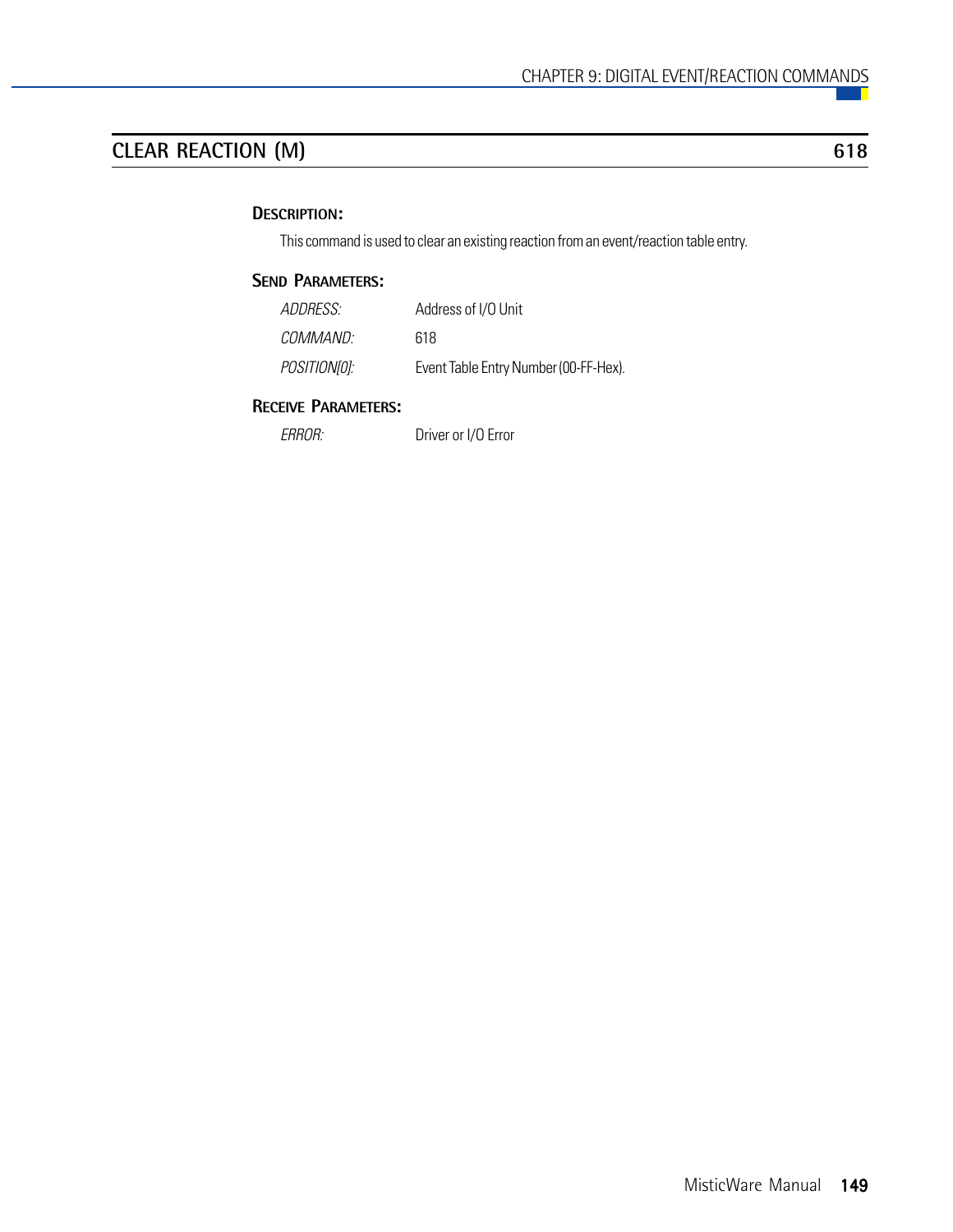## **SET OUTPUT STATE REACTION (M)** 619

#### **DESCRIPTION:**

This command is used to add a reaction entry to the event/reaction table which sets the outputs to a specified condition when the event occurs.

#### **SEND PARAMETERS:**

| <i>ADDRESS:</i> | Address of I/O Unit                                                |
|-----------------|--------------------------------------------------------------------|
| <i>COMMAND:</i> | 619                                                                |
| POSITION[0]:    | Event Table Entry Number (00-FF-Hex).                              |
| DATA[0]:        | Bitmask of Modules to turn ON.<br>Bitmask range is 0000-FFFF-Hex.  |
| DATA[1]:        | Bitmask of Modules to turn OFF.<br>Bitmask range is 0000-FFFF-Hex. |

### **RECEIVE PARAMETERS:**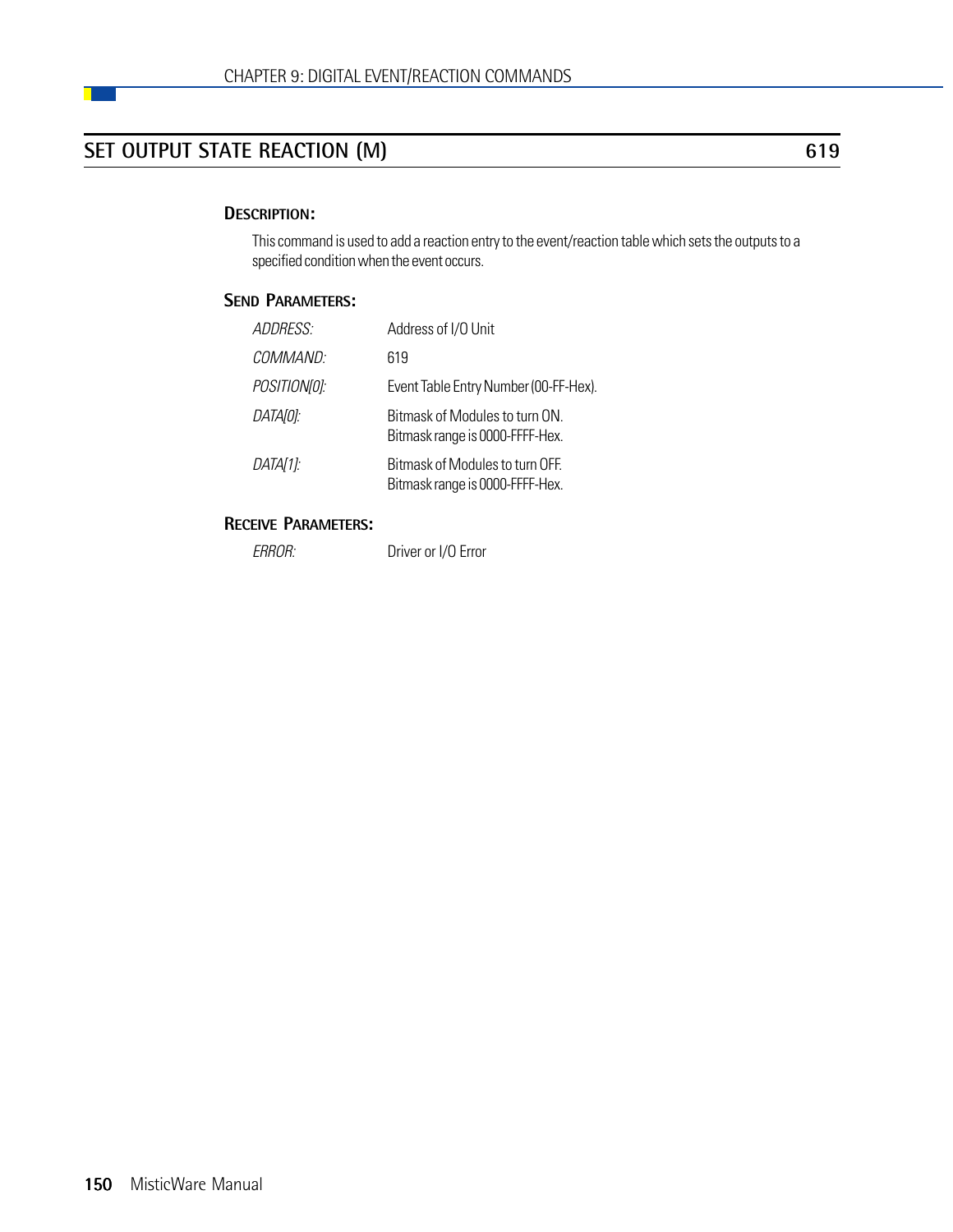a sa <mark>tal</mark>

## **SET ON PULSE REACTION (M)** 620

#### **DESCRIPTION:**

This command is used to add a reaction entry to the event/reaction table which generates an ON-Pulse when the event occurs.

#### **SEND PARAMETERS:**

| <i>ADDRESS:</i> | Address of I/O Unit                                                                |
|-----------------|------------------------------------------------------------------------------------|
| COMMAND:        | 620                                                                                |
| POSITION[0]:    | Event Table Entry Number (00-FF-Hex).                                              |
| POSITION[1]:    | Pulse Channel 0-15 (00-0F-Hex).                                                    |
| DATA[0]:        | Pulse Duration in units of 100 microseconds.<br>Range is 5 to 4,294,967,295 units. |

### **RECEIVE PARAMETERS:**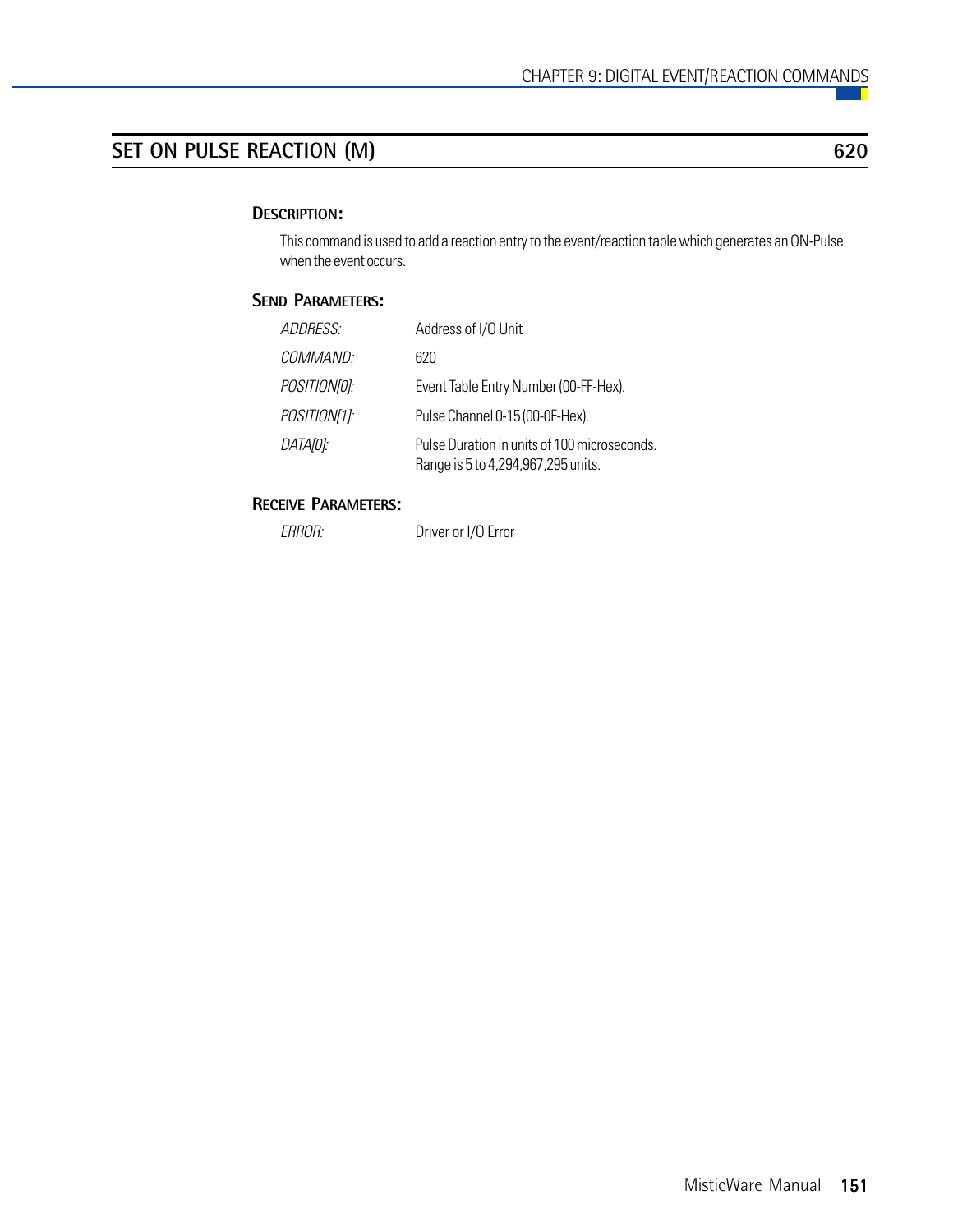## **SET OFF PULSE REACTION (M)** 621

#### **DESCRIPTION:**

This command is used to add a reaction entry to the event/reaction table which generates an OFF-Pulse when the event occurs.

#### **SEND PARAMETERS:**

| <b>ADDRESS:</b> | Address of I/O Unit                                                                |
|-----------------|------------------------------------------------------------------------------------|
| <i>COMMAND:</i> | 621                                                                                |
| POSITION[0]:    | Event Table Entry Number (00-FF-Hex).                                              |
| POSITION[1]:    | Pulse Channel 0-15 (00-0F-Hex).                                                    |
| DATA[0]:        | Pulse Duration in units of 100 microseconds.<br>Range is 5 to 4,294,967,295 units. |

#### **RECEIVE PARAMETERS:**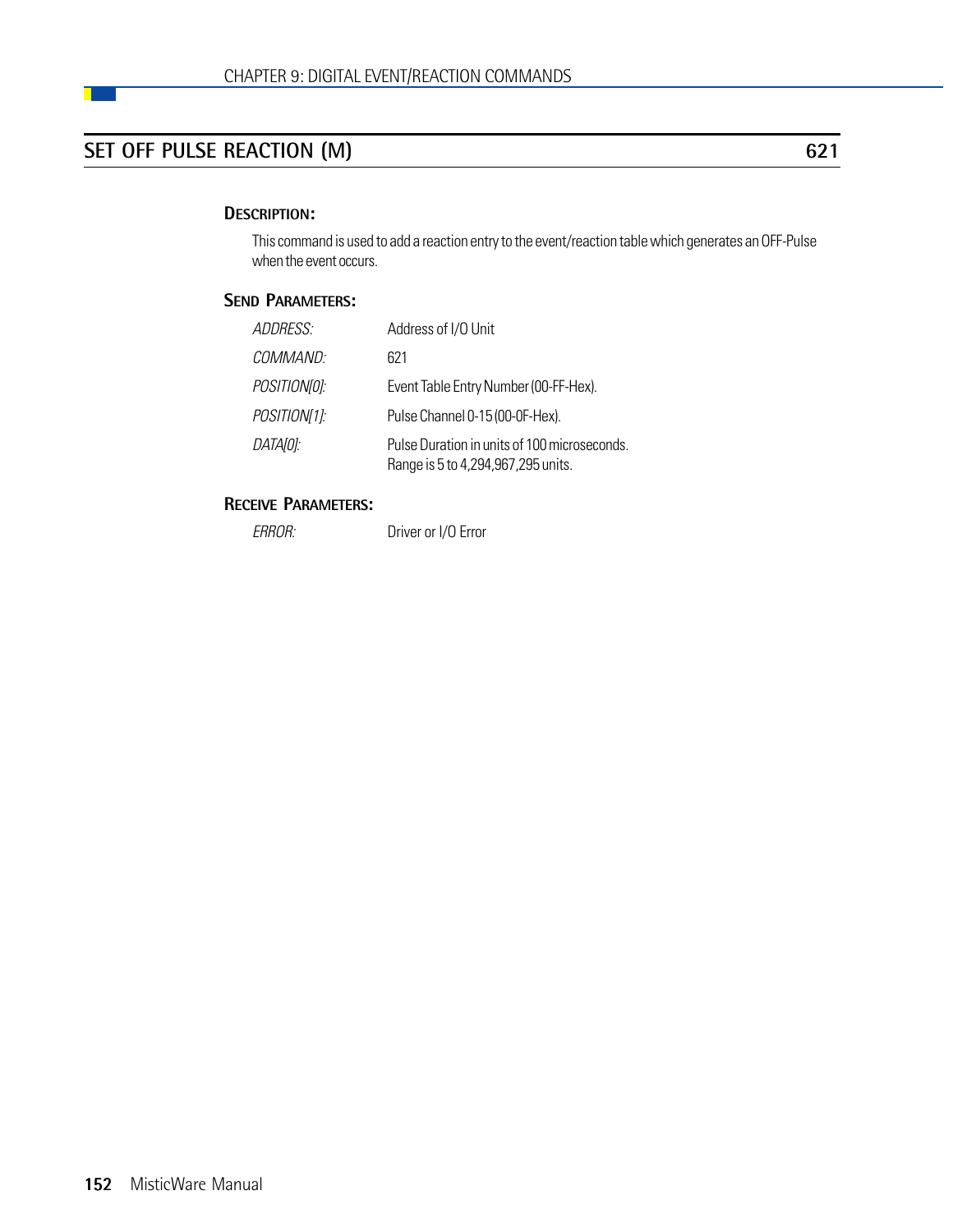## **SET ENABLE/DISABLE COUNTER REACTION (M) 622**

#### **DESCRIPTION:**

This command is used to add a reaction entry to the event/reaction table which will enable or disable a counter when the event occurs.

#### **SEND PARAMETERS:**

| <i>ADDRESS:</i> | Address of I/O Unit                        |
|-----------------|--------------------------------------------|
| COMMAND:        | 622                                        |
| POSITION[0]:    | Event Table Entry Number (00-FF-Hex).      |
| POSITION[1]:    | Counter Channel 0-15 (00-0F-Hex).          |
| DATA[0]:        | 0 to disable counter, 1 to enable counter. |

### **RECEIVE PARAMETERS:**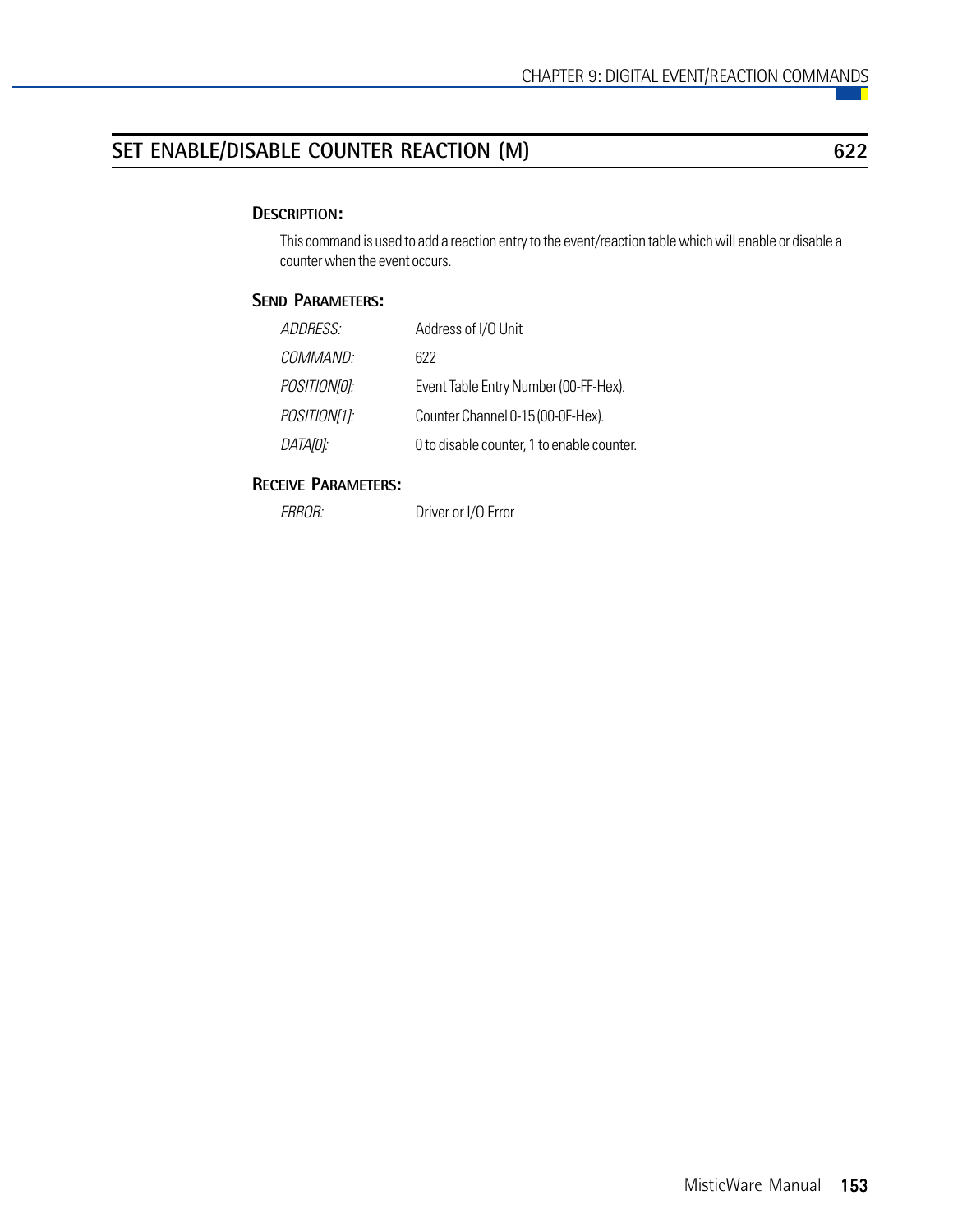## **CLEAR COUNTER REACTION (M) 623**

#### **DESCRIPTION:**

This command is used to add a reaction entry to the event/reaction table which will clear a counter when the event occurs.

#### **SEND PARAMETERS:**

| <i>ADDRESS:</i> | Address of I/O Unit                   |
|-----------------|---------------------------------------|
| <i>COMMAND:</i> | 623                                   |
| POSITION[0]:    | Event Table Entry Number (00-FF-Hex). |
| POSITION[1]:    | Counter Channel 0-15 (00-0F-Hex).     |

#### **RECEIVE PARAMETERS:**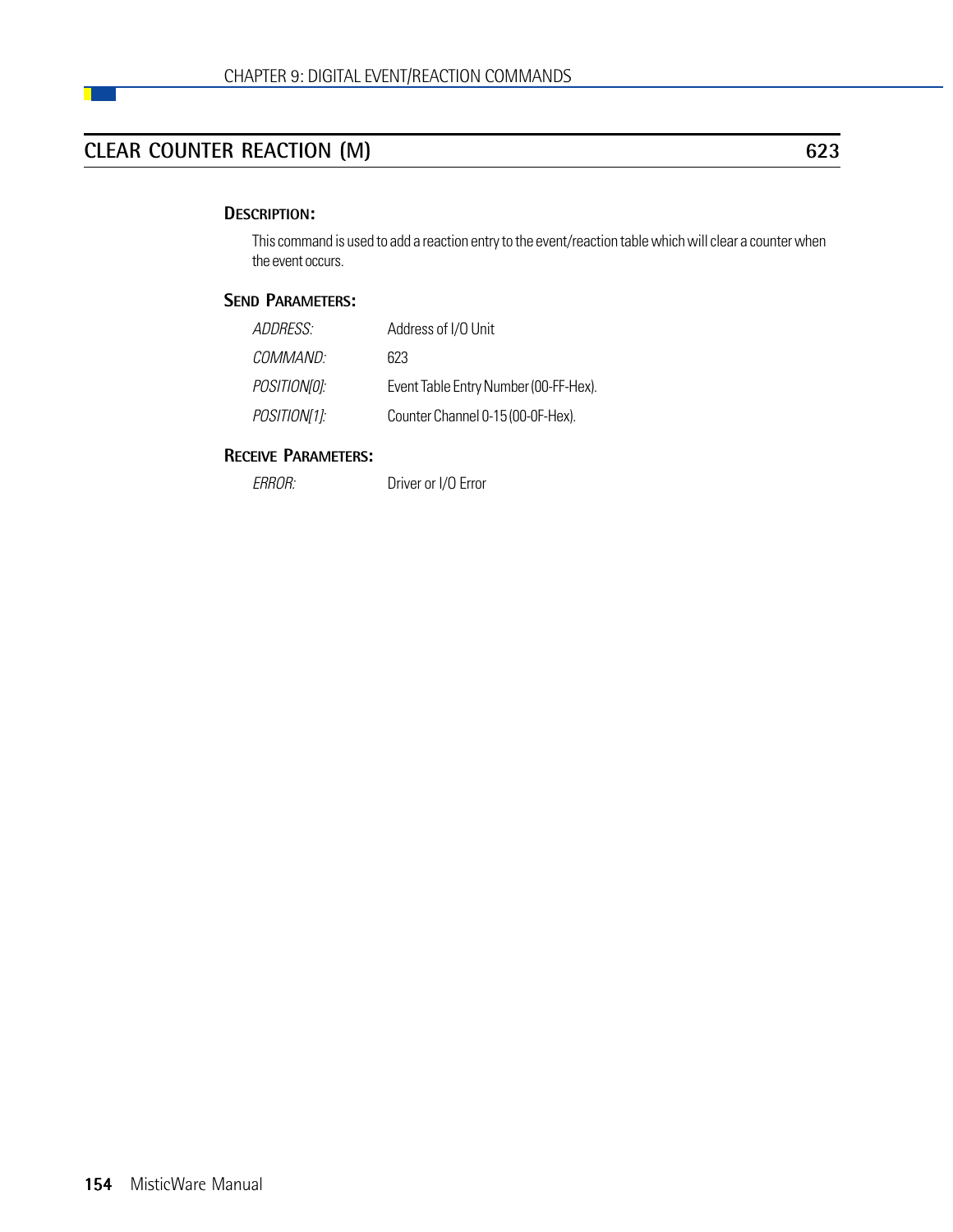## **SET ENABLE/DISABLE EVENT ENTRY REACTION (M)** 624

a sa <mark>tal</mark>

#### **DESCRIPTION:**

This command is used to add a reaction entry to the event/reaction table which will enable or disable an event entry when the event occurs.

#### **SEND PARAMETERS:**

| <i>COMMAND:</i><br>624<br>POSITION[0]:<br>Event Table Entry Number (00-FF-Hex).<br>POSITION[1]:<br>DATA[0]:<br>0 to disable the event entry, 1 to enable the event entry. | <i>ADDRESS:</i> | Address of I/O Unit                                                |
|---------------------------------------------------------------------------------------------------------------------------------------------------------------------------|-----------------|--------------------------------------------------------------------|
|                                                                                                                                                                           |                 |                                                                    |
|                                                                                                                                                                           |                 |                                                                    |
|                                                                                                                                                                           |                 | Event Table Entry Number to be enabled/disabled 0-255 (00-FF-Hex). |
|                                                                                                                                                                           |                 |                                                                    |

#### **RECEIVE PARAMETERS:**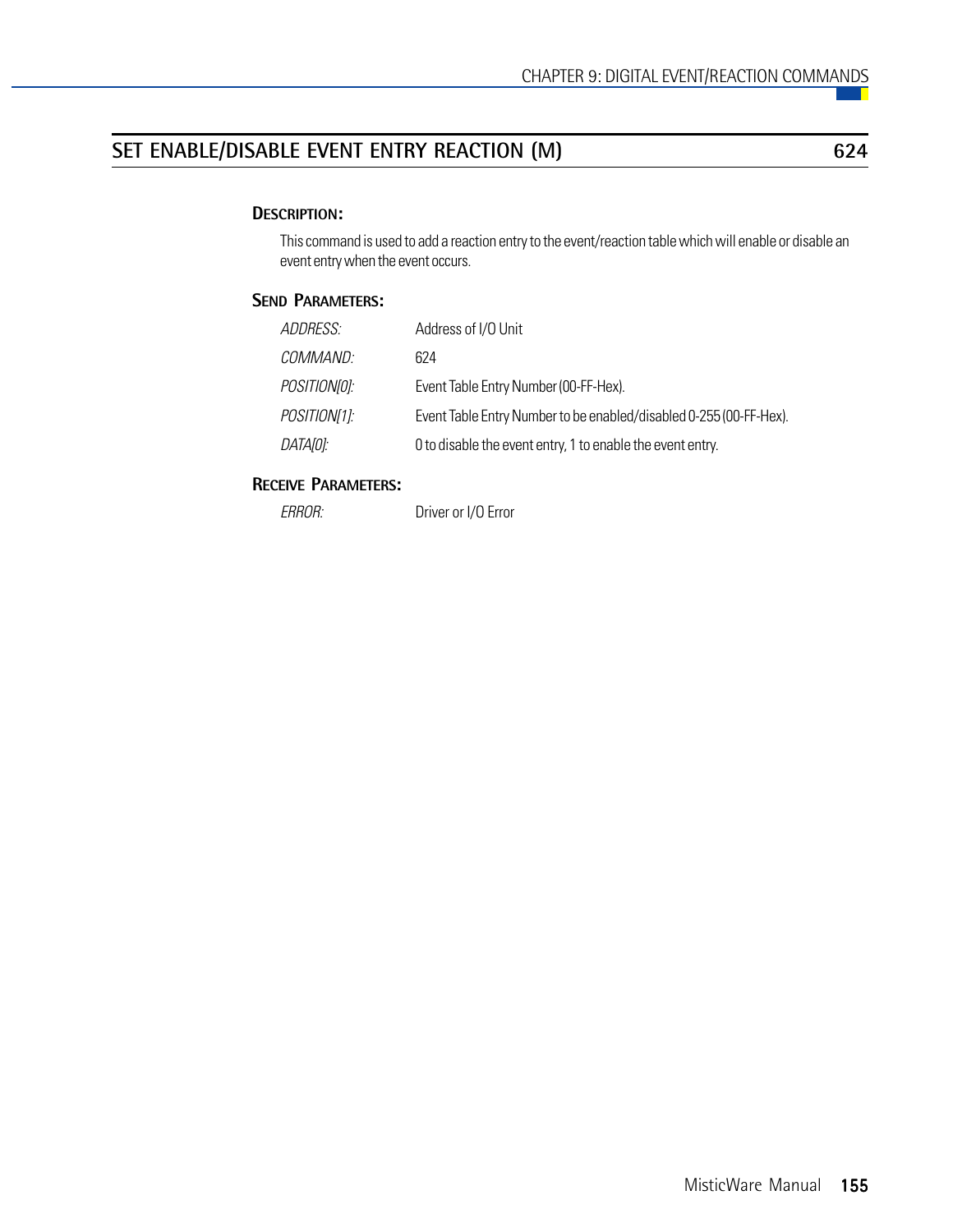## **SET ENABLE/DISABLE EVENT GROUP REACTION (M) 625**

#### **DESCRIPTION:**

This command is used to add a reaction entry to the event/reaction table which will enable or disable a group or all event entries when the event occurs. A group consists of sixteen events beginning with the event number in POSITION[1]:

#### **SEND PARAMETERS:**

| <i><b>ADDRESS:</b></i> | Address of I/O Unit                                                                                                  |
|------------------------|----------------------------------------------------------------------------------------------------------------------|
| <i>COMMAND:</i>        | 625                                                                                                                  |
| POSITION[0]:           | Event Table Entry Number (00-FF-Hex).                                                                                |
| POSITION[1]:           | Event Table Entry Number 0-255 (00-FF-Hex).<br>An entry of 255 will enable/disable an entire group.                  |
| DATA[0]:               | 16-bit Mask of events within group to enable.<br>If bit is 1, event is enabled.<br>Bitmask range is 0000-FFFF-Hex.   |
| DATA[1]:               | 16-bit Mask of events within group to disable.<br>If bit is 1, event is disabled.<br>Bitmask range is 0000-FFFF-Hex. |
|                        |                                                                                                                      |

### **RECEIVE PARAMETERS:**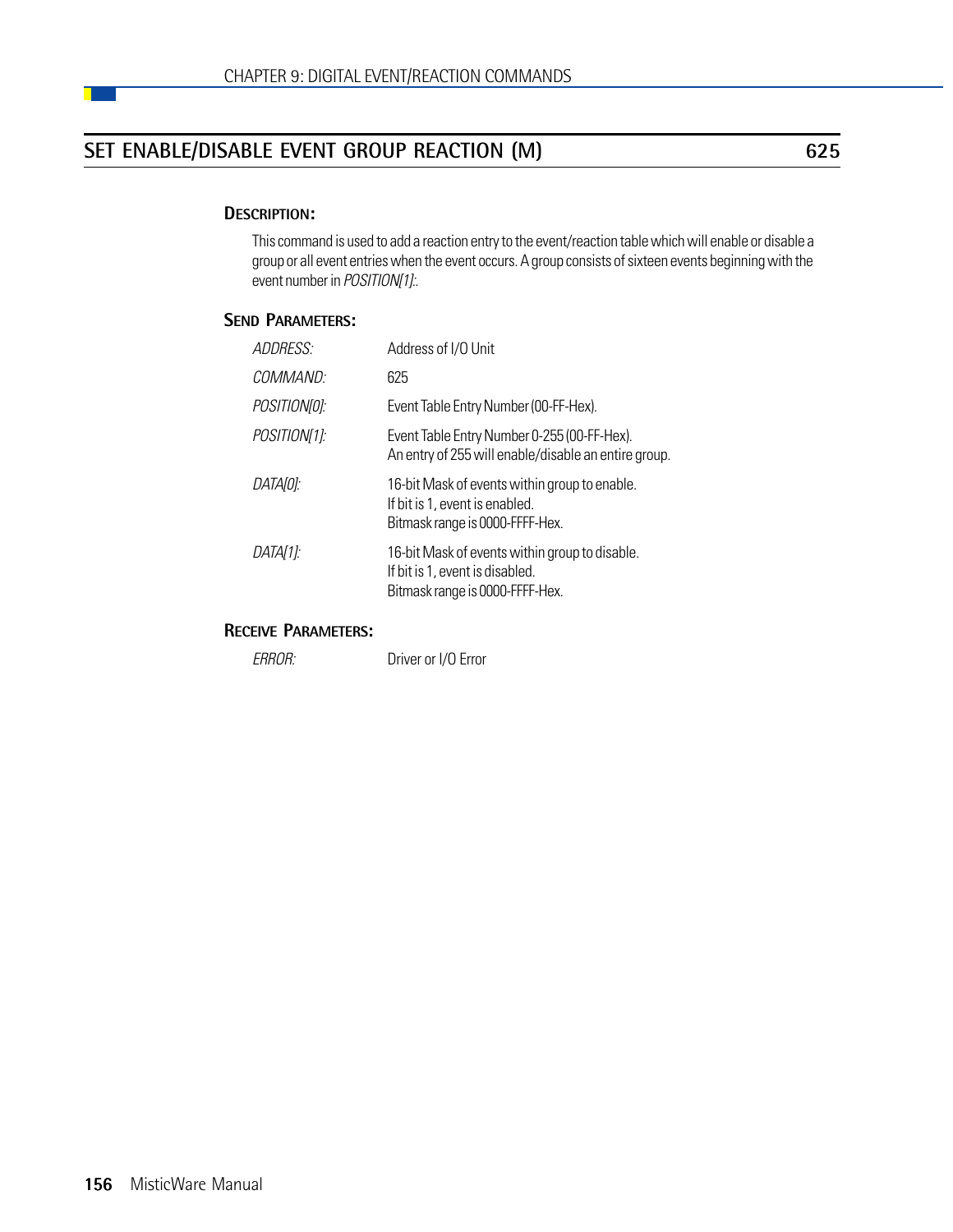## **READ AND HOLD COUNTER VALUE REACTION (M) 626**

#### **DESCRIPTION:**

This command is used to add a reaction entry to the event/reaction table which will read and store a counter value when the event occurs.

#### **SEND PARAMETERS:**

| <i>ADDRESS:</i> | Address of I/O Unit                   |
|-----------------|---------------------------------------|
| <i>COMMAND:</i> | 626                                   |
| POSITION[0]:    | Event Table Entry Number (00-FF-Hex). |
| POSITION[1]:    | Counter Channel 0-15 (00-0F-Hex).     |

#### **RECEIVE PARAMETERS:**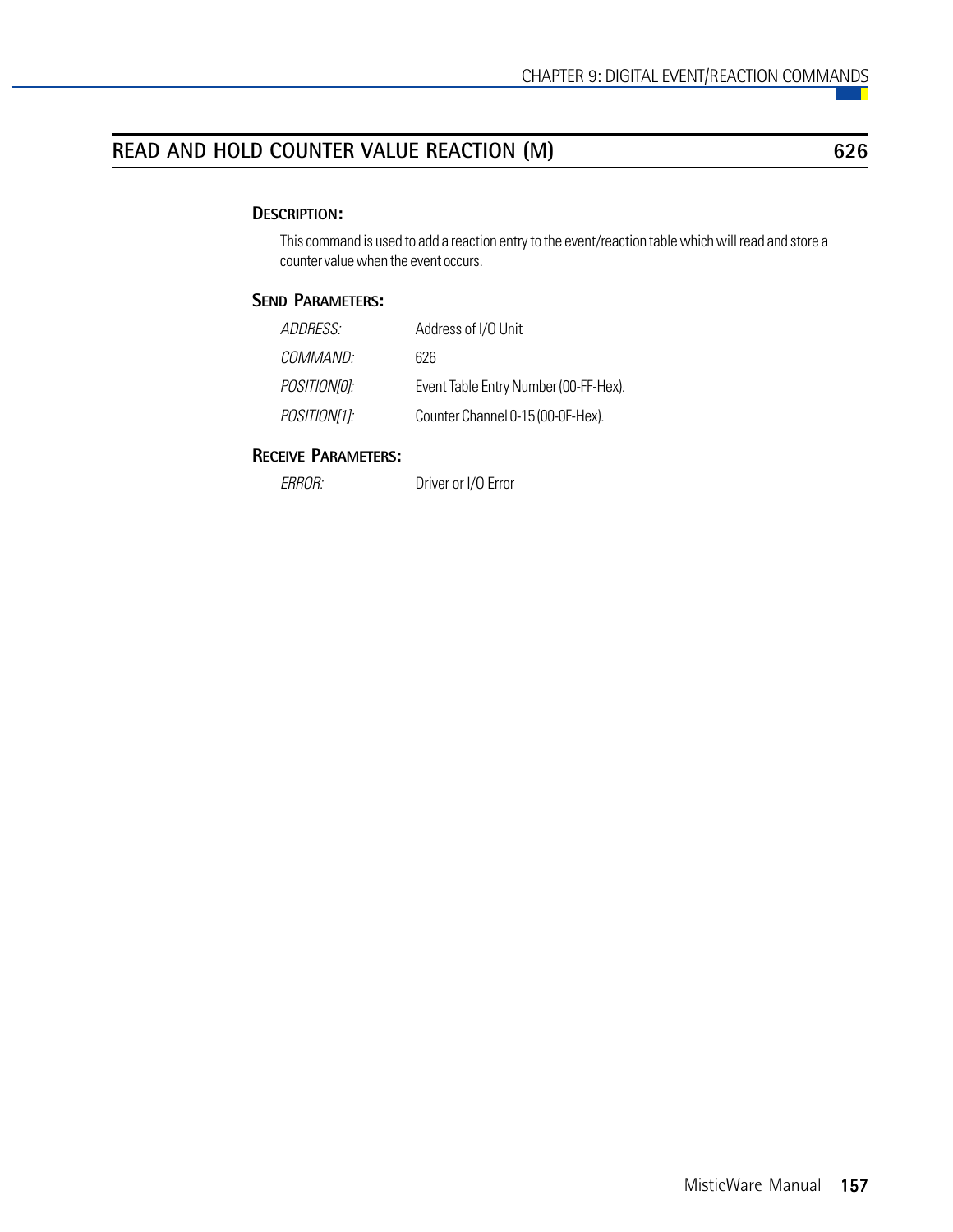## **READ EVENT HOLD BUFFER (|)** 627

#### **DESCRIPTION:**

This command is used to read the event hold buffer. It is used in conjunction with Command 626 which sets up a reaction that will place a counter value in an event's hold buffer when an event occurs.

#### **SEND PARAMETERS:**

| <i>ADDRESS:</i>     | Address of I/O Unit                   |
|---------------------|---------------------------------------|
| <i>COMMAND:</i>     | 627                                   |
| <i>POSITION[0]:</i> | Event Table Entry Number (00-FF-Hex). |

| <i>ERROR:</i> | Driver or I/O Error                             |
|---------------|-------------------------------------------------|
| DATA[0]:      | Hold Buffer Value. Range is 0 to 4,294,967,295. |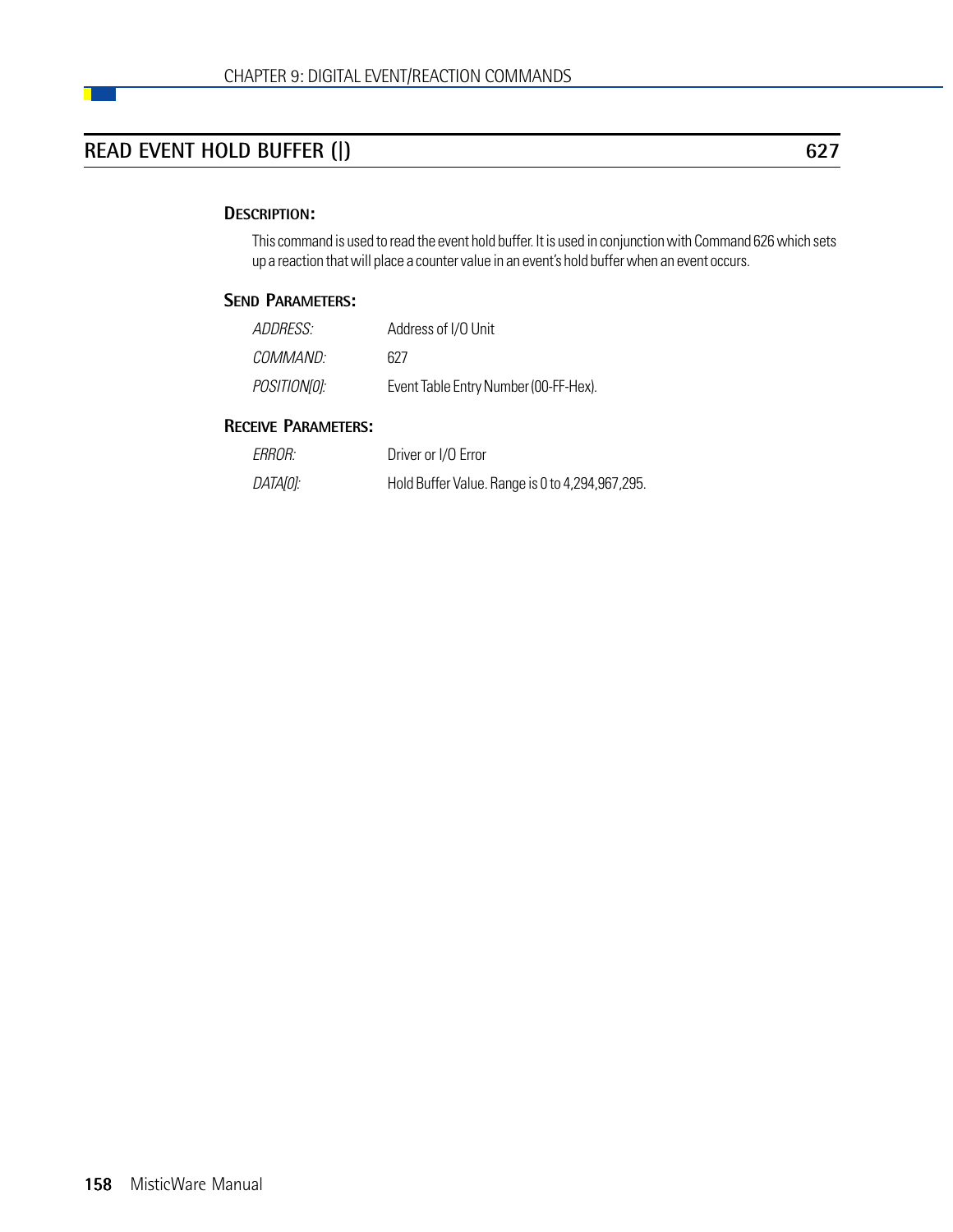## **SET EVENT ON COUNTER LESS OR EQUAL (})** 628

a sa <mark>tal</mark>

### **DESCRIPTION:**

This command is used to add an event entry to the table that looks for a counter value to be less than or equal to the specified value.

#### **SEND PARAMETERS:**

| <i>ADDRESS:</i> | Address of I/O Unit                                           |
|-----------------|---------------------------------------------------------------|
| COMMAND:        | 628                                                           |
| POSITION[0]:    | Event Table Entry Number (00-FF-Hex).                         |
| POSITION[1]:    | Counter Channel 0-15 (00-0F-Hex).                             |
| Data [0]:       | Counter Compare Value;<br>Range is 0 to 4,294,967,295 counts. |

#### **RECEIVE PARAMETERS:**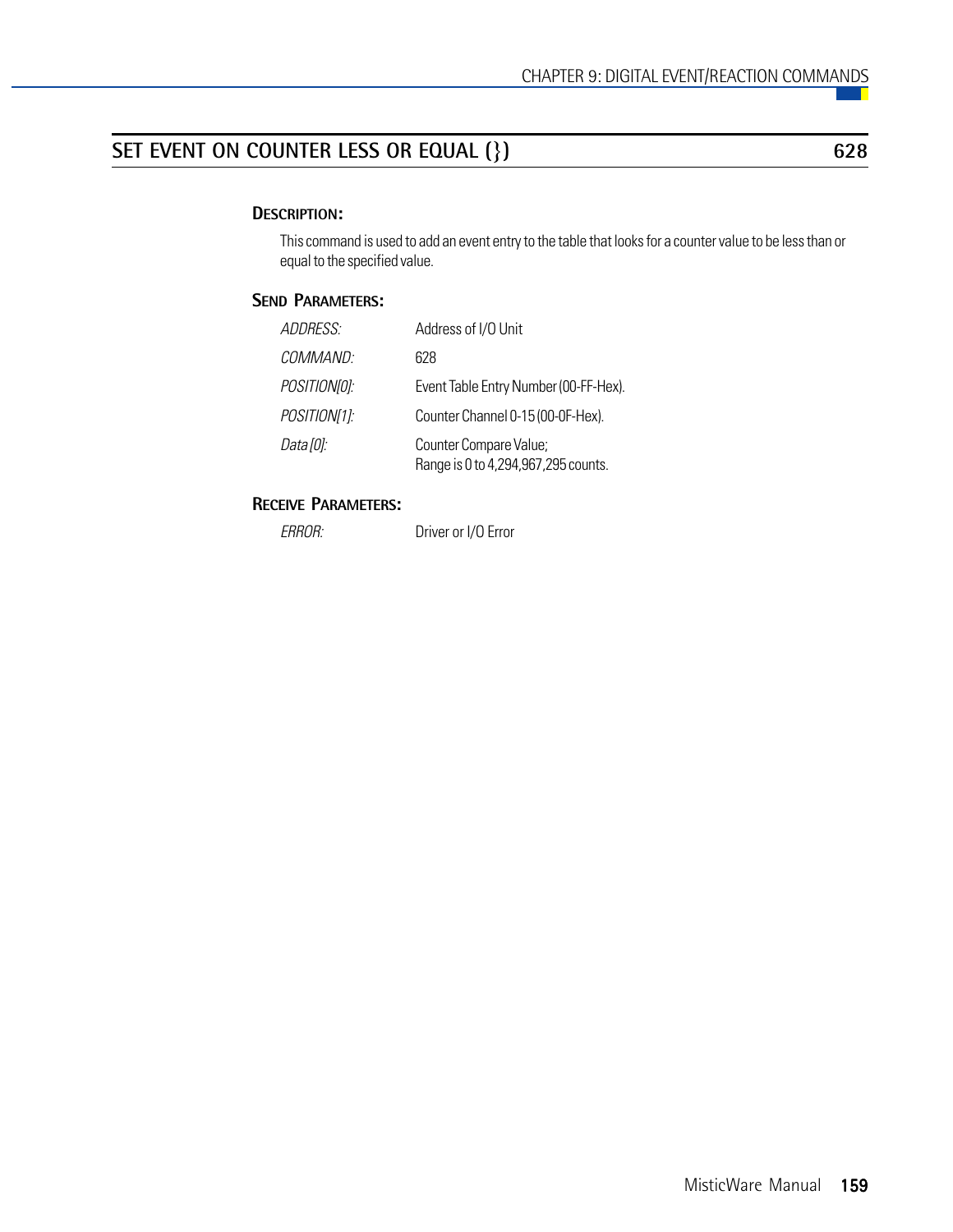## **READ AND CLEAR EVENT LATCH - SINGLE CHANNEL (zA) 629**

#### **DESCRIPTION:**

This command returns a control byte which contains the state of the event latch and then optionally clears the latch.

#### **SEND PARAMETERS:**

| <i>ADDRESS:</i> | Address of I/O Unit                                                                                            |
|-----------------|----------------------------------------------------------------------------------------------------------------|
| <i>COMMAND:</i> | 629                                                                                                            |
| POSITION[0]:    | Event Table Entry Number (00-FF-Hex)                                                                           |
| DATA[0]:-       | Any 8-bit value (1-255) other than 0, clears the latch.<br>A value of 0 leaves the latch in its current state. |

| <i>ERROR:</i> | Driver or I/O Error                  |
|---------------|--------------------------------------|
| DATA[0]:      | 8-bit control byte.                  |
|               | If bit 0 is set, the event occurred. |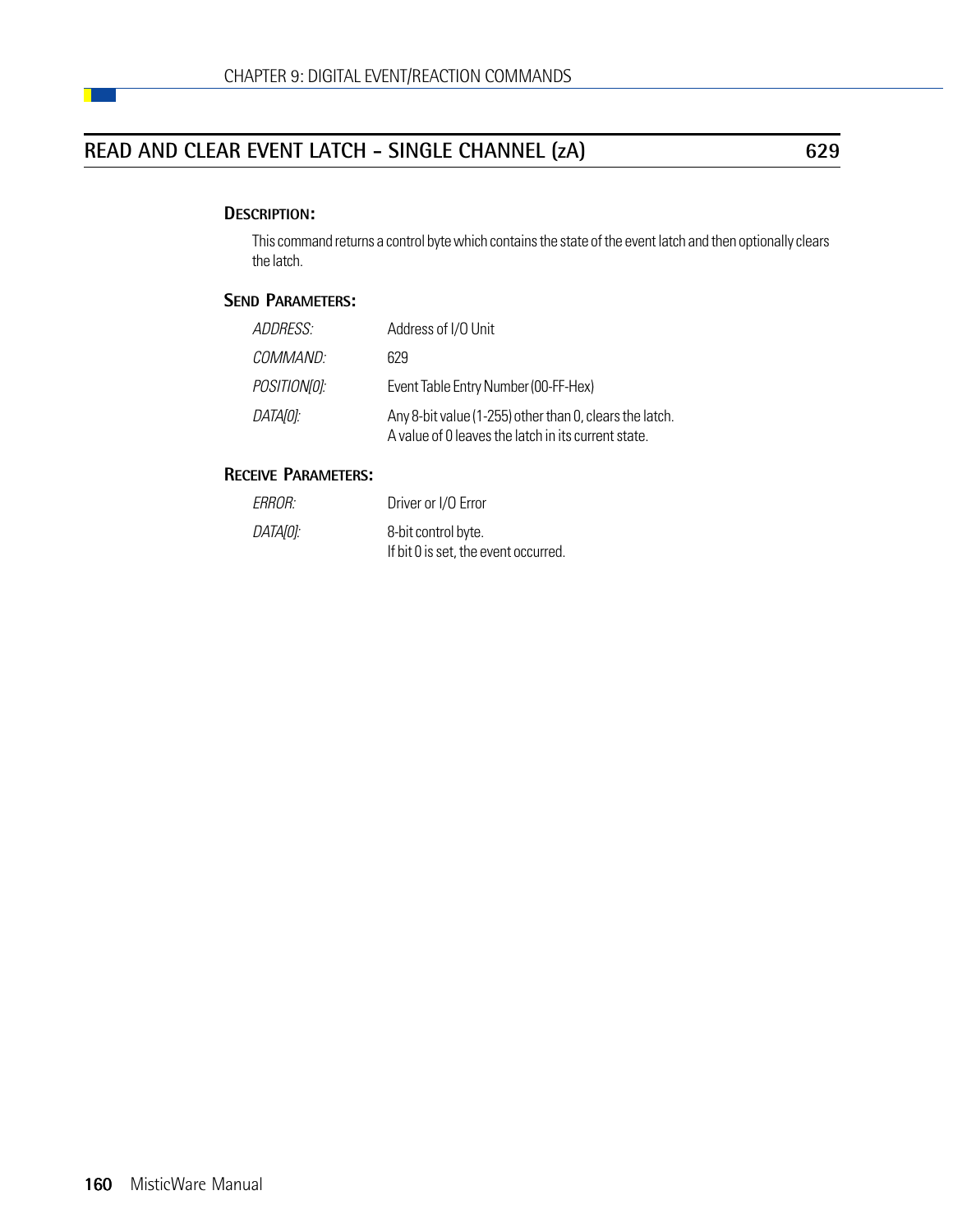## **CHAPTER 10**

# **Analog Event/Reaction Commands**

## **CLEAR EVENT/REACTION TABLE (-)** 700

#### **DESCRIPTION:**

This command is used to clear the entire Event/Reaction table. All event latches and interrupts are also cleared.

#### **SEND PARAMETERS:**

ADDRESS: Address of I/O Unit COMMAND: 700

#### **RECEIVE PARAMETERS:**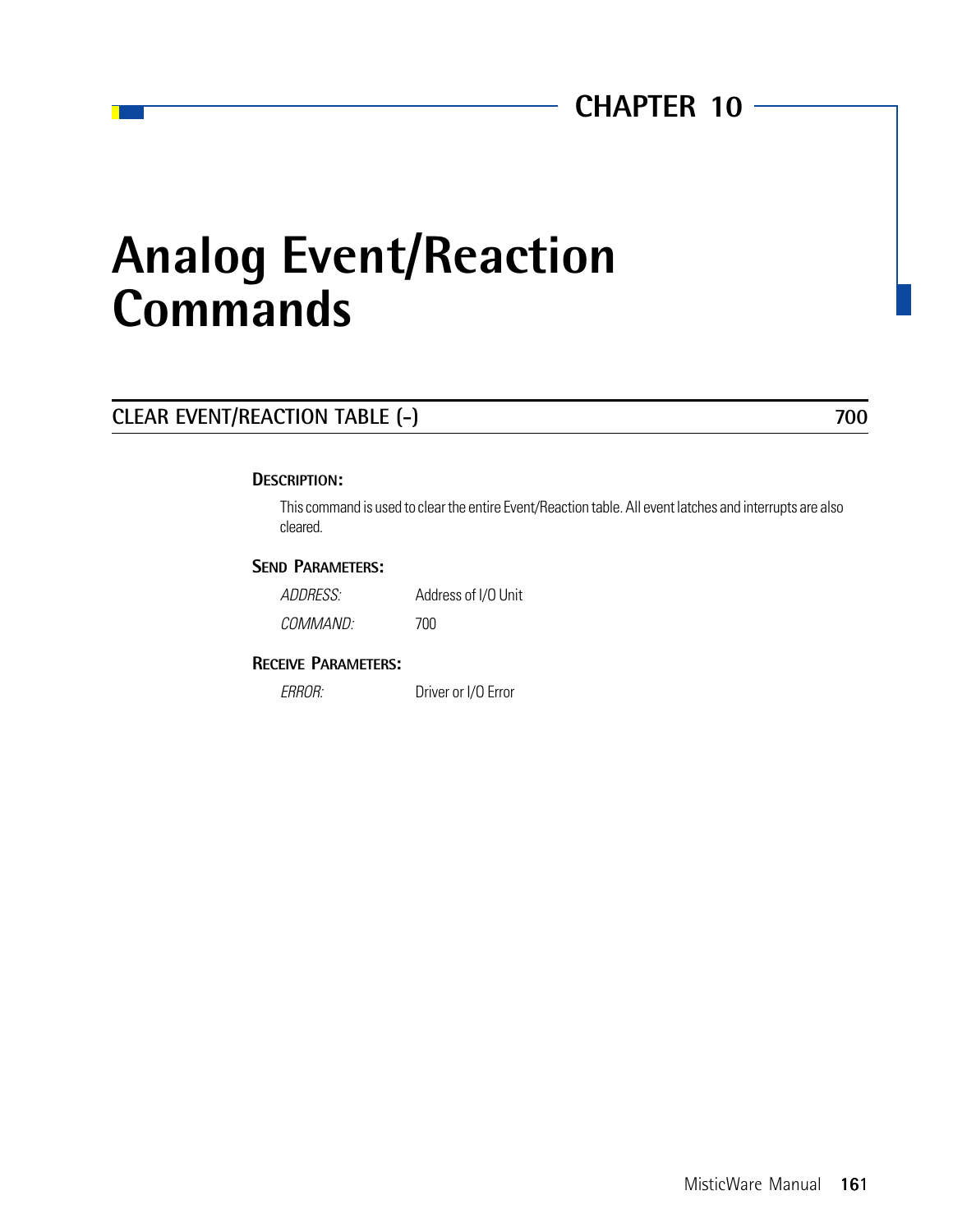## **CLEAR EVENT TABLE ENTRY (\)** 701

#### **DESCRIPTION:**

This command is used to clear a single entry in the Event/Reaction table.

#### **SEND PARAMETERS:**

| <i>ADDRESS:</i> | Address of I/O Unit                   |
|-----------------|---------------------------------------|
| <i>COMMAND:</i> | 701                                   |
| POSITION[0]:    | Event Table Entry Number (00-FF-Hex). |

#### **RECEIVE PARAMETERS:**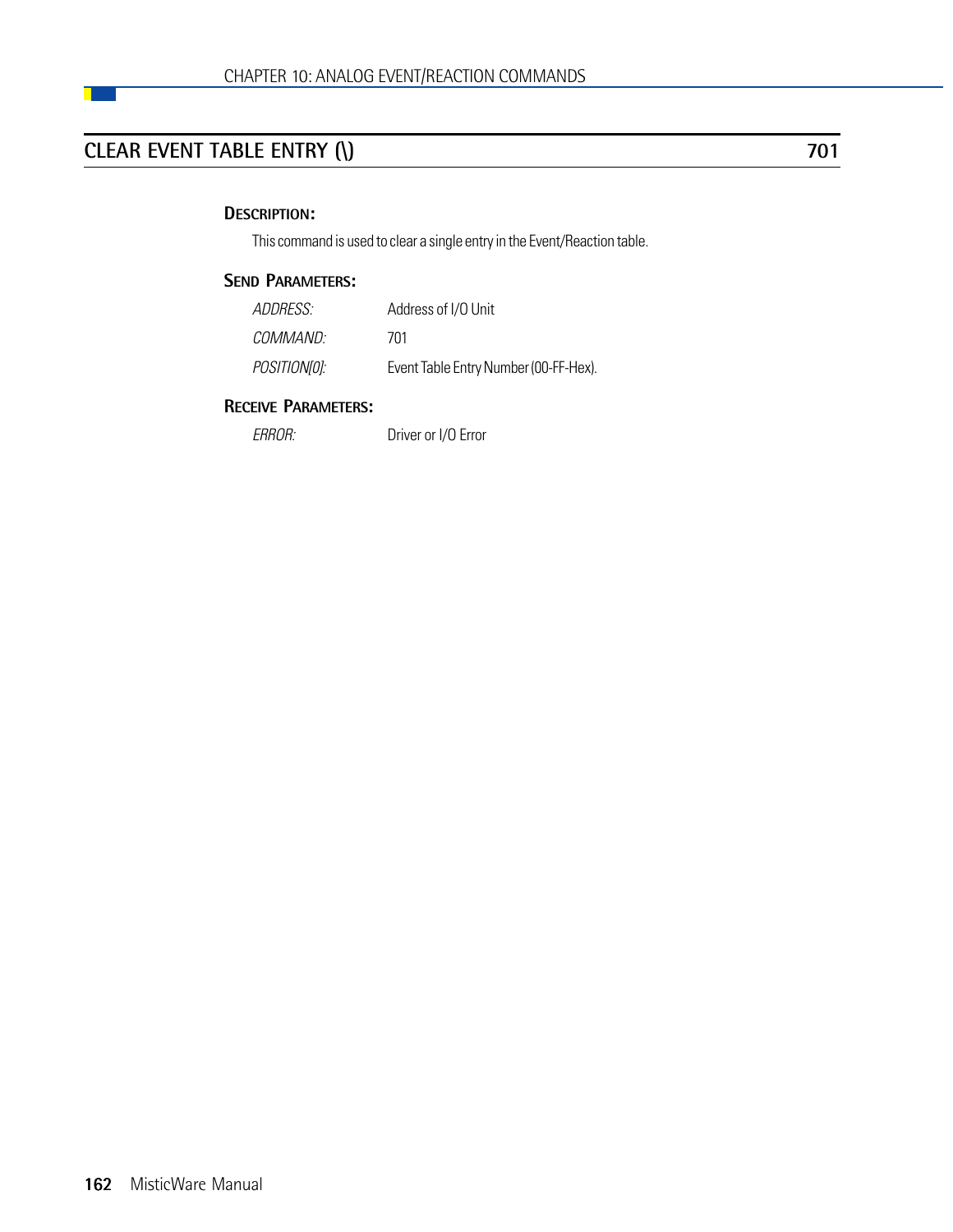#### **DESCRIPTION:**

This command returns 16 status bits representing the status of 16 events starting with the specified event number. Each bit corresponds to the status of one event. If the bit is 1, the event is enabled; if the bit is 0, the event is disabled.

#### **SEND PARAMETERS:**

| <i>ADDRESS:</i> | Address of I/O Unit                   |
|-----------------|---------------------------------------|
| <i>COMMAND:</i> | 702.                                  |
| POSITION[0]:    | Event Table Entry Number (00-FF-Hex). |

| <i>ERROR:</i> | Driver or I/O Error                        |
|---------------|--------------------------------------------|
| DATA[0]:      | Status of 16 events.                       |
|               | Range: 16-bit (0-65,535 or 0000-FFFF-Hex). |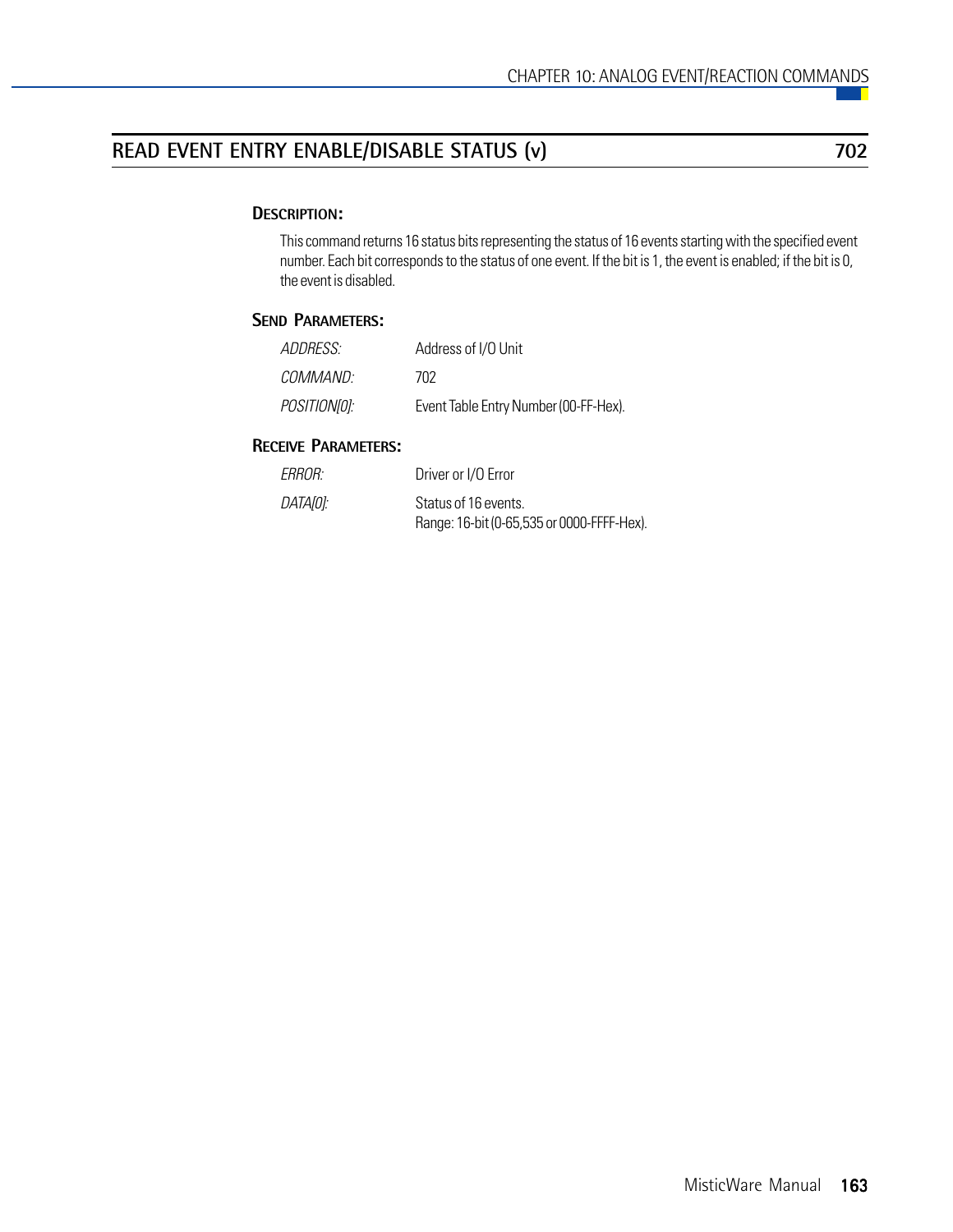## READ ALL EVENT ENTRIES ENABLE/DISABLE STATUS (v) 703

#### **DESCRIPTION:**

This command returns 255 status bits representing the status of all events in the Event/Reaction Table. Each bit corresponds to the status of one event. If the bit is 1, the event is enabled; if the bit is 0, the event is disabled.

#### **SEND PARAMETERS:**

| <i>ADDRESS:</i> | Address of I/O Unit |
|-----------------|---------------------|
| <i>COMMAND:</i> | 703                 |

| ERROR:               | Driver or I/O Error                        |
|----------------------|--------------------------------------------|
| DATA[0]<br>DATA[15]: | Status of 16 events.                       |
|                      | Range: 16-bit (0-65,535 or 0000-FFFF-Hex). |
|                      | Data $[0]$ = Events 0-15, and              |
|                      | Data $[15]$ = Events 240-255               |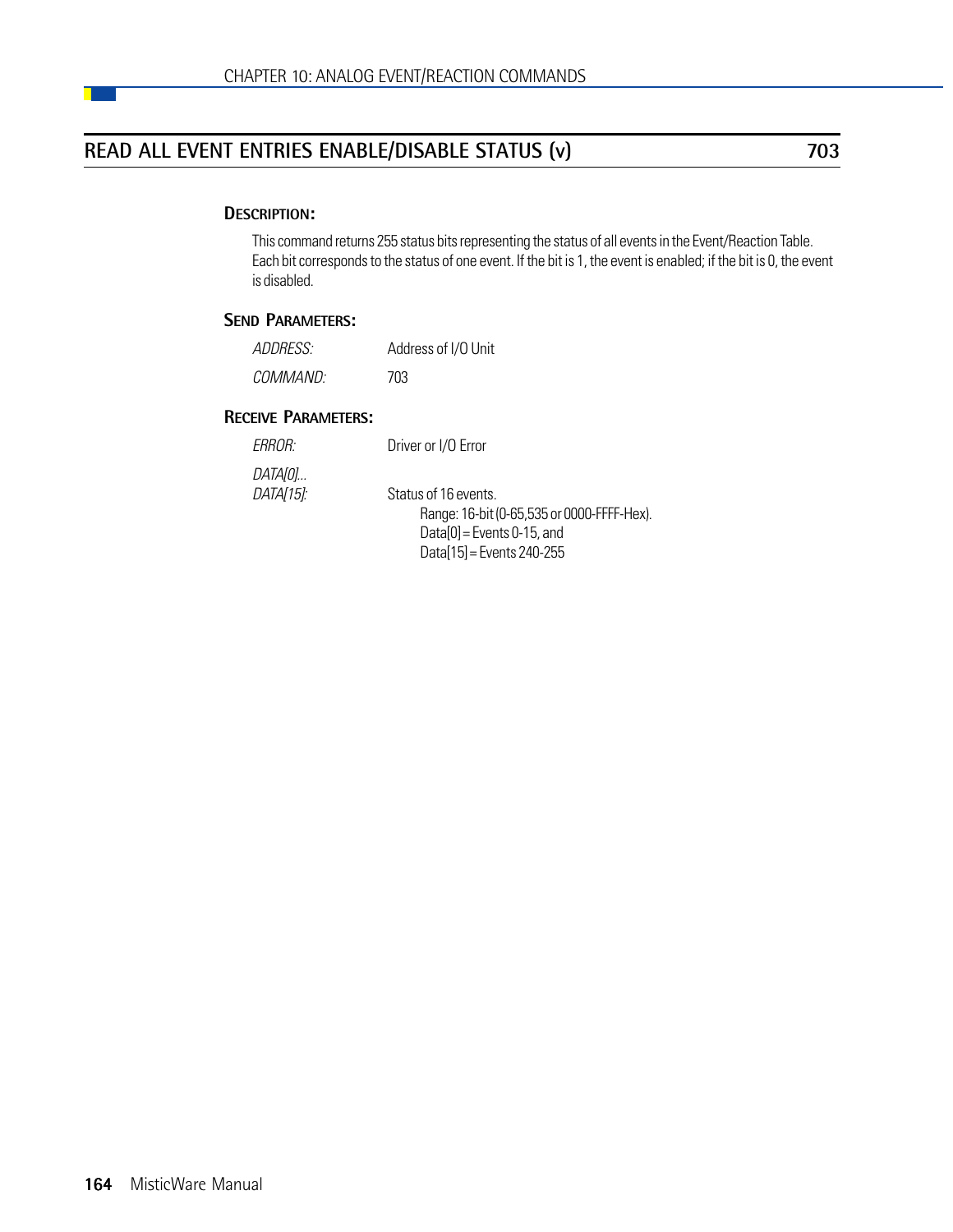## **ENABLE EVENT TABLE ENTRY (N)** 704

#### **DESCRIPTION:**

This command is used to enable an event table entry.

### **SEND PARAMETERS:**

| <i>ADDRESS:</i>     | Address of I/O Unit                   |
|---------------------|---------------------------------------|
| <i>COMMAND:</i>     | 704                                   |
| <i>POSITIONIOI:</i> | Event Table Entry Number (00-FF-Hex). |

### **RECEIVE PARAMETERS:**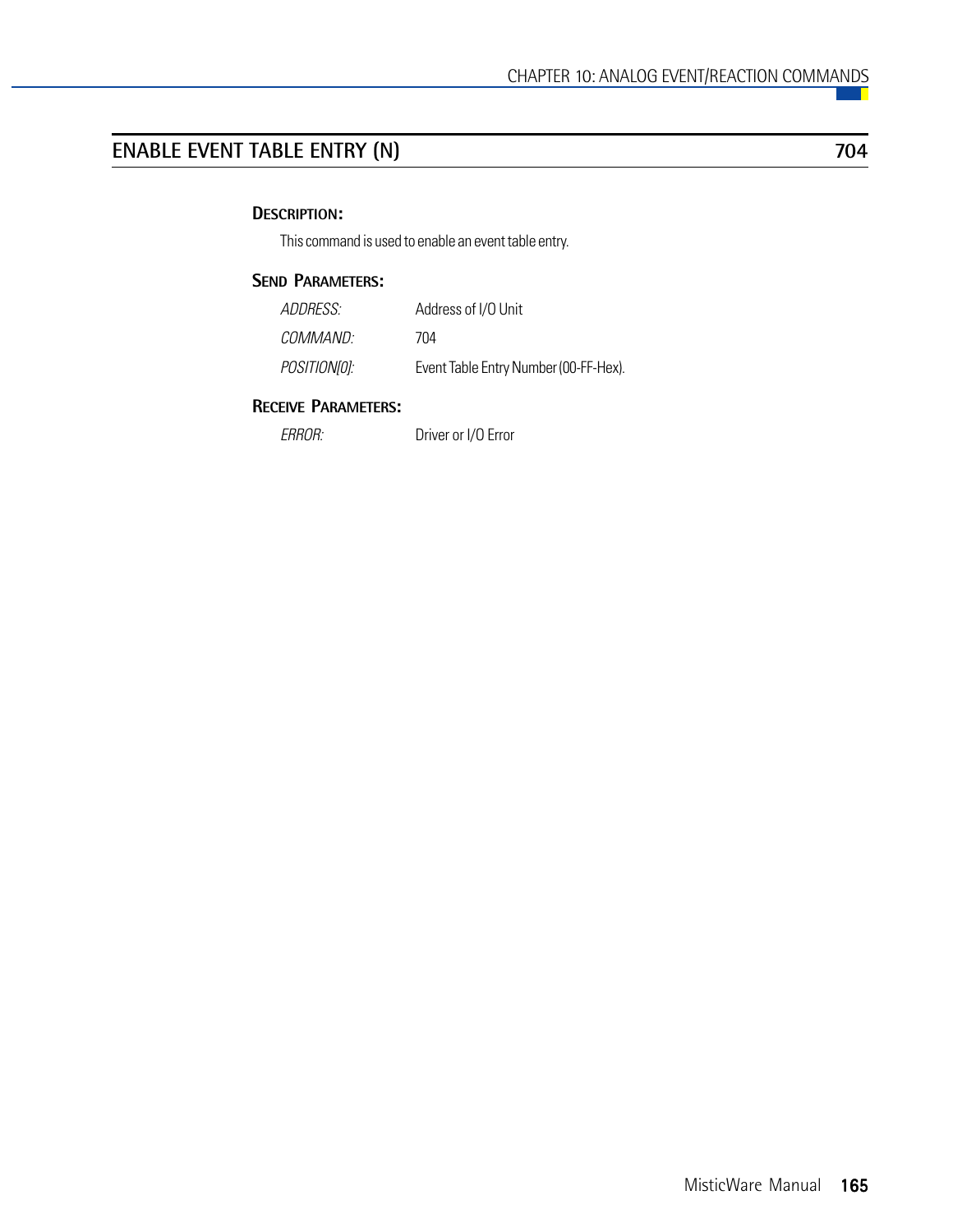## **DISABLE EVENT TABLE ENTRY (N)** 705

Ш

#### **DESCRIPTION:**

This command is used to disable an event table entry.

### **SEND PARAMETERS:**

| <i>ADDRESS:</i> | Address of I/O Unit                   |
|-----------------|---------------------------------------|
| <i>COMMAND:</i> | 705                                   |
| POSITIONIOI:    | Event Table Entry Number (00-FF-Hex). |

#### **RECEIVE PARAMETERS:**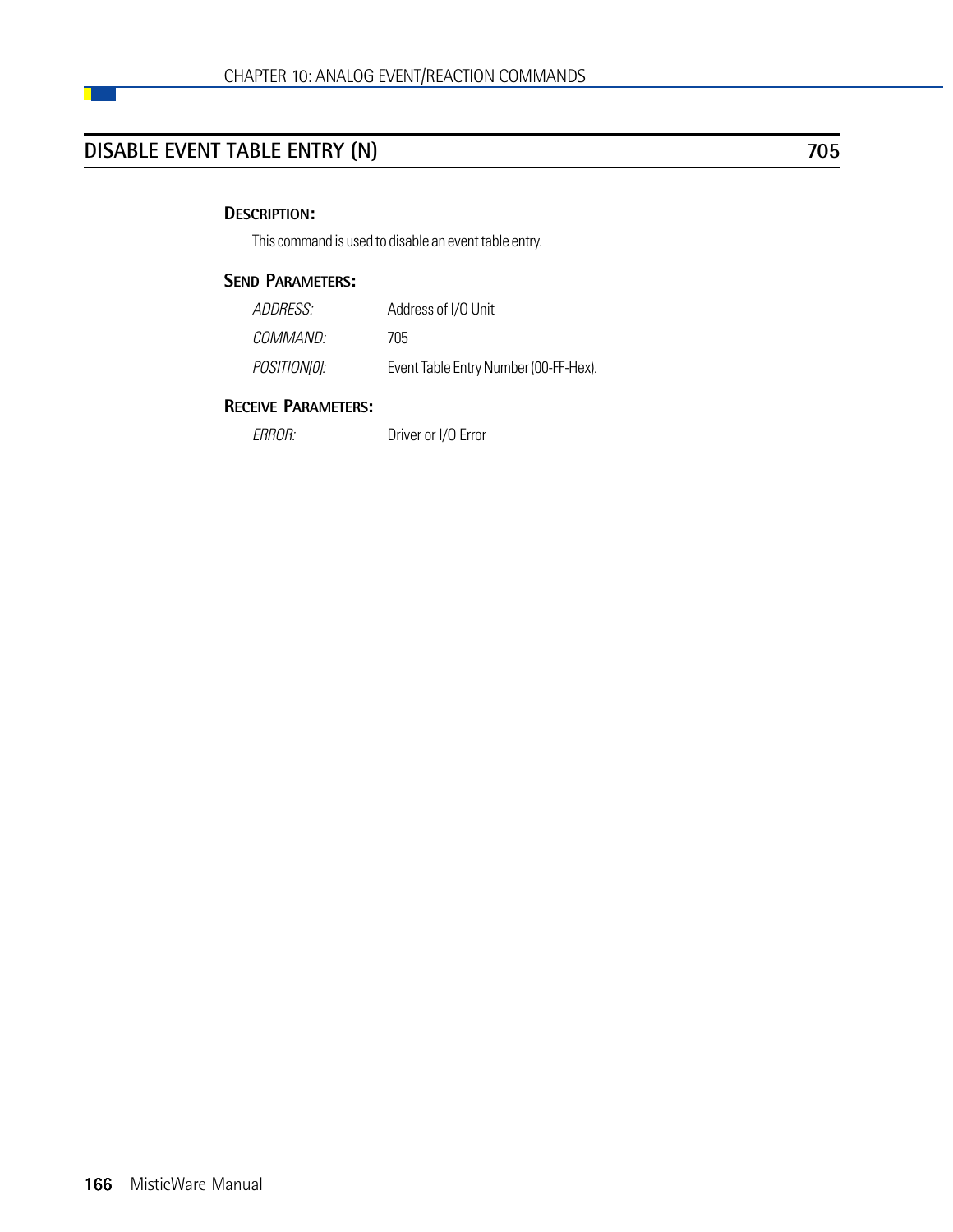## **ENABLE/DISABLE EVENT TABLE GROUP ( { ) 706**

a sa <mark>tal</mark>

#### **DESCRIPTION:**

This command is used to set the enable/disable status of an entire event table group of 16 entries.

#### **SEND PARAMETERS:**

| <b>ADDRESS:</b> | Address of I/O Unit                                                               |
|-----------------|-----------------------------------------------------------------------------------|
| <i>COMMAND:</i> | 706                                                                               |
| POSITION[0]:    | Event Table Group Number (00-FF-Hex).                                             |
| DATA[0]:        | 16-bit Mask of events within group to enable.<br>If bit is 1, event is enabled.   |
| DATA[1]:        | 16-bit Mask of events within group to disable.<br>If bit is 1, event is disabled. |

### **RECEIVE PARAMETERS:**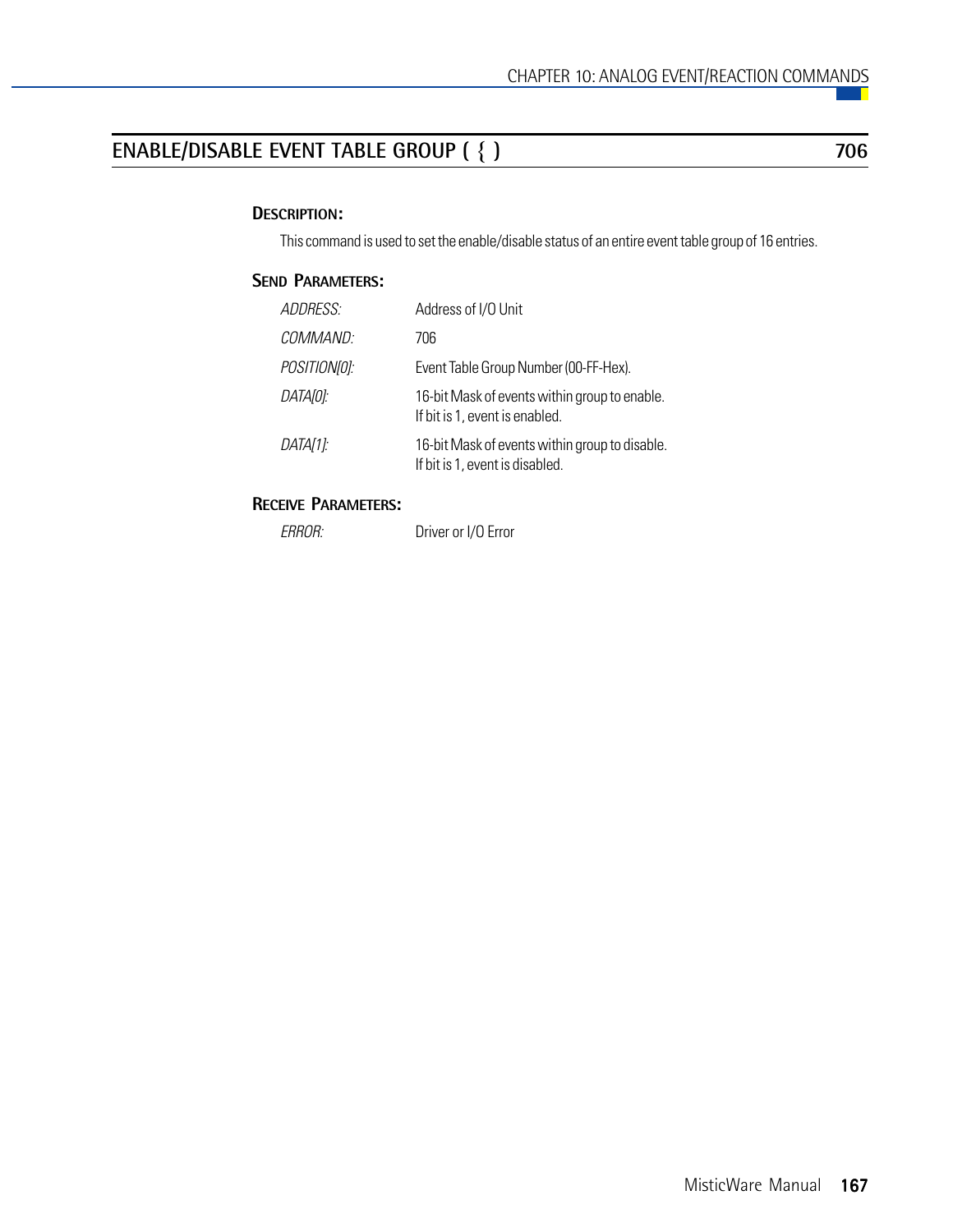## READ EVENT TABLE ENTRY (0) **708**

#### **DESCRIPTION:**

This command is used to read the contents of an event table entry. The Reaction Command can have the following value:

| NULL REACTION (DO NOTHING)           | M  |
|--------------------------------------|----|
| SET DAC MODULE MAGNITUDE, COUNTS     | 01 |
| SET DAC MODULE MAGNITUDE, ENG. UNITS | 02 |
| RAMP DAC OUTPUT TO ENDPOINT          | 03 |
| ENABLE/DISABLE PID LOOP              | 04 |
| SET PID LOOP SETPOINT                | 05 |
| ENABLE/DISABLE EVENT TABLE ENTRY     | 06 |
| ENABLE/DISABLE EVENT ENTRY GROUP     | በ7 |
| READ AND HOLD I/O DATA               | 08 |
| SET PID LOOP MIN-MAX OUTPUT LIMITS   | NΟ |

The control byte contains the following information:

| Control Byte                      |   |                     |                                     |
|-----------------------------------|---|---------------------|-------------------------------------|
| bit 0                             | N | $=$                 | Fvent Latch - No Match              |
|                                   | 1 | $=$                 | Fvent Latch - Match                 |
| bit 1<br>- 1                      | N | $=$                 | Match Latch - No Match              |
|                                   | 1 | $=$                 | Match Latch - Match                 |
| $\mathsf{hit2}$ :                 | N | $=$                 | Null Entry - Not Scanned            |
|                                   |   | $\mathbf{1}$<br>$=$ | Valid Entry - Scan Active           |
| hit 3<br>$\overline{\phantom{a}}$ |   | $0 =$               | <b>Watchdog Monitoring Disabled</b> |
|                                   | 1 | $=$                 | <b>Watchdog Monitoring Enabled</b>  |
| $bit4$ :                          | Ŋ | $=$                 | $Compare < =$                       |
|                                   | 1 | $=$                 | $Compare$ > =                       |
| $\frac{1}{10}$ bit 5              |   | 0.<br>$=$           | Not The Last Entry                  |
|                                   |   | 1<br>$=$            | Last Entry                          |
| bit 6                             |   | $=$                 | Interrupt Disabled                  |
|                                   | 1 | $=$                 | Interrupt Enabled                   |
| hit 7                             | 0 | $=$                 | <b>Event Scanning Disabled</b>      |
|                                   |   | $=$                 | <b>Event Scanning Enabled</b>       |
|                                   |   |                     |                                     |

#### **SEND PARAMETERS:**

| <i>ADDRESS:</i>     | Address of I/O Unit                   |
|---------------------|---------------------------------------|
| <i>COMMAND:</i>     | 708                                   |
| <i>POSITIONIOI:</i> | Event Table Entry Number (00-FF-Hex). |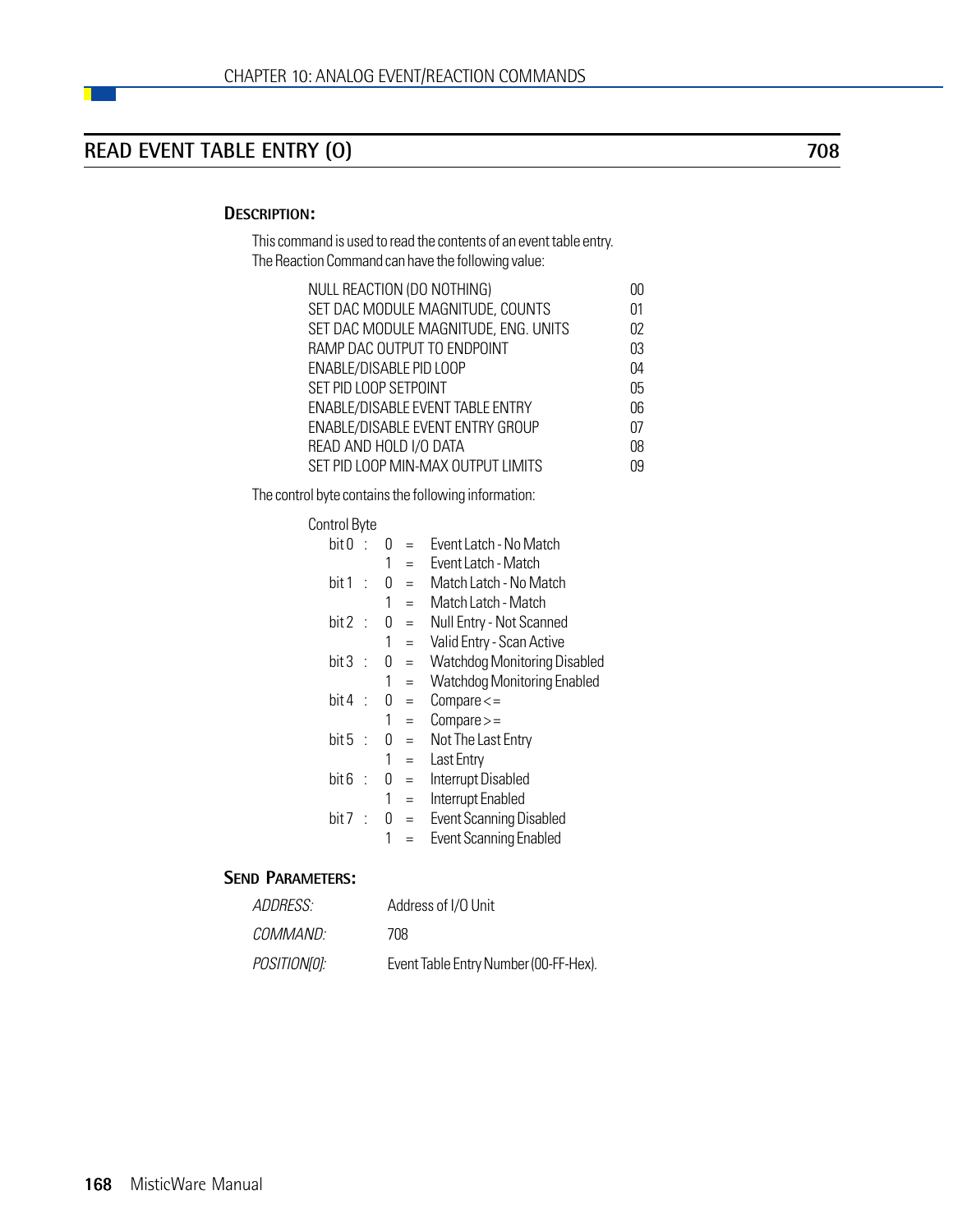| <i>ERROR:</i> | Driver or I/O Error                                         |
|---------------|-------------------------------------------------------------|
| DATA[0]:      | Low Word Reaction Ramp Slope                                |
| DATA[1]:      | <b>High Word Reaction Ramp Slope</b>                        |
| DATA[2]:      | Low Word Compare Value                                      |
| DATA[3]:      | High Word Compare Value                                     |
| DATA[4]:      | Low Word Reaction DAC Output Or Ramp Endpoint In Counts     |
| DATA[5]:      | High Byte = Reaction Command<br>Low Byte = Reaction Channel |
| DATA[6]:      | High Byte = Control Byte<br>Low Byte = Compare Channel      |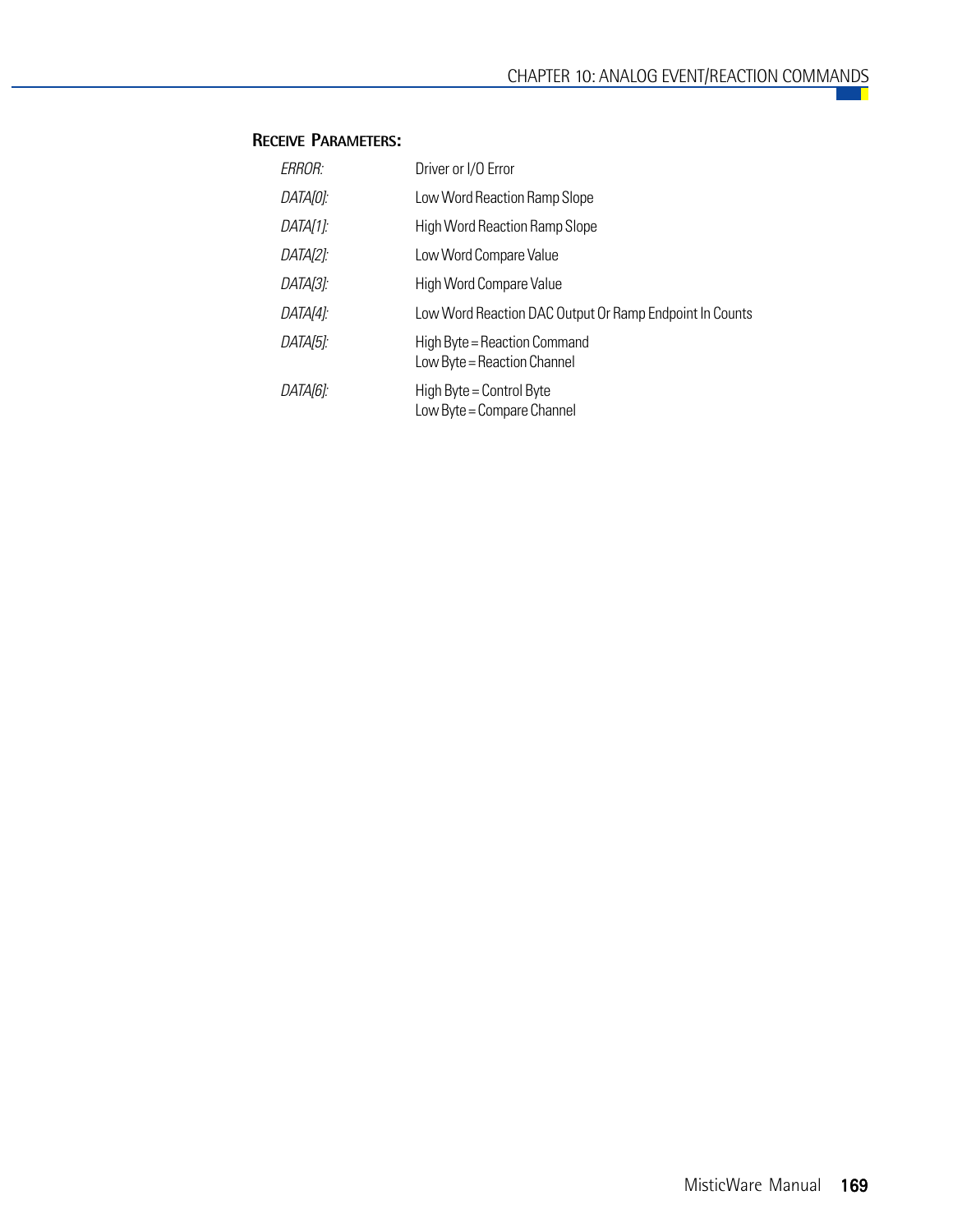## READ EVENT LATCHES (P) **709**

#### **DESCRIPTION:**

This command returns 16 status bits representing the status of 16 event latches starting with the specified event number. Each bit corresponds to the status of one event latch. If the bit is 1, the event latch is set; if the bit is 0, the event latch is cleared.

#### **SEND PARAMETERS:**

| <i>ADDRESS:</i> | Address of I/O Unit                   |
|-----------------|---------------------------------------|
| <i>COMMAND:</i> | 709                                   |
| POSITION[0]:    | Event Table Entry Number (00-FF-Hex). |

| ERROR:   | Driver or I/O Error                        |
|----------|--------------------------------------------|
| DATA[0]: | Status of 16 event latches.                |
|          | Range: 16-bit (0-65,535 or 0000-FFFF-Hex). |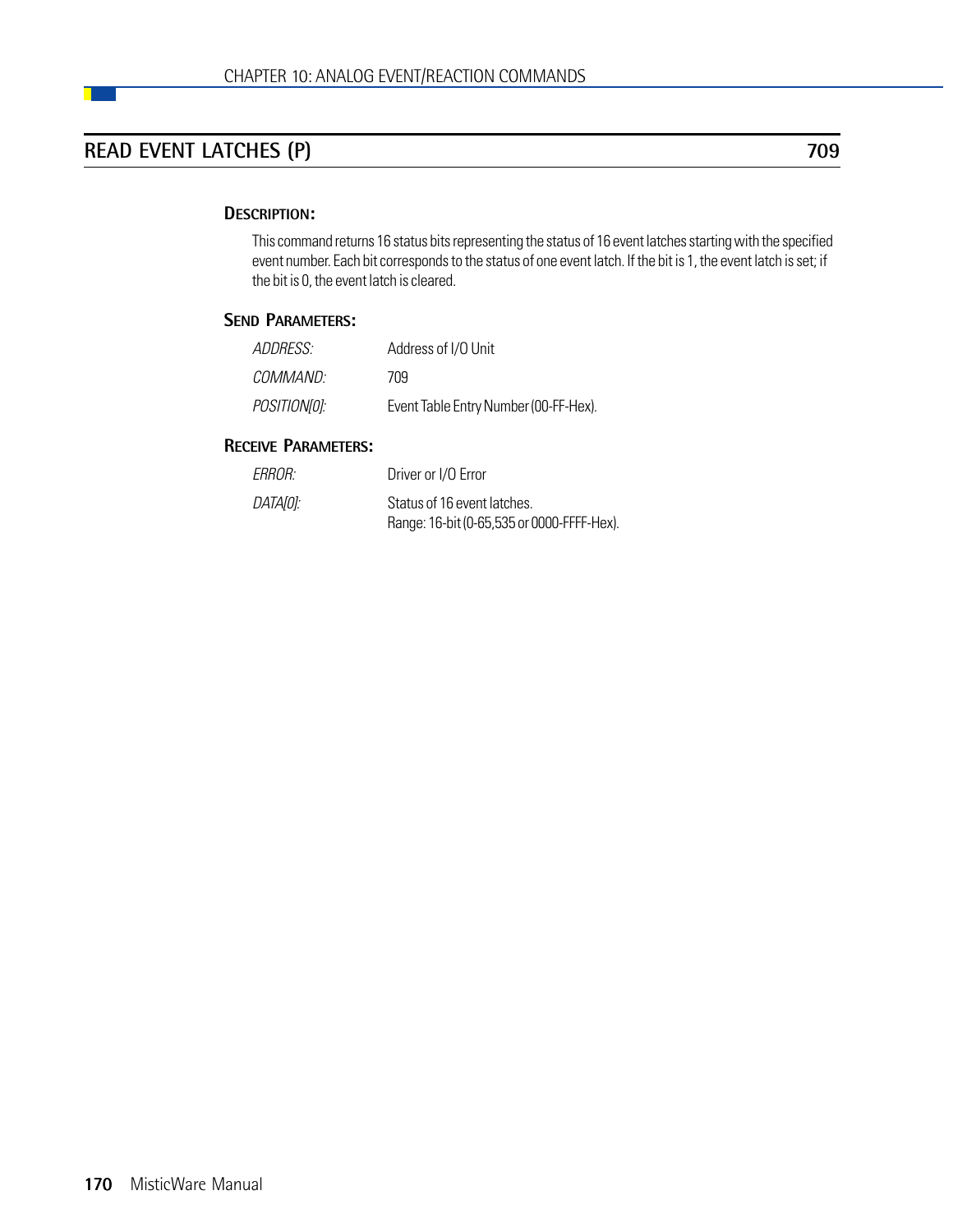#### **DESCRIPTION:**

This command returns 255 status bits representing the status of all event latches in the Event/Reaction Table. Each bit corresponds to the status of one event latch. If the bit is 1, the latch is set; if the bit is 0, the latch is cleared.

#### **SEND PARAMETERS:**

| <i>ADDRESS:</i> | Address of I/O Unit |
|-----------------|---------------------|
| <i>COMMAND:</i> | 710                 |

| ERROR:               | Driver or I/O Error                        |
|----------------------|--------------------------------------------|
| DATA[0]<br>DATA[15]: | Status of 16 latches.                      |
|                      |                                            |
|                      | Range: 16-bit (0-65,535 or 0000-FFFF-Hex). |
|                      | Data $[0]$ = Event Latches 0-15, and       |
|                      | Data[15] = Event Latches 240-255.          |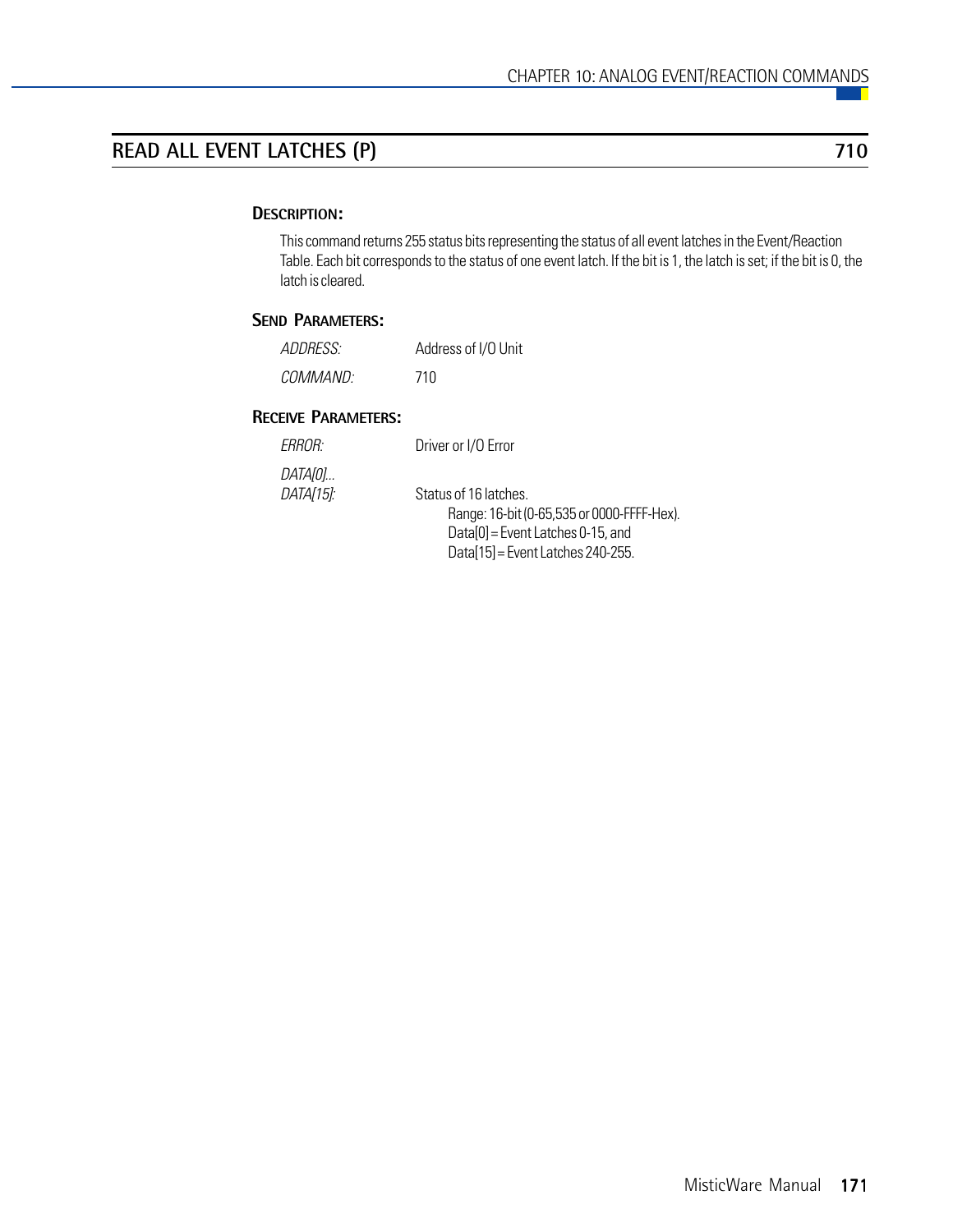## **READ AND CLEAR EVENT LATCHES (Q)** 711

#### **DESCRIPTION:**

This command returns 16 status bits representing the status of 16 event latches starting with the specified event number. Each bit corresponds to the status of one event latch. If the bit is 1, the event latch is set; if the bit is 0, the latch is cleared. The latch is cleared after it is read.

#### **SEND PARAMETERS:**

| <i>ADDRESS:</i> | Address of I/O Unit                   |
|-----------------|---------------------------------------|
| <i>COMMAND:</i> | 711                                   |
| POSITION[0]:    | Event Table Entry Number (00-FF-Hex). |

| <i>ERROR:</i> | Driver or I/O Error                        |
|---------------|--------------------------------------------|
| DATA[0]:      | Status of 16 event latches.                |
|               | Range: 16-bit (0-65,535 or 0000-FFFF-Hex). |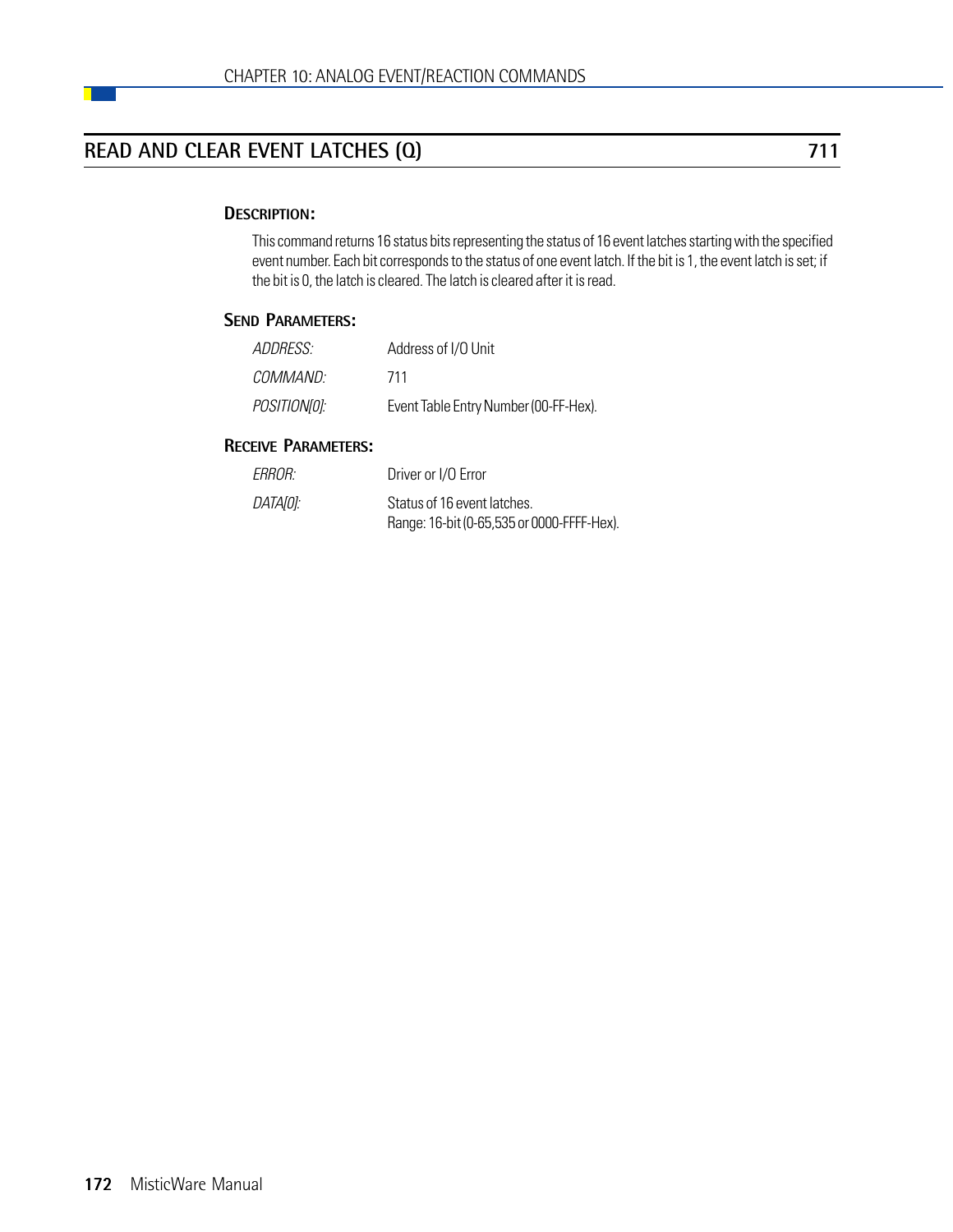## **READ AND CLEAR ALL EVENT LATCHES (Q) 712**

a sa <mark>tal</mark>

#### **DESCRIPTION:**

This command returns 255 status bits representing the status of all event latches in the Event/Reaction Table. Each bit corresponds to the status of one event latch. If the bit is 1, the latch is set; if the bit is 0, the latch is cleared. The latches are all cleared after they are read.

#### **SEND PARAMETERS:**

| <i>ADDRESS:</i> | Address of I/O Unit |
|-----------------|---------------------|
| <i>COMMAND:</i> | 712                 |

| <i>ERROR:</i>        | Driver or I/O Error                        |
|----------------------|--------------------------------------------|
| DATA[0]<br>DATA[15]: | Status of 16 latches.                      |
|                      | Range: 16-bit (0-65,535 or 0000-FFFF-Hex). |
|                      | Data $[0]$ = Event Latches 0-15, and       |
|                      | Data $[15]$ = Event Latches 240-255.       |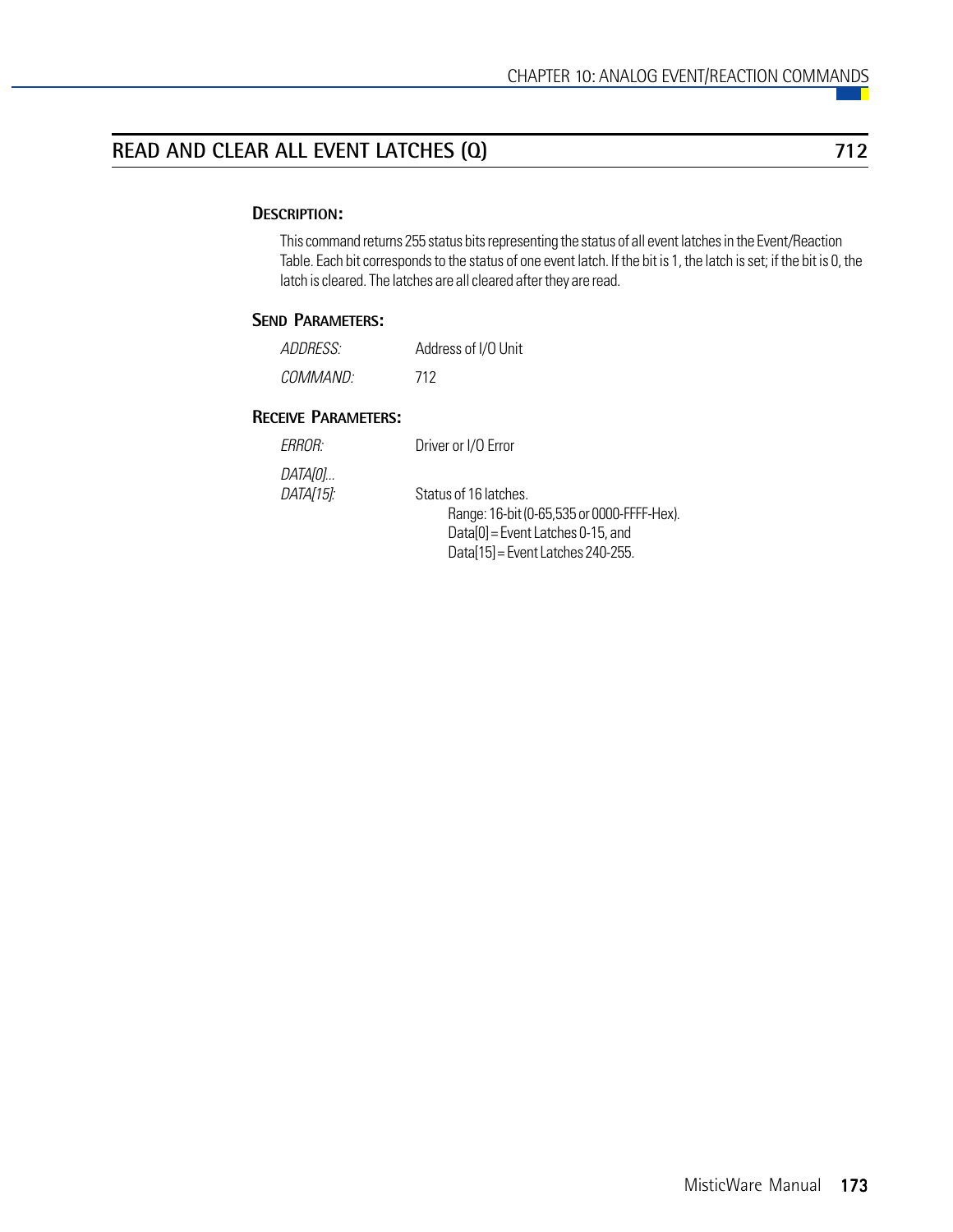## **ENABLE EVENT INTERRUPT (I)** 713

#### **DESCRIPTION:**

This command is used to enable the interrupt output function of an event table entry.

### **SEND PARAMETERS:**

| <i>ADDRESS:</i> | Address of I/O Unit                   |
|-----------------|---------------------------------------|
| <i>COMMAND:</i> | 713.                                  |
| POSITION[0]:    | Event Table Entry Number (00-FF-Hex). |

#### **RECEIVE PARAMETERS:**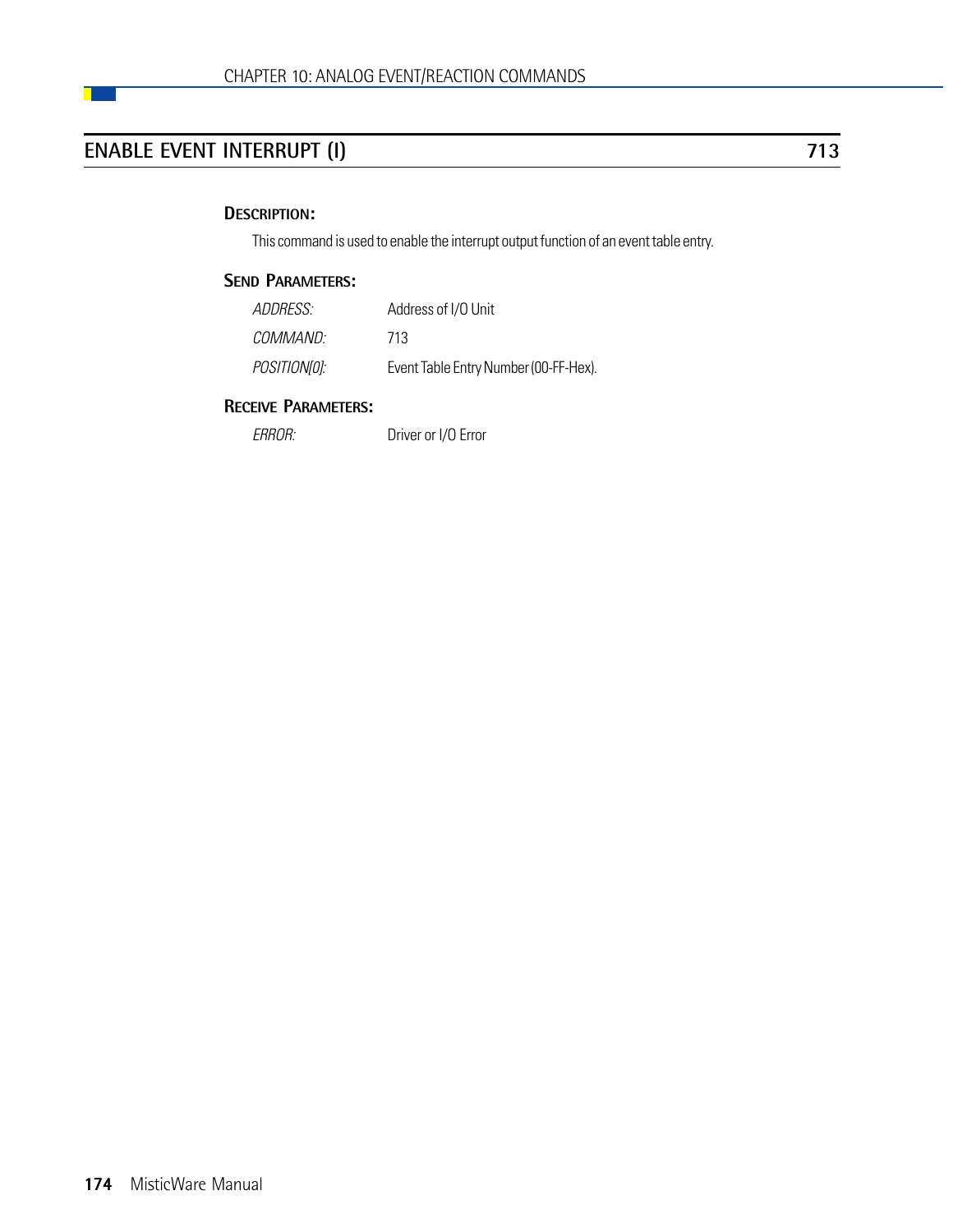## **DISABLE EVENT INTERRUPT (I)** 714

#### **DESCRIPTION:**

This command is used to disable the interrupt output function of an event table entry.

#### **SEND PARAMETERS:**

| <i>ADDRESS:</i>     | Address of I/O Unit                   |
|---------------------|---------------------------------------|
| <i>COMMAND:</i>     | 714                                   |
| <i>POSITIONIOI:</i> | Event Table Entry Number (00-FF-Hex). |

### **RECEIVE PARAMETERS:**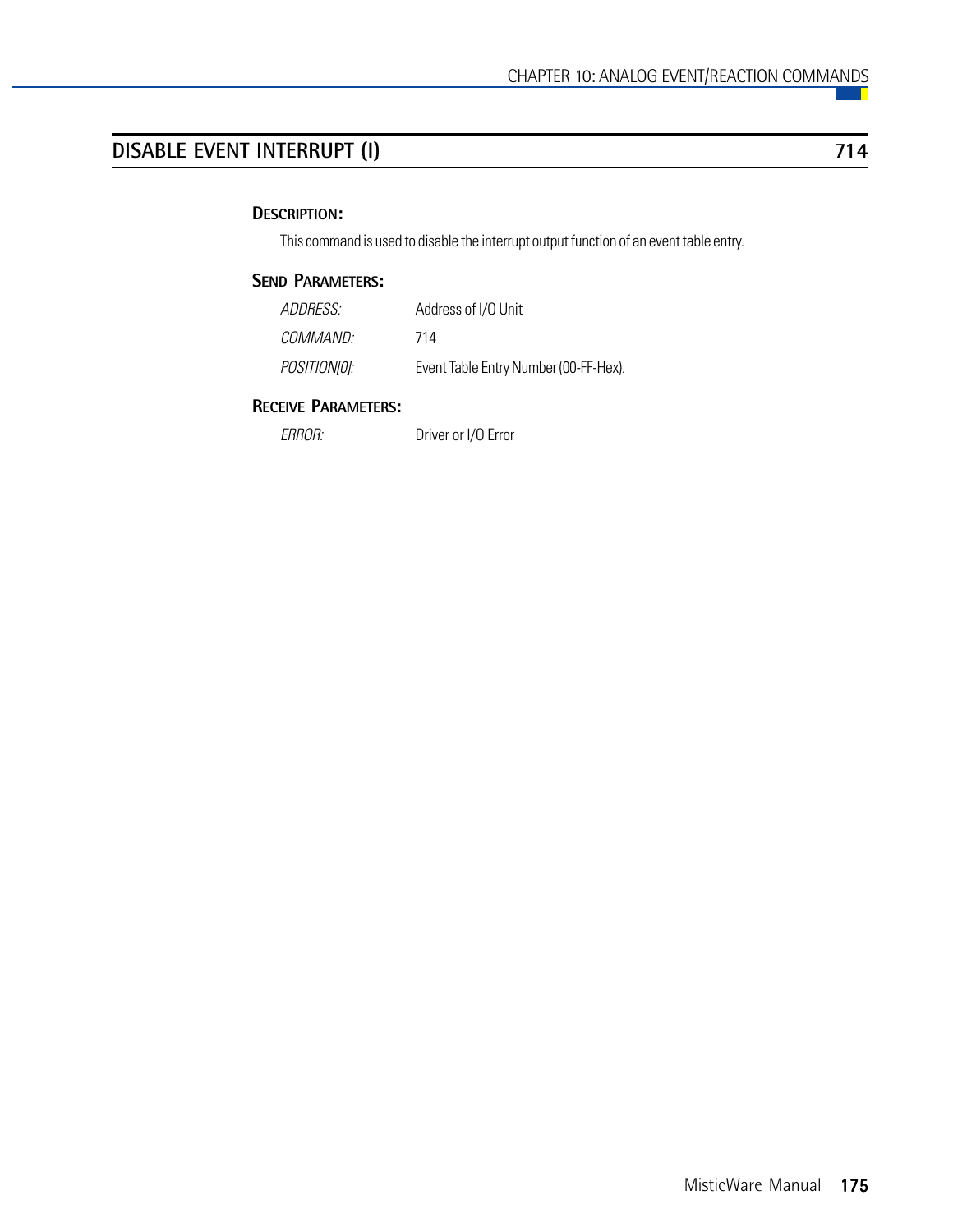## **SET EVENT ON COMM LINK WATCHDOG TIMEOUT (y)** 715

#### **DESCRIPTION:**

This command is used to add an event entry to the table that monitors a watchdog timeout condition.

#### **SEND PARAMETERS:**

| <i>ADDRESS:</i> | Address of I/O Unit                   |
|-----------------|---------------------------------------|
| <i>COMMAND:</i> | 715                                   |
| POSITIONIOI:    | Event Table Entry Number (00-FF-Hex). |

#### **RECEIVE PARAMETERS:**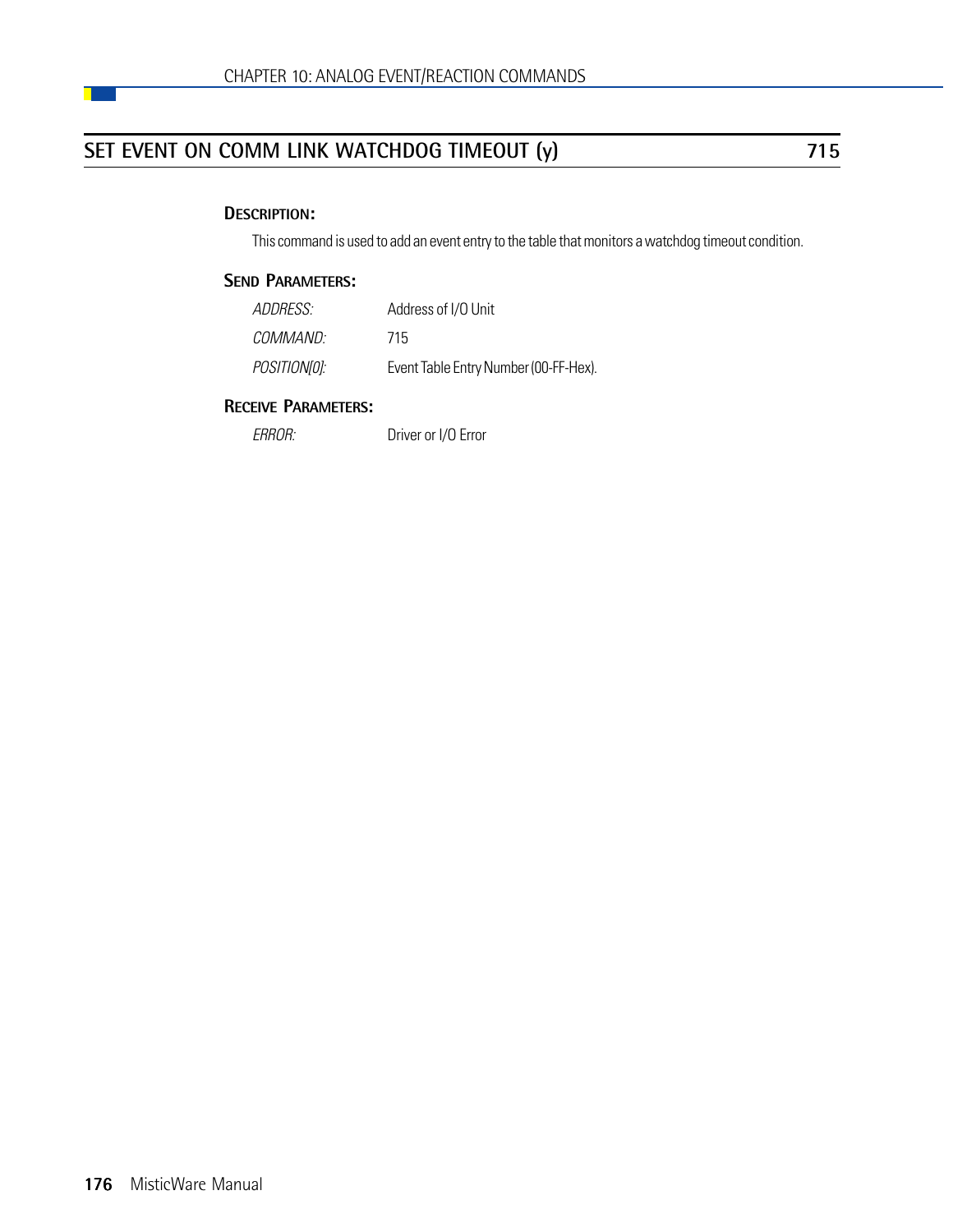## **SET EVENT ON INPUT/OUTPUT > = SETPOINT (K) 716-725**

#### **DESCRIPTION:**

This command is used to add an event entry to the table that monitors an input or an output channel, and compares to a specified value for a greater-than or equal to condition.

#### **SEND PARAMETERS:**

| <i>ADDRESS:</i> | Address of I/O Unit                                                                                                                                                                                                                                        |
|-----------------|------------------------------------------------------------------------------------------------------------------------------------------------------------------------------------------------------------------------------------------------------------|
| <i>COMMAND:</i> | $716 =$ Raw Counts<br>717 = Average Counts<br>718 = Peak Counts<br>$719 =$ Low Counts<br>720 = Totalized Counts<br>721 = Scaled Value (EUI)<br>722 = Average Value (EUI)<br>723 = Peak Value (EUI)<br>724 = Low Value (EUI)<br>725 = Totalized Value (EUI) |
| POSITION[0]:    | Event Table Entry Number (00-FF-Hex).                                                                                                                                                                                                                      |
| POSITION[1]:    | I/O Channel Number 0-15 (00-0F-Hex).                                                                                                                                                                                                                       |
| DATA[0]:        | Compare Value.<br>Range:<br>For commands 716-720, Data[0] is 16-bit (-32768 to 32767).<br>For commands 721-725, Data[0] is 32-bit (-2,147,483,648 to 2,147,483,647).<br>32-bit values are in increments of 1/65,536 of the engineering units.              |

### **RECEIVE PARAMETERS:**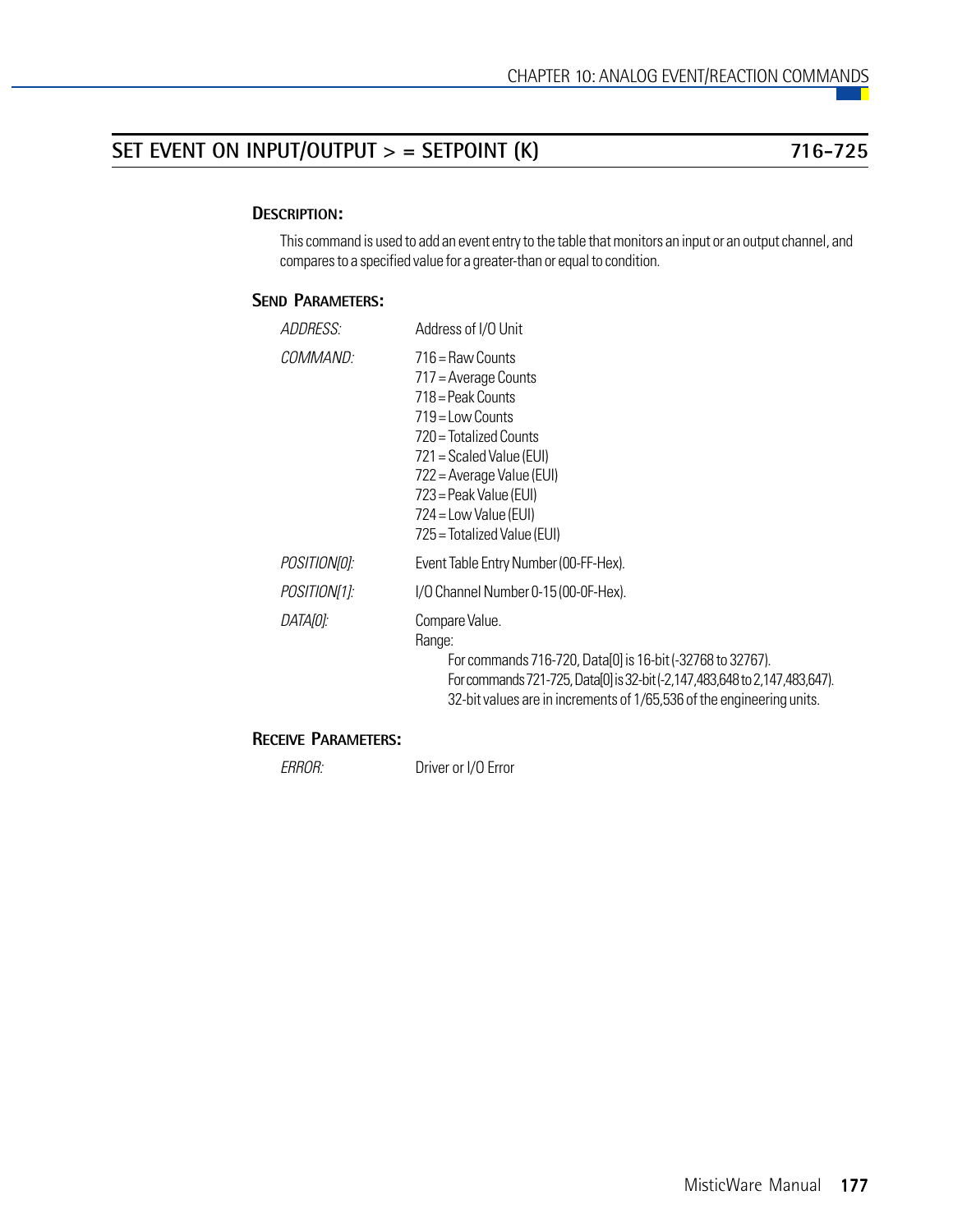## **SET EVENT ON INPUT/OUTPUT <= SETPOINT (L) 726-735**

#### **DESCRIPTION:**

This command is used to add an event entry to the table that monitors an input or an output channel and compares to a specified value for a less-than or equal to condition.

#### **SEND PARAMETERS:**

| <i>ADDRESS:</i> | Address of I/O Unit                                                                                                                                                                                                                                      |
|-----------------|----------------------------------------------------------------------------------------------------------------------------------------------------------------------------------------------------------------------------------------------------------|
| <i>COMMAND:</i> | $726 =$ Raw Counts<br>727 = Average Counts<br>728 = Peak Counts<br>729 = Low Counts<br>730 = Totalized Counts<br>731 = Scaled Value (EUI)<br>732 = Average Value (EUI)<br>733 = Peak Value (EUI)<br>734 = Low Value (EUI)<br>735 = Totalized Value (EUI) |
| POSITION[0]:    | Event Table Entry Number (00-FF-Hex).                                                                                                                                                                                                                    |
| POSITION[1]:    | I/O Channel 0-15 (00-0F-Hex).                                                                                                                                                                                                                            |
| DATA[0]:        | Compare Value.<br>Range:<br>For commands 716-720, Data[0] is 16-bit (-32768 to 32767).<br>For commands 721-725, Data[0] is 32-bit (-2,147,483,648 to 2,147,483,647).<br>32-bit values are in increments of 1/65,536 of the engineering units.            |

### **RECEIVE PARAMETERS:**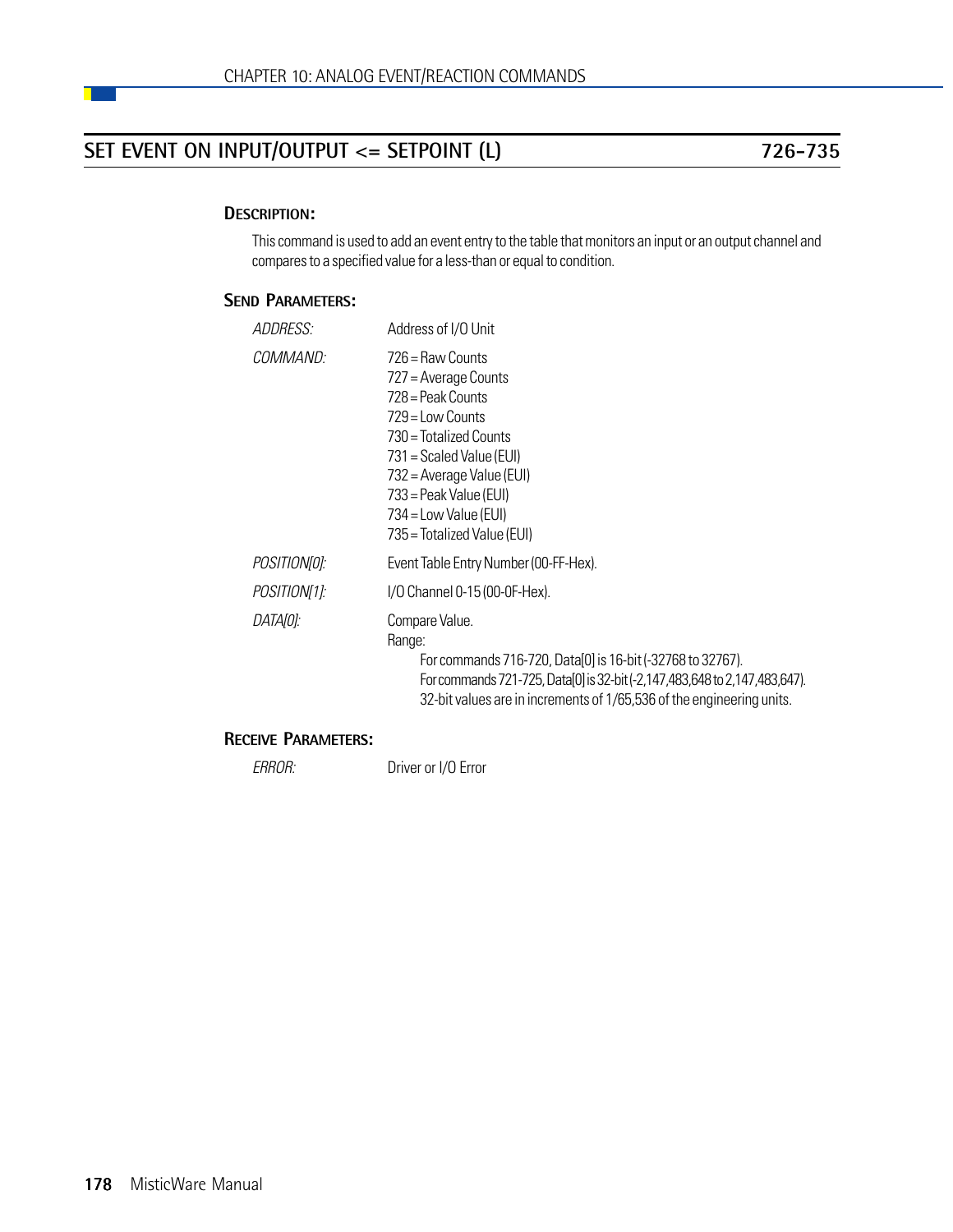## **CLEAR REACTION (M)** 736

#### **DESCRIPTION:**

This command is used to clear an existing reaction from an event/reaction table entry.

#### **SEND PARAMETERS:**

| <i>ADDRESS:</i>     | Address of I/O Unit                   |
|---------------------|---------------------------------------|
| <i>COMMAND:</i>     | 736                                   |
| <i>POSITIONIOI:</i> | Event Table Entry Number (00-FF-Hex). |

### **RECEIVE PARAMETERS:**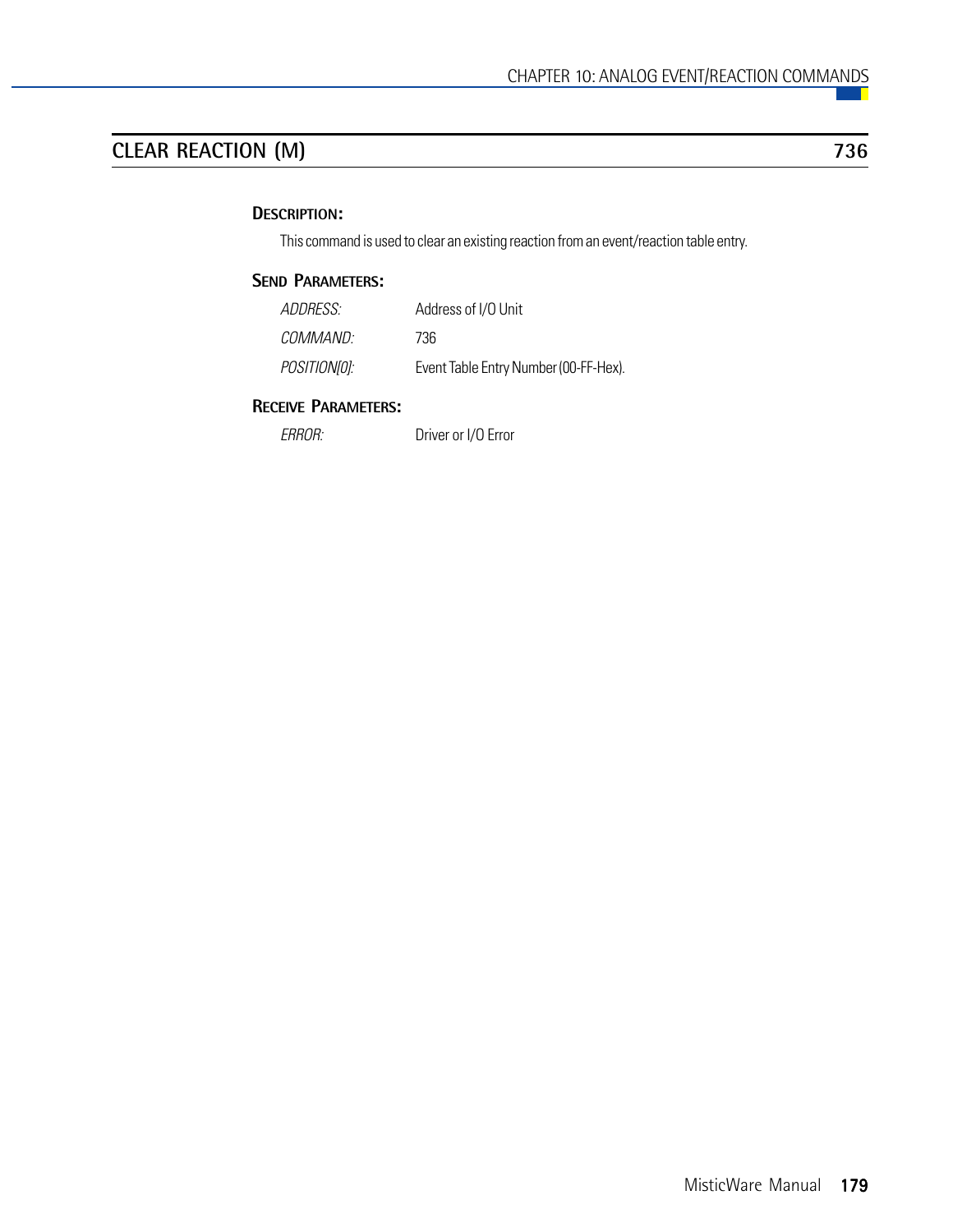## SET OUTPUT VALUE (COUNTS) REACTION (M) **737**

#### **DESCRIPTION:**

This command is used to add a reaction entry to the event/reaction table which sets an output to a specified count value when the event occurs.

#### **SEND PARAMETERS:**

| <i>ADDRESS:</i> | Address of I/O Unit                   |
|-----------------|---------------------------------------|
| COMMAND:        | 737                                   |
| POSITION[0]:    | Event Table Entry Number (00-FF-Hex). |
| POSITION[1]:    | I/O Channel Number 0-15 (00-0F-Hex).  |
| DATA[0]:        | Channel Value.<br>Range: 0 to 4095.   |

### **RECEIVE PARAMETERS:**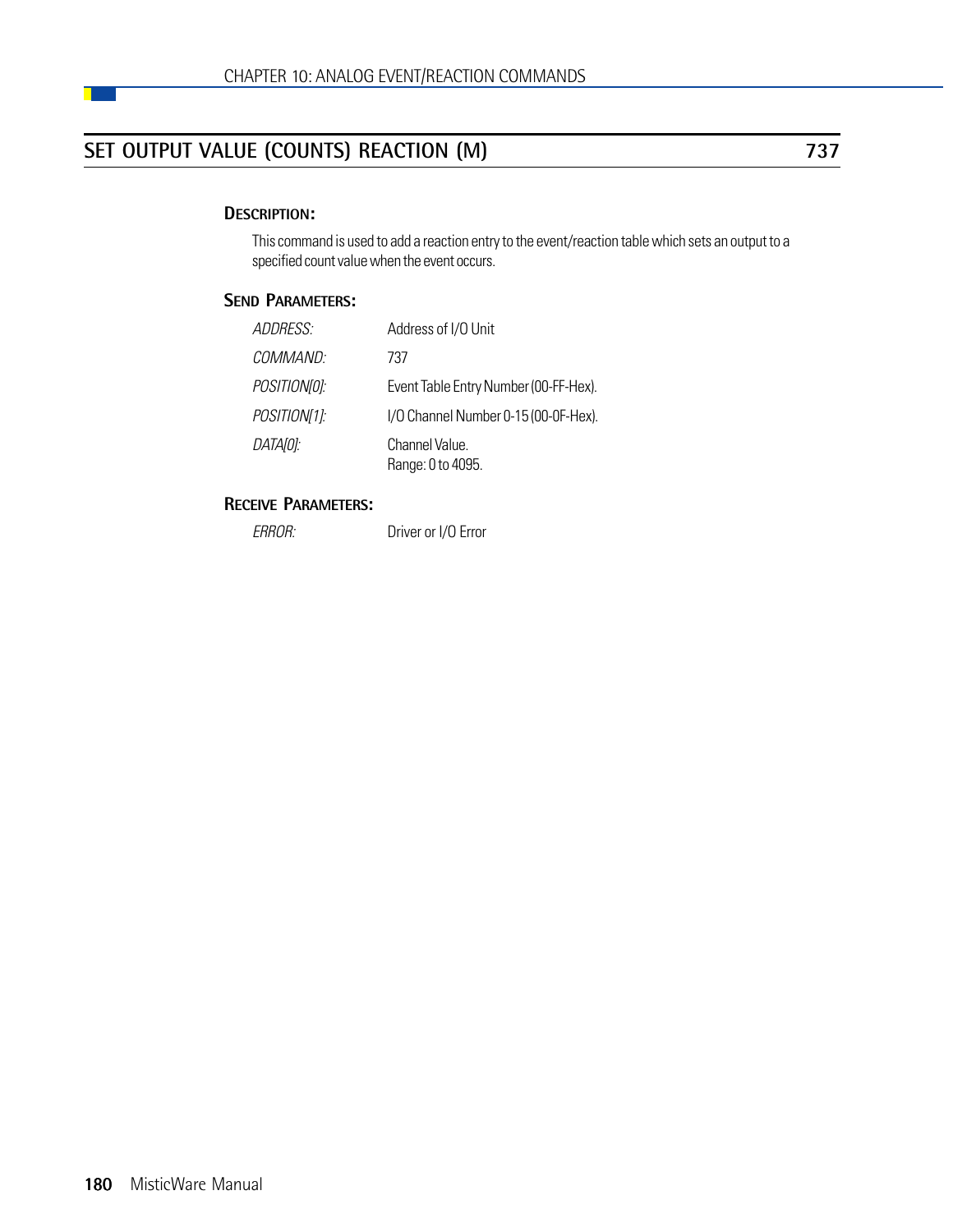### **SET OUTPUT VALUE (ENGINEERING UNITS) REACTION (M) 738**

a ka

### **DESCRIPTION:**

This command is used to add a reaction entry to the event/reaction table which sets an output to a specified value when the event occurs.

### **SEND PARAMETERS:**

| <i>ADDRESS:</i> | Address of I/O Unit                                                                                                                         |
|-----------------|---------------------------------------------------------------------------------------------------------------------------------------------|
| <i>COMMAND:</i> | 738                                                                                                                                         |
| POSITION[0]:    | Event Table Entry Number (00-FF-Hex).                                                                                                       |
| POSITION[1]:    | I/O Channel Number 0-15 (00-0F-Hex).                                                                                                        |
| DATA[0]:        | Channel Value.<br>Range: 32-bit (-2,147,483,648 to 2,147,483,647).<br>32-bit values are in increments of 1/65,536 of the engineering units. |

### **RECEIVE PARAMETERS:**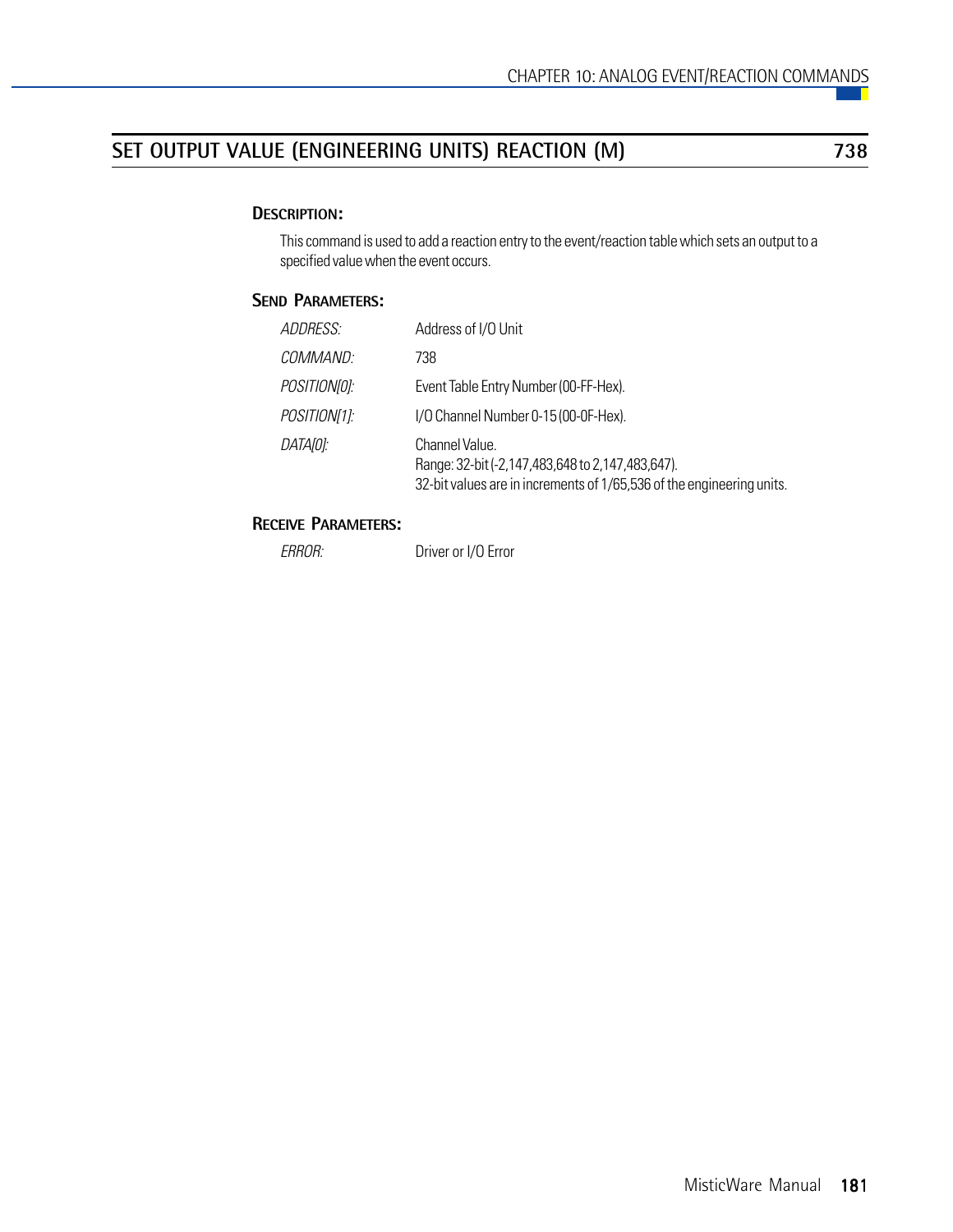### SET OUTPUT RAMP TO SETPOINT REACTION (M) **739**

#### **DESCRIPTION:**

This command is used to add a reaction entry to the event/reaction table which causes an output to ramp to a specified setpoint value when the event occurs.

### **SEND PARAMETERS:**

| <i>ADDRESS:</i> | Address of I/O Unit                                                                                                                                                                  |
|-----------------|--------------------------------------------------------------------------------------------------------------------------------------------------------------------------------------|
| <i>COMMAND:</i> | 739                                                                                                                                                                                  |
| POSITION[0]:    | Event Table Entry Number (00-FF-Hex).                                                                                                                                                |
| POSITION[1]:    | I/O Channel Number 0-15 (00-0F-Hex).                                                                                                                                                 |
| DATA[0]:        | Ramp Endpoint.<br>Range: 32-bit value (-2,147,483,648 to +2,147,483,647)<br>in increments of 1/65,536 of an engineering unit.                                                        |
| DATA[1]:        | Ramp Slope (Engineering Units per Sec).<br>Range: 32-bit value (-2,147,483,648 to +2,147,483,647)<br>in increments of 1/65,536 of an engineering unit.<br>Slope of 0 is not allowed. |

### **RECEIVE PARAMETERS:**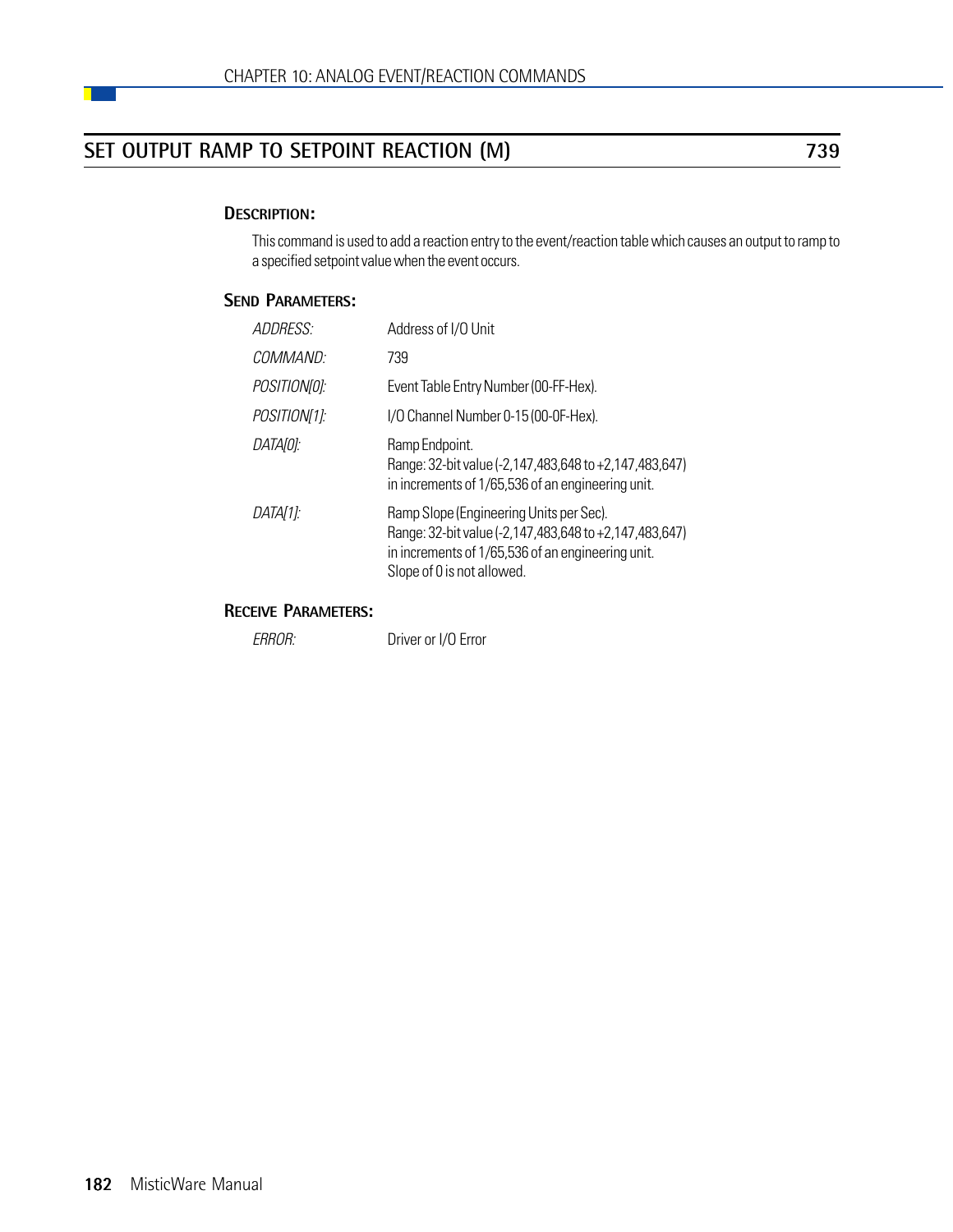### **SET ENABLE/DISABLE EVENT ENTRY REACTION (M)** 740

a ka

### **DESCRIPTION:**

This command is used to add a reaction entry to the event/reaction table which will enable or disable an event entry when the event occurs.

### **SEND PARAMETERS:**

| <i>ADDRESS:</i> | Address of I/O Unit                                        |
|-----------------|------------------------------------------------------------|
| <i>COMMAND:</i> | 740                                                        |
| POSITION[0]:    | Event Table Entry Number (00-FF-Hex).                      |
| POSITION[1]:    | Event Entry Number 0-254 (00-FE-Hex).                      |
| DATA[0]:        | O to disable the event entry, 1 to enable the event entry. |

### **RECEIVE PARAMETERS:**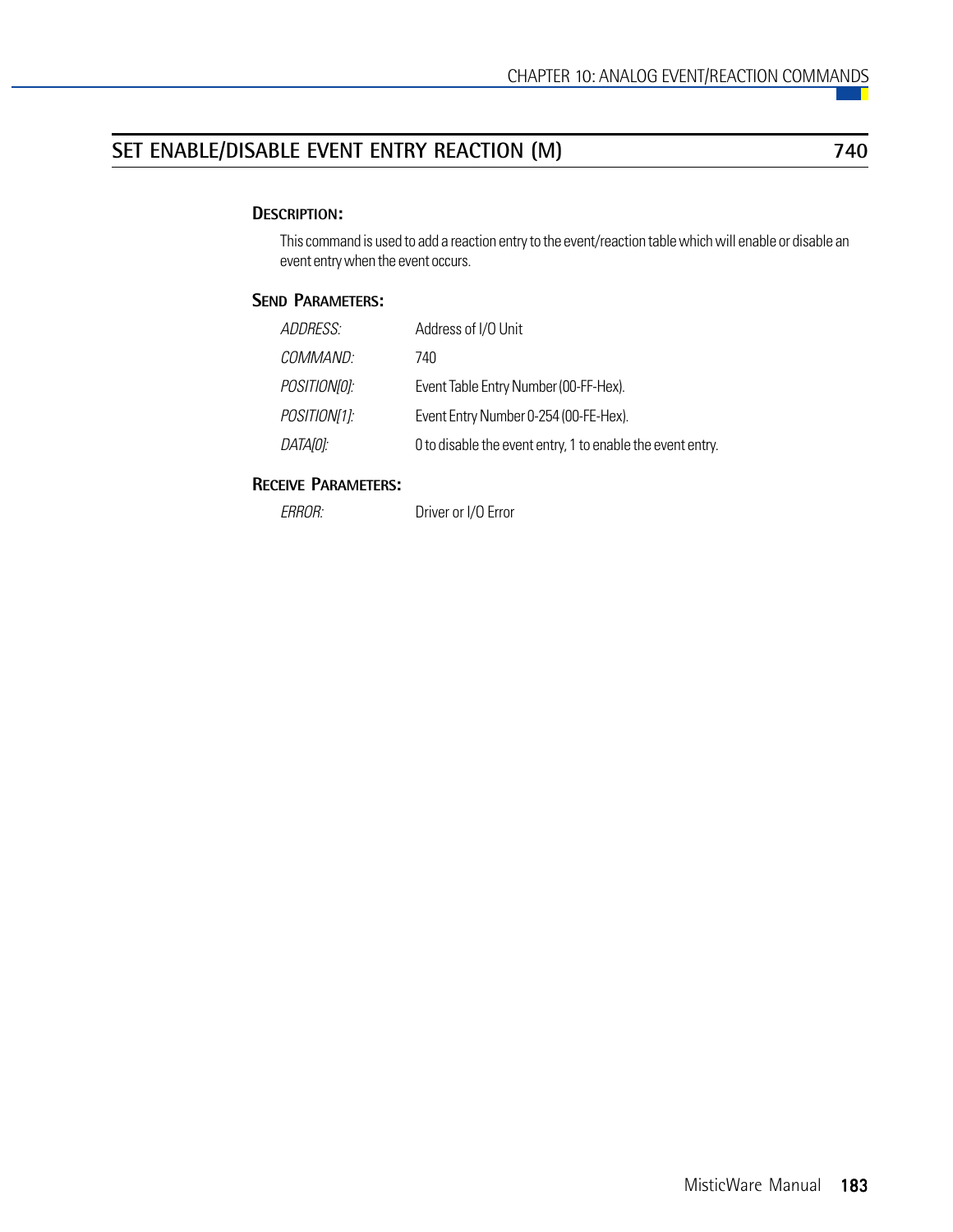### **SET ENABLE/DISABLE EVENT GROUP REACTION (M) 741**

#### **DESCRIPTION:**

This command is used to add a reaction entry to the event/reaction table which will enable or disable a group or all event entries when the event occurs.

#### **SEND PARAMETERS:**

| ADDRESS:     | Address of I/O Unit                                                                                                  |
|--------------|----------------------------------------------------------------------------------------------------------------------|
| COMMAND:     | 741                                                                                                                  |
| POSITION[0]: | Event Table Entry Number (00-FF-Hex).                                                                                |
| POSITION[1]: | Event Entry Number 0-255 (00-FF-Hex).<br>An entry of 255 will enable/disable an entire group.                        |
| DATA[0]:     | 16-bit Mask of events within group to enable.<br>If bit is 1, event is enabled.<br>Bitmask range is 0000-FFFF-Hex.   |
| DATA[1]:     | 16-bit Mask of events within group to disable.<br>If bit is 1, event is disabled.<br>Bitmask range is 0000-FFFF-Hex. |

### **RECEIVE PARAMETERS:**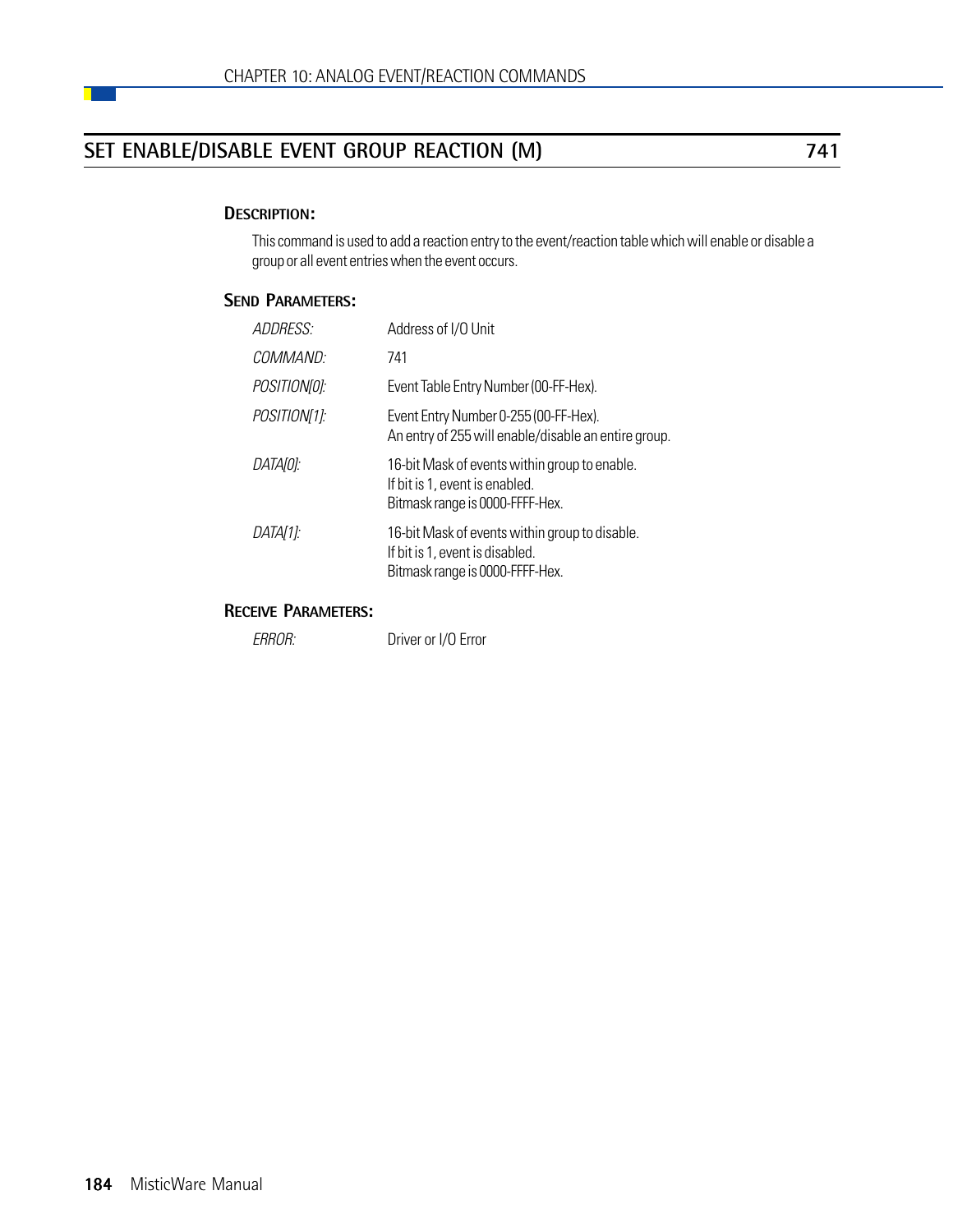### **SET PID SETPOINT VALUE REACTION (M) 742**

a a <mark>i I</mark>

### **DESCRIPTION:**

This command is used to add a reaction entry to the event/reaction table which sets a PID's setpoint to a specified value when the event occurs.

### **SEND PARAMETERS:**

| <i>ADDRESS:</i> | Address of I/O Unit                                                                                                                             |
|-----------------|-------------------------------------------------------------------------------------------------------------------------------------------------|
| COMMAND:        | 742                                                                                                                                             |
| POSITION[0]:    | Event Table Entry Number (00-FF-Hex).                                                                                                           |
| POSITION[1]:    | Loop Number 0-7.                                                                                                                                |
| DATA[0]:        | Setpoint Value.<br>Range:<br>32-bit (-2,147,483,648 to 2,147,483,647).<br>32-bit values are in increments of 1/65,536 of the engineering units. |

### **RECEIVE PARAMETERS:**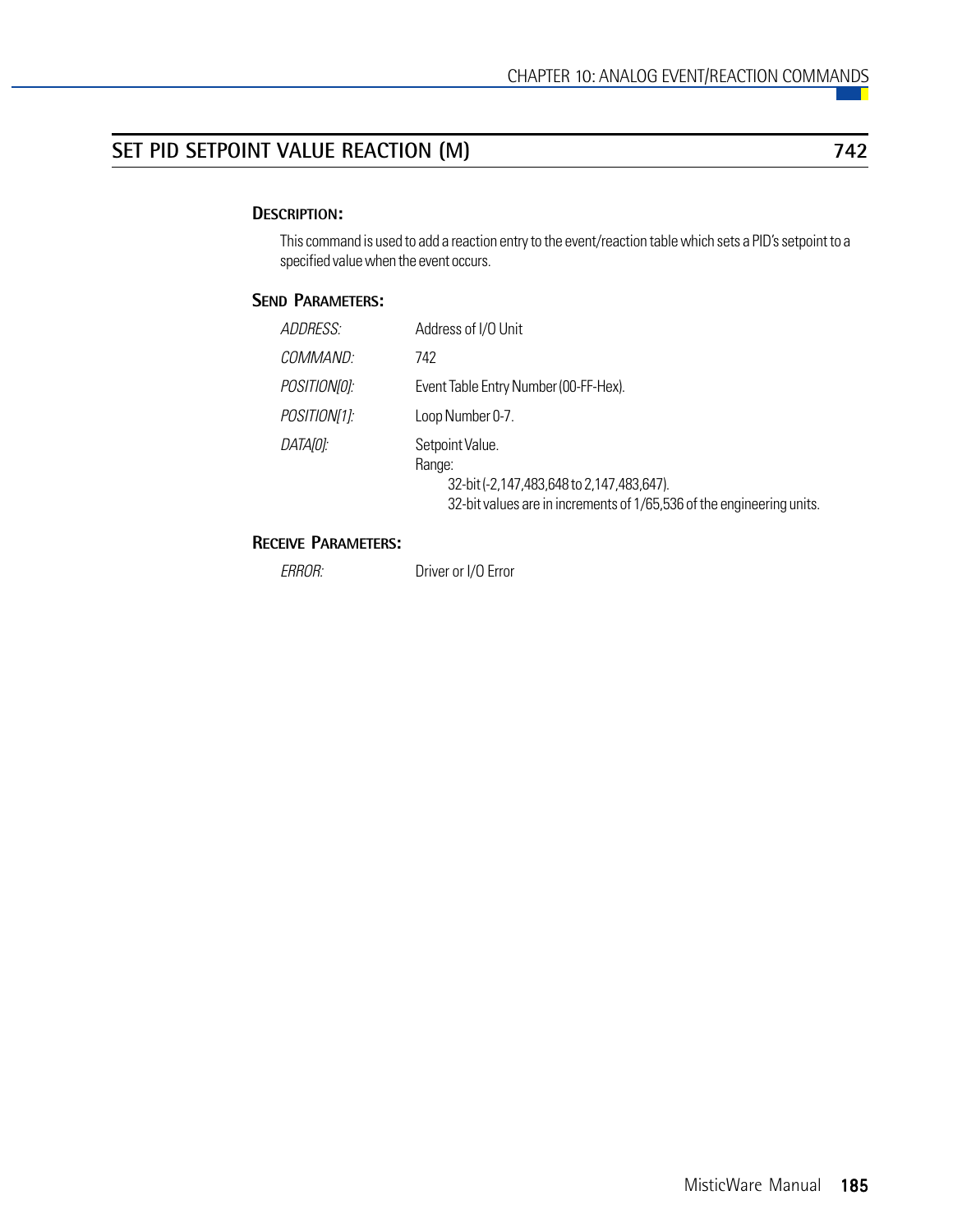### **SET PID MIN/MAX OUTPUT LIMITS REACTION (M) 743**

#### **DESCRIPTION:**

This command is used to add a reaction entry to the event/reaction table which sets the min/max limits of a PID's output to specified values when the event occurs.

#### **SEND PARAMETERS:**

| <i>ADDRESS:</i> | Address of I/O Unit                                                                                                            |
|-----------------|--------------------------------------------------------------------------------------------------------------------------------|
| COMMAND:        | 743                                                                                                                            |
| POSITION[0]:    | Event Table Entry Number (00-FF-Hex).                                                                                          |
| POSITION[1]:    | Loop Number 0-7.                                                                                                               |
| DATA[0]:        | Maximum Output.<br>Range: 32-bit value (-2,147,483,648 to +2,147,483,647)<br>in increments of 1/65,536 of an engineering unit. |
| DATA[1]:        | Minimum Output.<br>Range: 32-bit value (-2,147,483,648 to +2,147,483,647)<br>in increments of 1/65,536 of an engineering unit. |

### **RECEIVE PARAMETERS:**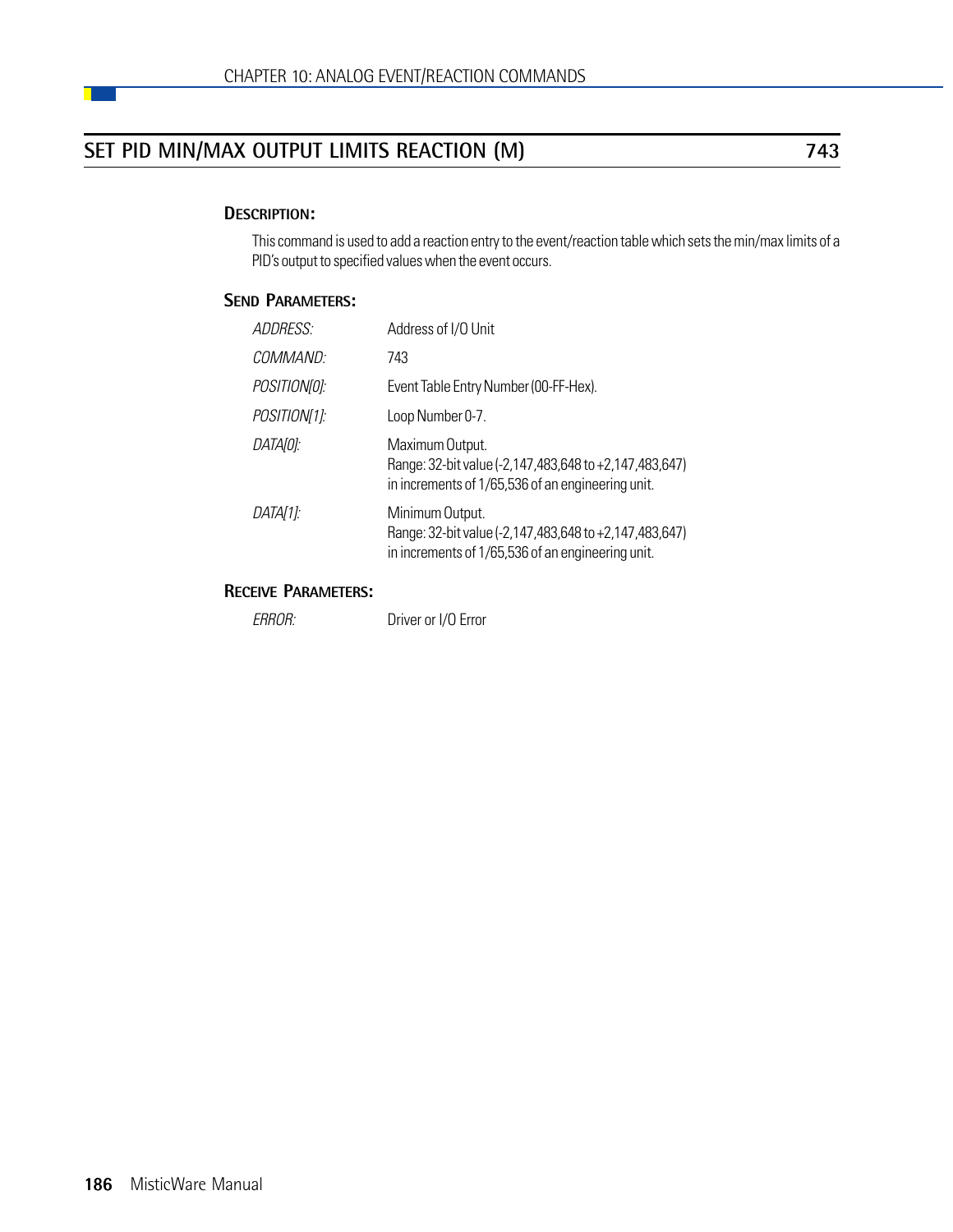### **SET PID ENABLE/DISABLE REACTION (M)** 744

### **DESCRIPTION:**

This command is used to add a reaction entry to the event/reaction table which will enable or disable a PID loop when the event occurs.

### **SEND PARAMETERS:**

| <b>ADDRESS:</b> | Address of I/O Unit                                                                    |
|-----------------|----------------------------------------------------------------------------------------|
| <i>COMMAND:</i> | 744                                                                                    |
| POSITION[0]:    | Event Table Entry Number (00-FF-Hex).                                                  |
| POSITION[1]:    | Loop Number 0-7.                                                                       |
| DATA[0]:        | Enable/Disable Value.<br>Range: 8-bit<br>0=PID Loop Disabled,<br>1 = PID Loop Enabled. |

### **RECEIVE PARAMETERS:**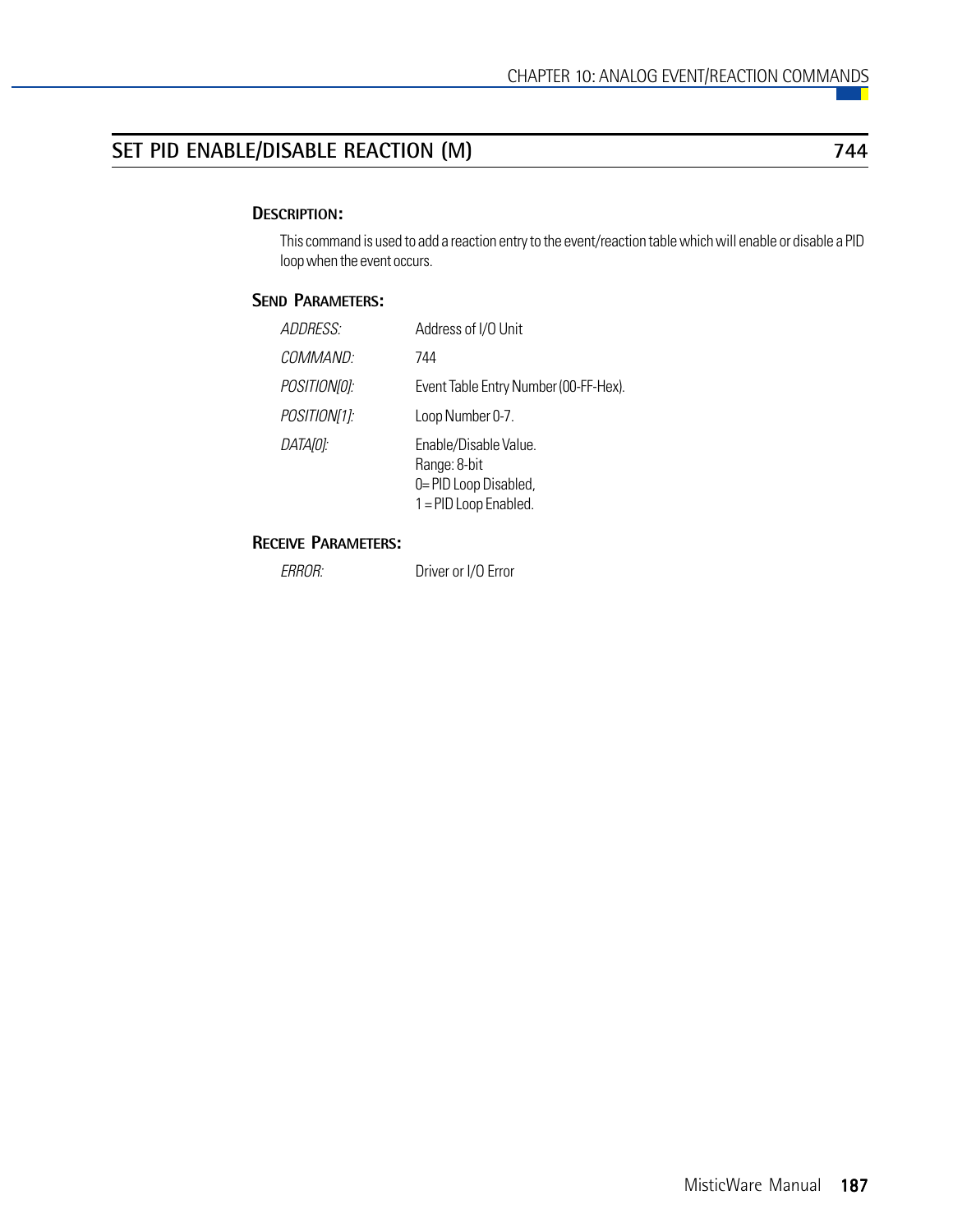### **READ AND HOLD I/O VALUE REACTION (M)** 745

Ш

### **DESCRIPTION:**

This command is used to add a reaction entry to the event/reaction table which will read and store an I/O value when the event occurs.

### **SEND PARAMETERS:**

| <i>ADDRESS:</i> | Address of I/O Unit                   |
|-----------------|---------------------------------------|
| <i>COMMAND:</i> | 745                                   |
| POSITION[0]:    | Event Table Entry Number (00-FF-Hex). |
| POSITION[1]:    | I/O Channel Number 0-15 (00-0F-Hex).  |

### **RECEIVE PARAMETERS:**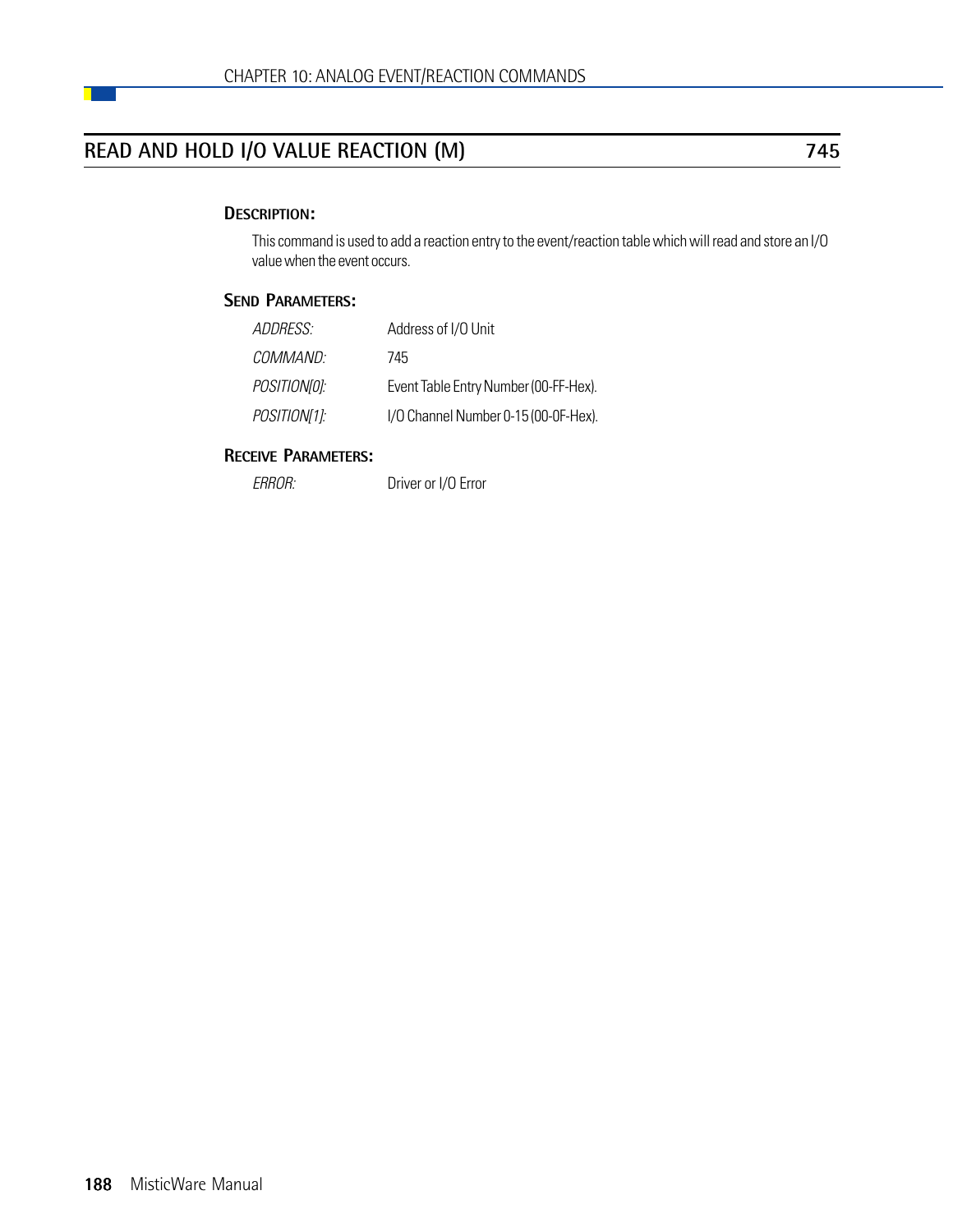| <b>READ EVENT HOLD BUFFER ( )</b> | 746 |
|-----------------------------------|-----|
|-----------------------------------|-----|

#### **DESCRIPTION:**

This command is used to read the event hold buffer. It is used in conjunction with Command 745 which sets up a reaction that will place an I/O value in an event's hold buffer when an event occurs.

#### **SEND PARAMETERS:**

| ADDRESS:        | Address of I/O Unit                   |
|-----------------|---------------------------------------|
| <i>COMMAND:</i> | 746                                   |
| POSITION[0]:    | Event Table Entry Number (00-FF-Hex). |

### **RECEIVE PARAMETERS:**

| ERROR:   | Driver or I/O Error                                                      |
|----------|--------------------------------------------------------------------------|
| DATA[0]: | Hold Buffer Value.<br>Range is 32-bit (-2,147,483,648 to 2,147,483,647). |
|          | 32-bit values are in increments of 1/65,536 of the engineering units.    |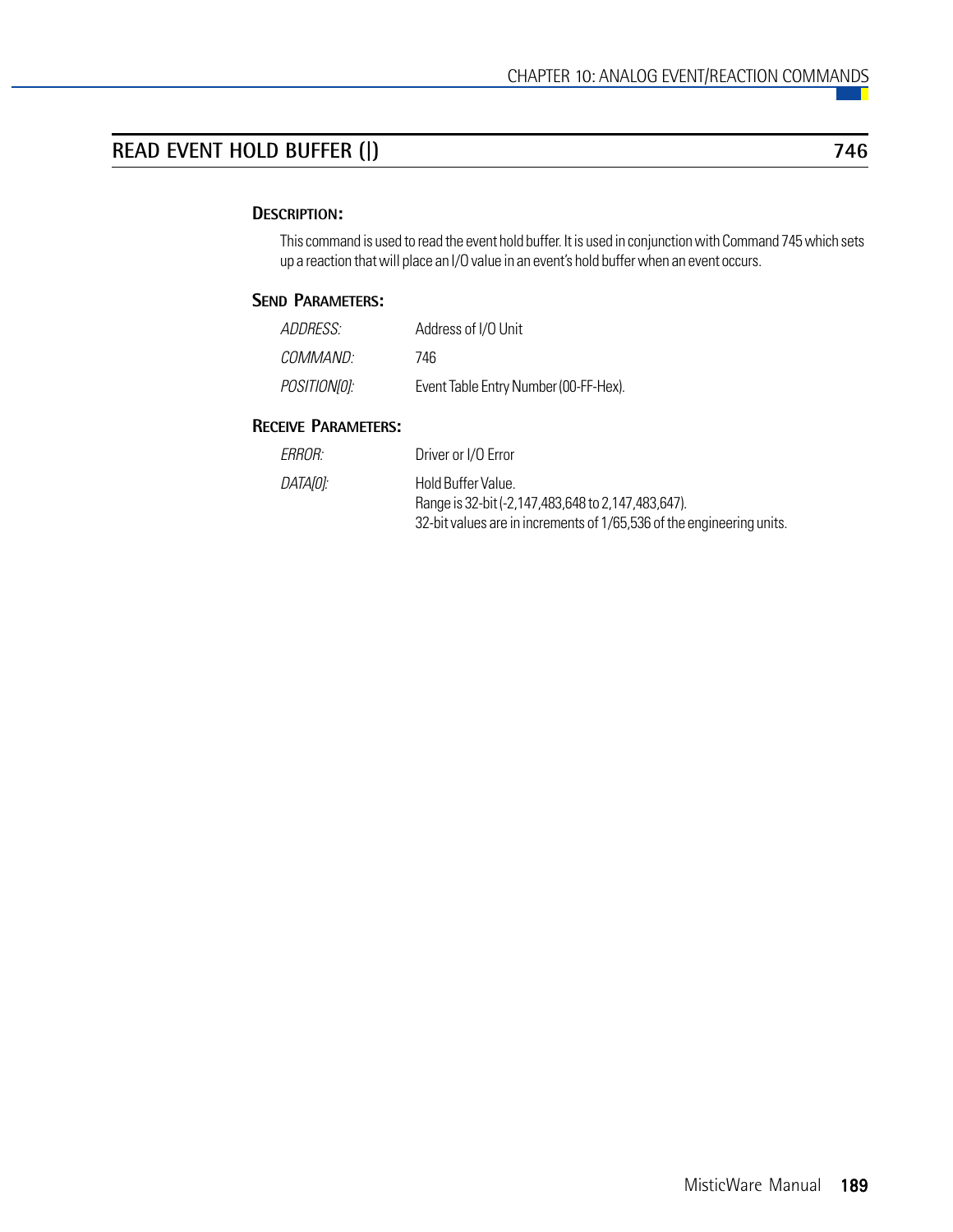### READ AND CLEAR EVENT LATCH - SINGLE CHANNEL (zA) 747

### **DESCRIPTION:**

This command returns a control byte which contains the state of the event latch and then optionally clears the latch.

### **SEND PARAMETERS:**

| <i>ADDRESS:</i> | Address of I/O Unit                                                                                            |
|-----------------|----------------------------------------------------------------------------------------------------------------|
| <i>COMMAND:</i> | 747                                                                                                            |
| POSITION[0]:    | Event Table Entry Number (00-FF-Hex)                                                                           |
| DATA[0]:-       | Any 8-bit value (1-255) other than 0, clears the latch.<br>A value of 0 leaves the latch in its current state. |

### **RECEIVE PARAMETERS:**

| <b>ERROR:</b> | Driver or I/O Error                                      |
|---------------|----------------------------------------------------------|
| DATA[0]:      | 8-bit control byte. If bit 0 is set, the event occurred. |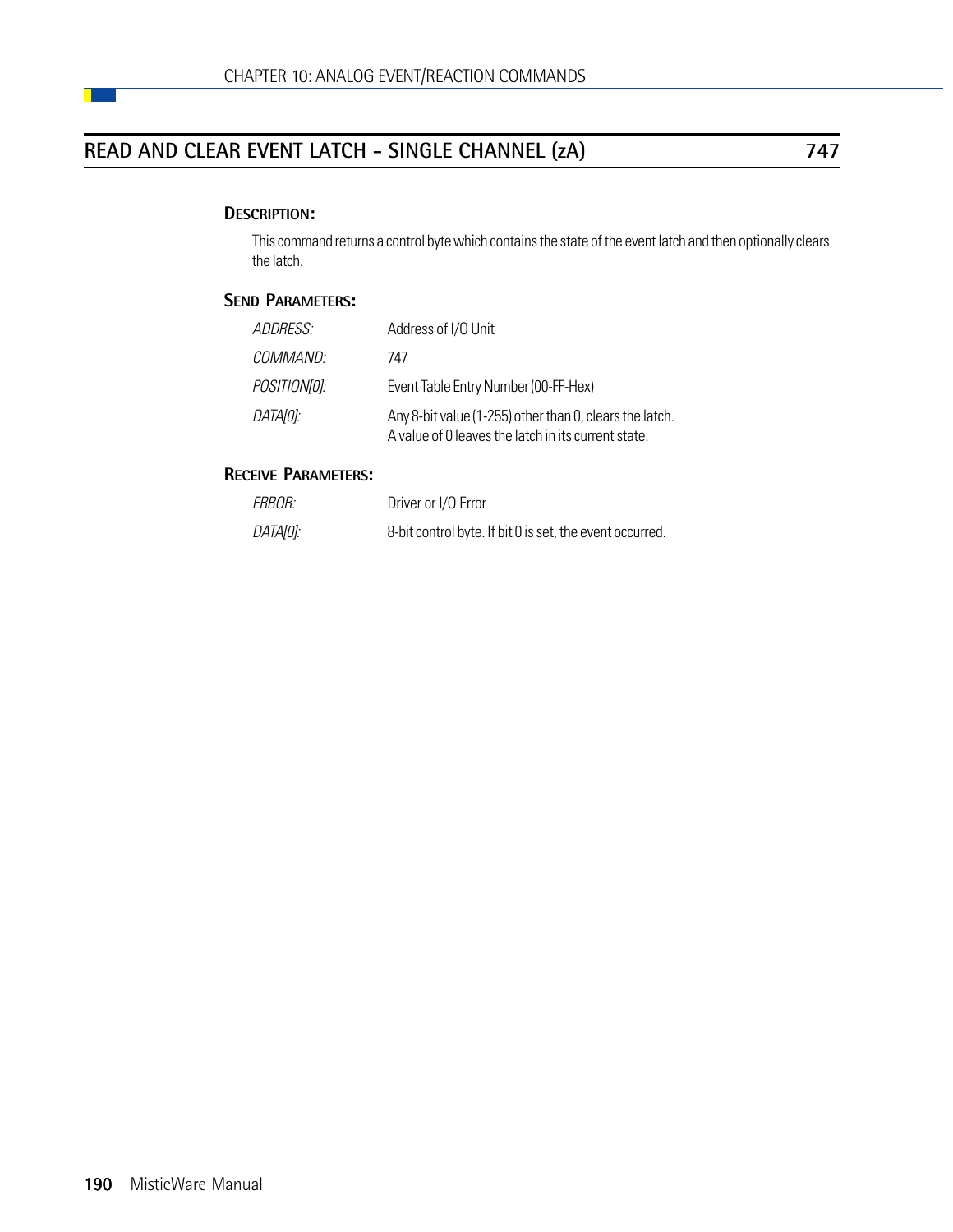# **CHAPTER 11**

# **Driver Commands**

### **SET TURNAROUND DELAY TIME 40 CONTROLLER SET TURNAROUND DELAY TIME 40 CONTROLLER SUBSEX 100 CONTROLLER SUBSEX 001**

 $\mathcal{L}(\mathcal{A})$ 

### **DESCRIPTION:**

This command sets the delay time the driver will wait before retrying or reporting a timeout error during communications.

### **SEND PARAMETERS:**

| <i>COMMAND:</i> | 901                                                                                                           |
|-----------------|---------------------------------------------------------------------------------------------------------------|
| DATA[0]:        | Delay Time in 10 mSec Units.<br>Range: 16-bit, 1 - 65,535 (10 mSec - 655.35 Sec.)<br>Default is 300 (3 Sec.). |

### **RECEIVE PARAMETERS:**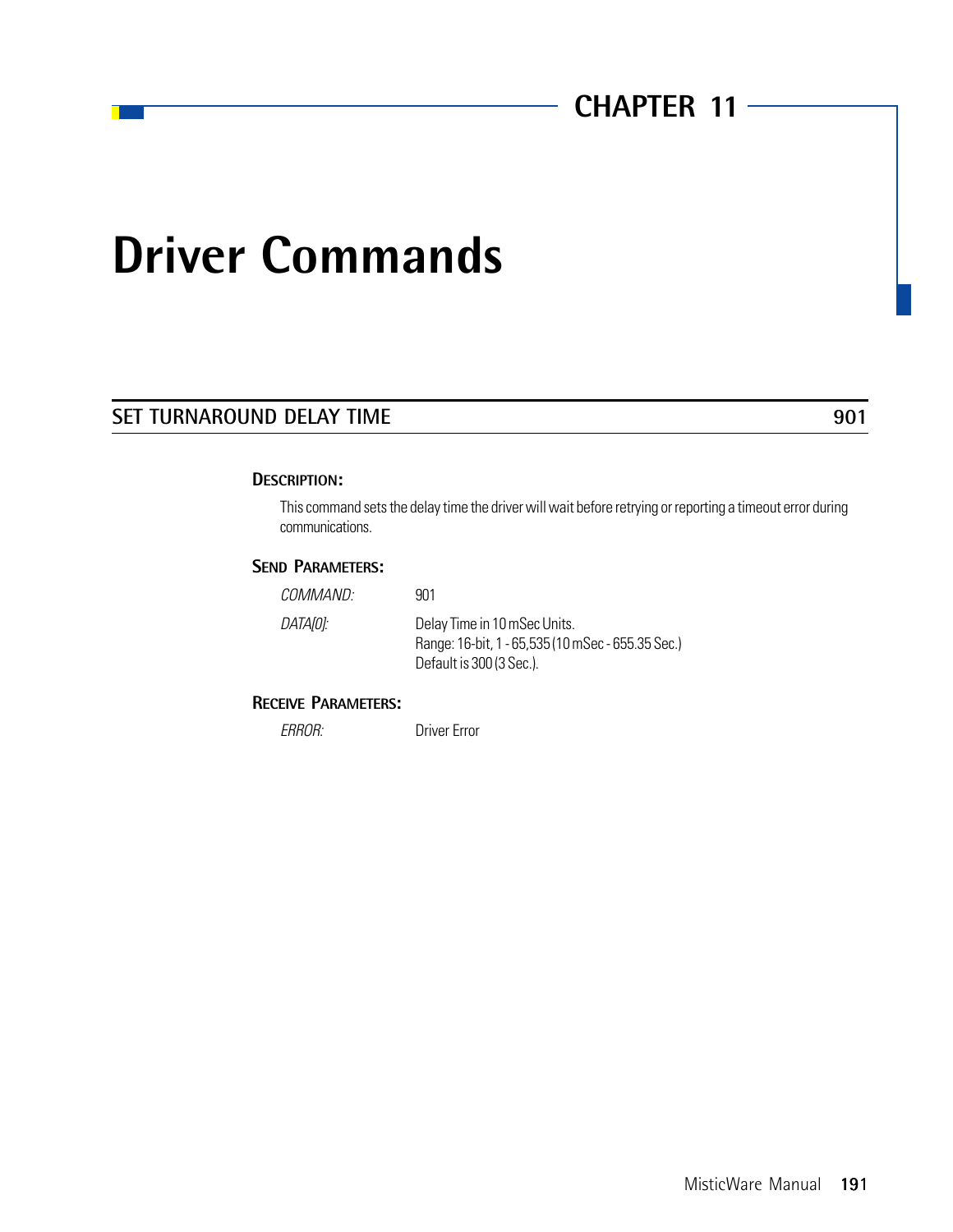### **SET PORT AND BAUD RATE 902**

 $\mathcal{L}(\mathcal{A})$ Ш

#### **DESCRIPTION:**

This command sets the port and baud rate the driver will use for communications.

### **SEND PARAMETERS:**

| <i>COMMAND:</i> | 902                                                                                                                                                                                                                                                                                       |  |
|-----------------|-------------------------------------------------------------------------------------------------------------------------------------------------------------------------------------------------------------------------------------------------------------------------------------------|--|
| DATA[0]:        | Port Number. Range: 1-4                                                                                                                                                                                                                                                                   |  |
|                 | $1 =$ COM1 @ 3F8 Hex, IRQ 4<br>$2 = COM2 \n\omega 2F8$ Hex, IRQ 3<br>3 = COM3 @ 348 Hex, IRQ 2<br>$4 =$ COM4 @ 340 Hex, IRQ 5                                                                                                                                                             |  |
| DATA[1]:        | Baud Rate. Range: 1-14                                                                                                                                                                                                                                                                    |  |
|                 | $1 = 300$ Baud<br>$2 = 600$ Baud<br>$3 = 1,200$ Baud<br>$4 = 2,400$ Baud<br>$5 = 4,800$ Baud<br>$6 = 9,600$ Baud<br>7 = 19,200 Baud<br>$8 = 38,400$ Baud<br>$9 = 57,600$ Baud<br>$10 = 76,800$ Baud<br>$11 = 115,200$ Baud<br>12 = 138,240 Baud<br>13 = 172,800 Baud<br>14 = 230,400 Baud |  |
|                 |                                                                                                                                                                                                                                                                                           |  |

#### **RECEIVE PARAMETERS:**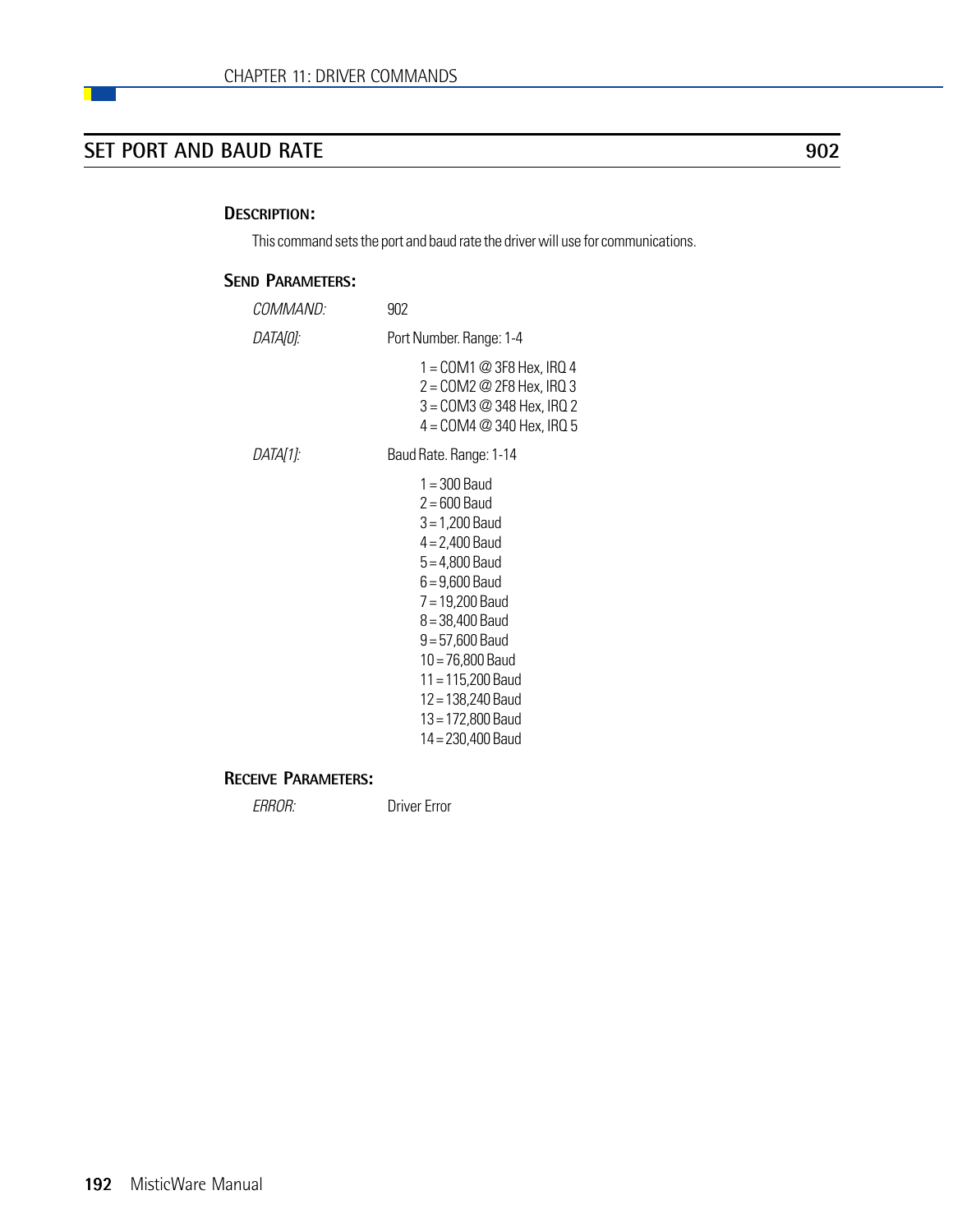### **SET NUMBER OF RETRIES** 903

### **DESCRIPTION:**

This command sets the number of retries that the driver will use before reporting an error during communications.

### **SEND PARAMETERS:**

| <i>COMMAND:</i> | 903                                                          |
|-----------------|--------------------------------------------------------------|
| DATA[0]:        | Number Of Retries.                                           |
|                 | Range: 16-bit, 0 - 32,767.                                   |
|                 | If entered value is out of range, a value of 0 will be used. |

### **RECEIVE PARAMETERS:**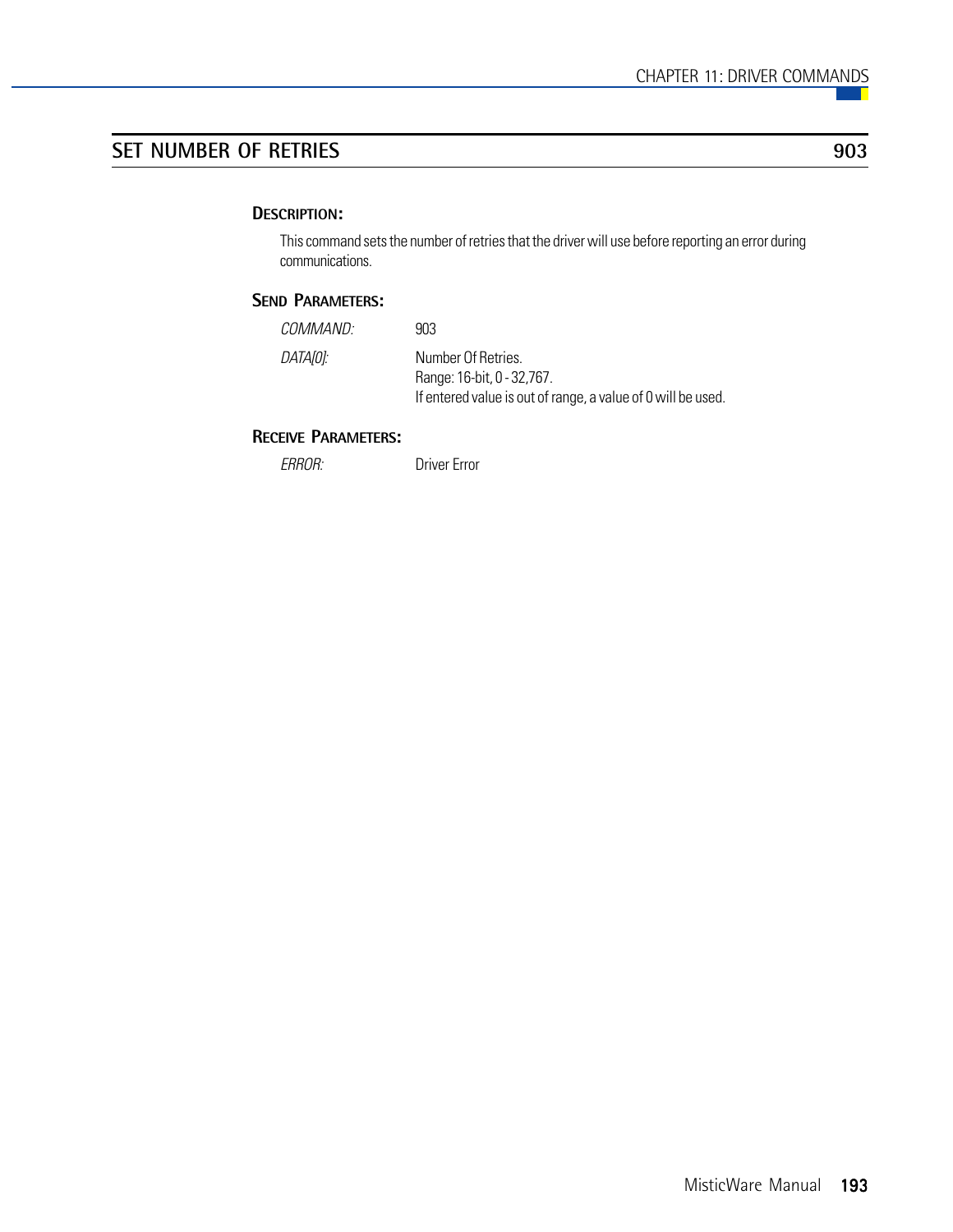#### **DESCRIPTION:**

This command sets the mode the driver will use for communications. Three modes are supported; Binary, ASCII, and PASS-THRU. The PASS-THRU mode sets up the driver to work in a pass-thru mode with a Mistic Controller between the host computer and the Mistic I/O Units.

Any command sent after setting mode 2 will contain a preamble which causes the Mistic Controller to pass the command to a multifunction I/O unit, receive the response and pass it back to the host. Mode 3 is used when using Local Simple I/O units connected to the Mistic Controller .

### **SEND PARAMETERS:**

| <i>COMMAND:</i> | 904                                                                                                                                                                                                                                                |
|-----------------|----------------------------------------------------------------------------------------------------------------------------------------------------------------------------------------------------------------------------------------------------|
| DATAJOI:        | Mode Value. Range: 0 - 3.<br>$0 = \text{BINARY}$<br>$1 = ASCII$<br>$2 = PASS-THRU (16-bit CRC)$<br>Multifunction I/O Units<br>3 = PASS-THRU (8-bit Checksum) Local, Simple I/O Units.<br>The following entries apply only when $Data[0] = 2$ or 3. |
| DATA[1]:        | Port on the Mistic Controller which is connected to the<br>Mistic I/O units.<br>Range: 0 - 3 (remotes), 6 (local).                                                                                                                                 |
| DATA[2]:        | Address of Mistic Controller<br>Range: 1-255.                                                                                                                                                                                                      |

#### **RECEIVE PARAMETERS:**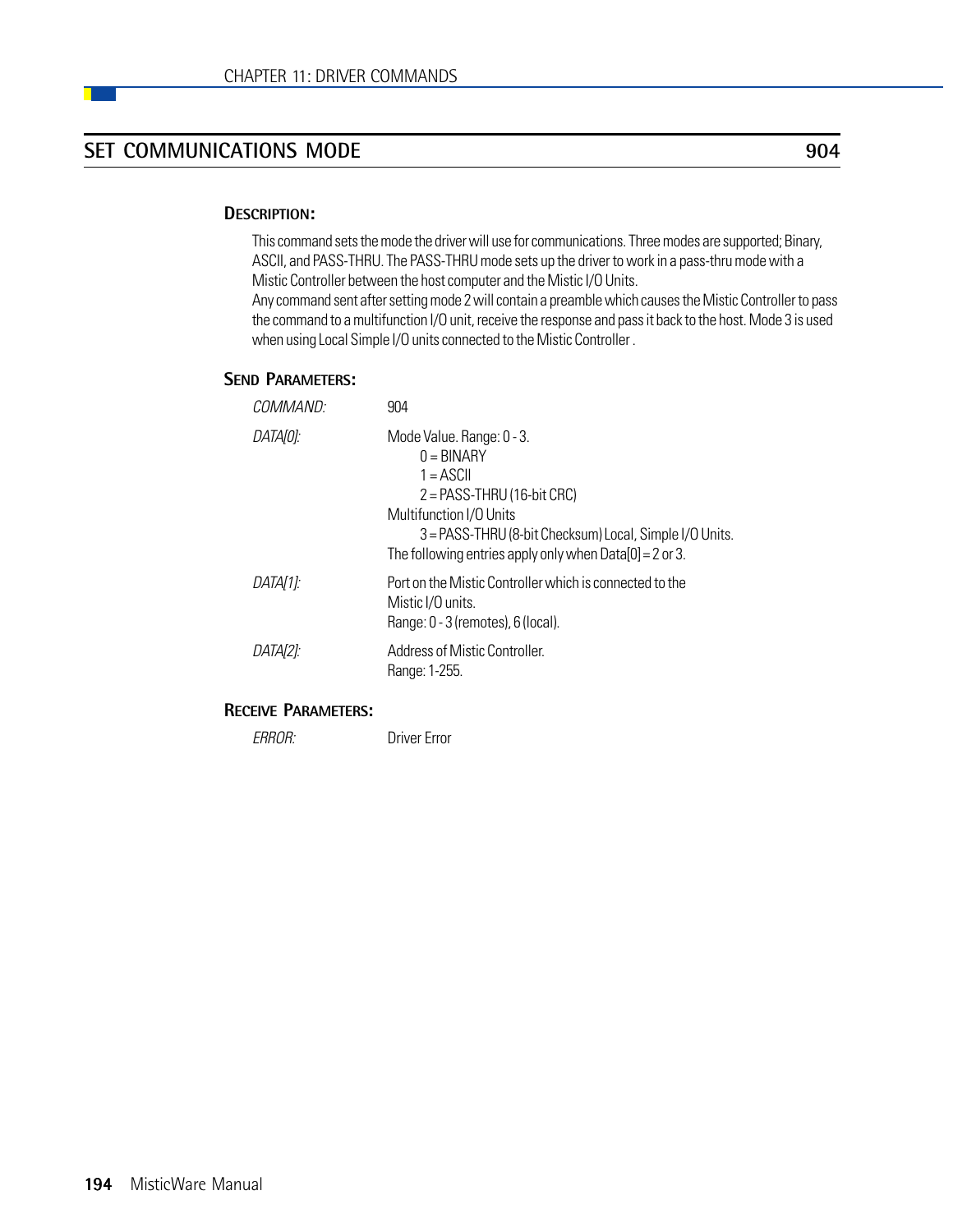### **SET USER DEFINED PORT PARAMETERS 905**

#### **DESCRIPTION:**

This command sets the port, interrupt level, and baud rate the driver will use for communications. The port address and interrupt level can be specified.

### **SEND PARAMETERS:**

| COMMAND:                                                                                                                                                                                                                                                                                                                           |                                                                                                                                                                | 905                                                                                                                                                 |  |
|------------------------------------------------------------------------------------------------------------------------------------------------------------------------------------------------------------------------------------------------------------------------------------------------------------------------------------|----------------------------------------------------------------------------------------------------------------------------------------------------------------|-----------------------------------------------------------------------------------------------------------------------------------------------------|--|
| DATA[0]:<br>Port Address. Range: 16-bit (0000 - FFFF Hex).                                                                                                                                                                                                                                                                         |                                                                                                                                                                |                                                                                                                                                     |  |
| Warning:                                                                                                                                                                                                                                                                                                                           | Be very careful when specifying this address because the driver will not verify this value. A wrong<br>value may cause the PC to crash or perform erratically. |                                                                                                                                                     |  |
| DATA[1]:                                                                                                                                                                                                                                                                                                                           |                                                                                                                                                                | Interrupt Line.<br>Range: 1-15 Make sure that your communications card uses an interrupt line that<br>is not used by another adapter in the system. |  |
| DATA[2]:<br>Baud Rate.<br>Range: 1-14<br>$1 = 300$ Baud<br>$2 = 600$ Baud<br>$3 = 1,200$ Baud<br>$4 = 2,400$ Baud<br>$5 = 4,800$ Baud<br>$6 = 9,600$ Baud<br>7 = 19,200 Baud<br>$8 = 38,400$ Baud<br>$9 = 57,600$ Baud<br>$10 = 76,800$ Baud<br>$11 = 115,200$ Baud<br>12 = 138,240 Baud<br>13 = 172,800 Baud<br>14 = 230,400 Baud |                                                                                                                                                                |                                                                                                                                                     |  |
| <b>DECENTE DADAMETEDE:</b>                                                                                                                                                                                                                                                                                                         |                                                                                                                                                                |                                                                                                                                                     |  |

### **RECEIVE PARAMETERS:**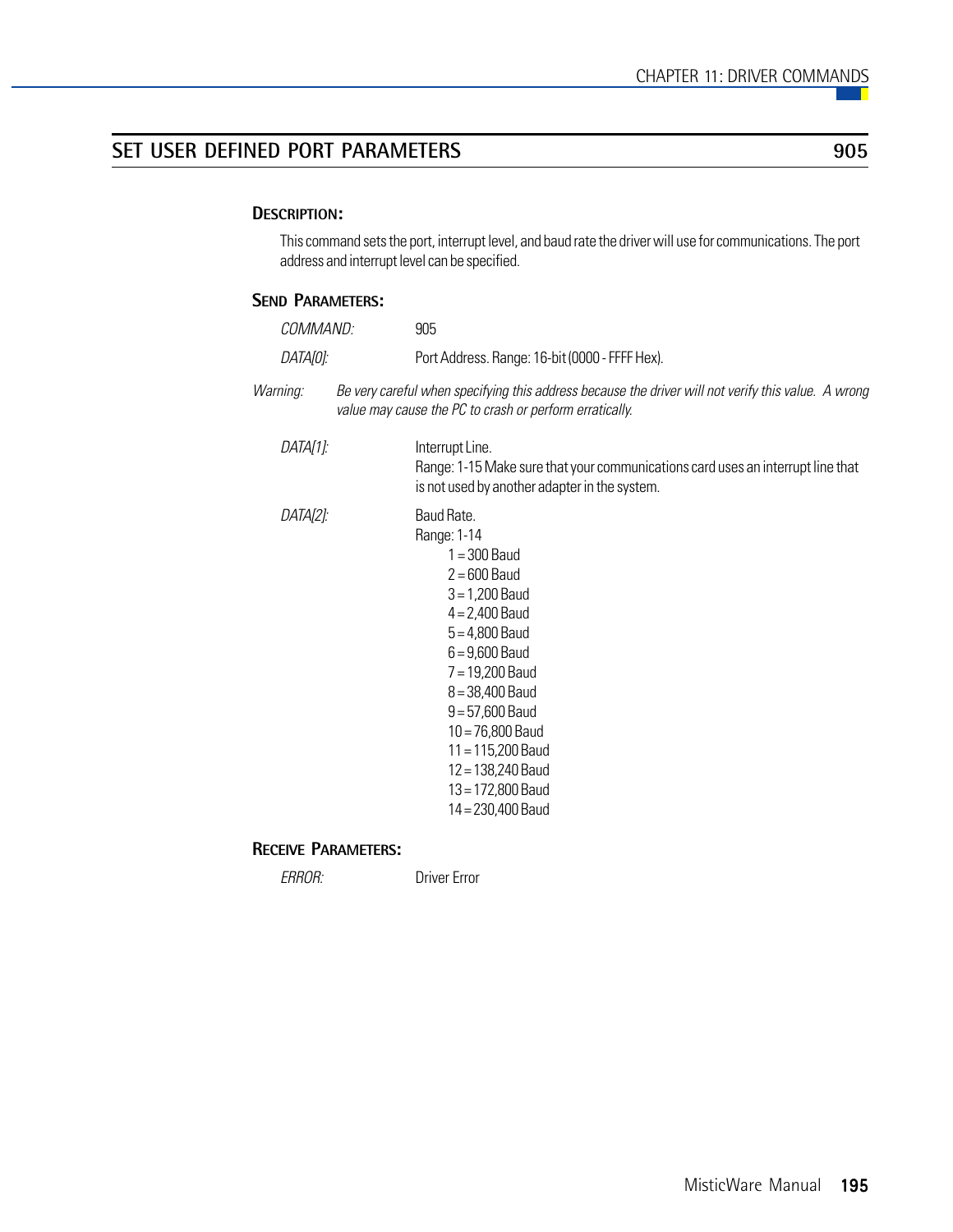### **READ DRIVER VERSION** 906

#### **DESCRIPTION:**

This command returns the driver version and release date.

#### **SEND PARAMETERS:**

COMMAND: 906

### **RECEIVE PARAMETERS:**

| <i>ERROR:</i> | Driver Frror                   |
|---------------|--------------------------------|
| DATA[0]:      | Revision Level                 |
| DATA[1]:      | Revision Level Fraction 10ths  |
| DATA[2]:      | Revision Level Fraction 100ths |
| DATA[3]:      | Month                          |
| DATA[4]:      | Day                            |
| DATA[5]:      | Year                           |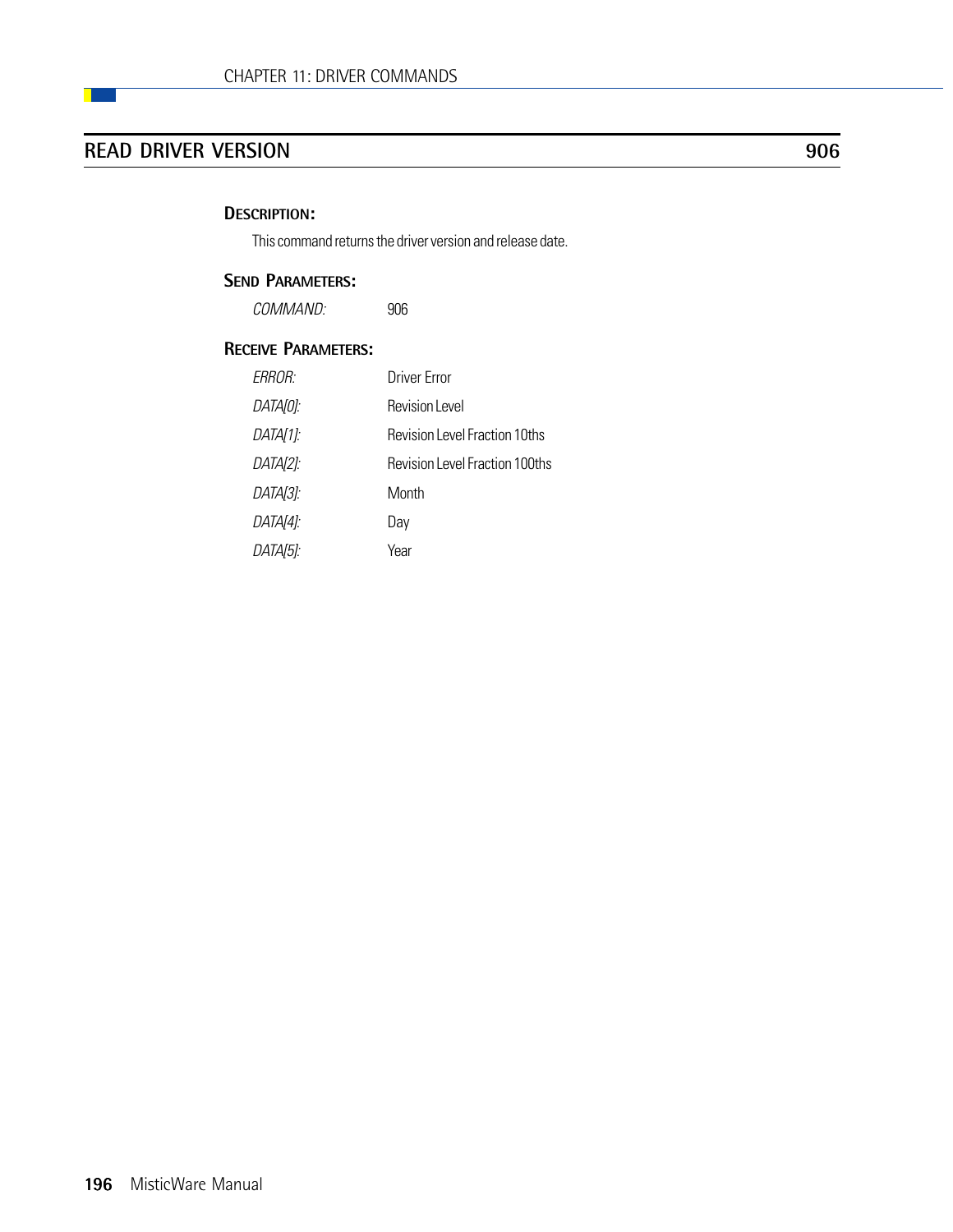**APPENDIX A**

# **Appendix A**

### **Channel Data Dump Structures**

The Mistic I/O driver provides command 452 to do a raw channel dump of an analog input, output, or PID database stored in the I/O unit. Since this raw channel dump is a series of bytes that does not match the RESP\_OBJ structure for returning values to the calling program, an alternate method must be used. This method uses the receive buffer (rbuf[]) directly to transfer the bytes to the appropriate structure variables described below. Several more steps are required to swap the order of the bytes representing long (4-byte) numbers. Examples for transferring the bytes and swapping the orders are also described below.

Command 452 will do a raw channel dump on analog inputs and outputs if you specify channels 0 thru 15. Specifying channels 32 thru 39 will return PID loop data corresponding to loops 0 thru 7.

To access the receive buffer, you must have the following declaration in your program:

extern unsigned char rbuf[256];

Following are the structure definitions for analog inputs, outputs, and the PID structure:

typedef struct ain\_data

{

| char                      | config;             | /*MODULE TYPE $*/$                  |
|---------------------------|---------------------|-------------------------------------|
|                           | unsigned charflags; | $/*$ FLAGS $*/$                     |
| int                       | ceuv;               | /*COUNTS TO ENG. UNITS VECTOR $*/$  |
| int                       | ceuv2;              | /*VECTOR $2$ */                     |
| int                       | cir;                | /*CURRENT INPUT READING $*/$        |
| int                       | cia;                | /*CURRENT INPUT AVERAGE */          |
| long                      | cir_eu;             | /*CURRENT INPUT READING, ENG. UNITS |
| $*$ /                     |                     |                                     |
| int                       | caf;                | /*CURRENT AVERAGE FRACTION */       |
| int                       | asc;                | /*AVERAGE SAMPLE COUNT */           |
| int                       | cacv;               | /*CURRENT ASIC COUNTER VALUE */     |
| int                       | civr;               | /*CURRENT INPUT RAW */              |
| READING (NO OFFS/GAIN) */ |                     |                                     |
| int                       | offset;             | /*OFFSET */                         |
| int                       | gain;               | /*GAIN COEFFICIENT */               |
| int                       |                     | peak_hi; /*PEAK COUNTS */           |
| int                       |                     | peak_lo; /*LOWEST COUNTS */         |
| int                       |                     | reserved1; /*RESERVED */            |
| long                      |                     | scale hi; /*SCALING HI LIMIT */     |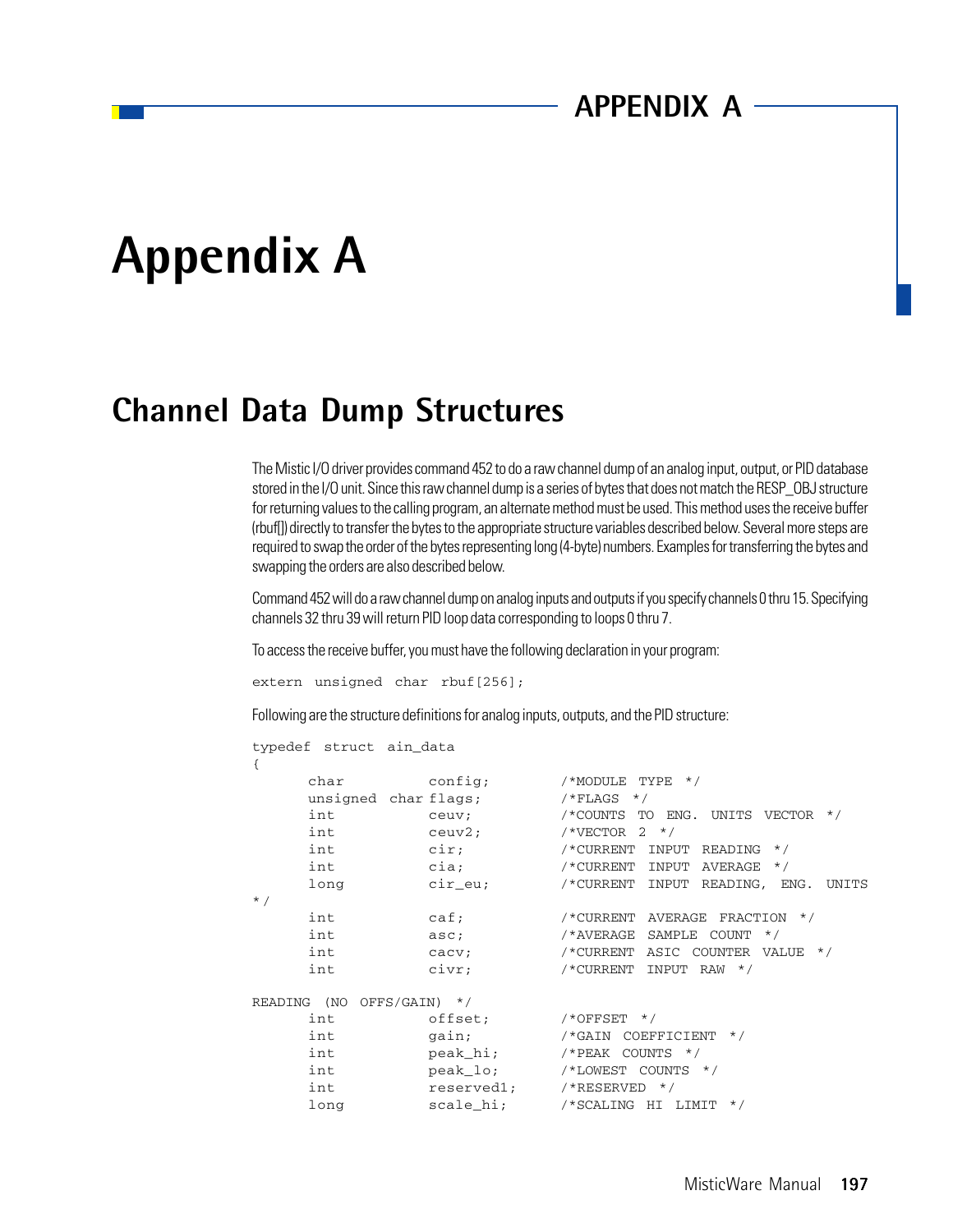|           | long<br>long<br>int<br>int<br>int<br>int<br>int<br>int<br>int<br>long<br>int                                                                                                  | $scale_offs;$<br>ceu gain;<br>reserved2;<br>reserved3;<br>reserved4;<br>$total\_sr;$<br>$total_dc;$<br>total_cms;<br>$total_{cls};$<br>total_eui;<br>reserved5;                                                  | /*SCALING OFFSETT */<br>/*COUNTS TO ENG.<br>UNITS GAIN */<br>$*$ /<br>/*RESERVED<br>$*$ /<br>/*RESERVED<br>/*RESERVED */<br>/*TOTALIZER SAMPLE RATE */<br>/*TOTALIZER DOWN COUNTER<br>$*$ /<br>/*TOTALIZER COUNTS MS WORD<br>$*$ /<br>/*TOTALIZER COUNTS LS WORD */<br>$/*$ TOTALIZER ENG.<br>UNITS */<br>/*RESERVED<br>$\star$ /                                                                                                                                                                                |
|-----------|-------------------------------------------------------------------------------------------------------------------------------------------------------------------------------|------------------------------------------------------------------------------------------------------------------------------------------------------------------------------------------------------------------|------------------------------------------------------------------------------------------------------------------------------------------------------------------------------------------------------------------------------------------------------------------------------------------------------------------------------------------------------------------------------------------------------------------------------------------------------------------------------------------------------------------|
| }         | AIN_OBJ,                                                                                                                                                                      | *AIN_OBJ_PTR;                                                                                                                                                                                                    |                                                                                                                                                                                                                                                                                                                                                                                                                                                                                                                  |
| €         | typedef struct aout_data                                                                                                                                                      |                                                                                                                                                                                                                  |                                                                                                                                                                                                                                                                                                                                                                                                                                                                                                                  |
|           | char<br>unsigned char<br>int<br>int<br>int<br>int<br>long                                                                                                                     | config;<br>flags;<br>ceuv;<br>ceuv2;<br>corr;<br>por;<br>$cor$ <sub>eu</sub> ;                                                                                                                                   | /*MODULE TYPE */<br>$/*$ FLAGS $*/$<br>/*COUNTS TO ENG.<br>UNITS VECTOR */<br>/*VECTOR $2$ */<br>/*CURRENT OUTPUT READING<br>$*$ /<br>/*PENDING OUTPUT READING<br>$*$ /<br>/*CURRENT OUTPUT READING<br>ENG.<br>UNITS                                                                                                                                                                                                                                                                                             |
| $*$ /     | long                                                                                                                                                                          | por_eu;                                                                                                                                                                                                          | /*PENDING OUTPUT READING ENG.<br>UNITS                                                                                                                                                                                                                                                                                                                                                                                                                                                                           |
| $*$ /     |                                                                                                                                                                               |                                                                                                                                                                                                                  |                                                                                                                                                                                                                                                                                                                                                                                                                                                                                                                  |
|           | int<br>REMAINDER */                                                                                                                                                           | rampf;                                                                                                                                                                                                           | /*RAMPING OR PID OUT FRACTIONAL                                                                                                                                                                                                                                                                                                                                                                                                                                                                                  |
| $\}$<br>€ | int<br>long<br>int<br>int<br>int<br>long<br>long<br>long<br>long<br>int<br>int<br>int<br>int<br>int<br>long<br>int<br>AOUT_OBJ, *AOUT_OBJ_PTR;<br>typedef struct pid_data_raw | ramp_end;<br>ramp_eu;<br>peak_hi;<br>peak_lo;<br>tpo_scale;<br>scale_hi;<br>scale_offs;<br>ceu_gain;<br>euc_gain;<br>reserved2;<br>total_sr;<br>total_dc;<br>total_cms;<br>$total_class;$<br>total_eui;<br>wdog; | /*RAMP ENDPOINT COUNTS */<br>/*RAMP ENG. UNITS */<br>/*PEAK COUNTS */<br>/*LOWEST COUNTS */<br>/*TPO PRESCALE FOR G4DA9 $*/$<br>/*SCALING HI LIMIT<br>$\star$ /<br>/*SCALING OFFSETT */<br>/*COUNTS TO ENG. UNITS GAIN $*/$<br>/*ENG. UNITS TO COUNTS GAIN<br>$*$ /<br>/*RESERVED */<br>/*TOTALIZER SAMPLE RATE */<br>/*TOTALIZER DOWN COUNTER */<br>/*TOTALIZER COUNTS MS WORD<br>$*$ /<br>/*TOTALIZER COUNTS LS WORD<br>$\star$ /<br>/*TOTALIZER ENG.<br>UNITS<br>$*$ /<br>/*WATCHDOG VALUE IN COUNTS<br>$*$ / |
|           | unsigned char<br>unsigned char<br>int<br>int<br>int<br>int<br>long<br>unsigned long<br>unsigned long<br>long<br>long<br>long<br>long<br>long                                  | control;<br>flags;<br>reserved1;<br>in_ptr;<br>$out\_ptr;$<br>setp_ptr;<br>qain;<br>deriv;<br>integral;<br>setpoint;<br>p_error;<br>p2_error;<br>range_calc;<br>setp_max;                                        | /*PID CONTROL BYTE */<br>$/*$ FLAGS $*/$<br>$/*RESERVED * /$<br>/*INPUT CHANNEL POINTER */<br>/*OUTPUT CHANNEL POINTER */<br>/*SETPOINT CHANNEL POINTER */<br>/*GAIN COEFFICIENT */<br>/*DERIVATIVE TIME */<br>$/*INTEGRAL - RATES/MIN. */$<br>$/*$ SETPOINT $*/$<br>/*PREVIOUS ERROR */<br>$/*2ND$ PREVIOUS ERROR $*/$<br>$/*256$ / INPUT RANGE ENG.<br>UNITS */<br>/*MAX SETPOINT LIMIT */                                                                                                                     |

 $\mathcal{L}(\mathcal{A})$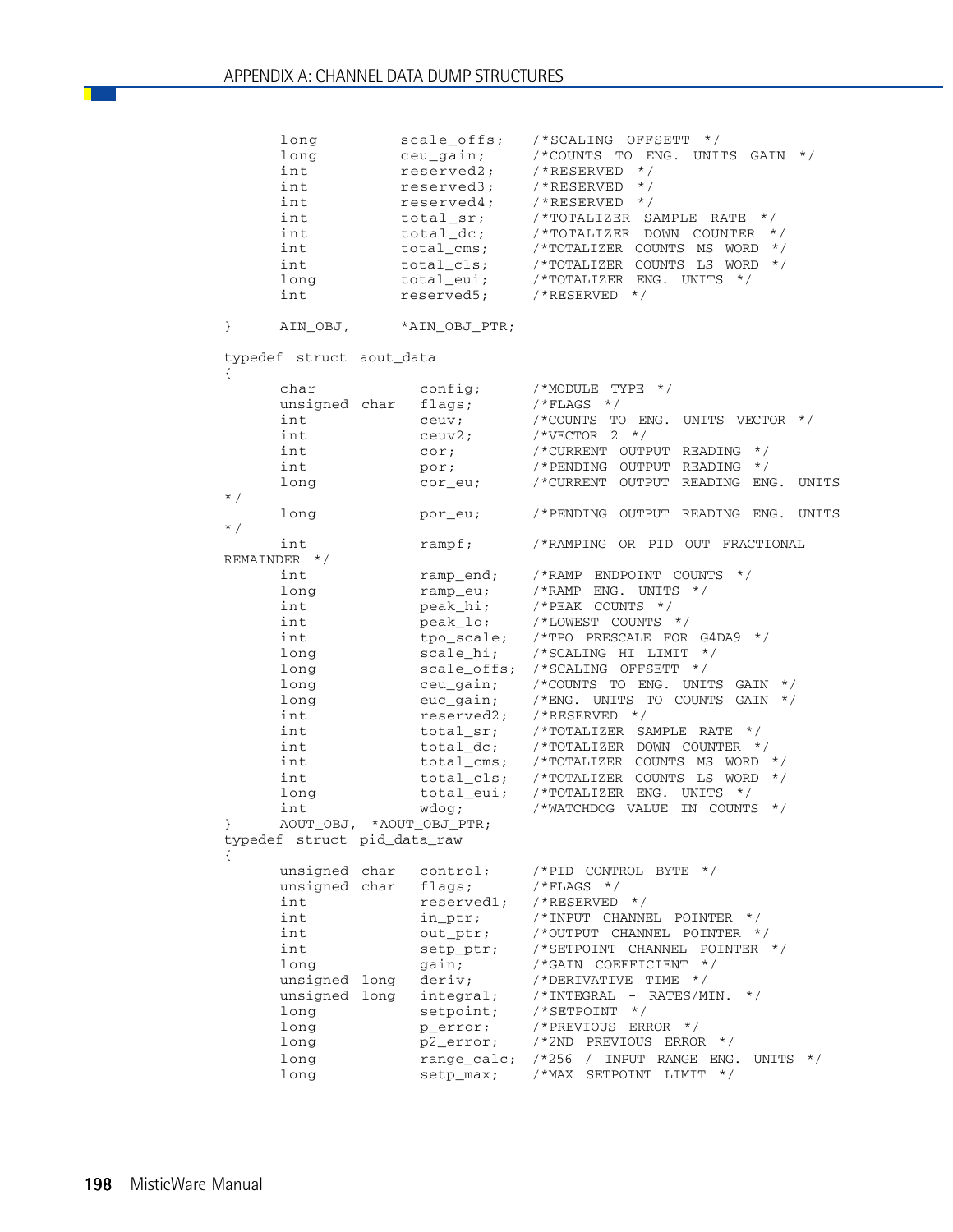```
long \qquad \qquad setp_min; /*MIN SETPOINT LIMIT */
      unsigned long intg_scan; /*INTEGRAL / SCAN */
      unsigned long derv_scan; /*DERIVATIVE / SCAN */
      int scan_time; /*SCAN TIME IN .1 SEC UNITS */
      int scan_dcnt; /*SCAN DOWNCOUNTER */
      long butput; /*OUTPUT COUNTS */
      int \begin{array}{ccc} \text{output} & \text{in} & \text{``CUTPUT} \\ \text{output} & \text{output} & \text{``CUTPUT} & \text{COUNTS} & \text{LOW} & \text{LIMIT} & \text{``CUTPUT} \end{array}output_lo; /*OUTPUT COUNTS LOW LIMIT */
      int reserved2; / *RESERVED */
      long reserved3; /*RESERVED */
      long reserved4; /*RESERVED */
      long reserved5; /*RESERVED */
} PID_RAW_OBJ, *PID_RAW_OBJ_PTR;
```
The following are typical variable declarations:

AIN\_OBJ ain; AOUT\_OBJ aout; PID\_OBJ pid; PID\_RAW\_OBJ pid\_raw;

The following are the routines to transfer data from the receive buffer to the structured variables:

```
/
******************************************************************************
* Function void swap_long(unsigned long *value)
* Description swaps the byte order of a 4 byte long at the
* location
                  pointed at by the vaiable value.
***************************************************************************************/
void swap_long(unsigned long *value)
{
      unsigned long hi_value;
      unsigned long lo_value;
      hi value = (*value & 0xFFFF1) << 16;lo_value = (*value >>16);*value = hi_value | lo_value;
}
/
******************************************************************************
* Function int read_ain_data(unsigned char address,char
* channel)
* Description reads the raw channel data for an input channel
* at the address specified and updates the ain
                   structure variable.
***************************************************************************************/
*/ int read_ain_data(unsigned char address, char channel)
{
struct SEND_OBJ driver_go;
struct RESP_OBJ driver_arrive;
char *data_ptr;
unsigned char *rbuf_ptr;
int i;
      driver_arrive.error = 0;
      driver_go.command = 452;
```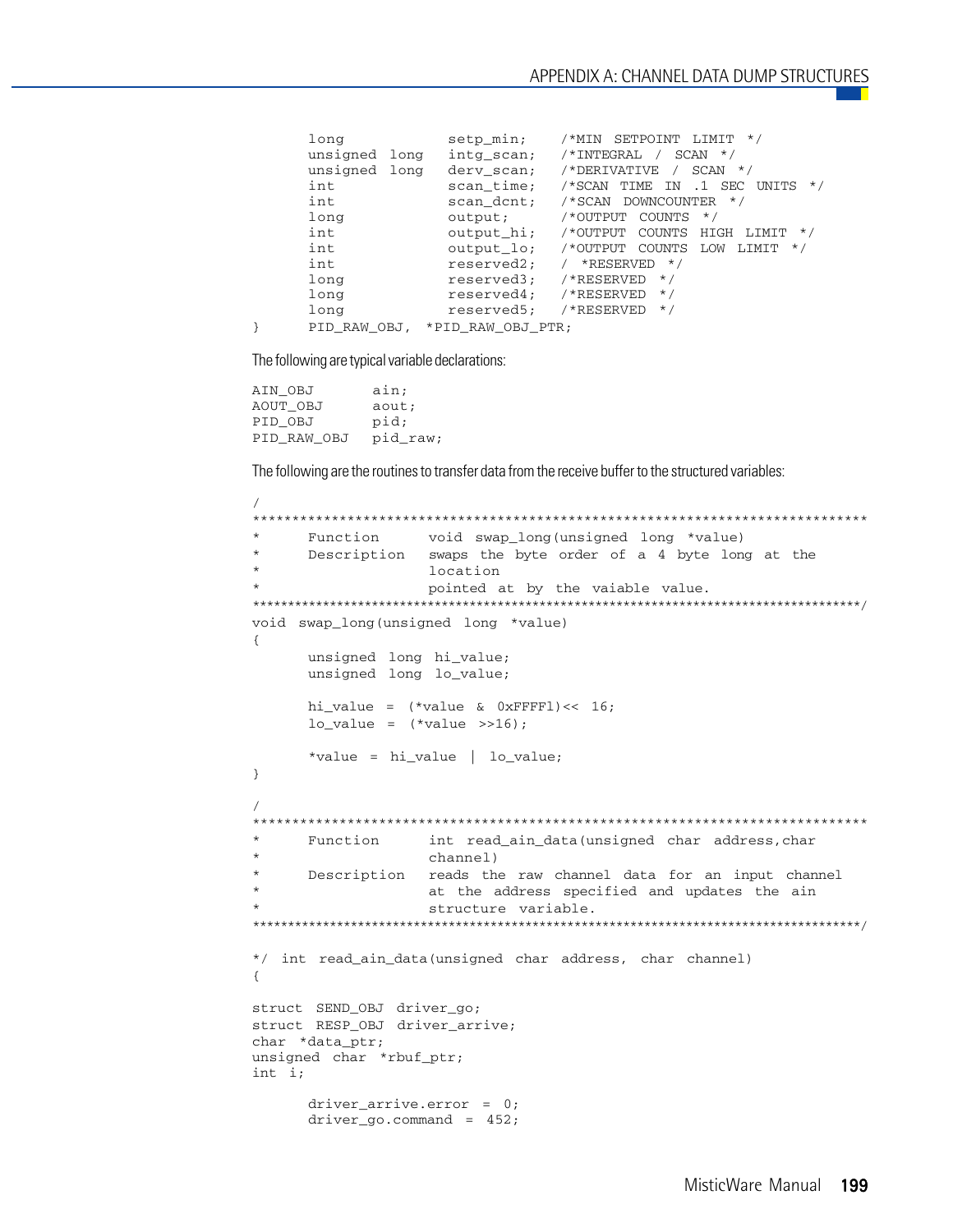```
driver_go.address = address;
      driver_go.position[0] = channel;
      data_ptr = (char *) & ain; /*point to data struc */
      if ((driver_err = g4driver(&driver_go,&driver_arrive)) == NULL)
      {
             /*get the ain stuff */rbuf_ptr = rbuf; /*point to raw receive
buffer */
             if (msg.type == 0) /*skip past the length and
error bytes */
                  rbuf_ptr += 2;else
                   rbuf_ptr++;
             /*convert byte for byte straight from receive buffer */
             for (i=0;i<64;i++,data_ptr++)rbuf_ptr = convert(rbuf_ptr,(unsigned char
*)data_ptr,0x10,1);
             /* fix all the longs by swapping low and high order
words
* /
             swap_long((unsigned long *)&ain.cir_eu);
             swap_long((unsigned long *)&ain.scale_hi);
             swap_long((unsigned long *)&ain.scale_offs);
             swap_long((unsigned long *)&ain.ceu_gain);
             swap_long((unsigned long *)&ain.total_eui);
      }
      return(driver_arrive.error);
}
/
******************************************************************************
    Function int read_aout_data(unsigned char address, char
* channel)
*
     Description reads the raw channel data for an output channel
* at the address specified and updates the aout
                  structure variable.
***************************************************************************************/
int read_aout_data(unsigned char address, char channel)
{
struct SEND_OBJ driver_go;
struct RESP_OBJ driver_arrive;
char *data_ptr;
unsigned char *rbuf_ptr;
int i;
```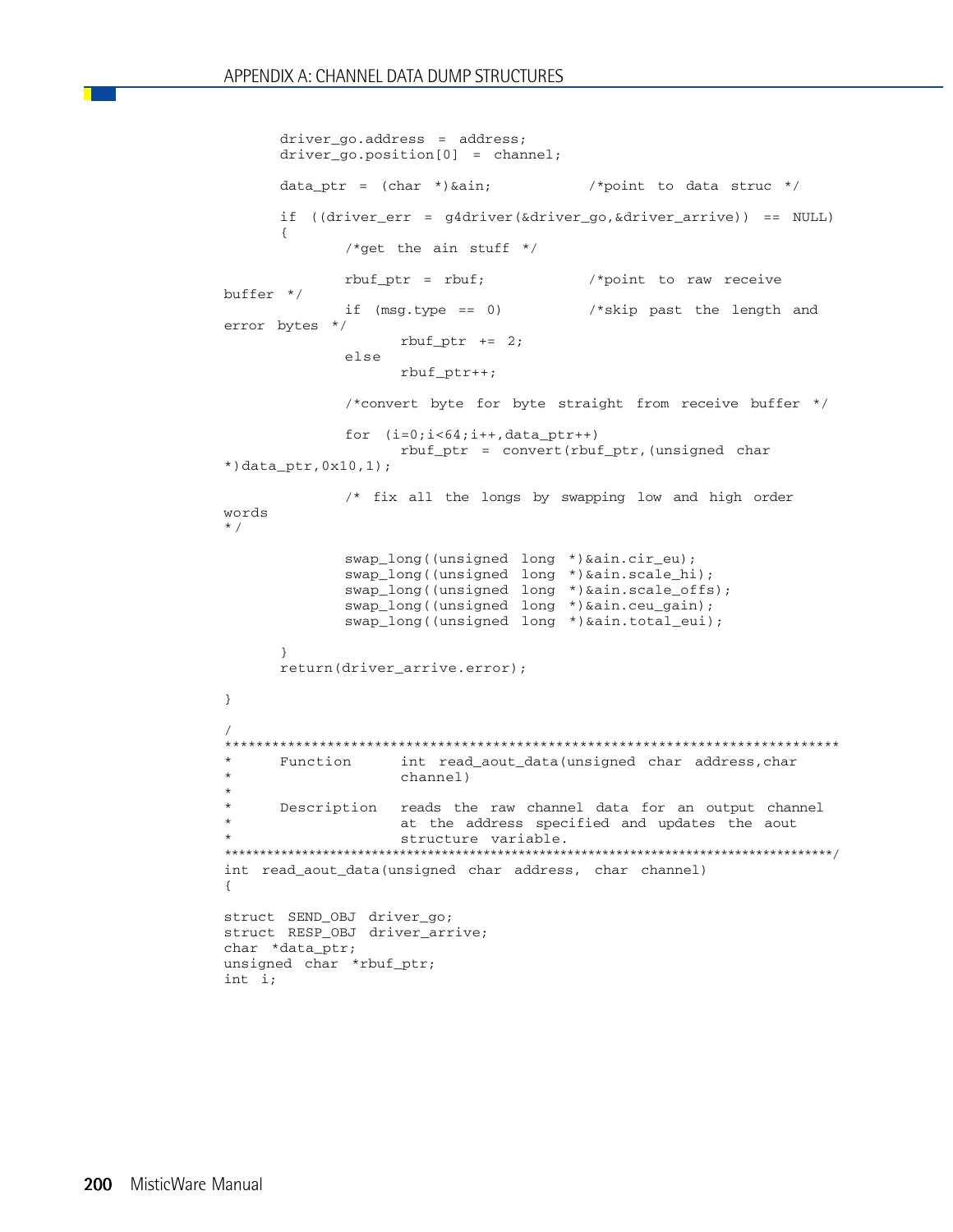```
driver_arrive.error = 0;
      driver_go.command = 452;
      driver_go.address = address;
      driver_go.position[0] = channel;
      data_ptr = (char *) & aout; /*point to data struc */
      if ((driver_err = g4driver(&driver_go,&driver_arrive)) == NULL)
      {
             /*get the aout stuff */
             rbuf_ptr = rbuf; /*point to raw receive
buffer */
             if (msg.type == 0) /*skip past the length and
error bytes */
                   rbuf_ptr += 2;else
                   rbuf_ptr++;
             /*convert byte for byte straight from receive buffer */
             for (i=0; i<64; i++), data_ptr++)
                    rbuf_ptr = convert(rbuf_ptr,(unsigned char
*) data_ptr, 0x10, 1);
             /*fix all the longs by swapping low and high order words
* /
             swap_long((unsigned long *)&aout.cor_eu);
             swap_long((unsigned long *)&aout.por_eu);
             swap_long((unsigned long *)&aout.ramp_eu);
             swap_long((unsigned long *)&aout.scale_hi);
             swap_long((unsigned long *)&aout.scale_offs);
             swap_long((unsigned long *)&aout.ceu_gain);
             swap_long((unsigned long *)&aout.euc_gain);
             swap_long((unsigned long *)&aout.total_eui);
      }
      return(driver_arrive.error);
}
/
******************************************************************************
* Function int read_pid_raw_data(unsigned char
                   address, char loop)
*
* Description reads the raw pid data for a loop at the address
                   specified and updates the pid_raw structure
                   variable.
*****************************************************************************/
int read_pid_raw_data(unsigned char address, char loop)
{
struct SEND_OBJ driver_go;
struct RESP_OBJ driver_arrive;
char *data_ptr;
unsigned char *rbuf_ptr;
int i;
```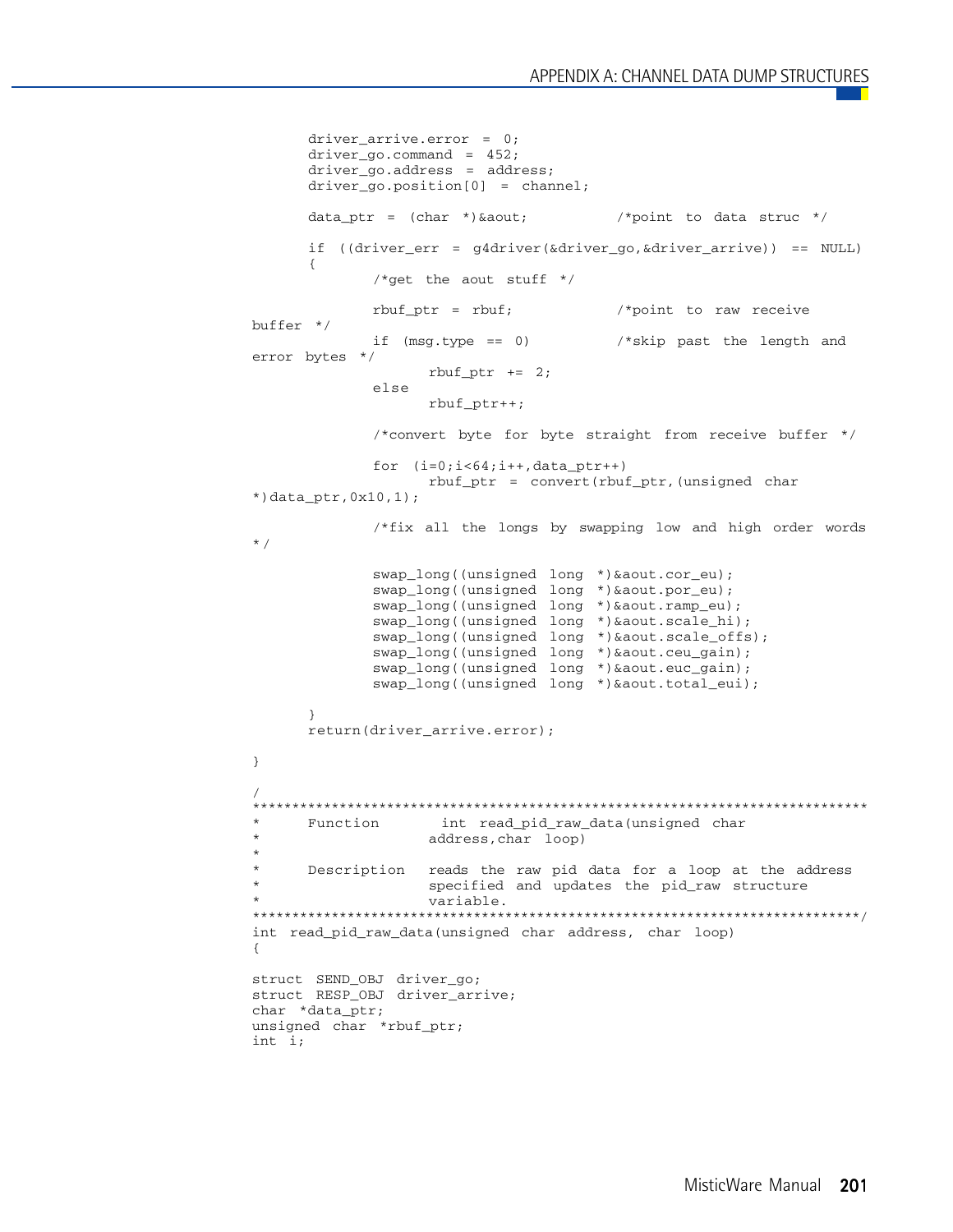```
driver_arrive.error = 0;
      driver_go.command = 452;
      driver_go.address = address;
      \text{driver\_go.position}[0] = 0x20 | loop;
      data_ptr = (char *) &pid_raw; /*point to data struc */
      if ((driver_err = g4driver(&driver_go,&driver_arrive)) == NULL)
      {
             /*get the ain stuff */rbuf_ptr = rbuf; /*point to raw receive
buffer */
             if (msg.type == 0) /*skip past the length and
error bytes */
                   rbuf_ptr += 2;else
                   rbuf_ptr++;
             /*convert byte for byte straight from receive buffer */
              for (i=0; i<80; i++), data_ptr++)
                    rbuf_ptr = convert(rbuf_ptr,(unsigned char
*)data_ptr,0x10,1);
              /*fix all the longs by swapping low and high order words
* /
             swap_long((unsigned long *)&pid_raw.gain);
             swap_long((unsigned long *)&pid_raw.deriv);
             swap_long((unsigned long *)&pid_raw.integral);
             swap_long((unsigned long *)&pid_raw.setpoint);
             swap_long((unsigned long *)&pid_raw.p_error);
             swap_long((unsigned long *)&pid_raw.p2_error);
             swap_long((unsigned long *)&pid_raw.range_calc);
             swap_long((unsigned long *)&pid_raw.setp_max);
             swap_long((unsigned long *)&pid_raw.setp_min);
             swap_long((unsigned long *)&pid_raw.intg_scan);
              swap_long((unsigned long *)&pid_raw.derv_scan);
              swap_long((unsigned long *)&pid_raw.output);
      }
      return(driver_arrive.error);
}
The following is an example function for using the data in the PID
structure variable as declared earlier:
/
******************************************************************************
*
* Function void display_pid_raw(void)
*
* Description displays the pid values using the raw structure
*
*****************************************************************************/
void display_pid_raw(void)
{
  printf (" ------ LOOP %1d EXTENDED PARAMETERS --- - \n\| n'', LOOP);
  printf(" CONTROL BYTE (HEX): %-02X \n",pid_raw.control);
```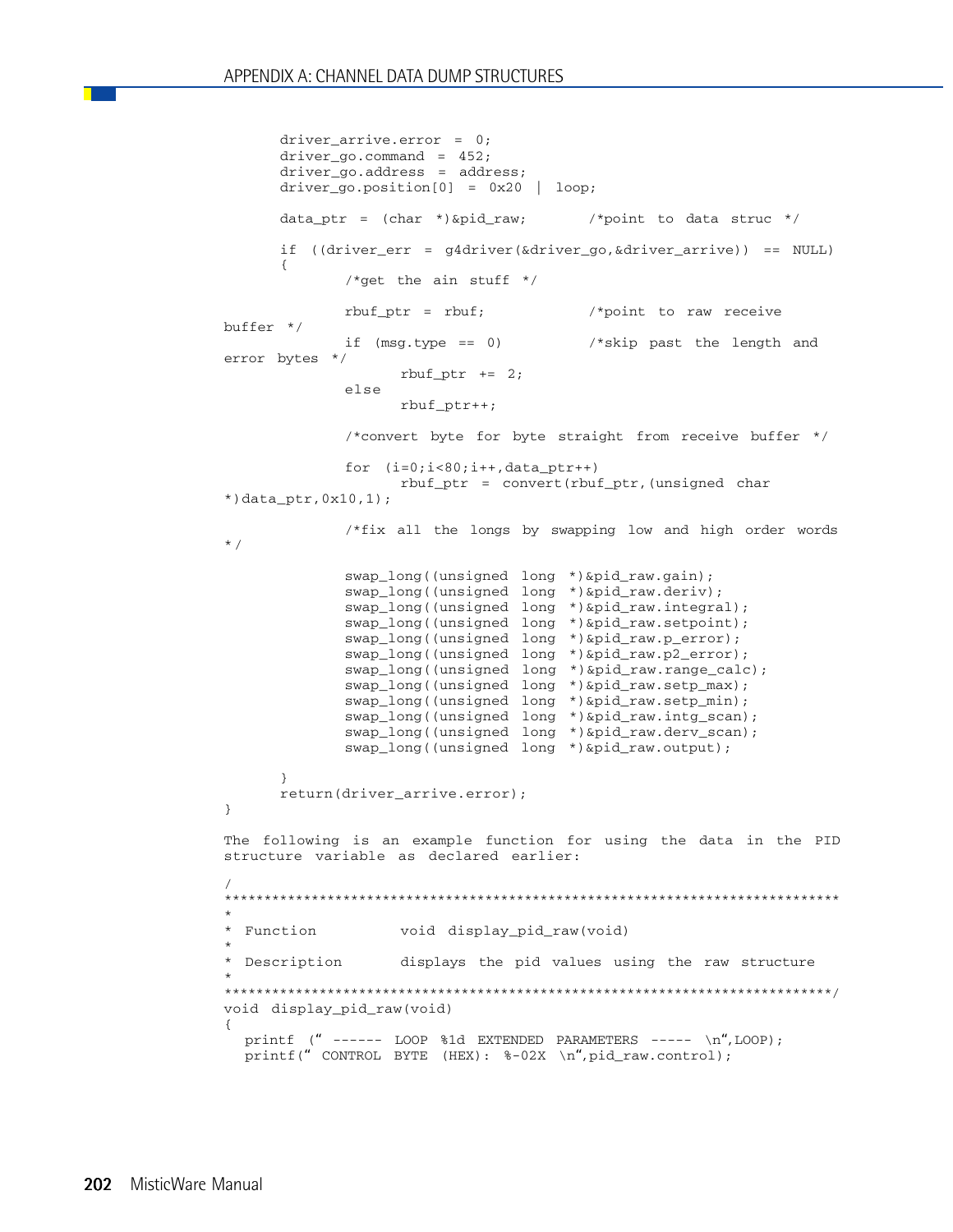```
printf(" FLAGS BYTE (HEX): %-02X \n",pid_raw.flags);
   printf(" SCAN RATE (SEC.) : %-6d \n",pid_raw.scan_time/10);
  printf(" SCAN DOWNCOUNTER : %-6d \n",pid_raw.scan_dcnt);
  \begin{bmatrix} 1 & 0 & 0 \\ 0 & 1 & 0 \\ 0 & 0 & 0 \\ 0 & 0 & 0 \\ 0 & 0 & 0 \\ 0 & 0 & 0 \\ 0 & 0 & 0 \\ 0 & 0 & 0 \\ 0 & 0 & 0 \\ 0 & 0 & 0 \\ 0 & 0 & 0 \\ 0 & 0 & 0 \\ 0 & 0 & 0 \\ 0 & 0 & 0 \\ 0 & 0 & 0 \\ 0 & 0 & 0 \\ 0 & 0 & 0 \\ 0 & 0 & 0 \\ 0 & 0 & 0 \\ 0 & 0 & 0 \\ 0 & 0 & 0 \\ 0 & 0 & 0 & 0 \\ 0 & 0 & 0 & 0 \\ printf(" SETPOINT CH. PTR : \frac{1}{2}-4.4X \n",pid_raw.setp_ptr);
  printf(" OUTPUT CH. PTR : %-4.4X \n", pid_raw.out_ptr);
  printf(" SETPOINT : %-8.4f \n",(float)pid_raw.setpoint/65536.0);
  printf(" OUTPUT : %-8.4f \n",(float)pid_raw.output/65536.0);
   printf(" OUTPUT HI COUNTS : %-6d \n",pid_raw.output_hi);
   printf(" OUTPUT LO COUNTS : %-6d \n",pid_raw.output_lo);
  printf(" GAIN : %-8.4f \n",(float)pid_raw.gain/65536.0);
  printf(" INTEGRAL : %-8.4f \n",(float)pid_raw.integral/65536.0);
  printf(" INTEGRIVATIVE : %-8.4f \n",(float)pid_raw.deriv/65536.0);
  printf(" 1ST ERROR TERM : %-8.4f \n",(float)pid_raw.p_error/
65536.0);
  printf(" 2ND ERROR TERM: %-8.4f \n",(float)pid_raw.p2_error/
65536.0);
  printf(" INTEGRAL/SCAN: %-8.4f \n",(float)pid_raw.intg_scan/
65536.0);
  printf(" DERIVATIVE/SCAN: %-8.4f \n",(float)pid_raw.derv_scan/
65536.0);
  printf(" RANGE CALC : %-8.4f \n",(float)pid_raw.range_calc/65536.0);
  printf(" SETPOINT MAX : %-8.4f \n",(float)pid_raw.setp_max/65536.0);
  printf(" SETPOINT MIN : %-8.4f \n",(float)pid_raw.setp_min/65536.0);
  printf(''\n'');
```
}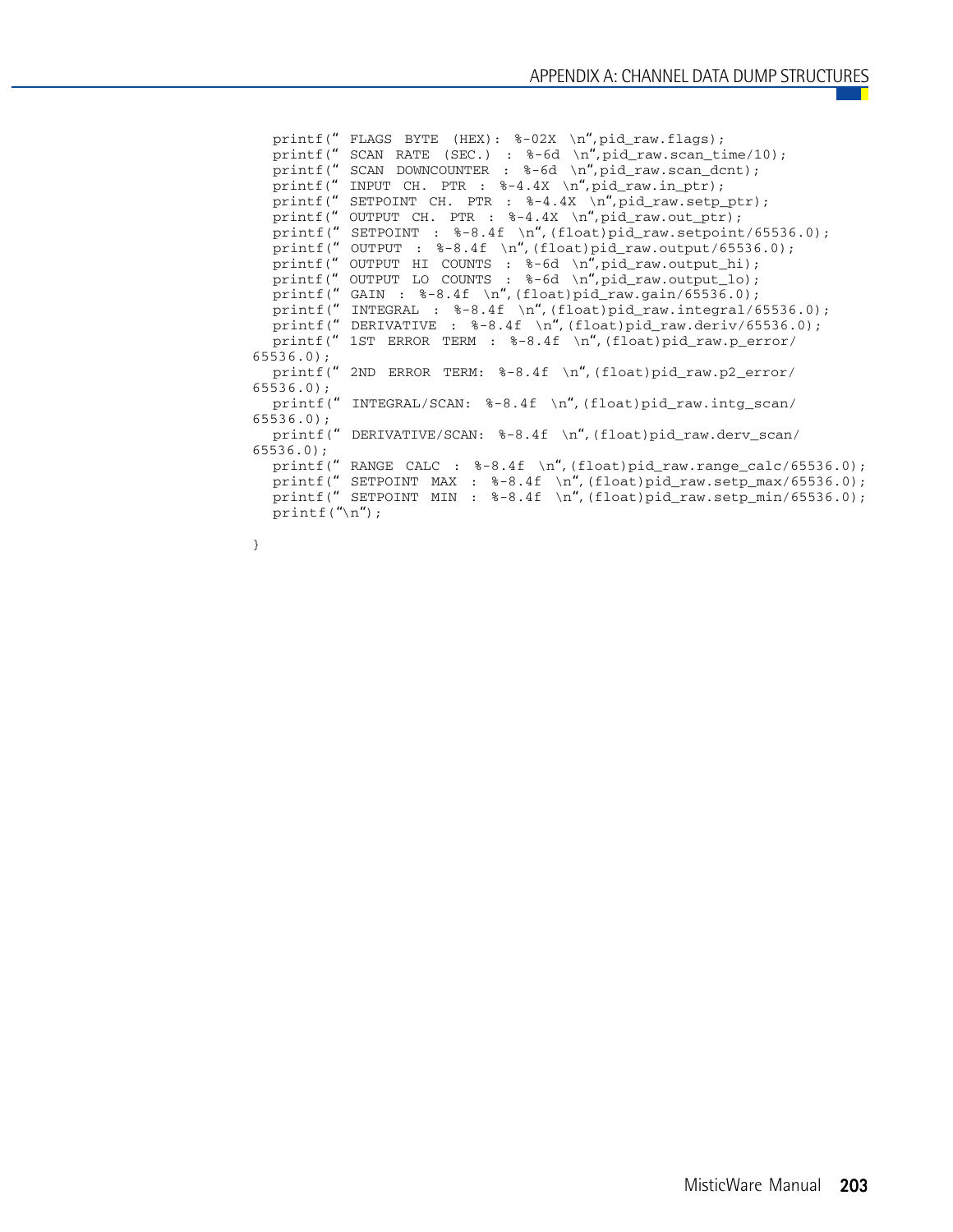**T**he Co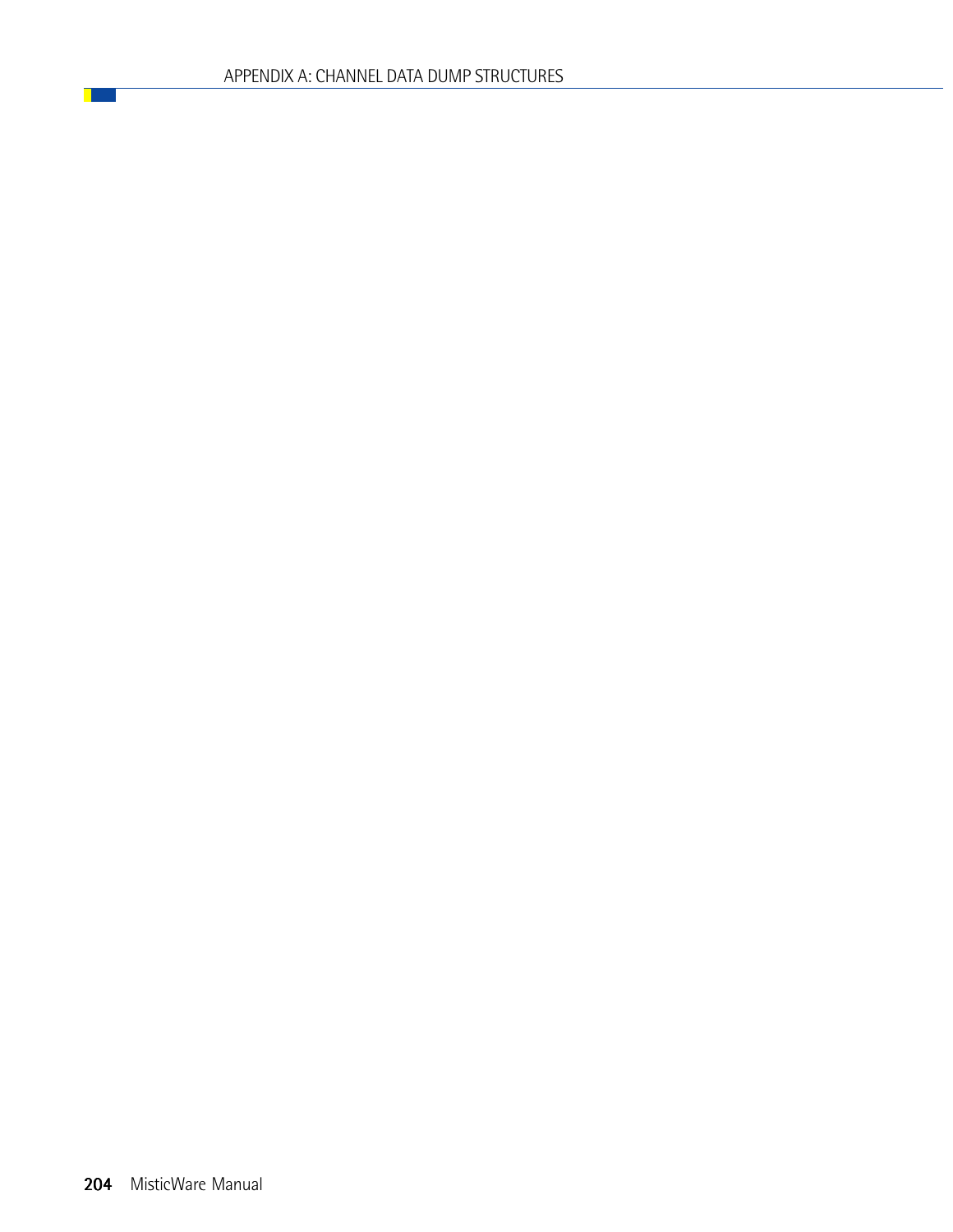# **APPENDIX B**

# **Appendix B**

### **MisticWare Driver for Windows**

The MwDriver.DLL allows a Windows application to communicate with:

- Mistic controller
- Mistic I/O or SNAP I/O™ using the SendMIO API.

The driver is implemented as a Windows DLL providing a set of "C" APIs and may be used with any Windows language that supports DLLs such as Visual Basic or C/C++ compilers.

### **Port Locking and Multiple Applications**

Port locking is implemented so that multiple applications can share the same port. If an application needs exclusive access to a port to perform multiple commands without interruption, an API is provided to lock and unlock a port.

### **Port Types Supported**

This driver supports the following Opto 22 adapter cards:

- **AC37** RS-485 buffered coprocessor card capable of either 2-wire or 4-wire RS-485 at up to 115.2 kbaud.
- **AC39** Local bus buffered coprocessor card.
- **AC42** Fiber optic RS-485 buffered coprocessor card.

This driver also supports the use of Standard Windows COM ports (via the Windows API's). This includes the use of the following Opto 22 adapter cards:

- **AC7A** external RS-232 to RS-485 converter (capable of either 2-wire or 4-wire RS-485).
- **AC24AT or AC422AT** RS-485 cards capable of 4-wire RS-485 at up to 38.4 kbaud.

### **Handles**

MwDriver uses handles to access ports. A handle is provided when a port is opened and thereafter the handle is used to access a port.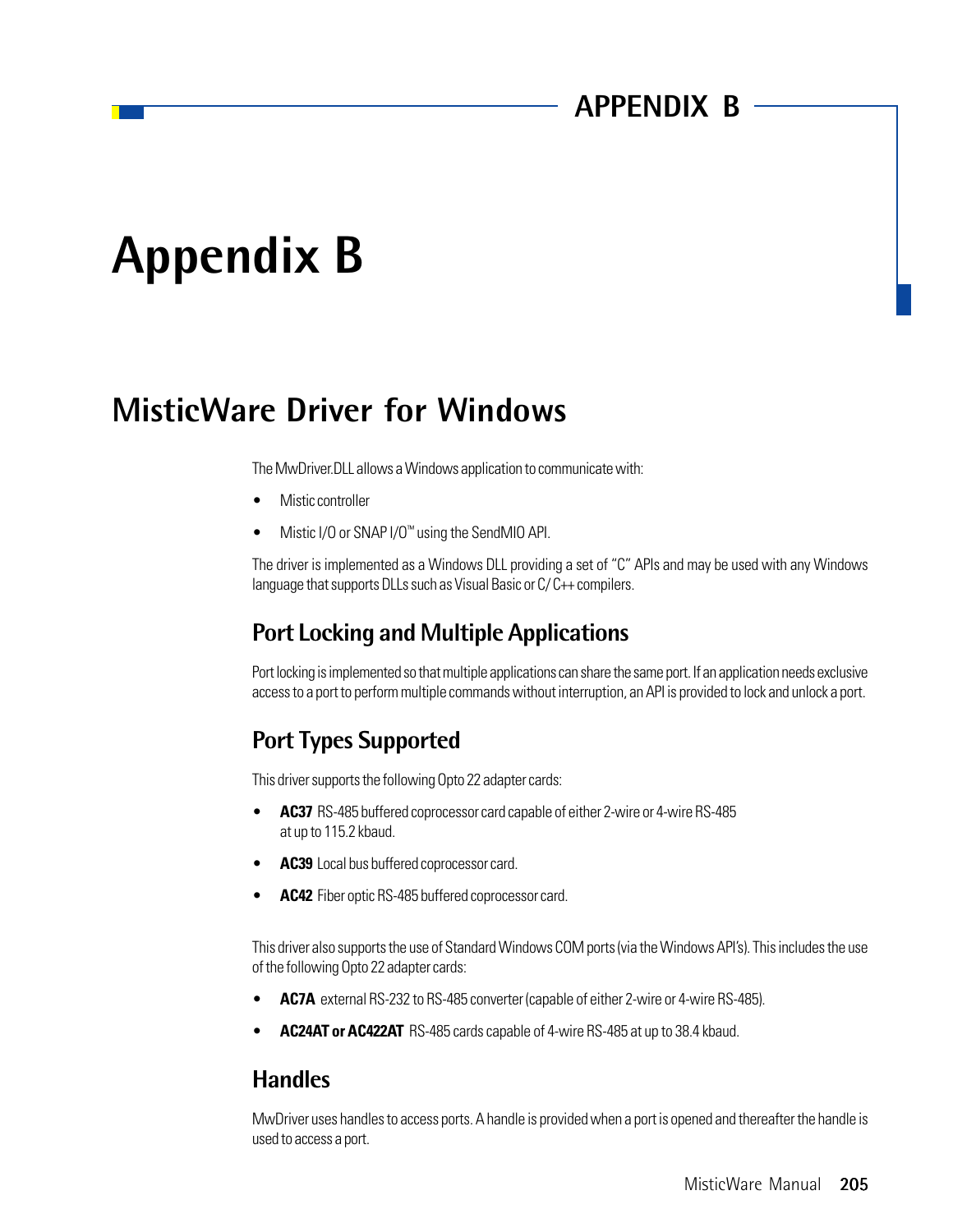## **Installation**

The file MwDriver.Dll should be copied to either the application directory or the Windows System directory. Windows searches for a DLL in the following sequence: [1] in memory, [2] the current working directory, and [3] Windows System directory.

Header files (MwDriver.H for C and MwDriver.Bas for Basic) should be copied to the directory where the application source code is located.

The file MwDriver.Lib is provided as an import library. This tells the linker that the MwDriver APIs are part of a DLL. If this LIB file is used, the MwDriver APIs do not need to be included in the "imports" section of the application's DEF file. The LIB file is not required for Visual Basic.

## **API List**

For most applications, only 3 APIs in the library are required as follows:

- Open a port and get a port handle
- Read or write data
- Close the port and release the port handle
- See the code fragment below shows a simple example without error handling.

### **Simple Code Fragment Using These APIs**

```
// Step [1] - Open a port and get a port handle.
// There's a separate 'open' API for ARCNET, AC37 and a COM port.
iErrorCode = opto22MwdPortOpenXXX( &MwdHandle, ...);
// Step [2a] - For Mistic/SNAP, call SendMIO to interact with I/O.
iErrorCode = SendMIO( MwdHandle, ...);
// Step [2b] - For Mistic controllers, send Commands and get
responses.
iErrorCode = opto22MwdSendReceNoId( MwdHandle, ...);
printf( "\"%s\", %d chars, Error:%d\n", ReceStr,iActualLen,iErrorCode
) ;
// Step [3] Close the port when the application ends.
opto22MwdPortClose( MwdHandle );
```
Notes about APIs:

- The APIs are listed below with the function prototypes and a description.
- Refer to MwDriver. H for actual function prototypes or MwDriver. BAS for function declarations.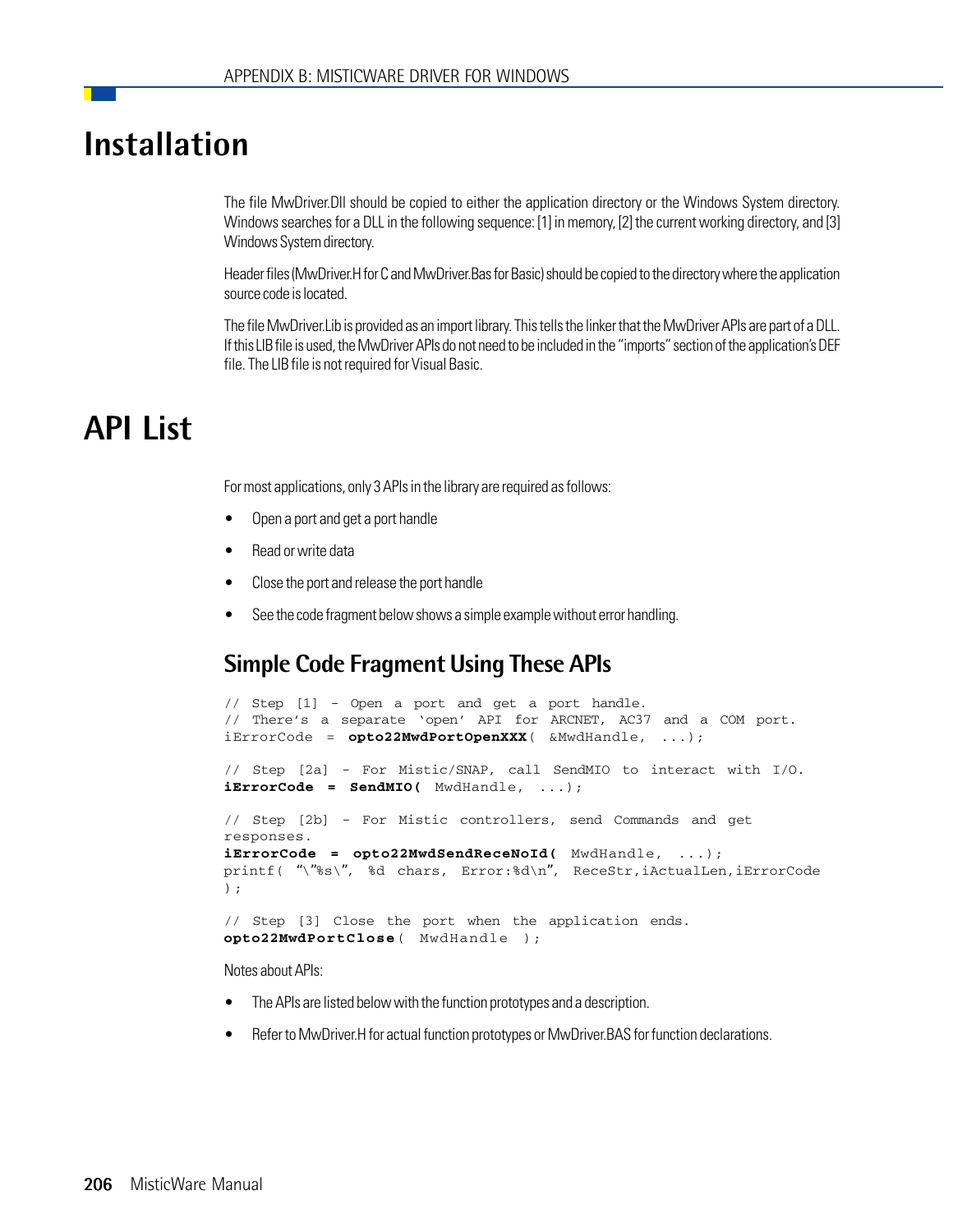• In general, an API that returns an "int" returns an error number where 0 indicates "no error".

**Each API name starts with "**opto22Mwd**" except for** SendMIO.

#### **opto22MwdGetVersion, opto22MwdGetVersion2**

```
char* FAR PASCAL opto22MwdGetVersion( void );
int opto22MwdGetVersion2(
   char* versionArg,
   UINT maxLenArg );
```
The "get version" APIs get a version string of the form "1.2.3". The version string is also in the MwDriver.H file (or MwDriver.BAS for Basic). The purpose of these functions is to allow an application to check the version of the DLL file. **opto22MwdGetVersion** returns a pointer to a string and **opto22MwdGetVersion2** copies the version string to a buffer provided by the caller.

#### **opto22MwdSendRece, opto22MwdSendReceNoId**

```
int opto22MwdSendRece(
   int HandleArg,
   UINT addressArg,
   BYTE* sendStringArg,
   UINT sendLength,
   BYTE* receStringArg,
   UINT receStringLenMaxArg,
   UINT* receStringLenActualArg );
int opto22MwdSendReceNoId(
   int HandleArg,
   UINT addressArg,
   BYTE* sendStringArg,
   UINT sendLength,
   BYTE* receStringArg,
   UINT receStringLenMaxArg,
   UINT* receStringLenActualArg );
```
Does both a send and a receive. The "NoId" does not do sequence ID checking which if faster. Usually, sequence ID checking is required on noisy ARCNET installations. Sequence ID checking cannot be used with mistic commands that have an imbedded "\r" (carriage return). Typically, the "NoId" API is sufficient.

#### **SendMIO**

```
int SendMIO(
  int iHandle, \frac{1}{4} iHandle, \frac{1}{4} // Handle provided by 'port open' int iAddress, \frac{1}{4} address of brick
  \qquad \qquad \text{inddress,} \qquad \qquad \text{ // Address of brick}unsigned int iCommand, 1/ Command number i.e. 202=set
output
   unsigned int far* PositionArray, // Position array - 2 elements
   long far* SendDataArray, // Send data array - 16 elements
   long far* ReceDataArray); // Received data array - 16
elements
```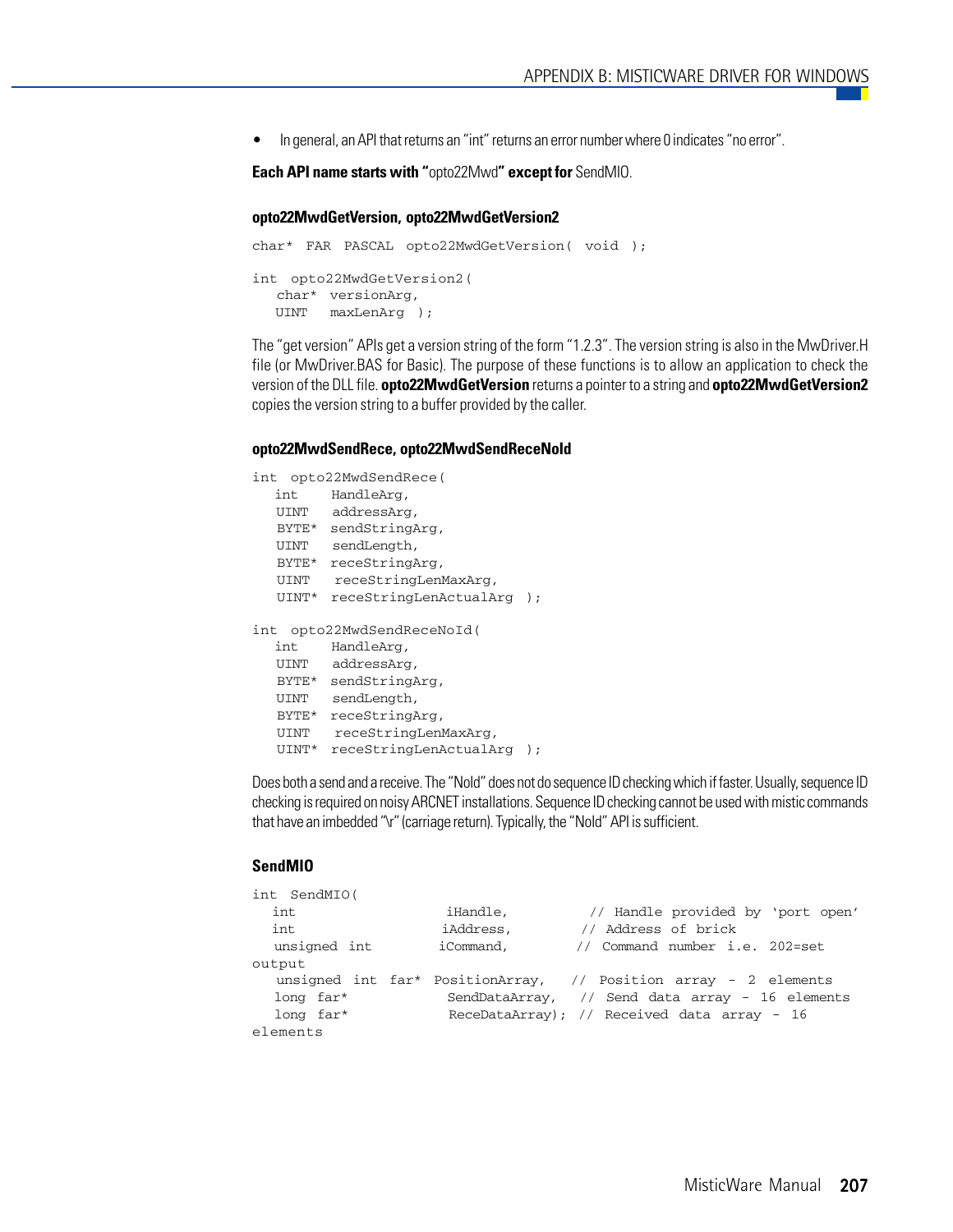This API is used to access Mistic/SNAP I/O. The command numbers are documented in the MisticWare User's Guide.

#### **opto22MwdPortLock**

```
int opto22MwdPortLock(
  int handle,
   BOOL bLockState );
```
This API locks and unlocks a port for exclusive access by the specified handle. This is required when multiple commands need to be executed by one application before allowing another application to execute a command. Under normal conditions, this API is not required.

#### **opto22MwdPortOpen for ARCNET, AC37 and WinApi**

```
int opto22MwdPortOpenARCNET(
  int* handle,
  UINT ioPort,
   DWORD memAddr,
  float timeOut,
 UINT retry );
int opto22MwdPortOpenAC37(
   int* handle,
   UINT ioPort, // I/O address such as 3F8 (IRQ not required)
   DWORD Baud, // Baud rate such as 115200
   float timeOut,
  UINT retry,
   int protocolType,
  int dataCheckType );
int opto22MwdPortOpenWinApi(
  int* handle,
  UINT comPort, // COM port number. 1 for COM1.DWORD Baud, \frac{1}{8} Baud rate up to 38400
   float timeOut,
  UINT retry,
   int protocolType, // Protocol type: ASCII or Binary
   int dataCheckType ); // Data check type (should be CRC)
```
The "PortOpen" APIs open a port and assign a handle number to be used by the application to access the port.

Parameters common to all "PortOpen" APIs:

**timeOut** is the amount of time to wait, in seconds, for a response. A typical number to use for ARCNET or high speed serial is 0.75 seconds. Larger values are needed for lower baud rates or if several applications are accessing the same port.

**retry** is the quantity of times the driver will retry a command if an error occurs. The driver always tries once but the number of reties depends on this value. A typical number is 1.

**protocolType** should be either **ProtocolTypeBinary** or **ProtocolTypeAscii** which are defined in MwDriver.H. Windows 3.1 on an RS232 port will not support Binary mode. Typically,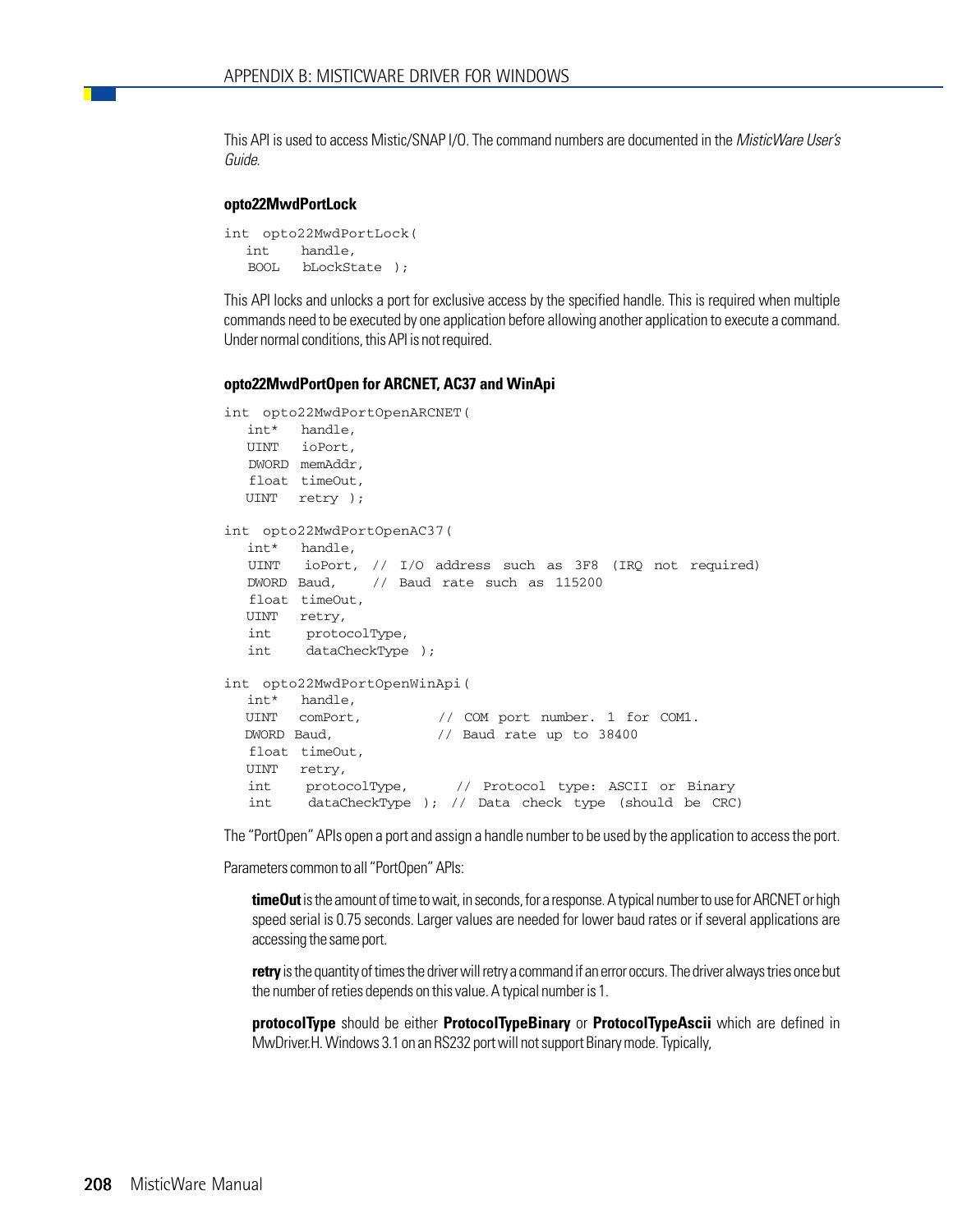Binary is better because twice as many characters need to be sent for ASCII. ASCII may be required if communicating via modem.

**dataCheckType** should be **DataCheckTypeCrc16** which is defined in MwDriver.H.

#### **opto22MwdPortClose**

void FAR PASCAL opto22MwdPortClose( int HandleArg );

This API closes a port and releases the handle. If this API is not called by an application before exiting, the port handle will not be released until the DLL is released from memory. Visual Basic should call this API when the main form unloads.

#### **opto22MwdPortRetrySet , opto22MwdPortDelaySet**

```
int opto22MwdPortRetrySet(
   int HandleArg,
   UINT retryArg );
float FAR PASCAL opto22MwdPortDelaySet(
   int HandleArg,
   float DelayArg );
```
These two APIs set modify the retry and delay parameters that are set in the "PortOpen" APIs. The return value can be used by the application to restore the setting to its previous value. These APIs are normally not required except for Opto22 utilities.

### **Visual Basic Functions**

#### **StringAsLong, StringAsFloat**

```
void FAR PASCAL StringAsLong( long* numArg, char* StringArg );
void FAR PASCAL StringAsFloat( float* numArg, char* Stringarg );
```
These two APIs are used by Visual Basic to extract Longs or Floats from a response string that contains binary data. A response from mistic can be ASCII (such as "1.234E12") or binary (which would appear as 4 bytes of garbage characters) depending upon the command. HostWords allows ASCII or Binary mode to be selected. "C" doesn't need these two functions because C can use type casts to convert the data.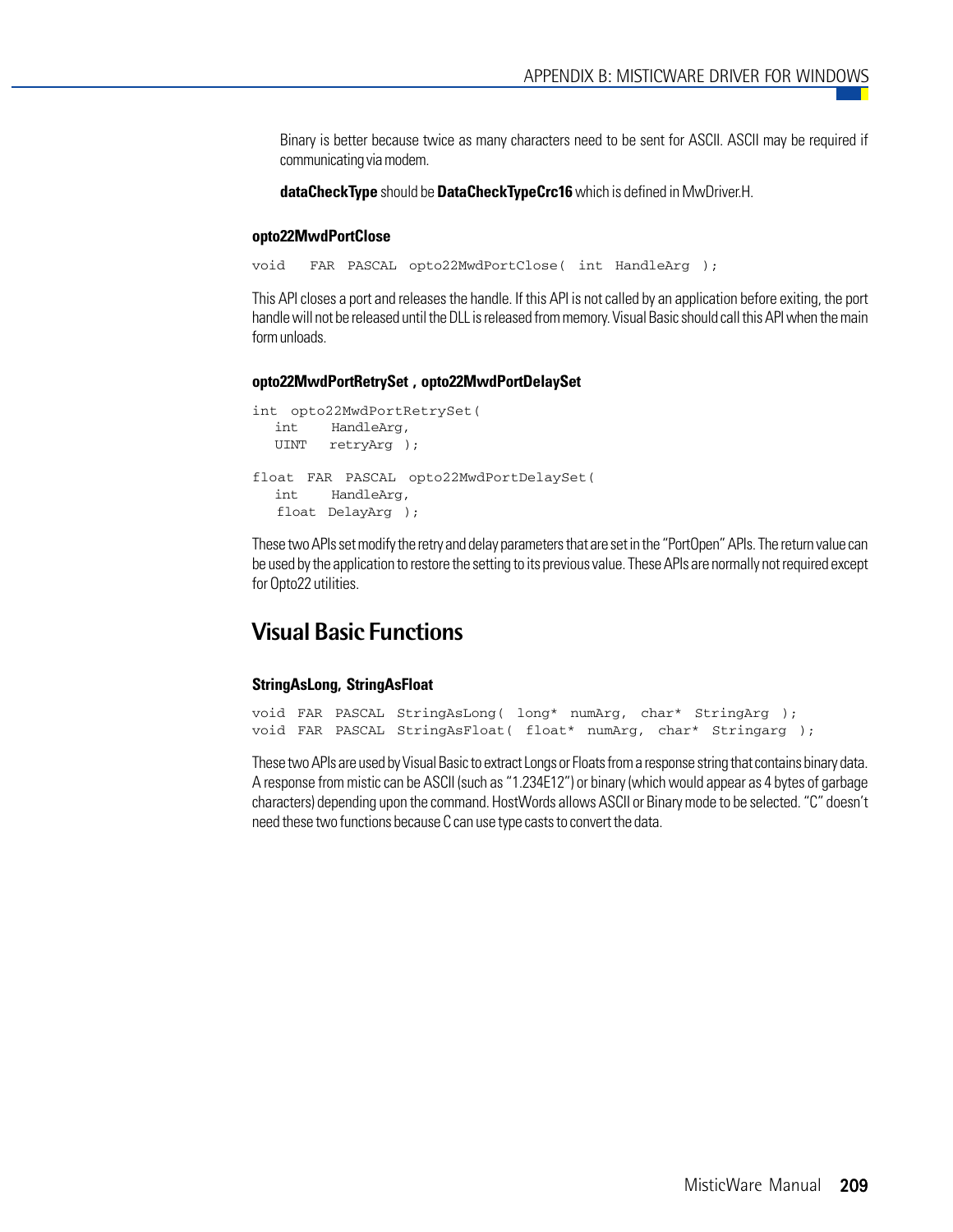# **Status or Error Codes**

П

The status codes or error codes returned by the driver will be zero if there are no errors. Error codes are listed in the file Errors.H. Some of the more common errors are listed in the table below.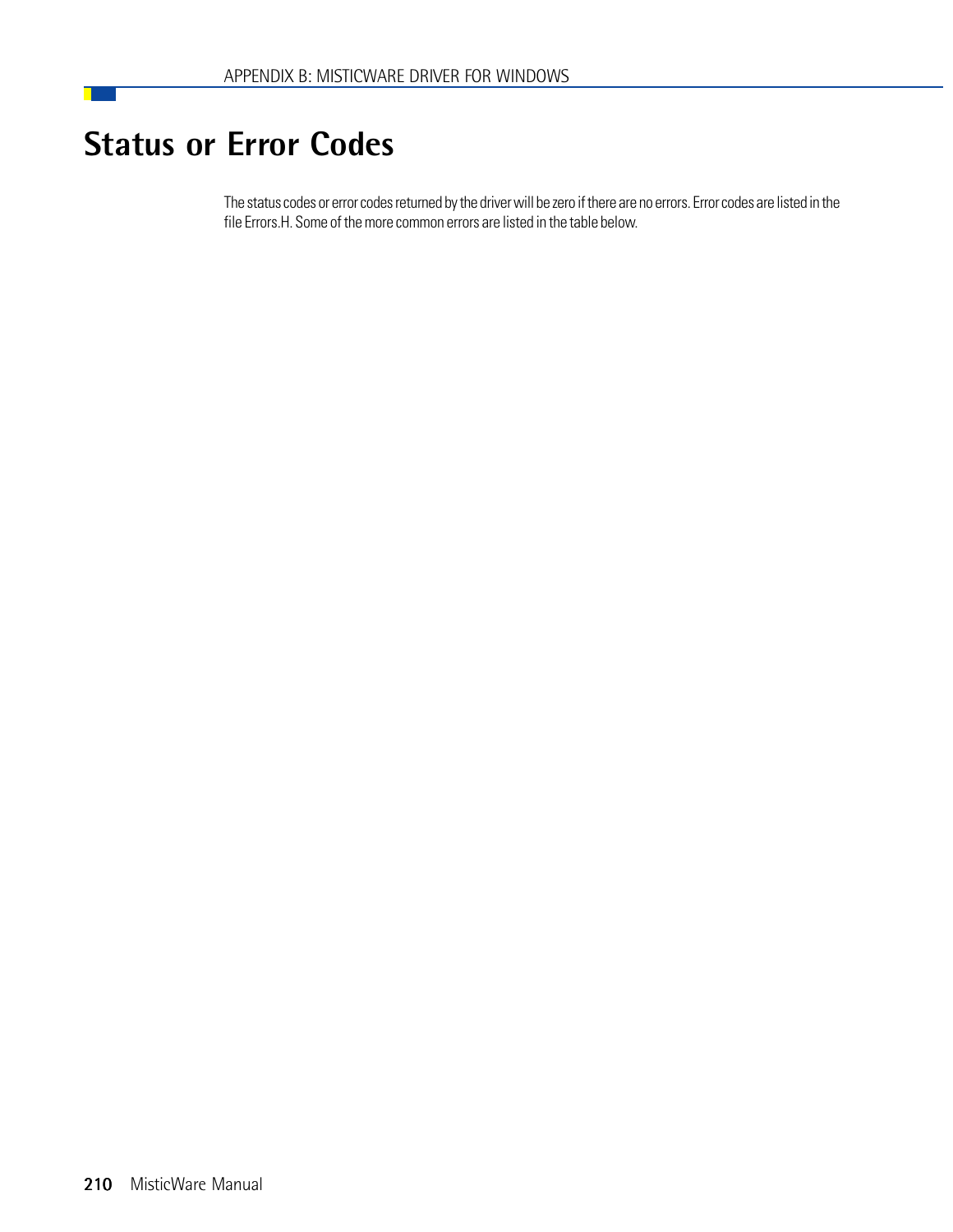# **Additional Error Codes**

### **-100 Invalid Port Error**

This error occurs when a handle number for a port is specified and that port has not been assigned a driver or adpater type.

### **-102 Initialize Error**

This error occurs if the proper AC37 or AC39 adapter could not be found at the location specified in the ConfigureAC37 or ConfigureAC39 functions.

### **-104 Port Lock Error**

This error occurs when a call to the SendMIO() function is made while another command is being processed. Windows allows multiple applications to call the same DLL function. Since the DLL only has one set of global data he must protect himself by using a lock mechanism to ensure that commands get processed one application at a time. If you encounter this error, you might consider having all scanning controlled by one application, and all other applications communicate to the scanner.

### **-105 Driver Configuration Error**

This error occurs when the SendMIO() is called prior to configuring a port with the AssignPortDriver() and Configure functions.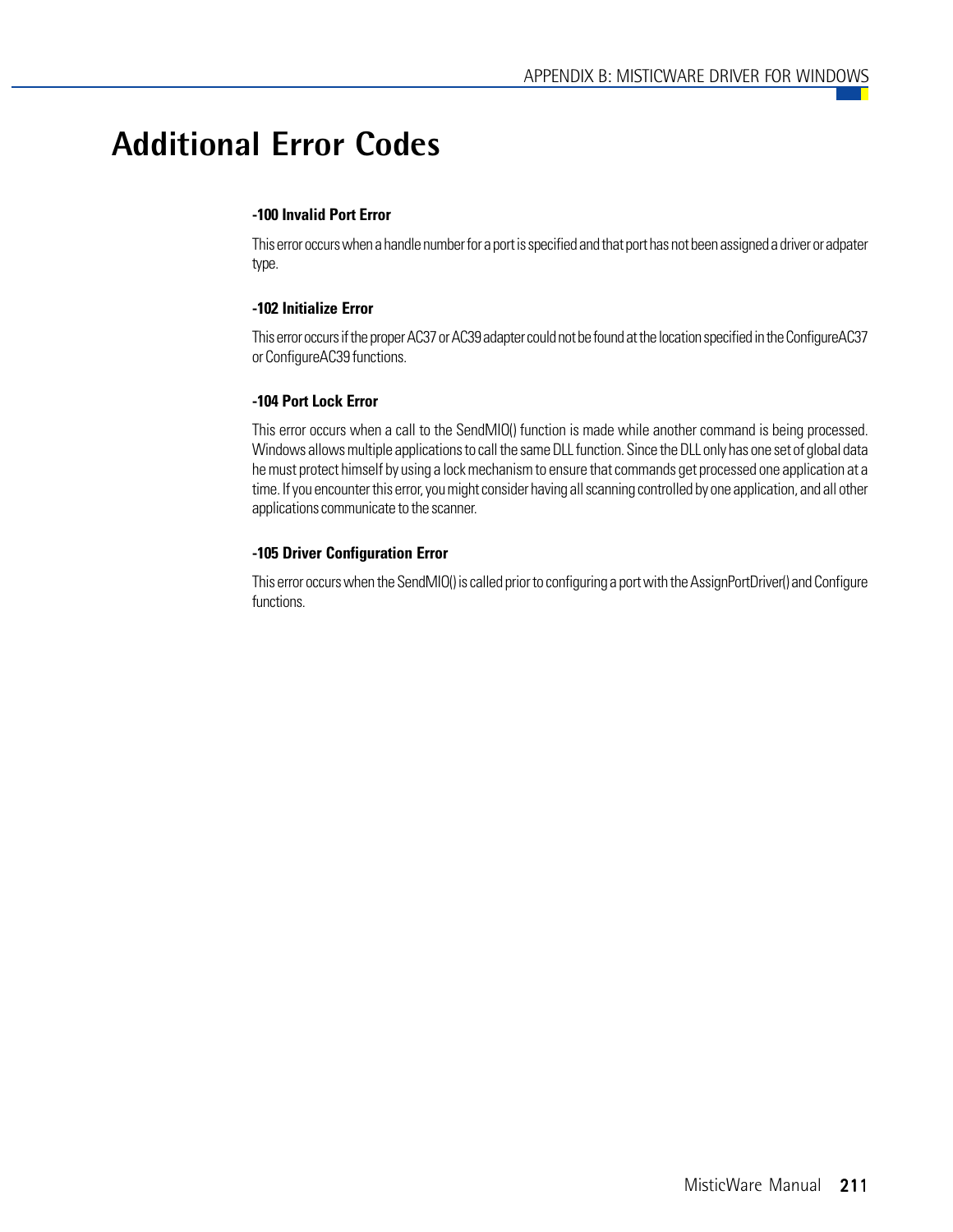**T**he Co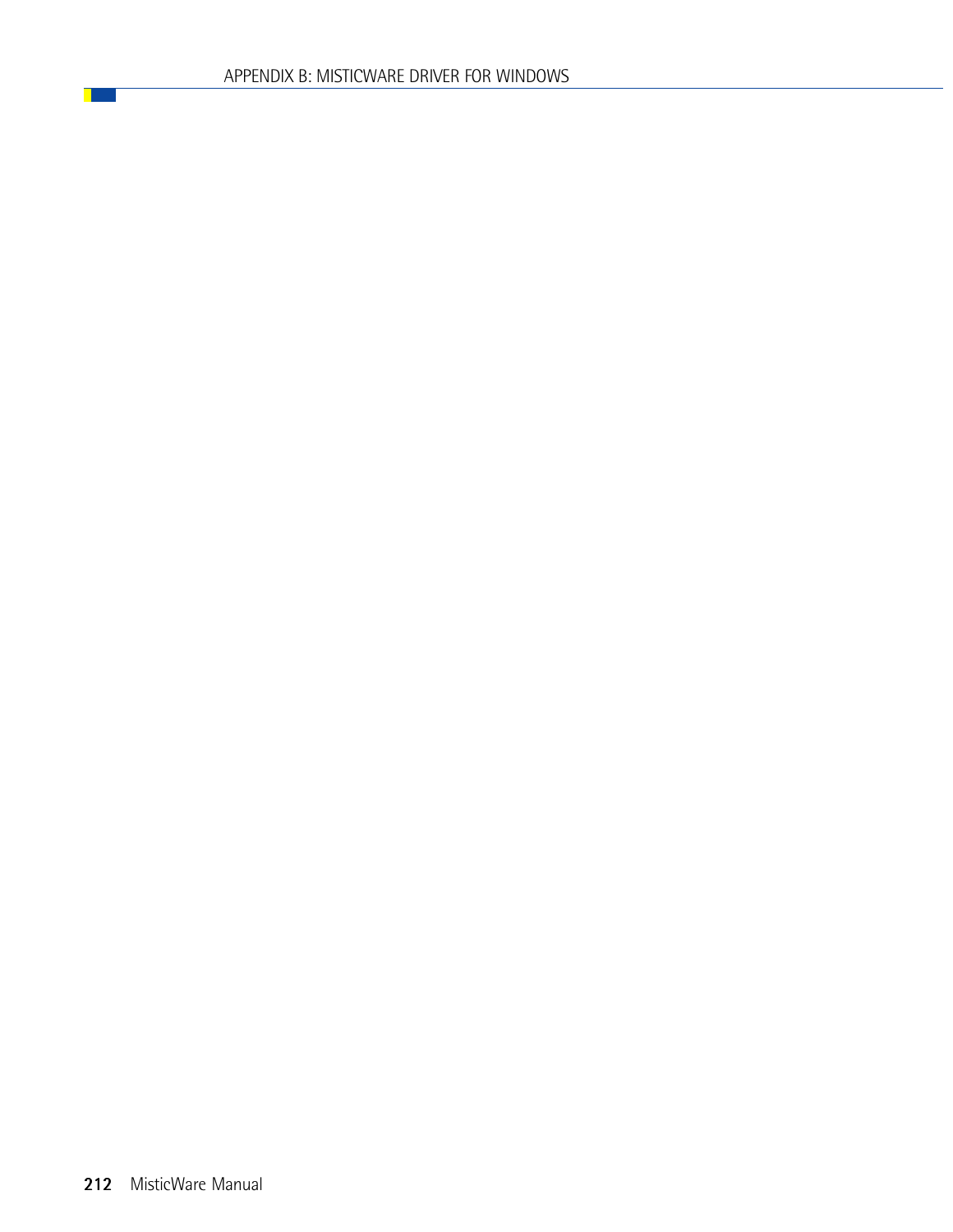# **APPENDIX C**

# **Appendix C**

## **Using The Driver with Microsoft Basic/Quick Basic**

The MisticWare driver can be called from applications written using Microsoft's Basic Compiler 7.0/7.1 and Microsoft Quick Basic 4.0/4.5.

To call the driver from Basic, the driver MUST first be loaded into memory using the program LOADMD.EXE provided on the MisticWare disks. To load the driver, run the program by typing LOADMD followed by the Enter key at the DOS prompt.

Example (assumes LOADMD.EXE is in the current directory):

C>LOADMD

To unload or remove the driver from memory, type LOADMD quit followed by the Enter key at the DOS prompt.

Example (assumes LOADMD.EXE is in the current directory):

C>LOADMD quit

The LOADMD program loads the driver into memory where it becomes accessible using software interrupt 61 hex. Prior to the Basic program issuing the interrupt, the CPU AX, BX, CX, and DX registers are set up with the addresses to the send and receive structures used by the application.

Since the MisticWare driver uses a send and a receive structure to pass parameters, these structures must first be declared and initialized prior to any driver call. The Microsoft Basic compilers allow definition of structures using the keyword TYPE. However, a minor difference exists between the Quick Basic 4.0/4.5 compilers and the Basic compiler 7.0/7.1. Quick Basic does not allow declarations of arrays inside of user- defined types, therefore each array element required by the driver must be a standalone variable (integer for POSITIONS and long for INFO). A special function (CALL INTERRUPT) for issuing a software interrupt is also used. This function resides in the external library QB.LIB (QB.QLB) provided with Quick Basic 4.0/4.5 and QBX.LIB (QBX.QLB) provided with the Basic Compiler 7.0/7.1. Standard Basic functions VARPTR and VARSEG are used to setup the CPU registers before the interrupt call.

NOTE: The version of Basic called QBasic (which is included with MS-DOS 5.0) cannot be used to call the driver because it does not support the INTERRUPT function and type definitions needed to call the driver.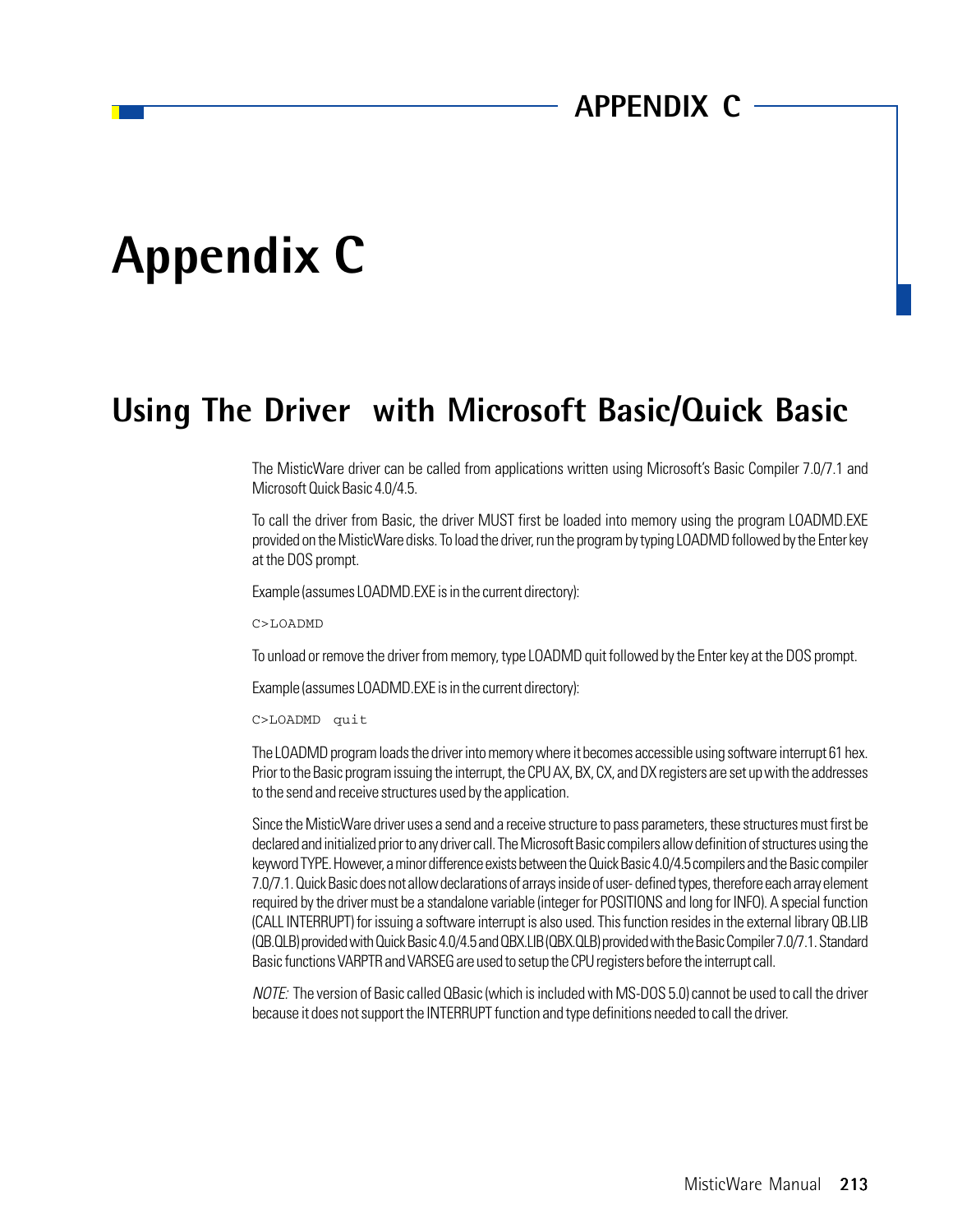### **Basic Compiler 7.0/7.1**

The following are the necessary declarations and functions needed for calling the driver using the Microsoft Basic Compiler Versions 7.0 and 7.1. The advantage of using this compiler over Quick Basic 4.0/4.5 is that the newer version of the Basic Compiler allows arrays to be defined inside of structure definitions, reducing the amount of code necessary. The following lines must be placed at the beginning of your application source code:

```
'
'*****************************************************************************
'
             ' DECLARE VARIABLES & SUBROUTINES
'
'*****************************************************************************
'
REM $STATIC
TYPE SendRec
      Address AS INTEGER
      Command AS INTEGER
      Position(0 TO 1) AS INTEGER
      Info(0 TO 15) AS LONG
END TYPE
TYPE ReceiveRec
     Error AS INTEGER
     Info(0 TO 15) AS LONG
END TYPE
TYPE RegType
      AX AS INTEGER
      BX AS INTEGER
      CX AS INTEGER
      DX AS INTEGER
      BP AS INTEGER
      SI AS INTEGER
      DI AS INTEGER
      FLAGS AS INTEGER
END TYPE
DIM POSITIONS%(1) \blacksquare DIMENSION TO 2 ELEMENTS
DIM INFO&(15) ' DIMENSION TO 16 ELEMENTS
DIM Send AS SendRec
DIM Rcv AS ReceiveRec
DIM Regs AS RegType
COMMON SHARED ERRORS%,ADDRESS%,COMMAND%,POSITIONS%(),INFO&()
```
**'**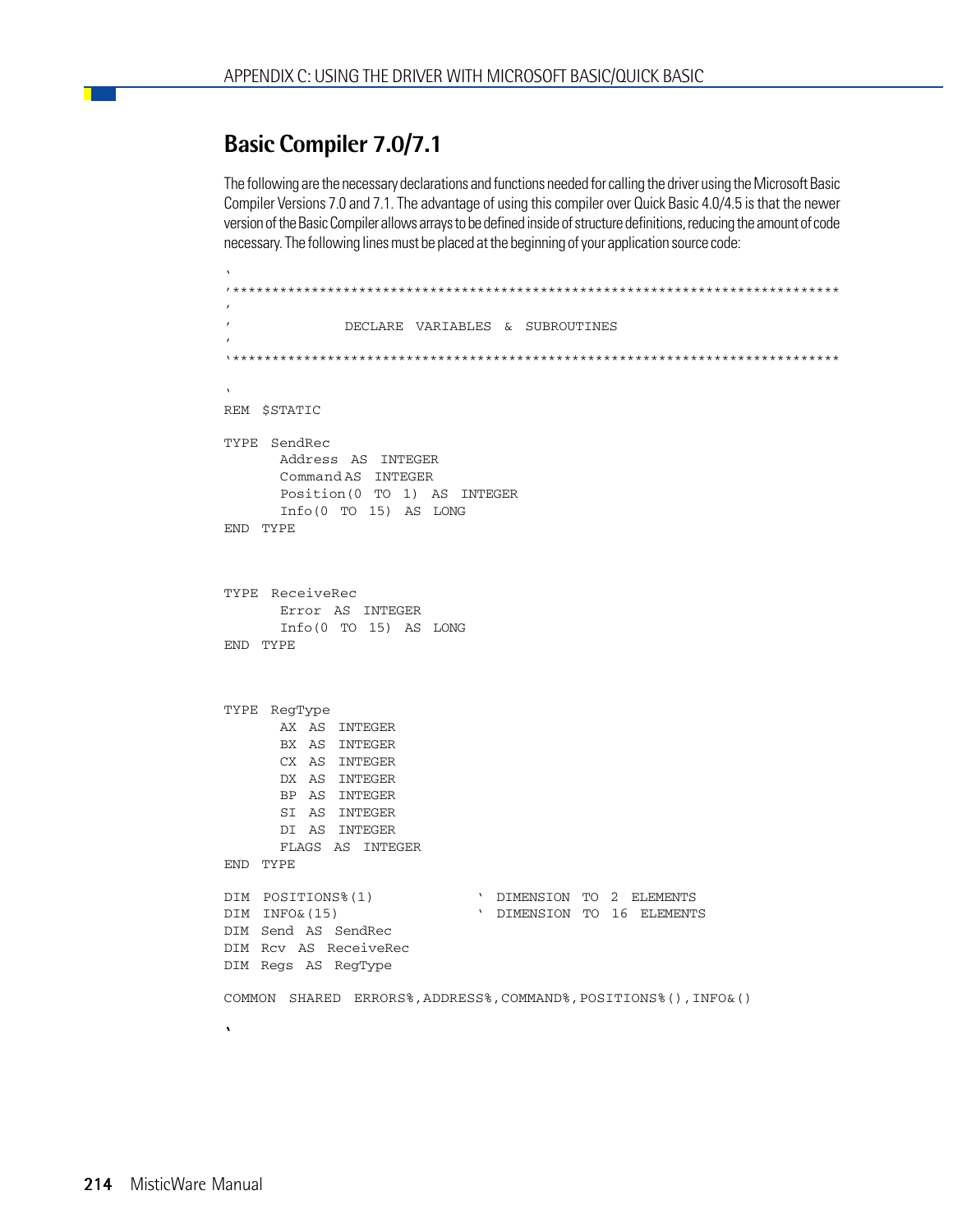```
'*****************************************************************************
\mathbf{r} \mathbf{r} \mathbf{r} \mathbf{r} \mathbf{r} \mathbf{r} \mathbf{r} \mathbf{r} \mathbf{r} \mathbf{r} \mathbf{r} \mathbf{r} \mathbf{r} \mathbf{r} \mathbf{r} \mathbf{r} \mathbf{r} \mathbf{r} \mathbf{r} \mathbf{r} \mathbf{r} \mathbf{r} \mathbf{r} \mathbf{r} \mathbf{' * ' CALL THE Mistic DRIVER TSR ' *
\mathbf{r} \mathbf{r} \mathbf{r} \mathbf{r} \mathbf{r} \mathbf{r} \mathbf{r} \mathbf{r} \mathbf{r} \mathbf{r} \mathbf{r} \mathbf{r} \mathbf{r} \mathbf{r} \mathbf{r} \mathbf{r} \mathbf{r} \mathbf{r} \mathbf{r} \mathbf{r} \mathbf{r} \mathbf{r} \mathbf{r} \mathbf{r} \mathbf{'*****************************************************************************
\mathbf{r}mdriver:
ERRORS = 0
Send.Address = ADDRESS%
Send.Command = COMMAND%
Send.Position(0) = POSITIONS%(0)
Send.Position(1) = POSITIONS%(1)
FOR I^* = 0 TO 15
                   Send.Info(I%) = INFO&(I%)
                  Rcvi.Info(I%) = 0
NEXT
Regs.AX = VARPTR(Send)
Regs.BX = VARSEG(Send)
Regs.CX = VARSEG(Rcv)
Regs.DX = VARPTR(Rcv)CALL Interrupt(&H61, Regs, Regs)
ERRORS% = Rcv.Error
FOR I^* = 0 TO 15INFO&(I%) = Rcv.Info(I%)
NEXT
RETURN
```
Before calling the mdriver subroutine, the global parameters ADDRESS%, COMMAND%, POSITIONS%(), and INFO&() must be set with the appropriate values dependent on the command to be issued.

After compiling an application, it is important to link it using the QBX.LIB library that is included with the Basic Compiler. This library contains the code for Basic's INTERRUPT function. The following is an example for the command line used when linking:

```
LINK filename QBX.LIB;
```
where filename is the name of the application program.

Two sample programs are provided on the MisticWare diskettes to illustrate the calling process. They are named MDTSR.BAS and MDTSR1.BAS. The batch files DOTSR.BAT and DOTSR1.BAT are also provided. Those files contain the commands for compiling and linking the respective sample programs.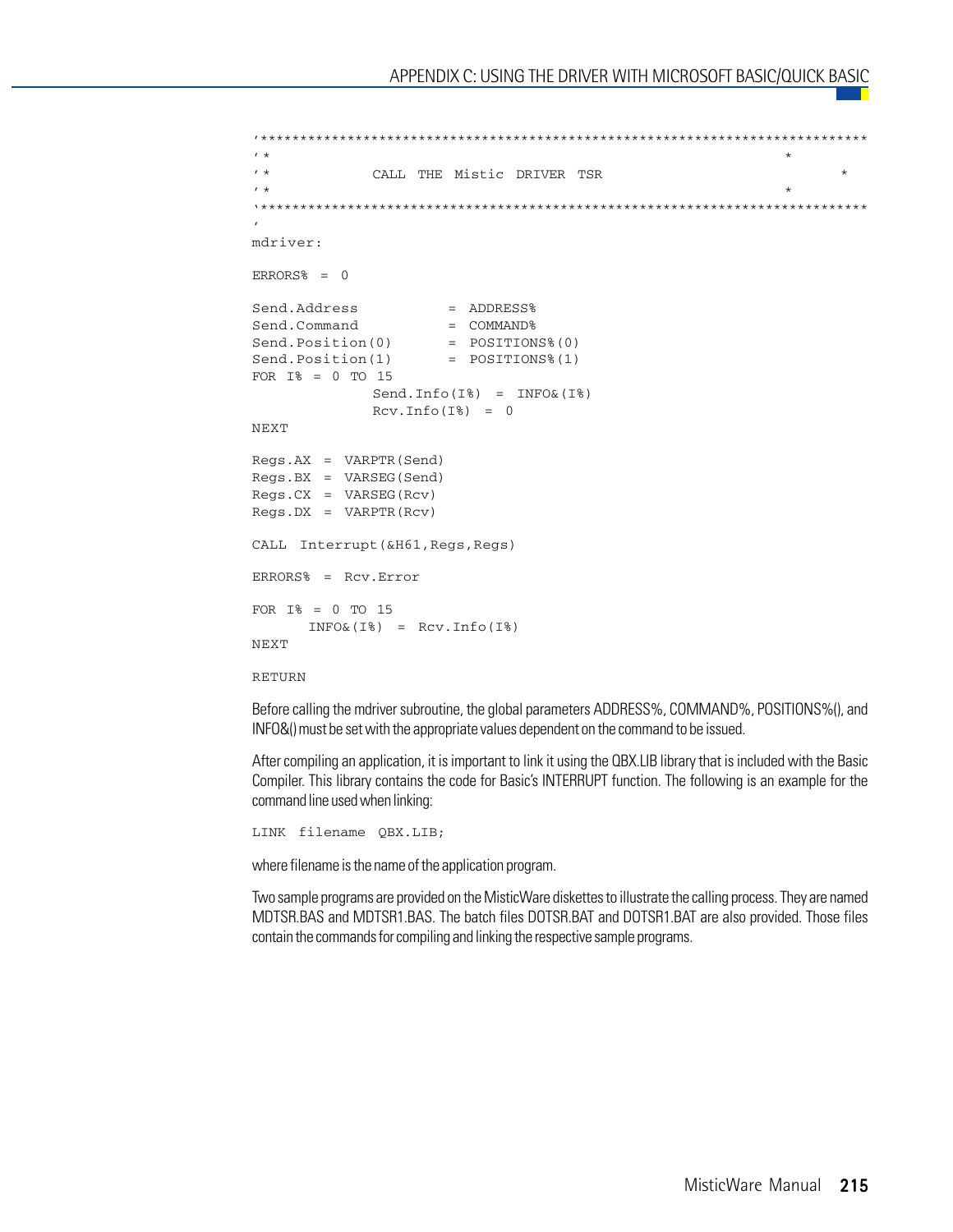### **Quick Basic 4.0/4.5**

The method for calling the driver using Quick Basic 4.0/4.5 is the same as that shown previously for the Basic Compiler, with a minor difference. Quick Basic 4.0/4.5 does not allow arrays to be defined within a user-defined type structure, therefore, the array variables are replaced with individual elements of type INTEGER for Position and LONG for Info.

The following are the necessary declarations and functions needed for calling the driver using the Microsoft Quick Basic Compiler Versions 4.0/4.5:

```
'*************************************************************************
'
             ' DECLARE VARIABLES & SUBROUTINES
'
'*************************************************************************
'
' $INCLUDE: 'QB.BI'
REM $STATIC
TYPE SendRec
      Address AS INTEGER
      Command AS INTEGER
      Position0 AS INTEGER
      Position1 AS INTEGER
      Info0 AS LONG
      Info1 AS LONG
      Info2 AS LONG
      Info3 AS LONG
      Info4 AS LONG
      Info5 AS LONG
      Info6 AS LONG
      Info7 AS LONG
      Info8 AS LONG
      Info9 AS LONG
      Info10 AS LONG
      Info11 AS LONG
      Info12 AS LONG
      Info13 AS LONG
      Info14 AS LONG
      Info15 AS LONG
END TYPE
TYPE ReceiveRec
      Errors AS INTEGER
      Info0 AS LONG
      Info1 AS LONG
      Info2 AS LONG
      Info3 AS LONG
      Info4 AS LONG
      Info5 AS LONG
      Info6 AS LONG
     Info7 AS LONG
      Info8 AS LONG
      Info9 AS LONG
```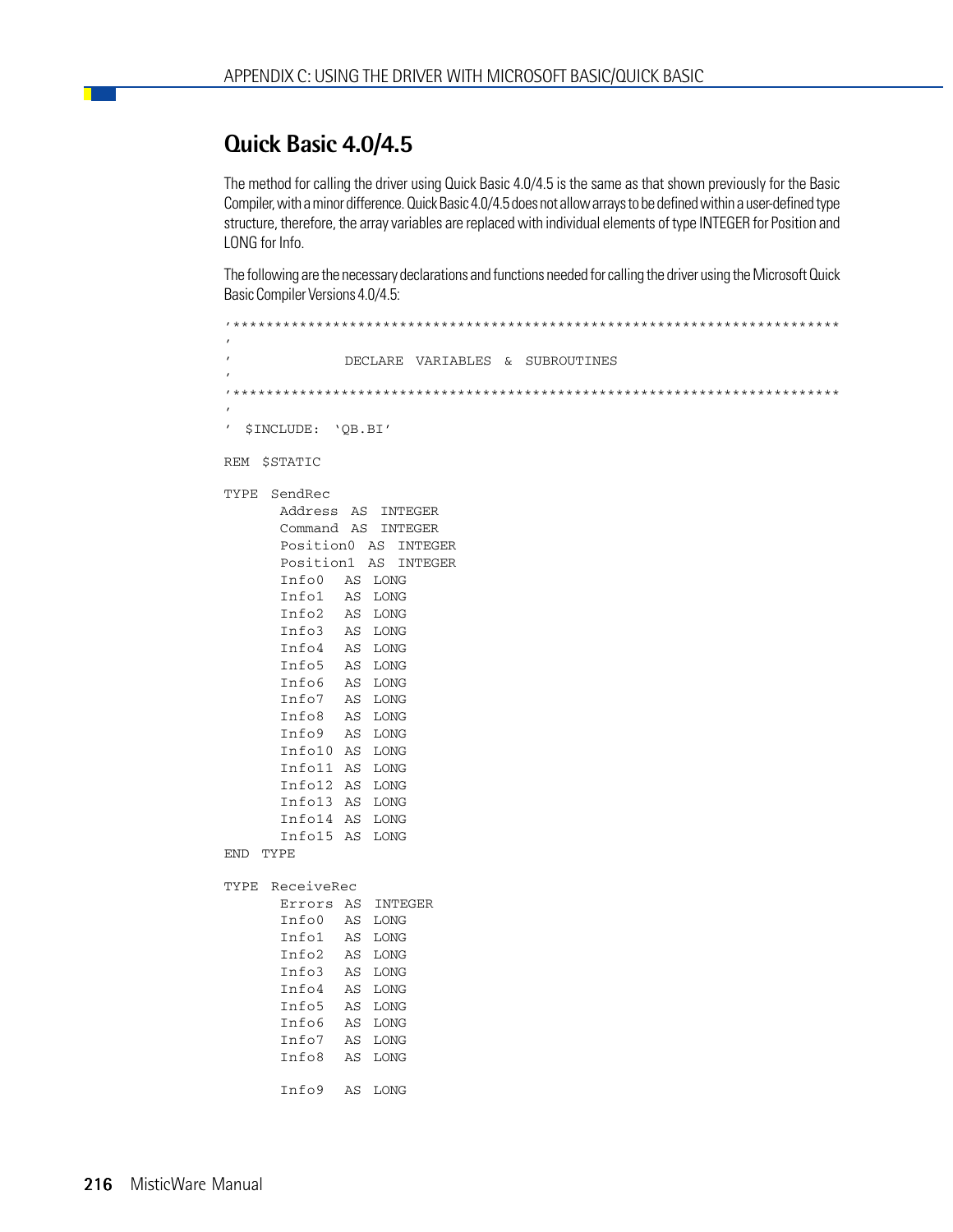```
Info10 AS LONG
     Info11 AS LONG
     Info12 AS LONG
     Info13 AS LONG
     Info14 AS LONG
     Info15 AS LONG
END TYPE
DIM POSITIONS%(1) \blacksquare DIMENSION TO 2 ELEMENTS
DIM INFO&(15) \blacksquare DIMENSION TO 16 ELEMENTS
DIM Send AS SendRec
DIM Rcv AS ReceiveRec
DIM Regs AS RegType
COMMON SHARED ERRORS%,ADDRESS%,COMMAND%,POSITIONS%(),INFO&()
'
'*****************************************************************************
\mathbf{r} * *
\cdot * The CALL THE Mistic DRIVER \cdot *
\mathbf{r} * *
'*****************************************************************************
'
mdriver:
ERRORS = 0
Send.Address = ADDRESS%
Send.Command = COMMAND%
Send.Position0 = POSITIONS%(0)
Send.Position1 = POSITIONS%(1)
Send.Inf00 = INFO&(0)Send.Infol = INFO&(1)Send.Info2 = INFO&(2)Send.Info3 = INFO&(3)Send.Inf04 = INFO&(4)Send.Info5 = INFO&(5)Send.Info6 = INFO&(6)Send.Info7 = INFO&(7)Send.Info8 = INFO&(8)Send.Info9 = INFO&(9)Send.Infol0 = INFO&(10)Send.Info11 = INFO&(11)Send.Info12 = INFO&(12)Send.Info13 = INFO&(13)Send.Infol4 = INFO& (14)Send.Info15 = INFO& (15)Regs.ax = VARPTR(Send)
Regs.bx = VARSEG(Send)
Regs.cx = VARSEG(Rcv)
Regs.dx = VARPTR(Rcv)
CALL INTERRUPT(&H61, Regs, Regs)
```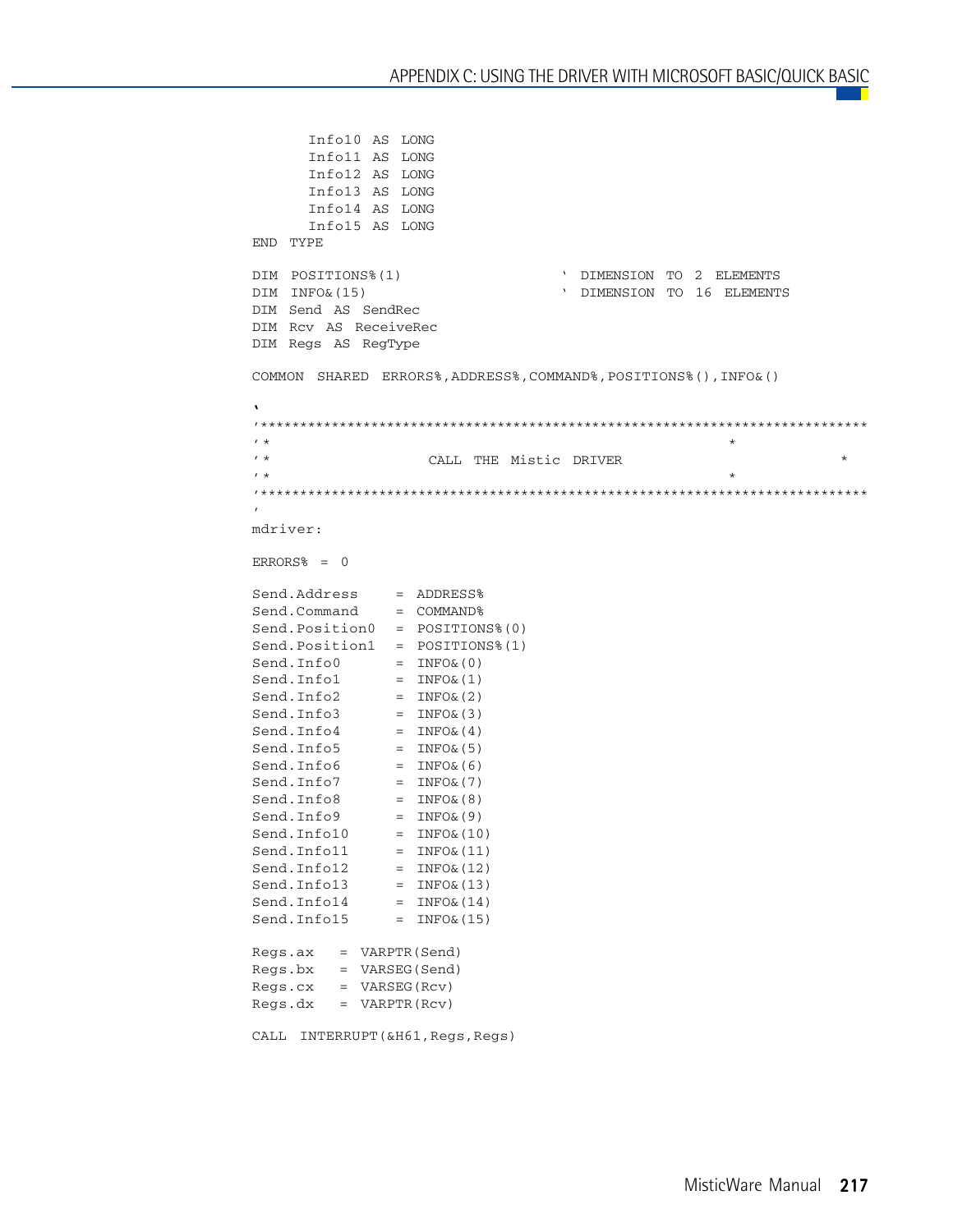| ERRORS%               | $=$ | Rcv.Errors |
|-----------------------|-----|------------|
| INFO& (0)             | $=$ | Rcy.Info0  |
| INFO&(1)              | $=$ | Rcy.Infol  |
| INFO&(2)              | $=$ | Rcy. Info2 |
| INFO&(3)              | $=$ | Rcy. Info3 |
| INFO&(4)              | $=$ | Rcy. Info4 |
| INFO&(5)              | $=$ | Rcv.Info5  |
| INFO&(6)              | $=$ | Rcy. Info6 |
| INFO&(7)              | $=$ | Rcy.Info7  |
| INFO&(8)              | $=$ | Rcy.Info8  |
| INFO&(9)              | $=$ | Rcy. Info9 |
| INFO& (10)            | $=$ | Rcv.Info10 |
| INFO& (11)            | $=$ | Rcv.Info11 |
| INFO& (12)            | $=$ | Rcy.Info12 |
| INFO& (13)            | $=$ | Rcy.Info13 |
| INFO& (14)            | $=$ | Rcy.Info14 |
| <b>INFO&amp; (15)</b> | $=$ | Rcv.Info15 |

#### RETURN

If compiling the application using the integrated Quick Basic environment, it is necessary to start Quick Basic with the /l command line switch. This switch causes the extended library QB.LIB (which contains the INTERRUPT function) to be loaded. The following is an example for the command line used:

#### QB /l

If the command line Basic compiler (versions prior to 7.0/7.1) included with Quick Basic 4.0/4.5 is used instead, then it is necessary to link the application using the QB.LIB library that is included with Quick Basic. The following is an example for the command line used when linking:

LINK filename QB.LIB; where filename is the name of the application program.

Two sample programs are provided on the MisticWARE diskettes to illustrate the calling process. They are named QBMDTSR.BAS and QBMDTSR1.BAS. The batch files DOQBTSR.BAT and DOQBTSR1.BAT are also provided. They contain the commands for compiling and linking the respective sample programs.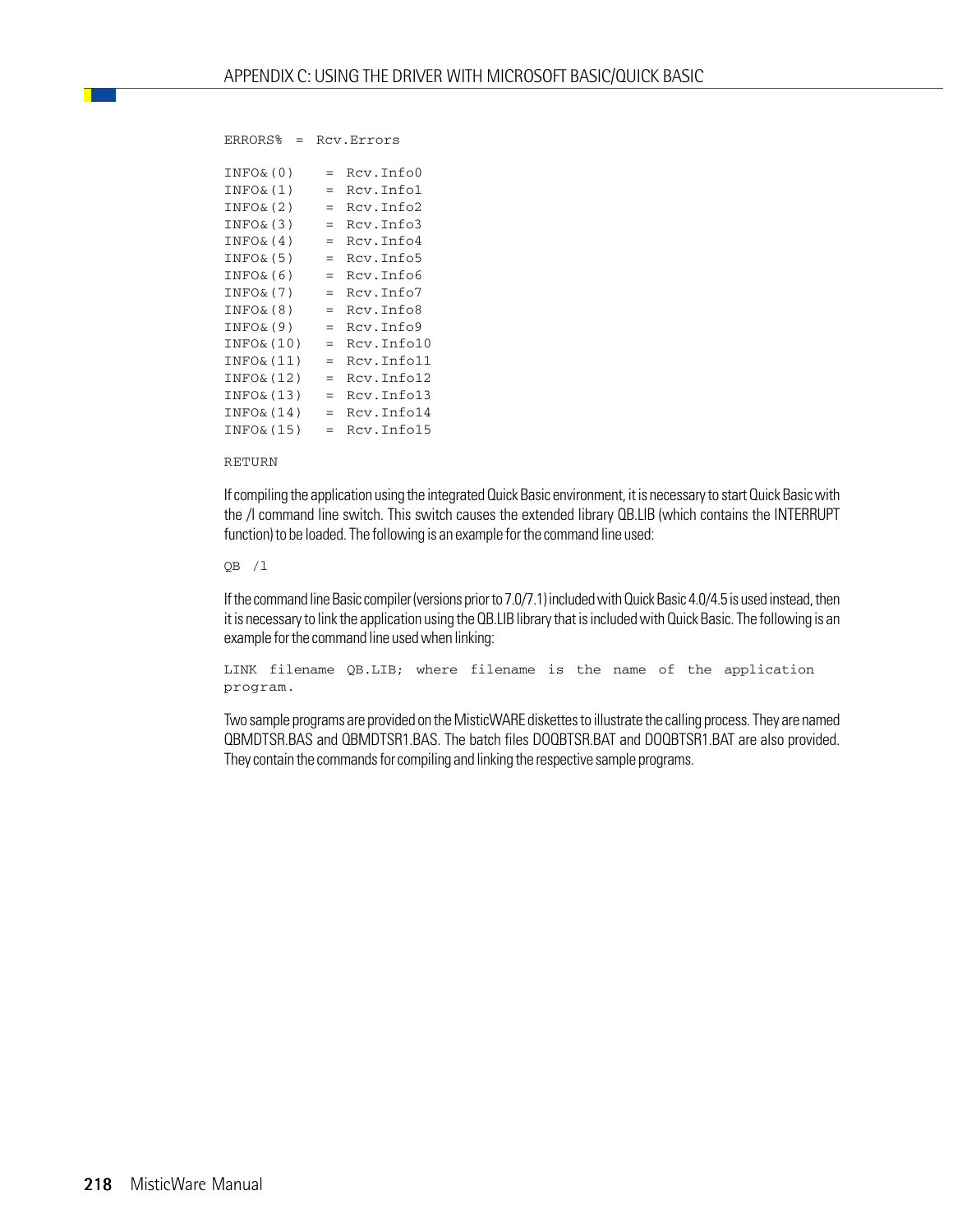# **APPENDIX D**

# **Appendix D**

# **Using Opto 22 I/O in 32 Bit Windows**

Both Optomux and Mistic I/O may be accessed in Win32 using OptoMwd.DLL. This DLL allows multiple applications to access I/O simultaneously. This DLL provides a set of "C" APIs and may be used with any 32 bit Windows language that supports DLLs such as Visual Basic or C/C++ compilers.

# **Port Locking and Multiple Applications**

Port locking is implemented so that multiple applications can share the same port. If an application needs exclusive access to a port to perform multiple commands without interruption, an API is provided to lock and unlock a port.

# **Port Types Supported**

This driver supports the following Opto 22 adapter cards:

- **AC37** RS-485 buffered coprocessor card capable of either 2-wire or 4-wire RS-485 at up to 115.2 kbaud.
- **AC39** Local bus buffered coprocessor card.
- **AC42** Fiber optic RS-485 buffered coprocessor card.

This driver also supports the use of Standard Windows COM ports (via the Windows API's). This includes the use of the following Opto 22 adapter cards:

- **AC7A** external RS-232 to RS-485 converter (capable of either 2-wire or 4-wire RS-485).
- **AC24AT or AC422AT** RS-485 cards capable of 4-wire RS-485 at up to 38.4 kbaud.

# **Handles**

OptoMwd.DLL uses handles to access ports. A handle is provided when a port is opened and thereafter the handle is used to access a port.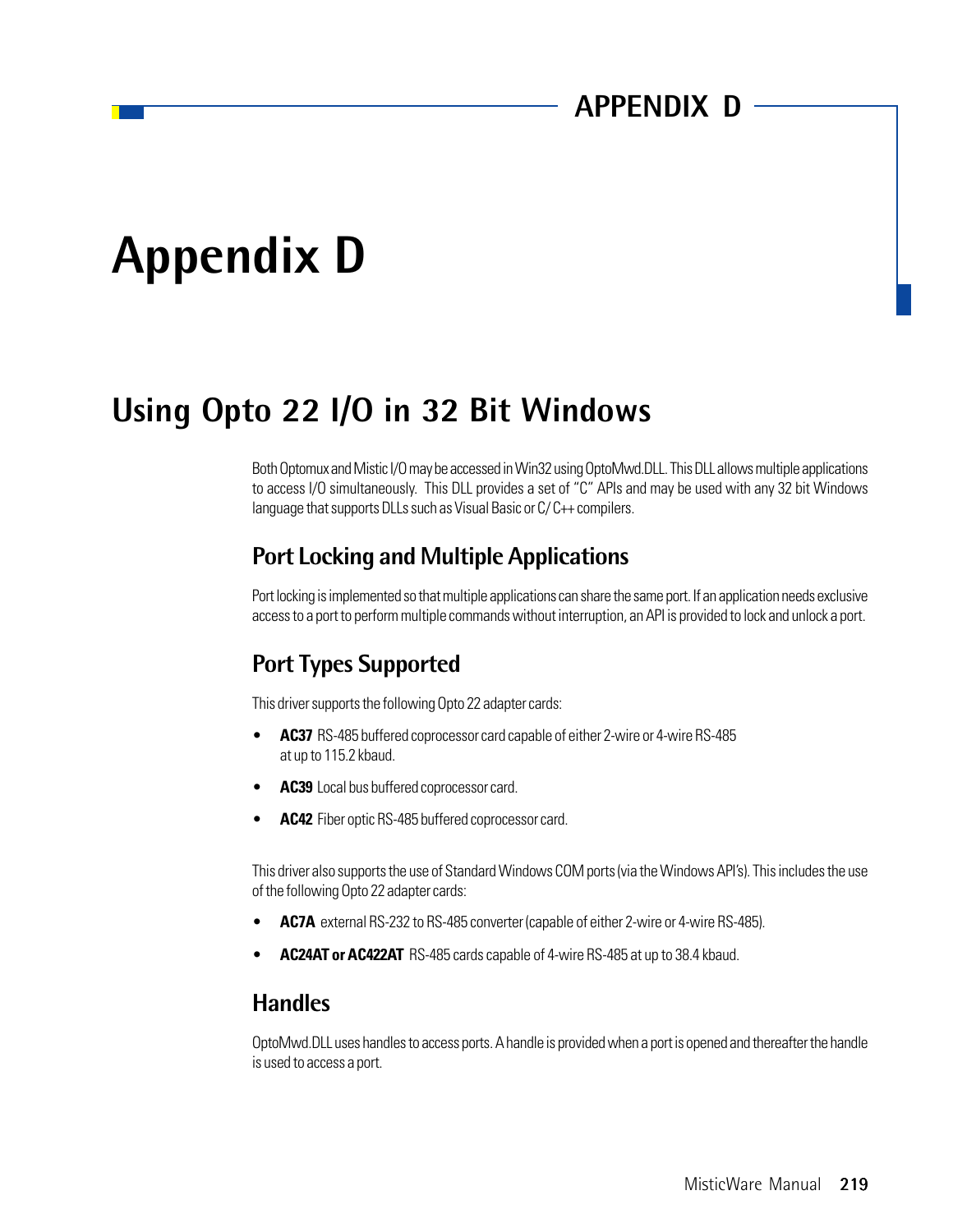# **Installation**

Run the OptoDriver Toolkit installation to install I/O drivers, examples and on-line documentation.

# **Examples**

Examples are provided in the OptoDriver Toolkit for several languages. These examples are installed when the OptoDriver Toolkit is installed.

# **API List**

For most applications, only 3 APIs in the library are required as follows:

- Open a port and get a port handle
- Read or write data
- Close the port and release the port handle

See the code fragment below shows a simple example without error handling.

### **Simple Code Fragment Using These APIs**

```
// Step [1] - Open a port and get a port handle.
// There's a separate 'open' API for Arcnet, AC37 and a COM port.
ErrorCode = opto22MwdPortOpenXXX( &MwdHandle, ...);
// Step [2a] - For Mistic/Snap, call SendMIO to interact with I/O.
ErrorCode = SendMIO( MwdHandle, ...);
// Step [2b] - For Optomux I/O, call SendOptoMux to interact with I/
O.
ErrorCode = SendOptoMux( MwdHandle, ...);
printf( "\"%s\", %d chars, Error:%d\n", ReceStr,iActualLen,iErrorCode
) ;
// Step [3] Close the port when the application ends.
opto22MwdPortClose( MwdHandle );
```
Notes about APIs:

- The APIs are listed below with the function prototypes and a description.
- Refer to OptoMwd.H for actual function prototypes or OptoMwd.BAS for function declarations.
- In general, an API that returns an "int" returns an error number where 0 indicates "no error".
- Each API name starts with "opto22Mwd" except for SendMIO.

#### **opto22MwdGetVersion, opto22MwdGetVersion2**

```
char* FAR PASCAL opto22MwdGetVersion( void );
int opto22MwdGetVersion2(
   char* versionArg,
   UINT maxLenArg );
```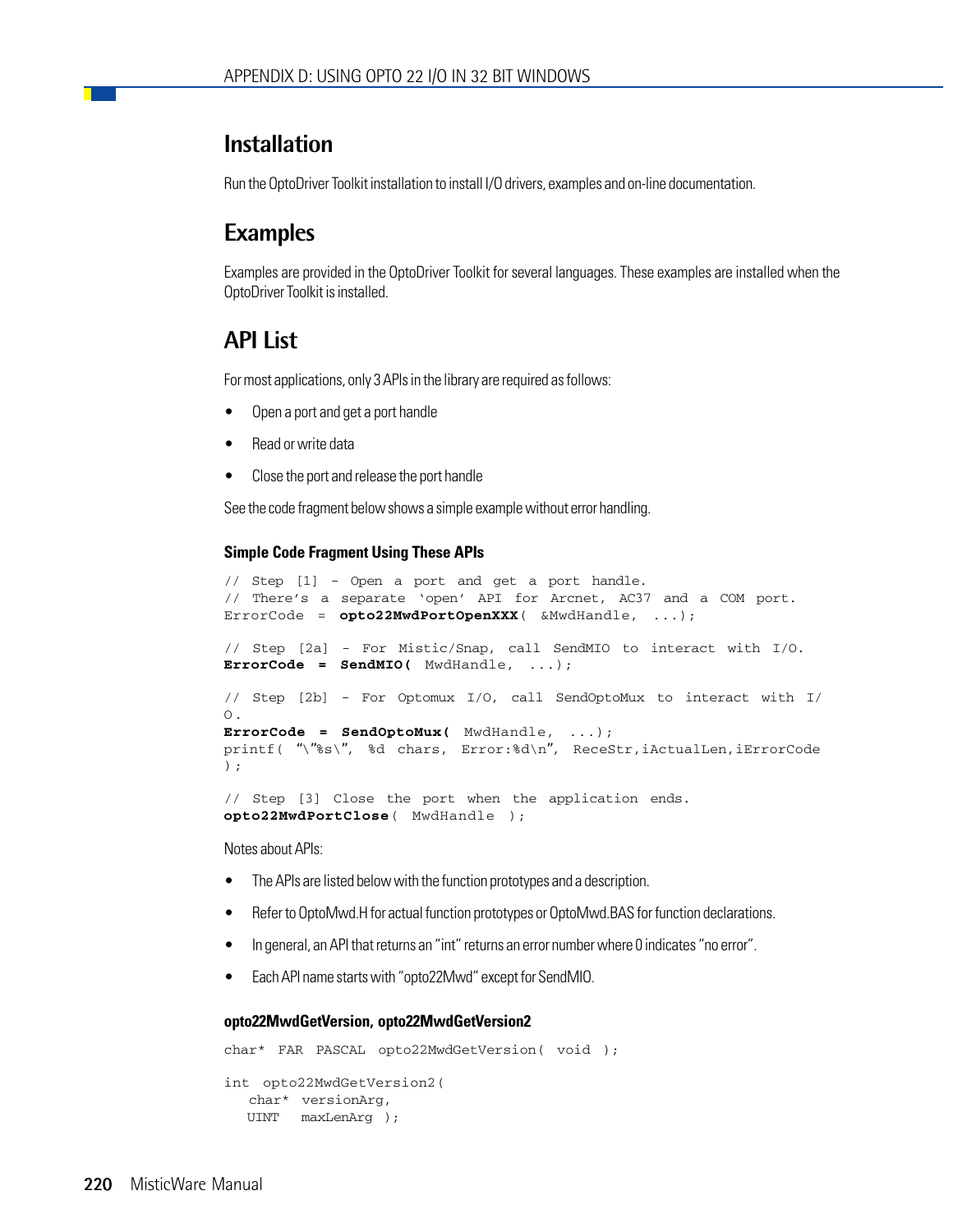The "get version" APIs get a version string of the form "R1.9z". The purpose of these functions is to allow an application to check the version of the DLL file. **opto22MwdGetVersion** returns a pointer to a string and **opto22MwdGetVersion2** copies the version string to a buffer provided by the caller.

#### **SendMIO**

```
O22_ERROR_CODE SendMIO(
   int iHandle, // Handle provided by 'port open'
 int iAddress, // Address of brick
 unsigned int iCommand, // Command number i.e., 202=set output
   unsigned int far* PositionArray, // Position array - 2 elements
   long far* SendDataArray, // Send data array - 16 elements
   long far* ReceDataArray); // Recv data array - 16 elements
```
Sends a command to Mistic I/O and gets the corresponding response. Returns an Opto 22 error code where a value of zero indicates no error.

#### **SendOptoMux**

| 022 ERROR CODE SendOptoMux( |           |                                                                              |
|-----------------------------|-----------|------------------------------------------------------------------------------|
| int                         | iHandle,  | // Handle provided by 'port open'                                            |
| int.                        | iAddress, | // Address of brick                                                          |
| unsigned int                |           | iCommand, // Command number i.e., Max is 79                                  |
| long far*                   |           | cPosition, // 16 element array                                               |
|                             |           | unsigned int far* ModifierArray, $\frac{1}{100}$ Modifier array - 2 elements |
| long far*                   |           | DataArray); // Send Data Array, 16 elements                                  |

Sends a command to Optomux I/O and gets the corresponding response. Returns an Opto 22 error code where a value of zero indicates no error.

#### **opto22MwdPortOpen for AC37 and WinApi**

```
int opto22MwdPortOpenAC37(
   int* handle,
   UINT ioPort, // I/O address such as 3F8 (IRQ not required)
   DWORD Baud, // Baud rate such as 115200
   float timeOut,
  UINT retry,
  int protocolType,<br>int dataCheckType
   int dataCheckType );
int opto22MwdPortOpenWinApi(
  int* handle,<br>UINT comPort,
UINT comPort, \frac{1}{2} COM port number. 1 for COM1.
DWORD Baud, \frac{1}{10} Baud rate up to 38400
   float timeOut,
  UINT retry,
  int protocolType, // Protocol type: ASCII or Binary
   int dataCheckType ); // Data check type (should be CRC)
```
The "PortOpen" APIs open a port and assign a handle number to be used by the application to access the port.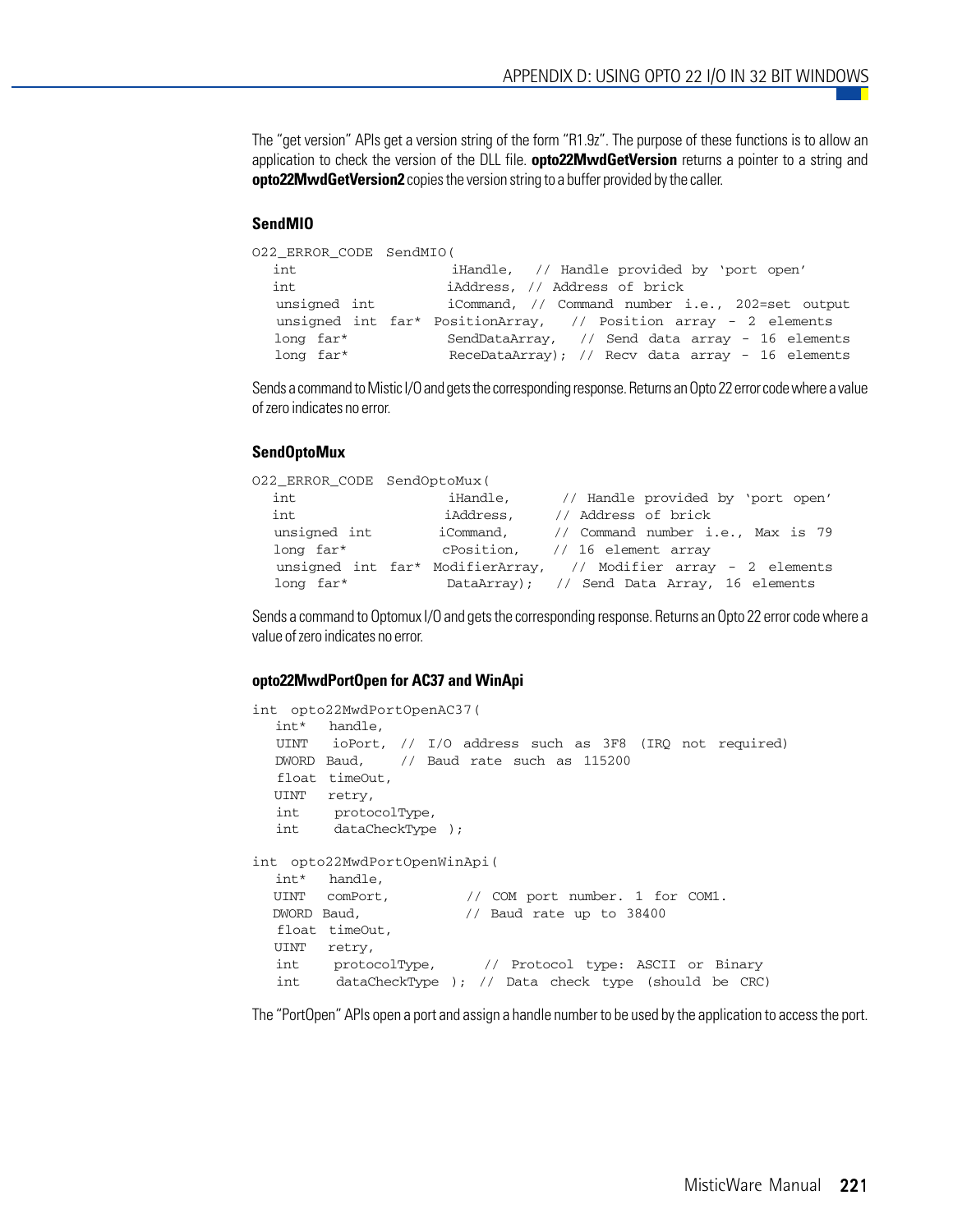Parameters common to all "PortOpen" APIs:

**timeOut** is the amount of time to wait, in seconds, for a response. A typical number to use for Arcnet or high speed serial is 0.75 seconds. Larger values are needed for lower baud rates or if several applications are accessing the same port.

**retry** is the quantity of times the driver will retry a command if an error occurs. The driver always tries once but the number of reties depends on this value. A typical number is 1.

**protocolType** should be either **ProtocolTypeBinary** or **ProtocolTypeAscii** which are defined in OptoMwd.H. Windows 3.1 on an RS232 port will not support Binary mode. Typically, Binary is better because twice as many characters need to be sent for ASCII. ASCII may be required if communicating via modem.

**dataCheckType** should be **DataCheckTypeCrc16** which is defined in OptoMwd.H.

### **opto22MwdPortClose**

void opto22MwdPortClose( int HandleArg );

This API closes a port and releases the handle. If this API is not called by an application before exiting, the port handle will not be released until the DLL is released from memory. Visual Basic should call this API when the main form unloads.

# **Visual Basic Functions**

### **StringAsLong, StringAsFloat**

void FAR PASCAL StringAsLong( long\* numArg, char\* StringArg ); void FAR PASCAL StringAsFloat( float\* numArg, char\* Stringarg );

These two APIs are used by Visual Basic to extract Longs or Floats from a response string that contains binary data. A response from mistic can be ASCII (such as "1.234E12") or binary (which would appear as 4 bytes of garbage characters) depending upon the command. HostWords allows ASCII or Binary mode to be selected. "C" doesn't need these two functions because C can use type casts to convert the data.

# **Status or Error Codes**

Refer to OptoErr.RH for a list of error codes. OptoErr.H and OptoErr.BAS list some APIs that provide an error message given an error code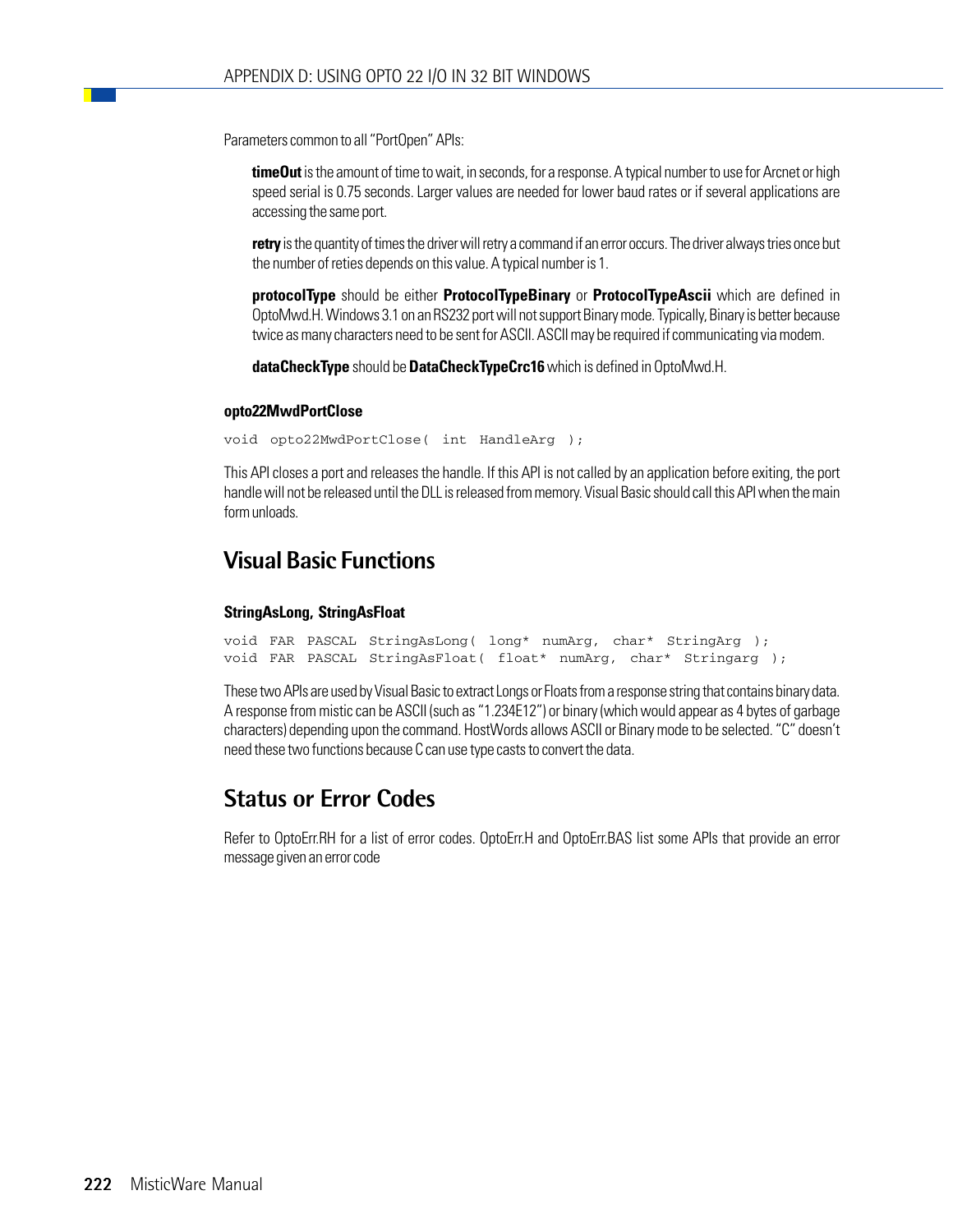# **Index**

## **A**

AC37, 208, 221 Arcnet, 207, 208, 221, 222

## **C**

code fragment, 206, 220

# **D**

DataCheckTypeCrc16, 209, 222

## **E**

error codes, 210, 219, 222

## **H**

HostWords, 209, 222

## **I**

Installation, 206, 219

## **M**

MwDriver.Dll, 206

## **O**

opto22MwdGetVersion, 207, 220, 221 opto22MwdGetVersion2, 207, 220, 221 opto22MwdPortClose, 206, 209, 220, 222 opto22MwdPortDelaySet, 209 opto22MwdPortLock, 208 opto22MwdPortOpen, 208, 221 opto22MwdPortOpenAC37, 208, 221 opto22MwdPortOpenArcnet, 206, 208, 220 opto22MwdPortOpenWinApi, 208, 221 opto22MwdPortRetrySet, 209 opto22MwdSendRece, 207, 221 opto22MwdSendReceNoId, 206, 207, 220

## **P**

PortOpen, 208, 209, 222 ProtocolTypeAscii, 208, 222 ProtocolTypeBinary, 208, 222

## **S**

status codes, 210

## **V**

Visual Basic, 205, 209, 219, 222